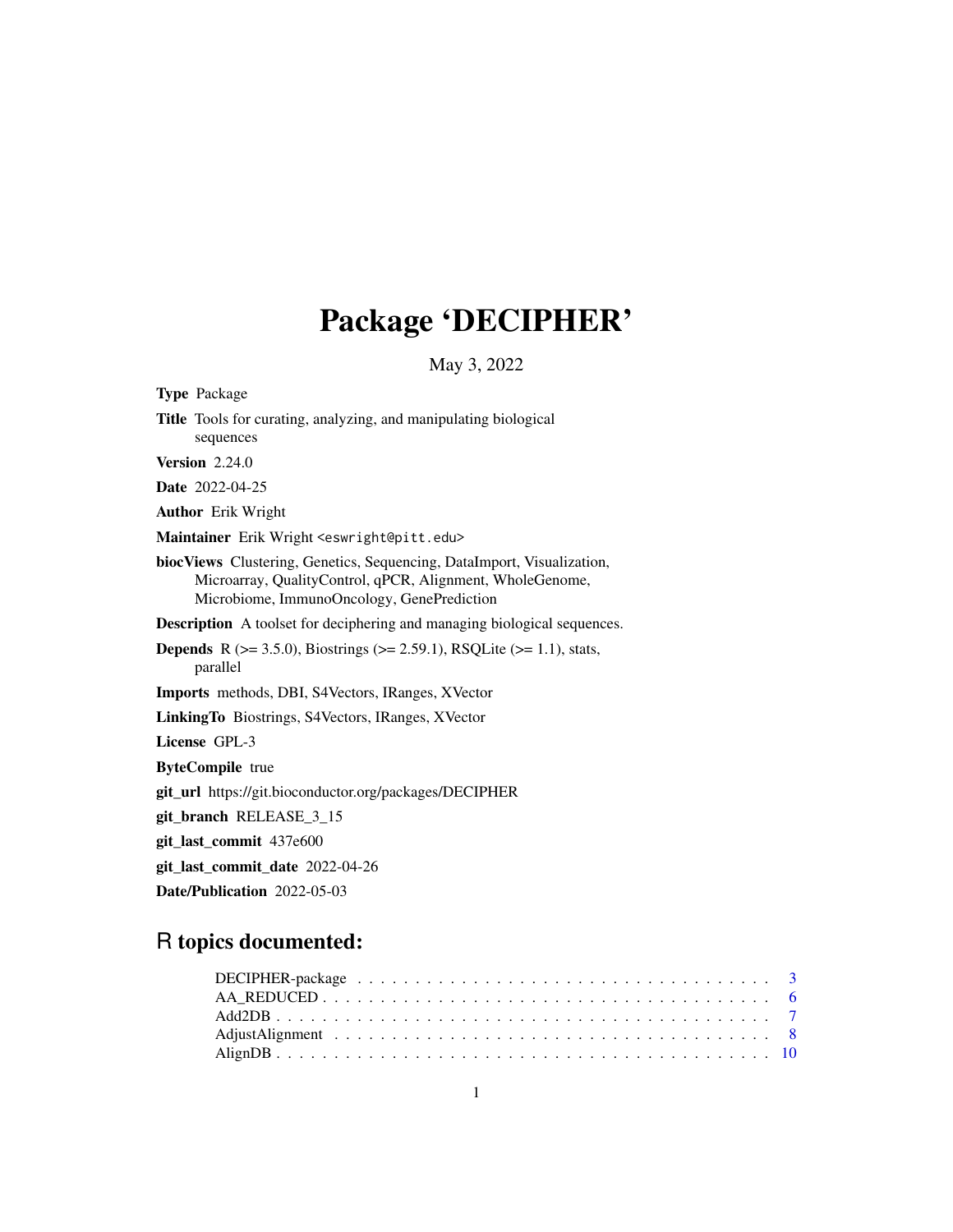|        | 13 |
|--------|----|
|        | 17 |
|        | 20 |
|        | 21 |
|        | 24 |
|        | 26 |
|        | 27 |
|        | 28 |
|        | 32 |
|        | 34 |
|        | 36 |
|        | 38 |
|        | 39 |
|        | 42 |
|        | 43 |
|        | 46 |
|        | 48 |
|        | 50 |
|        | 51 |
|        | 52 |
|        | 53 |
|        | 54 |
|        | 55 |
|        | 57 |
|        | 61 |
|        | 64 |
|        | 68 |
|        | 71 |
|        | 72 |
|        | 74 |
|        | 76 |
|        | 78 |
|        | 80 |
|        | 82 |
|        | 84 |
|        | 86 |
|        | 88 |
| HEC MI | 90 |
|        | 91 |
|        | 92 |
|        | 94 |
|        | 95 |
|        | 96 |
|        | 99 |
|        |    |
|        |    |
|        |    |
|        |    |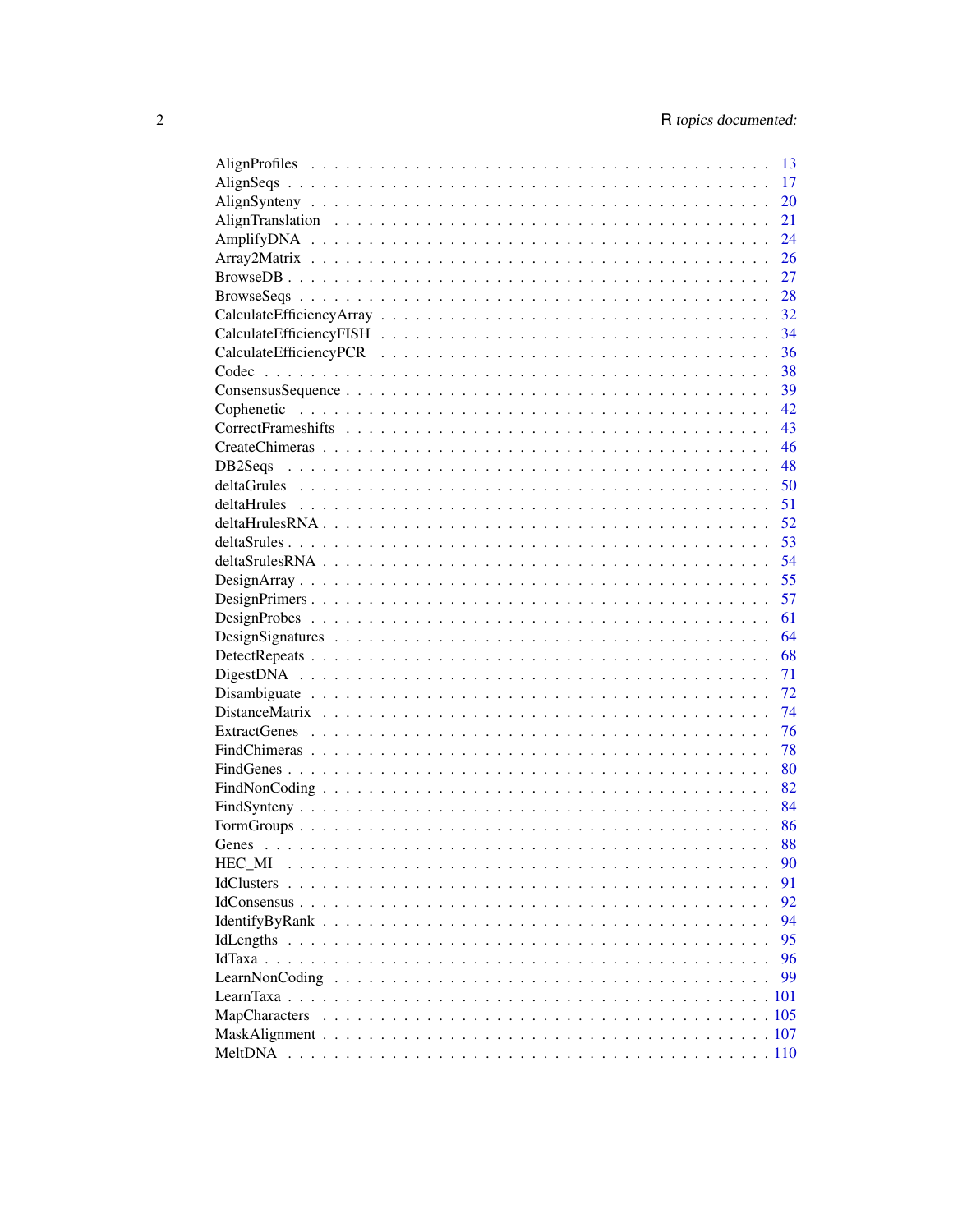<span id="page-2-0"></span>

|       | <b>MIOS</b>   |     |
|-------|---------------|-----|
|       |               |     |
|       |               |     |
|       |               |     |
|       |               |     |
|       |               |     |
|       | <b>PFASUM</b> |     |
|       |               |     |
|       |               |     |
|       |               |     |
|       |               |     |
|       |               |     |
|       |               |     |
|       |               |     |
|       |               |     |
|       |               |     |
|       |               |     |
|       |               |     |
|       |               |     |
|       |               |     |
|       |               |     |
|       |               |     |
|       |               |     |
|       |               |     |
|       |               |     |
|       |               |     |
| Index |               | 159 |
|       |               |     |

# DECIPHER-package *Tools for curating, analyzing, and manipulating biological sequences*

# Description

DECIPHER is a software toolset that can be used for deciphering and managing biological sequences efficiently using the R statistical programming language. The program is designed to be used with non-destructive workflows for importing, maintaining, analyzing, manipulating, and exporting a massive amount of sequences.

# Details

| Package:   | <b>DECIPHER</b>                                                                     |
|------------|-------------------------------------------------------------------------------------|
| Type:      | Package                                                                             |
| Depends:   | R ( $>= 3.5.0$ ), Biostrings ( $>= 2.59.1$ ), RSQLite ( $>= 1.1$ ), stats, parallel |
| Imports:   | methods, DBI, S4Vectors, IRanges, XVector                                           |
| LinkingTo: | Biostrings, RSOLite, S4Vectors, IRanges, XVector                                    |
| License:   | $GPL-3$                                                                             |
| LazyLoad:  | yes                                                                                 |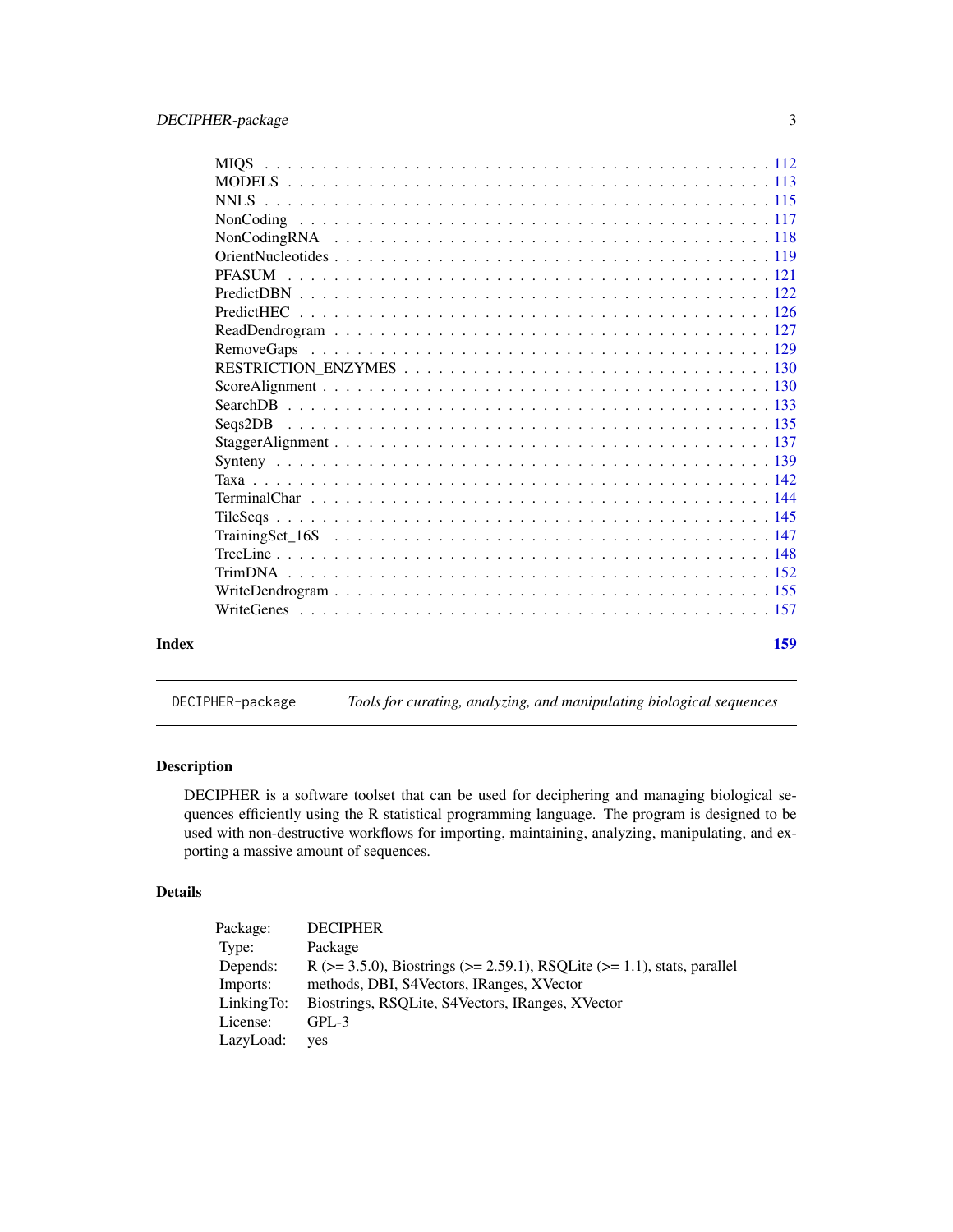| AA_REDUCED              | Reduced amino acid alphabets                                     |
|-------------------------|------------------------------------------------------------------|
| Add2DB                  | Add Data to a Database                                           |
| AdjustAlignment         | Improve An Existing Alignment By Adjusting Gap                   |
|                         | Placements                                                       |
| AlignDB                 | Align Two Sets of Aligned Sequences in a Sequence                |
|                         | Database                                                         |
| AlignProfiles           | Align Two Sets of Aligned Sequences                              |
| AlignSeqs               | Align a Set of Unaligned Sequences                               |
| AlignSynteny            | Pairwise Aligns Syntenic Blocks                                  |
| AlignTranslation        | Align Sequences By Their Amino Acid Translation                  |
| AmplifyDNA              | Simulate Amplification of DNA by PCR                             |
| Array2Matrix            | Create a Matrix Representation of a Microarray                   |
| <b>BrowseDB</b>         | View a Database Table in a Web Browser                           |
| <b>BrowseSegs</b>       | View Sequences in a Web Browser                                  |
|                         | CalculateEfficiencyArray Predict the Hybridization Efficiency of |
|                         | Probe/Target Sequence Pairs                                      |
| CalculateEfficiencyFISH | Predict Thermodynamic Parameters of Probe/Target                 |
|                         | Sequence Pairs                                                   |
| CalculateEfficiencyPCR  | Predict Amplification Efficiency of Primer Sequences             |
| Codec                   | Compression/Decompression of Character Vectors                   |
| ConsensusSequence       | Create a Consensus Sequence                                      |
| Cophenetic              | Compute cophenetic distances on dendrogram objects               |
| CorrectFrameshifts      | Corrects Frameshift Errors In Protein Coding                     |
|                         | Sequences                                                        |
| CreateChimeras          | Create Artificial Chimeras                                       |
| DB2Segs                 | Export Database Sequences to a FASTA or FASTQ File               |
| deltaGrules             | Free Energy of Hybridization of Probe/Target                     |
|                         | Quadruplets                                                      |
| deltaHrules             | Change in Enthalpy of Hybridization of DNA/DNA                   |
|                         | Quadruplets in Solution                                          |
| deltaHrulesRNA          | Change in Enthalpy of Hybridization of RNA/RNA                   |
|                         | Quadruplets in Solution                                          |
| deltaSrules             | Change in Entropy of Hybridization of DNA/DNA                    |
|                         | Quadruplets in Solution                                          |
| deltaSrulesRNA          | Change in Entropy of Hybridization of RNA/RNA                    |
|                         | Quadruplets in Solution                                          |
| DesignArray             | Design a Set of DNA Microarray Probes for Detecting              |
|                         |                                                                  |
| DesignPrimers           | Sequences<br>Design Primers Targeting a Specific Group of        |
|                         | Sequences                                                        |
|                         | Design FISH Probes Targeting a Specific Group of                 |
| DesignProbes            |                                                                  |
|                         | Sequences                                                        |
| DesignSignatures        | Design PCR Primers for Amplifying Group-Specific                 |
|                         | Signatures                                                       |
| DetectRepeats           | Detect Repeats in a Sequence                                     |
| DigestDNA               | Simulate Restriction Digestion of DNA                            |
| Disambiguate            | Expand Ambiguities into All Permutations of a                    |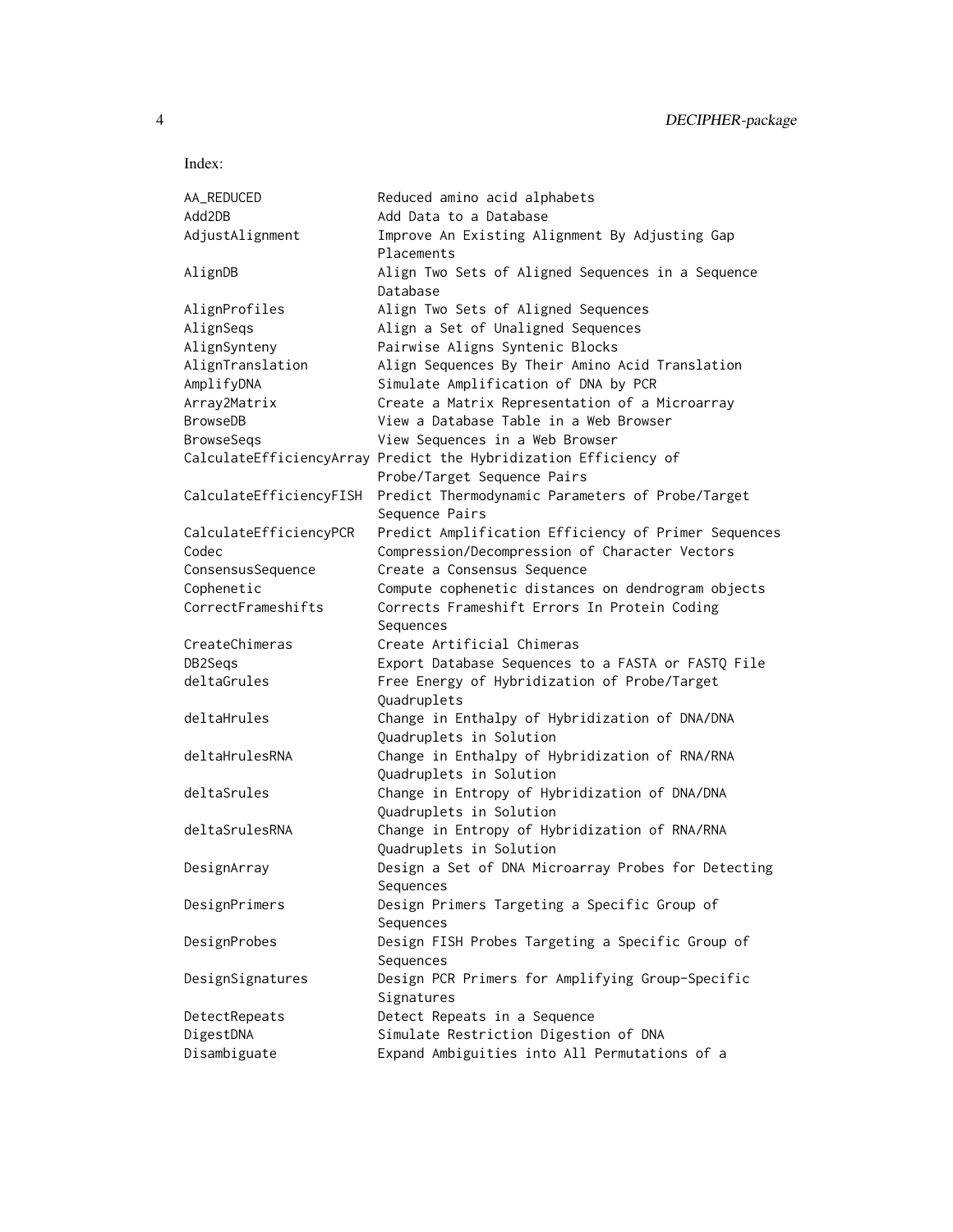DNAStringSet

DistanceMatrix Calculate the Distance Between Sequences ExtractGenes Extract Predicted Genes from a Genome FindChimeras Find Chimeras in a Sequence Database FindGenes Find Genes in a Genome FindNonCoding Find Non-Coding RNAs in a Genome FindSynteny Finds Synteny in a Sequence Database FormGroups Forms Groups By Rank Genes-class Genes objects and accessors HEC\_MI Mutual Information for Protein Secondary Structure Prediction IdClusters Cluster Sequences By Similarity IdConsensus Create Consensus Sequences by Groups IdentifyByRank Identify By Taxonomic Rank IdLengths Determine the Number of Bases, Nonbases, and Width of Each Sequence IdTaxa Assign Sequences a Taxonomic Classification LearnNonCoding Learn a Non-Coding RNA Model LearnTaxa Train a Classifier for Assigning Taxonomy MapCharacters Map Changes in Ancestral Character States MaskAlignment Mask Highly Variable Regions of An Alignment MeltDNA Simulate Melting of DNA MIQS MIQS Amino Acid Substitution Matrix MODELS MODELS Available Models of Sequence Evolution NNLS Sequential Coordinate-wise Algorithm for the Non-negative Least Squares Problem NonCoding NonCoding Models for Common Non-Coding RNA Families NonCoding-class NonCoding Objects and Methods OrientNucleotides Orient Nucleotide Sequences PFASUM PFASUM Amino Acid Substitution Matrices PredictDBN Predict RNA Secondary Structure in Dot-Bracket Notation PredictHEC **Predict Protein Secondary Structure as Helix**, Beta-Sheet, or Coil Read Dendrogram Read a Dendrogram from a Newick Formatted File RemoveGaps Remove Gap Characters in Sequences RESTRICTION\_ENZYMES Common Restriction Enzyme's Cut Sites ScoreAlignment Score a Multiple Sequence Alignment SearchDB Obtain Specific Sequences from a Database Seqs2DB Add Sequences from Text File to Database StaggerAlignment Produce a Staggered Alignment Synteny-class Synteny blocks and hits Taxa-class Taxa training and testing objects TerminalChar Determine the Number of Terminal Characters TileSeqs Form a Set of Tiles for Each Group of Sequences TrainingSet\_16S Training Set for Classification of 16S rRNA Gene Sequences TreeLine Construct a Phylogenetic Tree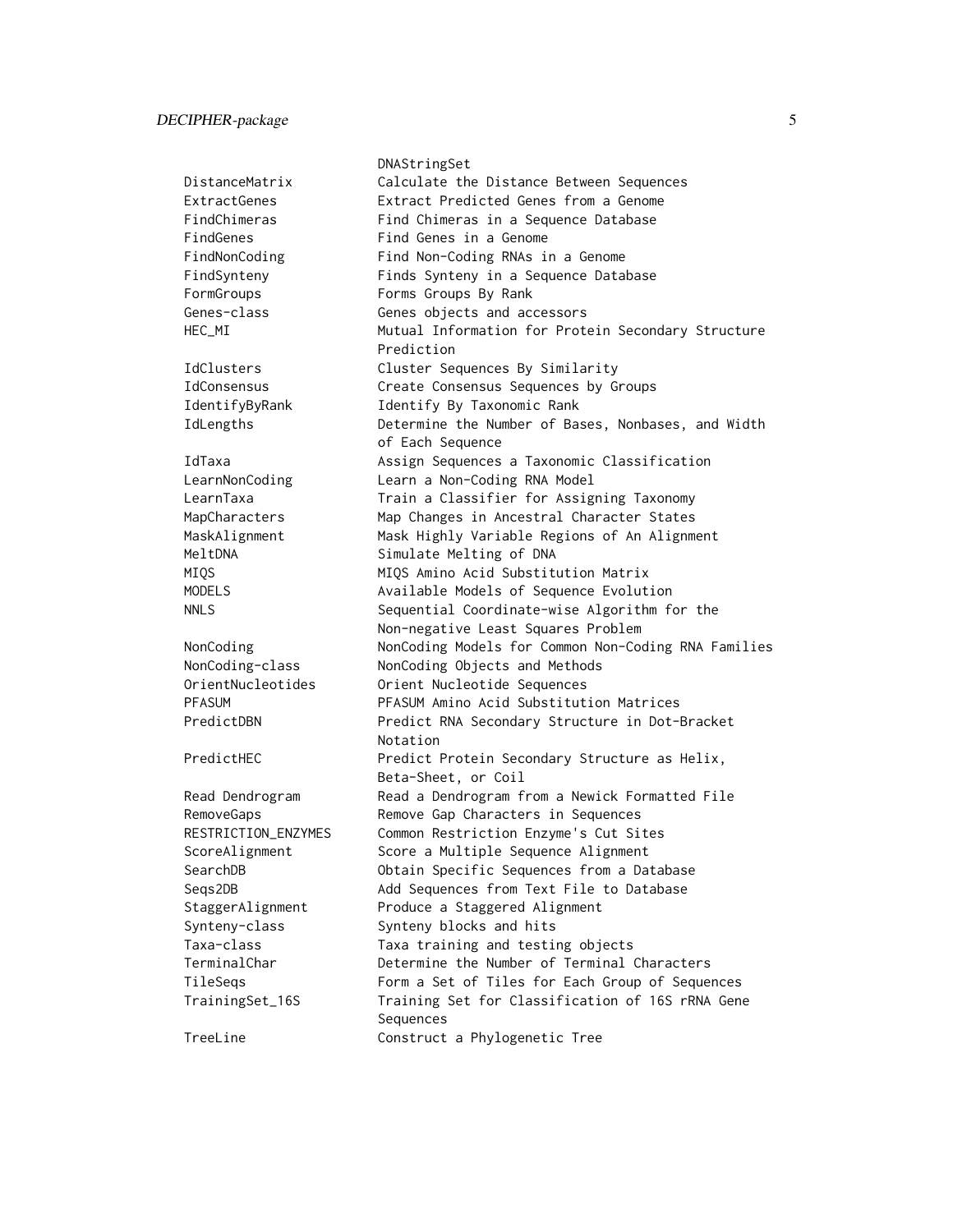# <span id="page-5-0"></span>6 AA\_REDUCED

| TrimDNA         | Trims DNA Sequences to the High Quality Region |
|-----------------|------------------------------------------------|
|                 | Between Patterns                               |
| WriteDendrogram | Write a Dendrogram to Newick Format            |
| WriteGenes      | Write Genes to a File                          |

#### Author(s)

Erik Wright

Maintainer: Erik Wright <eswright@pitt.edu>

AA\_REDUCED *Reduced amino acid alphabets*

# Description

The AA\_REDUCED list contains reductions of the standard amino acid alphabet (AA\_STANDARD).

#### Usage

AA\_REDUCED

#### Details

Reduced amino alphabets can sometimes improve sensitivity and specificity of finding homologous matches between amino acid sequences. The first twelve AA\_REDUCED alphabets were optimized for finding synteny between genomic sequences. The next 113 alphabets are from a review of published amino acid alphabets (Solis, 2015). The final 17 alphabets were optimized for amino acid classification.

# References

Solis, A. (2015). Amino acid alphabet reduction preserves fold information contained in contact interactions in proteins. *Proteins: Structure, Function, and Genetics*, 83(12), 2198-2216.

# See Also

[FindSynteny](#page-83-1), [LearnTaxa](#page-100-1)

# Examples

str(AA\_REDUCED) AA\_REDUCED[[1]]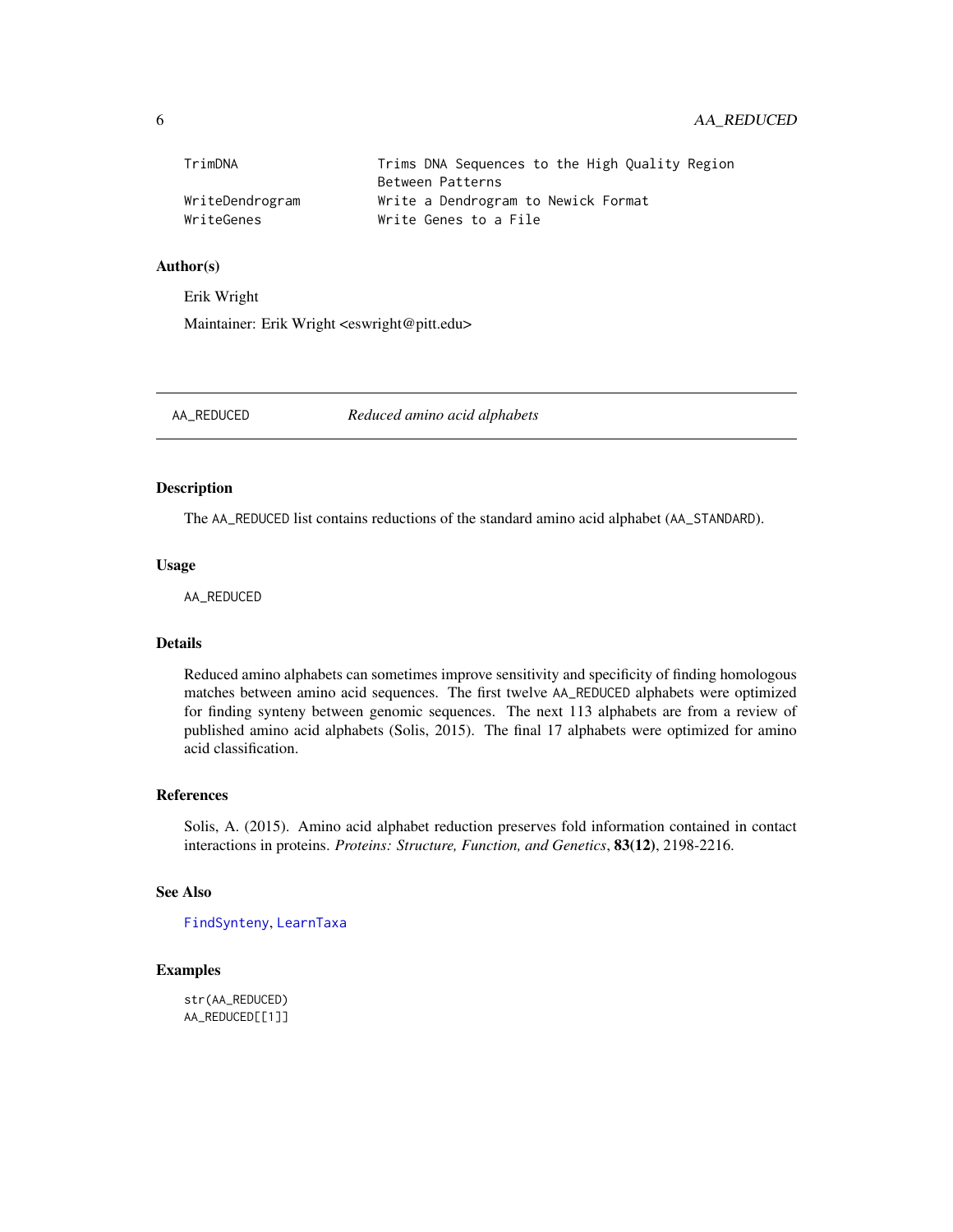<span id="page-6-0"></span>

# Description

Adds a data.frame to a database table by its row.names.

# Usage

```
Add2DB(myData,
       dbFile,
       tblName = "Seqs",
       clause = ",
       verbose = TRUE)
```
### Arguments

| myData  | Data frame containing information to be added to the dbFile.                                  |
|---------|-----------------------------------------------------------------------------------------------|
| dbFile  | A SQLite connection object or a character string specifying the path to the<br>database file. |
| tblName | Character string specifying the table in which to add the data.                               |
| clause  | An optional character string to append to the query as part of a "where clause".              |
| verbose | Logical indicating whether to display each query as it is sent to the database.               |

# Details

Data contained in myData will be added to the tblName by its respective row.names.

#### Value

Returns TRUE if the data was added successfully, or FALSE otherwise.

#### Author(s)

Erik Wright <eswright@pitt.edu>

# References

ES Wright (2016) "Using DECIPHER v2.0 to Analyze Big Biological Sequence Data in R". The R Journal, 8(1), 352-359.

# See Also

[Seqs2DB](#page-134-1), [SearchDB](#page-132-1), [BrowseDB](#page-26-1)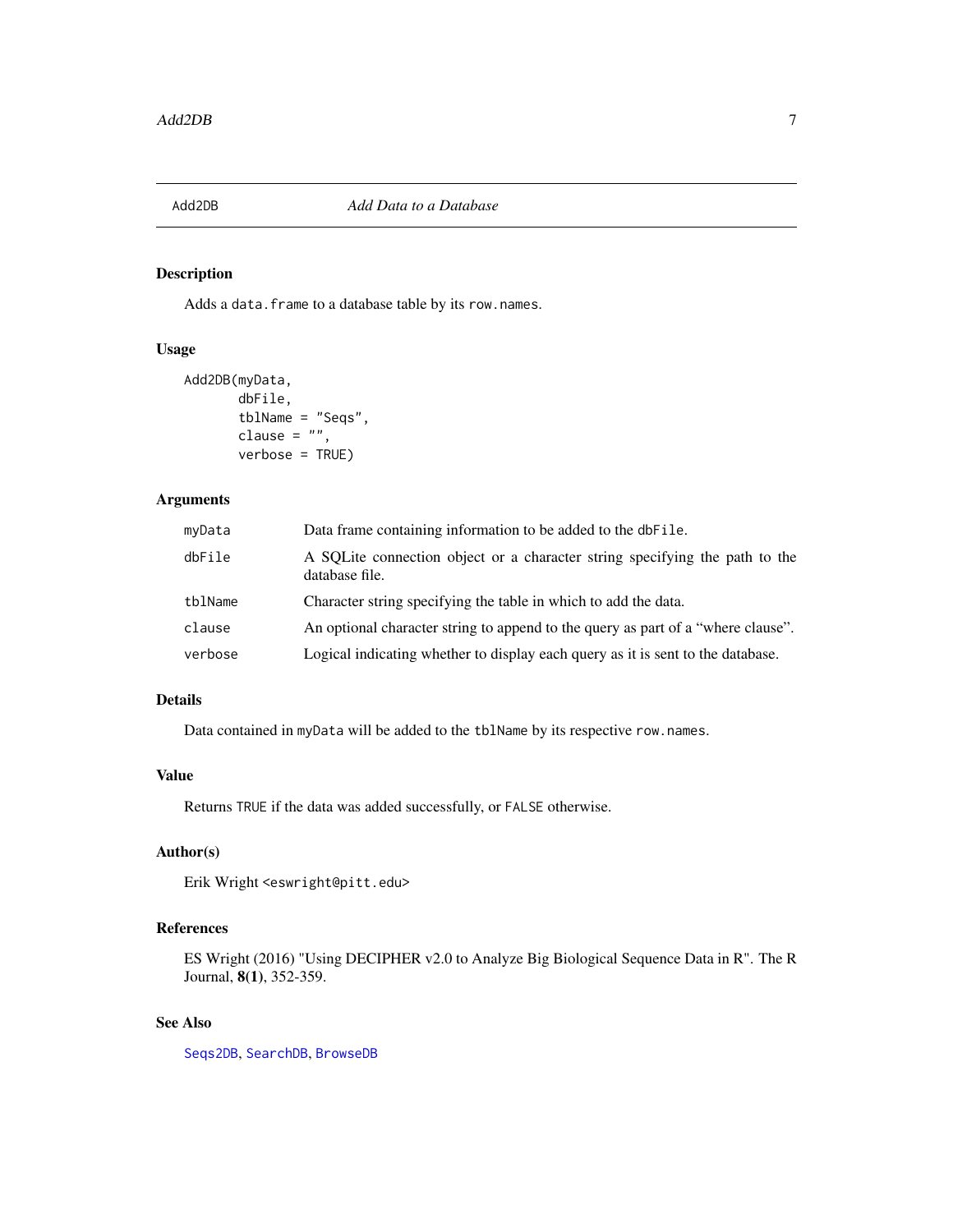#### Examples

```
# Create a sequence database
gen <- system.file("extdata", "Bacteria_175seqs.gen", package="DECIPHER")
dbConn <- dbConnect(SQLite(), ":memory:")
Seqs2DB(gen, "GenBank", dbConn, "Bacteria")
# Identify the sequence lengths
l <- IdLengths(dbConn)
# Add lengths to the database
Add2DB(l, dbConn)
# View the added lengths
BrowseDB(dbConn)
# Change the value of existing columns
ids <- data.frame(identifier=rep("Bacteroidetes", 18), stringsAsFactors=FALSE)
rownames(ids) <-10:27Add2DB(ids, dbConn)
BrowseDB(dbConn)
# Add data to a subset of rows using a clause
ids[[1]][] <- "Changed"
nrow(ids) # 18 rows
Add2DB(ids, dbConn, clause="accession like 'EU808318%'")
BrowseDB(dbConn) # only 1 row effected
dbDisconnect(dbConn)
```
<span id="page-7-1"></span>AdjustAlignment *Improve An Existing Alignment By Adjusting Gap Placements*

# Description

Makes small adjustments by shifting groups of gaps left and right to find their optimal positioning in a multiple sequence alignment.

# Usage

```
AdjustAlignment(myXStringSet,
                perfectMatch = 5,
                misMatch = 0,gapletter = -3,
                gapOpening = -0.1,gapExtension = 0.
                substitutionMatrix = NULL,
                shiftPenalty = -0.2,
                threshold = 0.1,
                weight = 1,
                processors = 1)
```
<span id="page-7-0"></span>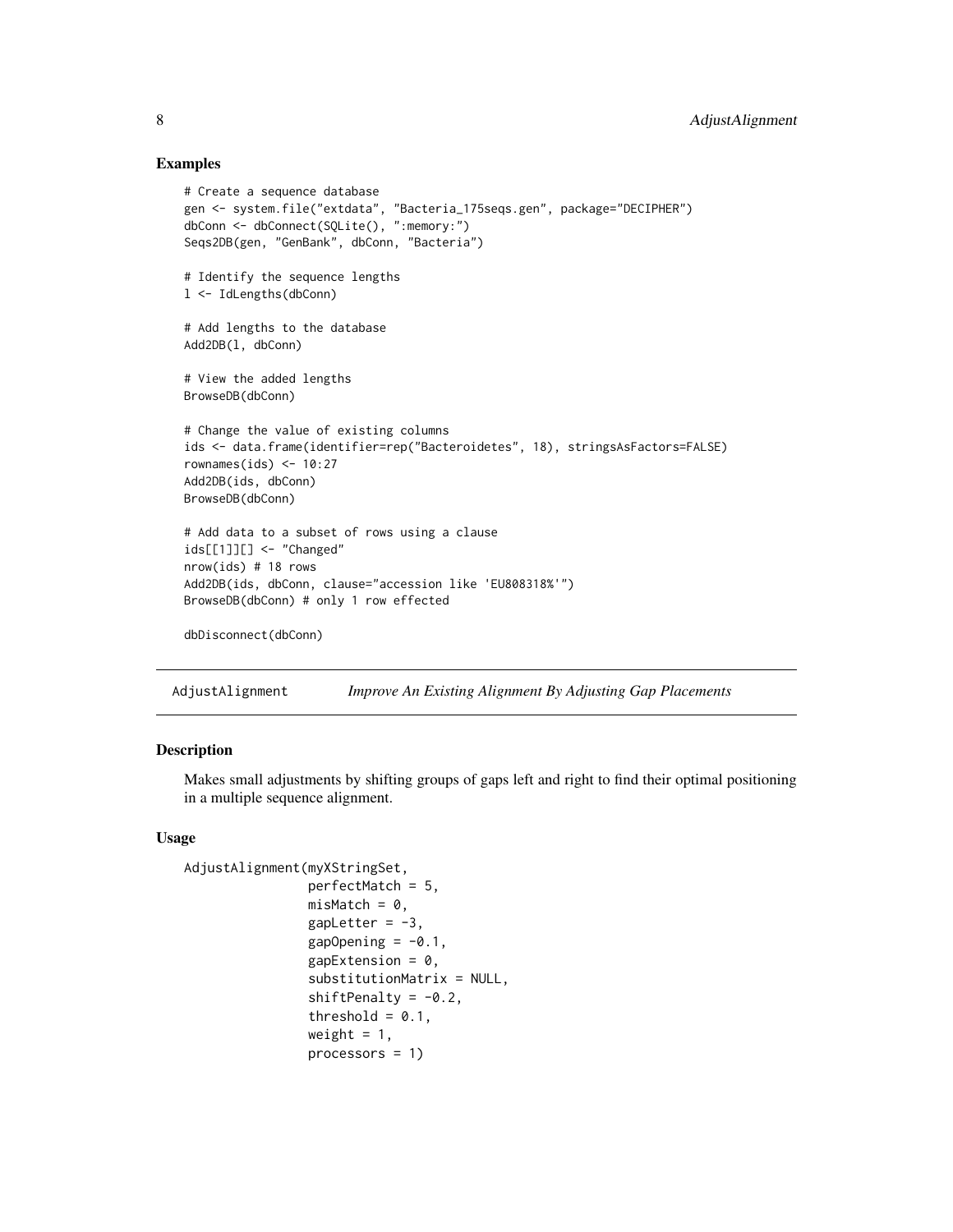# AdjustAlignment 9

#### **Arguments**

| myXStringSet       | An AAStringSet, DNAStringSet, or RNAStringSet object of aligned sequences.                                                                                                                                                                                                                                                                                                                                                                  |
|--------------------|---------------------------------------------------------------------------------------------------------------------------------------------------------------------------------------------------------------------------------------------------------------------------------------------------------------------------------------------------------------------------------------------------------------------------------------------|
| perfectMatch       | Numeric giving the reward for aligning two matching nucleotides in the align-<br>ment. Only used for DNAStringSet or RNAStringSet inputs.                                                                                                                                                                                                                                                                                                   |
| misMatch           | Numeric giving the cost for aligning two mismatched nucleotides in the align-<br>ment. Only used for DNAStringSet or RNAStringSet inputs.                                                                                                                                                                                                                                                                                                   |
| gapLetter          | Numeric giving the cost for aligning gaps to letters. A lower value (more nega-<br>tive) encourages the overlapping of gaps across different sequences in the align-<br>ment.                                                                                                                                                                                                                                                               |
| gapOpening         | Numeric giving the cost for opening or closing a gap in the alignment.                                                                                                                                                                                                                                                                                                                                                                      |
| gapExtension       | Numeric giving the cost for extending an open gap in the alignment.                                                                                                                                                                                                                                                                                                                                                                         |
| substitutionMatrix |                                                                                                                                                                                                                                                                                                                                                                                                                                             |
|                    | Either a substitution matrix representing the substitution scores for an alignment<br>or the name of the amino acid substitution matrix to use in alignment. The latter<br>may be one of the following: "BLOSUM45", "BLOSUM50", "BLOSUM62",<br>"BLOSUM80", "BLOSUM100", "PAM30", "PAM40", "PAM70", "PAM120",<br>"PAM250", or "MIQS". The default (NULL) will use the perfectMatch and<br>misMatch penalties for DNA/RNA or PFASUM50 for AA. |
| shiftPenalty       | Numeric giving the cost for every additional position that a group of gaps is<br>shifted.                                                                                                                                                                                                                                                                                                                                                   |
| threshold          | Numeric specifying the improvement in score required to permanently apply an<br>adjustment to the alignment.                                                                                                                                                                                                                                                                                                                                |
| weight             | A numeric vector of weights for each sequence, or a single number implying<br>equal weights.                                                                                                                                                                                                                                                                                                                                                |
| processors         | The number of processors to use, or NULL to automatically detect and use all<br>available processors.                                                                                                                                                                                                                                                                                                                                       |

# Details

The process of multiple sequence alignment often results in the integration of small imperfections into the final alignment. Some of these errors are obvious by-eye, which encourages manual refinement of automatically generated alignments. However, the manual refinement process is inherently subjective and time consuming. AdjustAlignment refines an existing alignment in a process similar to that which might be applied manually, but in a repeatable and must faster fashion. This function shifts all of the gaps in an alignment to the left and right to find their optimal positioning. The optimal position is defined as the position that maximizes the alignment "score", which is determined by the input parameters. The resulting alignment will be similar to the input alignment but with many imperfections eliminated. Note that the affine gap penalties here are different from the more flexible penalties used in [AlignProfiles](#page-12-1), and have been optimized independently.

# Value

An XStringSet of aligned sequences.

# Author(s)

Erik Wright <eswright@pitt.edu>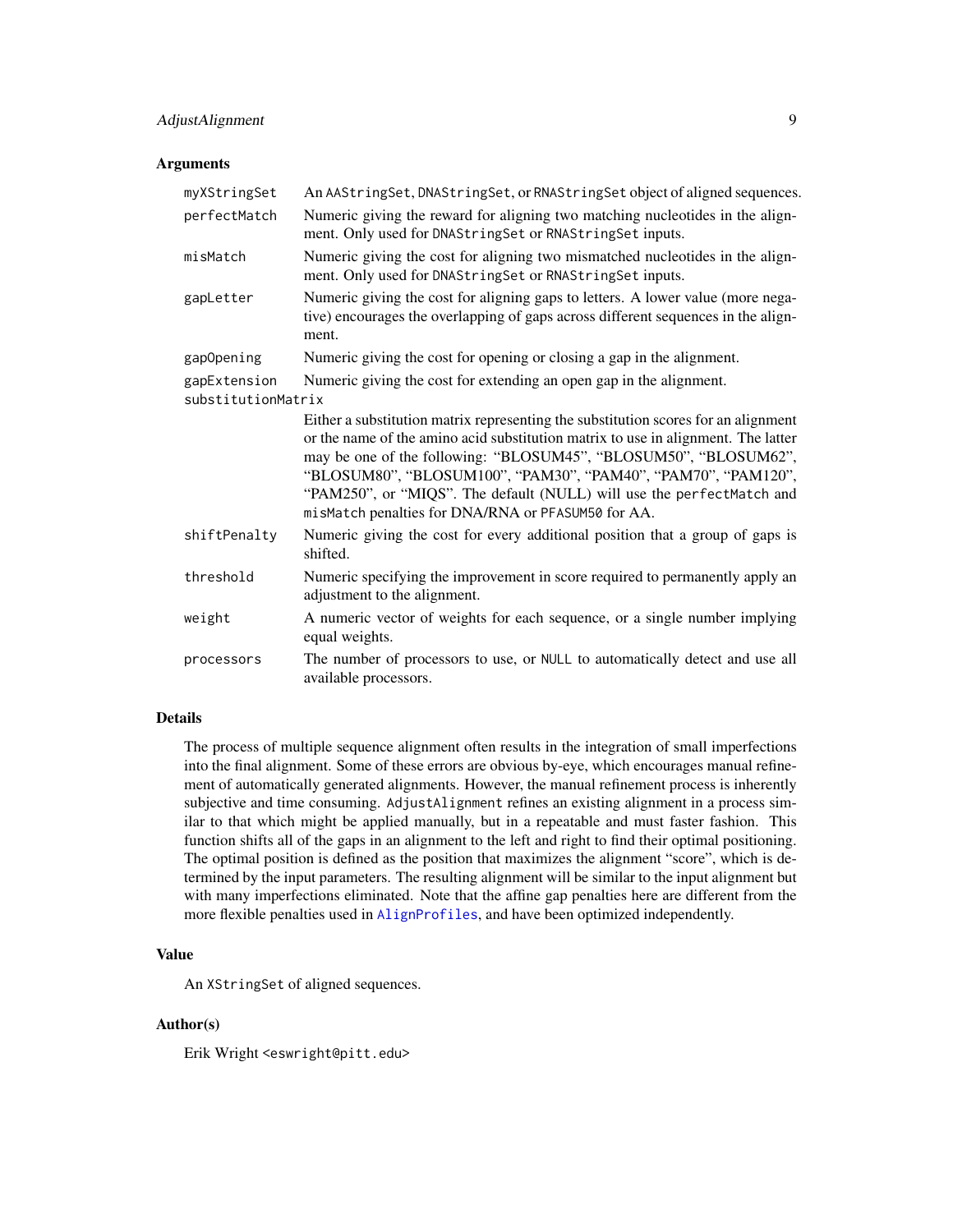#### <span id="page-9-0"></span>References

Wright, E. S. (2015). DECIPHER: harnessing local sequence context to improve protein multiple sequence alignment. BMC Bioinformatics, 16, 322. http://doi.org/10.1186/s12859-015-0749-z

Wright, E. S. (2020). RNAconTest: comparing tools for noncoding RNA multiple sequence alignment based on structural consistency. RNA 2020, 26, 531-540.

# See Also

[AlignSeqs](#page-16-1), [AlignTranslation](#page-20-1), [PFASUM](#page-120-1), [StaggerAlignment](#page-136-1)

#### Examples

```
# a trivial example
aa <- AAStringSet(c("ARN-PK", "ARRP-K"))
aa # input alignment
AdjustAlignment(aa) # output alignment
# specifying an alternative substitution matrix
AdjustAlignment(aa, substitutionMatrix="BLOSUM62")
# a real example
fas <- system.file("extdata", "Streptomyces_ITS_aligned.fas", package="DECIPHER")
dna <- readDNAStringSet(fas)
dna # input alignment
adjustedDNA <- AdjustAlignment(dna) # output alignment
BrowseSeqs(adjustedDNA, highlight=1)
adjustedDNA==dna # most sequences were adjusted (those marked FALSE)
```
<span id="page-9-1"></span>AlignDB *Align Two Sets of Aligned Sequences in a Sequence Database*

# Description

Merges the two separate sequence alignments in a database. The aligned sequences must have separate identifiers in the same table or be located in different database tables.

#### Usage

```
AlignDB(dbFile,
       tblName = "Seqs",
        identifier = ",
        type = "DNAStringSet",
       add2tb1 = "Segs",batchSize = 10000,perfectMatch = 5,
       misMatch = 0,gapOpening = -14,
       gapExtension = -2,
```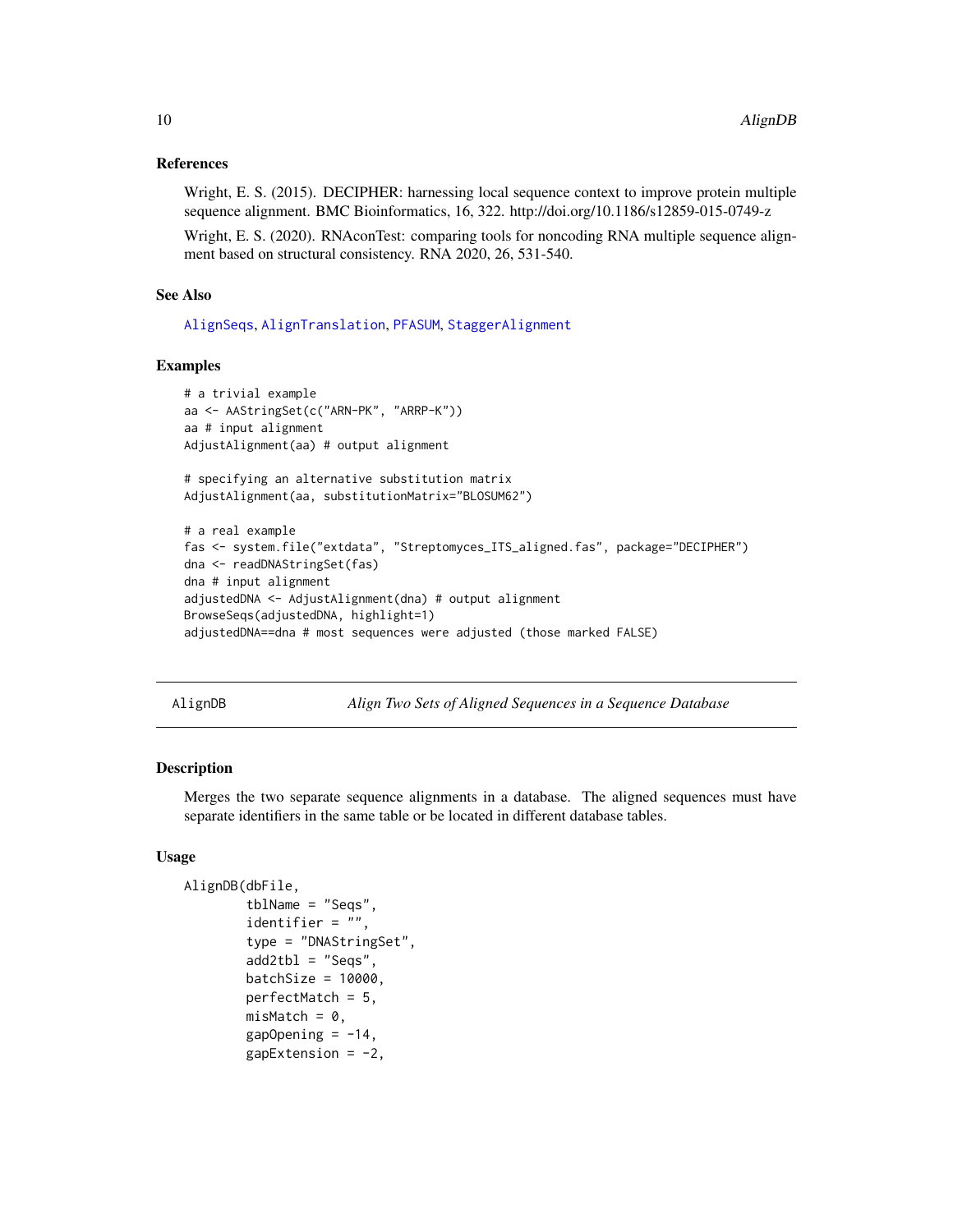```
gapPower = -1,
terminalGap = 0,normPower = c(1, 0),
standardize = TRUE,
substitutionMatrix = NULL,
processors = 1,
verbose = TRUE,
...)
```
# Arguments

| dbFile       | A SQLite connection object or a character string specifying the path to the<br>database file.                                                                                                                                                                                                                                                                                                                                                                                                                                                                                                                                                                                                  |
|--------------|------------------------------------------------------------------------------------------------------------------------------------------------------------------------------------------------------------------------------------------------------------------------------------------------------------------------------------------------------------------------------------------------------------------------------------------------------------------------------------------------------------------------------------------------------------------------------------------------------------------------------------------------------------------------------------------------|
| tblName      | Character string specifying the table(s) where the sequences are located. If two<br>tblNames are provided then the sequences in both tables will be aligned.                                                                                                                                                                                                                                                                                                                                                                                                                                                                                                                                   |
| identifier   | Optional character string used to narrow the search results to those matching a<br>specific identifier. If "" then all identifiers are selected. If two identifiers are<br>provided then the set of sequences matching each identifier will be aligned.                                                                                                                                                                                                                                                                                                                                                                                                                                        |
| type         | The type of XStringSet being processed. This should be (an abbreviation of)<br>one of "AAStringSet", "DNAStringSet", or "RNAStringSet".                                                                                                                                                                                                                                                                                                                                                                                                                                                                                                                                                        |
| add2tbl      | Character string specifying the table name in which to add the aligned sequences.                                                                                                                                                                                                                                                                                                                                                                                                                                                                                                                                                                                                              |
| batchSize    | Integer specifying the number of sequences to process at a time.                                                                                                                                                                                                                                                                                                                                                                                                                                                                                                                                                                                                                               |
| perfectMatch | Numeric giving the reward for aligning two matching nucleotides in the align-<br>ment. Only used when type is DNAStringSet or RNAStringSet.                                                                                                                                                                                                                                                                                                                                                                                                                                                                                                                                                    |
| misMatch     | Numeric giving the cost for aligning two mismatched nucleotides in the align-<br>ment. Only used when type is DNAStringSet or RNAStringSet.                                                                                                                                                                                                                                                                                                                                                                                                                                                                                                                                                    |
| gapOpening   | Numeric giving the cost for opening a gap in the alignment.                                                                                                                                                                                                                                                                                                                                                                                                                                                                                                                                                                                                                                    |
| gapExtension | Numeric giving the cost for extending an open gap in the alignment.                                                                                                                                                                                                                                                                                                                                                                                                                                                                                                                                                                                                                            |
| gapPower     | Numeric specifying the exponent to use in the gap cost function.                                                                                                                                                                                                                                                                                                                                                                                                                                                                                                                                                                                                                               |
| terminalGap  | Numeric giving the cost for allowing leading and trailing gaps ("-" or "." char-<br>acters) in the alignment. Either two numbers, the first for leading gaps and the<br>second for trailing gaps, or a single number for both.                                                                                                                                                                                                                                                                                                                                                                                                                                                                 |
| normPower    | Numeric giving the exponent that controls the degree of normalization applied<br>to scores by column occupancy. If two numerics are provided, the first con-<br>trols the normalization power of terminal gaps, while the second controls that of<br>internal gaps. A normPower of 0 does not normalize the scores, which results<br>in all columns of the profiles being weighted equally, and is the optimal value<br>for aligning fragmentary sequences. A normPower of 1 normalizes the score<br>for aligning two positions by their column occupancy $(1 -$ fraction of gaps).<br>A normPower greater than 1 more strongly discourages aligning with "gappy"<br>regions of the alignment. |
| standardize  | Logical determining whether scores are standardized to be in units of per match-<br>ing site. Standardization effectively divides the score of each possible alignment<br>by its length so that scores are relative rather than absolute.                                                                                                                                                                                                                                                                                                                                                                                                                                                      |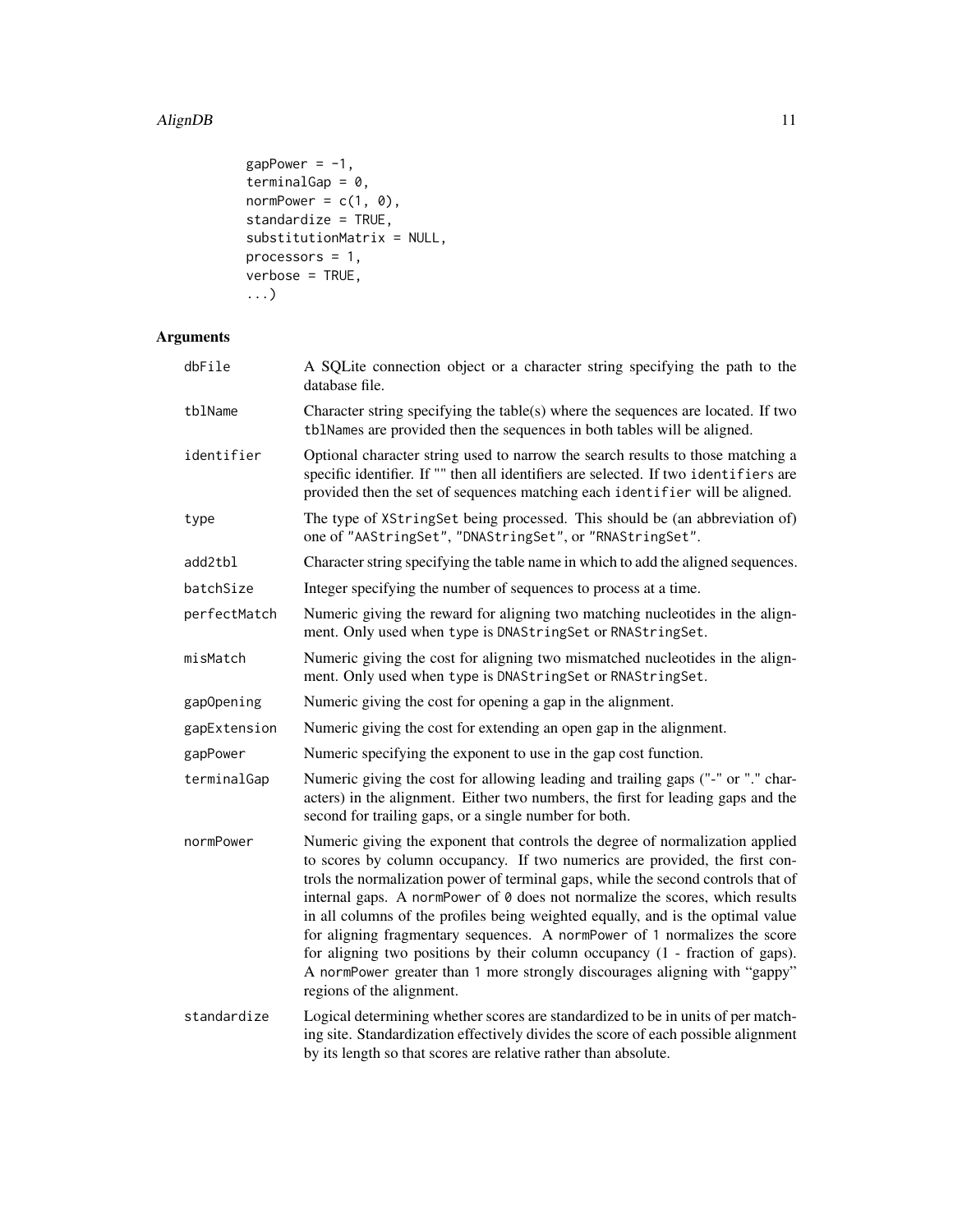| substitutionMatrix |                                                                                                                                                                                                                                                                                                                                                                                                                                             |
|--------------------|---------------------------------------------------------------------------------------------------------------------------------------------------------------------------------------------------------------------------------------------------------------------------------------------------------------------------------------------------------------------------------------------------------------------------------------------|
|                    | Either a substitution matrix representing the substitution scores for an alignment<br>or the name of the amino acid substitution matrix to use in alignment. The latter<br>may be one of the following: "BLOSUM45", "BLOSUM50", "BLOSUM62",<br>"BLOSUM80", "BLOSUM100", "PAM30", "PAM40", "PAM70", "PAM120",<br>"PAM250", or "MIQS". The default (NULL) will use the perfectMatch and<br>misMatch penalties for DNA/RNA or PFASUM50 for AA. |
| processors         | The number of processors to use, or NULL to automatically detect and use all<br>available processors.                                                                                                                                                                                                                                                                                                                                       |
| verbose            | Logical indicating whether to display progress.                                                                                                                                                                                                                                                                                                                                                                                             |
|                    | Further arguments to be passed directly to Codec.                                                                                                                                                                                                                                                                                                                                                                                           |

#### Details

Sometimes it is useful to align two large sets of sequences, where each set of sequences is already aligned but the two sets are not aligned to each other. AlignDB first builds a profile of each sequence set in increments of batchSize so that the entire sequence set is not required to fit in memory. Next the two profiles are aligned using dynamic programming. Finally, the new alignment is applied to all the sequences as they are incrementally added to the add2tbl.

Two identifiers or tblNames must be provided, indicating the two sets of sequences to align. The sequences corresponding to the first identifier and tblName will be aligned to those of the second identifier or tblName. The aligned sequences are added to add2tbl under a new identifier formed from the concatenation of the two identifiers or tblNames. (See examples section below.)

# Value

Returns the number of newly aligned sequences added to the database.

#### Author(s)

Erik Wright <eswright@pitt.edu>

### References

Wright, E. S. (2015). DECIPHER: harnessing local sequence context to improve protein multiple sequence alignment. BMC Bioinformatics, 16, 322. http://doi.org/10.1186/s12859-015-0749-z

Wright, E. S. (2020). RNAconTest: comparing tools for noncoding RNA multiple sequence alignment based on structural consistency. RNA 2020, 26, 531-540.

# See Also

[AlignProfiles](#page-12-1), [AlignSeqs](#page-16-1), [AlignTranslation](#page-20-1), [PFASUM](#page-120-1)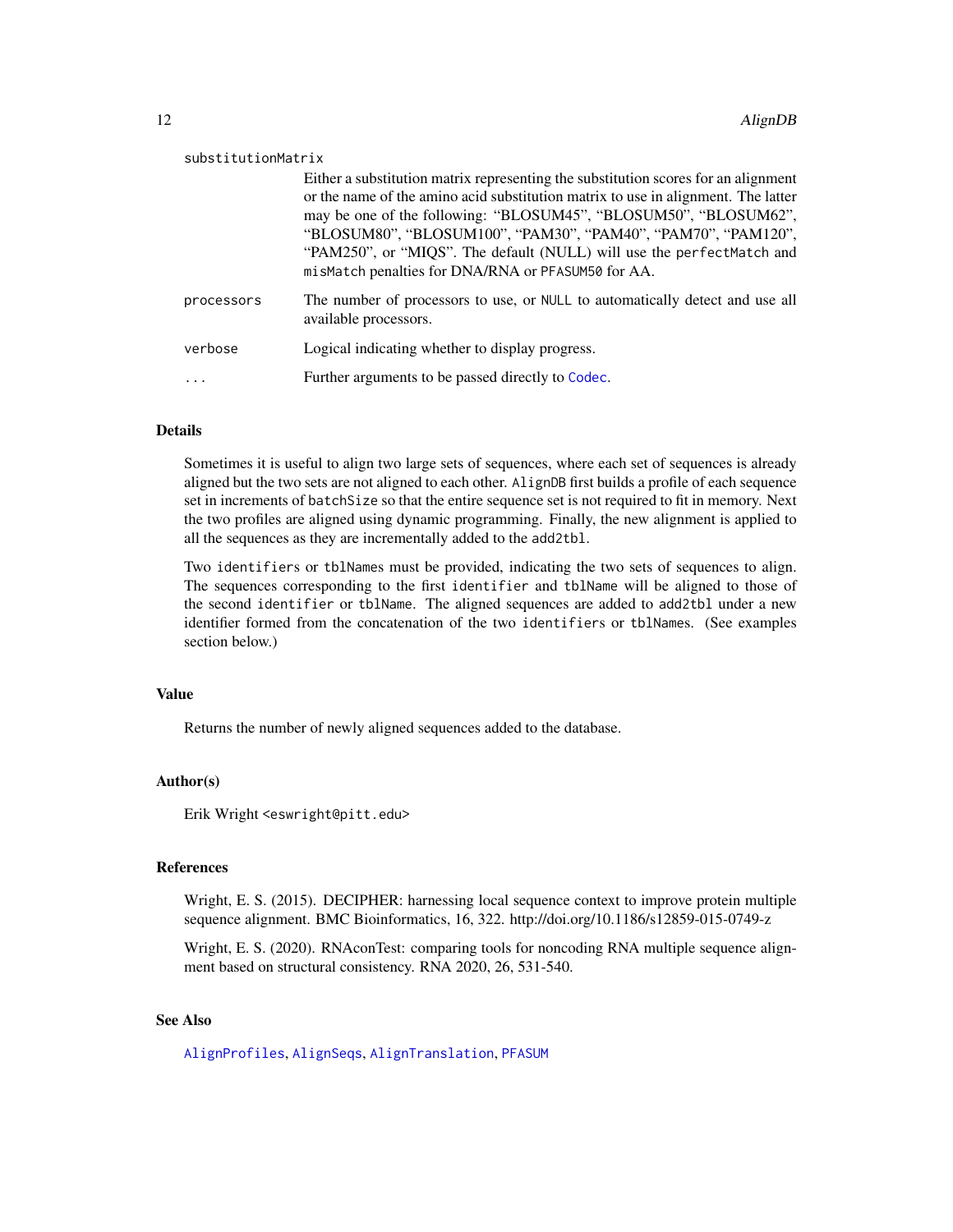# <span id="page-12-0"></span>AlignProfiles 13

#### Examples

```
gen <- system.file("extdata", "Bacteria_175seqs.gen", package="DECIPHER")
fas <- system.file("extdata", "Bacteria_175seqs.fas", package="DECIPHER")
# Align two tables and place result into a third
dbConn <- dbConnect(SQLite(), ":memory:")
Seqs2DB(gen, "GenBank", dbConn, "Seqs1", tblName="Set1")
Seqs2DB(fas, "FASTA", dbConn, "Seqs2", tblName="Set2")
AlignDB(dbConn, tblName=c("Set1", "Set2"), add2tbl="AlignedSets")
l <- IdLengths(dbConn, "AlignedSets", add2tbl=TRUE)
BrowseDB(dbConn, tblName="AlignedSets") # all sequences have the same width
dbDisconnect(dbConn)
# Align two identifiers and place the result in the same table
dbConn <- dbConnect(SQLite(), ":memory:")
Seqs2DB(gen, "GenBank", dbConn, "Seqs1")
Seqs2DB(fas, "FASTA", dbConn, "Seqs2")
AlignDB(dbConn, identifier=c("Seqs1", "Seqs2"))
l <- IdLengths(dbConn, add2tbl=TRUE)
BrowseDB(dbConn) # note the sequences with a new identifier
dbDisconnect(dbConn)
```
<span id="page-12-1"></span>AlignProfiles *Align Two Sets of Aligned Sequences*

#### Description

Aligns two sets of one or more aligned sequences by first generating representative profiles, then aligning the profiles with dynamic programming, and finally merging the two aligned sequence sets.

#### Usage

```
AlignProfiles(pattern,
              subject,
              p. weight = 1,s.weight = 1,
              p.struct = NULL,
              s.struct = NULL,
              perfectMatch = 5,
              misMatch = 0,gapOpening = -14,gapExtension = -2,
              gapPower = -1,
              terminalGap = 0,
              restriet = c(-1000, 2, 10),
              anchor = 0.7,
              normPower = c(1, 0),
              standardize = TRUE,
```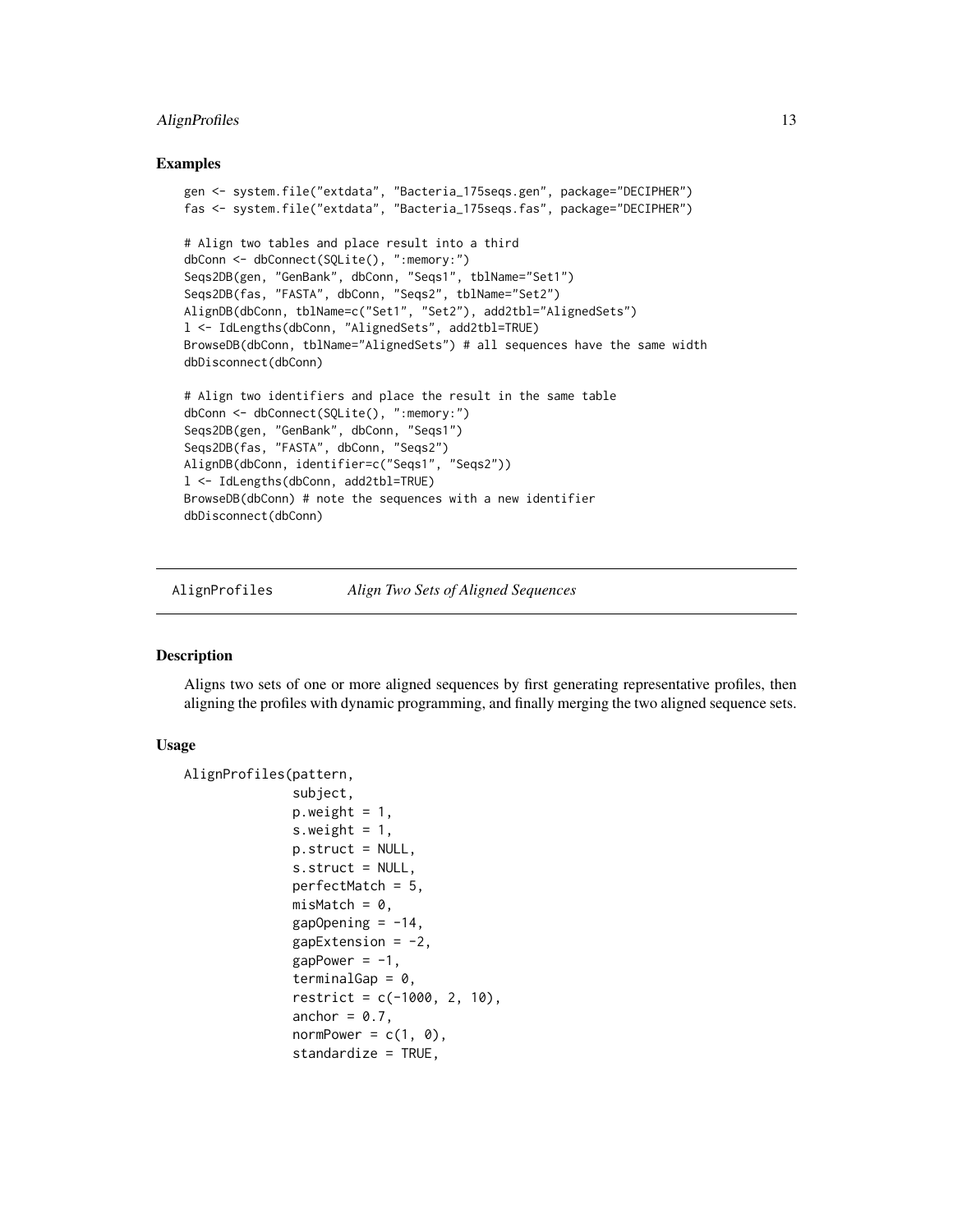substitutionMatrix = NULL, structureMatrix = NULL, processors = 1)

# Arguments

| pattern      | An AAStringSet, DNAStringSet, or RNAStringSet object of aligned sequences<br>to use as the pattern.                                                                                                                                                                                                                                                                                                                                                                                                                                                                                                                                                                                                                                                                                                                                                                                                                                                                   |
|--------------|-----------------------------------------------------------------------------------------------------------------------------------------------------------------------------------------------------------------------------------------------------------------------------------------------------------------------------------------------------------------------------------------------------------------------------------------------------------------------------------------------------------------------------------------------------------------------------------------------------------------------------------------------------------------------------------------------------------------------------------------------------------------------------------------------------------------------------------------------------------------------------------------------------------------------------------------------------------------------|
| subject      | A XStringSet object of aligned sequences to use as the subject. Must match<br>the type of the pattern.                                                                                                                                                                                                                                                                                                                                                                                                                                                                                                                                                                                                                                                                                                                                                                                                                                                                |
| p.weight     | A numeric vector of weights for each sequence in the pattern to use in generating<br>a profile, or a single number implying equal weights.                                                                                                                                                                                                                                                                                                                                                                                                                                                                                                                                                                                                                                                                                                                                                                                                                            |
| s.weight     | A numeric vector of weights for each sequence in the subject to use in generating<br>a profile, or a single number implying equal weights.                                                                                                                                                                                                                                                                                                                                                                                                                                                                                                                                                                                                                                                                                                                                                                                                                            |
| p.struct     | Either NULL (the default), a matrix, or a list of matrices with one list element per<br>sequence in the pattern. (See details section below.)                                                                                                                                                                                                                                                                                                                                                                                                                                                                                                                                                                                                                                                                                                                                                                                                                         |
| s.struct     | Either NULL (the default), a matrix, or a list of matrices with one list element per<br>sequence in the subject. (See details section below.)                                                                                                                                                                                                                                                                                                                                                                                                                                                                                                                                                                                                                                                                                                                                                                                                                         |
| perfectMatch | Numeric giving the reward for aligning two matching nucleotides in the align-<br>ment. Only applicable for DNAStringSet or RNAStringSet inputs.                                                                                                                                                                                                                                                                                                                                                                                                                                                                                                                                                                                                                                                                                                                                                                                                                       |
| misMatch     | Numeric giving the cost for aligning two mismatched nucleotides in the align-<br>ment. Only applicable for DNAStringSet or RNAStringSet inputs.                                                                                                                                                                                                                                                                                                                                                                                                                                                                                                                                                                                                                                                                                                                                                                                                                       |
| gapOpening   | Numeric giving the cost for opening a gap in the alignment.                                                                                                                                                                                                                                                                                                                                                                                                                                                                                                                                                                                                                                                                                                                                                                                                                                                                                                           |
| gapExtension | Numeric giving the cost for extending an open gap in the alignment.                                                                                                                                                                                                                                                                                                                                                                                                                                                                                                                                                                                                                                                                                                                                                                                                                                                                                                   |
| gapPower     | Numeric specifying the exponent to use in the gap cost function. (See details<br>section below.)                                                                                                                                                                                                                                                                                                                                                                                                                                                                                                                                                                                                                                                                                                                                                                                                                                                                      |
| terminalGap  | Numeric giving the cost for allowing leading and trailing gaps ("-" or "." char-<br>acters) in the alignment. Either two numbers, the first for leading gaps and the<br>second for trailing gaps, or a single number for both.                                                                                                                                                                                                                                                                                                                                                                                                                                                                                                                                                                                                                                                                                                                                        |
| restrict     | Numeric vector of length three controlling the degree of restriction around ridge<br>lines in the dynamic programming matrix. The first element determines the span<br>of the region around a ridge that is considered during alignment. The default<br>(-1000) will align most inputs that can reasonably be globally aligned without<br>any loss in accuracy. Input sequences with high similarity could be more re-<br>stricted (e.g., -500), whereas a pattern and subject with little overlap should<br>be less restricted (e.g., -10000). The second element sets the minimum slope to<br>either side of a ridge that is required to allow restriction at any point. The third<br>element sets the minimum duration of the ridge required to begin restricting the<br>matrix around the ridge. The duration of the ridge is defined as the number<br>of consecutive positions meeting the first two conditions for restriction. (See<br>details section below.) |
| anchor       | Numeric giving the fraction of sequences with identical k-mers required to be-<br>come an anchor point, or NA to not use anchors. Alternatively, a matrix specify-<br>ing anchor regions. (See details section below.)                                                                                                                                                                                                                                                                                                                                                                                                                                                                                                                                                                                                                                                                                                                                                |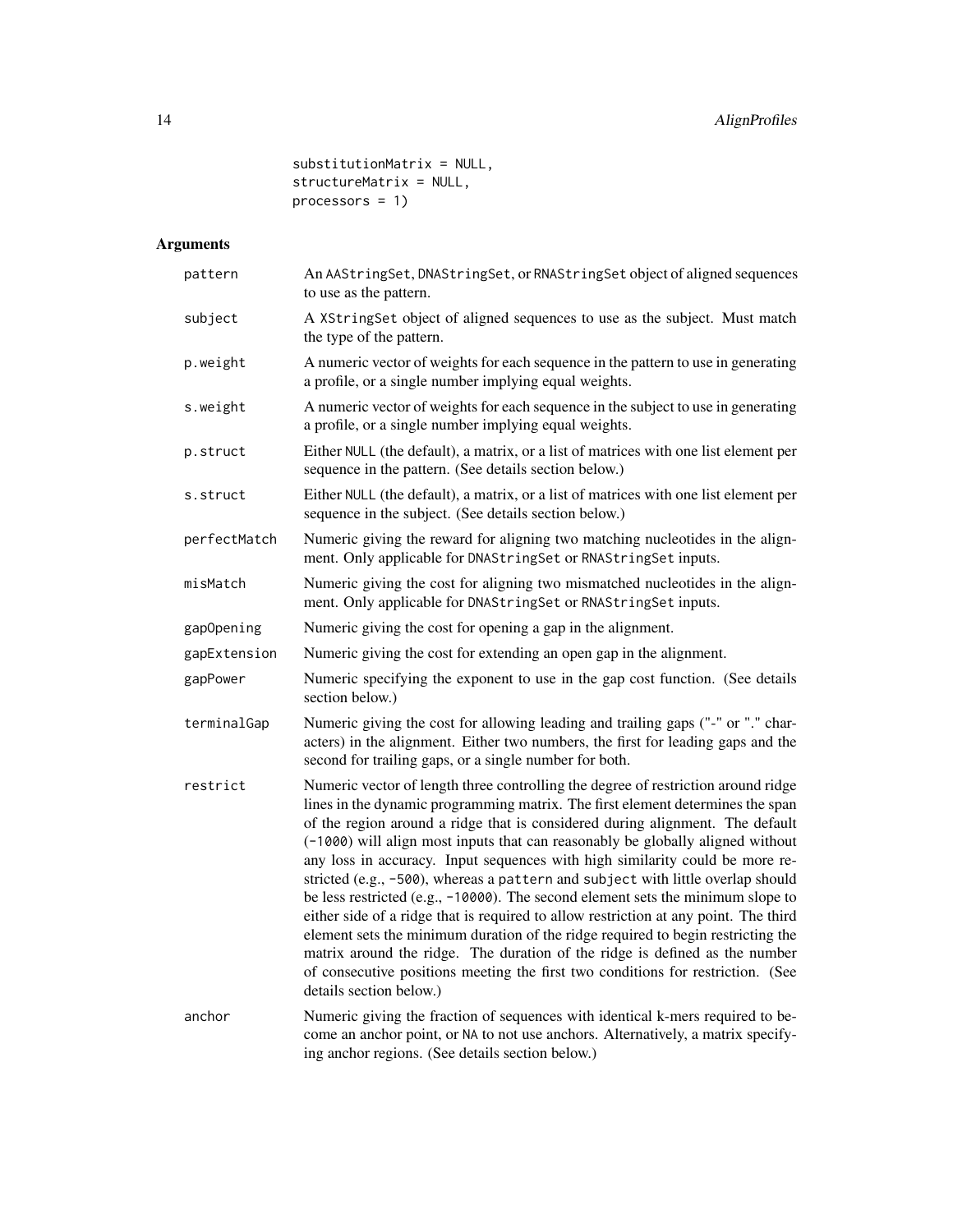#### AlignProfiles 15

| normPower | Numeric giving the exponent that controls the degree of normalization applied     |
|-----------|-----------------------------------------------------------------------------------|
|           | to scores by column occupancy. If two numerics are provided, the first con-       |
|           | trols the normalization power of terminal gaps, while the second controls that of |
|           | internal gaps. A norm-Power of 0 does not normalize the scores, which results     |
|           | in all columns of the profiles being weighted equally, and is the optimal value   |
|           | for aligning fragmentary sequences. A norm-ower of 1 normalizes the score         |
|           | for aligning two positions by their column occupancy $(1 -$ fraction of gaps).    |
|           | A normPower greater than 1 more strongly discourages aligning with "gappy"        |
|           | regions of the alignment. (See details section below.)                            |
|           |                                                                                   |

standardize Logical determining whether scores are standardized to be in units of per matching site. Standardization effectively divides the score of each possible alignment by its length so that scores are relative rather than absolute.

substitutionMatrix

Either a substitution matrix representing the substitution scores for an alignment or the name of the amino acid substitution matrix to use in alignment. The latter may be one of the following: "BLOSUM45", "BLOSUM50", "BLOSUM62", "BLOSUM80", "BLOSUM100", "PAM30", "PAM40", "PAM70", "PAM120", "PAM250", or "MIQS". The default (NULL) will use the perfectMatch and misMatch penalties for DNA/RNA or PFASUM50 for AA. (See examples section below.)

structureMatrix

A structure matrix if p.struct and s.struct are supplied, or NULL otherwise.

processors The number of processors to use, or NULL to automatically detect and use all available processors.

#### Details

Profiles are aligned using dynamic programming, a variation of the Needleman-Wunsch algorithm for global alignment. The dynamic programming method requires order N\*M time and memory space where N and M are the width of the pattern and subject. This method works by filling in a matrix of the possible "alignment space" by considering all matches, insertions, and deletions between two sequence profiles. The highest scoring alignment is then used to add gaps to each of the input sequence sets.

Heuristics can be useful to improve performance on long input sequences. The restrict parameter can be used to dynamically constrain the possible "alignment space" to only paths that will likely include the final alignment, which in the best case can improve the speed from quadratic time to nearly linear time. The degree of restriction is important, and the default value of restrict is reasonable in the vast majority of cases. It is also possible to prevent restriction by setting restrict to such extreme values that these requirements will never be met  $(e.g., c(-1e10, 1e10, 1e10))$ .

The argument anchor can be used to split the global alignment into multiple sub-alignments. This can greatly decrease the memory requirement for long sequences when appropriate anchor points can be found. Anchors are 15-mer (for DNA/RNA) or 7-mer (for AA) subsequences that are shared between at least anchor fraction of pattern(s) and subject(s). Anchored ranges are extended along the length of each sequence in a manner designed to split the alignment into sub-alignments that can be separately solved. For most input sequences, the default anchoring has no effect on accuracy, but anchoring can be disabled by setting anchor=NA.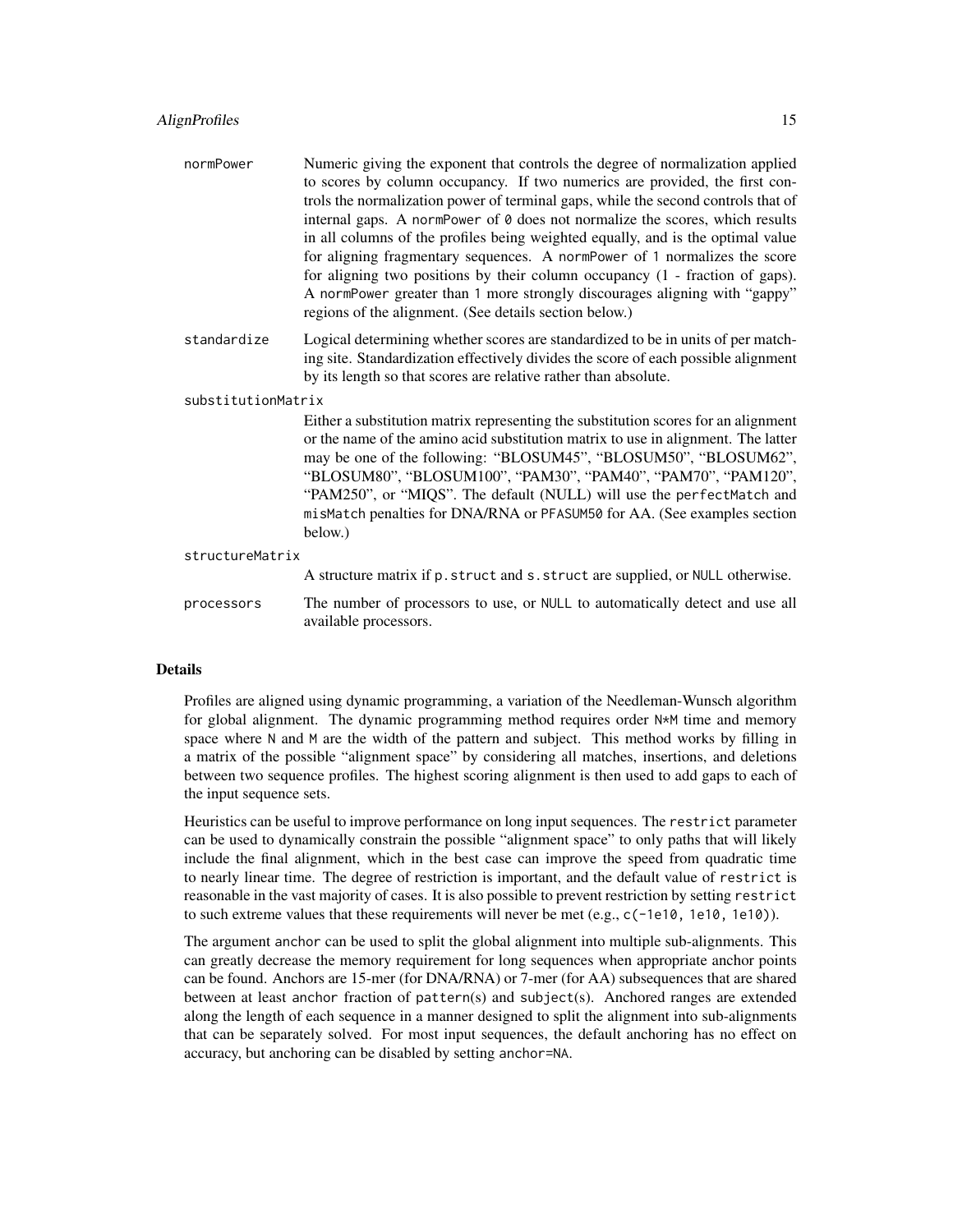Alternatively, anchor can be a matrix with 4 rows and one column per anchor. The first two rows correspond to the anchor start and end positions in the pattern sequence(s), and the second two rows are the equivalent anchor region in the subject sequence(s). Anchors specified in this manner must be strictly increasing (non-overlapping) in both sequences, and have an anchor width of at least two positions. Note that the anchors do not have to be equal length, in which case the anchor regions will also be aligned. Manually splitting the alignment into more subtasks can sometimes make it more efficient, but typically automatic anchoring is effective.

The argument normPower determines how the distribution of information is treated during alignment. Higher values of normPower encourage alignment between columns with higher occupancy (1 - fraction of gaps), and de-emphasize the alignment of columns containing many gaps. A normPower of 0 will treat all columns equally regardless of occupancy, which can be useful when the pattern or subject contain many incomplete (fragment) sequences. For example, normPower should be set to 0 when aligning many short reads to a longer reference sequence.

The arguments p.struct and s.struct may be used to provide secondary structure probabilities in the form of a list containing matrices or a single matrix. If the input is a list, then each list element must contain a matrix with dimensions  $q \star w$ , where q is the number of possible secondary structure states, and w is the width of the unaligned pattern sequence. Values in each matrix represent the probability of the given state at that position in the sequence. Alternatively, a single matrix can be used as input if w is the width of the entire pattern or subject alignment. A structureMatrix must be supplied along with the structures. The functions PredictHEC and PredictDBN can be used to predict secondary structure probabilities in the format required by AlignProfiles (for amino acid and RNA sequences, respectively).

The gap cost function is based on the observation that gap lengths are best approximated by a Zipfian distribution (Chang & Benner, 2004). The cost of inserting a gap of length L is equal to:  $gapOpening + gapExtension * sum(seq_length (L - 1)^{argapPower})$  when L > 1, and gapOpen when  $L = 1$ . This function effectively penalizes shorter gaps significantly more than longer gaps when gapPower  $< 0$ , and is equivalent to the affine gap penalty when gapPower is  $0$ .

#### Value

An XStringSet of aligned sequences.

#### Author(s)

Erik Wright <eswright@pitt.edu>

# References

Chang, M. S. S., & Benner, S. A. (2004). Empirical Analysis of Protein Insertions and Deletions Determining Parameters for the Correct Placement of Gaps in Protein Sequence Alignments. Journal of Molecular Biology, 341(2), 617-631.

Needleman, S., & Wunsch, C. (1970). A general method applicable to the search for similarities in the amino acid sequence of two proteins. Journal of Molecular Biology, 48(3), 443-453.

Wright, E. S. (2015). DECIPHER: harnessing local sequence context to improve protein multiple sequence alignment. BMC Bioinformatics, 16, 322. http://doi.org/10.1186/s12859-015-0749-z

Wright, E. S. (2020). RNAconTest: comparing tools for noncoding RNA multiple sequence alignment based on structural consistency. RNA 2020, 26, 531-540.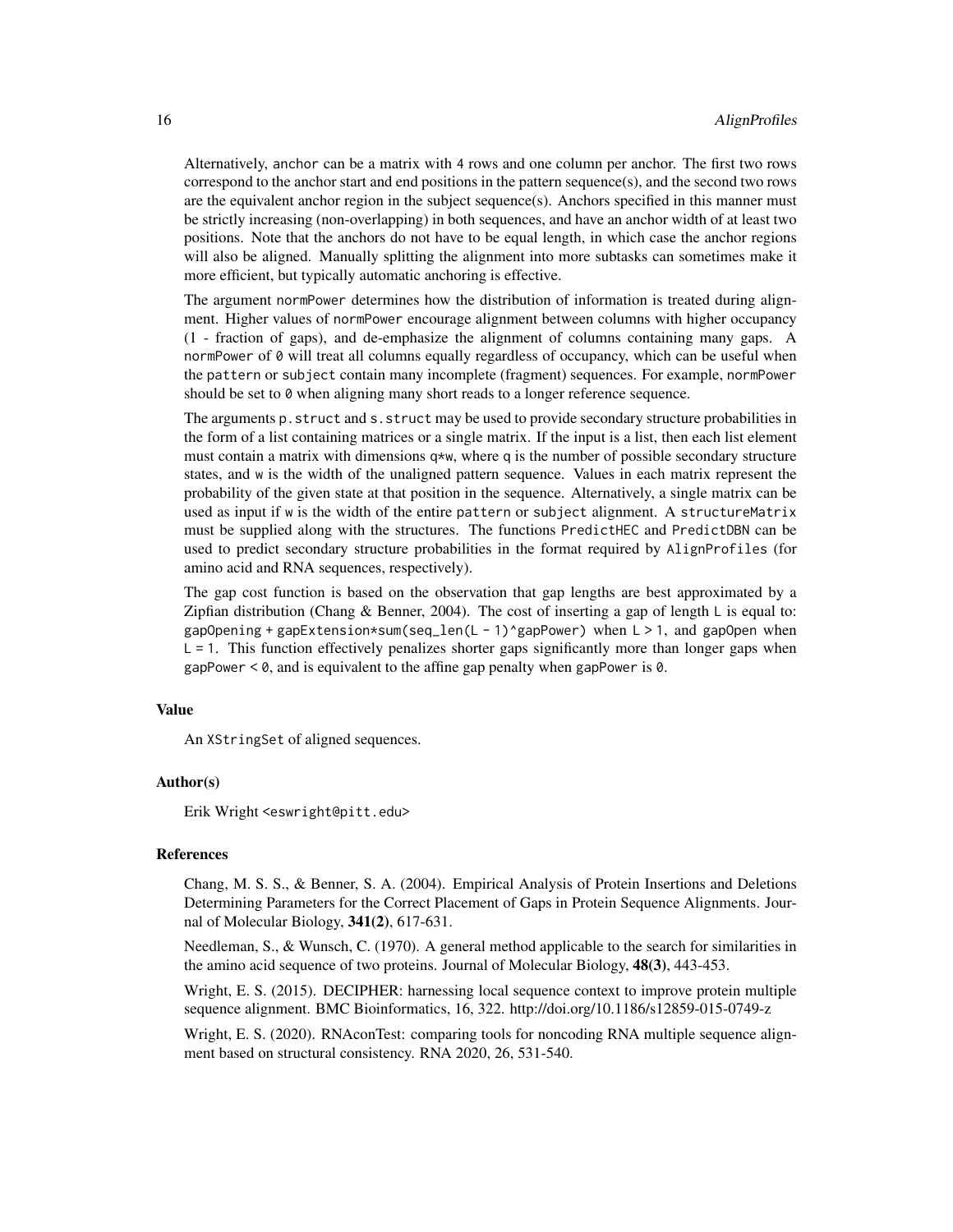#### <span id="page-16-0"></span>AlignSeqs 17

Yu, Y.-K., et al. (2015). Log-odds sequence logos. Bioinformatics, 31(3), 324-331. http://doi.org/10.1093/bioinformatics/btu634

#### See Also

[AlignDB](#page-9-1), [AlignSeqs](#page-16-1), [AlignSynteny](#page-19-1), [AlignTranslation](#page-20-1), [PFASUM](#page-120-1), [MIQS](#page-111-1)

#### Examples

```
# align two sets of sequences
db <- system.file("extdata", "Bacteria_175seqs.sqlite", package="DECIPHER")
dna1 <- SearchDB(db, remove="common", limit=100) # the first 100 sequences
dna2 <- SearchDB(db, remove="common", limit="100,100") # the rest
alignedDNA <- AlignProfiles(dna1, dna2)
BrowseSeqs(alignedDNA, highlight=1)
# specify a DNA substitution matrix
subMatrix <- matrix(0,
                    nrow=4, ncol=4,
                    dimnames=list(DNA_BASES, DNA_BASES))
diag(subMatrix) <- 5 # perfectMatch
alignedDNA.defaultSubM <- AlignProfiles(dna1, dna2, substitutionMatrix=subMatrix)
all(alignedDNA.defaultSubM==alignedDNA)
# specify a different DNA substitution matrix
subMatrix2 \leq - \text{matrix}(c(12, 3, 5, 3, 3, 12, 3, 6, 5, 3, 11, 3, 3, 6, 3, 9),nrow=4, ncol=4,
                    dimnames=list(DNA_BASES, DNA_BASES))
alignedDNA.alterSubM <- AlignProfiles(dna1, dna2, substitutionMatrix=subMatrix2)
all(alignedDNA.alterSubM==alignedDNA)
# anchors are found automatically by default, but it is also
# possible to specify anchor regions between the sequences
anchors <- matrix(c(774, 788, 752, 766), nrow=4)
anchors
subseq(dna1, anchors[1, 1], anchors[2, 1])
subseq(dna2, anchors[3, 1], anchors[4, 1])
alignedDNA2 <- AlignProfiles(dna1, dna2, anchor=anchors)
```
<span id="page-16-1"></span>AlignSeqs *Align a Set of Unaligned Sequences*

#### Description

Performs profile-to-profile alignment of multiple unaligned sequences following a guide tree.

#### Usage

```
AlignSeqs(myXStringSet,
         guideTree = NULL,
         iterations = 2,
```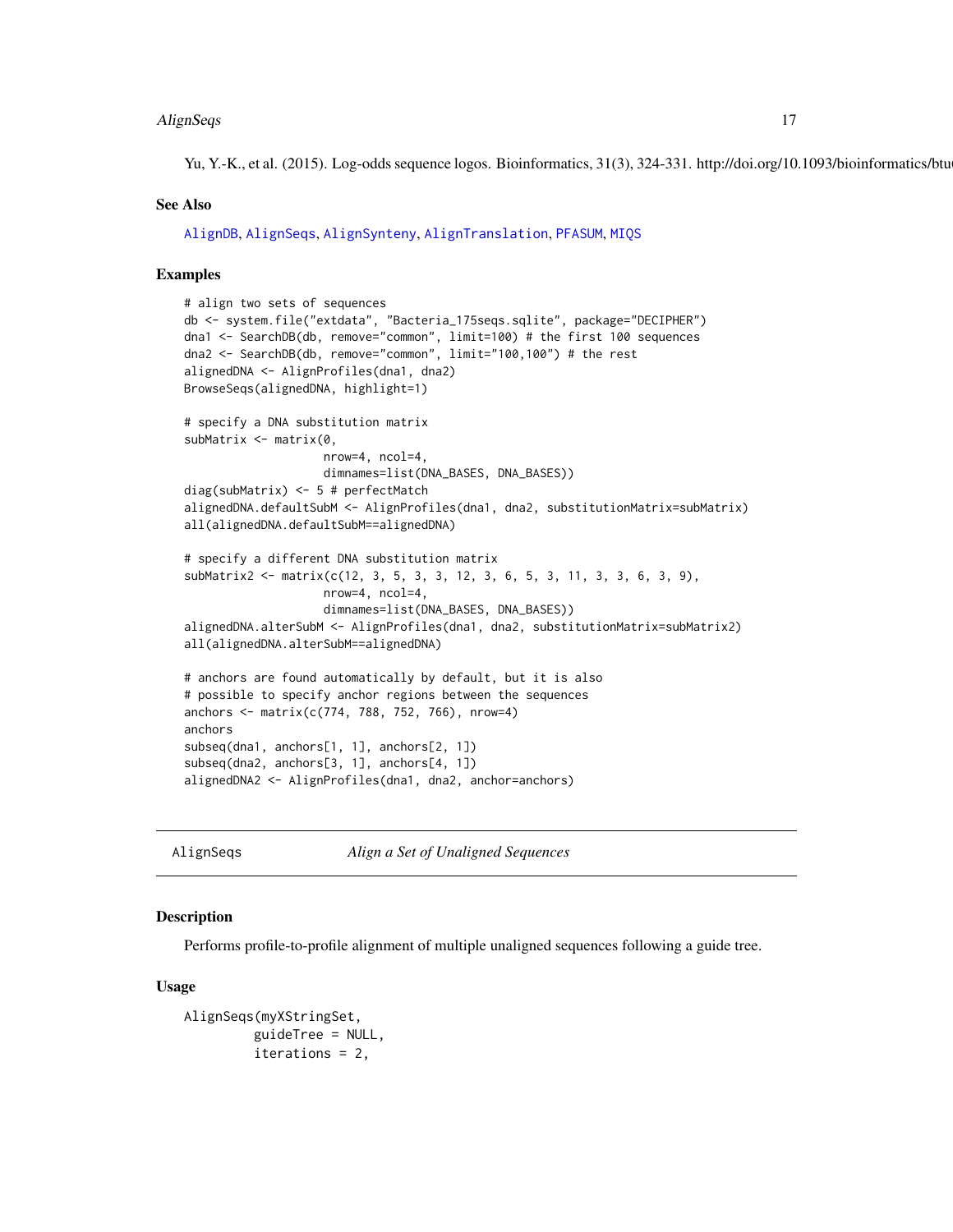# 18 AlignSeqs

```
refinements = 1,
gapOpening = c(-18, -14),gapExtension = c(-3, -2),
useStructures = TRUE,
structures = NULL,
FUN = AdjustAlignment,
levels = c(0.9, 0.7, 0.7, 0.4, 10, 5, 5, 2),
alphabet = AA_REDUCED[[1]],
processors = 1,
verbose = TRUE,
...)
```
# Arguments

| myXStringSet  | An AAStringSet, DNAStringSet, or RNAStringSet object of unaligned se-<br>quences.                                                                                                                                                                                                           |
|---------------|---------------------------------------------------------------------------------------------------------------------------------------------------------------------------------------------------------------------------------------------------------------------------------------------|
| guideTree     | Either NULL or a dendrogram giving the ordered tree structure in which to align<br>profiles. If NULL then a guide tree will be automatically constructed based on the<br>order of shared k-mers.                                                                                            |
| iterations    | Number of iteration steps to perform. During each iteration step the guide tree<br>is regenerated based on the alignment and the sequences are realigned.                                                                                                                                   |
| refinements   | Number of refinement steps to perform. During each refinement step groups<br>of sequences are realigned to rest of the sequences, and the best of these two<br>alignments (before and after realignment) is kept.                                                                           |
| gapOpening    | Single numeric giving the cost for opening a gap in the alignment, or two num-<br>bers giving the minimum and maximum costs. In the latter case the cost will<br>be varied depending upon whether the groups of sequences being aligned are<br>nearly identical or maximally distant.       |
| gapExtension  | Single numeric giving the cost for extending an open gap in the alignment, or<br>two numbers giving the minimum and maximum costs. In the latter case the cost<br>will be varied depending upon whether the groups of sequences being aligned<br>are nearly identical or maximally distant. |
| useStructures | Logical indicating whether to use secondary structure predictions during align-<br>ment. If TRUE (the default), secondary structure probabilities will be automati-<br>cally calculated for amino acid and RNA sequences if they are not provided (i.e.,<br>when structures is NULL).       |
| structures    | Either a list of secondary structure probabilities matching the structureMatrix,<br>such as that output by PredictHEC or PredictDBN, or NULL to generate the<br>structures automatically. Only applicable if myXStringSet is an AAStringSet<br>or RNAStringSet.                             |
| <b>FUN</b>    | A function to be applied after each profile-to-profile alignment. (See details<br>section below.)                                                                                                                                                                                           |
| levels        | Numeric with eight elements specifying the levels at which to trigger events.<br>(See details section below.)                                                                                                                                                                               |
| alphabet      | Character vector of amino acid groupings used to reduce the 20 standard amino<br>acids into smaller groups. Alphabet reduction helps to find more distant ho-<br>mologies between sequences. A non-reduced amino acid alphabet can be used                                                  |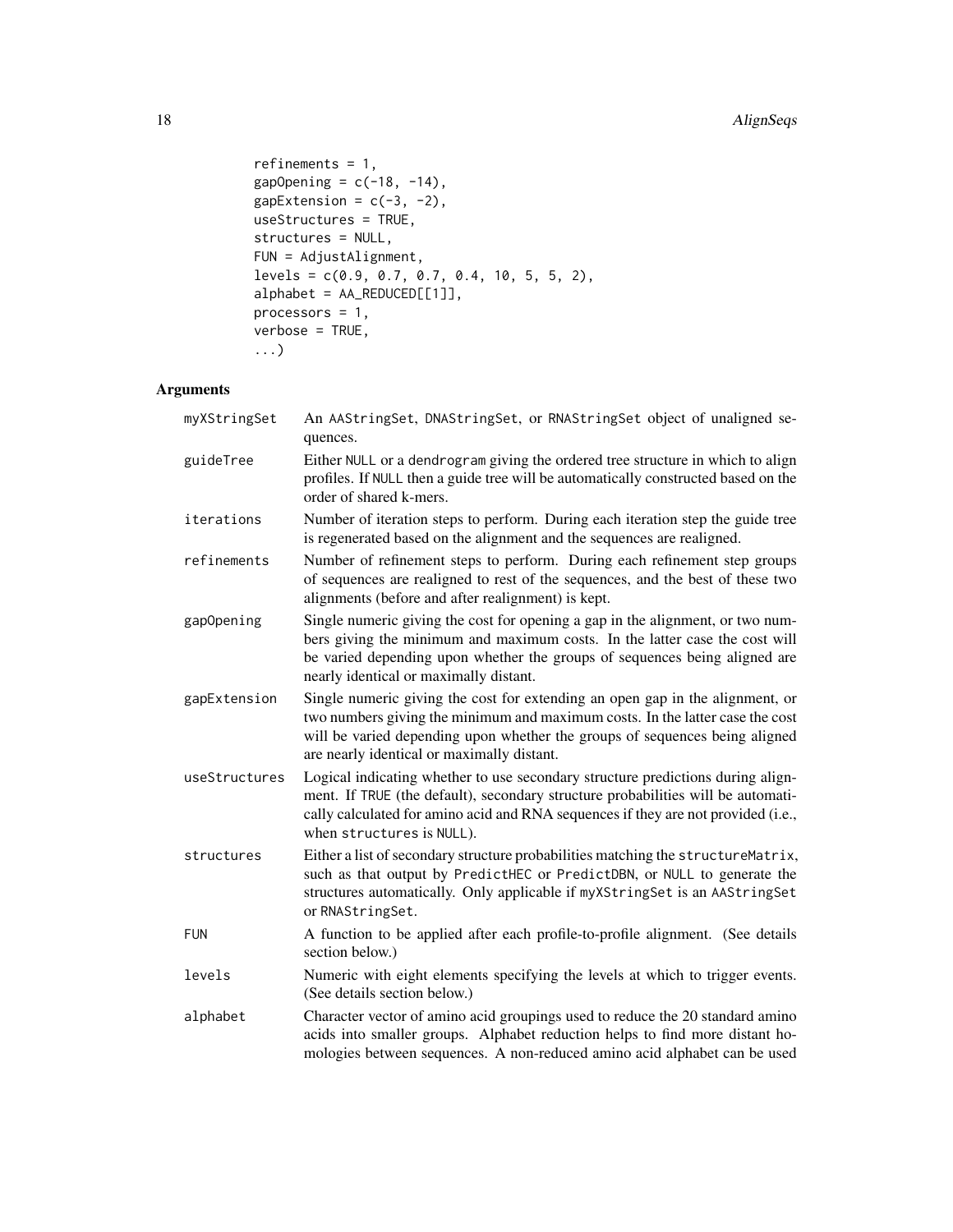#### AlignSeqs 19

|            | by setting alphabet equal to AA_STANDARD. Only applicable if myXStringSet<br>is an AAStringSet.                                                                                                             |
|------------|-------------------------------------------------------------------------------------------------------------------------------------------------------------------------------------------------------------|
| processors | The number of processors to use, or NULL to automatically detect and use all<br>available processors.                                                                                                       |
| verbose    | Logical indicating whether to display progress.                                                                                                                                                             |
| .          | Further arguments to be passed directly to AlignProfiles, including perfectMatch,<br>misMatch, gapPower, terminalGap, restrict, anchor, normPower, standardize,<br>substitutionMatrix, and structureMatrix. |

#### Details

The profile-to-profile method aligns a sequence set by merging profiles along a guide tree until all the input sequences are aligned. This process has three main steps: (1) If guideTree=NULL, an initial single-linkage guide tree is constructed based on a distance matrix of shared k-mers. Alternatively, a dendrogram can be provided as the initial guideTree. (2) If iterations is greater than zero, then a UPGMA guide tree is built based on the initial alignment and the sequences are re-aligned along this tree. This process repeated iterations times or until convergence. (3) If refinements is greater than zero, then subsets of the alignment are re-aligned to the remainder of the alignment. This process generates two alignments, the best of which is chosen based on its sum-of-pairs score. This refinement process is repeated refinements times, or until convergence.

The purpose of levels is to speed-up the alignment process by not running time consuming processes when they are unlikely to change the outcome. The first four levels control when refinements occur and the function FUN is run on the alignment. The default levels specify that these events should happen when above 0.9 (AA; levels[1]) or 0.7 (DNA/RNA; levels[3]) average dissimilarity on the initial tree, when above 0.7 (AA; levels[2]) or 0.4 (DNA/RNA;  $levels[4]$ ) average dissimilarity on the iterative tree(s), and after every tenth improvement made during refinement. The sixth element of levels (levels[6]) prevents FUN from being applied at any point to less than 5 sequences.

The FUN function is always applied before returning the alignment so long as there are at least levels[6] sequences. The default FUN is AdjustAlignment, but FUN can be any function that takes in an XStringSet as its first argument, as well as weights, processors, and substitutionMatrix as optional arguments. For example, the default FUN could be altered to not perform any changes by setting it equal to function(x, ...) return(x), where x is an XStringSet.

Secondary structures are automatically computed for amino acid and RNA sequences unless structures are provided or useStructures is FALSE. The default structureMatrix is used unless an alternative is provided. For RNA sequences, secondary structures are only computed when the total length of the initial guide tree is at least 5 (levels[7]) or the length of subsequent trees is at least 2 (levels[8]).

#### Value

An XStringSet of aligned sequences.

#### Author(s)

Erik Wright <eswright@pitt.edu>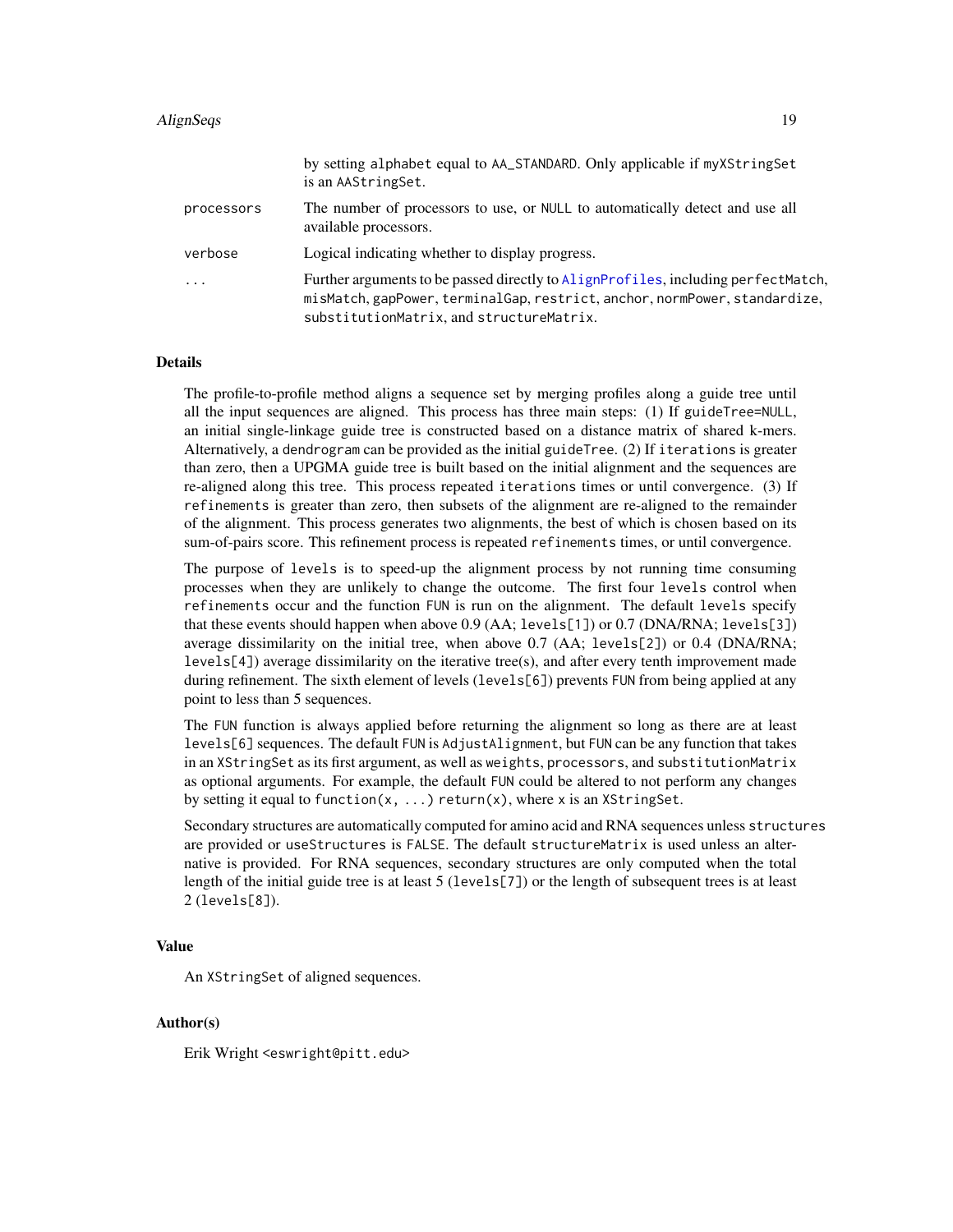# <span id="page-19-0"></span>References

Wright, E. S. (2015). DECIPHER: harnessing local sequence context to improve protein multiple sequence alignment. BMC Bioinformatics, 16, 322. http://doi.org/10.1186/s12859-015-0749-z

Wright, E. S. (2020). RNAconTest: comparing tools for noncoding RNA multiple sequence alignment based on structural consistency. RNA 2020, 26, 531-540.

# See Also

[AdjustAlignment](#page-7-1), [AlignDB](#page-9-1), [AlignProfiles](#page-12-1), [AlignSynteny](#page-19-1), [AlignTranslation](#page-20-1), [ReadDendrogram](#page-126-1), [TreeLine](#page-147-1), [StaggerAlignment](#page-136-1)

# Examples

```
db <- system.file("extdata", "Bacteria_175seqs.sqlite", package="DECIPHER")
dna <- SearchDB(db, remove="all")
alignedDNA <- AlignSeqs(dna)
BrowseSeqs(alignedDNA, highlight=1)
# use secondary structure with RNA sequences
alignedRNA <- AlignSeqs(RNAStringSet(dna))
```

```
BrowseSeqs(alignedRNA, highlight=1)
```
<span id="page-19-1"></span>

| AlignSynteny | Pairwise Aligns Syntenic Blocks |
|--------------|---------------------------------|
|              |                                 |

#### Description

Performs pairwise alignment of all blocks of synteny between sets of sequences.

### Usage

```
AlignSynteny(synteny,
             dbFile,
             tblName = "Seqs",
             identifier = "",
             processors = 1,
             verbose = TRUE,
             ...)
```
#### Arguments

| synteny | An object of class "Synteny".                                                                                         |
|---------|-----------------------------------------------------------------------------------------------------------------------|
| dbFile  | A SQLite connection object or a character string specifying the path to the<br>database file.                         |
| tblName | Character string specifying the table where the sequences are located that were<br>used to create the object synteny. |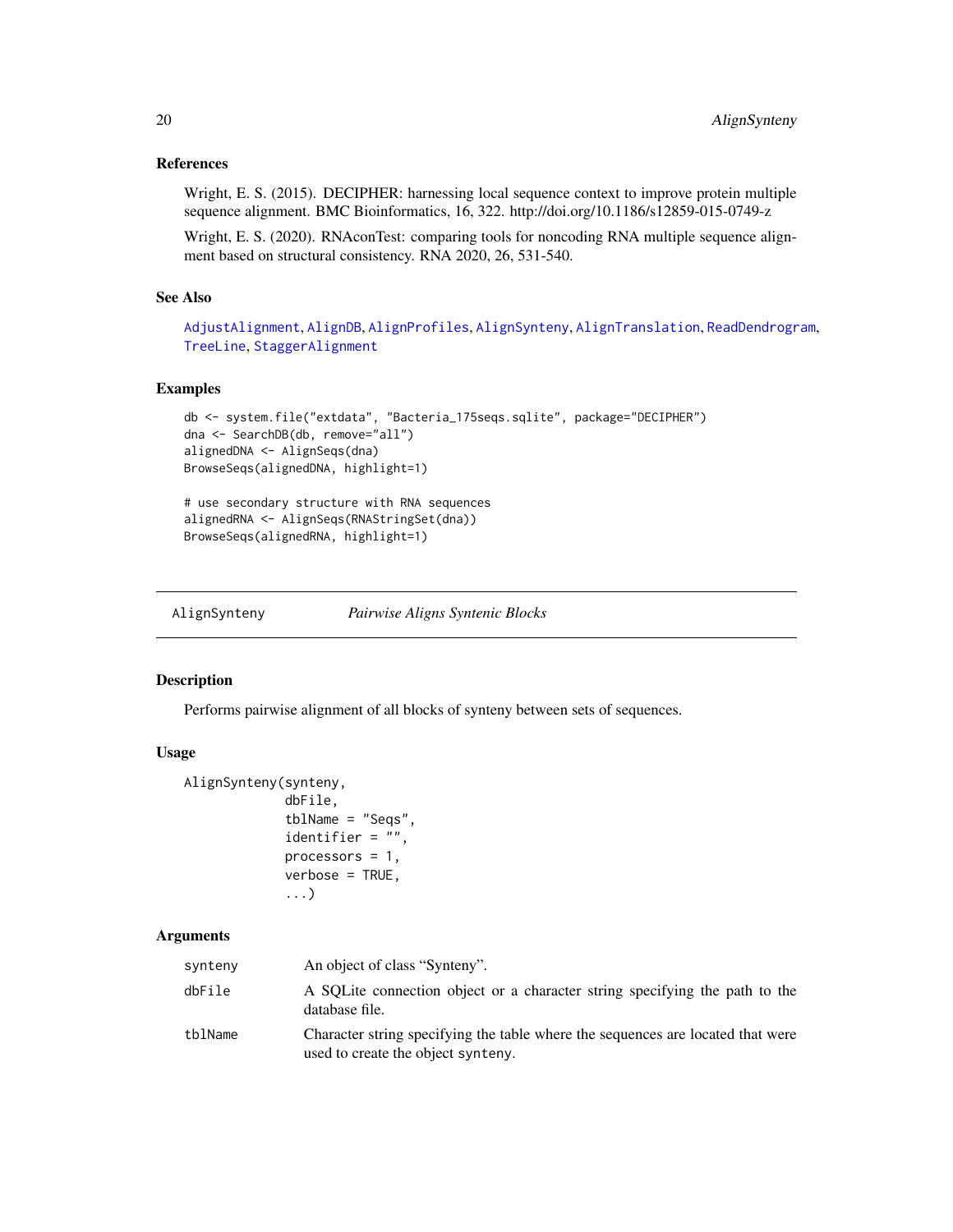# <span id="page-20-0"></span>AlignTranslation 21

| identifier              | Optional character string used to narrow the search results to those matching a<br>specific identifier, or an integer sequence corresponding to indices of rownames (synteny).<br>If "" (the default), then all identifiers are selected from synteny. |
|-------------------------|--------------------------------------------------------------------------------------------------------------------------------------------------------------------------------------------------------------------------------------------------------|
| processors              | The number of processors to use, or NULL to automatically detect and use all<br>available processors.                                                                                                                                                  |
| verbose                 | Logical indicating whether to display progress.                                                                                                                                                                                                        |
| $\cdot$ $\cdot$ $\cdot$ | Further arguments to be passed directly to AlignProfiles, including perfectMatch,<br>misMatch, gapPower, terminalGap, restrict, normPower, and substitutionMatrix.                                                                                     |

#### Details

AlignSynteny will extract all sequence regions belonging to syntenic blocks in synteny, and perform pairwise alignment with AlignProfiles. Hits are used to anchor the alignment such that only the regions between anchors are aligned.

### Value

A list with elements for each pair of identifiers in synteny. Each list element contains a DNAStringSetList one pairwise alignment per syntenic block.

# Author(s)

Erik Wright <eswright@pitt.edu>

# See Also

[FindSynteny](#page-83-1), [Synteny-class](#page-138-1)

# Examples

```
db <- system.file("extdata", "Influenza.sqlite", package="DECIPHER")
synteny <- FindSynteny(db, minScore=50)
DNA <- AlignSynteny(synteny, db)
names(DNA)
DNA[[1]] # the first set of pairwise alignments
DNA[[1]][[1]] # the first block of synteny between H9N2 & H5N1
unlist(DNA[[2]]) # a DNAStringSet of synteny between H9N2 & H2N2
```
<span id="page-20-1"></span>AlignTranslation *Align Sequences By Their Amino Acid Translation*

# Description

Performs alignment of a set of DNA or RNA sequences by aligning their corresponding amino acid sequences.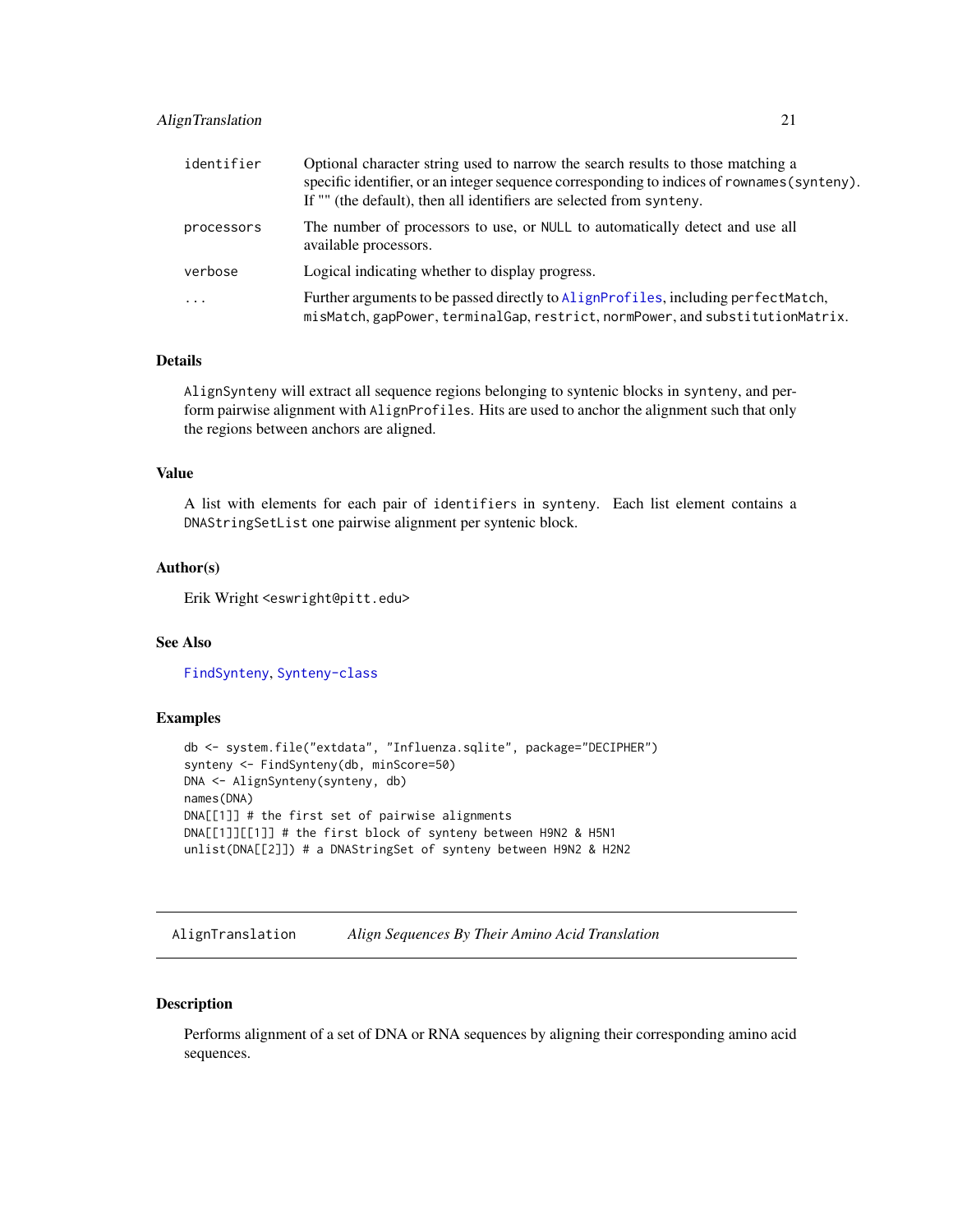#### Usage

```
AlignTranslation(myXStringSet,
```

```
sense = "+",
direction = "5' to 3',
readingFrame = NA,
type = class(myXStringSet),
geneticCode = GENETIC_CODE,
...)
```
#### Arguments

| myXStringSet | A DNAString Set or RNAString Set object of unaligned sequences.                                                                                                                                                                                                                                                                                      |
|--------------|------------------------------------------------------------------------------------------------------------------------------------------------------------------------------------------------------------------------------------------------------------------------------------------------------------------------------------------------------|
| sense        | Single character specifying sense of the input sequences, either the positive<br>$("+")$ coding strand or negative $("-")$ non-coding strand.                                                                                                                                                                                                        |
| direction    | Direction of the input sequences, either "5' to 3'" or "3' to 5'".                                                                                                                                                                                                                                                                                   |
| readingFrame | Numeric vector giving a single reading frame for all of the sequences, or an in-<br>dividual reading frame for each sequence in myXStringSet. The readingFrame<br>can be either 1, 2, 3 to begin translating on the first, second, and third nucleotide<br>position, or NA (the default) to guess the reading frame. (See details section<br>below.) |
| type         | Character string indicating the type of output desired. This should be (an ab-<br>breviation of) one of "DNAStringSet", "RNAStringSet", "AAStringSet", or<br>"both". (See value section below.)                                                                                                                                                      |
| geneticCode  | Either a character vector giving the genetic code in the same format as GENETIC_CODE<br>(the default), or a list containing one genetic code for each sequence in my XString Set.                                                                                                                                                                    |
| $\cdots$     | Further arguments to be passed directly to AlignSeqs, including gapopening,<br>gapExtension, gapPower, terminalGap, restrict, anchor, normPower, substitutionMatrix,<br>structureMatrix, standardize, alphabet, guideTree, iterations, refinements,<br>useStructures, structures, FUN, and levels.                                                   |

#### Details

Alignment of proteins is often more accurate than alignment of their coding nucleic acid sequences. This function aligns the input nucleic acid sequences via aligning their translated amino acid sequences. First, the input sequences are translated according to the specified sense, direction, and readingFrame. The resulting amino acid sequences are aligned using AlignSeqs, and this alignment is (conceptually) reverse translated into the original sequence type, sense, and direction. Not only is alignment of protein sequences generally more accurate, but aligning translations will ensure that the reading frame is maintained in the nucleotide sequences.

If the readingFrame is NA (the default) then an attempt is made to guess the reading frame of each sequence based on the number of stop codons in the translated amino acids. For each sequence, the first reading frame will be chosen (either 1, 2, or 3) without stop codons, except in the final position. If the number of stop codons is inconclusive for a sequence then the reading frame will default to 1. The entire length of each sequence is translated in spite of any stop codons identified. Note that this method is only constructive in circumstances where there is a substantially long coding sequence with at most a single stop codon expected in the final position, and therefore it is preferable to specify the reading frame of each sequence if it is known.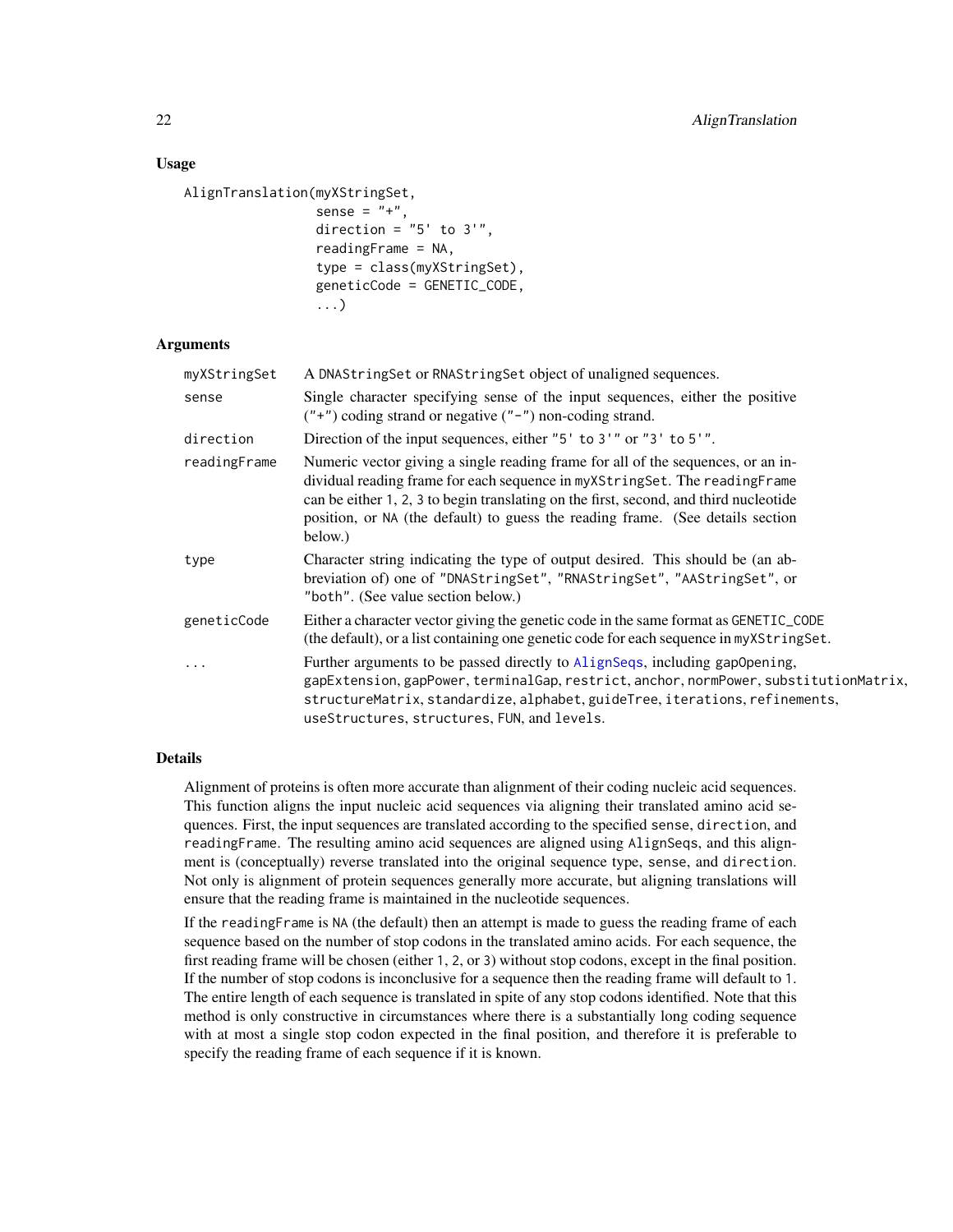#### AlignTranslation 23

# Value

An XStringSet of the class specified by type, or a list of two components (nucleotides and amino acids) if type is "both". Note that incomplete starting and ending codons will be translated into the mask character ("+") if the result includes an AAStringSet.

#### Author(s)

Erik Wright <eswright@pitt.edu>

# **References**

Wright, E. S. (2015). DECIPHER: harnessing local sequence context to improve protein multiple sequence alignment. BMC Bioinformatics, 16, 322. http://doi.org/10.1186/s12859-015-0749-z

#### See Also

[AlignDB](#page-9-1), [AlignProfiles](#page-12-1), [AlignSeqs](#page-16-1), [AlignSynteny](#page-19-1), [CorrectFrameshifts](#page-42-1)

# Examples

```
# first three sequences translate to MFITP*
# and the last sequence translates as MF-TP*
rna <- RNAStringSet(c("AUGUUCAUCACCCCCUAA", "AUGUUCAUAACUCCUUGA",
"AUGUUCAUUACACCGUAG", "AUGUUUACCCCAUAA"))
RNA <- AlignSeqs(rna, verbose=FALSE)
RNA
RNA <- AlignTranslation(rna, verbose=FALSE)
RNA
AA <- AlignTranslation(rna, type="AAStringSet", verbose=FALSE)
AA
BOTH <- AlignTranslation(rna, type="both", verbose=FALSE)
BOTH
# example of aligning many protein coding sequences:
fas <- system.file("extdata", "50S_ribosomal_protein_L2.fas", package="DECIPHER")
dna <- readDNAStringSet(fas)
DNA <- AlignTranslation(dna) # align the translation then reverse translate
DNA
# using a mixture of standard and non-standard genetic codes
gC1 <- getGeneticCode(id_or_name2="1", full.search=FALSE, as.data.frame=FALSE)
# Mollicutes use an alternative genetic code
gC2 <- getGeneticCode(id_or_name2="4", full.search=FALSE, as.data.frame=FALSE)
w <- grep("Mycoplasma|Ureaplasma", names(dna))
gC <- vector("list", length(dna))
gC[-w] <- list(gC1)
gC[w] <- list(gC2)
AA <- AlignTranslation(dna, geneticCode=gC, type="AAStringSet")
BrowseSeqs(AA)
```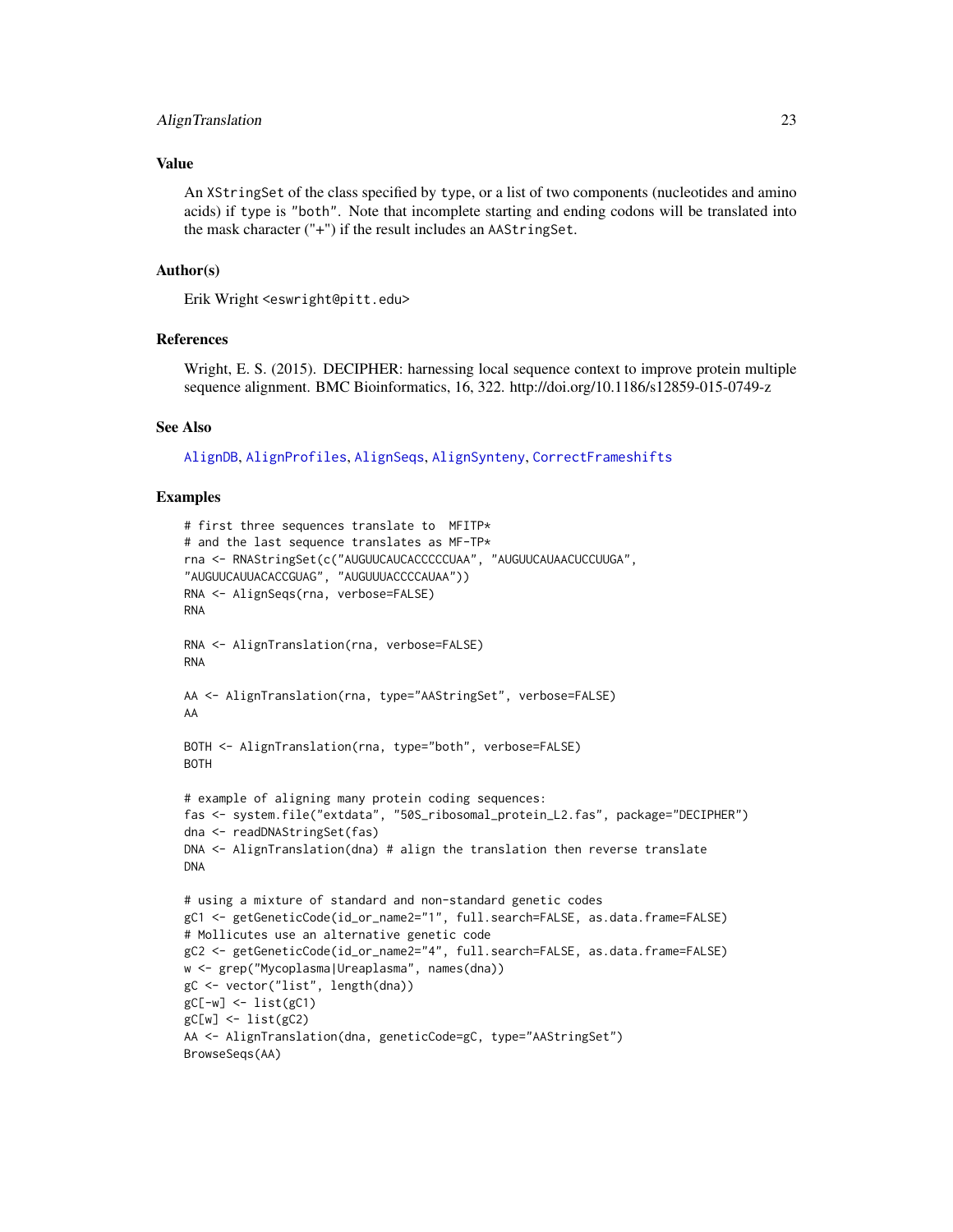<span id="page-23-0"></span>

# Description

Predicts the amplification efficiency of theoretical PCR products (amplicons) given one or more primer sequences.

#### Usage

```
AmplifyDNA(primers,
        myDNAStringSet,
        maxProductSize,
        annealingTemp,
        P,
        ions = 0.2,
        includePrimers=TRUE,
        minEfficiency = 0.001,
        ...)
```
# Arguments

| primers       | A DNAStringSet object or character vector with one or more unaligned primer<br>sequences in $5'$ to $3'$ orientation.                                   |
|---------------|---------------------------------------------------------------------------------------------------------------------------------------------------------|
|               | myDNAStringSet A DNAStringSet object or character vector with unaligned template DNA se-<br>quences in 5' to 3' orientation.                            |
|               | maxProductSize Integer specifying the maximum length of PCR products (amplicons) in nu-<br>cleotides.                                                   |
| annealingTemp | Numeric specifying the annealing temperature used in the PCR reaction.                                                                                  |
| P             | Numeric giving the molar concentration of primers in the reaction.                                                                                      |
| ions          | Numeric giving the molar sodium equivalent ionic concentration. Values may<br>range between 0.01M and 1M.                                               |
|               | includePrimers Logical indicating whether to include the primer sequences in the theoretical<br>PCR products. (See details section below.)              |
| minEfficiency | Numeric giving the minimum amplification efficiency of PCR products to in-<br>clude in the output (default $\theta$ . 1%). (See details section below.) |
| $\cdots$      | Additional arguments to be passed directly to CalculateEfficiencyPCR, in-<br>cluding batchSize, taqEfficiency, maxDistance, maxGaps, and processors.    |

# Details

Exponential amplification in PCR requires the annealing and elongation of two primers from target sites on opposing strands of the template DNA. If the template DNA sequence (e.g., chromosome) is known then predictions of theoretical amplicons can be obtained from in silico simulations of amplification. AmplifyDNA first searches for primer target sites on the template DNA, and then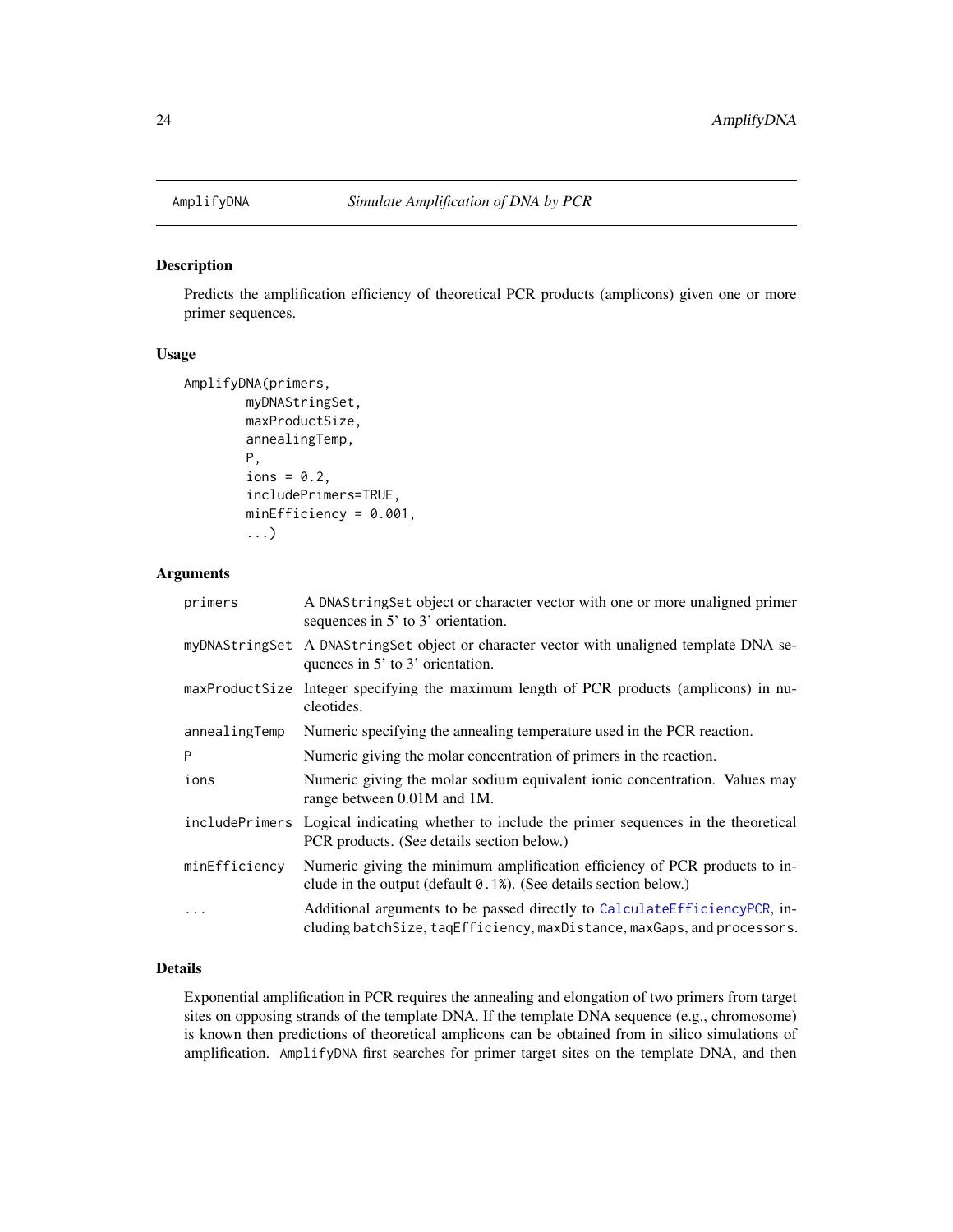#### AmplifyDNA 25

calculates an amplification efficiency from each target site using [CalculateEfficiencyPCR](#page-35-1). Ambiguity codes (IUPAC\_CODE\_MAP) are supported in the primers, but not in myDNAStringSet to prevent trivial matches (e.g., runs of N's).

If taqEfficiency is TRUE (the default), the amplification efficiency of each primer is defined as the product of hybridization efficiency and elongation efficiency. Amplification efficiency must be at least minEfficiency for a primer to be amplified in silico. Overall amplification efficiency of the PCR product is then calculated as the geometric mean of the two (i.e., forward and reverse) primers' efficiencies. Finally, amplicons are generated if the two primers are within maxProductSize nucleotides downstream of each other.

Potential PCR products are returned, either with or without including the primer sequences in the amplicon. The default (includePrimers=TRUE) is to incorporate the primer sequences as would normally occur during amplification. The alternative is to return the complete template sequence including the target sites, which may not exactly match the primer sequences. Note that amplicons may be duplicated when different input primers can amplify the same region of DNA.

#### Value

A DNAStringSet object containing potential PCR products, sorted from highest-to-lowest amplification efficiency. The sequences are named by their predicted amplification efficiency followed by the index of each primer in primers and the name (or index if names are missing) of the amplified sequence in myDNAStringSet. (See examples section below.)

#### **Note**

The program OligoArrayAux ([http://www.unafold.org/Dinamelt/software/oligoarrayaux.](http://www.unafold.org/Dinamelt/software/oligoarrayaux.php) [php](http://www.unafold.org/Dinamelt/software/oligoarrayaux.php)) must be installed in a location accessible by the system. For example, the following code should print the installed OligoArrayAux version when executed from the R console:

```
system("hybrid-min -V")
```
#### Author(s)

Erik Wright <eswright@pitt.edu>

# References

ES Wright et al. (2013) "Exploiting Extension Bias in PCR to Improve Primer Specificity in Ensembles of Nearly Identical DNA Templates." Environmental Microbiology, doi:10.1111/1462- 2920.12259.

#### See Also

[CalculateEfficiencyPCR](#page-35-1), [DesignPrimers](#page-56-1), [DesignSignatures](#page-63-1), [MeltDNA](#page-109-1)

#### Examples

data(yeastSEQCHR1)

# not run (must have OligoArrayAux installed first):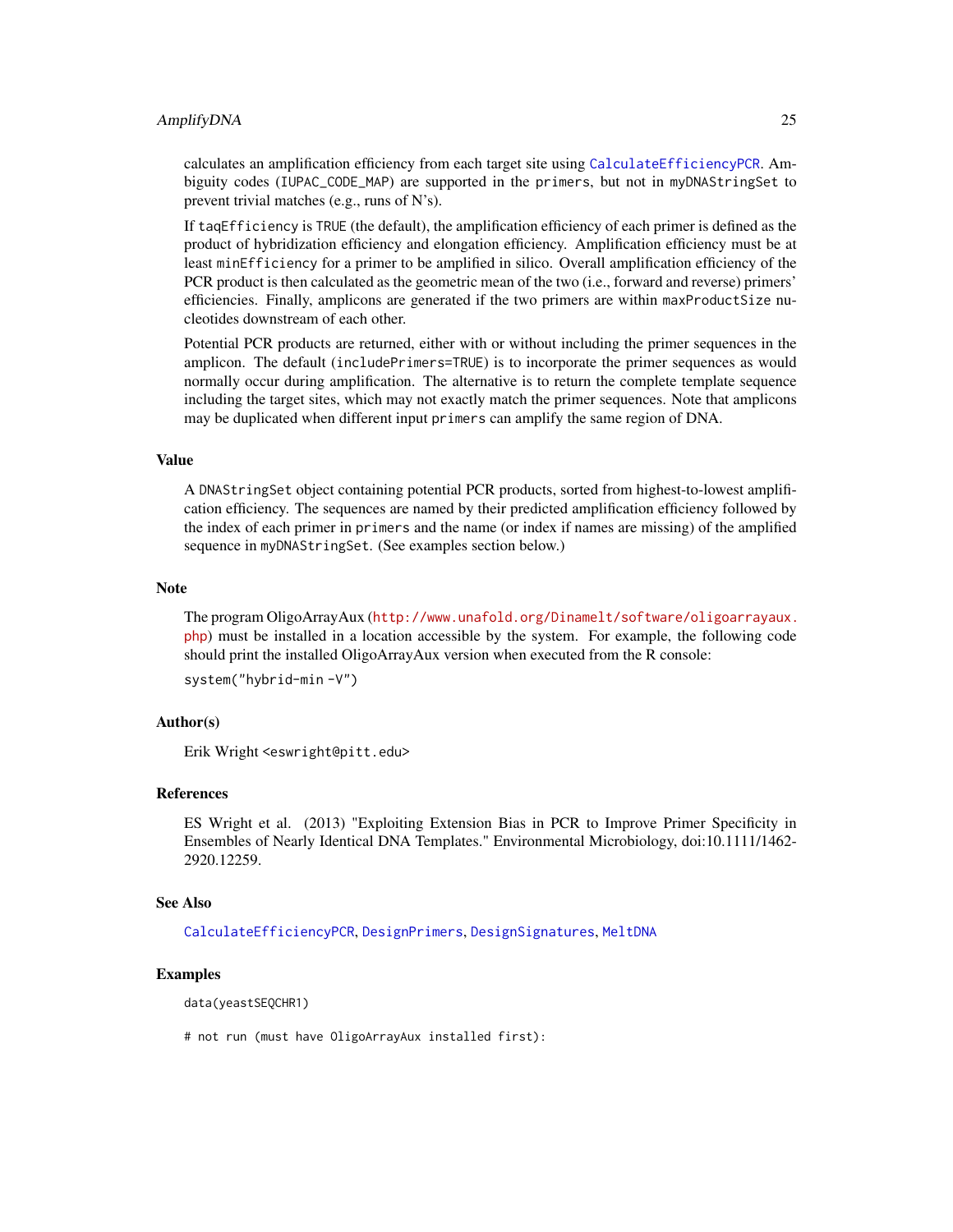```
# match a single primer that acts as both the forward and reverse
primer1 <- "TGGAAGCTGAAACG"
## Not run: AmplifyDNA(primer1, yeastSEQCHR1, annealingTemp=55, P=4e-7, maxProductSize=500)
# perform a typical amplification with two primer sequences:
primer2 <- c("GGCTGTTGTTGGTGTT", "TGTCATCAGAACACCAA")
## Not run: AmplifyDNA(primer2, yeastSEQCHR1, annealingTemp=55, P=4e-7, maxProductSize=500)
# perform a multiplex PCR amplification with multiple primers:
primers <- c(primer1, primer2)
## Not run: AmplifyDNA(primers, yeastSEQCHR1, annealingTemp=55, P=4e-7, maxProductSize=500)
```
Array2Matrix *Create a Matrix Representation of a Microarray*

# **Description**

Converts the output of DesignArray into the sparse matrix format used by NNLS.

# Usage

```
Array2Matrix(probes,
             verbose = TRUE)
```
#### Arguments

| probes  | A set of microarray probes in the format output by DesignArray. |
|---------|-----------------------------------------------------------------|
| verbose | Logical indicating whether to display progress.                 |

# Details

A microarray can be represented by a matrix of hybridization efficiencies, where the rows represent each of the probes and the columns represent each the possible templates. This matrix is sparse since microarray probes are designed to only target a small subset of the possible templates.

# Value

A list specifying the hybridization efficiency of each probe to its potential templates.

| i        | Element's row index in the sparse matrix.                                             |
|----------|---------------------------------------------------------------------------------------|
| j        | Element's column index in the sparse matrix.                                          |
| X        | Non-zero elements' values representing hybridization efficiencies.                    |
| dimnames | A list of two components: the names of each probe, and the names of each<br>template. |

# Author(s)

Erik Wright <eswright@pitt.edu>

<span id="page-25-0"></span>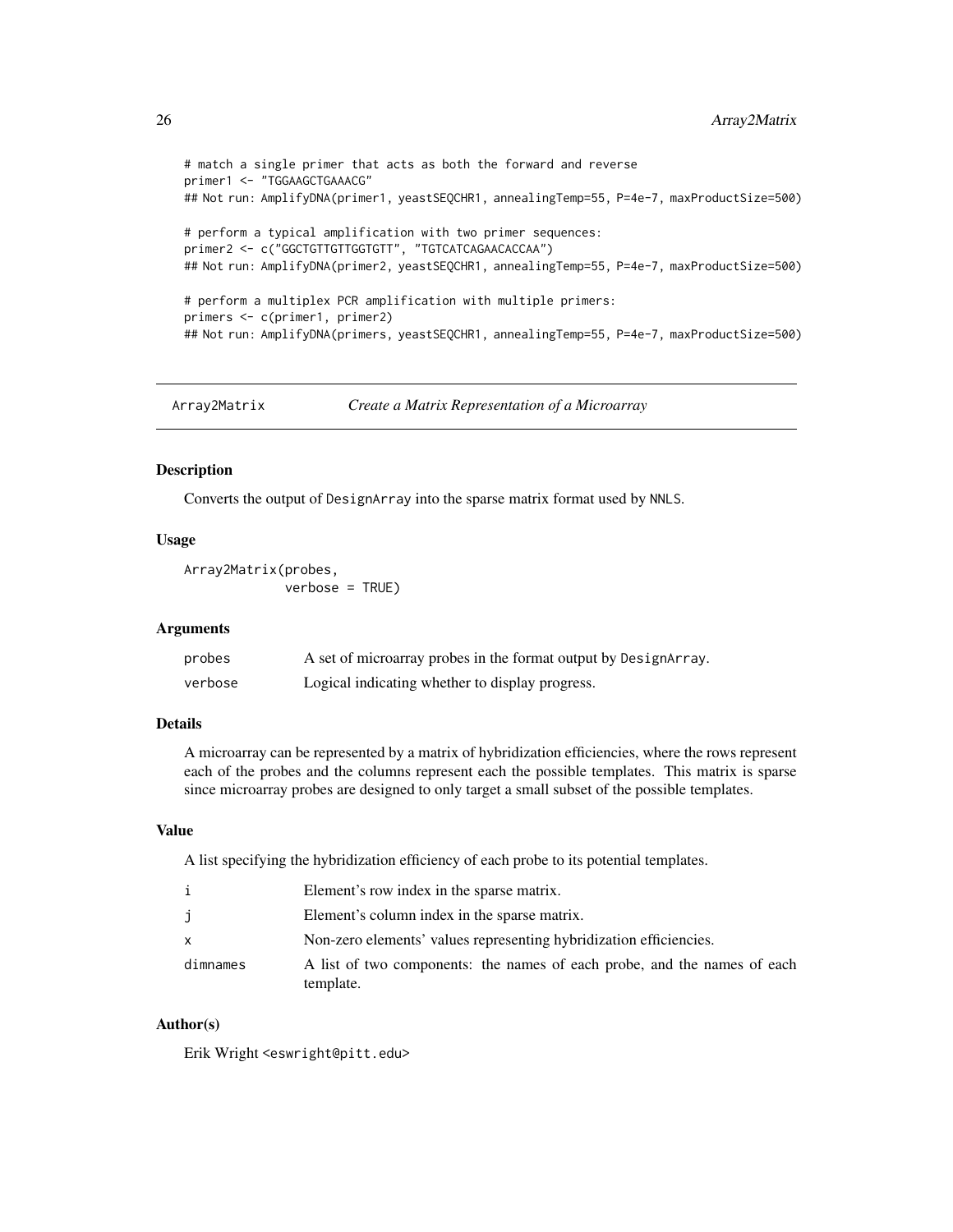#### <span id="page-26-0"></span>BrowseDB 27

# References

ES Wright et al. (2013) Identification of Bacterial and Archaeal Communities From Source to Tap. Water Research Foundation, Denver, CO.

DR Noguera, et al. (2014). Mathematical tools to optimize the design of oligonucleotide probes and primers. Applied Microbiology and Biotechnology. doi:10.1007/s00253-014-6165-x.

# See Also

[DesignArray](#page-54-1), [NNLS](#page-114-1)

#### Examples

```
fas <- system.file("extdata", "Bacteria_175seqs.fas", package="DECIPHER")
dna <- readDNAStringSet(fas)
names(dna) <- 1:length(dna)
probes <- DesignArray(dna)
A <- Array2Matrix(probes)
```
<span id="page-26-1"></span>BrowseDB *View a Database Table in a Web Browser*

### Description

Opens an html file in a web browser to show the contents of a table in a database.

# Usage

```
BrowseDB(dbFile,
         htmlFile = paste(tempdir(), "/db.html", sep = ""),
         openURL = interactive(),tblName = "Seqs",
         identifier = "",
         limit = -1,orderBy = "row_names",
         maxChars = 50,
         clause="")
```
# Arguments

| dbFile     | A SQLite connection object or a character string specifying the path to the<br>database file.                                                    |
|------------|--------------------------------------------------------------------------------------------------------------------------------------------------|
| htmlFile   | Character string giving the location where the html file should be written.                                                                      |
| openURL    | Logical indicating whether the html File should be opened in a web browser.                                                                      |
| tblName    | Character string specifying the table to view.                                                                                                   |
| identifier | Optional character string used to narrow the search results to those matching a<br>specific identifier. If "" then all identifiers are selected. |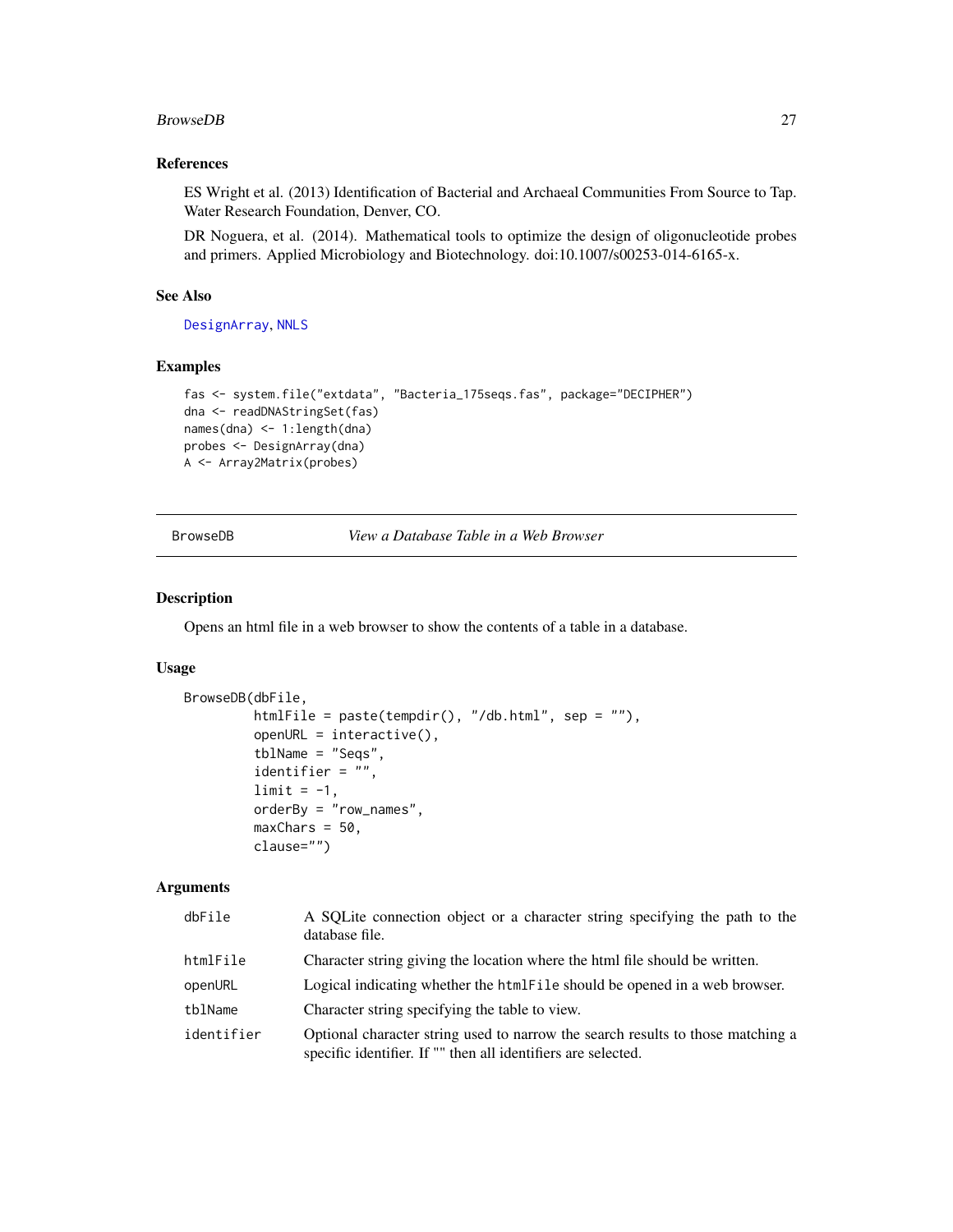<span id="page-27-0"></span>

| limit    | Number of results to display. The default $(-1)$ does not limit the number of<br>results.                                                                                                                                       |
|----------|---------------------------------------------------------------------------------------------------------------------------------------------------------------------------------------------------------------------------------|
| orderBy  | Character string giving the column name for sorting the results. Defaults to the<br>order of entries in the database. Optionally can be followed by "ASC" or "<br>DESC" to specify ascending (the default) or descending order. |
| maxChars | Maximum number of characters to display in each column.                                                                                                                                                                         |
| clause   | An optional character string to append to the query as part of a "where clause".                                                                                                                                                |

#### Value

Creates an html table containing all the fields of the database table and (if openURL is TRUE) opens it in the web browser for viewing.

Returns htmlFile if the html file was written successfully.

# Note

If viewing a table containing sequences, the sequences are purposefully not shown in the output.

# Author(s)

Erik Wright <eswright@pitt.edu>

# References

ES Wright (2016) "Using DECIPHER v2.0 to Analyze Big Biological Sequence Data in R". The R Journal, 8(1), 352-359.

# See Also

**[BrowseSeqs](#page-27-1)** 

# Examples

```
db <- system.file("extdata", "Bacteria_175seqs.sqlite", package="DECIPHER")
BrowseDB(db)
```
<span id="page-27-1"></span>BrowseSeqs *View Sequences in a Web Browser*

#### Description

Opens an html file in a web browser to show the sequences in an XStringSet.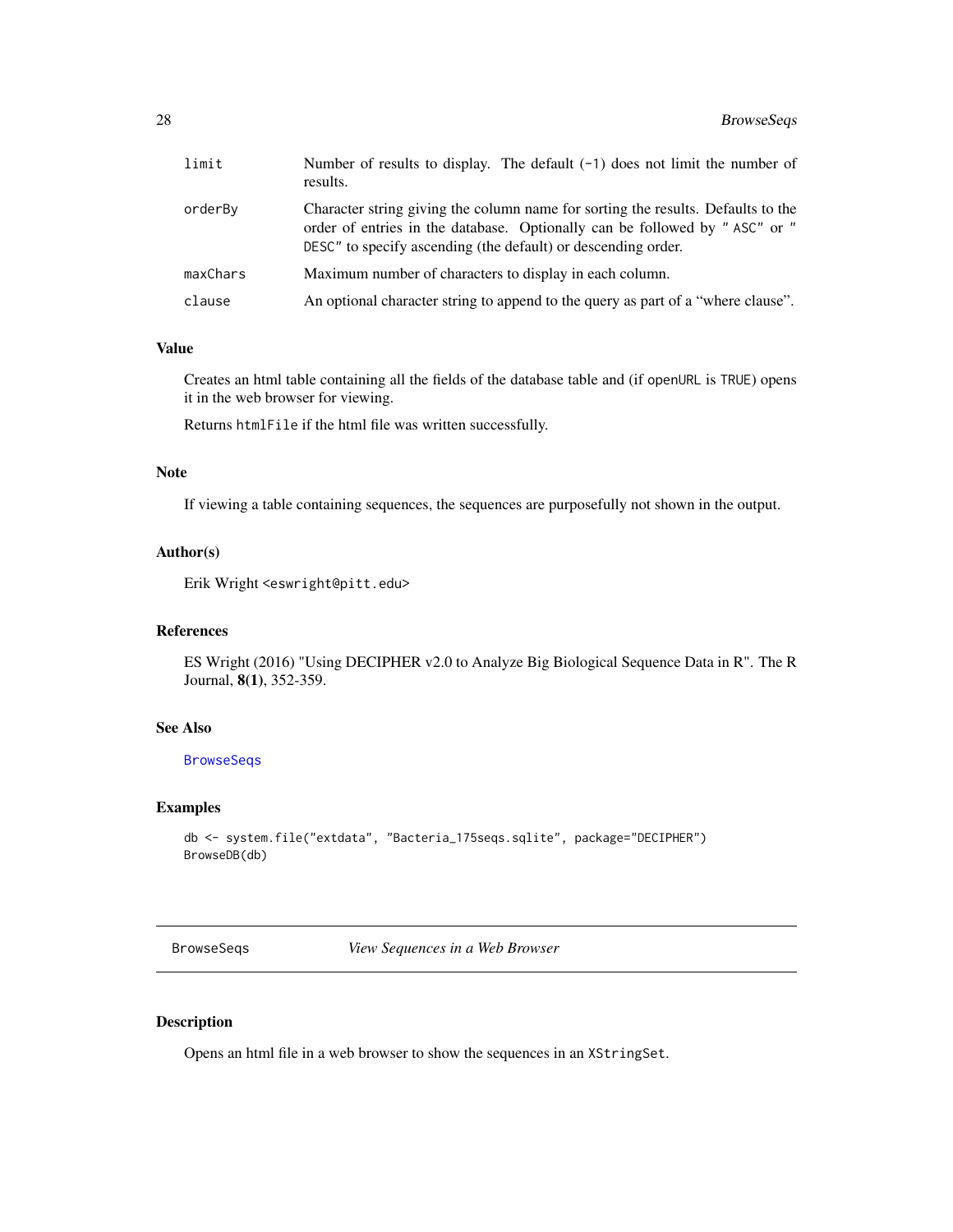# BrowseSeqs 29

# Usage

```
BrowseSeqs(myXStringSet,
           htmlFile = paste(tempdir(), "/myXStringSet.html", sep = ""),
           openURL = interactive(),
           colorPatterns = TRUE,
          highlight = NA,
           patterns = c("-", alphabet(myXStringSet, baseOnly=TRUE)),
           colors = substring(rainbow(length(patterns),
                              v=0.8, start=0.9, end=0.7), 1, 7),
           colWidth = Inf,
           ...)
```
# Arguments

| myXStringSet  | A XStringSet object of sequences.                                                                                                                                                                                                                                                           |
|---------------|---------------------------------------------------------------------------------------------------------------------------------------------------------------------------------------------------------------------------------------------------------------------------------------------|
| htmlFile      | Character string giving the location where the html file should be written.                                                                                                                                                                                                                 |
| openURL       | Logical indicating whether the htmlFile should be opened in a web browser.                                                                                                                                                                                                                  |
| colorPatterns | Logical specifying whether to color matched patterns, or an integer vector<br>providing pairs of start and stop boundaries for coloring.                                                                                                                                                    |
| highlight     | Numeric specifying which sequence in the set to use for comparison or NA to<br>color all sequences (default). If highlight is $\theta$ then positions differing from<br>the consensus sequence are highlighted.                                                                             |
| patterns      | Either an AAStringSet, DNAStringSet, or RNAStringSet object, a character<br>vector containing regular expressions, a list of numeric matrices, or NULL. (See<br>details section below.)                                                                                                     |
| colors        | Character vector providing the color for each of the matched patterns. Typi-<br>cally a character vector with elements of 7 characters: "#" followed by the red,<br>blue, green values in hexadecimal (after rescaling to $0 \ldots 255$ ). Ignored when<br>patterns is a list of matrices. |
| colWidth      | Integer giving the maximum number of nucleotides wide the display can be<br>before starting a new page. Must be a multiple of 20 (e.g., 100), or Inf (the<br>default) to display all the sequences in one set of rows.                                                                      |
|               | Additional arguments to adjust the appearance of the consensus sequence at the<br>base of the display. Passed directly to Consensus Sequence for an AAString Set,<br>DNAStringSet, or RNAStringSet, or to consensusString for a BStringSet.                                                 |

# Details

BrowseSeqs converts an XStringSet into html format for viewing in a web browser. The sequences are colored in accordance with the patterns that are provided, or left uncolored if colorPatterns is FALSE or patterns is NULL. Character or XStringSet patterns are matched as regular expressions and colored according to colors. If patterns is a list of matrices, then it must contain one element per sequence. Each matrix is interpreted as providing the fraction red, blue, and green for each letter in the sequence. Thus, colors is ignored when patterns is a list. (See examples section below.)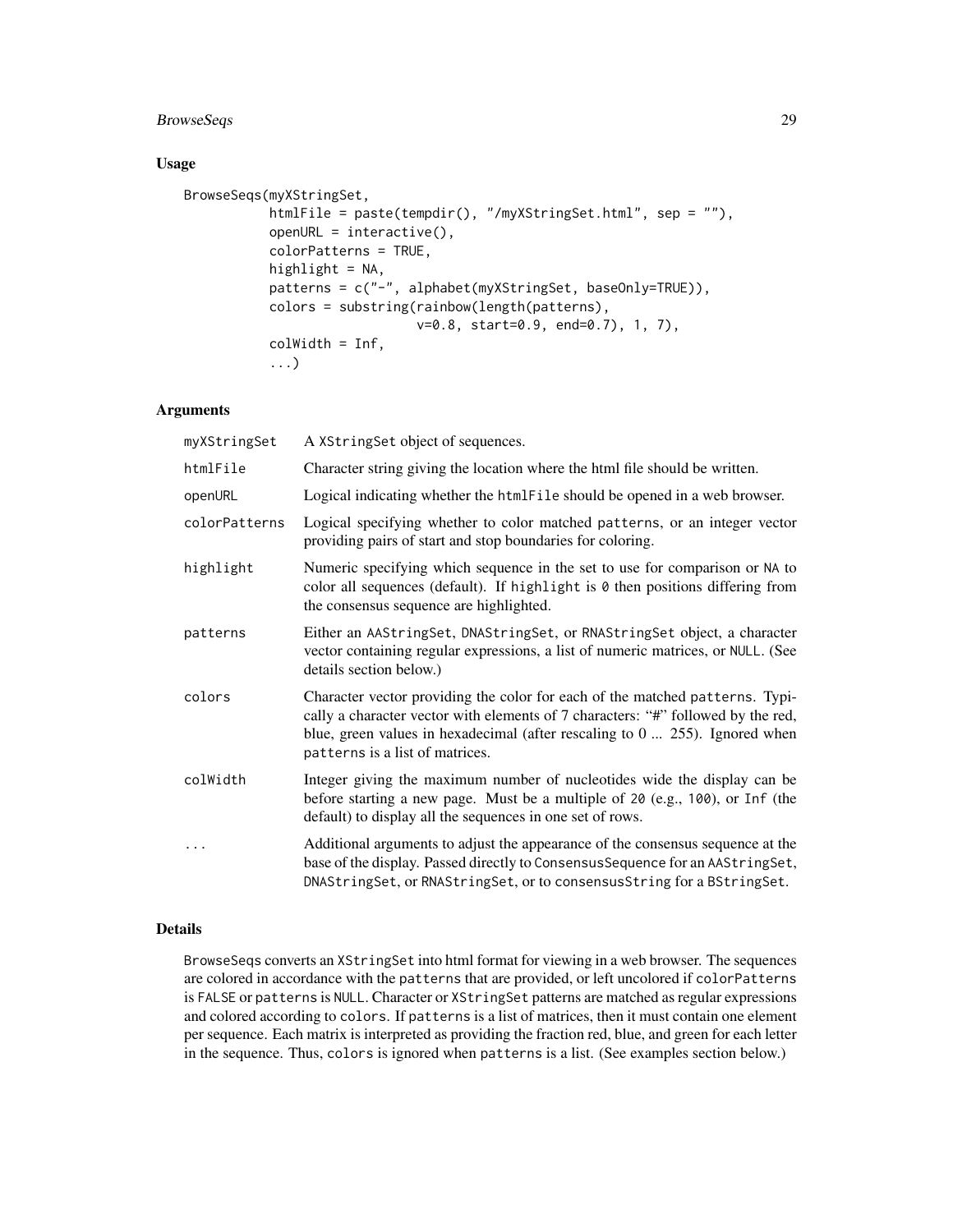Patterns are not matched across column breaks, so multi-character patterns should be carefully considered when colWidth is less than the maximum sequence length. Patterns are matched sequentially in the order provided, so it is feasible to use nested patterns such as c("ACCTG", "CC"). In this case the "CC" could be colored differently inside the previously colored "ACCTG". Note that patterns overlapping the boundaries of a previously matched pattern will not be matched. For example, "ACCTG" would not be matched if patterns=c("CC", "ACCTG").

Some web browsers cannot quickly display a large amount colored text, so it is recommended to use colorPatterns = FALSE or to highlight a sequence when viewing a large XStringSet. Highlighting will only show all of the characters in the highlighted sequence, and convert all matching positions in the other sequences into dots without color. Also, note that some web browsers display small shifts between fixed-width characters that may become noticeable as color offsets between the ends of long sequences.

#### Value

Creates an html file containing sequence data and (if openURL is TRUE) opens it in a web browser for viewing. The layout has the sequence name on the left, position legend on the top, cumulative number of nucleotides on the right, and consensus sequence on the bottom.

Returns htmlFile if the html file was written successfully.

#### Note

Some web browsers do not display colored characters with equal widths. If positions do not align across sequences then try opening the htmlFile with a different web browser.

#### Author(s)

Erik Wright <eswright@pitt.edu>

#### References

ES Wright (2016) "Using DECIPHER v2.0 to Analyze Big Biological Sequence Data in R". The R Journal, 8(1), 352-359. Kunzmann P., et al. (2020) "Substitution matrix based color schemes for sequence alignment visualization". BMC Bioinformatics, 21(1):209.

#### See Also

[BrowseDB](#page-26-1), [ConsensusSequence](#page-38-1)

#### Examples

```
# load the example DNA sequences
db <- system.file("extdata", "Bacteria_175seqs.sqlite", package="DECIPHER")
dna <- SearchDB(db) # non-coding ribosomal RNA gene sequences
# example of using the defaults with DNA sequences
BrowseSeqs(dna) # view the XStringSet
# color only "ACTG" and "CSC" patterns (where S is C or G)
BrowseSeqs(dna, patterns=DNAStringSet(c("ACTG", "CSC")))
```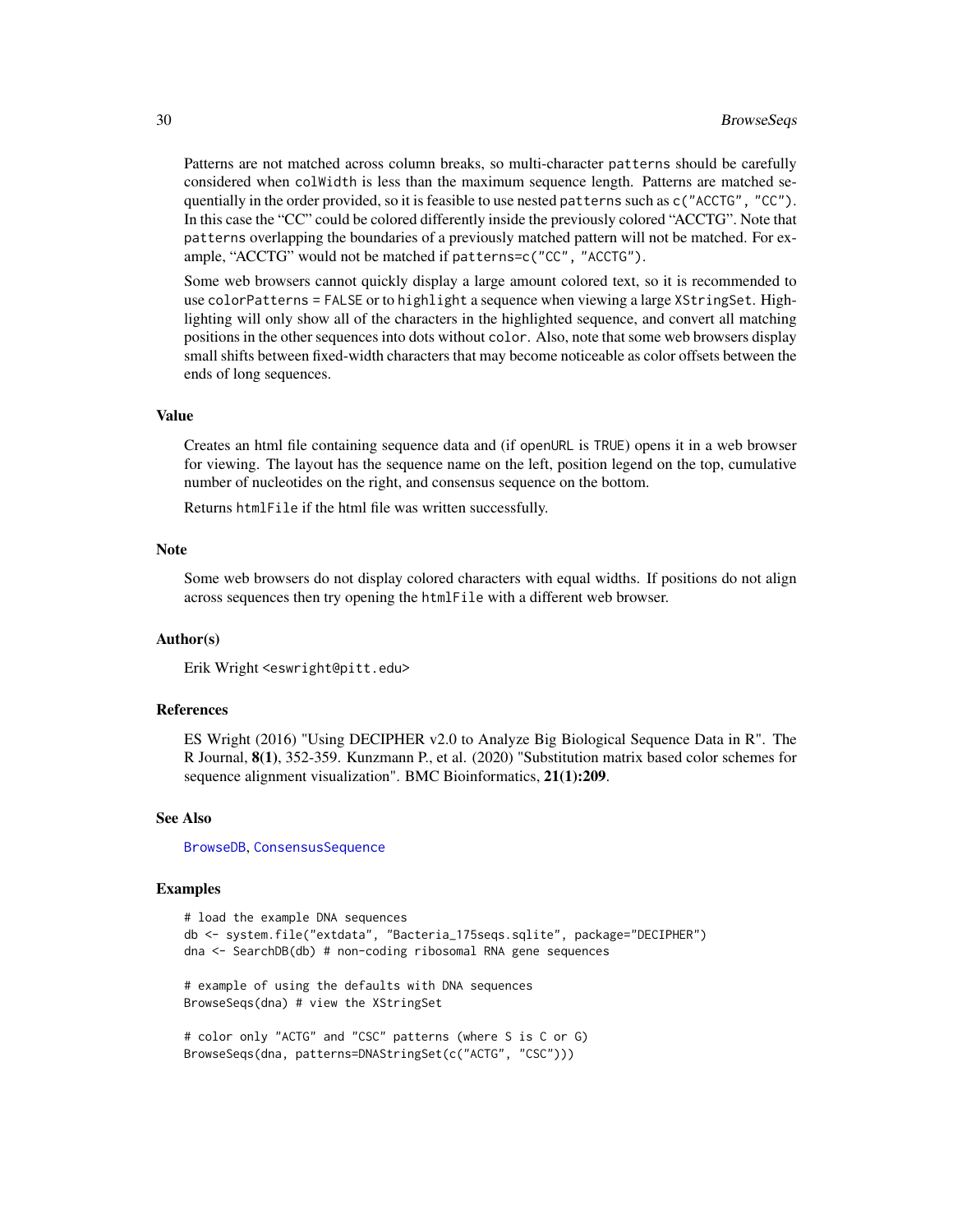#### BrowseSeqs 31

```
# highlight (i.e., only fully-color) the first sequence
BrowseSeqs(dna, highlight=1) # other sequences are dots where matching
# highlight the consensus sequence at the bottom
BrowseSeqs(dna, highlight=0) # other sequences are dots where matching
# split the wide view into multiple vertical pages (for printing)
BrowseSeqs(dna, colWidth=100, highlight=1)
# specify an alternative color scheme for -, A, C, G, T
BrowseSeqs(dna, colors=c("#1E90FF", "#32CD32", "#9400D3", "black", "#EE3300"))
# only color the positions within certain positional ranges (100-200 & 250-500)
BrowseSeqs(dna, colorPatterns=c(100, 200, 250, 500))
# example of calling attention to letters by coloring gaps black
BrowseSeqs(dna, patterns="-", colors="black")
# color according to base-pairing by supplying the fraction RGB for every position
dbn <- PredictDBN(dna, type="structures") # calculate the secondary structures
# dbn now contains the scores for whether a base is paired (left/right) or unpaired
dbn[[1]][, 1] # the scores for the first position in the first sequence
dbn[[2]][, 10] # the scores for the tenth position in the second sequence
# these positional scores can be used as shades of red, green, and blue:
BrowseSeqs(dna, patterns=dbn) # red = unpaired, green = left-pairing, blue = right
# positions in black are not part of the consensus secondary structure
# color all restriction sites
data(RESTRICTION_ENZYMES) # load dataset containing restriction enzyme sequences
sites <- RESTRICTION_ENZYMES
sites <- gsub("[^A-Z]", "", sites) # remove non-letters
sites <- DNAStringSet(sites) # convert the character vector to a DNAStringSet
rc_sites <- reverseComplement(DNAStringSet(sites))
w <- which(sites != rc_sites) # find non-palindromic restriction sites
sites <- c(sites, rc_sites[w]) # append their reverse complement
sites <- sites[order(nchar(sites))] # match shorter sites first
BrowseSeqs(dna, patterns=sites)
# color bases by quality score
fastq <- system.file("extdata", "s_1_sequence.txt", package="Biostrings")
reads <- readQualityScaledDNAStringSet(fastq, quality.scoring="solexa")
colors <- colorRampPalette(c("red", "yellow", "green"))(42)
colors <- col2rgb(colors)/255
quals <- as(quality(reads), "IntegerList")
quals <- lapply(quals, function(x) colors[, x])
BrowseSeqs(DNAStringSet(reads), patterns=quals) # green = high quality, red = low quality
# load the example protein coding sequences
fas <- system.file("extdata", "50S_ribosomal_protein_L2.fas", package="DECIPHER")
dna <- readDNAStringSet(fas)
# example of using the defaults with amino acid sequences
```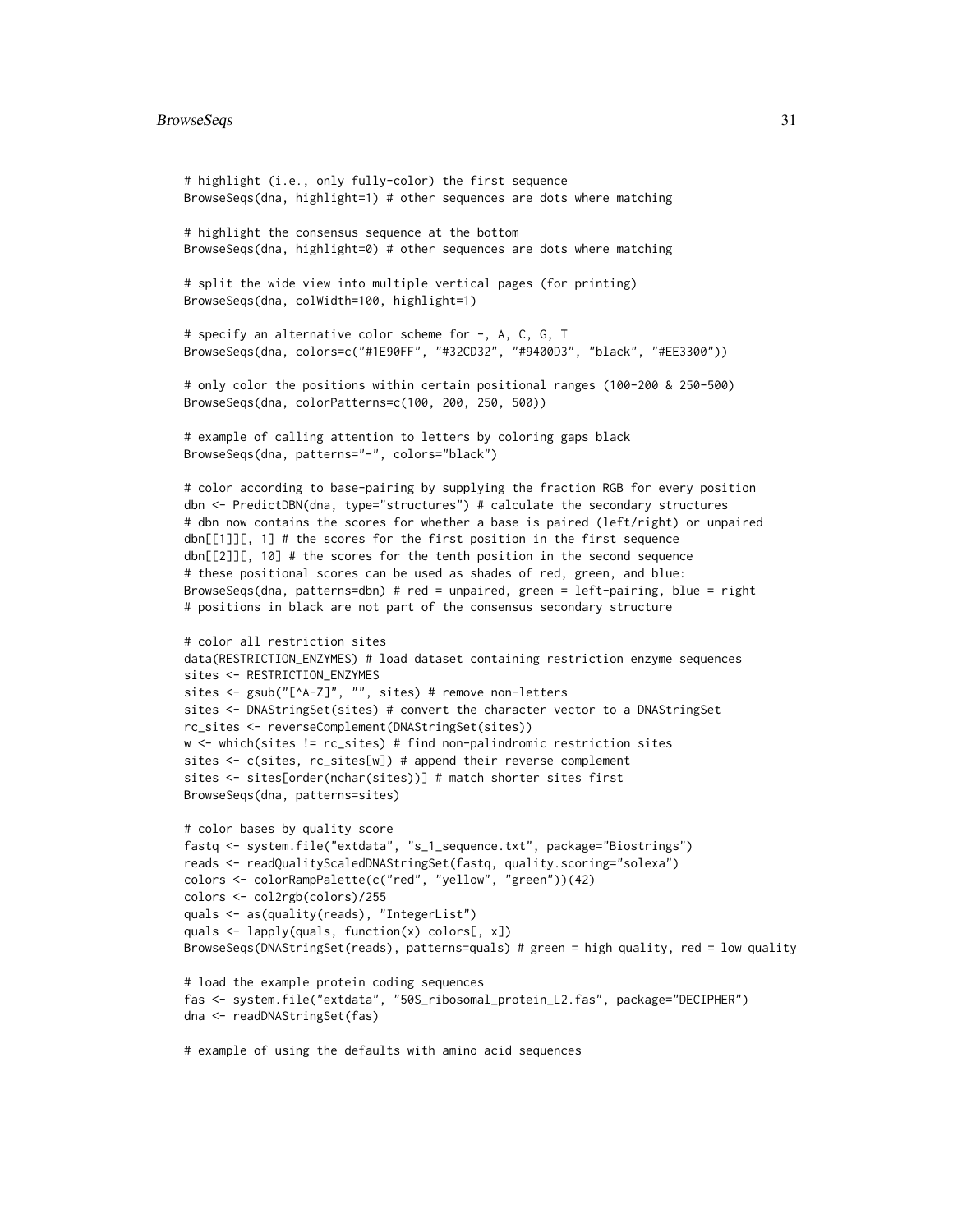```
aa \leq unique(translate(dna)) # the unique amino acid sequences
BrowseSeqs(aa)
# example of highlighting the consensus amino acid sequence
AA <- AlignSeqs(aa)
BrowseSeqs(AA, highlight=0)
# example of highlighting positions that differ from the majority consensus
BrowseSeqs(AA, highlight=0, threshold=0.5)
# specify an alternative color scheme for amino acids (from Kunzmann et al.)
`BrowseSeqs(AA, highlight=0, threshold=0.5)<br># specify an alternative color scheme for amino acids (from Kunzmann et<br>colors <- c(`-`="#000000", `A`="#BDB1E8", `R`="#EFA2C5", `N`="#F6602F",
       cify an alternative color scheme for amino acids (from Kunzmann et al.)<br>s <– c(`–`="#000000", `A`="#BDB1E8", `R`="#EFA2C5", `N`="#F6602F",<br>D`="#FD5559", `C`="#12C7FE", `Q`="#DDACB4", `E`="#FEA097", `G`="#F46802",
       cify an alternative color scheme for amino acids (from Kunzmann et al.)<br>s <- c(`-`="#000000", `A`="#BDB1E8", `R`="#EFA2C5", `N`="#F6602F",<br>D`="#FD5559", `C`="#12C7FE", `Q`="#DDACB4", `E`="#FEA097", `G`="#F46802",<br>H`="#FCA7
       s <- c(`-`="#000000", `A`="#BDB1E8", `R`="#EFA2C5", `N`="#F6602F",<br>D`="#FD5559", `C`="#12C7FE", `Q`="#DDACB4", `E`="#FEA097", `G`="#F46802",<br>H`="#FCA708", `I`="#369BD9", `L`="#2E95EC", `K`="#CF7690", `M`="#4B8EFE",<br>F`="#76
     `D`="#FD5559", `C`="#12C7FE",<br>`H`="#FCA708", `I`="#369BD9",<br>`F`="#76997D", `P`="#FD2AE3",<br>`Y`="#9BB896", `V`="#89B9F9")
BrowseSeqs(AA, colors=colors, patterns=names(colors))
# example of coloring in a reduced amino acid alphabet
alpha <- AA_REDUCED[[15]]
alpha # clustering of amino acids based on similarity
BrowseSeqs(AA, patterns=c("-", paste("[", alpha, "]", sep="")))
# color amino acids according to their predicted secondary structure
hec <- PredictHEC(AA, type="probabilities") # calculate the secondary structures
# hec now contains the probability that a base is in an alpha-helix or beta-sheet
hec[[3]][, 18] # the 18th position in sequence 3 is likely part of a beta-sheet (E)
# the positional probabilities can be used as shades of red, green, and blue:
BrowseSeqs(AA, patterns=hec) # red = alpha-helix, green = beta-sheet, blue = coil
# color codons according to their corresponding amino acid
DNA <- AlignTranslation(dna) # align the translation then reverse translate
colors <- rainbow(21, v=0.8, start=0.9, end=0.7) # codon colors
m <- match(GENETIC_CODE, unique(GENETIC_CODE)) # corresponding amino acid
codonBounds <- matrix(c(seq(1, width(DNA)[1], 3), # start of codons
seq(3, width(DNA)[1], 3)), # end of codons
nrow=2,
byrow=TRUE)
BrowseSeqs(DNA,
colorPatterns=codonBounds,
patterns=c("---", names(GENETIC_CODE)), # codons to color
colors=c("black", substring(colors[m], 1, 7)))
```
CalculateEfficiencyArray

*Predict the Hybridization Efficiency of Probe/Target Sequence Pairs*

#### **Description**

Calculates the Gibbs free energy and hybridization efficiency of probe/target pairs at varying concentrations of the denaturant formamide.

<span id="page-31-0"></span>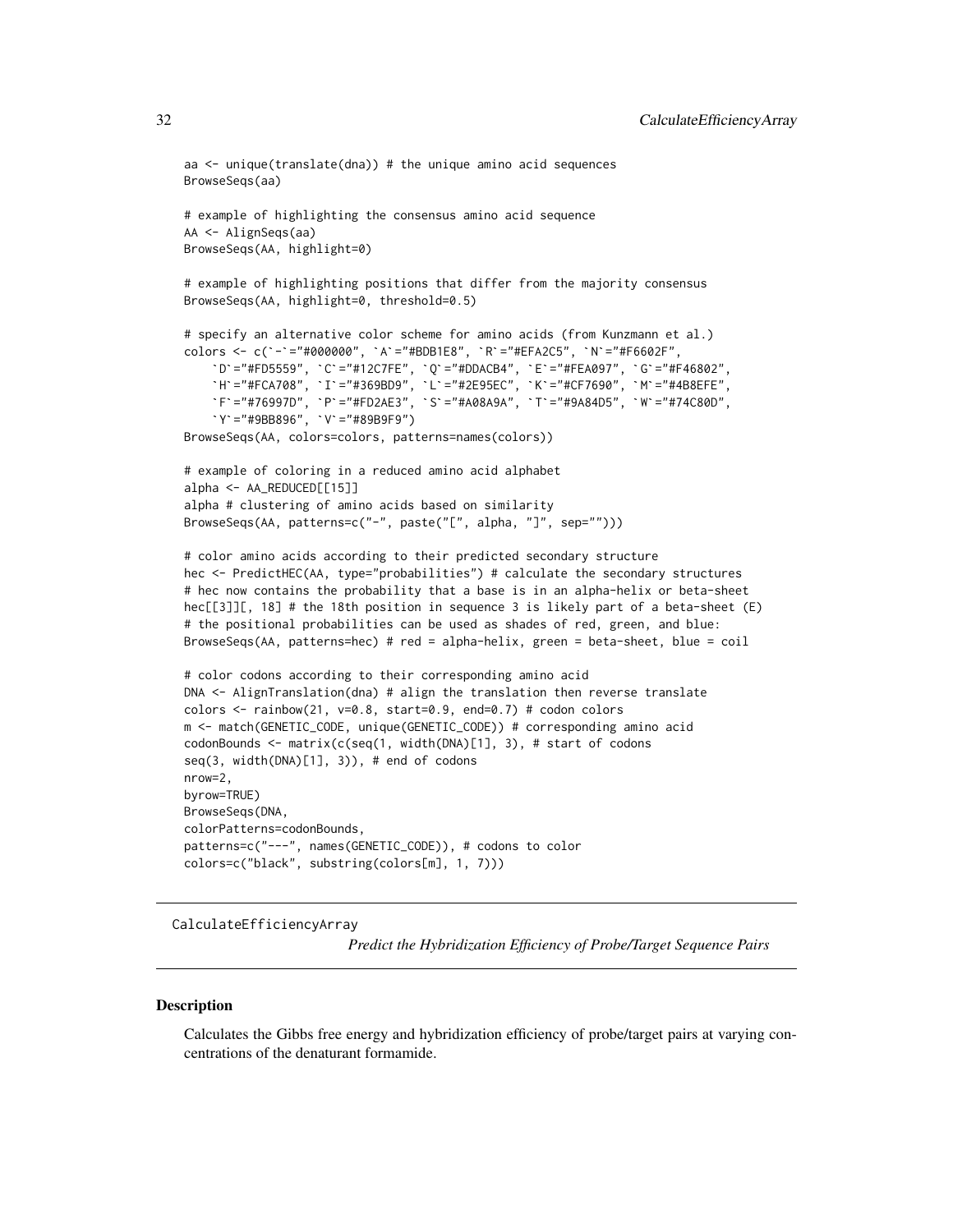#### Usage

CalculateEfficiencyArray(probe,

```
target,
FA = 0,
dGini = 1.96,
Po = 10^{\circ} - 2.0021,
m = 0.1731,
temp = 42,
deltaGrules = NULL)
```
#### Arguments

| probe       | A DNAStringSet object or character vector with pairwise-aligned probe se-<br>quences in 5' to 3' orientation.                                                                                               |
|-------------|-------------------------------------------------------------------------------------------------------------------------------------------------------------------------------------------------------------|
| target      | A DNAString Set object or character vector with pairwise-aligned target se-<br>quences in 5' to 3' orientation.                                                                                             |
| FA          | A vector of one or more formamide concentrations (as percent $v/v$ ).                                                                                                                                       |
| dGini       | The initiation free energy. The default is 1.96 [kcal/mol].                                                                                                                                                 |
| Po          | The effective probe concentration.                                                                                                                                                                          |
| m           | The m-value defining the linear relationship of denaturation in the presence of<br>formamide.                                                                                                               |
| temp        | Equilibrium temperature in degrees Celsius.                                                                                                                                                                 |
| deltaGrules | Free energy rules for all possible base pairings in quadruplets. If NULL, de-<br>faults to the parameters obtained using NimbleGen microarrays and a Linear<br>Free Energy Model developed by Yilmaz et al. |

#### Details

This function calculates the free energy and hybridization efficiency (HE) for a given formamide concentration ([FA]) using the linear free energy model given by:

$$
HE = Po * exp[-(dG_0 + m * FA)/RT]/(1 + Po * exp[-(dG_0 + m * FA)/RT])
$$

The probe and target input sequences must be aligned in pairs, such that the first probe is aligned to the first target, second-to-second, and so on. Ambiguity codes in the IUPAC\_CODE\_MAP are accepted in probe and target sequences. Any ambiguities will default to perfect match pairings by inheriting the nucleotide in the same position on the opposite sequence whenever possible. If the ambiguity results in a mismatch then "T", "G", "C", and "A" are substituted, in that order. For example, if a probe nucleotide is "S" ("C" or "G") then it will be considered a "C" if the target nucleotide in the same position is a "C", otherwise the ambiguity will be interpreted as a "G".

If deltaGrules is NULL then the rules defined in data(deltaGrules) will be used. Note that deltaGrules of the same format may be customized for any application and specified as an input.

#### Value

A matrix with the predicted Gibbs free energy (dG) and hybridization efficiency (HE) at each concentration of formamide ([FA]).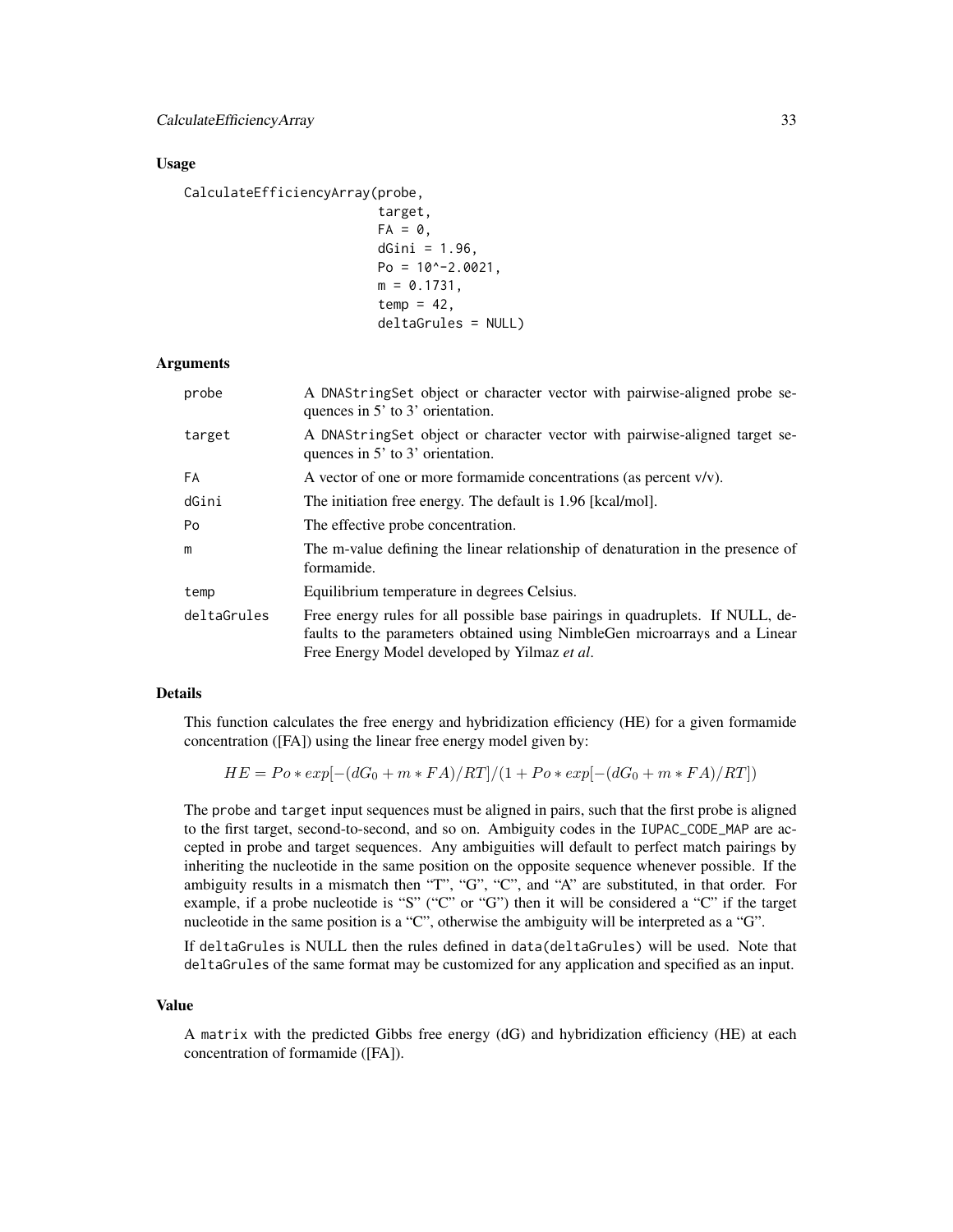#### <span id="page-33-0"></span>Author(s)

Erik Wright <eswright@pitt.edu>

#### References

Yilmaz LS, Loy A, Wright ES, Wagner M, Noguera DR (2012) Modeling Formamide Denaturation of Probe-Target Hybrids for Improved Microarray Probe Design in Microbial Diagnostics. PLoS ONE 7(8): e43862. doi:10.1371/journal.pone.0043862.

# See Also

[deltaGrules](#page-49-1)

# Examples

```
probes <- c("AAAAACGGGGAGCGGGGGGATACTG", "AAAAACTCAACCCGAGGAGCGGGGG")
targets <- c("CAACCCGGGGAGCGGGGGGATACTG", "TCGGGCTCAACCCGAGGAGCGGGGG")
result <- CalculateEfficiencyArray(probes, targets, FA=0:40)
dG0 <- result[, "dG_0"]
HE0 <- result[, "HybEff_0"]
plot(result[1, 1:40], xlab="[FA]", ylab="HE", main="Probe/Target # 1", type="l")
```
CalculateEfficiencyFISH

*Predict Thermodynamic Parameters of Probe/Target Sequence Pairs*

#### Description

Calculates the Gibbs free energy, formamide melt point, and hybridization efficiency of probe/target (DNA/RNA) pairs.

#### Usage

```
CalculateEfficiencyFISH(probe,
```

```
target,
temp,
P,
ions,
FA,
batchSize = 1000
```
#### Arguments

probe A DNAStringSet object or character vector with unaligned probe sequences in 5' to 3' orientation. target A DNAStringSet object, RNAStringSet, or character vector with unaligned target or non-target sequences in 5' to 3' orientation. The DNA base Thymine will

be treated the same as Uracil.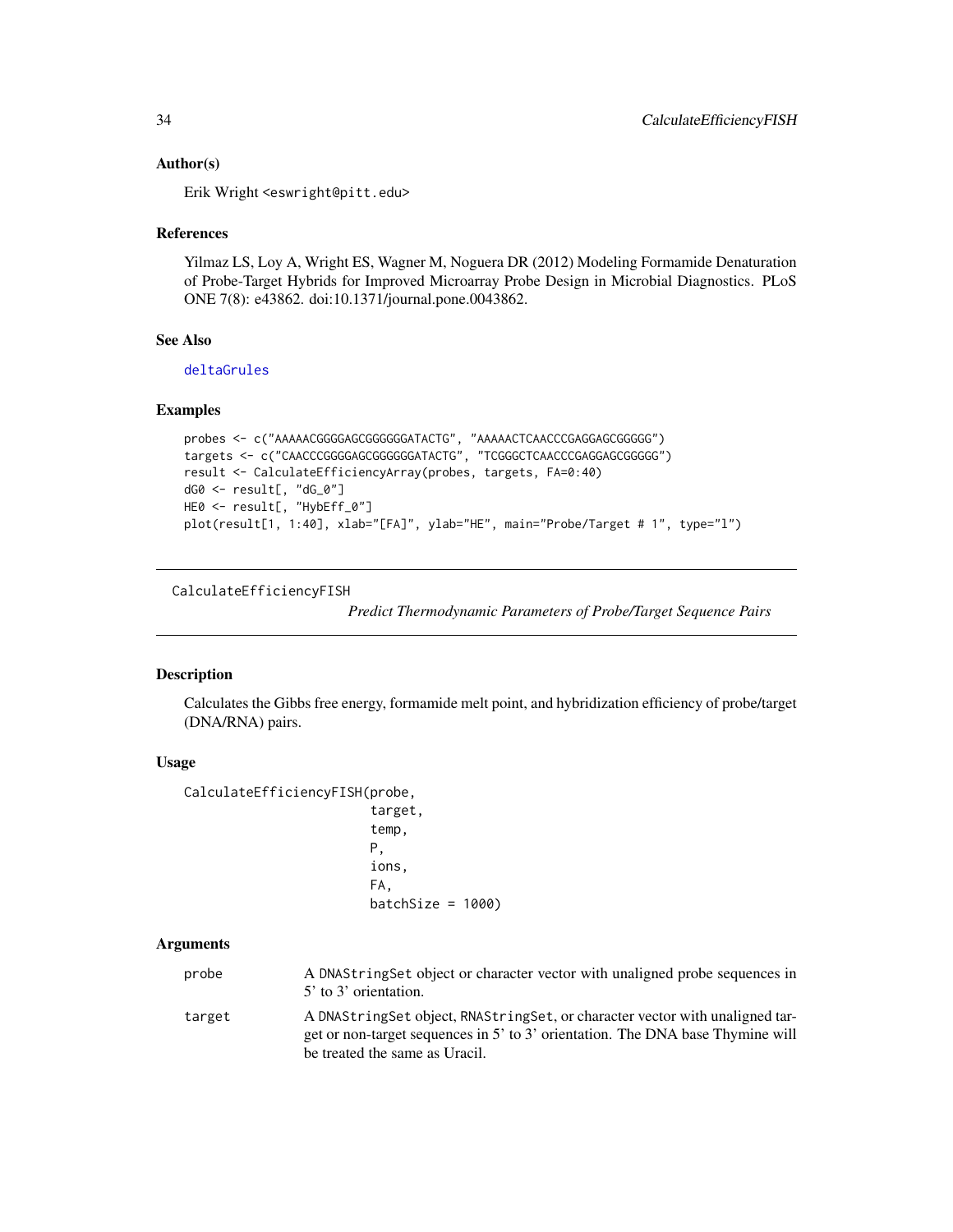| temp      | Numeric specifying the hybridization temperature, typically 46 degrees Celsius.                                                                                                                                                                               |
|-----------|---------------------------------------------------------------------------------------------------------------------------------------------------------------------------------------------------------------------------------------------------------------|
| P         | Numeric giving the molar concentration of probes during hybridization.                                                                                                                                                                                        |
| ions      | Numeric giving the molar sodium equivalent ionic concentration. Values may<br>range between 0.01M and 1M. Note that salt correction is not available for ther-<br>modynamic rules of RNA/RNA interactions, which were determined at 1 molar<br>concentration. |
| FA        | Numeric concentration (as percent $v/v$ ) of the denaturant formamide in the hy-<br>bridization buffer.                                                                                                                                                       |
| batchSize | Integer specifying the number of probes to simulate hybridization per batch. See<br>the Description section below.                                                                                                                                            |

# Details

Hybridization of pairwise probe/target (DNA/RNA) pairs is simulated *in silico*. Gibbs free energies are obtained from system calls to OligoArrayAux, which must be properly installed (see the Notes section below). Probe/target pairs are sent to OligoArrayAux in batches of batchSize, which prevents systems calls from being too many characters. Note that OligoArrayAux does not support degeneracy codes (non-base letters), although they are accepted without error. Any sequences with ambiguity should be expanded into multiple permutations with [Disambiguate](#page-71-1) before input.

#### Value

A matrix of predicted hybridization efficiency (HybEff), formamide melt point (FAm), and free energy (ddG1 and dG1) for each probe/target pair of sequences.

#### Note

The program OligoArrayAux ([http://www.unafold.org/Dinamelt/software/oligoarrayaux.](http://www.unafold.org/Dinamelt/software/oligoarrayaux.php) [php](http://www.unafold.org/Dinamelt/software/oligoarrayaux.php)) must be installed in a location accessible by the system. For example, the following code should print the installed OligoArrayAux version when executed from the R console:

```
system("hybrid-min -V")
```
#### Author(s)

Erik Wright <eswright@pitt.edu>

#### References

ES Wright et al. (2014) "Automated Design of Probes for rRNA-Targeted Fluorescence In Situ Hybridization Reveals the Advantages of Using Dual Probes for Accurate Identification." Applied and Environmental Microbiology, doi:10.1128/AEM.01685-14.

## See Also

[DesignProbes](#page-60-1), [TileSeqs](#page-144-1)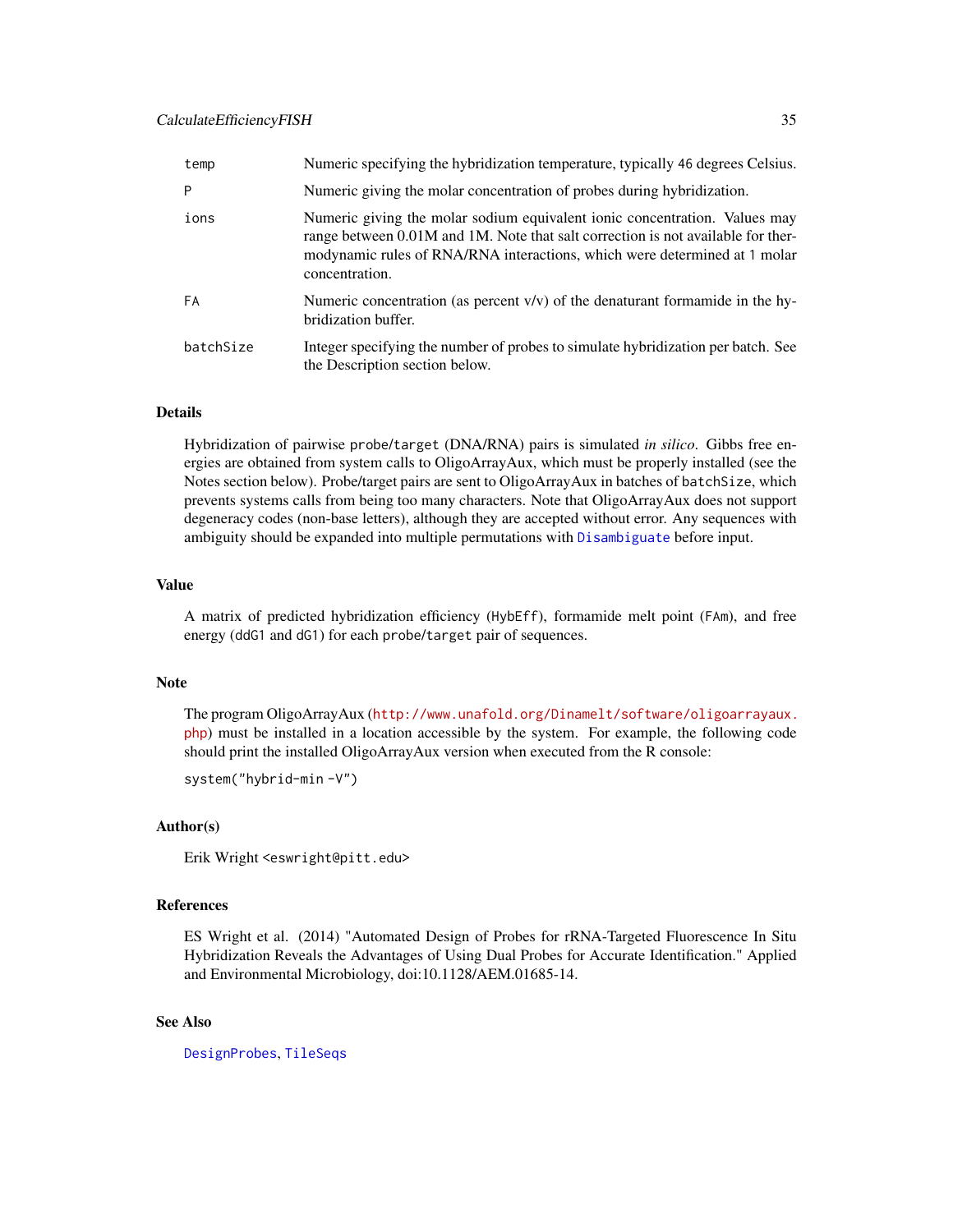# Examples

```
probe <- c("GGGCTTTCACATCAGACTTAAGAAACC", "CCCCACGCTTTCGCGCC")
target <- reverseComplement(DNAStringSet(probe))
# not run (must have OligoArrayAux installed first):
## Not run: CalculateEfficiencyFISH(probe, target, temp=46, P=250e-9, ions=1, FA=35)
```
#### <span id="page-35-1"></span>CalculateEfficiencyPCR

*Predict Amplification Efficiency of Primer Sequences*

# Description

Calculates the amplification efficiency of primers from their hybridization efficiency and elongation efficiency at the target site.

#### Usage

```
CalculateEfficiencyPCR(primer,
```

```
target,
temp,
P,
ions,
batchSize = 1000,
taqEfficiency = TRUE,
maxDistance = 0.4,
maxGaps = 2,
processors = 1)
```
# Arguments

| primer        | A DNAStringSet object or character vector with unaligned primer sequences in<br>5' to 3' orientation.                                                                                                                                                                                                                         |
|---------------|-------------------------------------------------------------------------------------------------------------------------------------------------------------------------------------------------------------------------------------------------------------------------------------------------------------------------------|
| target        | A DNAString Set object or character vector with unaligned target or non-target<br>sequences in $5'$ to $3'$ orientation.                                                                                                                                                                                                      |
| temp          | Numeric specifying the annealing temperature used in the PCR reaction.                                                                                                                                                                                                                                                        |
| P             | Numeric giving the molar concentration of primers in the reaction.                                                                                                                                                                                                                                                            |
| ions          | Numeric giving the molar sodium equivalent ionic concentration. Values may<br>range between 0.01M and 1M.                                                                                                                                                                                                                     |
| batchSize     | Integer specifying the number of primers to simulate hybridization per batch.<br>See the Description section below.                                                                                                                                                                                                           |
| tagEfficiency | Logical determining whether to make use of elongation efficiency and maxDis-<br>tance to increase predictive accuracy for Taq DNA Polymerase amplifying primers<br>with mismatches near the 3' terminus. Note that this should be set to FALSE if<br>using a high-fidelity polymerase with $3'$ to $5'$ exonuclease activity. |

<span id="page-35-0"></span>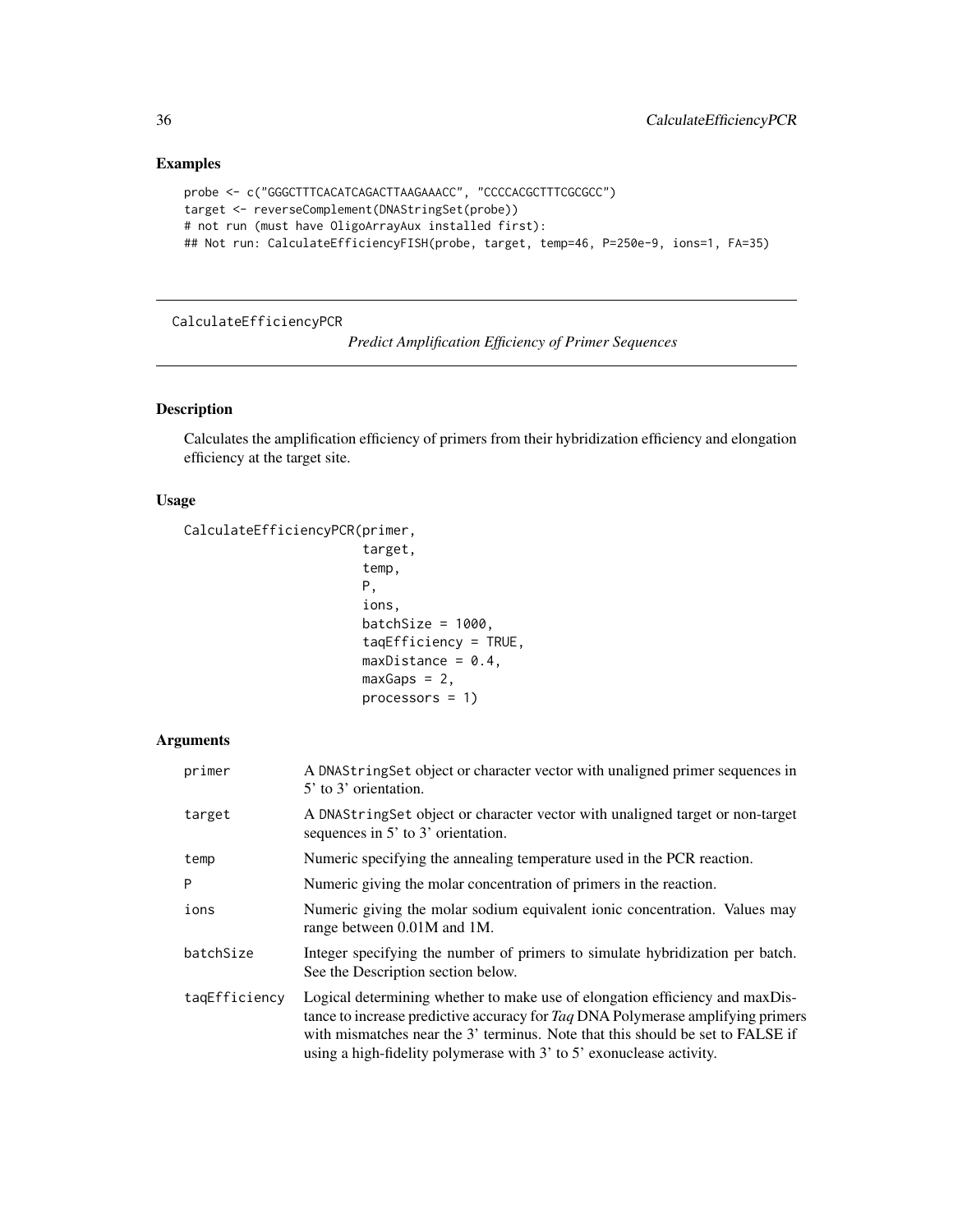| maxDistance | Numeric specifying the maximal fraction of mismatched base pairings on a<br>rolling basis beginning from the 3' end of the primer. Only used if taqEfficiency<br>is TRUE. |
|-------------|---------------------------------------------------------------------------------------------------------------------------------------------------------------------------|
| maxGaps     | Integer specifying the maximum number of insertions or deletions (indels) in<br>the primer/target alignment. Only used if tages ficiency is TRUE.                         |
| processors  | The number of processors to use, or NULL to automatically detect and use all<br>available processors.                                                                     |

## Details

Amplification of pairwise primer/target pairs is simulated *in silico*. A complex model of hybridization is employed that takes into account the side reactions resulting from probe-folding, target-folding, and primer-dimer formation. The resulting hybridization efficiency is multiplied by the elongation efficiency to predict the overall efficiency of amplification.

Free energy is obtained from system calls to OligoArrayAux, which must be properly installed (see the Notes section below). Primer/target pairs are sent to OligoArrayAux in batches of batchSize, which prevents systems calls from being too many characters. Note that OligoArrayAux does not support degeneracy codes (non-base letters), although they are accepted without error. Any sequences with ambiguity should be expanded into multiple permutations with [Disambiguate](#page-71-0) before input.

## Value

A vector of predicted efficiencies for amplifying each primer/target pair of sequences.

#### **Note**

The program OligoArrayAux ([http://www.unafold.org/Dinamelt/software/oligoarrayaux.](http://www.unafold.org/Dinamelt/software/oligoarrayaux.php) [php](http://www.unafold.org/Dinamelt/software/oligoarrayaux.php)) must be installed in a location accessible by the system. For example, the following code should print the installed OligoArrayAux version when executed from the R console:

system("hybrid-min -V")

## Author(s)

Erik Wright <eswright@pitt.edu>

#### References

ES Wright et al. (2013) "Exploiting Extension Bias in PCR to Improve Primer Specificity in Ensembles of Nearly Identical DNA Templates." Environmental Microbiology, doi:10.1111/1462- 2920.12259.

### See Also

[AmplifyDNA](#page-23-0), [DesignPrimers](#page-56-0), [DesignSignatures](#page-63-0)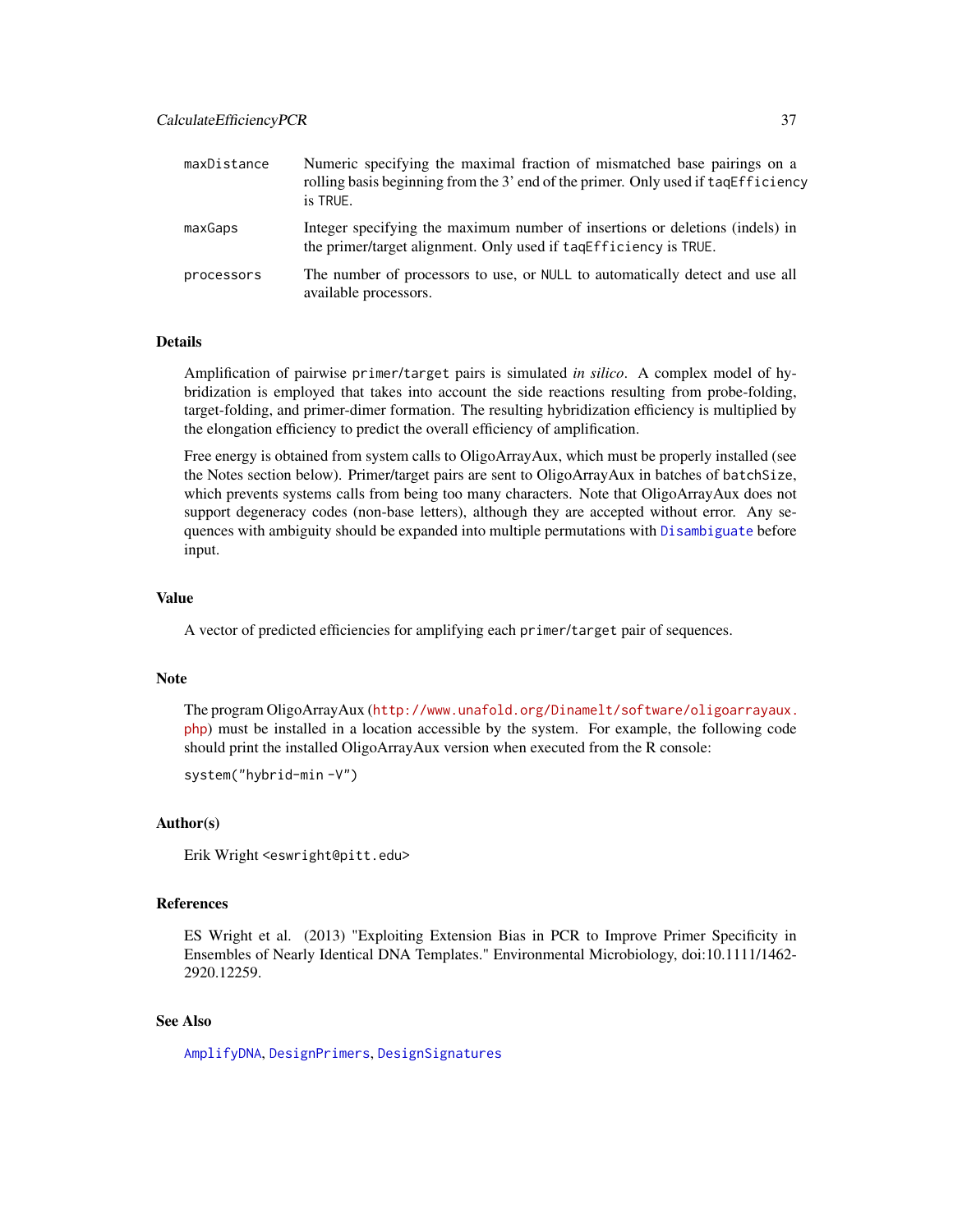#### Examples

```
primers <- c("AAAAACGGGGAGCGGGGGG", "AAAAACTCAACCCGAGGAGCGCGT")
targets <- reverseComplement(DNAStringSet(primers))
# not run (must have OligoArrayAux installed first):
## Not run: CalculateEfficiencyPCR(primers, targets, temp=75, P=4e-7, ions=0.225)
```

| Codec | Compression/Decompression of Character Vectors |  |
|-------|------------------------------------------------|--|
|-------|------------------------------------------------|--|

#### Description

Compresses character vectors into raw vectors, or decompresses raw vectors into character vectors using a variety of codecs.

## Usage

```
Codec(x,
      compression,
      compressRepeats = FALSE,
      processors = 1)
```
### Arguments

| $\times$        | Either a character vector to be compressed, or a list of raw vectors to be decom-<br>pressed.                                                                                                                                                                                                                                                                                                                            |  |
|-----------------|--------------------------------------------------------------------------------------------------------------------------------------------------------------------------------------------------------------------------------------------------------------------------------------------------------------------------------------------------------------------------------------------------------------------------|--|
| compression     | The type of compression algorithm to use when $x$ is a character vector. This<br>should be (an unambiguous abbreviation of) one of "nbit" (for nucleotides),<br>"qbit" (for quality scores), "gzip", "bzip2", or "xz". If compression is<br>"nbit" or "qbit" then a second method can be provided for cases when x is<br>incompressible. Decompression type is determined automatically. (See details<br>section below.) |  |
| compressRepeats |                                                                                                                                                                                                                                                                                                                                                                                                                          |  |
|                 | Logical specifying whether to compress exact repeats and reverse complement<br>repeats in a character vector input (x). Only applicable when compression<br>is "nbit". Repeat compression in long DNA sequences generally increases<br>compression by about $2\%$ while requiring three-fold more compression time.                                                                                                      |  |
| processors      | The number of processors to use, or NULL to automatically detect and use all<br>available processors.                                                                                                                                                                                                                                                                                                                    |  |

## Details

Codec can be used to compress/decompress character vectors using different algorithms. The "nbit" and "qbit" methods are tailored specifically to nucleotides and quality scores, respectively. These two methods will store the data as plain text ("ASCII" format) when it is incompressible. In such cases, a second compression method can be given to use in lieu of plain text. For example compression = c("nbit", "gzip") will use "gzip" compression when "nbit" compression is inappropriate.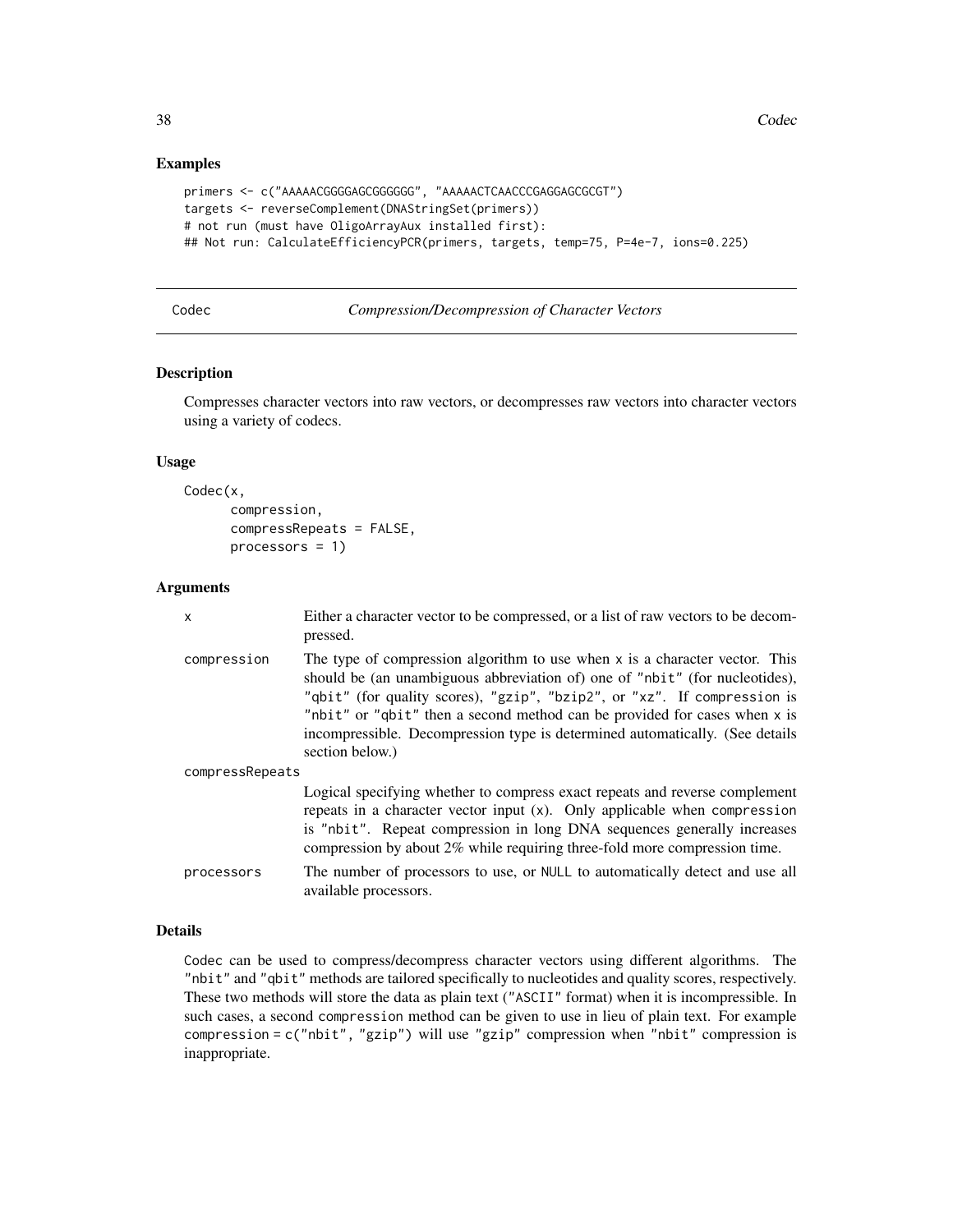## ConsensusSequence 39

When performing the reverse operation, decompression, the type of compression is automatically detected based on the unique signature ("magic number") added by each compression algorithm.

## Value

If  $x$  is a character vector to be compressed, the output is a list with one element containing a raw vector per character string. If x is a list of raw vectors to be decompressed, then the output is a character vector with one string per list element.

### Author(s)

Erik Wright <eswright@pitt.edu>

### Examples

```
fas <- system.file("extdata", "Bacteria_175seqs.fas", package="DECIPHER")
dna <- as.character(readDNAStringSet(fas)) # aligned sequences
object.size(dna)
# compression
system.time(x <- Codec(dna, compression="nbit"))
```

```
object.size(x)/sum(nchar(dna)) # bytes per position
```

```
system.time(g <- Codec(dna, compression="gzip"))
object.size(g)/sum(nchar(dna)) # bytes per position
```

```
# decompression
system.time(y <- Codec(x))
stopifnot(dna==y)
```

```
system.time(z <- Codec(g))
stopifnot(dna==z)
```
ConsensusSequence *Create a Consensus Sequence*

#### Description

Forms a consensus sequence representing a set of sequences.

#### Usage

```
ConsensusSequence(myXStringSet,
                  threshold = 0.05,
                  ambiguity = TRUE,
                  noConsensusChar = "+".minInformation = 1 - threshold,ignoreNonBases = FALSE,
                  includeTerminalGaps = FALSE)
```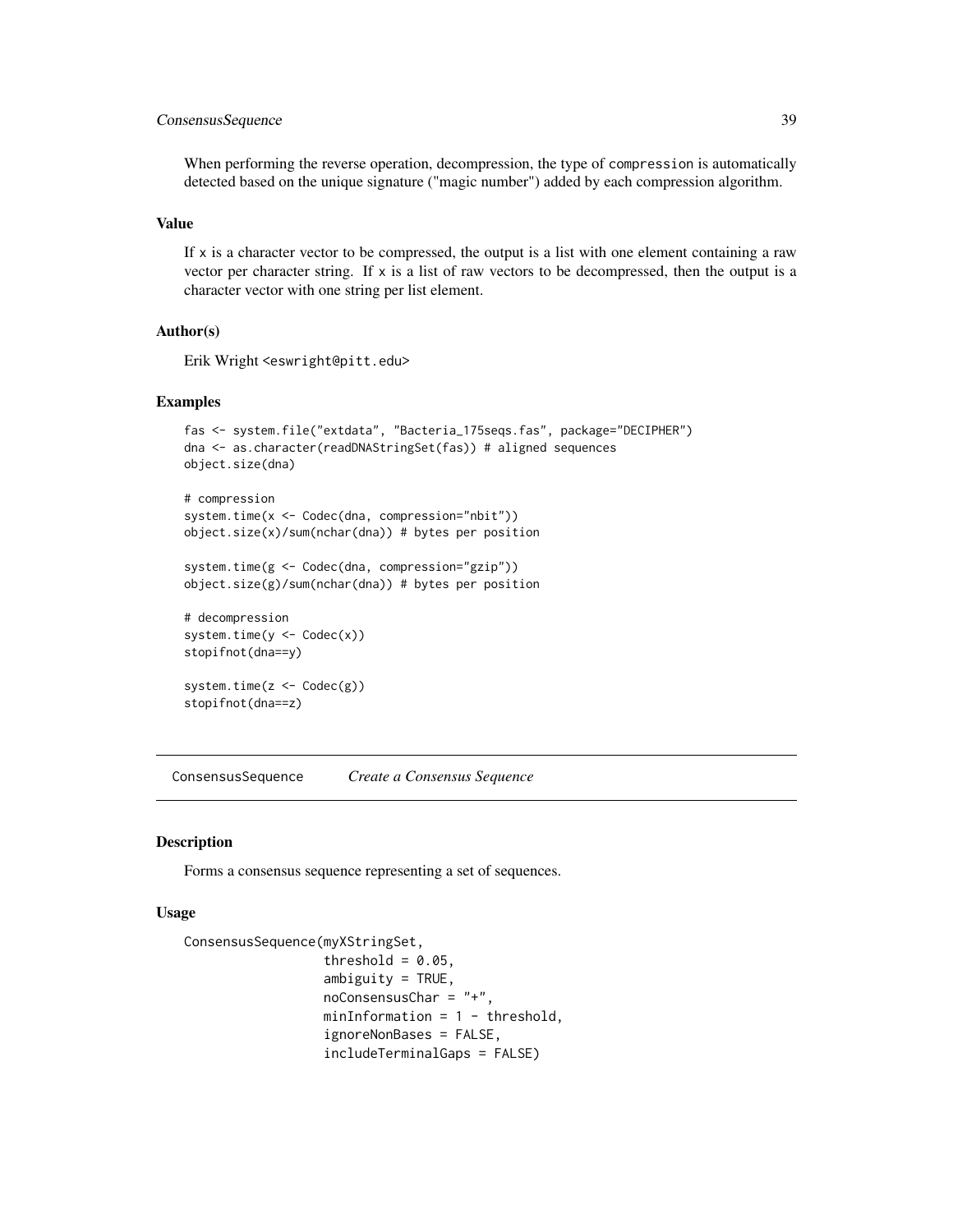#### Arguments

| myXStringSet        | An AAStringSet, DNAStringSet, or RNAStringSet object of aligned sequences.                                                                                 |  |
|---------------------|------------------------------------------------------------------------------------------------------------------------------------------------------------|--|
| threshold           | Numeric specifying that less than threshold fraction of sequence information<br>can be lost at any position of the consensus sequence.                     |  |
| ambiguity           | Logical specifying whether to consider ambiguity as split between their respec-<br>tive nucleotides. Degeneracy codes are specified in the IUPAC_CODE_MAP. |  |
| noConsensusChar     |                                                                                                                                                            |  |
|                     | Single character from the sequence's alphabet giving the base to use when there<br>is no consensus in a position.                                          |  |
|                     | minInformation Minimum fraction of information required to form consensus in each position.                                                                |  |
|                     | ignoreNonBases Logical specifying whether to count gap ("-"), mask ("+"), and unknown (".")<br>characters towards the consensus.                           |  |
| includeTerminalGaps |                                                                                                                                                            |  |
|                     | Logical specifying whether or not to include terminal gaps ("-" or "." characters<br>on each end of the sequence) into the formation of consensus.         |  |

#### Details

ConsensusSequence removes the least frequent characters at each position, so long as they represent less than threshold fraction of the sequences in total. If necessary, ConsensusSequence represents the remaining characters using a degeneracy code from the IUPAC\_CODE\_MAP. Degeneracy codes are always used in cases where multiple characters are equally abundant.

Two key parameters control the degree of consensus: threshold and minInformation. The default threshold  $(0.05)$  means that at less than 5% of sequences will not be represented by the consensus sequence at any given position. The default minInformation  $(1 - 0.05)$  specifies that at least 95% of sequences must contain the information in the consensus, otherwise the noConsensusChar is used. This enables an alternative character (e.g., " $+$ ") to be substituted at positions that would otherwise yield an ambiguity code.

If ambiguity = TRUE (the default) then degeneracy codes in myXStringSet are split between their respective bases according to the IUPAC\_CODE\_MAP for DNA/RNA and AMINO\_ACID\_CODE for AA. For example, an "R" in a DNAStringSet would count as half an "A" and half a "G". If ambiguity = FALSE then degeneracy codes are not considered in forming the consensus. For an AAStringSet input, the lack of degeneracy codes generally results in "X" at positions with mismatches, unless the threshold is set to a higher value than the default.

If includeNonBases = TRUE (the default) then gap  $("-")$ , mask  $("+")$ , and unknown  $("")$  characters are counted towards the consensus, otherwise they are omitted from calculation of the consensus. Note that gap ("-") and unknown (".") characters are treated interchangeably as gaps when forming the consensus sequence. For this reason, the consensus of a position with all unknown (".") characters will be a gap ("-"). Also, note that if consensus is formed between different length sequences then it will represent only the longest sequences at the end. For this reason the consensus sequence is generally based on a sequence alignment such that all of the sequences have equal lengths.

#### Value

An XStringSet with a single consensus sequence matching the input type.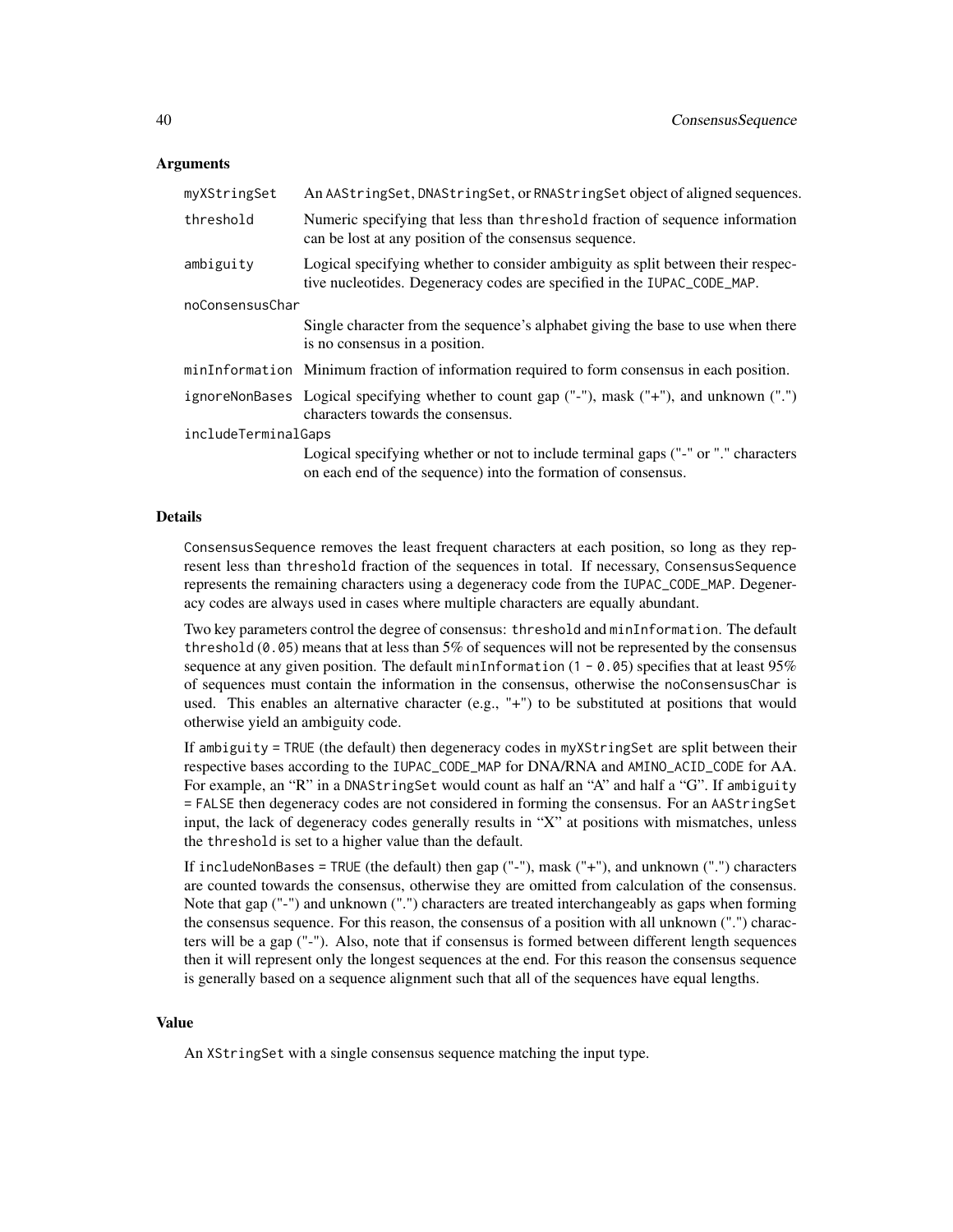#### ConsensusSequence 41

### Author(s)

Erik Wright <eswright@pitt.edu>

#### See Also

[Disambiguate](#page-71-0), [IdConsensus](#page-91-0)

```
db <- system.file("extdata", "Bacteria_175seqs.sqlite", package="DECIPHER")
dna <- SearchDB(db, limit=10)
BrowseSeqs(dna) # consensus at bottom
BrowseSeqs(dna, threshold=0.5) # consensus at bottom
# controlling the degree of consensus
AAAT <- DNAStringSet(c("A", "A", "A", "T"))
ConsensusSequence(AAAT) # "W"
ConsensusSequence(AAAT, threshold=0.3) # "A"
ConsensusSequence(AAAT, threshold=0.3, minInformation=0.8) # "+"
ConsensusSequence(AAAT, threshold=0.3, minInformation=0.8, noConsensusChar="N") # "N"
# switch between degenerate-based and majority-based consensus
majority <- DNAStringSet(c("GTT", "GAA", "CTG"))
ConsensusSequence(majority) # degenerate-based
ConsensusSequence(majority, threshold=0.5) # majority-based
ConsensusSequence(majority, threshold=0.5, minInformation=0.75)
# behavior in the case of a tie
ConsensusSequence(DNAStringSet(c("A", "T"))) # "W"
ConsensusSequence(DNAStringSet(c("A", "T")), threshold=0.5) # "W"ConsensusSequence(AAStringSet(c("A", "T"))) # "X"
ConsensusSequence(AAStringSet(c("A", "T")), threshold=0.5) # "X"
ConsensusSequence(AAStringSet(c("I", "L"))) # "J"
ConsensusSequence(AAStringSet(c("I", "L")), threshold=0.5) # "J"
# handling terminal gaps
dna <- DNAStringSet(c("ANGCT-","-ACCT-"))
ConsensusSequence(dna) # "ANSCT-"
ConsensusSequence(dna, includeTerminalGaps=TRUE) # "+NSCT-"
# the "." character is treated is a "-"
aa <- AAStringSet(c("ANQIH-", "ADELW."))
ConsensusSequence(aa) # "ABZJX-"
# internal non-bases are included by default
ConsensusSequence(DNAStringSet(c("A-+.A", "AAAAA")), noConsensusChar="N") # "ANNNA"
ConsensusSequence(DNAStringSet(c("A-+.A", "AAAAA")), ignoreNonBases=TRUE) # "AAAAA"
# degeneracy codes in the input are considered by default
ConsensusSequence(DNAStringSet(c("AWNDA", "AAAAA"))) # "AWNDA"
ConsensusSequence(DNAStringSet(c("AWNDA", "AAAAA")), ambiguity=FALSE) # "AAAAA"
```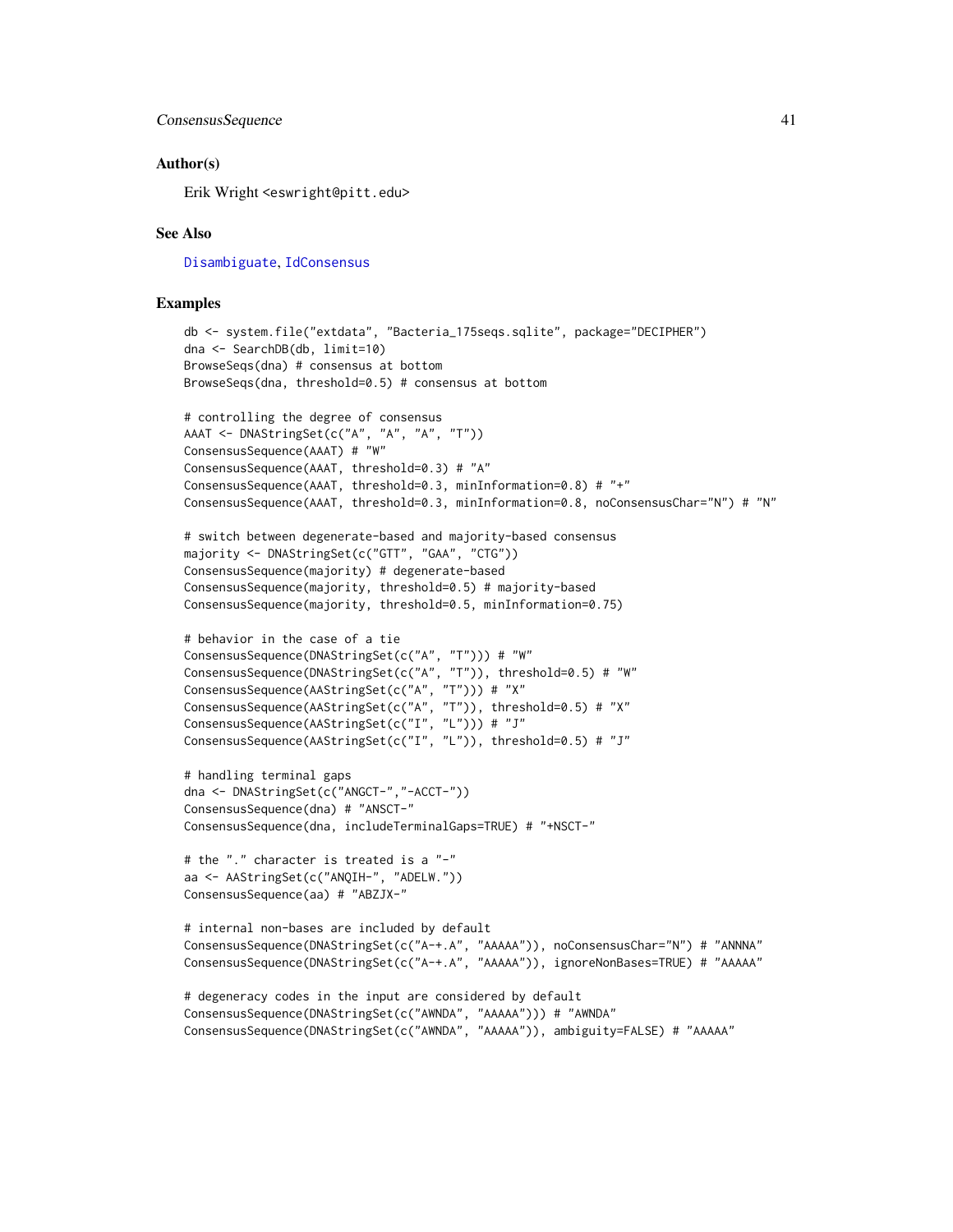#### Description

Calculates the matrix of cophenetic distances represented by a dendrogram object.

## Usage

Cophenetic(x)

## Arguments

x A dendrogram object.

## Details

The cophenetic distance between two observations is defined as the branch length separating them on a dendrogram. This function differs from the cophenetic function in that it does not assume the tree is ultrametric and outputs the branch length separating pairs of observations rather than the height of their merger. A dendrogram that better preserves a distance matrix will show higher correlation between the distance matrix and it cophenetic distances.

### Value

An object of class 'dist'.

## Author(s)

Erik Wright <eswright@pitt.edu>

### See Also

#### [TreeLine](#page-147-0)

```
fas <- system.file("extdata", "Bacteria_175seqs.fas", package="DECIPHER")
dna <- readDNAStringSet(fas)
d1 <- DistanceMatrix(dna, type="dist")
dend <- TreeLine(myDistMatrix=d1, method="NJ")
d2 <- Cophenetic(dend)
cor(d1, d2)
```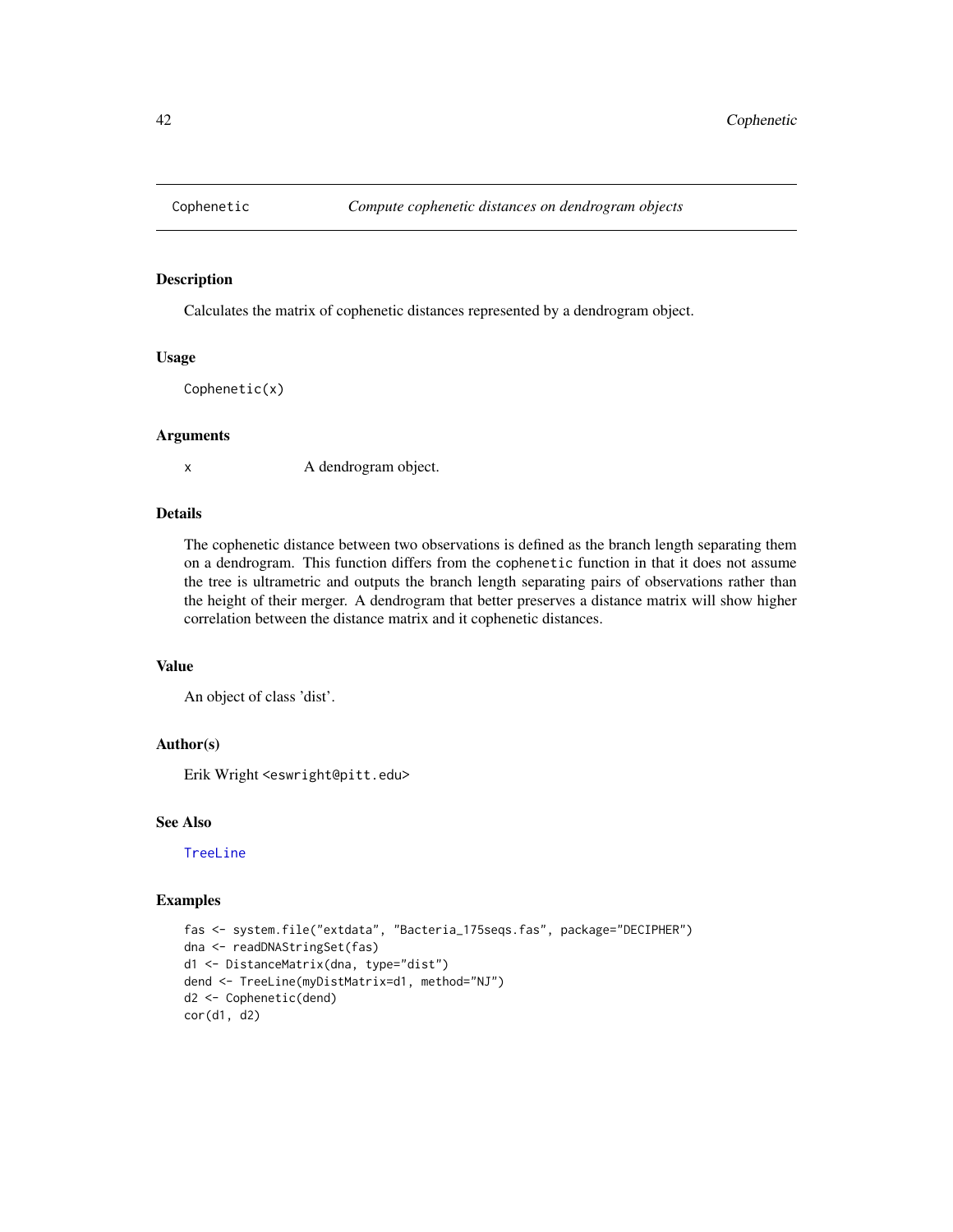CorrectFrameshifts *Corrects Frameshift Errors In Protein Coding Sequences*

## Description

Corrects the reading frame to mitigate the impact of frameshift errors caused by insertions or deletions in unaligned nucleotide sequences.

## Usage

```
CorrectFrameshifts(myXStringSet,
                   myAAStringSet,
                   type = "indels",
                   acceptDistance = 0.01,
                   rejectDistance = 0.60,
                   maxComparisons = 10,
                   gapOpening = -13,
                   gapExtension = -1,
                   frameShift = -15,
                   geneticCode = GENETIC_CODE,
                   substitutionMatrix = "PFASUM50",
                   verbose = TRUE,
                   processors = 1)
```

| myXStringSet  | A DNAString Set or RNAString Set of unaligned protein coding sequences in 5'<br>to 3' orientation.                                                                                                                                                                                                                                                                   |
|---------------|----------------------------------------------------------------------------------------------------------------------------------------------------------------------------------------------------------------------------------------------------------------------------------------------------------------------------------------------------------------------|
| myAAStringSet | An AAString Set of reference protein sequences. Ideally this would consist of<br>a small set of diverse amino acid sequences belonging to the same group of<br>protein coding sequences as myXStringSet.                                                                                                                                                             |
| type          | Character string indicating the type of result desired. This should be (an ab-<br>breviation of) one of "indels", "sequences", or "both". (See details section<br>below.)                                                                                                                                                                                            |
|               | accept Distance Numeric giving the maximum distance from a reference sequence that is accept-<br>able to skip any remaining comparisons.                                                                                                                                                                                                                             |
|               | rejectDistance Numeric giving the maximum distance from a reference sequence that is al-<br>lowed when correcting frameshifts. Sequences in myXStringSet that are greater<br>than rejectDistance from the nearest reference sequence will only have their<br>length trimmed from the 3'-end to a multiple of three nucleotides without any<br>frameshift correction. |
|               | maxComparisons The number of reference comparisons to make before stopping the search for a<br>closer reference sequence.                                                                                                                                                                                                                                            |
| gapOpening    | Numeric giving the cost for opening a gap between the query and reference<br>sequences.                                                                                                                                                                                                                                                                              |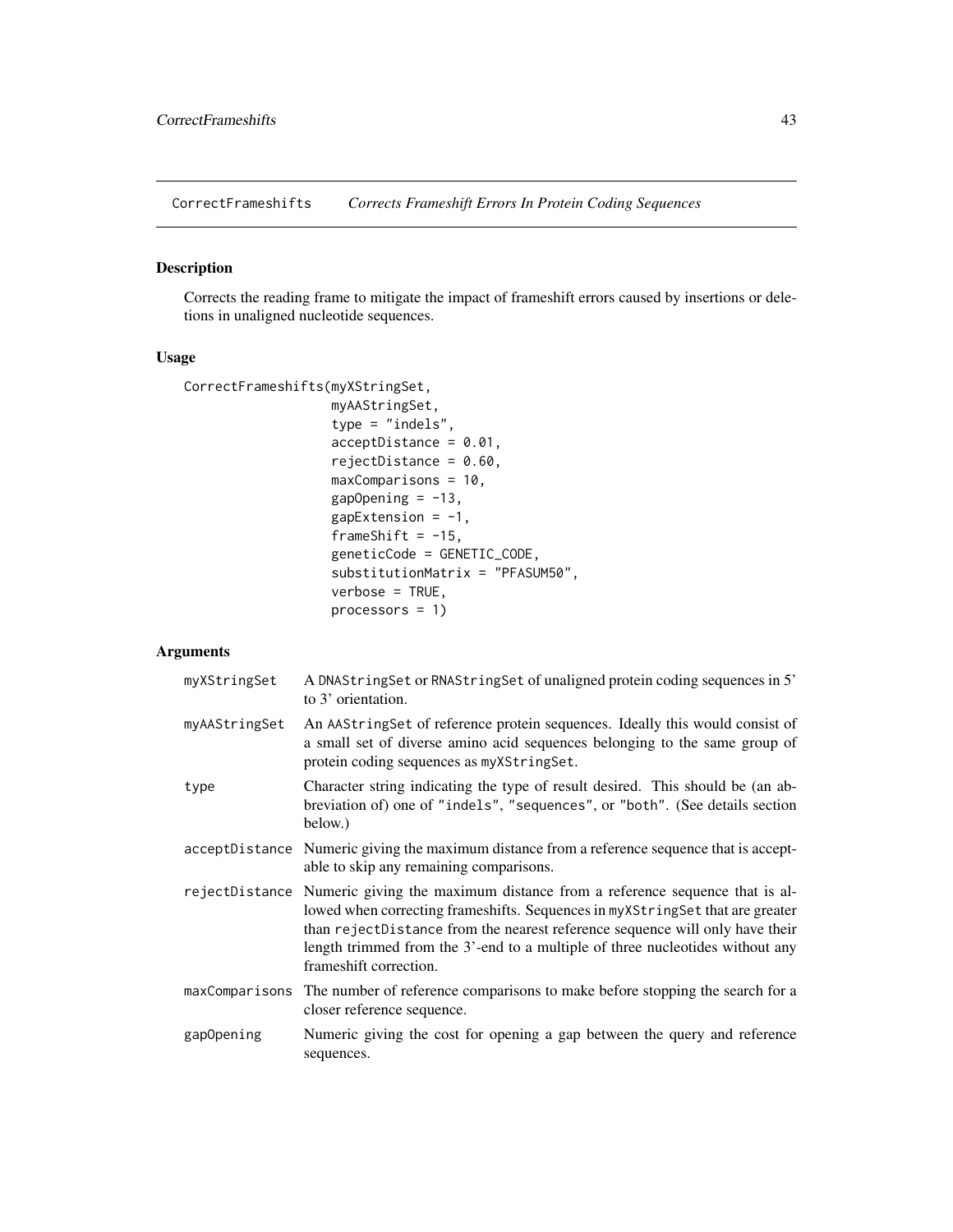| gapExtension       | Numeric giving the cost for extending an open gap between the query and refer-<br>ence sequences.                                                                                                                                                                                                                                                      |  |
|--------------------|--------------------------------------------------------------------------------------------------------------------------------------------------------------------------------------------------------------------------------------------------------------------------------------------------------------------------------------------------------|--|
| frameShift         | Numeric giving the cost for shifting between frames of the query sequence.                                                                                                                                                                                                                                                                             |  |
| geneticCode        | Named character vector in the same format as GENETIC_CODE (the default),<br>which represents the standard genetic code.                                                                                                                                                                                                                                |  |
| substitutionMatrix |                                                                                                                                                                                                                                                                                                                                                        |  |
|                    | Either a substitution matrix representing the substitution scores for matching<br>two amino acids or the name of the amino acid substitution matrix. The latter<br>may be one of the following: "BLOSUM45", "BLOSUM50", "BLOSUM62",<br>"BLOSUM80", "BLOSUM100", "PAM30", "PAM40", "PAM70", "PAM120",<br>"PAM250", "PFASUM50" (the default), or "MIQS". |  |
| verbose            | Logical indicating whether to display progress.                                                                                                                                                                                                                                                                                                        |  |
| processors         | The number of processors to use, or NULL to automatically detect and use all<br>available processors.                                                                                                                                                                                                                                                  |  |

## Details

Accurate translation of protein coding sequences can be greatly disrupted by one or two nucleotide phase shifts that occasionally occur during DNA sequencing. These frameshift errors can potentially be corrected through comparison with other unshifted protein sequences. This function uses a set of reference amino acid sequences (AAStringSet) to find and correct frameshift errors in a set of nucleotide sequences (myXStringSet). First, three frame translation of the nucleotide sequences is performed, and the nearest reference sequence is selected. Then the optimal reading frame at each position is determined based on a variation of the Guan & Uberbacher (1996) method. Putative insertions and/or deletions (indels) are returned in the result, typically with close proximity to the true indel locations. For a comparison of this method to others, see Wang et al. (2013).

If type is "sequences" or "both", then frameshifts are corrected by adding N's and/or removing nucleotides. Note that this changes the nucleotide sequence, and the new sequence often has minor errors because the exact location of the indel(s) cannot be determined. However, the original frameshifts that disrupted the entire downstream sequence are reduced to local perturbations. All of the returned nucleotide sequences will have a reading frame starting from the first position. This allows direct translation, and in practice works well if there is a similar reference myAAStringSet with the correct reading frame. Hence it is more important that myAAStringSet contain a wide variety of sequences than it is that it contain a lot of sequences.

Multiple inputs control the time required for frameshift correction. The number of sequences in the reference set (myAAStringSet) will affect the speed of the first search for similar sequences. Assessing frameshifts in the second step requires order  $N*M$  time, where N and M are the lengths of the query (myXStringSet) and reference sequences. Two parameters control the number of assessments that are made for each sequence: (1) maxComparisons determines the maximum number of reference sequences to compare to each query sequence, and (2) acceptDist defines the maximum distance between a query and reference that is acceptable before continuing to the next query sequence. A lower value for maxComparisons or a higher value for acceptDist will accelerate frameshift correction, potentially at the expense of some accuracy.

#### Value

If type is "indels" then the returned object is a list with the same length as myXStringSet. Each element is a list with four components: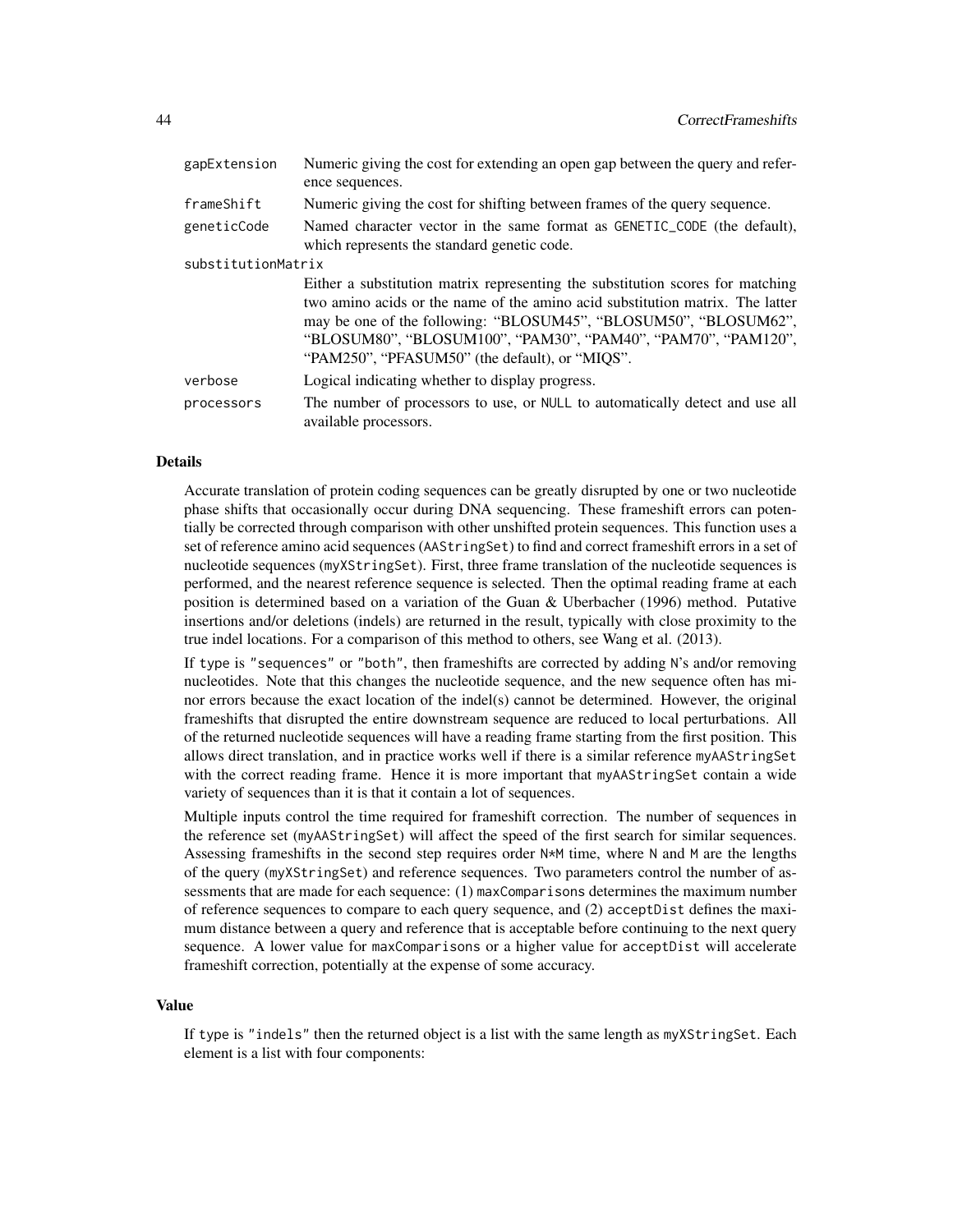| "insertions" | Approximate positions of inserted nucleotides, which could be removed to cor-<br>rect the reading frame, or excess nucleotides at the 3'-end that make the length<br>longer than a multiple of three. |
|--------------|-------------------------------------------------------------------------------------------------------------------------------------------------------------------------------------------------------|
| "deletions"  | Approximate positions of deleted nucleotides, which could be added back to<br>correct the reading frame.                                                                                              |
| "distance"   | The amino acid distance from the nearest reference sequence, between 0 and 1.                                                                                                                         |
| "index"      | The integer index of the reference sequence that was used for frame correction,<br>or $\theta$ if no reference sequence was within rejectDistance.                                                    |

Note that positions in insertions and deletions are sometimes repeated to indicate that the same position needs to be shifted successively more than once to correct the reading frame.

If type is "sequences" then the returned object is an XStringSet of the same type as the input (myXStringSet). Nucleotides are added or deleted as necessary to correct for frameshifts. The returned sequences all have a reading frame starting from position 1, so that they can be translated directly.

If type is "both" then the returned object is a list with two components: one for the "indels" and the other for the "sequences".

### Author(s)

Erik Wright <eswright@pitt.edu>

### References

Guan, X., & Uberbacher, E. C. (1996). Alignments of DNA and protein sequences containing frameshift errors. Computer Applications in the Biosciences : CABIOS, 12(1), 31-40.

Wang, Q., et al. (2013). Ecological Patterns of nifH Genes in Four Terrestrial Climatic Zones Explored with Targeted Metagenomics Using FrameBot, a New Informatics Tool. mBio, 4(5), e00592-13-e00592-13.

## See Also

[AlignTranslation](#page-20-0), [OrientNucleotides](#page-118-0), [PFASUM](#page-120-0)

```
fas <- system.file("extdata", "50S_ribosomal_protein_L2.fas", package="DECIPHER")
dna <- readDNAStringSet(fas)
# introduce artificial indels
```

```
n_ins <- 2 # insertions per sequence
shifted <- replaceAt(dna,
lapply(width(dna),
sample,
n_ins),
sample(DNA_BASES,
n_ins,
replace=TRUE))
n_dels <- 1 # deletions per sequence
```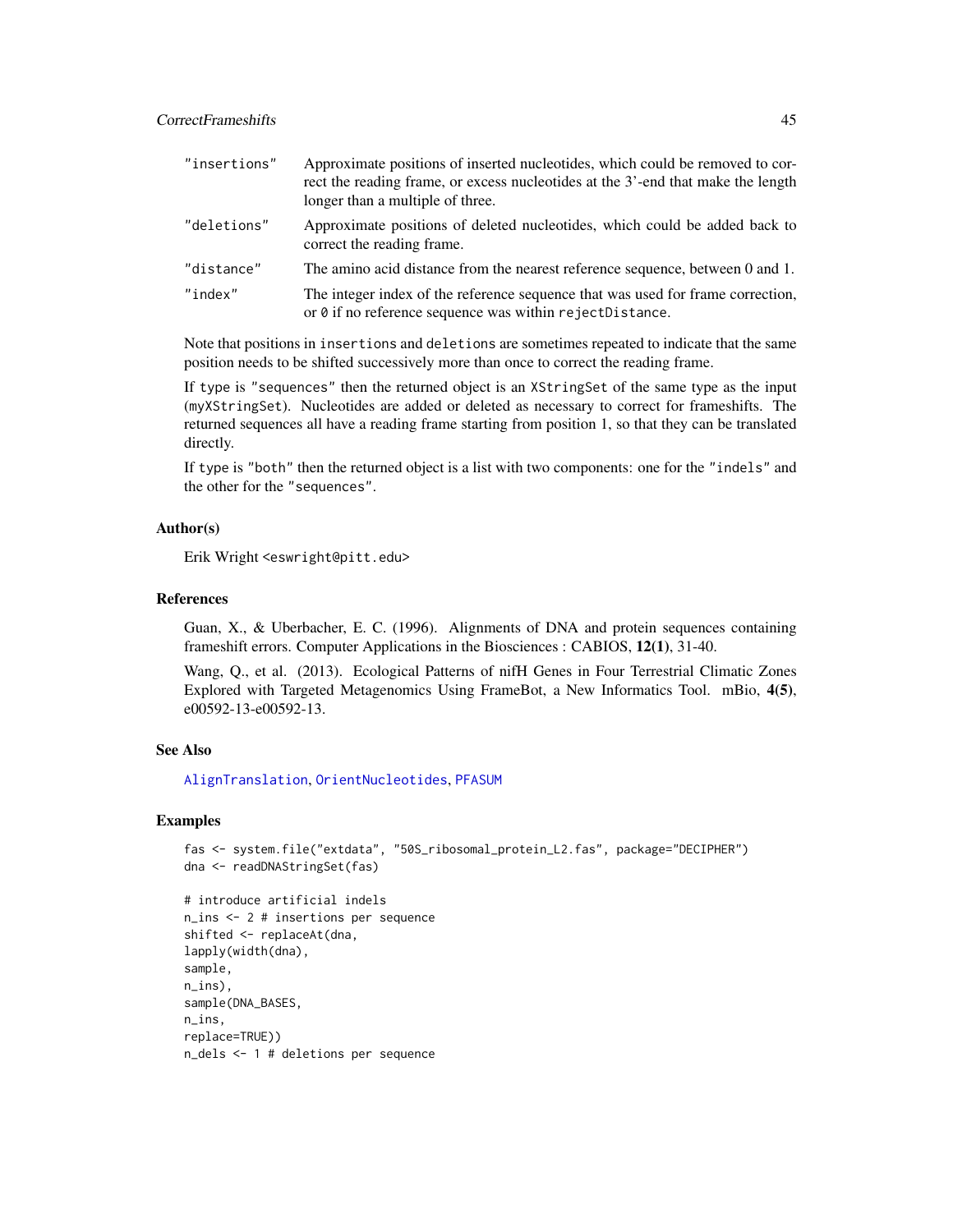```
shifted <- replaceAt(shifted,
as(lapply(width(shifted),
function(x) {
IRanges(sample(x,
n_dels),
width=1)
}), "IRangesList"))
# to make frameshift correction more challenging,
# only supply 20 reference amino acid sequences
s <- sample(length(dna), 20)
x <- CorrectFrameshifts(shifted,
translate(dna[s]),
type="both")
# there was a wide range of distances
# to the nearest reference sequence
quantile(unlist(lapply(x[[1]], `[`, "distance")))
# none of the sequences were > rejectDistance
# from the nearest reference sequence
length(which(unlist(lapply(x[[1]], `[`, "index"))==0))
# the number of indels was generally correct
table(unlist(lapply(x[[1]], function(x) {
length(x$insertions)})))/length(shifted)
table(unlist(lapply(x[[1]], function(x) {
length(x$deletions)})))/length(shifted)
# align and display the translations
AA <- AlignTranslation(x$sequences,
readingFrame=1,
type="AAStringSet")
```
BrowseSeqs(AA)

CreateChimeras *Create Artificial Chimeras*

#### Description

Creates artificial random chimeras from a set of sequences.

## Usage

```
CreateChimeras(myDNAStringSet,
               numChimeras = 10,
               numParts = 2,
               minLength = 80,
               maxLength = Inf,
               minChimericRegionLength = 30,
```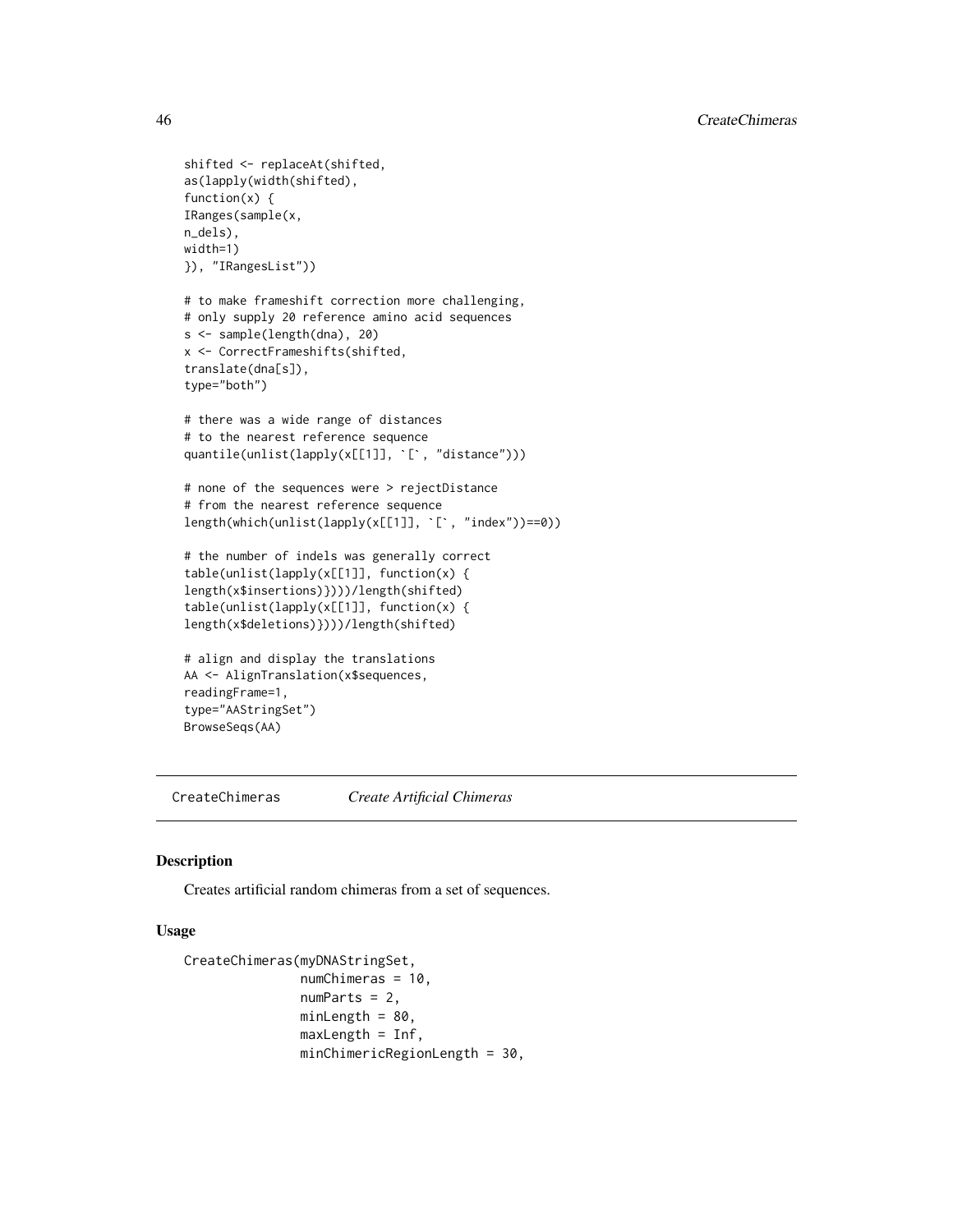## CreateChimeras 47

```
randomLengths = TRUE,
includeParents = TRUE,
processors = 1,
verbose = TRUE)
```
## Arguments

|                         | myDNAStringSet A DNAStringSet object with aligned sequences.                                          |  |
|-------------------------|-------------------------------------------------------------------------------------------------------|--|
| numChimeras             | Number of chimeras desired.                                                                           |  |
| numParts                | Number of chimeric parts from which to form a single chimeric sequence.                               |  |
| minLength               | Minimum length of the complete chimeric sequence.                                                     |  |
| maxLength               | Maximum length of the complete chimeric sequence.                                                     |  |
| minChimericRegionLength |                                                                                                       |  |
|                         | Minimum length of the chimeric region of each sequence part.                                          |  |
| randomLengths           | Logical specifying whether to create random length chimeras in addition to ran-<br>dom breakpoints.   |  |
|                         | include Parents Whether to include the parents of each chimera in the output.                         |  |
| processors              | The number of processors to use, or NULL to automatically detect and use all<br>available processors. |  |
| verbose                 | Logical indicating whether to display progress.                                                       |  |

## Details

Forms a set of random chimeras from the input set of (typically good quality) sequences. The chimeras are created by merging random sequences at random breakpoints. These chimeras can be used for testing the accuracy of the [FindChimeras](#page-77-0) or other chimera finding functions.

## Value

A DNAStringSet object containing chimeras. The names of the chimeras are specified as "parent #1 name [chimeric region] (distance from parent to chimera), ...".

If includeParents = TRUE then the parents of the chimeras are included at the end of the result. The parents are trimmed to the same length as the chimera if randomLengths = TRUE. The names of the parents are specified as "parent #1 name [region] (distance to parent #2, ...)".

#### Author(s)

Erik Wright <eswright@pitt.edu>

## See Also

[FindChimeras](#page-77-0), [Seqs2DB](#page-134-0)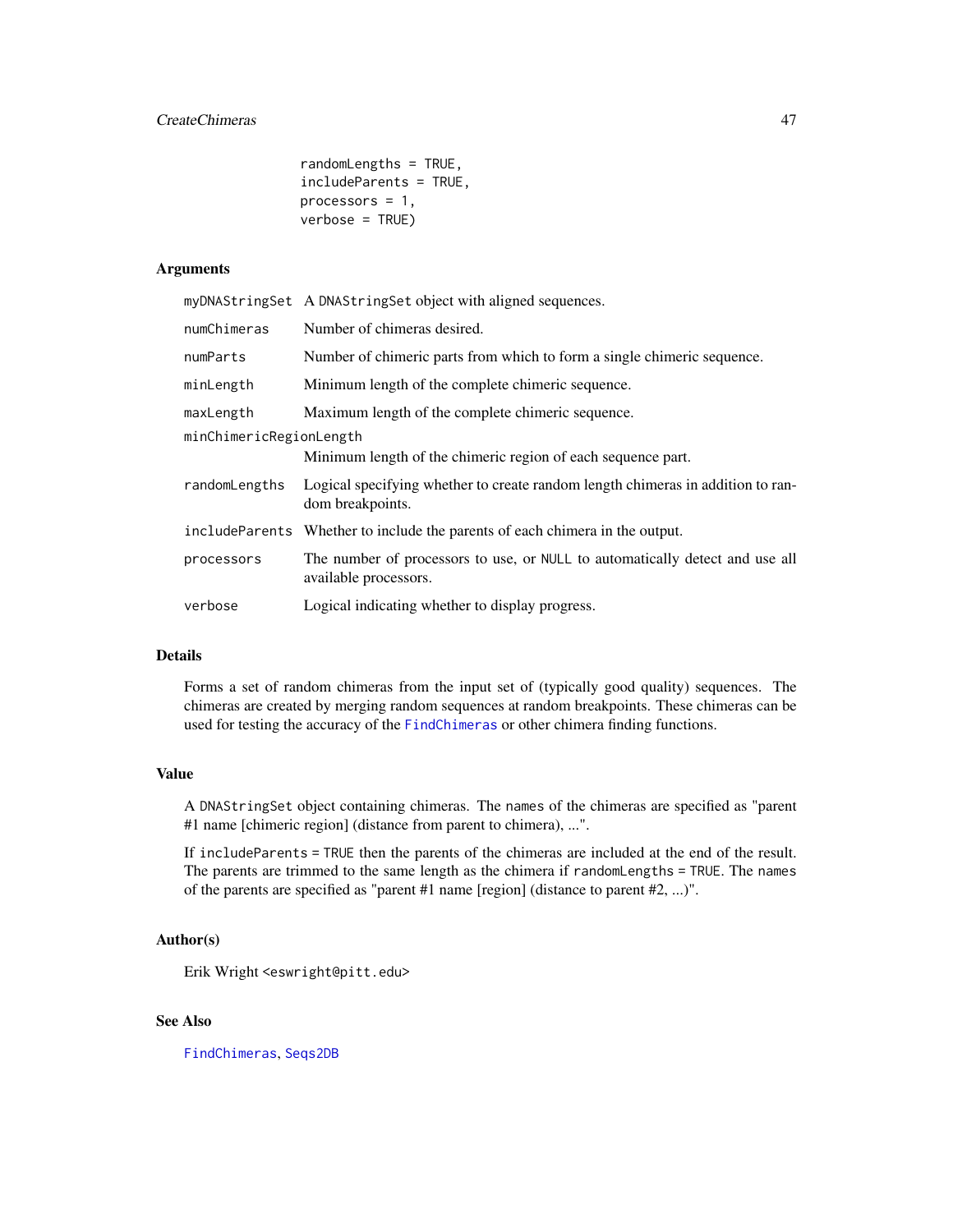48 DB2Seqs

## Examples

```
db <- system.file("extdata", "Bacteria_175seqs.sqlite", package="DECIPHER")
dna <- SearchDB(db)
chims <- CreateChimeras(dna)
BrowseSeqs(chims)
```
DB2Seqs *Export Database Sequences to a FASTA or FASTQ File*

## Description

Exports a database containing sequences to a FASTA or FASTQ formatted file of sequence records.

## Usage

```
DB2Seqs(file,
         dbFile,
         tblName = "Seqs",
         identifier = ",
         type = "BStringSet",
         limit = -1,replaceChar = NA,
         nameBy = "description",
         orderBy = "row_names",
         removeGaps = "none",
         append = FALSE,
        width = 80,
         compress = FALSE,
         chunkSize = 1e5,
         sep = "::",clause = ",
         verbose = TRUE)
```

| file       | Character string giving the location where the file should be written.                                                                                                                                                                                                                                                                                                                                                    |
|------------|---------------------------------------------------------------------------------------------------------------------------------------------------------------------------------------------------------------------------------------------------------------------------------------------------------------------------------------------------------------------------------------------------------------------------|
| dbFile     | A SQLite connection object or a character string specifying the path to the<br>database file.                                                                                                                                                                                                                                                                                                                             |
| tblName    | Character string specifying the table in which to extract the data.                                                                                                                                                                                                                                                                                                                                                       |
| identifier | Optional character string used to narrow the search results to those matching a<br>specific identifier. If "" then all identifiers are selected.                                                                                                                                                                                                                                                                          |
| type       | The type of XStringSet (sequences) to export to a FASTA formatted file or<br>QualityScaledXStringSet to export to a FASTQ formatted file. This should<br>be (an unambiguous abbreviation of) one of "DNAStringSet", "RNAStringSet",<br>"AAStringSet","BStringSet","QualityScaledDNAStringSet","QualityScaledRNAStringSet",<br>"QualityScaledAAStringSet", or "QualityScaledBStringSet". (See de-<br>tails section below.) |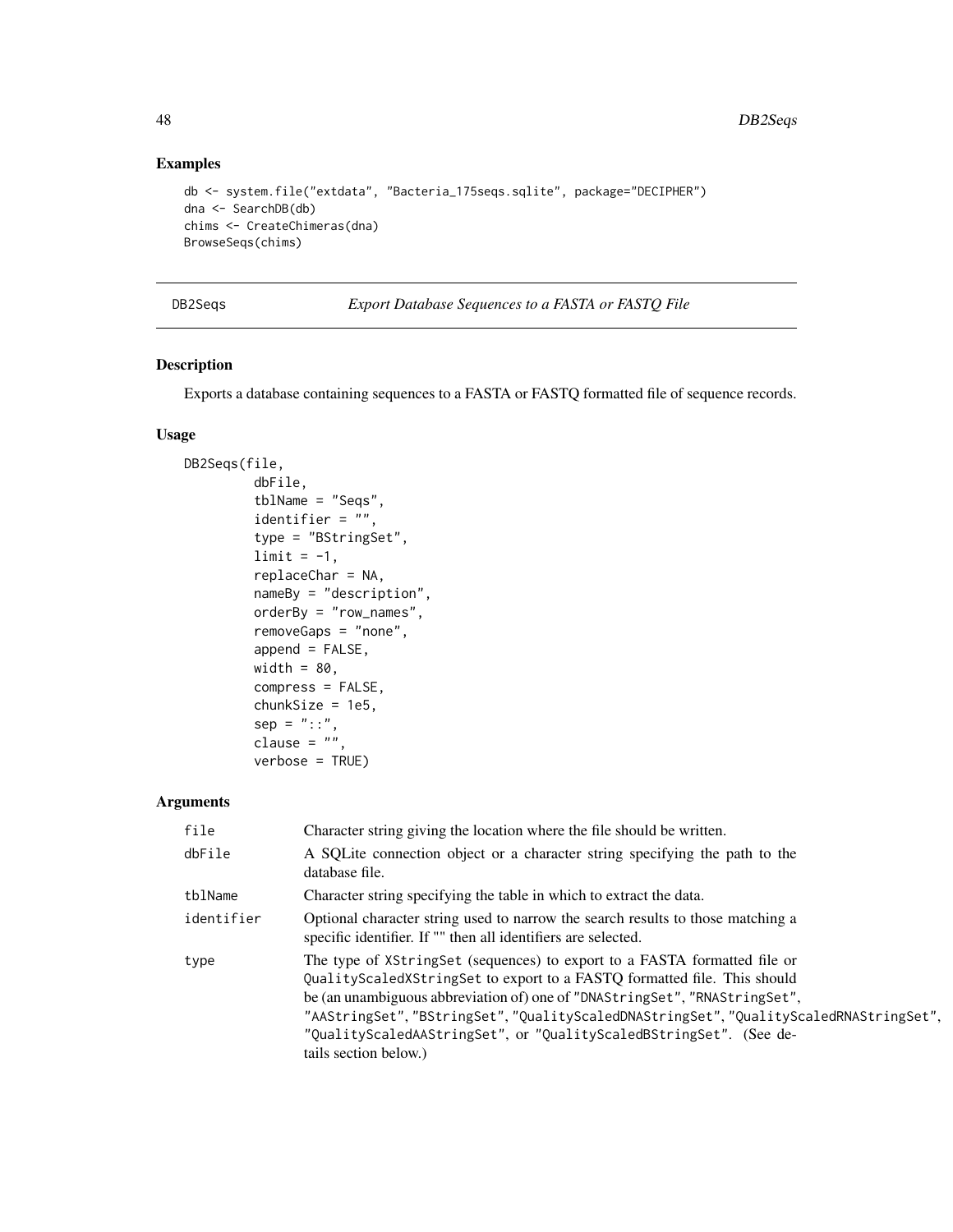| DB2Segs | 49 |
|---------|----|
|         |    |

| limit       | Number of results to display. The default $(-1)$ does not limit the number of<br>results.                                                                                                                                                                                 |  |
|-------------|---------------------------------------------------------------------------------------------------------------------------------------------------------------------------------------------------------------------------------------------------------------------------|--|
| replaceChar | Optional character used to replace any characters of the sequence that are not<br>present in the XStringSet's alphabet. Not applicable if type=="BStringSet".<br>The default (NA) results in an error if an incompatible character exist. (See details<br>section below.) |  |
| nameBy      | Character string giving the column name(s) for identifying each sequence record.<br>If more than one column name is provided, the information in each column is<br>concatenated, separated by sep, in the order specified.                                                |  |
| orderBy     | Character string giving the column name for sorting the results. Defaults to the<br>order of entries in the database. Optionally can be followed by "ASC" or "<br>DESC" to specify ascending (the default) or descending order.                                           |  |
| removeGaps  | Determines how gaps ("-" or "." characters) are removed in the sequences. This<br>should be (an unambiguous abbreviation of) one of "none", "all" or "common".                                                                                                            |  |
| append      | Logical indicating whether to append the output to the existing file.                                                                                                                                                                                                     |  |
| width       | Integer specifying the maximum number of characters per line of sequence. Not<br>applicable when exporting to a FASTQ formatted file.                                                                                                                                     |  |
| compress    | Logical specifying whether to compress the output file using gzip compression.                                                                                                                                                                                            |  |
| chunkSize   | Number of sequences to write to the file at a time. Cannot be less than the total<br>number of sequences if removeGaps is "common".                                                                                                                                       |  |
| sep         | Character string providing the separator between fields in each sequence's name,<br>by default pairs of colons ("::").                                                                                                                                                    |  |
| clause      | An optional character string to append to the query as part of a "where clause".                                                                                                                                                                                          |  |
| verbose     | Logical indicating whether to display status.                                                                                                                                                                                                                             |  |

## Details

Sequences are exported into either a FASTA or FASTQ file as determined by the type of sequences. If type is an XStringSet then sequences are exported to FASTA format. Quality information for QualityScaledXStringSets are interpreted as PredQuality scores before export to FASTQ format.

If type is "BStringSet" (the default) then sequences are exported to a FASTA file exactly the same as they were when imported. If type is "DNAStringSet" then all U's are converted to T's before export, and vise-versa if type is "RNAStringSet". All remaining characters not in the XStringSet's alphabet are converted to replaceChar or removed if replaceChar is "". Note that if replaceChar is NA (the default), it will result in an error when an unexpected character is found.

### Value

Writes a FASTA or FASTQ formatted file containing the sequence records in the database.

Returns the number of sequence records written to the file.

## Author(s)

Erik Wright <eswright@pitt.edu>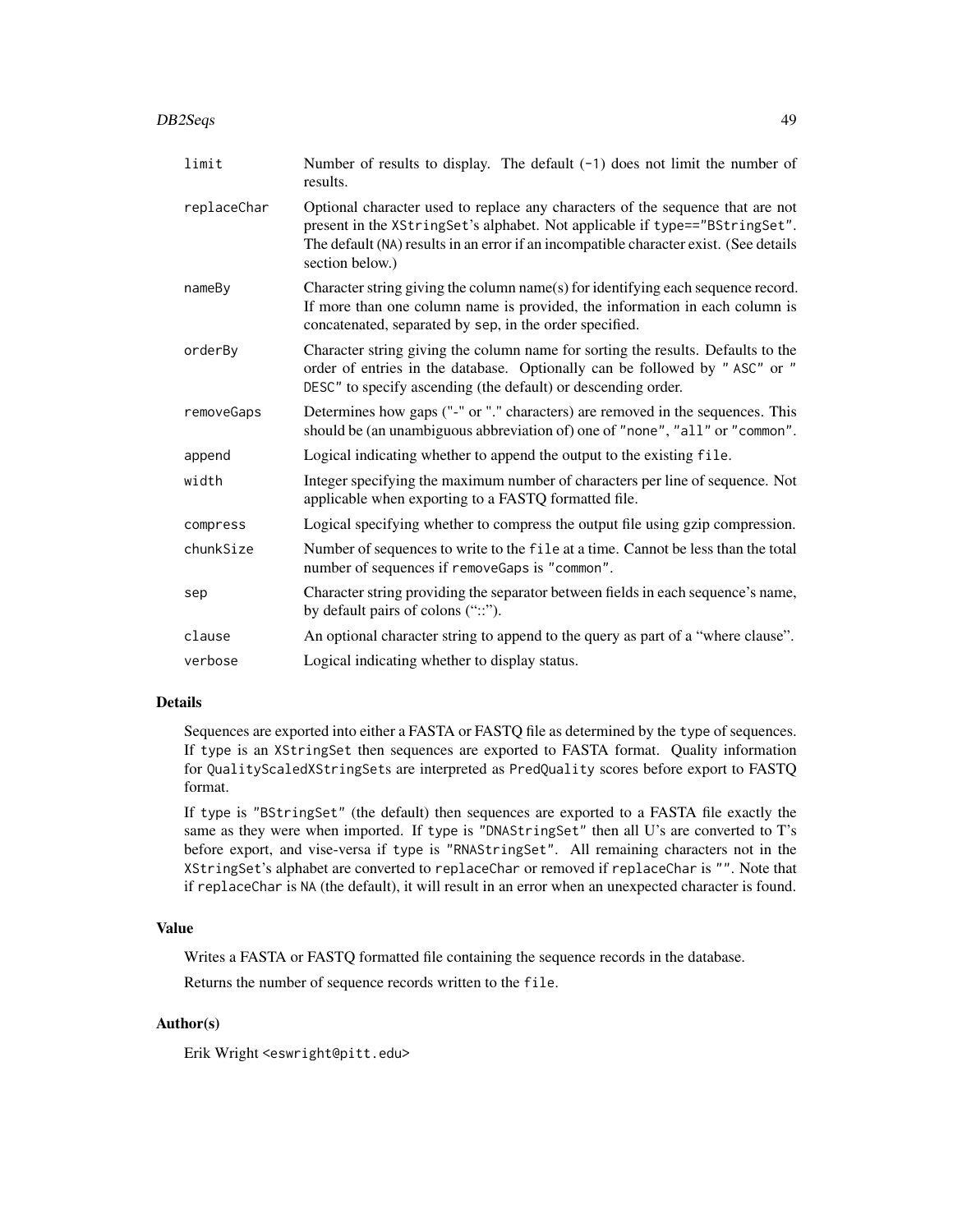### References

ES Wright (2016) "Using DECIPHER v2.0 to Analyze Big Biological Sequence Data in R". The R Journal, 8(1), 352-359.

#### Examples

```
db <- system.file("extdata", "Bacteria_175seqs.sqlite", package="DECIPHER")
tf <- tempfile()
DB2Seqs(tf, db, limit=10)
file.show(tf) # press 'q' to exit
unlink(tf)
```
deltaGrules *Free Energy of Hybridization of Probe/Target Quadruplets on Microarrays*

#### **Description**

An 8D array with four adjacent base pairs of the probe and target sequences at a time. Each dimension has five elements defining the residue at that position ("A", "C", "G", "T", or "-"). The array contains the standard Gibbs free energy change of probe binding (dG, [kcal/mol]) for every quadruple base pairing.

## Usage

data(deltaGrules)

### Format

The format is: num [1:5, 1:5, 1:5, 1:5, 1:5, 1:5, 1:5, 1:5] -0.141 0 0 0 0 ... - attr(\*, "dimnames")=List of 8 ..\$ : chr [1:5] "A" "C" "G" "T" ... ..\$ : chr [1:5] "A" "C" "G" "T" ... ..\$ : chr [1:5] "A" "C" "G" "T" ... ..\$ : chr [1:5] "A" "C" "G" "T" ... ..\$ : chr [1:5] "A" "C" "G" "T" ... ..\$ : chr [1:5] "A" "C" "G" "T" ... ..\$ : chr [1:5] "A" "C" "G" "T" ... ..\$ : chr [1:5] "A" "C" "G" "T" ...

#### Details

The first four dimensions correspond to the four probe positions from 5' to 3'. The fifth to eighth dimensions correspond to the four positions from 5' to 3' of the target sequence.

#### Source

Data obtained using NimbleGen microarrays and a Linear Free Energy Model developed by Yilmaz *et al*.

## References

Yilmaz LS, Loy A, Wright ES, Wagner M, Noguera DR (2012) Modeling Formamide Denaturation of Probe-Target Hybrids for Improved Microarray Probe Design in Microbial Diagnostics. PLoS ONE 7(8): e43862. doi:10.1371/journal.pone.0043862.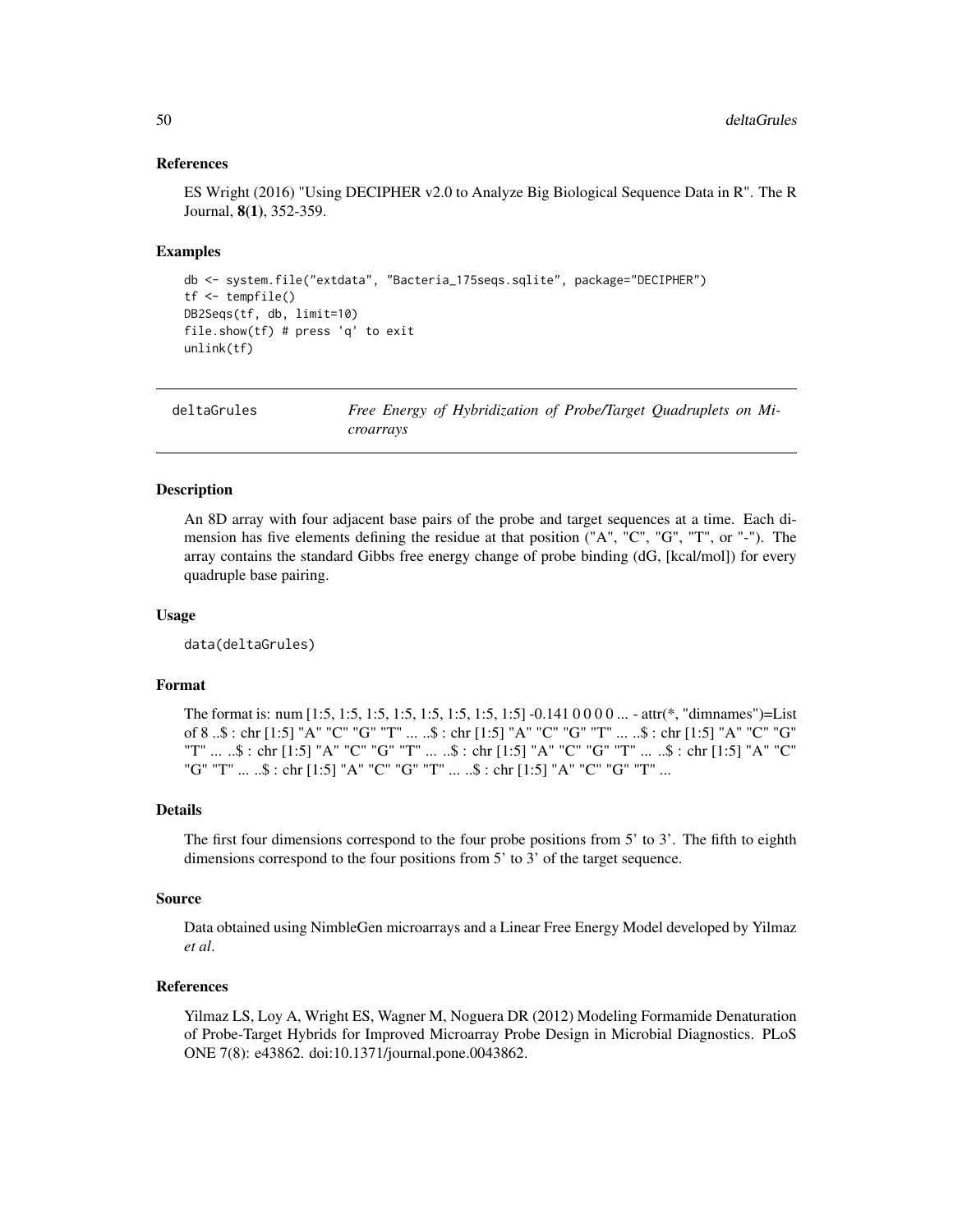#### deltaHrules 51

### Examples

```
data(deltaGrules)
# dG of probe = AGCT / target = A-CT pairing
deltaGrules["A", "G", "C", "T", "A", "-", "C", "T"]
```

| deltaHrules | Change in Enthalpy of Hybridization of DNA/DNA Quadruplets in So- |
|-------------|-------------------------------------------------------------------|
|             | <i>lution</i>                                                     |

## Description

An 8D array with four adjacent base pairs of the DNA duplex. Each dimension has five elements defining the residue at that position  $("A", "C", "G", "T", or "-").$  The array contains the standard enthalpy change of probe binding (dH, [kcal/mol]) for every quadruple base pairing.

### Usage

data(deltaHrules)

## Format

The format is: num [1:5, 1:5, 1:5, 1:5, 1:5, 1:5, 1:5, 1:5] -7.97 0 0 0 0 ... - attr(\*, "dimnames")=List of 8 ..\$ : chr [1:5] "A" "C" "G" "T" ... ..\$ : chr [1:5] "A" "C" "G" "T" ... ..\$ : chr [1:5] "A" "C" "G" "T" ... ..\$ : chr [1:5] "A" "C" "G" "T" ... ..\$ : chr [1:5] "A" "C" "G" "T" ... ..\$ : chr [1:5] "A" "C" "G" "T" ... ..\$ : chr [1:5] "A" "C" "G" "T" ... ..\$ : chr [1:5] "A" "C" "G" "T" ...

## Details

The first four dimensions correspond to the four top strand positions from 5' to 3'. The fifth to eighth dimensions correspond to the four bottom strand positions from 5' to 3'.

#### Source

Data from a variety of publications by SantaLucia *et al*.

## References

SantaLucia, J., Jr., & Hicks, D. (2004) The Thermodynamics of DNA Structural Motifs. Annual Review of Biophysics and Biomolecular Structure, 33(1), 415-440. doi:10.1146/annurev.biophys.32.110601.141800.

```
data(deltaHrules)
# dH of the duplex AGCT / A-CT pairing
deltaHrules["A", "G", "C", "T", "A", "-", "C", "T"]
```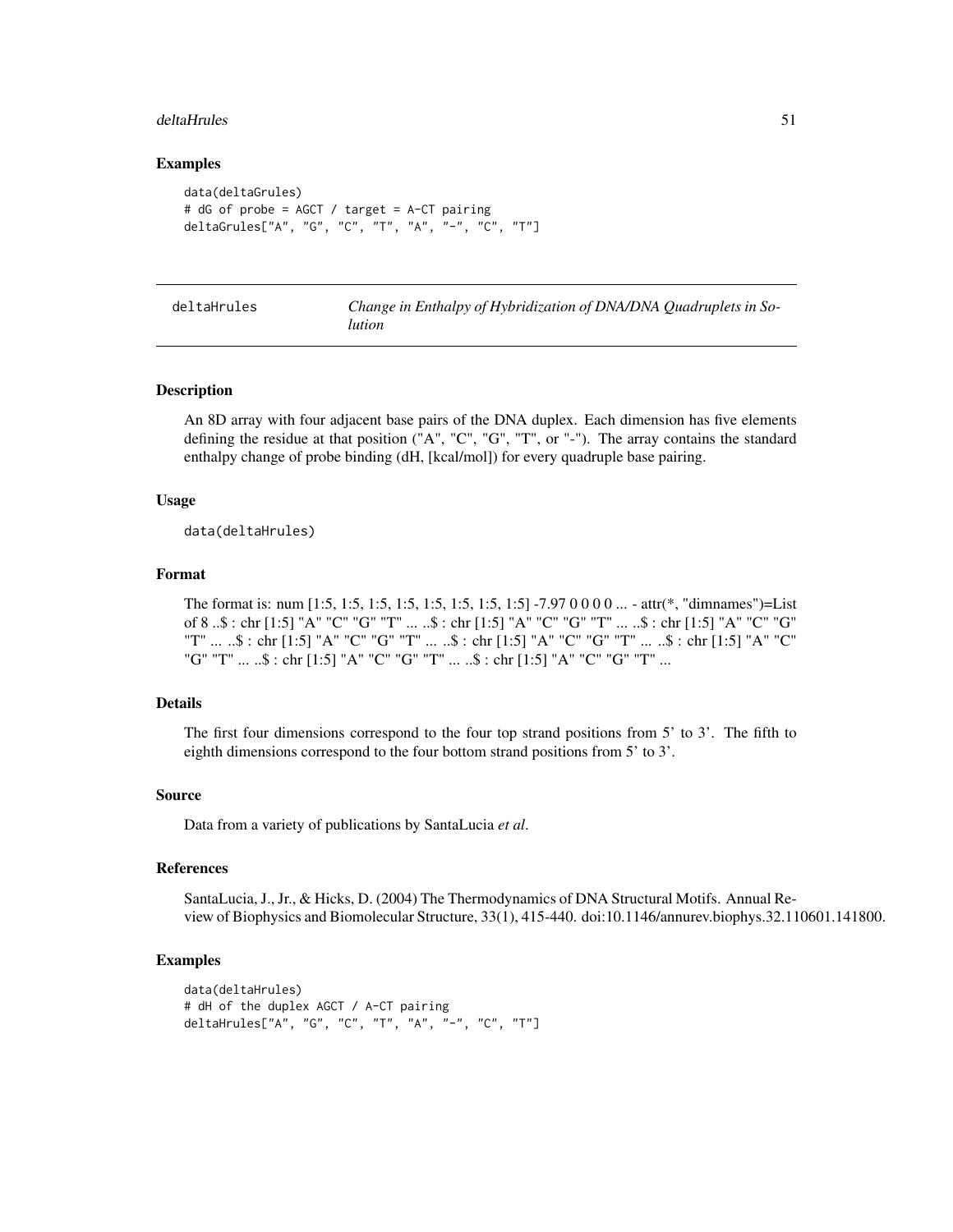deltaHrulesRNA *Change in Enthalpy of Hybridization of RNA/RNA Quadruplets in Solution*

## Description

An 8D array with four adjacent base pairs of the RNA duplex. Each dimension has five elements defining the residue at that position ("A", "C", "G", "U", or "-"). The array contains the standard enthalpy change of probe binding (dH, [kcal/mol]) for every quadruple base pairing.

### Usage

data(deltaHrulesRNA)

### Format

The format is: num  $[1:5, 1:5, 1:5, 1:5, 1:5, 1:5, 1:5, 1:5]$  -6.55 0 0 0 0 ... - attr(\*, "dimnames")=List of 8 ..\$ : chr [1:5] "A" "C" "G" "U" ... ..\$ : chr [1:5] "A" "C" "G" "U" ... ..\$ : chr [1:5] "A" "C" "G" "U" ... ..\$ : chr [1:5] "A" "C" "G" "U" ... ..\$ : chr [1:5] "A" "C" "G" "U" ... ..\$ : chr [1:5] "A" "C" "G" "U" ... ..\$ : chr [1:5] "A" "C" "G" "U" ... ..\$ : chr [1:5] "A" "C" "G" "U" ...

## Details

The first four dimensions correspond to the four top strand positions from 5' to 3'. The fifth to eighth dimensions correspond to the four bottom strand positions from 5' to 3'.

## Source

Data from a variety of publications by SantaLucia *et al*.

### References

SantaLucia, J., Jr., & Hicks, D. (2004) The Thermodynamics of DNA Structural Motifs. Annual Review of Biophysics and Biomolecular Structure, 33(1), 415-440. doi:10.1146/annurev.biophys.32.110601.141800.

```
data(deltaHrulesRNA)
# dH of the duplex AGCU / A-CU pairing
deltaHrulesRNA["A", "G", "C", "U", "A", "-", "C", "U"]
```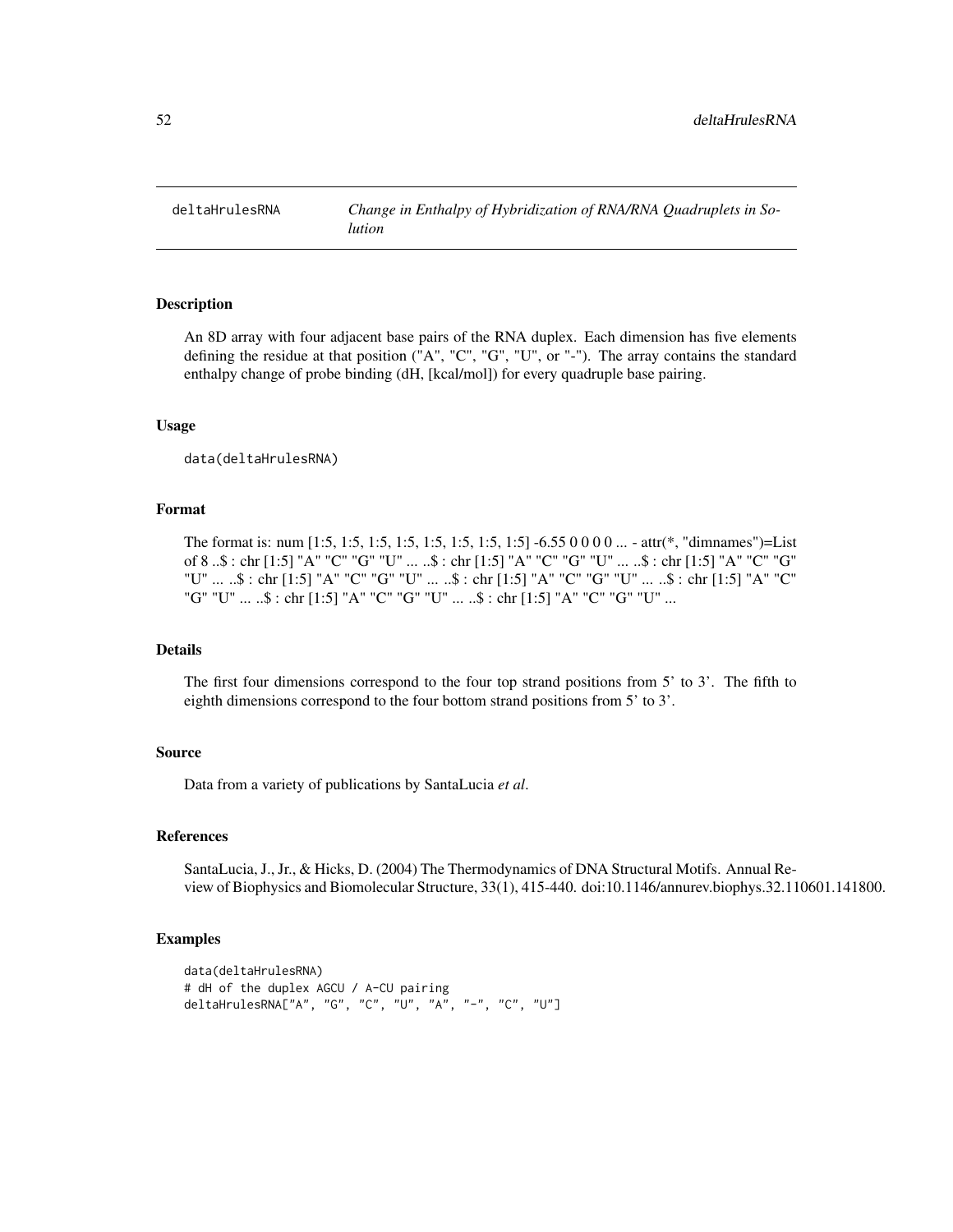deltaSrules *Change in Entropy of Hybridization of DNA/DNA Quadruplets in Solution*

### Description

An 8D array with four adjacent base pairs of the DNA duplex. Each dimension has five elements defining the residue at that position ("A", "C", "G", "T", or "-"). The array contains the standard entropy change of probe binding (dS, [kcal/mol]) for every quadruple base pairing.

### Usage

```
data(deltaSrules)
```
#### Format

The format is: num [1:5, 1:5, 1:5, 1:5, 1:5, 1:5, 1:5, 1:5] -0.0226 0 0 0 0 ... - attr(\*, "dimnames")=List of 8 ..\$ : chr [1:5] "A" "C" "G" "T" ... ..\$ : chr [1:5] "A" "C" "G" "T" ... ..\$ : chr [1:5] "A" "C" "G" "T" ... ..\$ : chr [1:5] "A" "C" "G" "T" ... ..\$ : chr [1:5] "A" "C" "G" "T" ... ..\$ : chr [1:5] "A" "C" "G" "T" ... ..\$ : chr [1:5] "A" "C" "G" "T" ... ..\$ : chr [1:5] "A" "C" "G" "T" ...

## Details

The first four dimensions correspond to the four top strand positions from 5' to 3'. The fifth to eighth dimensions correspond to the four bottom strand positions from 5' to 3'.

## Source

Data from a variety of publications by SantaLucia *et al*.

#### References

SantaLucia, J., Jr., & Hicks, D. (2004) The Thermodynamics of DNA Structural Motifs. Annual Review of Biophysics and Biomolecular Structure, 33(1), 415-440. doi:10.1146/annurev.biophys.32.110601.141800.

```
data(deltaSrules)
# dS of the duplex AGCT / A-CT pairing
deltaSrules["A", "G", "C", "T", "A", "-", "C", "T"]
```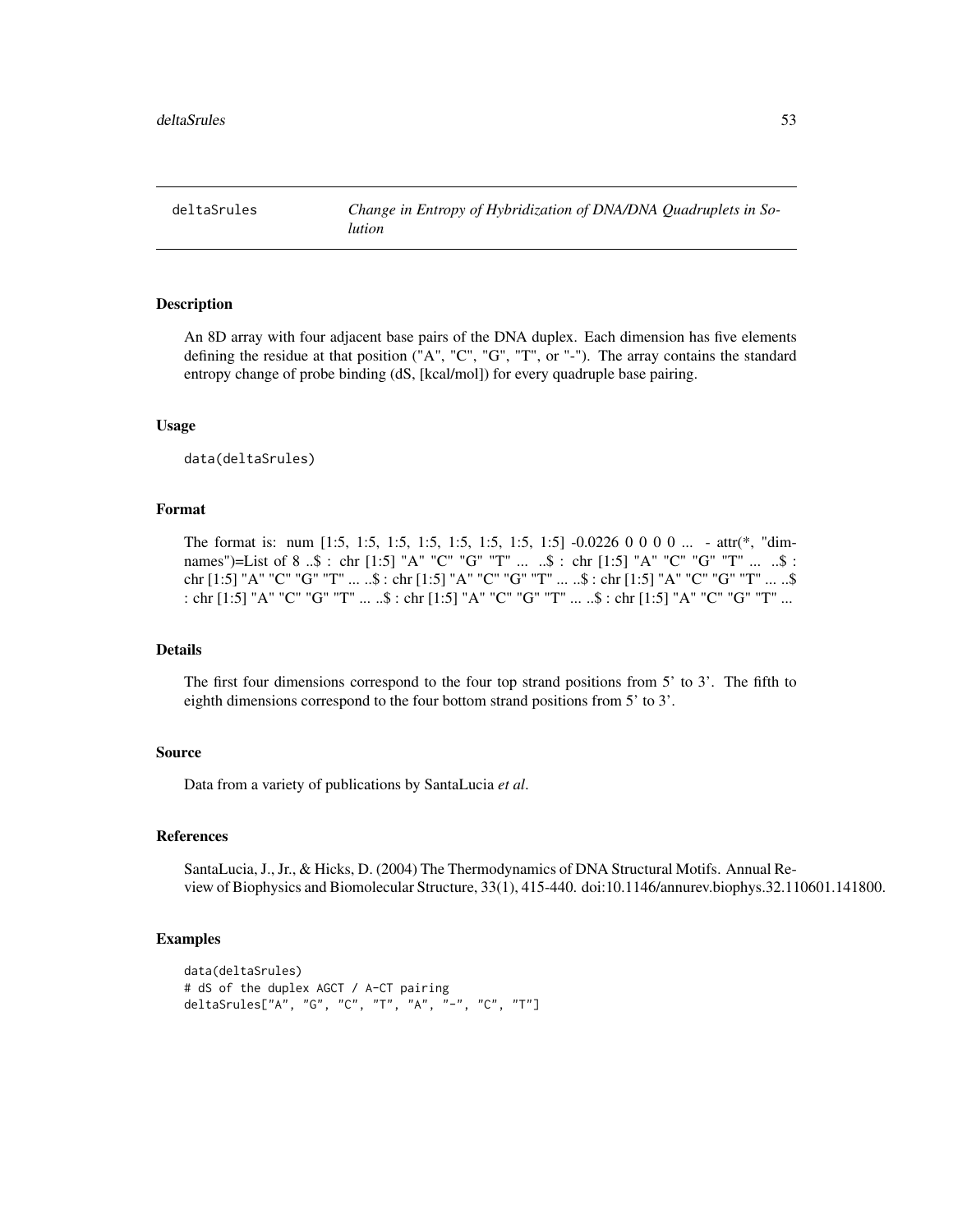deltaSrulesRNA Change in Entropy of Hybridization of RNA/RNA Quadruplets in So*lution*

#### Description

An 8D array with four adjacent base pairs of the RNA duplex. Each dimension has five elements defining the residue at that position ("A", "C", "G", "T", or "-"). The array contains the standard entropy change of probe binding (dS, [kcal/mol]) for every quadruple base pairing.

#### Usage

data(deltaSrulesRNA)

#### Format

The format is: num [1:5, 1:5, 1:5, 1:5, 1:5, 1:5, 1:5, 1:5] -0.0182 0 0 0 0 ... - attr(\*, "dimnames")=List of 8..\$: chr [1:5] "A" "C" "G" "U" ... ..\$: chr [1:5] "A" "C" "G" "U" ... ..\$: chr [1:5] "A" "C" "G" "U" ... ..\$ : chr [1:5] "A" "C" "G" "U" ... ..\$ : chr [1:5] "A" "C" "G" "U" ... ..\$ : chr [1:5] "A" "C" "G" "U" ... ..\$ : chr [1:5] "A" "C" "G" "U" ... ..\$ : chr [1:5] "A" "C" "G" "U" ...

#### Details

The first four dimensions correspond to the four top strand positions from 5' to 3'. The fifth to eighth dimensions correspond to the four bottom strand positions from 5' to 3'.

## Source

Data from a variety of publications by SantaLucia *et al*.

#### References

SantaLucia, J., Jr., & Hicks, D. (2004) The Thermodynamics of DNA Structural Motifs. Annual Review of Biophysics and Biomolecular Structure, 33(1), 415-440. doi:10.1146/annurev.biophys.32.110601.141800.

```
data(deltaSrulesRNA)
# dS of the duplex AGCU / A-CU pairing
deltaSrulesRNA["A", "G", "C", "U", "A", "-", "C", "U"]
```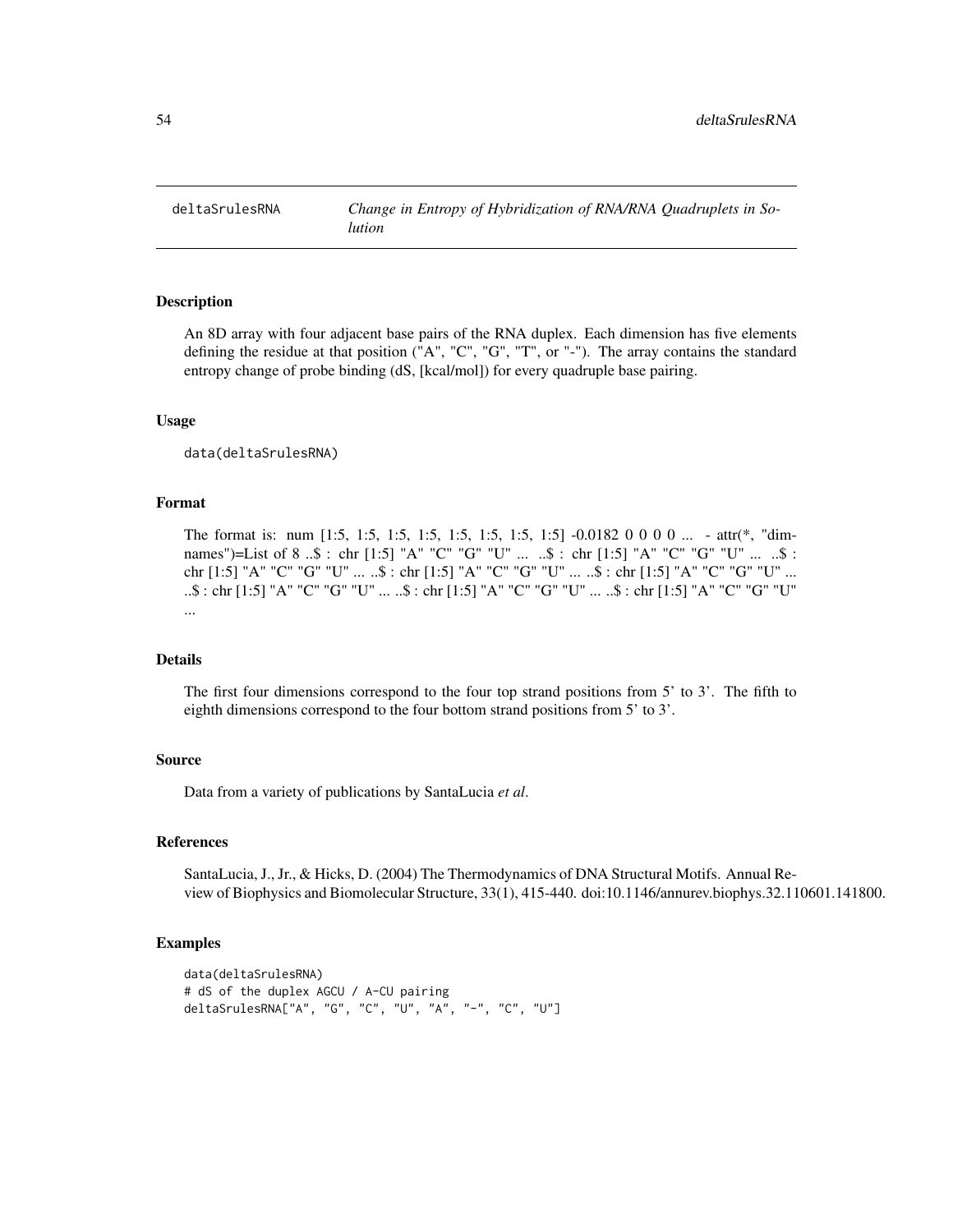## Description

Chooses the set of microarray probes maximizing sensitivity and specificity to each target consensus sequence.

## Usage

```
DesignArray(myDNAStringSet,
            maxProbeLength = 24,
            minProbeLength = 20,
            maxPermutations = 4,
            numRecordedMismatches = 500,
            numProbes = 10,
            start = 1,end = NULL,maxOverlap = 5,
            hybridizationFormamide = 10,
            minMeltingFormamide = 15,
            maxMeltingFormamide = 20,
            minScore = -1e+12,
            processors = 1,
            verbose = TRUE)
```

|                       | myDNAStringSet A DNAStringSet object of aligned consensus sequences.                                                                                                                                                                                                                                                                        |
|-----------------------|---------------------------------------------------------------------------------------------------------------------------------------------------------------------------------------------------------------------------------------------------------------------------------------------------------------------------------------------|
|                       | maxProbeLength The maximum length of probes, not including the poly-T spacer. Ideally less<br>than 27 nucleotides.                                                                                                                                                                                                                          |
|                       | minProbeLength The minimum length of probes, not including the poly-T spacer. Ideally more<br>than 18 nucleotides.                                                                                                                                                                                                                          |
| maxPermutations       |                                                                                                                                                                                                                                                                                                                                             |
|                       | The maximum number of probe permutations required to represent a target site.<br>For example, if a target site has an 'N' then 4 probes are required because probes<br>cannot be ambiguous. Typically fewer permutations are preferably because this<br>requires less space on the microarray and simplifies interpretation of the results. |
| numRecordedMismatches |                                                                                                                                                                                                                                                                                                                                             |
|                       | The maximum number of recorded potential cross-hybridizations for any target<br>site.                                                                                                                                                                                                                                                       |
| numProbes             | The target number of probes on the microarray per input consensus sequence.                                                                                                                                                                                                                                                                 |
| start                 | Integer specifying the starting position in the alignment where potential forward<br>primer target sites begin. Preferably a position that is included in most sequences<br>in the alignment.                                                                                                                                               |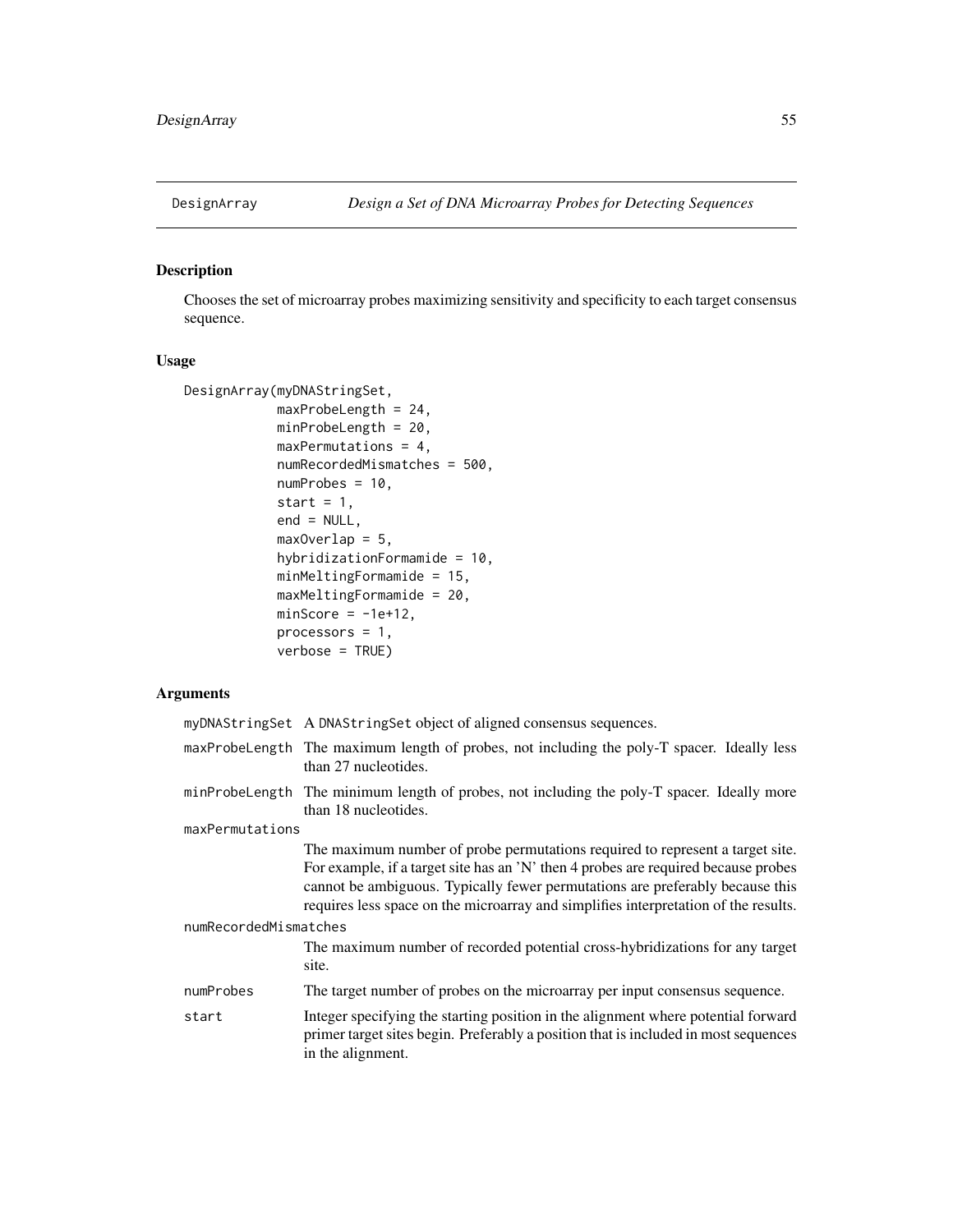| end                    | Integer specifying the ending position in the alignment where potential reverse<br>primer target sites end. Preferably a position that is included in most sequences<br>in the alignment.                                                                               |  |
|------------------------|-------------------------------------------------------------------------------------------------------------------------------------------------------------------------------------------------------------------------------------------------------------------------|--|
| maxOverlap             | Maximum overlap in nucleotides between target sites on the sequence.                                                                                                                                                                                                    |  |
| hybridizationFormamide |                                                                                                                                                                                                                                                                         |  |
|                        | The formamide concentration $(\%$ , vol/vol) used in hybridization at 42 degrees<br>Celsius. Note that this concentration is used to approximate hybridization effi-<br>ciency of cross-amplifications.                                                                 |  |
| minMeltingFormamide    |                                                                                                                                                                                                                                                                         |  |
|                        | The minimum melting point formamide concentration $(\% , vol/vol)$ of the de-<br>signed probes. The melting point is defined as the concentration where half of<br>the template is bound to probe.                                                                      |  |
| maxMeltingFormamide    |                                                                                                                                                                                                                                                                         |  |
|                        | The maximum melting point formamide concentration $(\% , vol/vol)$ of the de-<br>signed probes. Must be greater than the minMeltingFormamide.                                                                                                                           |  |
| minScore               | The minimum score of designed probes before exclusion. A greater minScore<br>will accelerate the code because more target sites will be excluded from con-<br>sideration. However, if the minScore is too high it will prevent any target sites<br>from being recorded. |  |
| processors             | The number of processors to use, or NULL to automatically detect and use all<br>available processors.                                                                                                                                                                   |  |
| verbose                | Logical indicating whether to display progress.                                                                                                                                                                                                                         |  |

#### Details

The algorithm begins by determining the optimal length of probes required to meet the input constraints while maximizing sensitivity to the target consensus sequence at the specified hybridization formamide concentration. This set of potential target sites is then scored based on the possibility of cross-hybridizing to the other non-target sequences. The set of probes is returned with the minimum possibility of cross-hybridizing.

#### Value

A data.frame with the optimal set of probes matching the specified constraints. Each row lists the probe's target sequence (name), start position, length in nucleotides, start and end position in the sequence alignment, number of permutations, score, melt point in percent formamide at 42 degrees Celsius, hybridization efficiency (hyb\_eff), target site, and probe(s). Probes are designed such that the stringency is determined by the equilibrium hybridization conditions and not subsequent washing steps.

### Author(s)

Erik Wright <eswright@pitt.edu>

## References

ES Wright et al. (2013) Identification of Bacterial and Archaeal Communities From Source to Tap. Water Research Foundation, Denver, CO.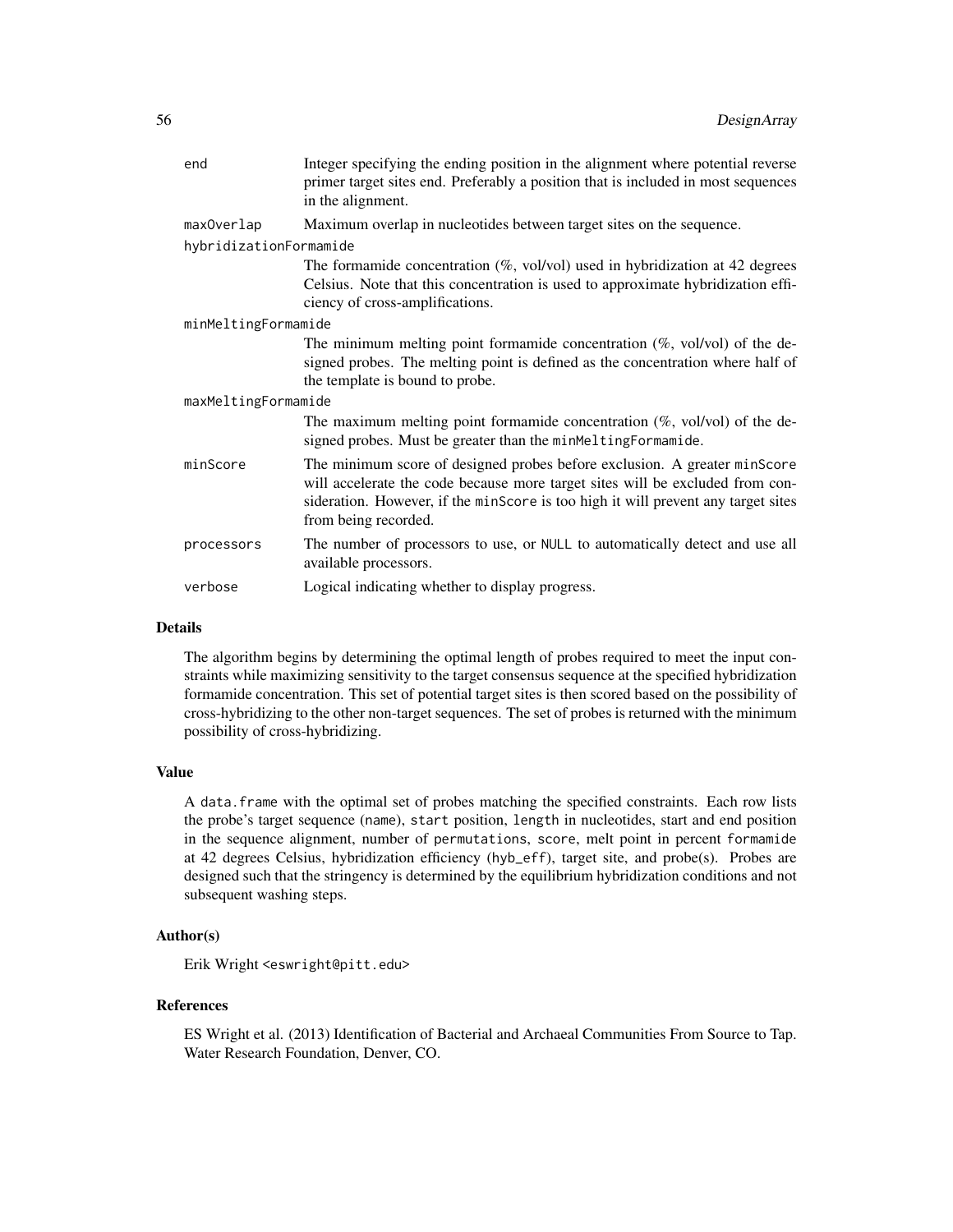## DesignPrimers 57

DR Noguera, et al. (2014). Mathematical tools to optimize the design of oligonucleotide probes and primers. Applied Microbiology and Biotechnology. doi:10.1007/s00253-014-6165-x.

## See Also

[Array2Matrix](#page-25-0), [NNLS](#page-114-0)

## Examples

```
fas <- system.file("extdata", "Bacteria_175seqs.fas", package="DECIPHER")
dna <- readDNAStringSet(fas)
names(dna) <- 1:length(dna)
probes <- DesignArray(dna)
probes[1,]
```
<span id="page-56-0"></span>DesignPrimers *Design PCR Primers Targeting a Specific Group of Sequences*

#### Description

Assists in the design of primer sets targeting a specific group of sequences while minimizing the potential to cross-amplify other groups of sequences.

#### Usage

```
DesignPrimers(tiles,
              identifier = "",
              start = 1,
              end = NULL,minLength = 17,
              maxLength = 26,
              maxPermutations = 4,
              minCoverage = 0.9,minGroupCoverage = 0.2,annealingTemp = 64,
              P = 4e-07,
              monovalent = 0.07,
              divalent = 0.003,
              dNTPs = 8e-04,
              minEfficiency = 0.8,
              worstScore = -Inf,
              numPrimarySets = 0,minProductSize = 75,
              maxProductSize = 1200,
              maxSearchSize = 1500,
              batchSize = 1000,
              maxDistance = 0.4,
              primerDimer = 1e-07,
```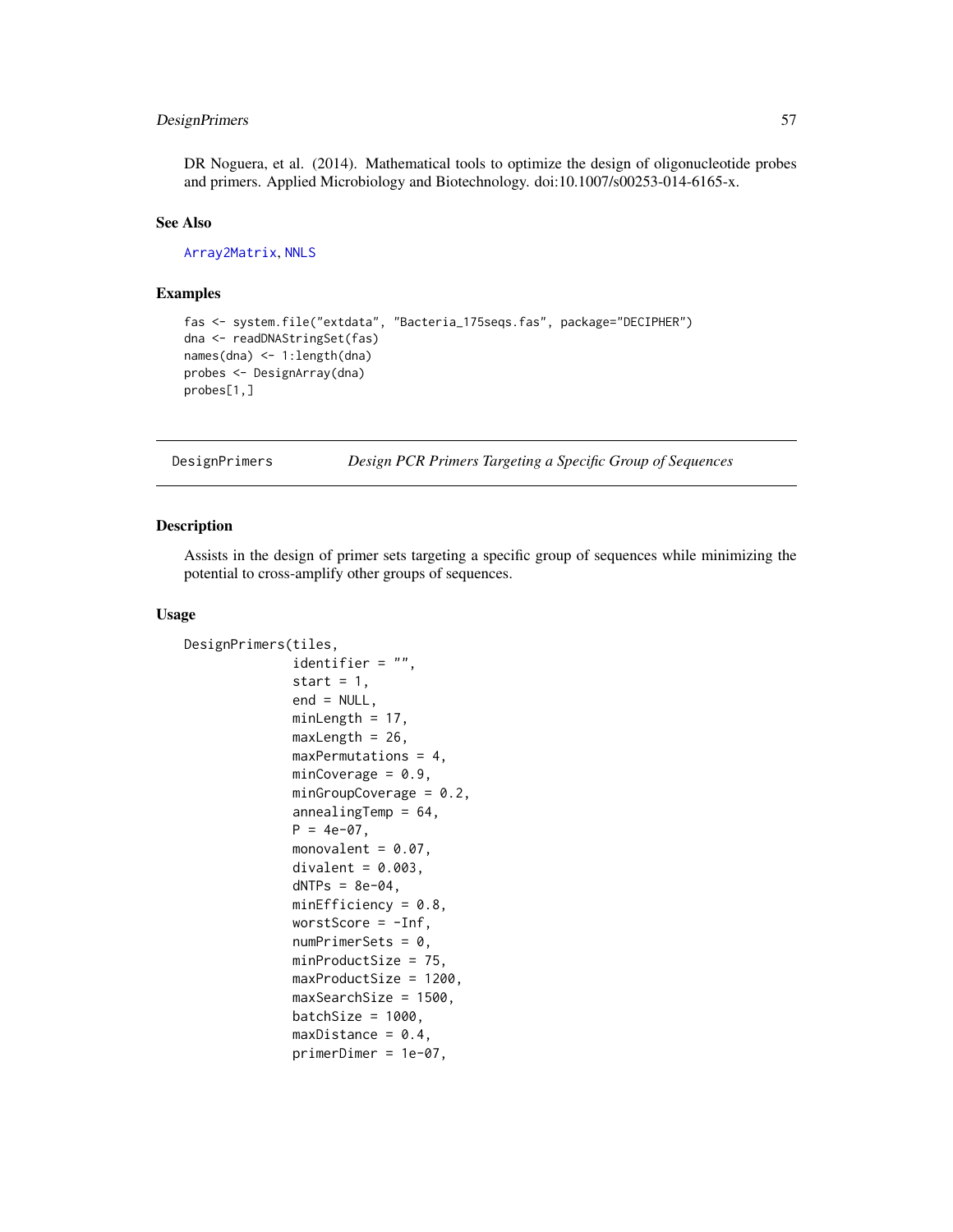```
ragged5Prime = TRUE,
tagEfficiency = TRUE,induceMismatch = FALSE,
processors = 1,
verbose = TRUE)
```

| tiles            | A set of tiles representing each group of sequences, as in the format created by<br>the function TileSeqs.                                                                                                                                                                                                                               |
|------------------|------------------------------------------------------------------------------------------------------------------------------------------------------------------------------------------------------------------------------------------------------------------------------------------------------------------------------------------|
| identifier       | Optional character string used to narrow the search results to those matching<br>a specific identifier. Determines the target group(s) for which primers will be<br>designed. If "" then all identifiers are selected.                                                                                                                   |
| start            | Integer specifying the starting position in the alignment where potential forward<br>primer target sites begin. Preferably a position that is included in most sequences<br>in the alignment.                                                                                                                                            |
| end              | Integer specifying the ending position in the alignment where potential reverse<br>primer target sites end. Preferably a position that is included in most sequences<br>in the alignment.                                                                                                                                                |
| minLength        | Integer providing the minimum length of primers to consider in the design.                                                                                                                                                                                                                                                               |
| maxLength        | Integer providing the maximum length of primers to consider in the design,<br>which must be less than or equal to the maxLength of tiles.                                                                                                                                                                                                |
| maxPermutations  |                                                                                                                                                                                                                                                                                                                                          |
|                  | Integer providing the maximum number of permutations considered as part of a<br>forward or reverse primer set.                                                                                                                                                                                                                           |
| minCoverage      | Numeric giving the minimum fraction of the target group's sequences that must<br>be covered with the primer set.                                                                                                                                                                                                                         |
| minGroupCoverage |                                                                                                                                                                                                                                                                                                                                          |
|                  | Numeric giving the minimum fraction of the target group that must have se-<br>quence information (not terminal gaps) in the region covered by the primer set.                                                                                                                                                                            |
| annealingTemp    | Numeric indicating the desired annealing temperature that will be used in the<br>PCR experiment.                                                                                                                                                                                                                                         |
| P                | Numeric giving the molar concentration of primers in the reaction.                                                                                                                                                                                                                                                                       |
| monovalent       | The molar concentration of monovalent ([Na] and [K]) ions in solution that will<br>be used to determine a sodium equivalent concentration.                                                                                                                                                                                               |
| divalent         | The molar concentration of divalent $([Mg])$ ions in solution that will be used to<br>determine a sodium equivalent concentration.                                                                                                                                                                                                       |
| dNTPs            | Numeric giving the molar concentration of free nucleotides added to the solution<br>that will be used to determine a sodium equivalent concentration.                                                                                                                                                                                    |
| minEfficiency    | Numeric giving the minimum efficiency of hybridization desired for the primer<br>set. Note that an efficiency of 99% (0.99) will greatly lower predicted specificity<br>of the primer set, however an efficiency of 50% $(0.5)$ may be too low in actuality<br>to amplify the target group due to error in melt temperature predictions. |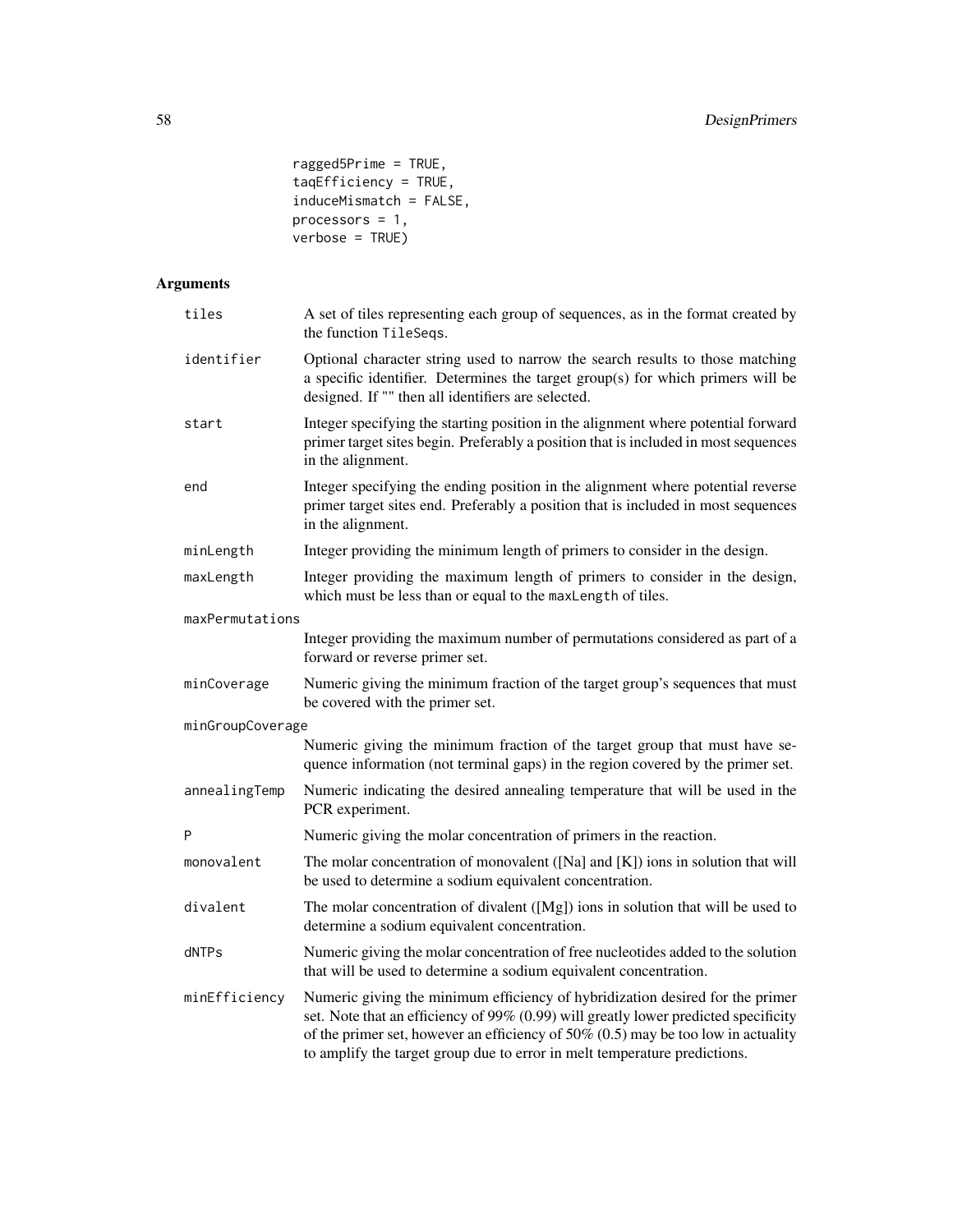## DesignPrimers 59

| worstScore     | Numeric specifying the score cutoff to remove target sites from consideration.<br>For example, a worst Score of -5 will remove all primer sets scoring below -5,<br>although this may eventually result in no primer sets meeting the design criteria.                                                                                |
|----------------|---------------------------------------------------------------------------------------------------------------------------------------------------------------------------------------------------------------------------------------------------------------------------------------------------------------------------------------|
| numPrimerSets  | Integer giving the optimal number of primer sets (forward and reverse primer<br>sets) to design. If set to zero then all possible forward and reverse primers are<br>returned, but the primer sets minimizing potential cross-amplifications are not<br>chosen.                                                                       |
| minProductSize | Integer giving the minimum number of nucleotides desired in the PCR product.                                                                                                                                                                                                                                                          |
| maxProductSize | Integer giving the maximum number of nucleotides desired in the PCR product.                                                                                                                                                                                                                                                          |
| maxSearchSize  | Integer giving the maximum number of nucleotides to search for false priming<br>upstream and downstream of the expected binding site.                                                                                                                                                                                                 |
| batchSize      | Integer specifying the number of primers to simulate hybridization per batch<br>that is passed to CalculateEfficiencyPCR.                                                                                                                                                                                                             |
| maxDistance    | Numeric specifying the maximal fraction of mismatched base pairings on a<br>rolling basis beginning from the 3' end of the primer.                                                                                                                                                                                                    |
| primerDimer    | Numeric giving the maximum amplification efficiency of potential primer-dimer<br>products.                                                                                                                                                                                                                                            |
| ragged5Prime   | Logical specifying whether the 5' end or 3' end of primer permutations targeting<br>the same site should be varying lengths.                                                                                                                                                                                                          |
| taqEfficiency  | Logical determining whether to make use of elongation efficiency and maxDis-<br>tance to increase predictive accuracy for Taq DNA Polymerase amplifying primers<br>with mismatches near the 3' terminus. Note that this should be set to FALSE if<br>using a high-fidelity polymerase with 3' to 5' exonuclease activity.             |
|                | induceMismatch Logical or integer specifying whether to induce a mismatch in the primer with<br>the template DNA. If TRUE then a mismatch is induced at the 6th primer position.<br>If an integer value is provided between 2 and 6 then a mismatch is induced in<br>that primer position, where the 3'-end is defined as position 1. |
| processors     | The number of processors to use, or NULL to automatically detect and use all<br>available processors.                                                                                                                                                                                                                                 |
| verbose        | Logical indicating whether to display progress.                                                                                                                                                                                                                                                                                       |

## Details

Primers are designed for use with *Taq* DNA Polymerase to maximize sensitivity and specificity for the target group of sequences. The design makes use of *Taq*'s bias against certain 3' terminal mismatch types in order to increase specificity further than can be achieve with hybridization efficiency alone.

Primers are designed from a set of tiles to target each identifier while minimizing affinity for all other tiled groups. Arguments provide constraints that ensure the designed primer sets meet the specified criteria as well as being optimized for the particular experimental conditions. A search is conducted through all tiles in the same alignment position to estimate the chance of crossamplification with a non-target group.

If numPrimers is greater than or equal to one then the set of forward and reverse primers that minimizes potential false positive overlap is returned. This will also initiate a thorough search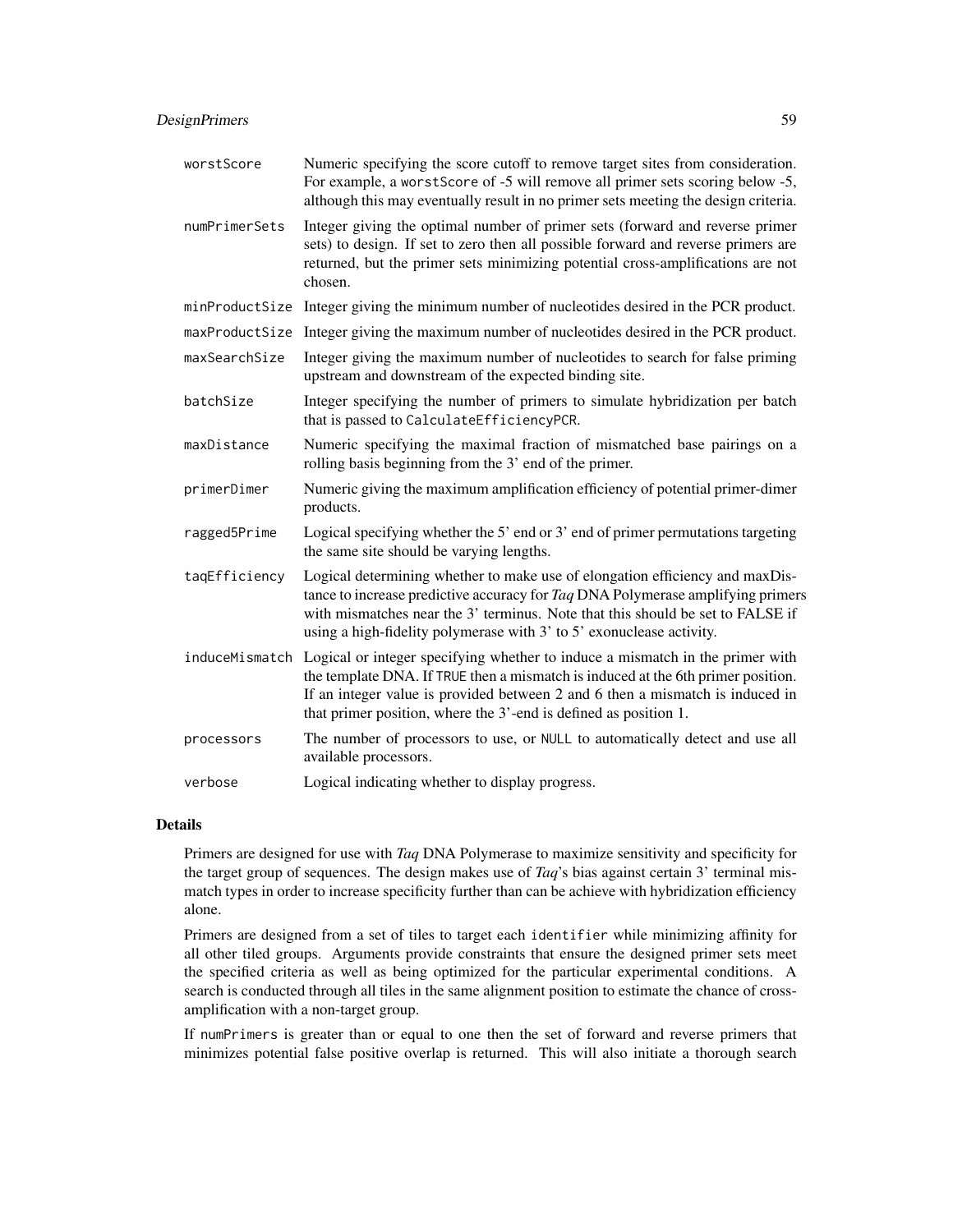through all target sites upstream and downstream of the expected binding sites to ensure that the primers do not bind to nearby positions. Lowering the maxSearchSize will speed up the thorough search at the expense of potentially missing an unexpected target site. The number of possible primer sets assessed is increased with the size of numPrimers.

#### Value

A different data.frame will be returned depending on number of primer sets requested. If no primer sets are required then columns contain the forward and reverse primers for every possible position scored by their potential to amplify other identified groups. If one or more primer sets are requested then columns contain information for the optimal set of forward and reverse primers that could be used in combination to give the fewest potential cross-amplifications.

## Note

The program OligoArrayAux ([http://www.unafold.org/Dinamelt/software/oligoarrayaux.](http://www.unafold.org/Dinamelt/software/oligoarrayaux.php) [php](http://www.unafold.org/Dinamelt/software/oligoarrayaux.php)) must be installed in a location accessible by the system. For example, the following code should print the installed OligoArrayAux version when executed from the R console:

```
system("hybrid-min -V")
```
To install OligoArrayAux from the downloaded source folder on Unix-like platforms, open the shell (or Terminal on Mac OS) and type:

cd oligoarrayaux # change directory to the correct folder name

./configure make

sudo make install

## Author(s)

Erik Wright <eswright@pitt.edu>

## References

ES Wright et al. (2013) "Exploiting Extension Bias in PCR to Improve Primer Specificity in Ensembles of Nearly Identical DNA Templates." Environmental Microbiology, doi:10.1111/1462- 2920.12259.

#### See Also

[AmplifyDNA](#page-23-0), [CalculateEfficiencyPCR](#page-35-0), [DesignSignatures](#page-63-0), [TileSeqs](#page-144-0)

```
db <- system.file("extdata", "Bacteria_175seqs.sqlite", package="DECIPHER")
# not run (must have OligoArrayAux installed first):
## Not run: tiles <- TileSeqs(db, identifier=c("Enterobacteriales","Pseudomonadales"))
## Not run: primers <- DesignPrimers(tiles, identifier="Enterobacteriales", start=280, end=420,
           minProductSize=50, numPrimerSets=1)
## End(Not run)
```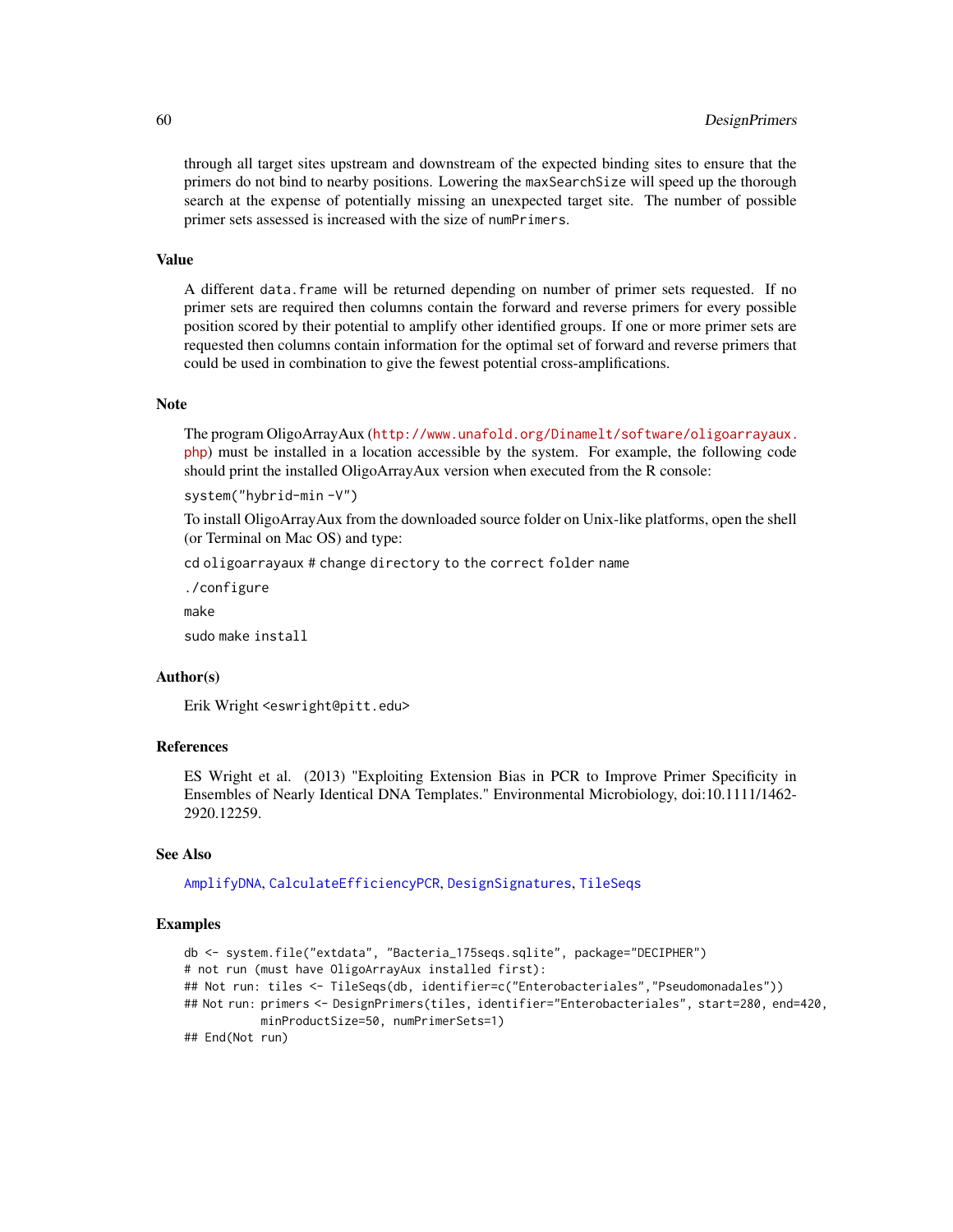### Description

Assists in the design of single or dual probes targeting a specific group of sequences while minimizing the potential to cross-hybridize with other groups of sequences.

## Usage

```
DesignProbes(tiles,
             identifier = "",
             start = 1,end = NULL,
            minLength = 17,
            maxLength = 26,
            maxPermutations = 4,
            minCoverage = 0.9,
            minGroupCoverage = 0.2,
            hybTemp = 46,
            P = 2.5e-07,
            Na = 1,FA = 35,minEfficiency = 0.5,
            worstScore = -Inf,numProbeSets = 0,batchSize = 1000,
             target = "SSU",
            verbose = TRUE)
```

| tiles      | A set of tiles representing each group of sequences, as in the format created by<br>the function TileSegs.                                                                                                            |
|------------|-----------------------------------------------------------------------------------------------------------------------------------------------------------------------------------------------------------------------|
| identifier | Optional character string used to narrow the search results to those matching<br>a specific identifier. Determines the target group(s) for which probes will be<br>designed. If "" then all identifiers are selected. |
| start      | Integer specifying the starting position in the alignment where potential target<br>sites begin. Preferably a position that is included in most sequences in the align-<br>ment.                                      |
| end        | Integer specifying the ending position in the alignment where potential target<br>sites end. Preferably a position that is included in most sequences in the align-<br>ment.                                          |
| minLength  | Integer providing the minimum length of probes to consider in the design.                                                                                                                                             |
| maxLength  | Integer providing the maximum length of probes to consider in the design, which<br>must be less than or equal to the maxLength of tiles.                                                                              |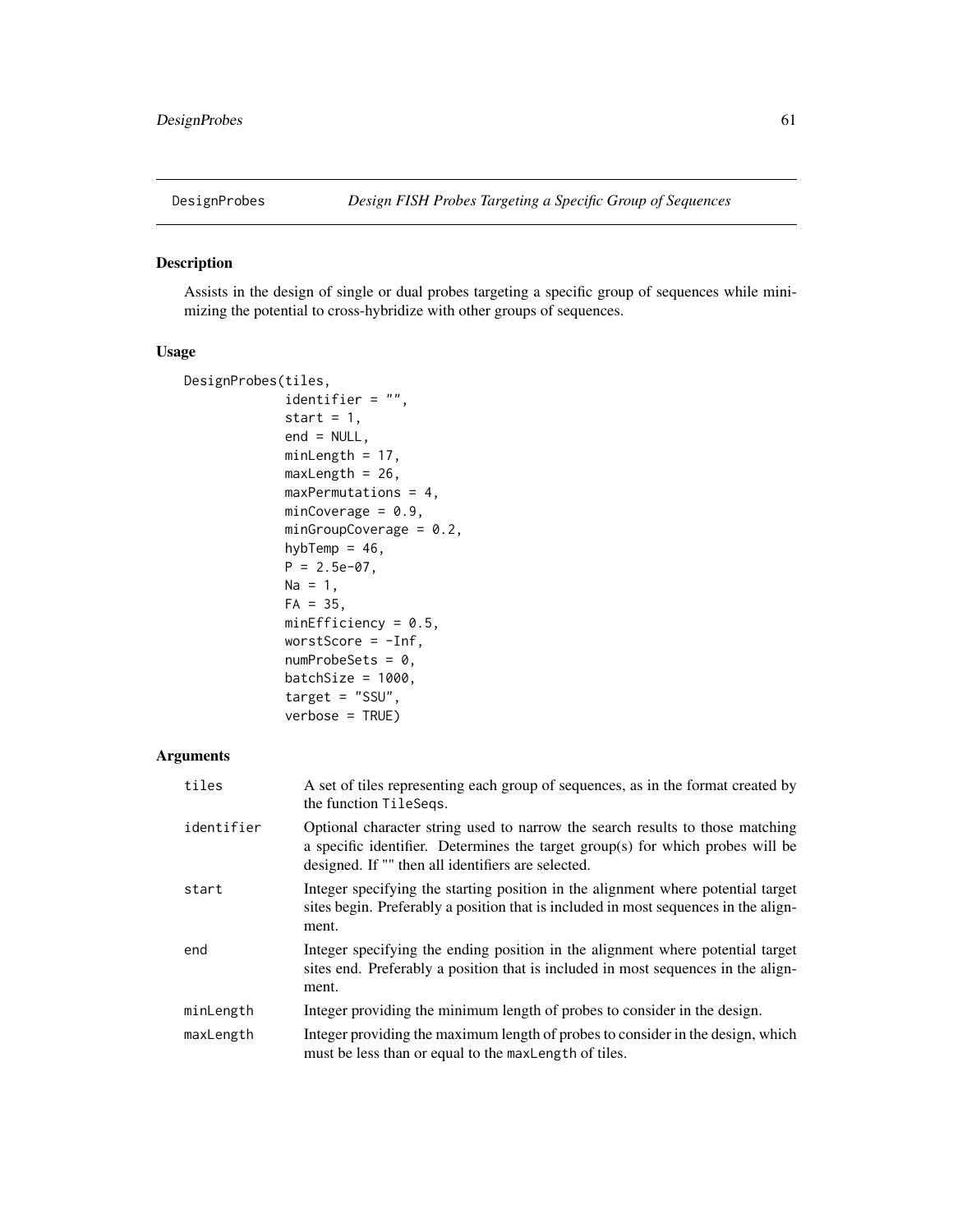| maxPermutations  |                                                                                                                                                                                                                                                                                |  |
|------------------|--------------------------------------------------------------------------------------------------------------------------------------------------------------------------------------------------------------------------------------------------------------------------------|--|
|                  | Integer providing the maximum number of probe permutations required to reach<br>the desired coverage of a target site.                                                                                                                                                         |  |
| minCoverage      | Numeric giving the minimum fraction of the target group's sequences that must<br>be covered by the designed probe(s).                                                                                                                                                          |  |
| minGroupCoverage |                                                                                                                                                                                                                                                                                |  |
|                  | Numeric giving the minimum fraction of the target group that must have se-<br>quence information (not terminal gaps) in the target site's region.                                                                                                                              |  |
| hybTemp          | Numeric specifying the hybridization temperature, typically 46 degrees Celsius.                                                                                                                                                                                                |  |
| P                | Numeric giving the molar concentration of probes during hybridization.                                                                                                                                                                                                         |  |
| Na               | Numeric giving the molar sodium concentration in the hybridization buffer. Val-<br>ues may range between 0.01M and 1M. Note that salt correction from 1 molar<br>is not available for the thermodynamic rules of RNA/RNA interactions.                                         |  |
| FA               | Numeric concentration (as percent $v/v$ ) of the denaturant formamide in the hy-<br>bridization buffer.                                                                                                                                                                        |  |
| minEfficiency    | Numeric giving the minimum equilibrium hybridization efficiency desired for<br>designed probe(s) at the defined experimental conditions.                                                                                                                                       |  |
| worstScore       | Numeric specifying the score cutoff to remove target sites from consideration.<br>For example, a worst Score of -5 will remove all probes scoring below -5, al-<br>though this may eventually result in no probes meeting the design criteria.                                 |  |
| numProbeSets     | Integer giving the optimal number of dual probe sets to design. If set to zero then<br>all potential single probes are returned, and the probe sets minimizing potential<br>false cross-hybridizations are not chosen.                                                         |  |
| batchSize        | Integer specifying the number of probes to simulate hybridization per batch that<br>is passed to CalculateEfficiencyFISH.                                                                                                                                                      |  |
| target           | The target molecule used in the generation of tiles. Either "SSU" for the small-<br>subunit rRNA, "LSU" for the large-subunit rRNA, or "Other". Used to determine<br>the domain for dG3 calculations, which is plus or minus 200 nucleotides of the<br>target site if "Other". |  |
| verbose          | Logical indicating whether to display progress.                                                                                                                                                                                                                                |  |

### Details

Probes are designed to maximize sensitivity and specificity to the target group(s) (identifier(s)). If numProbeSets > 0 then that many pairs of probes with minimal cross-hybridization overlap are returned, enabling increased specificity with a dual-color approach.

Probes are designed from a set of tiles to target each identifier while minimizing affinity for all other tiled groups. Arguments provide constraints that ensure the designed probes meet the specified criteria as well as being optimized for the particular experimental conditions. A search is conducted through all tiles in the same alignment position to estimate the chance of cross-hybridization with a non-target group.

Two models are used in design, both of which were experimentally calibrated using denaturation profiles from 5 organisms belonging to all three domains of life. Probe lengths are chosen to meet the minEfficiency using a fast model of probe-target hybridization. Candidate probes are then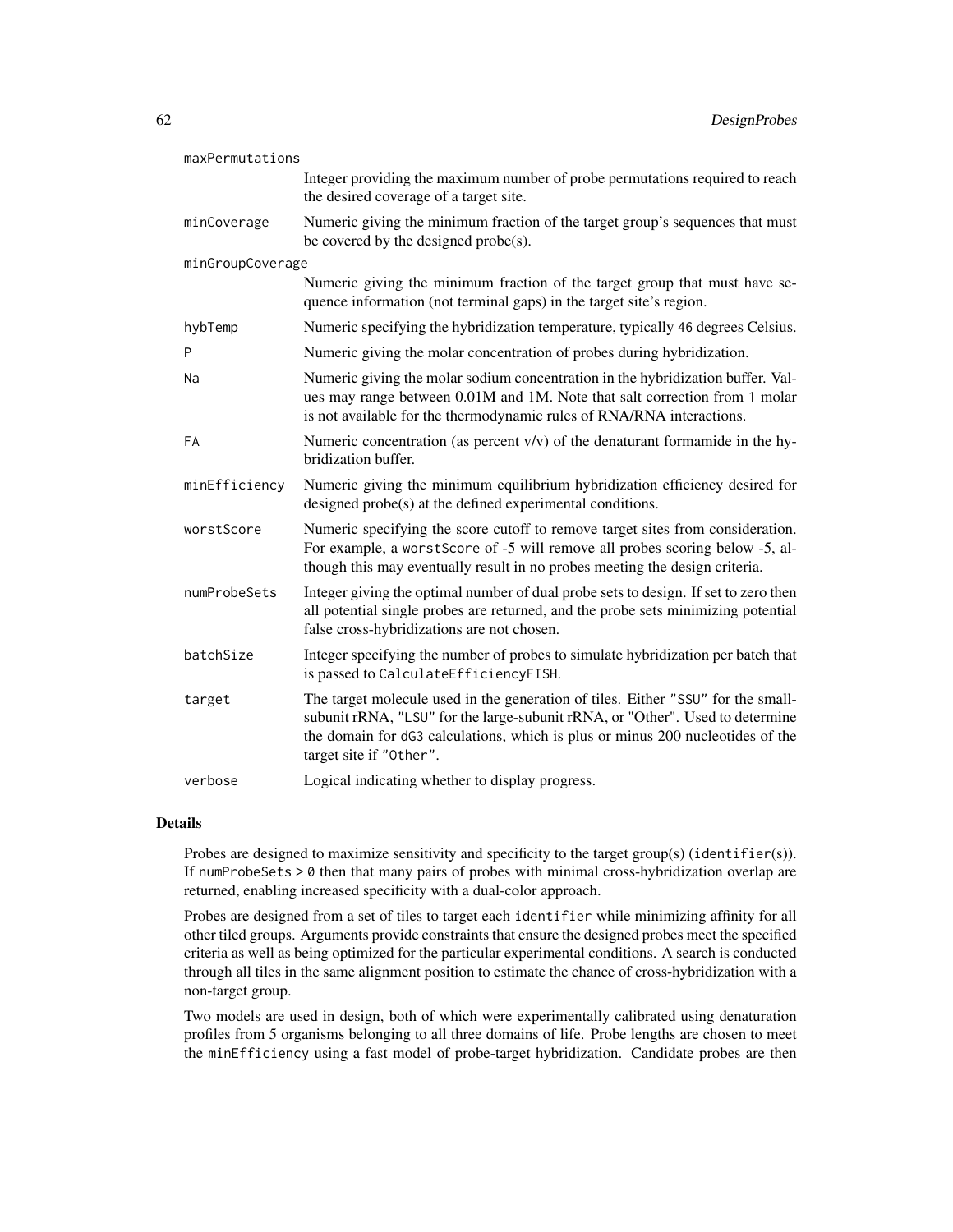### DesignProbes 63

confirmed using a slower model that also takes into account probe-folding and target-folding. Finally, probes are scored for their inability to cross-hybridize with non-target groups by using the fast model and taking into account any mismatches.

#### Value

A different data.frame will be returned depending on number of primer sets requested. If no probe sets are required then columns contain the designed probes for every possible position scored by their potential to cross-hybridize with other identified groups. If one or more probe sets are requested then columns contain information for the optimal set of probes (probe one and probe two) that could be used in combination to give the fewest potential cross-hybridizations.

#### Note

The program OligoArrayAux ([http://www.unafold.org/Dinamelt/software/oligoarrayaux.](http://www.unafold.org/Dinamelt/software/oligoarrayaux.php) [php](http://www.unafold.org/Dinamelt/software/oligoarrayaux.php)) must be installed in a location accessible by the system. For example, the following code should print the installed OligoArrayAux version when executed from the R console:

system("hybrid-min -V")

To install OligoArrayAux from the downloaded source folder on Unix-like platforms, open the shell (or Terminal on Mac OS) and type:

cd oligoarrayaux # change directory to the correct folder name

./configure

make

sudo make install

#### Author(s)

Erik Wright <eswright@pitt.edu>

## References

ES Wright et al. (2014) "Automated Design of Probes for rRNA-Targeted Fluorescence In Situ Hybridization Reveals the Advantages of Using Dual Probes for Accurate Identification." Applied and Environmental Microbiology, doi:10.1128/AEM.01685-14.

### See Also

[CalculateEfficiencyFISH](#page-33-0), [TileSeqs](#page-144-0)

```
db <- system.file("extdata", "Bacteria_175seqs.sqlite", package="DECIPHER")
# not run (must have OligoArrayAux installed first):
## Not run: tiles <- TileSeqs(db, identifier=c("Enterobacteriales","Pseudomonadales"))
## Not run: probes <- DesignProbes(tiles, identifier="Enterobacteriales", start=280, end=420)
```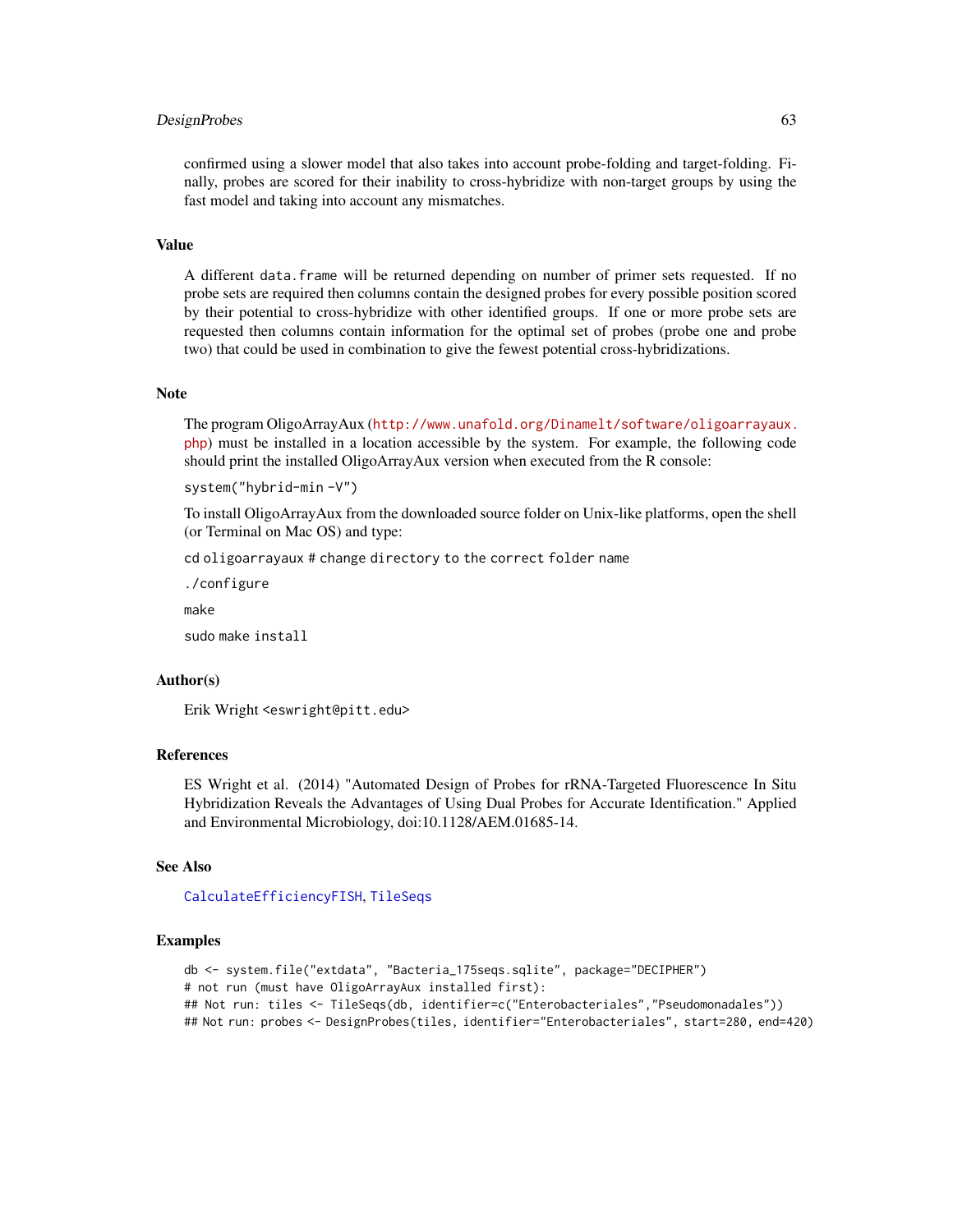<span id="page-63-0"></span>

## Description

Aids the design of pairs of primers for amplifying a unique "signature" from each group of sequences. Signatures are distinct PCR products that can be differentiated by their length, melt temperature, or sequence.

# Usage

| DesignSignatures(dbFile, |                           |
|--------------------------|---------------------------|
|                          | $tblName = "Seqs",$       |
|                          | identifier = $"$ ,        |
|                          | $focusID = NA$ ,          |
|                          | $type = "melt",$          |
|                          | resolution = $0.5$ ,      |
|                          | $levels = 10,$            |
|                          | $enzynes = NULL,$         |
|                          | $minLength = 17$ ,        |
|                          | $maxLength = 26$ ,        |
|                          | $maxPermutation = 4$ ,    |
|                          | $annealingTemp = 64$ ,    |
|                          | $P = 4e-07$ .             |
|                          | monovalent = $0.07$ ,     |
|                          | $divalent = 0.003$ .      |
|                          | $dNTPs = 8e-04$ ,         |
|                          | $minEfficiency = 0.8,$    |
|                          | $ampEfficiency = 0.5$ ,   |
|                          | $numPrimerSets = 100$ .   |
|                          | $minProductSize = 70$ ,   |
|                          | $maxProductSize = 400$ ,  |
|                          | $kmersize = 8,$           |
|                          | $searchPrimers = 500,$    |
|                          | $maxDictionary = 20000$ , |
|                          | $prime = 1e-07$ ,         |
|                          | $pNorm = 1$ ,             |
|                          | $tagEfficiency = TRUE,$   |
|                          | $processors = 1$ ,        |
|                          | $verbose = TRUE$ )        |

| dbFile  | A SQLite connection object or a character string specifying the path to the<br>database file. |
|---------|-----------------------------------------------------------------------------------------------|
| tblName | Character string specifying the table where the DNA sequences are located.                    |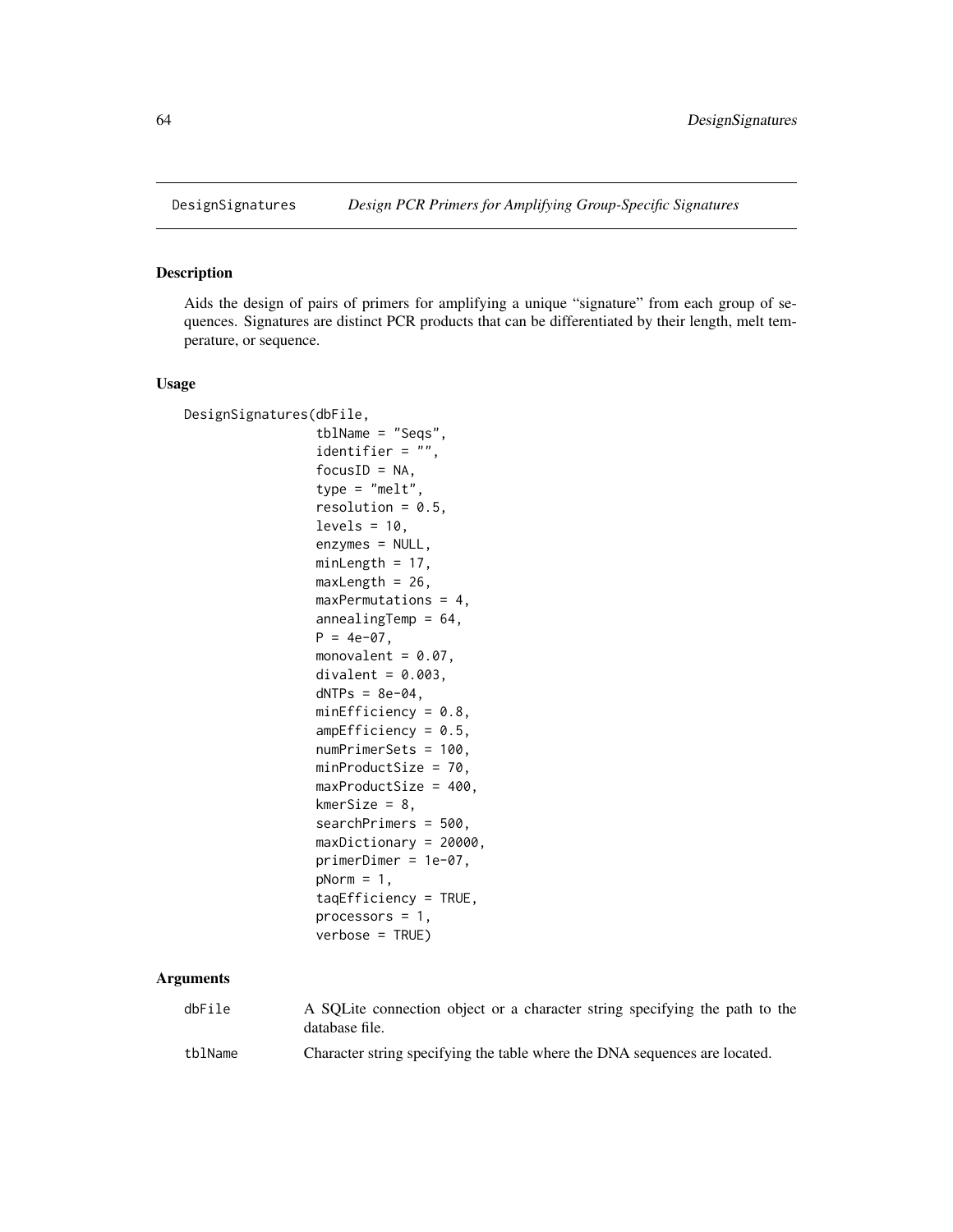| identifier                   | Optional character string used to narrow the search results to those matching<br>a specific identifier. Determines the target group(s) for which primers will be<br>designed. If "" then all identifiers are selected.                                                                              |
|------------------------------|-----------------------------------------------------------------------------------------------------------------------------------------------------------------------------------------------------------------------------------------------------------------------------------------------------|
| focusID                      | Optional character string specifying which of the identifiers will be used in<br>the initial step of designing primers. If NA (the default), then the identifier<br>with the most sequence information is used as the focusID.                                                                      |
| type                         | Character string indicating the type of signature being used to differentiate the<br>PCR products from each group. This should be (an abbreviation of) one of<br>"melt", "length", or "sequence".                                                                                                   |
| resolution                   | Numeric specifying the "resolution" of the experiment, or a vector giving the<br>boundaries of bins. (See details section below.)                                                                                                                                                                   |
| levels                       | Numeric giving the number of "levels" that can be distinguished in each bin.<br>(See details section below.)                                                                                                                                                                                        |
| enzymes                      | Named character vector providing the cut sites of one or more restriction en-<br>zymes. Cut sites must be delineated in the same format as RESTRICTION_ENZYMES.                                                                                                                                     |
| minLength                    | Integer providing the minimum length of primers to consider in the design.                                                                                                                                                                                                                          |
| maxLength<br>maxPermutations | Integer providing the maximum length of primers to consider in the design.                                                                                                                                                                                                                          |
|                              | Integer providing the maximum number of permutations allowed in a forward<br>or reverse primer to attain greater coverage of sequences.                                                                                                                                                             |
| annealingTemp                | Numeric indicating the desired annealing temperature that will be used in the<br>PCR experiment.                                                                                                                                                                                                    |
| P                            | Numeric giving the molar concentration of primers in the reaction.                                                                                                                                                                                                                                  |
| monovalent                   | The molar concentration of monovalent ( $[Na]$ and $[K]$ ) ions in solution that will<br>be used to determine a sodium equivalent concentration.                                                                                                                                                    |
| divalent                     | The molar concentration of divalent $([Mg])$ ions in solution that will be used to<br>determine a sodium equivalent concentration.                                                                                                                                                                  |
| dNTPs                        | Numeric giving the molar concentration of free nucleotides added to the solution<br>that will be used to determine a sodium equivalent concentration.                                                                                                                                               |
| minEfficiency                | Numeric giving the minimum efficiency of hybridization desired for the primer<br>set.                                                                                                                                                                                                               |
| ampEfficiency                | Numeric giving the minimum efficiency required for theoretical amplification of<br>the primers. Note that ampEfficiency must be less than or equal to minEfficiency.<br>Lower values of ampEfficiency will allow for more PCR products, although<br>very low values are unrealistic experimentally. |
| numPrimerSets                | Integer giving the optimal number of primer sets (forward and reverse primer<br>sets) to design.                                                                                                                                                                                                    |
|                              | minProductSize Integer giving the minimum number of nucleotides desired in the PCR product.                                                                                                                                                                                                         |
|                              | maxProductSize Integer giving the maximum number of nucleotides desired in the PCR product.                                                                                                                                                                                                         |
| kmerSize                     | Integer giving the size of k-mers to use in the preliminary search for potential<br>primers.                                                                                                                                                                                                        |
| searchPrimers                | Numeric specifying the number of forward and reverse primers to use in search-<br>ing for potential PCR products. A lower value will result in a faster search, but<br>potentially neglect some useful primers.                                                                                     |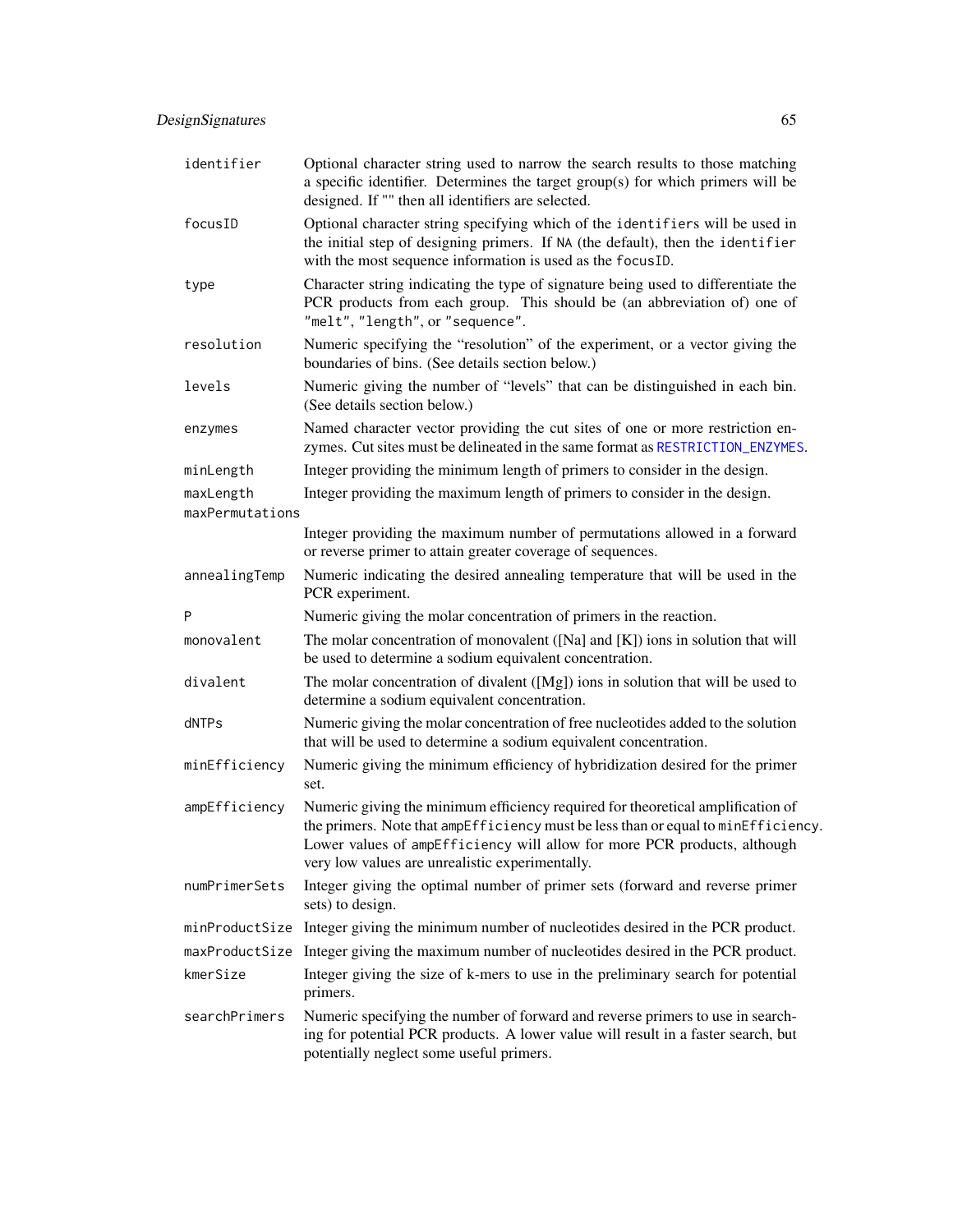| maxDictionary | Numeric giving the maximum number of primers to search for simultaneously<br>in any given step.                                                                                                                                                                                                                                                                                                                                                                                                                               |
|---------------|-------------------------------------------------------------------------------------------------------------------------------------------------------------------------------------------------------------------------------------------------------------------------------------------------------------------------------------------------------------------------------------------------------------------------------------------------------------------------------------------------------------------------------|
| primerDimer   | Numeric giving the maximum amplification efficiency of potential primer-dimer<br>products.                                                                                                                                                                                                                                                                                                                                                                                                                                    |
| pNorm         | Numeric specifying the power ( $p > 0$ ) used in calculating the $L^p$ -norm when<br>scoring primer pairs. By default ( $p = 1$ ), the score is equivalent to the average<br>difference between pairwise signatures. When $p < 1$ , many small differences<br>will be preferred over fewer large differences, and vise-versa when $p > 1$ . This<br>enables prioritizing primer pairs that will yield a greater number of unique sig-<br>natures ( $p < 1$ ), or fewer distinct, but more dissimilar, signatures ( $p > 1$ ). |
| tagEfficiency | Logical determining whether to make use of elongation efficiency to increase<br>predictive accuracy for Taq DNA Polymerase amplifying primers with mis-<br>matches near the 3' terminus. Note that this should be set to FALSE if using<br>a high-fidelity polymerase with 3' to 5' exonuclease activity.                                                                                                                                                                                                                     |
| processors    | The number of processors to use, or NULL to automatically detect and use all<br>available processors.                                                                                                                                                                                                                                                                                                                                                                                                                         |
| verbose       | Logical indicating whether to display progress.                                                                                                                                                                                                                                                                                                                                                                                                                                                                               |

#### Details

Signatures are group-specific PCR products that can be differentiated by either their melt temperature profile, length, or sequence. DesignSignatures assists in finding the optimal pair of forward and reverse primers for obtaining a distinguishable signature from each group of sequences. Groups are delineated by their unique identifier in the database. The algorithm works by progressively narrowing the search for optimal primers: (1) the most frequent k-mers are found; (2) these are used to design primers initially matching the focusID group; (3) the most common forward and reverse primers are selected based on all of the groups, and ambiguity is added up to maxPermutations; (4) a final search is performed to find the optimal forward and reverse primer. Pairs of primers are scored by the distance between the signatures generated for each group, which depends on the type of experiment.

The arguments resolution and levels control the theoretical resolving power of the experiment. The signature for a group is discretized or grouped into "bins" each with a certain magnitude of the signal. Here resolution determines the separation between distinguishable "bins", and levels controls the range of values in each bin. A high-accuracy experiment would have many bins and/or many levels. While levels is interpreted similarly for every type of experiment, resolution is treated differently depending on type. If type is "melt", then resolution can be either a vector of different melt temperatures, or a single number giving the change in temperatures that can be differentiated. A high-resolution melt (HRM) assay would typically have a resolution between 0.25 and 1 degree Celsius. If type is "length" then resolution is either the number of bins between the minProductSize and maxProductSize, or the bin boundaries. For example, resolution can be lower (wider bins) at long lengths, and higher (narrower bins) at shorter lengths. If type is "sequence" then resolution sets the k-mer size used in differentiating amplicons. Oftentimes, 4 to 6-mers are used for the classification of amplicons.

The signatures can be diversified by using a restriction enzyme to digest the PCR products when type is "melt" or "length". If enzymes are supplied then the an additional search is made to find the best enzyme to use with each pair of primers. In this case, the output includes all of the primer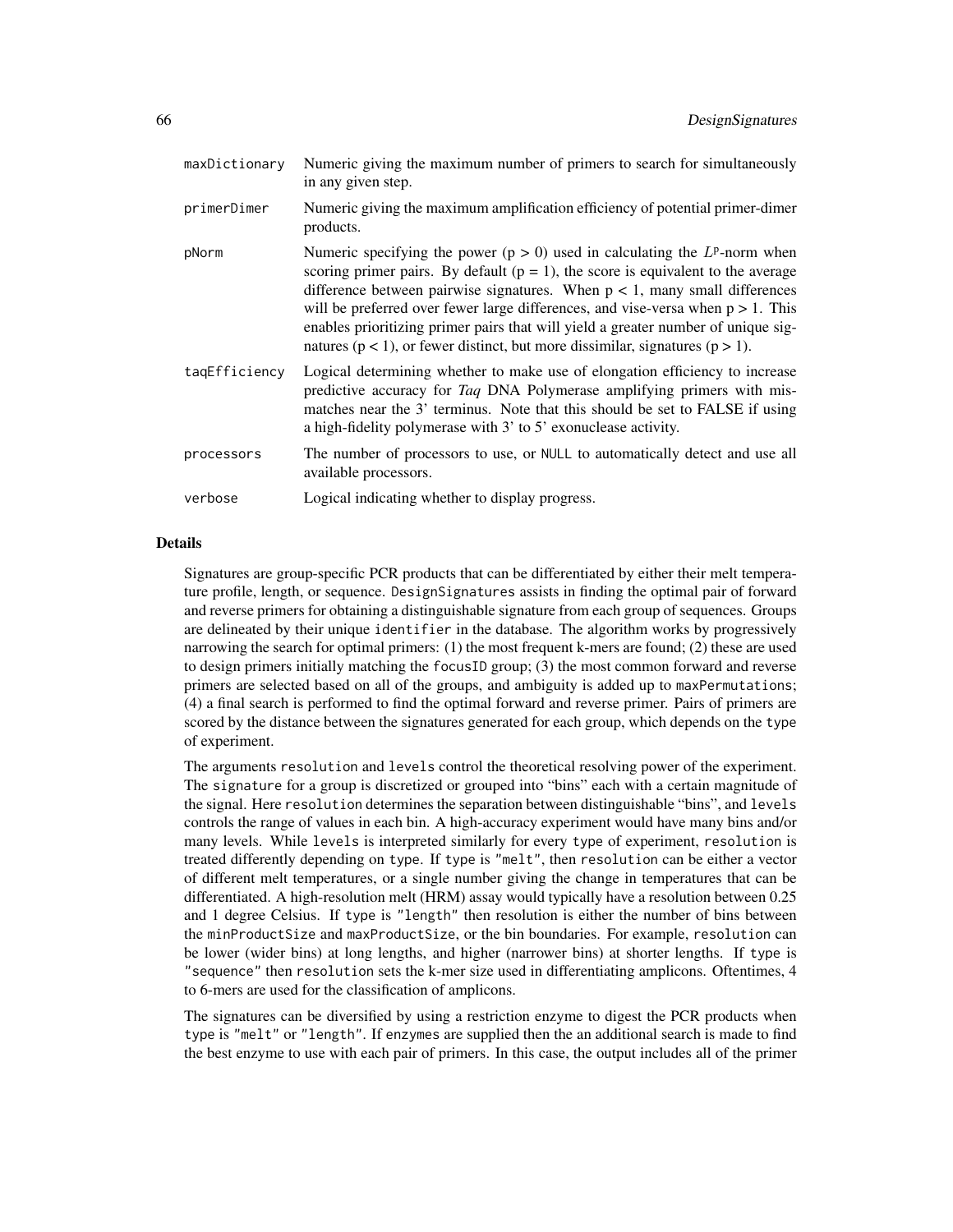### DesignSignatures 67

pairs, as well as any enzymes that will digest the PCR products of that primer pair. The output is rescored to rank the top primer pair and enzyme combination. Note that enzymes is inapplicable when type is "sequence" because restriction enzymes do not alter the sequence of the DNA. Also, it is recommended that only a subset of the available RESTRICTION\_ENZYMES are used as input enzymes in order to accelerate the search for the best enzyme.

### Value

A data.frame with the top-scoring pairs of forward and reverse primers, their score, the total number of PCR products, and associated columns for the restriction enzyme (if enzyme is not NULL).

## Author(s)

Erik Wright <eswright@pitt.edu>

### References

Wright, E.S. & Vetsigian, K.H. (2016) "DesignSignatures: a tool for designing primers that yields amplicons with distinct signatures." Bioinformatics, doi:10.1093/bioinformatics/btw047.

### See Also

[AmplifyDNA](#page-23-0), [CalculateEfficiencyPCR](#page-35-0), [DesignPrimers](#page-56-0), [DigestDNA](#page-70-0), [Disambiguate](#page-71-0), [MeltDNA](#page-109-0), [RESTRICTION\\_ENZYMES](#page-129-0)

```
# below are suggested inputs for different types of experiments
db <- system.file("extdata", "Bacteria_175seqs.sqlite", package="DECIPHER")
## Not run:
# High Resolution Melt (HRM) assay:
primers <- DesignSignatures(db,
           resolution=seq(75, 100, 0.25), # degrees Celsius
           minProductSize=55, # base pairs
           maxProductSize=400)
# Primers for next-generation sequencing:
primers <- DesignSignatures(db,
           type="sequence",
           minProductSize=300, # base pairs
           maxProductSize=700,
           resolution=5, # 5-mers
           levels=5)
# Primers for community fingerprinting:
primers <- DesignSignatures(db,
           type="length",
           levels=2, # presence/absence
           minProductSize=200, # base pairs
           maxProductSize=1400,
           resolution=c(seq(200, 700, 3),
```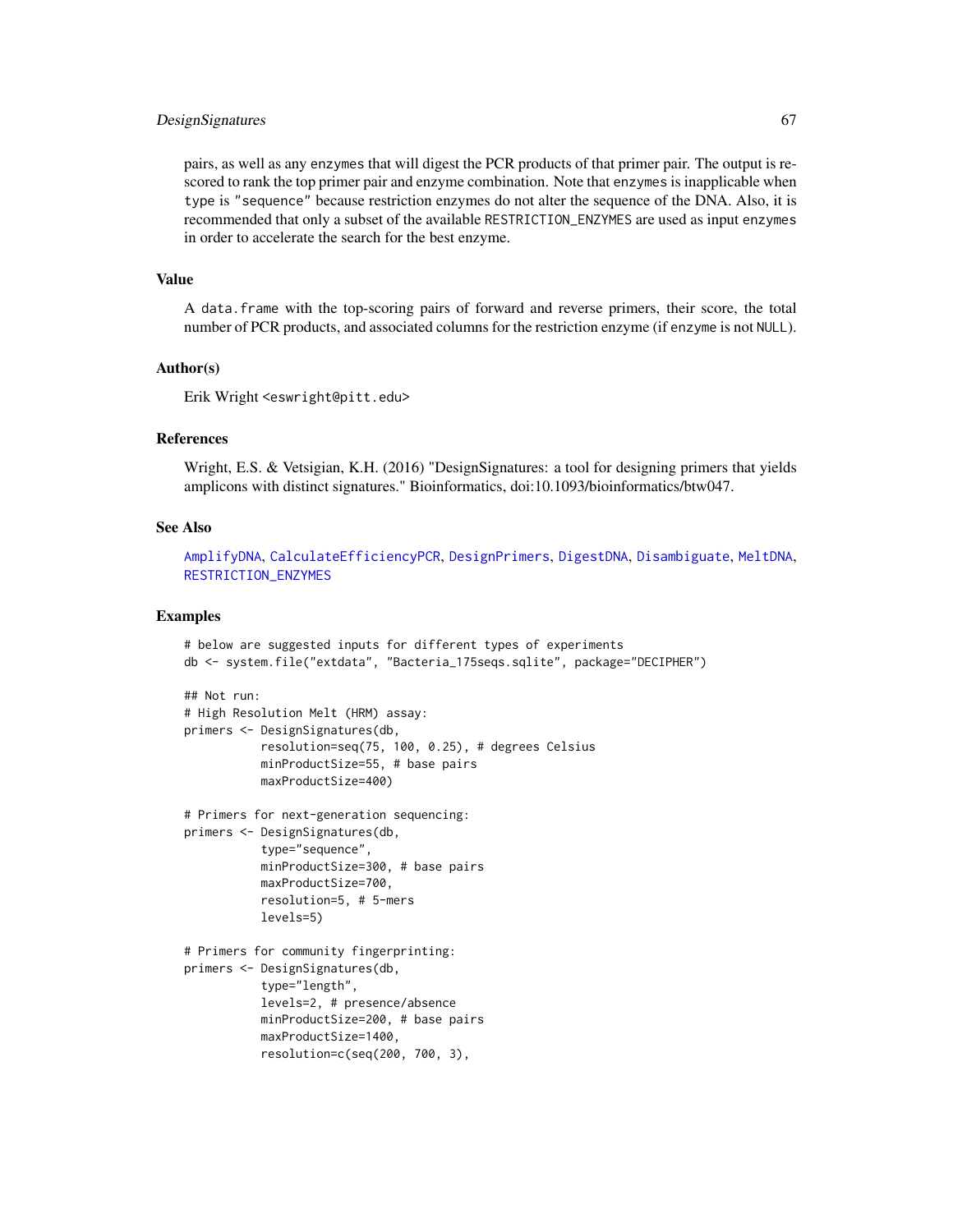```
seq(705, 1000, 5),
                        seq(1010, 1400, 10)))
# Primers for restriction fragment length polymorphism (RFLP):
data(RESTRICTION_ENZYMES)
myEnzymes <- RESTRICTION_ENZYMES[c("EcoRI", "HinfI", "SalI")]
primers <- DesignSignatures(db,
           type="length",
          levels=2, # presence/absence
          minProductSize=200, # base pairs
          maxProductSize=600,
           resolution=c(seq(50, 100, 3),
                        seq(105, 200, 5),
                        seq(210, 600, 10)),
           enzymes=myEnzymes)
```

```
## End(Not run)
```
DetectRepeats *Detect Repeats in a Sequence*

## Description

Detects approximate copies of sequence patterns that likely arose from duplication events and therefore share a common ancestor.

## Usage

```
DetectRepeats(myXStringSet,
              type = "tandem",
              minScore = 15,
              allScores = FALSE,
              maxPeriod = 1000,maxFailures = 2,
              maxShifts = 5,
              alphabet = AA_REDUCED[[125]],
              processors = 1,
              verbose = TRUE,
              ...)
```

| myXStringSet | An AAStringSet, DNAStringSet, or RNAStringSet object of unaligned se-<br>quences.                                                                                                                                                              |
|--------------|------------------------------------------------------------------------------------------------------------------------------------------------------------------------------------------------------------------------------------------------|
| type         | Character string indicating the type of repeats to detect. This should be (an ab-<br>breviation of) one of "tandem", "interspersed", or "both". Only "tandem"<br>is possible when myXStringSet is an AAStringSet. (See details section below.) |
| minScore     | Numeric giving the minimum score of repeats in myXStringSet to report.                                                                                                                                                                         |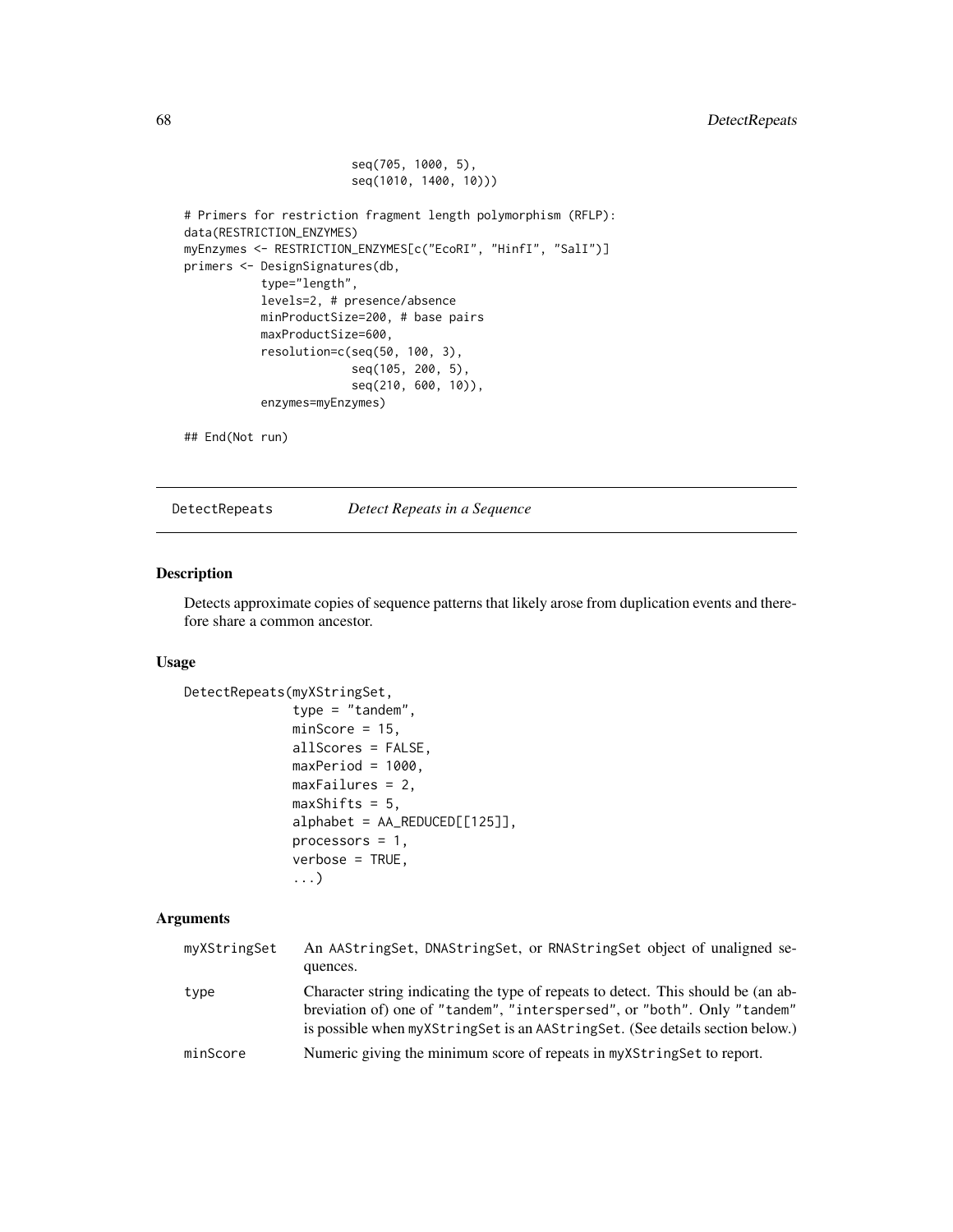## DetectRepeats 69

| allScores   | Logical specifying whether all repeats should be returned (TRUE) or only the top<br>scoring repeat when there are multiple overlapping matches in the same region.                                                                                                                      |
|-------------|-----------------------------------------------------------------------------------------------------------------------------------------------------------------------------------------------------------------------------------------------------------------------------------------|
| maxPeriod   | Numeric indicating the maximum periodicity of tandem repeats to consider. In-<br>terspersed repeats will only be detected that are at least maxPeriod nucleotides<br>apart.                                                                                                             |
| maxFailures | Numeric determining the maximum number of failing attempts to extend a re-<br>peat that are permitted. Numbers greater than zero may increase accuracy at the<br>expense of speed, with decreasing marginal returns as maxFailures gets higher<br>and higher.                           |
| maxShifts   | Numeric determining the maximum number of failing attempts to shift a repeat<br>left or right that are permitted. Numbers greater than zero may increase accuracy<br>at the expense of speed, with decreasing marginal returns as maxShifts gets<br>higher and higher.                  |
| alphabet    | Character vector of amino acid groupings used to reduce the 20 standard amino<br>acids into smaller groups. Alphabet reduction helps to find more distant ho-<br>mologies between sequences. A non-reduced amino acid alphabet can be used<br>by setting alphabet equal to AA_STANDARD. |
| processors  | The number of processors to use, or NULL to automatically detect and use all<br>available processors.                                                                                                                                                                                   |
| verbose     | Logical indicating whether to display progress.                                                                                                                                                                                                                                         |
|             | Further arguments to be passed directly to FindSynteny if type is "interspersed"<br>or "both".                                                                                                                                                                                          |

### Details

Many sequences are composed of a substantial fraction of repetitive sequence. Two main forms of repetition are tandem repeats and interspersed repeats, which can be caused by duplication events followed by divergence. Detecting duplications is challenging because of variability in repeat length and composition due to evolution. The significance of a repeat can be quantified by its time since divergence from a common ancestor. DetectRepeats uses a seed-and-extend approach to identify candidate repeats, and tests whether a set of repeats is statistically significant using a backgroundcorrected substitution matrix and gap (i.e., insertion and deletion) penalties. A higher score implies the repeats are more conserved and, therefore, are more likely to have diverged within a finite amount of time from a common ancestor. When myXStringSet is an AAStringSet, similarity includes agreement among predicted secondary structures.

Two possible types of repeats are detectable: \* type is "tandem" (the default) or "both" Contiguous approximate copies of a nucleotide or amino acid sequence. First, repeated k-mers are identified along the length of the input sequence(s). Once a k-mer seed is identified, repeated attempts are made to extend the repeat left and right, as well as optimize the beginning and ending positions. \* type is "interspersed" or "both" Dispersed approximate copies of a nucleotide sequence on the same strand or opposite strands. These are identified with [FindSynteny](#page-83-0), aligned with [AlignSynteny](#page-19-0), and then scored using the same statistical framework as tandem repeats.

The highest scoring repeat in each region is returned, unless allScores is TRUE, in which case overlapping repeats are permitted in the result.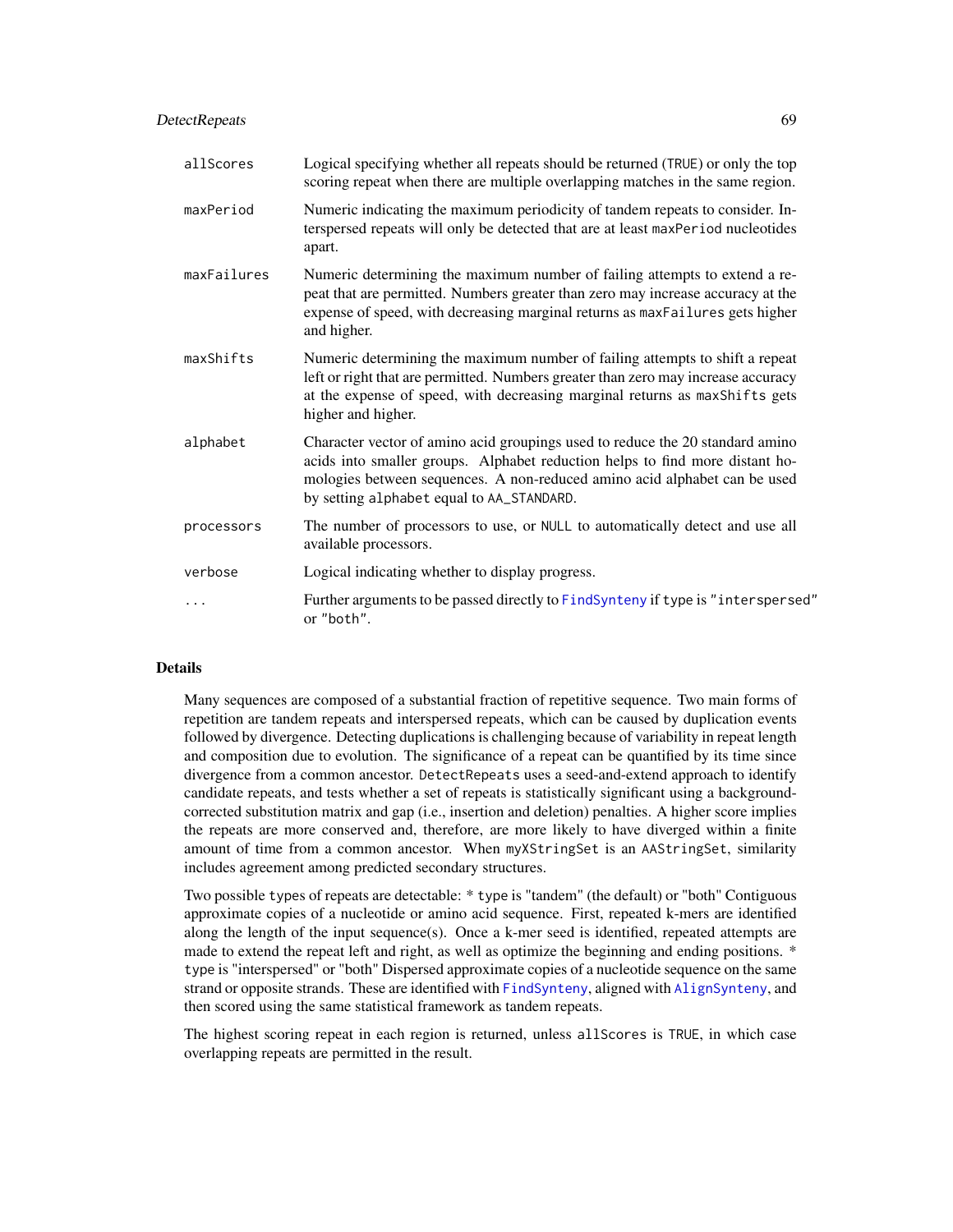If type is "tandem", a data.frame giving the "Index" of the sequence in myXStringSet, "Begin" and "End" positions of tandem repeats, "Left" and "Right" positions of each repeat, and its "Score".

If type is "interspersed", a data.frame similar to the matrix in the lower diagonal of Synteny objects (see [Synteny-class](#page-138-0)).

If type is "both", a list with the above two elements.

## Author(s)

Erik Wright <eswright@pitt.edu>

#### References

Schaper, E., et al. (2012). Repeat or not repeat?-Statistical validation of tandem repeat prediction in genomic sequences. Nucleic Acids Research, 40(20), 10005-17.

## See Also

[ScoreAlignment](#page-129-1)

```
fas <- system.file("extdata", "Human_huntingtin_cds.fas.gz", package="DECIPHER")
dna <- readDNAStringSet(fas)
x <- DetectRepeats(dna)
x
# number of tandem repeats
lengths(x[, "Left"])
# average periodicity of tandem repeats
per \leq mapply(function(a, b) b - a + 1,
x[, "Left"],
x[, "Right"],
SIMPLIFY=FALSE)
sapply(per, mean)
# extract a tandem repeat
i \leq 1reps <- extractAt(dna[[x[i, "Index"]]],
IRanges(x[[i, "Left"]], x[[i, "Right"]]))
reps
reps <- AlignSeqs(reps, verbose=FALSE) # align the repeats
reps
BrowseSeqs(reps)
aa <- translate(dna)
y <- DetectRepeats(aa)
```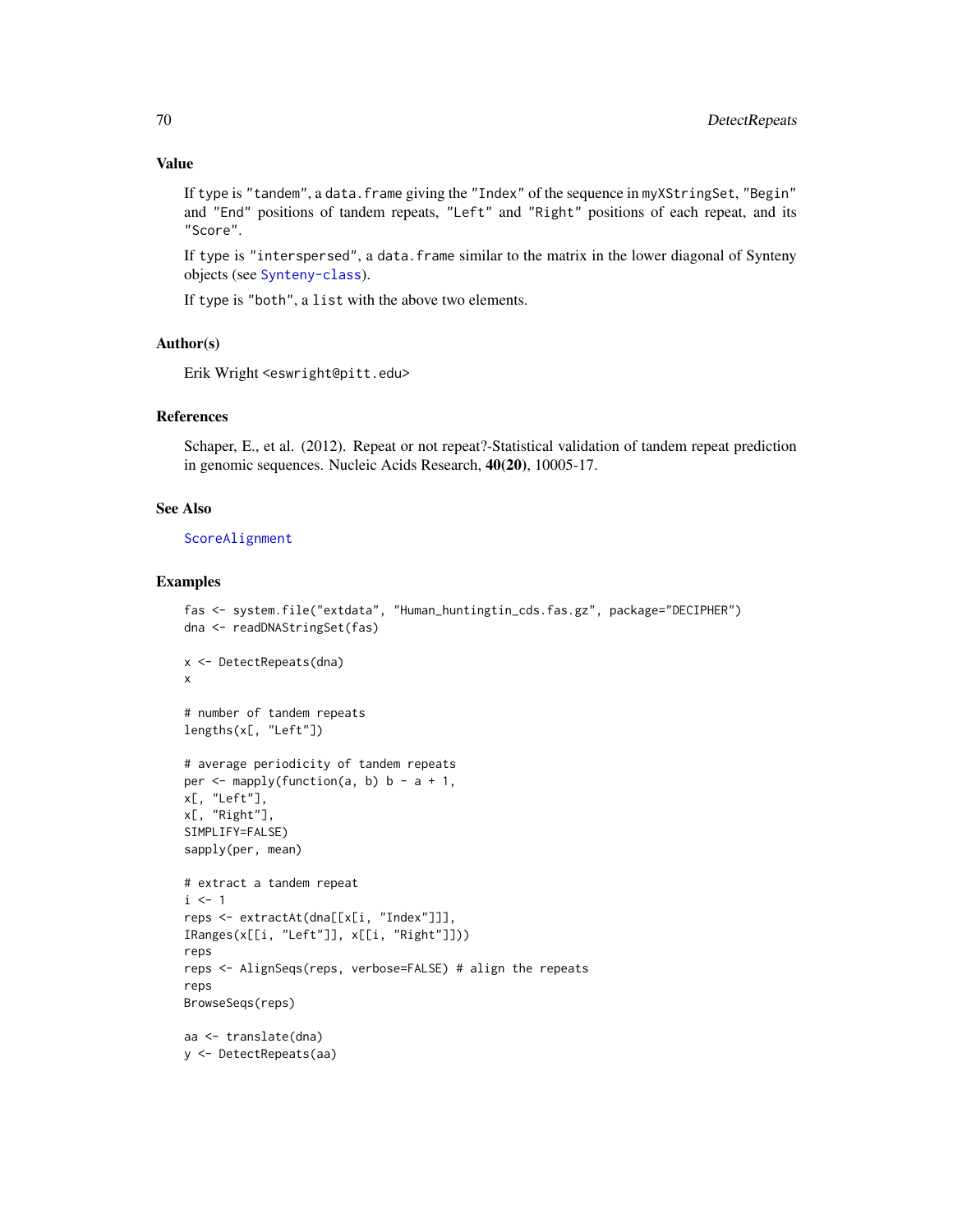# DigestDNA 71

```
y
data(yeastSEQCHR1)
chr1 <- DNAStringSet(yeastSEQCHR1)
z <- DetectRepeats(chr1, type="interspersed")
z
```
<span id="page-70-0"></span>

DigestDNA *Simulate Restriction Digestion of DNA*

#### Description

Restriction enzymes can be used to cut double-stranded DNA into fragments at specific cut sites. DigestDNA performs an *in-silico* restriction digest of the input DNA sequence(s) given one or more restriction sites.

#### Usage

```
DigestDNA(sites,
          myDNAStringSet,
          type = "fragments",
          strand = "both")
```
### Arguments

| sites  | A character vector of DNA recognition sequences and their enzymes' corre-<br>sponding cut site $(s)$ .                                                                                                                                        |
|--------|-----------------------------------------------------------------------------------------------------------------------------------------------------------------------------------------------------------------------------------------------|
|        | myDNAStringSet A DNAStringSet object or character vector with one or more sequences in 5' to<br>3' orientation.                                                                                                                               |
| type   | Character string indicating the type of results desired. This should be (an abbre-<br>viation of) either "fragments" or "positions".                                                                                                          |
| strand | Character string indicating the strand(s) to cut. This should be (an abbreviation<br>of) one of "both", "top", or "bottom". The top strand is defined as the input<br>DNAStringSet sequence, and the bottom strand is its reverse complement. |

## Details

In the context of a restriction digest experiment with a known DNA sequence, it can be useful to predict the expected DNA fragments *in-silico*. Restriction enzymes make cuts in double-stranded DNA at specific positions near their recognition site. The recognition site may be somewhat ambiguous, as represented by the IUPAC\_CODE\_MAP. Cuts that occur at different positions on the top and bottom strands result in sticky-ends, whereas those that occur at the same position result in fragments with blunt-ends. Multiple restriction sites can be supplied to simultaneously digest the DNA. In this case, sites for the different restriction enzymes may be overlapping, which could result in multiple close-proximity cuts that would not occur experimentally. Also, note that cut sites will not be matched to non-DNA\_BASES in myDNAStringSet.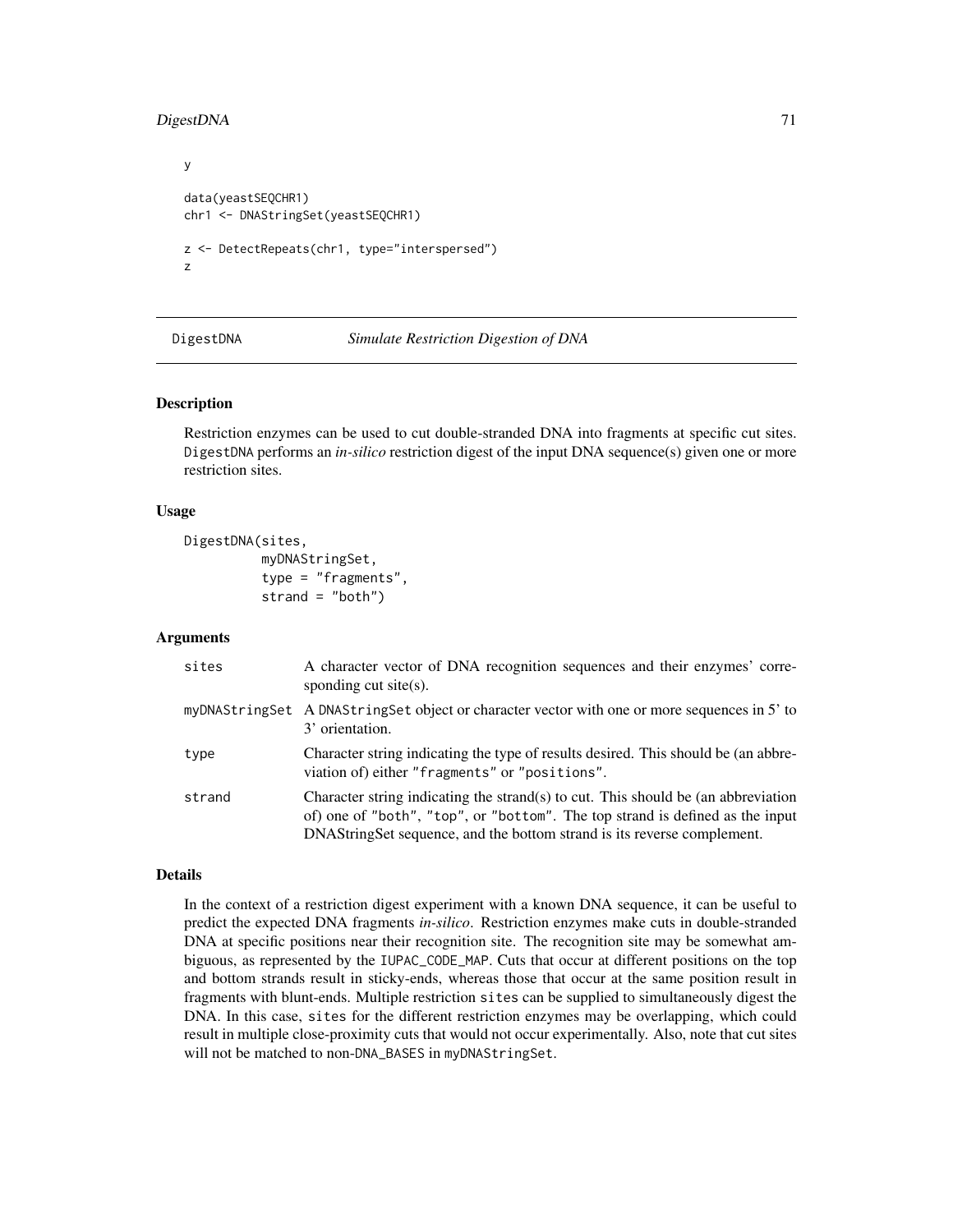DigestDNA can return two types of results: cut positions or the resulting DNA fragments corresponding to the top, bottom, or both strands. If type is "positions" then the output is a list with the cut location(s) in each sequence in myDNAStringSet. The cut location is defined as the position after the cut relative to the 5'-end. For example, a cut at 6 would occur between positions 5 and 6, where the respective strand's 5' nucleotide is defined as position 1.

If type is "fragments" (the default), then the result is a DNAStringSetList. Each element of the list contains the top and/or bottom strand fragments after digestion of myDNAStringSet, or the original sequence if no cuts were made. Sequences are named by whether they originated from the top or bottom strand, and list elements are named based on the input DNA sequences. The top strand is defined by myDNAStringSet as it is input, whereas the bottom strand is its reverse complement.

## Author(s)

Erik Wright <eswright@pitt.edu>

### See Also

[DesignSignatures](#page-63-0), [RESTRICTION\\_ENZYMES](#page-129-0)

#### Examples

```
# digest hypothetical DNA sequences with BamHI
data(RESTRICTION_ENZYMES)
site <- RESTRICTION_ENZYMES[c("BamHI")]
dna <- DNAStringSet(c("AAGGATCCAA", "GGGATCAT"))
dna # top strand
reverseComplement(dna) # bottom strand
names(dna) <- c("hyp1", "hyp2")
d <- DigestDNA(site, dna)
d # fragments in a DNAStringSetList
unlist(d) # all fragments as one DNAStringSet
# Restriction digest of Yeast Chr. 1 with EcoRI and EcoRV
data(yeastSEQCHR1)
sites <- RESTRICTION_ENZYMES[c("EcoRI", "EcoRV")]
seqs <- DigestDNA(sites, yeastSEQCHR1)
seqs[[1]]
pos <- DigestDNA(sites, yeastSEQCHR1, type="positions")
str(pos)
```
<span id="page-71-0"></span>Disambiguate *Expand Ambiguities into All Permutations of a DNAStringSet*

# Value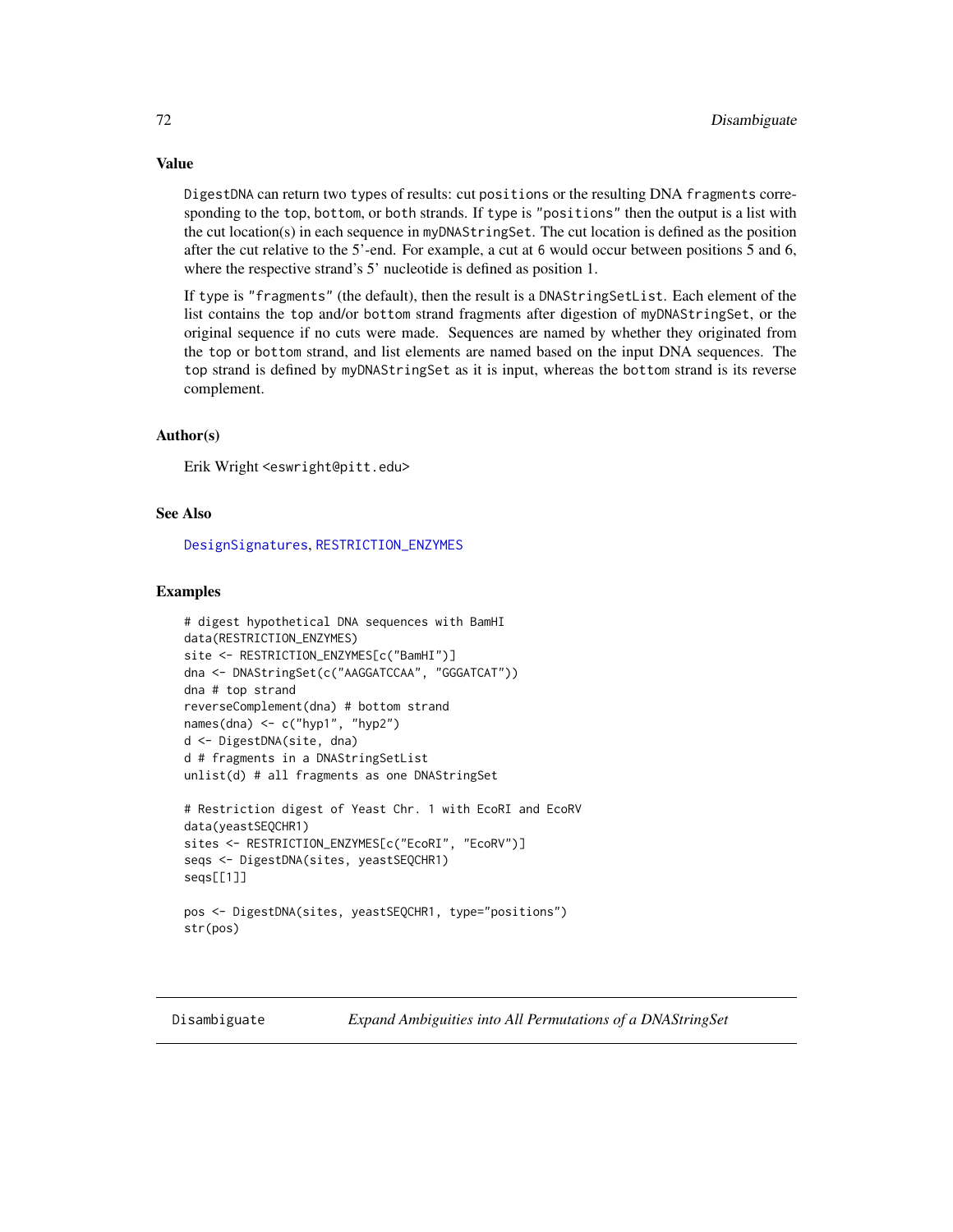# Disambiguate 73

### Description

Performs the inverse function of ConsensusSequence by expanding any ambiguities present in sequences.

### Usage

```
Disambiguate(myXStringSet)
```
## Arguments

```
myXStringSet A DNAStringSet or RNAStringSet object of sequences.
```
### Details

Ambiguity codes in the IUPAC\_CODE\_MAP can be used to represent multiple nucleotides at a single position. Using these letters, multiple oligonucleotide permutations can be represented with a single ambiguous sequence. This function expands each sequence in the DNAStringSet input into all of its permutations. Note that sequences with many ambiguities can result in a very large number of potential permutations.

## Value

A DNAStringSetList or RNAStringSetList with one element for each sequence in myXStringSet.

### Author(s)

Erik Wright <eswright@pitt.edu>

### See Also

**[ConsensusSequence](#page-38-0)** 

# Examples

```
dna <- DNAStringSet(c("ACST", "NNN"))
dna_list <- Disambiguate(dna)
dna_list[[1]]
dna_list[[2]]
unlist(dna_list)
rna <- RNAStringSet(c("ACGU", "AGAU")) # 2 permutations
rna <- ConsensusSequence(rna) # "ASRU"
Disambiguate(rna) # 4 permutations
```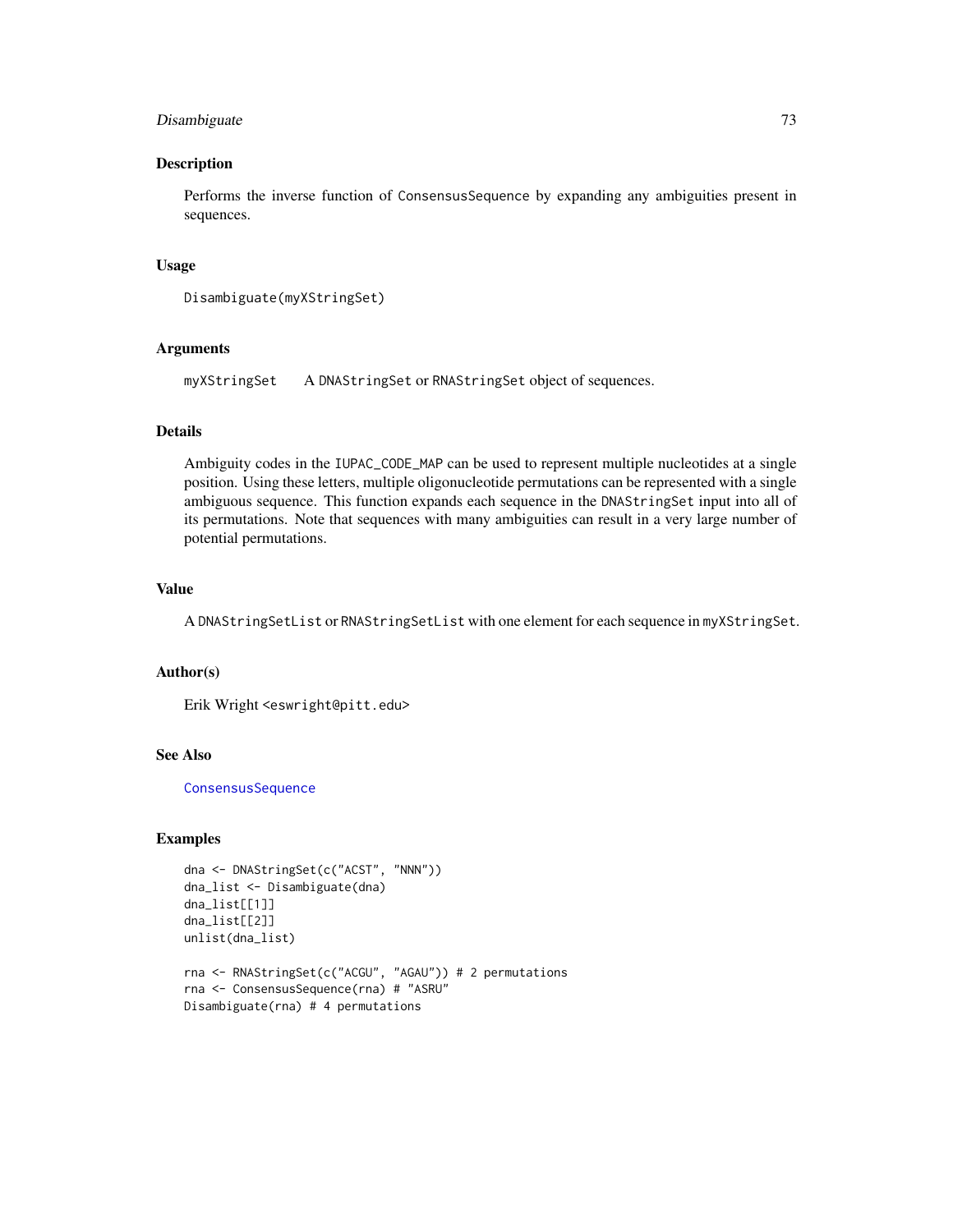# Description

Calculates a distance matrix for an XStringSet. Each element of the distance matrix corresponds to the dissimilarity between two sequences in the XStringSet.

# Usage

```
DistanceMatrix(myXStringSet,
               type = "matrix",
               includeTerminalGaps = FALSE,
               penalizeGapLetterMatches = TRUE,
               penalizeGapGapMatches = FALSE,
               correction = "none",
               processors = 1,
               verbose = TRUE)
```

| myXStringSet             | A DNAStringSet, RNAStringSet, or AAStringSet object of aligned sequences.                                                                                                                                            |  |
|--------------------------|----------------------------------------------------------------------------------------------------------------------------------------------------------------------------------------------------------------------|--|
| type                     | Character string indicating the type of output desired. This should be either<br>"matrix" or "dist". (See value section below.)                                                                                      |  |
| includeTerminalGaps      |                                                                                                                                                                                                                      |  |
|                          | Logical specifying whether or not to include terminal gaps ("-" or "." characters<br>on each end of the sequence) into the calculation of distance.                                                                  |  |
| penalizeGapLetterMatches |                                                                                                                                                                                                                      |  |
|                          | Logical specifying whether or not to consider gap-to-letter matches as mis-<br>matches. If FALSE, then gap-to-letter matches are not included in the total length<br>used to calculate distance.                     |  |
| penalizeGapGapMatches    |                                                                                                                                                                                                                      |  |
|                          | Logical specifying whether or not to consider gap-to-gap matches as mismatches.<br>If FALSE (the default), then gap-to-gap matches are not included in the total<br>length used to calculate distance.               |  |
| correction               | The substitution model used for distance correction. This should be (an abbre-<br>viation of) either "none", "Jukes-Cantor" (i.e., "JC69"), or "F81". For "F81"<br>letter frequencies are derived from myXStringSet. |  |
| processors               | The number of processors to use, or NULL to automatically detect and use all<br>available processors.                                                                                                                |  |
| verbose                  | Logical indicating whether to display progress.                                                                                                                                                                      |  |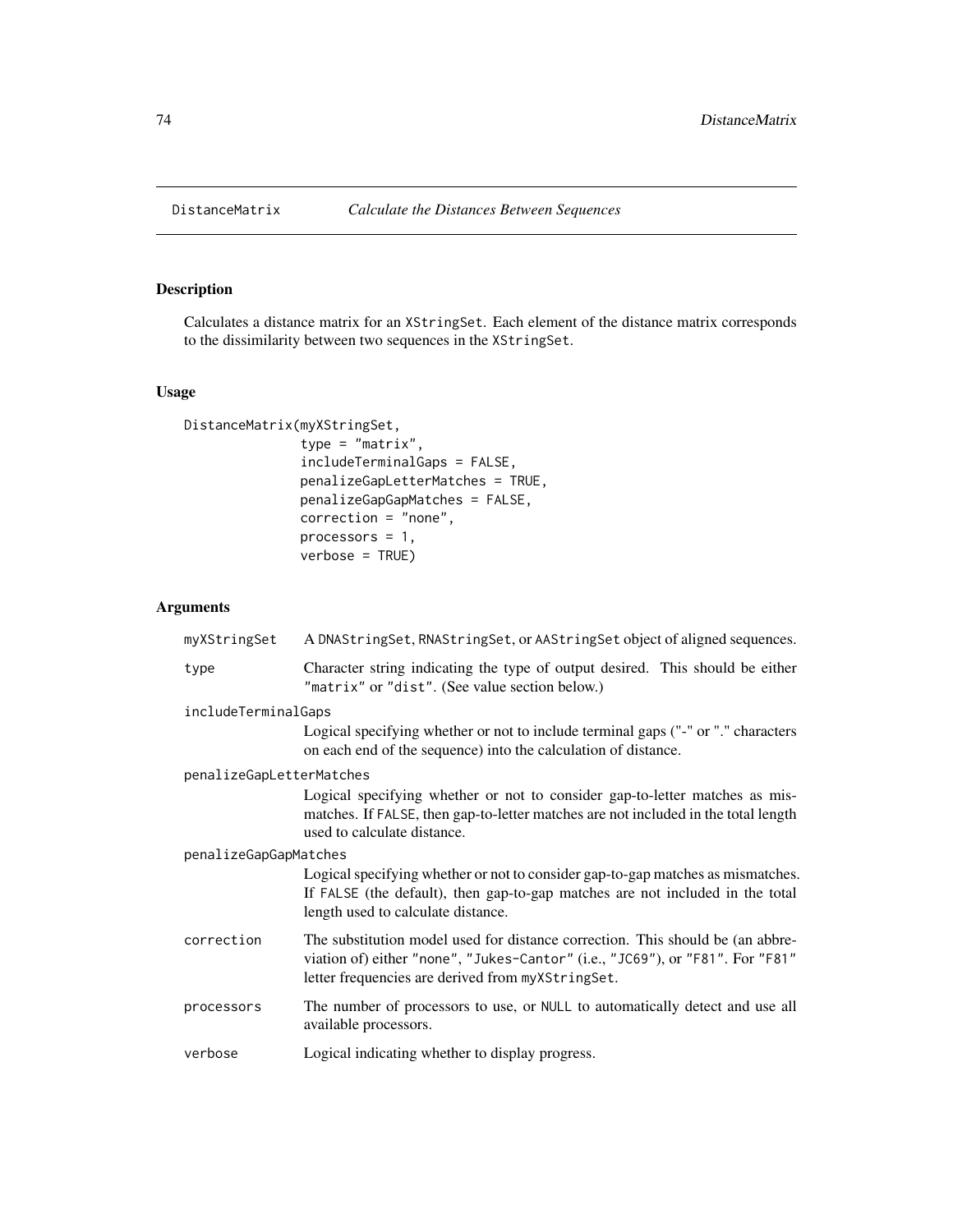#### DistanceMatrix 75

#### Details

The uncorrected (correction = "none") distance matrix represents the hamming distance between each of the sequences in myXStringSet. Ambiguity can be represented using the characters of the IUPAC\_CODE\_MAP for DNAStringSet and RNAStringSet inputs, or using the AMINO\_ACID\_CODE for an AAStringSet input. For example, the distance between an 'N' and any other nucleotide base is zero. The letters B (N or D), J (I or L), Z (Q or E), and X (any letter) are degenerate in the AMINO\_ACID\_CODE.

If includeTerminalGaps = FALSE then terminal gaps ("-" or "." characters) are not included in sequence length. This can be faster since only the positions common to each pair of sequences are compared. Sequences with no overlapping region in the alignment are given a value of NA, unless includeTerminalGaps = TRUE, in which case distance is  $100\%$ . Masked characters ("+") in either sequence are not considered in distance.

Penalizing gap-to-gap and gap-to-letter mismatches specifies whether to penalize these special mismatch types and include them in the total length when calculating distance. Both "-" and "." characters are interpreted as gaps. The default behavior is to calculate distance as the fraction of positions that differ across the region of the alignment shared by both sequences (not including gap-to-gap matches).

Two correction factors are available, "JC69" and "F81", which are described in [MODELS](#page-112-0). Both transform raw distance  $(d)$  by

$$
-E*\log\left(1-d/E\right)
$$

, where

$$
E = 1 - \sum_{i \in sym} f_i^2
$$

and  $(f)$  is the relative frequency of each symbol (sym). In the "JC69" model symbols are assumed to have equal frequency, whereas in the "F81" model the symbol frequencies are empirically derived from the input myXStringSet. Note that gaps are treated as an additional symbol when penalizeGapLetterMatches or penalizeGapGapMatches is TRUE.

The elements of the distance matrix can be referenced by dimnames corresponding to the names of the XStringSet. Additionally, an attribute named "correction" specifying the method of correction used can be accessed using the function attr.

#### Value

If type is "matrix", a symmetric matrix where each element is the distance between the sequences referenced by the respective row and column. The dimnames of the matrix correspond to the names of the XStringSet.

If type is "dist", an object of class "dist" that contains one triangle of the distance matrix as a vector. Since the distance matrix is symmetric, storing only one triangle is more memory efficient.

### Author(s)

Erik Wright <eswright@pitt.edu>

### See Also

[TreeLine](#page-147-0)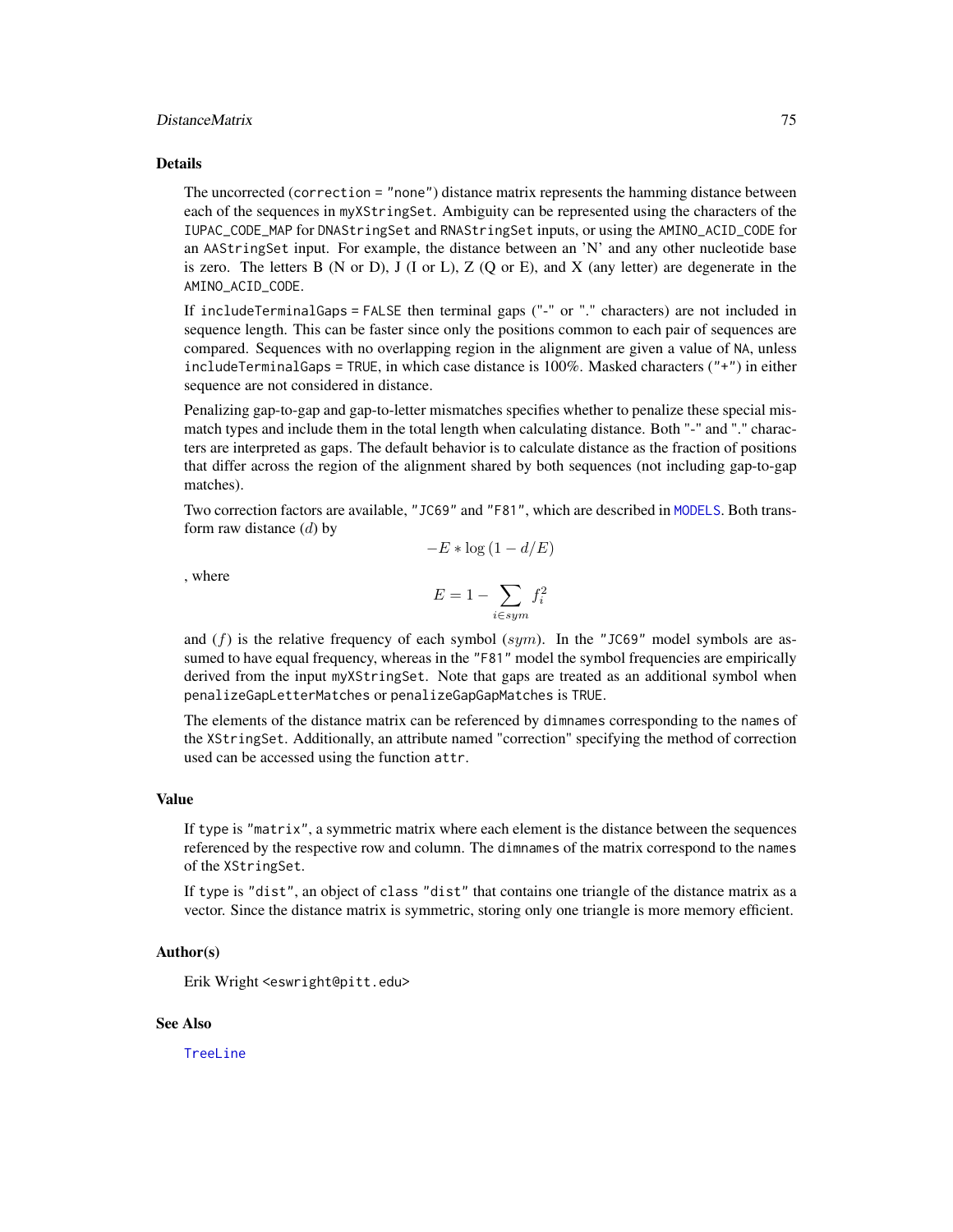76 ExtractGenes

### Examples

```
# example of using the defaults:
dna <- DNAStringSet(c("ACTG", "ACCG"))
dna
DistanceMatrix(dna)
# changing the output type to "dist":
d <- DistanceMatrix(dna, type="dist")
d
length(d) # minimal memory space required
m \leq -as.matrix(d)length(m) # more memory space required
# supplying an AAStringSet
aa <- AAStringSet(c("ASYK", "ATYK", "CTWN"))
aa
DistanceMatrix(aa)
# defaults compare intersection of internal ranges:
dna <- DNAStringSet(c("ANGCT-", "-ACCT-"))
dna
d <- DistanceMatrix(dna)
d
# d[1,2] is 1 base in 4 = 0.25
# compare the entire sequence, including gaps:
dna <- DNAStringSet(c("ANGCT-", "-ACCT-"))
dna
d <- DistanceMatrix(dna, includeTerminalGaps=TRUE,
                    penalizeGapGapMatches=TRUE)
d
# d[1,2] is now 3 bases in 6 = 0.50
# compare union of internal positions, without terminal gaps:
dna <- DNAStringSet(c("ANGCT-", "-ACCT-"))
dna
d <- DistanceMatrix(dna, includeTerminalGaps=TRUE,
                    penalizeGapGapMatches=FALSE)
d
# d[1,2] is now 2 bases in 5 = 0.40
# gap ("-") and unknown (".") characters are interchangeable:
dna <- DNAStringSet(c("ANGCT.", ".ACCT-"))
dna
d <- DistanceMatrix(dna, includeTerminalGaps=TRUE,
                    penalizeGapGapMatches=FALSE)
d
# d[1,2] is still 2 bases in 5 = 0.40
```
<span id="page-75-0"></span>ExtractGenes *Extract Predicted Genes from a Genome*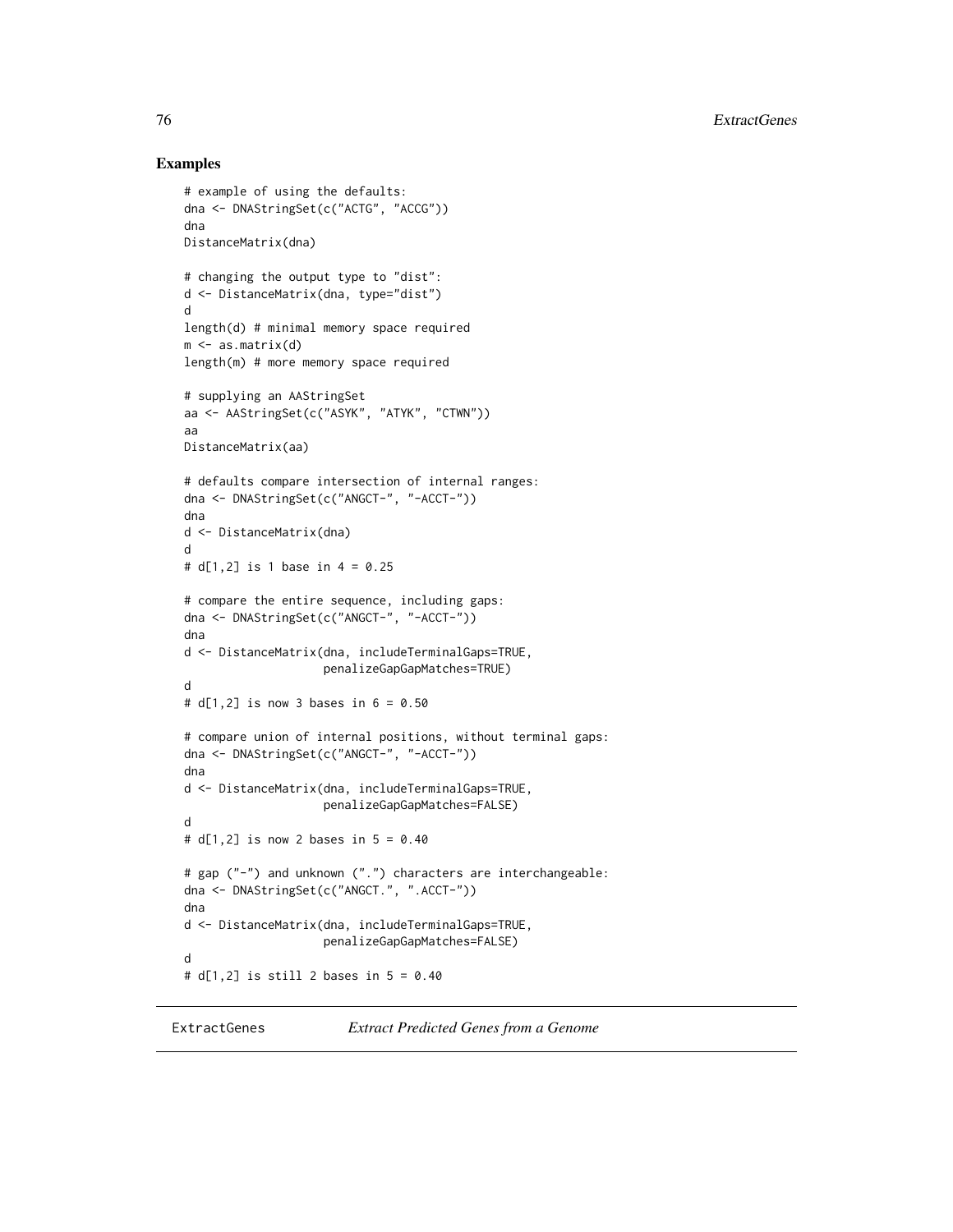#### ExtractGenes 77

## Description

Extracts predicted genes from the genome used for prediction.

## Usage

```
ExtractGenes(x,
             myDNAStringSet,
             type = "DNAStringSet",
             ...)
```
# Arguments

| x         | An object of class Genes.                                                                                                                                   |
|-----------|-------------------------------------------------------------------------------------------------------------------------------------------------------------|
|           | myDNAStringSet The DNAStringSet object used in generating x.                                                                                                |
| type      | The class of sequences to return. This should be (an unambiguous abbreviation<br>of) one of "AAStringSet", "DNAStringSet" (the default), or "RNAStringSet". |
| $\ddotsc$ | Other parameters passed directly to translate.                                                                                                              |

# Details

Extracts a set of gene predictions as either DNA, mRNA, or proteins.

### Value

An "AAStringSet", "DNAStringSet", or "RNAStringSet" determined by type.

# Author(s)

Erik Wright <eswright@pitt.edu>

#### See Also

[FindGenes](#page-79-0), [Genes-class](#page-87-0), [WriteGenes](#page-156-0)

# Examples

```
# import a test genome
fas <- system.file("extdata",
"Chlamydia_trachomatis_NC_000117.fas.gz",
package="DECIPHER")
genome <- readDNAStringSet(fas)
```
x <- FindGenes(genome) genes <- ExtractGenes(x, genome) proteins <- ExtractGenes(x, genome, type="AAStringSet")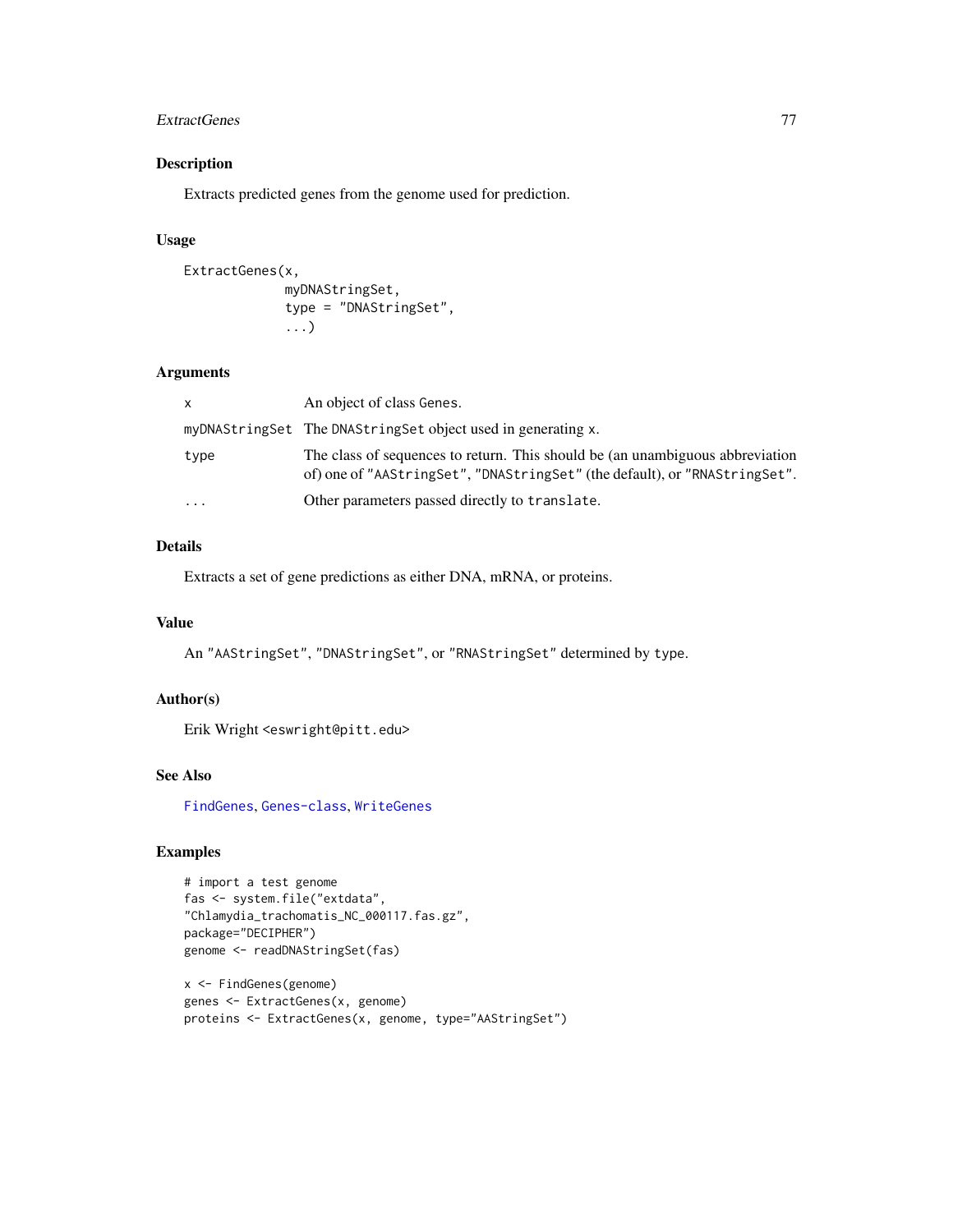# Description

Finds chimeras present in a database of sequences. Makes use of a reference database of (presumed to be) good quality sequences.

## Usage

```
FindChimeras(dbFile,
             tblName = "Seqs",
             identifier = ",
             dbFileReference,
             tblNameReference = "Seqs",
             batchSize = 100,
             minNumFragments = 20000,
             tb.width = 5,
             multiplier = 20,
             minLength = 30,
             minCoverage = 0.6,
             overlap = 100,
             minSuspectFragments = 4,
             showPercentCoverage = FALSE,
             add2tb1 = FALSE,maxGroupSize = -1,minGroupSize = 25,
             excludeIDs = NULL,
             processors = 1,
             verbose = TRUE)
```

| dbFile           | A SQLite connection object or a character string specifying the path to the<br>database file to be checked for chimeric sequences.                                                                                        |  |
|------------------|---------------------------------------------------------------------------------------------------------------------------------------------------------------------------------------------------------------------------|--|
| tblName          | Character string specifying the table in which to check for chimeras.                                                                                                                                                     |  |
| identifier       | Optional character string used to narrow the search results to those matching a<br>specific identifier. If "" then all identifiers are selected.                                                                          |  |
| dbFileReference  |                                                                                                                                                                                                                           |  |
|                  | A SQLite connection object or a character string specifying the path to the refer-<br>ence database file of (presumed to be) good quality sequences. A 16S reference<br>database is available from http://DECIPHER.codes. |  |
| tblNameReference |                                                                                                                                                                                                                           |  |
|                  | Character string specifying the table with reference sequences.                                                                                                                                                           |  |
| batchSize        | Number sequences to tile with fragments at a time.                                                                                                                                                                        |  |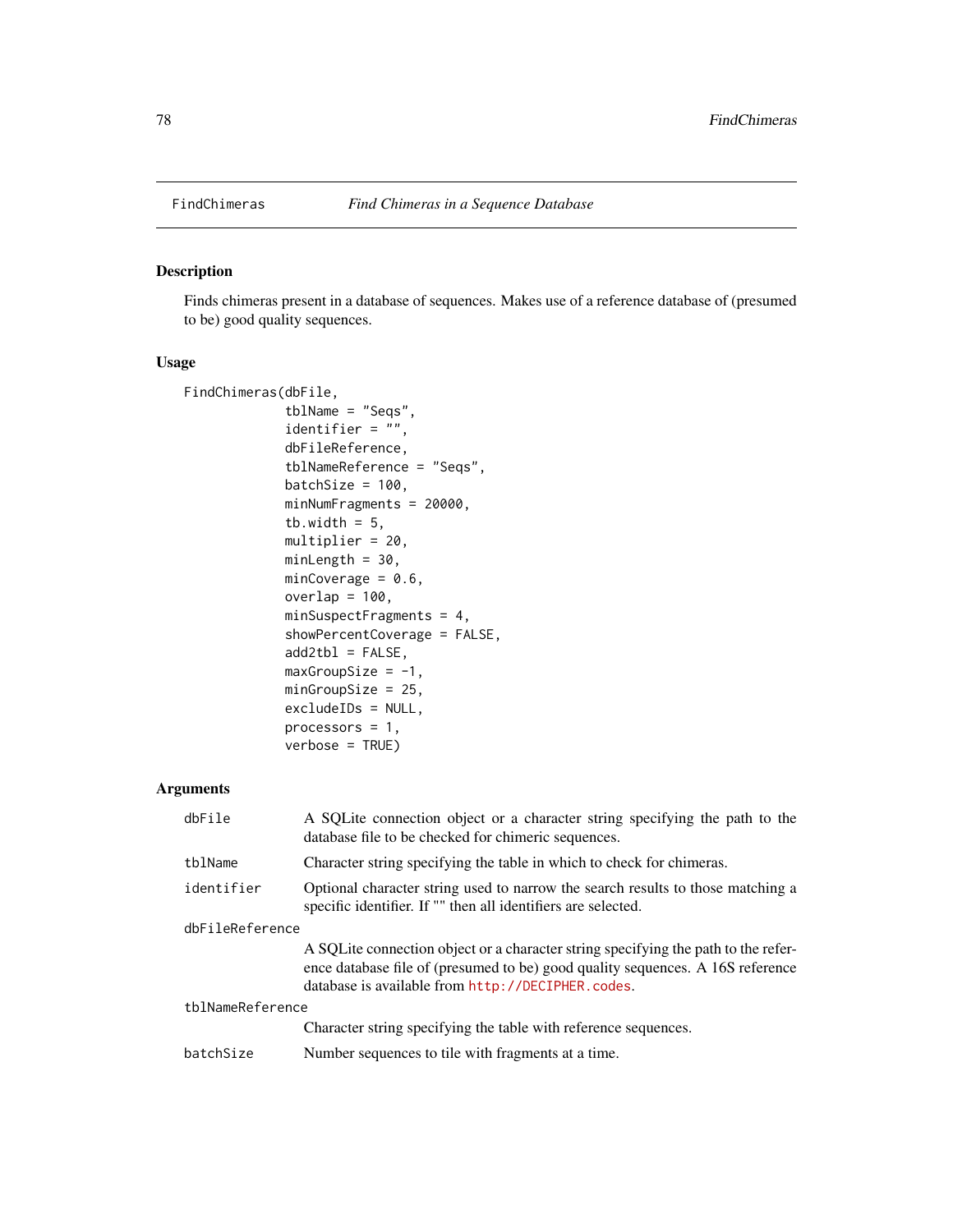### FindChimeras 79

minNumFragments

|                     | Number of suspect fragments to accumulate before searching through other<br>groups.                                                                                                         |  |
|---------------------|---------------------------------------------------------------------------------------------------------------------------------------------------------------------------------------------|--|
| tb.width            | A single integer [1.14] giving the number of nucleotides at the start of each<br>fragment that are part of the trusted band.                                                                |  |
| multiplier          | A single integer specifying the multiple of fragments found out-of-group greater<br>than fragments found in-group in order to consider a sequence a chimera.                                |  |
| minLength           | Minimum length of a chimeric region in order to be considered as a chimera.                                                                                                                 |  |
| minCoverage         | Minimum fraction of coverage necessary in a chimeric region.                                                                                                                                |  |
| overlap             | Number of nucleotides at the end of the sequence that the chimeric region must<br>overlap in order to be considered a chimera.                                                              |  |
| minSuspectFragments |                                                                                                                                                                                             |  |
|                     | Minimum number of suspect fragments belonging to another group required to<br>consider a sequence a chimera.                                                                                |  |
| showPercentCoverage |                                                                                                                                                                                             |  |
|                     | Logical indicating whether to list the percent coverage of suspect fragments in<br>each chimeric region in the output.                                                                      |  |
| add2tbl             | Logical or a character string specifying the table name in which to add the result.                                                                                                         |  |
| maxGroupSize        | Maximum number of sequences searched in a group. A value of less than 0<br>means the search is unlimited.                                                                                   |  |
| minGroupSize        | The minimum number of sequences in a group to be considered as part of the<br>search for chimeras. May need to be set to a small value for reference databases<br>with mostly small groups. |  |
| excludeIDs          | Optional character vector of identifier(s) to exclude from database searches,<br>or NULL (the default) to not exclude any.                                                                  |  |
| processors          | The number of processors to use, or NULL to automatically detect and use all<br>available processors.                                                                                       |  |
| verbose             | Logical indicating whether to display progress.                                                                                                                                             |  |

### Details

FindChimeras works by finding suspect fragments that are uncommon in the group where the sequence belongs, but very common in another group where the sequence does not belong. Each sequence in the dbFile is tiled into short sequence segments called fragments. If the fragments are infrequent in their respective group in the dbFileReference then they are considered suspect. If enough suspect fragments from a sequence meet the specified constraints then the sequence is flagged as a chimera.

The default parameters are optimized for full-length 16S sequences (> 1,000 nucleotides). Shorter 16S sequences require two parameters that are different than the defaults: minCoverage = 0.2, and minSuspectFragments = 2.

Groups are determined by the identifier present in each database. For this reason, the groups in the dbFile should exist in the groups of the dbFileReference. The reference database is assumed to contain many sequences of only good quality.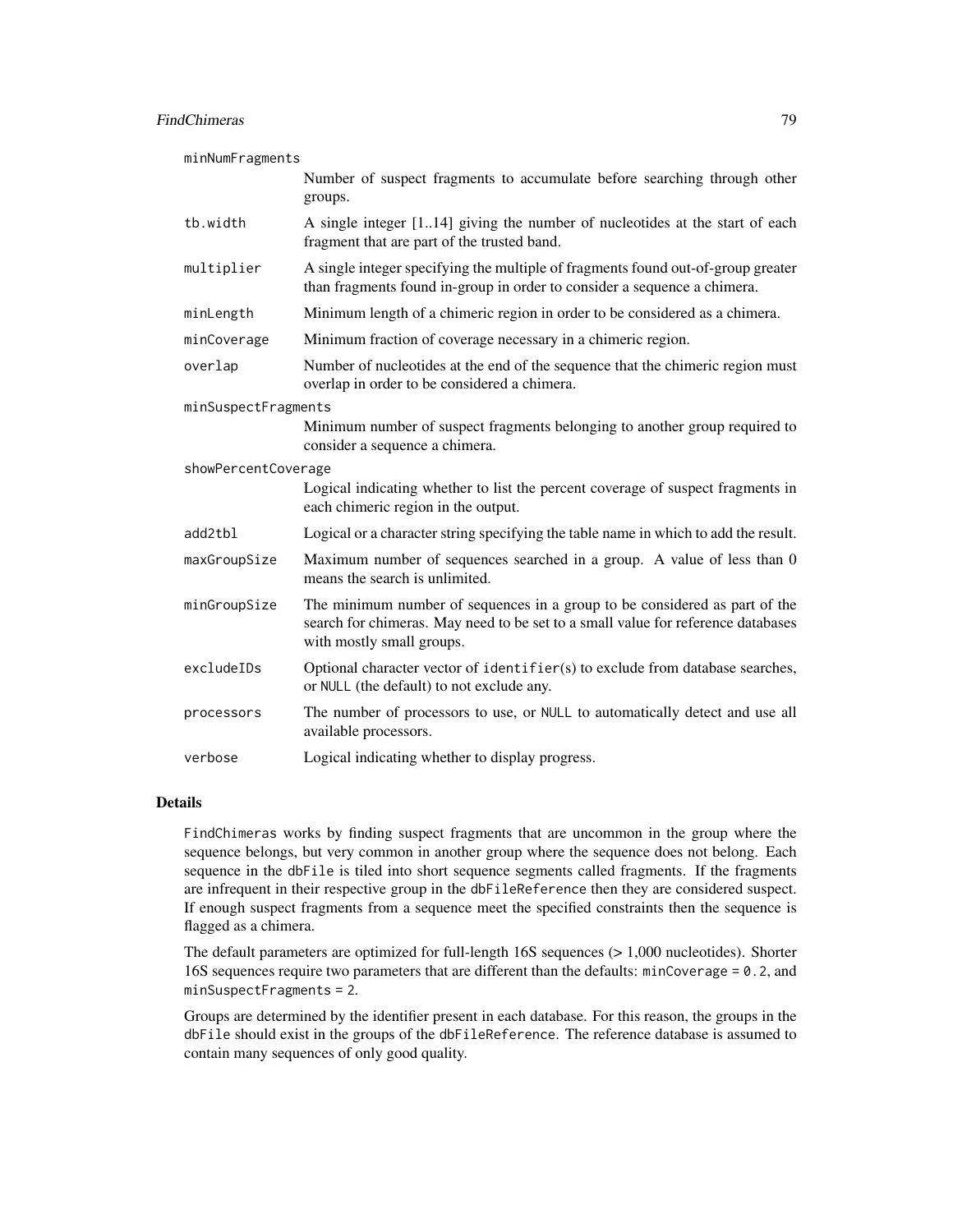If a reference database is not present then it is feasible to create a reference database by using the input database as the reference database. Removing chimeras from the reference database and then iteratively repeating the process can result in a clean reference database.

For non-16S sequences it may be necessary to optimize the parameters for the particular sequences. The simplest way to perform an optimization is to experiment with different input parameters on artificial chimeras such as those created using [CreateChimeras](#page-45-0). Adjusting input parameters until the maximum number of artificial chimeras are identified is the easiest way to determine new defaults.

#### Value

A data.frame containing only the sequences that meet the specifications for being chimeric. The chimera column contains information on the chimeric region and to which group it belongs. The row.names of the data.frame correspond to those of the sequences in the dbFile.

### Author(s)

Erik Wright <eswright@pitt.edu>

### References

ES Wright et al. (2012) "DECIPHER: A Search-Based Approach to Chimera Identification for 16S rRNA Sequences." Applied and Environmental Microbiology, doi:10.1128/AEM.06516-11.

#### See Also

[CreateChimeras](#page-45-0), [Add2DB](#page-6-0)

#### Examples

```
db <- system.file("extdata", "Bacteria_175seqs.sqlite", package="DECIPHER")
# It is necessary to set dbFileReference to the file path of the
# 16S reference database available from http://DECIPHER.codes
chimeras <- FindChimeras(db, dbFileReference=db)
```
<span id="page-79-0"></span>

FindGenes *Find Genes in a Genome*

#### **Description**

Predicts the start and stop positions of protein coding genes in a genome.

### Usage

```
FindGenes(myDNAStringSet,
          geneticCode = getGeneticCode("11"),
          minGeneLength = 60,
          includeGenes = NULL,
          allowEdges = TRUE,
```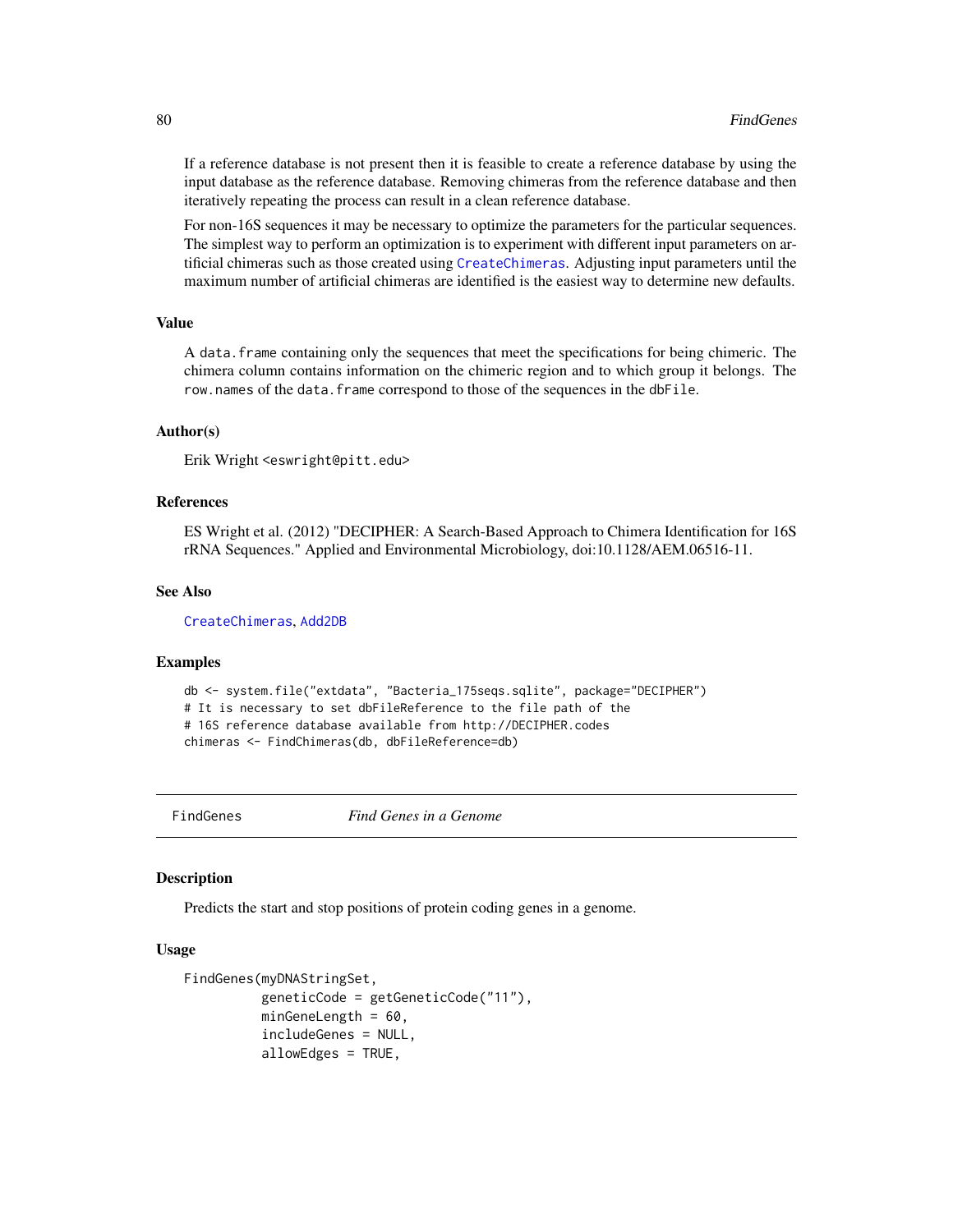```
allScores = FALSE,
showPlot = FALSE,
processors = 1,
verbose = TRUE)
```
### Arguments

|               | myDNAStringSet A DNAStringSet object of unaligned sequences representing a genome.                                                                                                                                                                                                                                                                            |
|---------------|---------------------------------------------------------------------------------------------------------------------------------------------------------------------------------------------------------------------------------------------------------------------------------------------------------------------------------------------------------------|
| geneticCode   | A named character vector defining the translation from codons to amino acids.<br>Optionally, an "alt_init_codons" attribute can be used to specify alternative<br>initiation codons. By default, the bacterial and archael genetic code is used,<br>which has seven possible initiation codons: ATG, GTG, TTG, CTG, ATA, ATT,<br>and ATC.                     |
| minGeneLength | Integer specifying the minimum length of genes to find in the genome.                                                                                                                                                                                                                                                                                         |
| includeGenes  | A Genes object to include as potential genes or NULL (the default) to predict all<br>genes de novo.                                                                                                                                                                                                                                                           |
| allowEdges    | Logical determining whether to allow genes that run off the edge of the se-<br>quences. If TRUE (the default), genes can be identified with implied starts or<br>ends outside the boundaries of myDNAStringSet, although the boundary will be<br>set to the last possible codon position. This is useful when genome sequences<br>are circular or incomplete. |
| allScores     | Logical indicating whether to return information about all possible open reading<br>frames or only the predicted genes (the default).                                                                                                                                                                                                                         |
| showPlot      | Logical determining whether a plot is displayed with the distribution of gene<br>lengths and scores. (See details section below.)                                                                                                                                                                                                                             |
| processors    | The number of processors to use, or NULL to automatically detect and use all<br>available processors.                                                                                                                                                                                                                                                         |
| verbose       | Logical indicating whether to print information about the predictions on each<br>iteration. (See details section below.)                                                                                                                                                                                                                                      |
|               |                                                                                                                                                                                                                                                                                                                                                               |

## Details

Protein coding genes are identified by learning their characteristic signature directly from the genome, i.e., *ab initio* prediction. Gene signatures are derived from the content of the open reading frame and surrounding signals that indicate the presence of a gene. Genes are assumed to not contain introns or frame shifts, making the function best suited for prokaryotic genomes.

If showPlot is TRUE then a plot is displayed with four panels. The upper left panel shows the fitted distribution of background open reading frame lengths. The upper right panel shows this distribution on top of the fitted distribution of predicted gene lengths. The lower left panel shows the fitted distribution of scores for the intergenic spacing between genes on the same and opposite genome strands. The bottom right panel shows the total score of open reading frames and predicted genes by length.

If verbose is TRUE, information is shown about the predictions at each iteration of gene finding. The mean score difference between genes and non-genes is updated at each iteration, unless it is negative, in which case the score is dropped and a "-" is displayed. The columns denote the number of iterations ("Iter"), number of codon scoring models ("Models"), start codon scores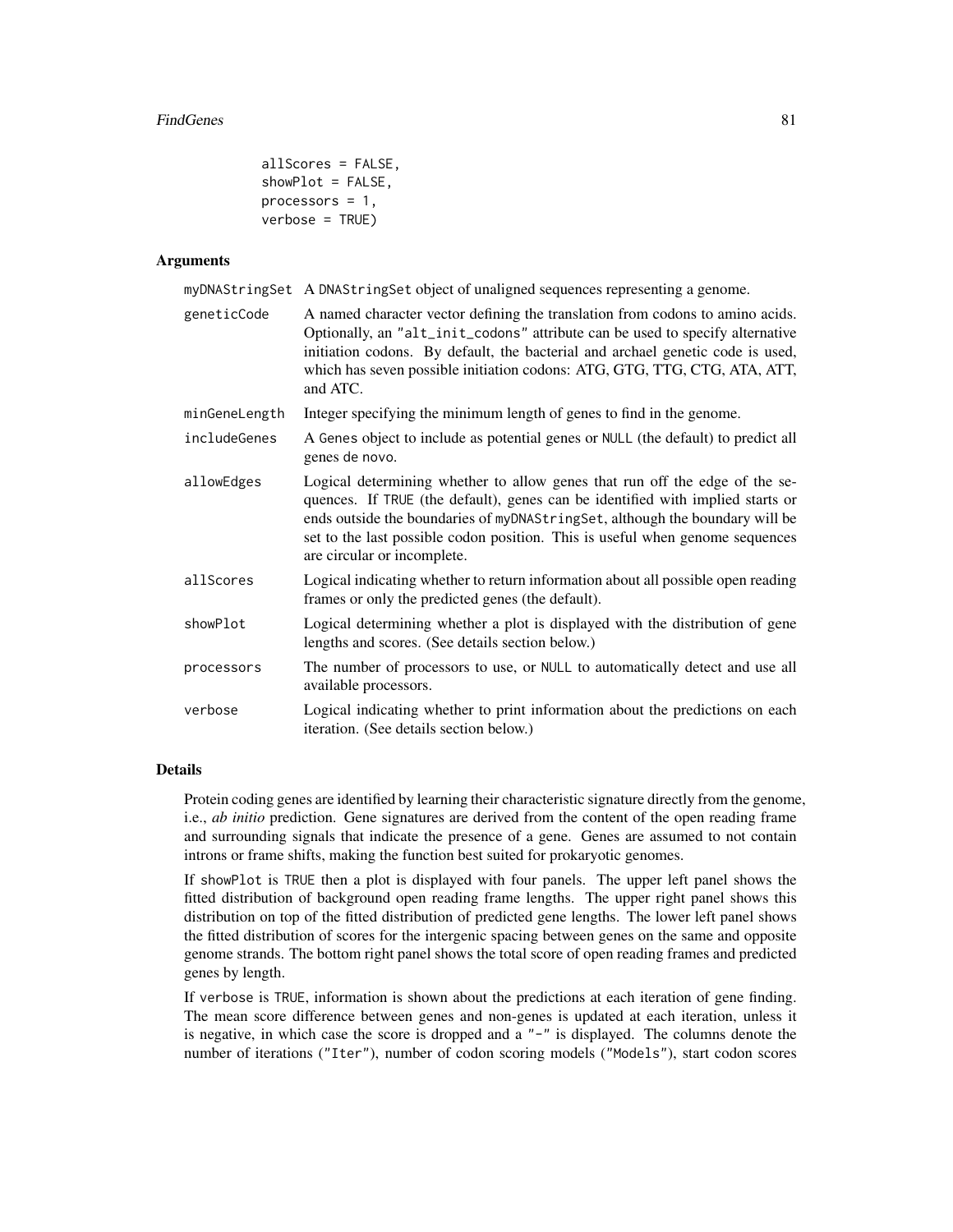# 82 FindNonCoding

("Start"), upstream k-mer motif scores ("Motif"), mRNA folding scores ("Fold"), initial codon bias scores ("Init"), upstream nucleotide bias scores ("UpsNt"), termination codon bias scores ("Term"), ribosome binding site scores ("RBS"), codon autocorrelation scores ("Auto"), stop codon scores ("Stop"), and number of predicted genes ("Genes").

## Value

An object of class Genes.

### Author(s)

Erik Wright <eswright@pitt.edu>

## See Also

[ExtractGenes](#page-75-0), [FindNonCoding](#page-81-0), [Genes-class](#page-87-0), [WriteGenes](#page-156-0)

## Examples

```
# import a test genome
fas <- system.file("extdata",
"Chlamydia_trachomatis_NC_000117.fas.gz",
package="DECIPHER")
genome <- readDNAStringSet(fas)
z <- FindGenes(genome)
z
genes <- ExtractGenes(z, genome)
genes
proteins <- ExtractGenes(z, genome, type="AAStringSet")
proteins
```
<span id="page-81-0"></span>FindNonCoding *Find Non-Coding RNAs in a Genome*

# Description

Searches for conserved patterns representing a family of non-coding RNAs. Returns the start and end boundaries of potential matches along with their log-odds score.

## Usage

```
FindNonCoding(x,
              myXStringSet,
              minScore = 16,
              allScores = FALSE,
              processors = 1,
              verbose = TRUE)
```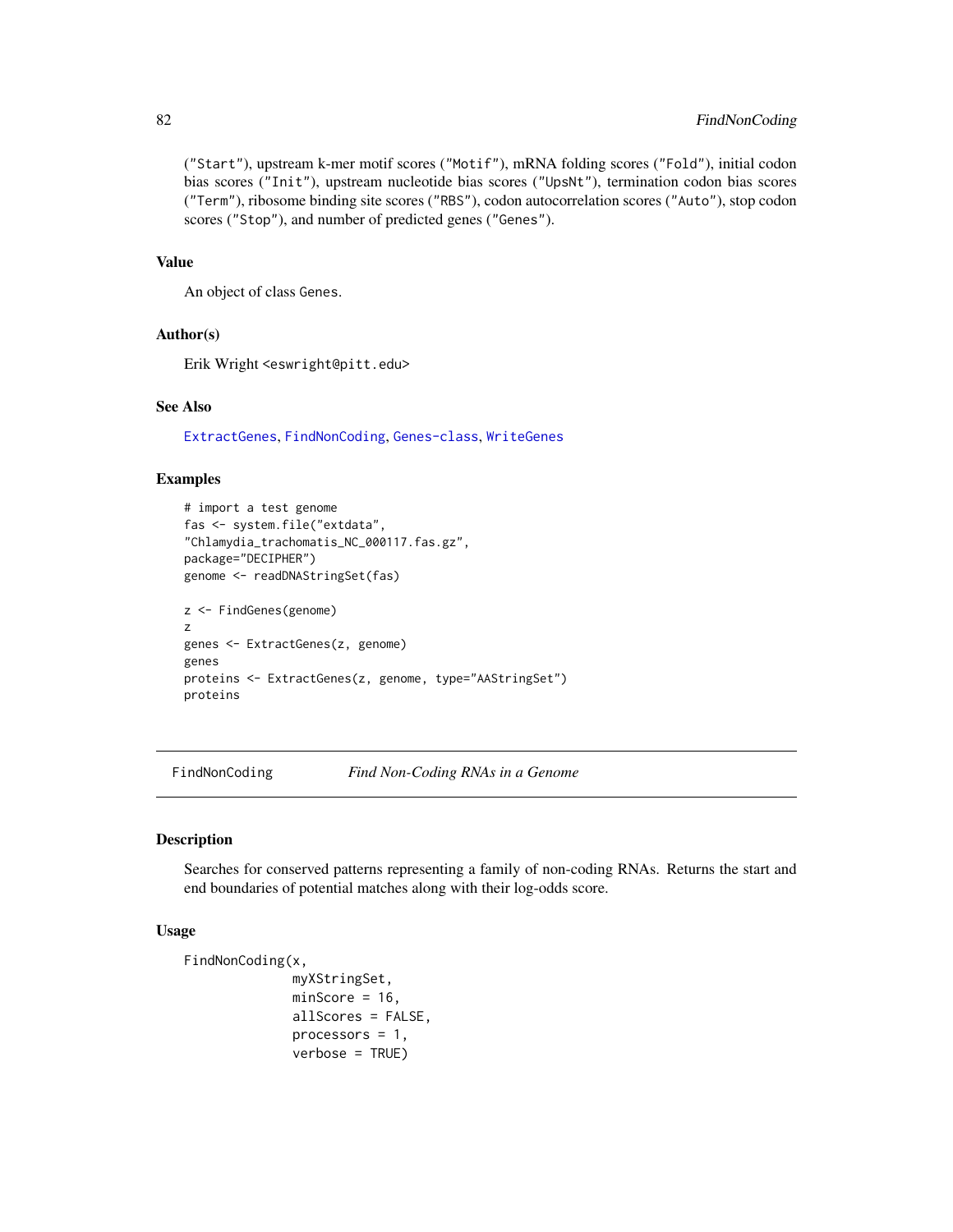# FindNonCoding 83

#### **Arguments**

| X            | A NonCoding object or a list of NonCoding objects for searching.                                                                                                                                                                                                               |
|--------------|--------------------------------------------------------------------------------------------------------------------------------------------------------------------------------------------------------------------------------------------------------------------------------|
| myXStringSet | A DNAStringSet or RNAStringSet object of unaligned sequences, typically<br>representing a genome.                                                                                                                                                                              |
| minScore     | Numeric giving the minimum log-odds score of matches to x in myXStringSet<br>to report, or a vector of numerics specifying the minimum score per NonCoding<br>object in x. The maximum false discovery rate is approximately exp(-minScore)<br>per nucleotide per object in x. |
| allScores    | Logical specifying whether all matches should be returned (TRUE) or only the<br>top matches when there are multiple matches in the same region.                                                                                                                                |
| processors   | The number of processors to use, or NULL to automatically detect and use all<br>available processors.                                                                                                                                                                          |
| verbose      | Logical indicating whether to display progress.                                                                                                                                                                                                                                |

## Details

Non-coding RNAs are identified by the location of representative sequence patterns relative to the beginning and end of the non-coding RNA. Potential matches to each NonCoding object in x are scored based on their log-odds relative to a background that is derived from the input sequence (myXStringSet). Matches of at least minScore are returned as a Genes object with the "Gene" column set to the negative index of the list element of x that was identified.

### Value

An object of class Genes.

### Author(s)

Erik Wright <eswright@pitt.edu>

# References

Wright, E. S. (2021). FindNonCoding: rapid and simple detection of non-coding RNAs in genomes. Bioinformatics. https://doi.org/10.1093/bioinformatics/btab708

## See Also

[LearnNonCoding](#page-98-0), [NonCoding-class](#page-116-0), [ExtractGenes](#page-75-0), [Genes-class](#page-87-0), [WriteGenes](#page-156-0)

# Examples

```
data(NonCodingRNA_Bacteria)
x <- NonCodingRNA_Bacteria
names(x)
# import a test genome
fas <- system.file("extdata",
"Chlamydia_trachomatis_NC_000117.fas.gz",
```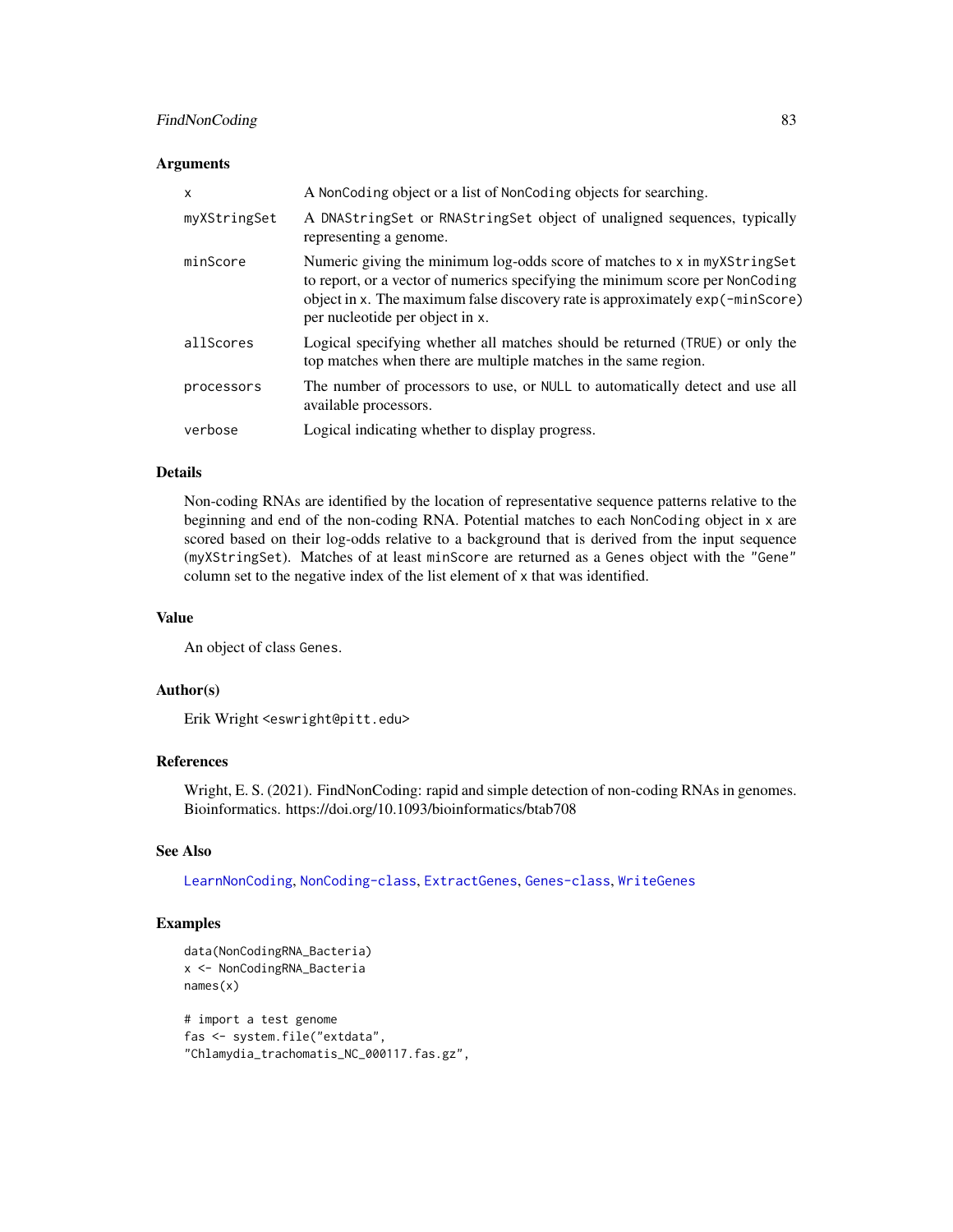```
package="DECIPHER")
genome <- readDNAStringSet(fas)
z <- FindNonCoding(x, genome)
z
annotations \leq attr(z, "annotations")
m <- match(z[, "Gene"], annotations)
sort(table(names(annotations)[m]))
genes <- ExtractGenes(z, genome, type="RNAStringSet")
genes
```
FindSynteny *Finds Synteny in a Sequence Database*

## Description

Finds syntenic blocks between groups of sequences in a database.

## Usage

```
FindSynteny(dbFile,
            tblName = "Seqs",
            identifier = ",
            useFrames = TRUE,
            alphabet = AA_REDUCED[[1]],
            geneticCode = GENETIC_CODE,
            sepcost = 0,
            gapCost = -0.01,shiftCost = 0,codingCost = 0,
            maxSep = 2000,maxGap = 5000,minScore = 30,
            dropScore = -100,maskRepeats = TRUE,
            allowOverlap = TRUE,
            storage = 0.5,
            processors = 1,
            verbose = TRUE)
```

| dbFile  | A SQLite connection object or a character string specifying the path to the<br>database file. |
|---------|-----------------------------------------------------------------------------------------------|
| tblName | Character string specifying the table where the sequences are located.                        |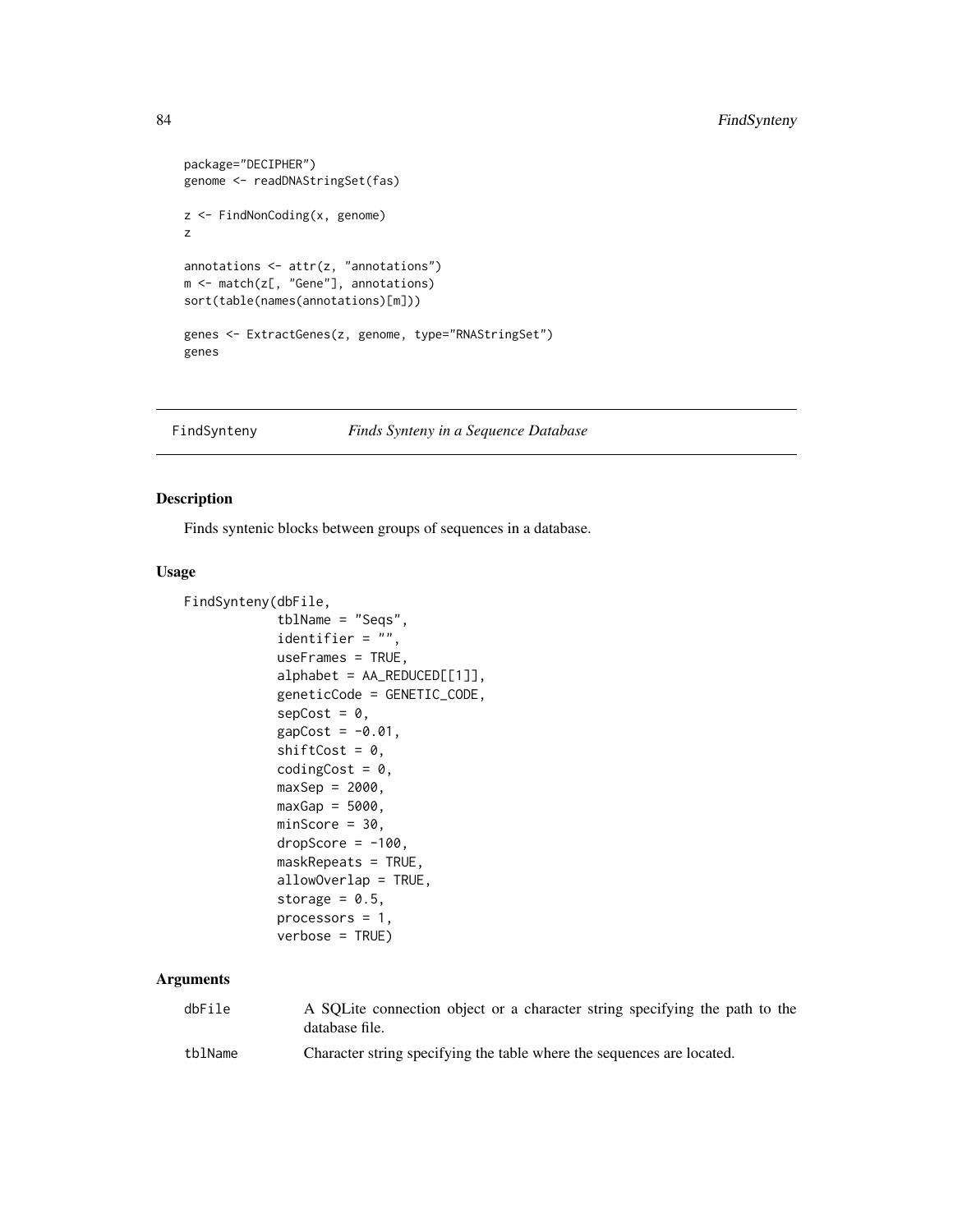| identifier   | Optional character string used to narrow the search results to those matching a<br>specific identifier. If "" then all identifiers are selected. Repeated identifiers will<br>find synteny between a sequence and itself, while blocking identical positions<br>from matching in both sequences.               |
|--------------|----------------------------------------------------------------------------------------------------------------------------------------------------------------------------------------------------------------------------------------------------------------------------------------------------------------|
| useFrames    | Logical specifying whether to use 6-frame amino acid translations to help find<br>more distant hits. Using the alphabet is helpful when the genome is largely<br>composed of coding DNA. If FALSE then faster but less sensitive to distant ho-<br>mology.                                                     |
| alphabet     | Character vector of amino acid groupings used to reduce the 20 standard amino<br>acids into smaller groups. Alphabet reduction helps to find more distant ho-<br>mologies between sequences. A non-reduced amino acid alphabet can be used<br>by setting alphabet equal to AA_STANDARD.                        |
| geneticCode  | Either a character vector giving the genetic code to use in translation, or a list<br>containing one genetic code for each identifier. If a list is provided then it must<br>be named by the corresponding identifiers in the database.                                                                        |
| sepCost      | Cost per nucleotide separation between hits to apply when chaining hits into<br>blocks.                                                                                                                                                                                                                        |
| gapCost      | Cost for gaps between hits to apply when chaining hits into blocks.                                                                                                                                                                                                                                            |
| shiftCost    | Cost for shifting between different reading frames when chaining reduced amino<br>acid hits into blocks.                                                                                                                                                                                                       |
| codingCost   | Cost for switching between coding and non-coding hits when chaining hits into<br>blocks.                                                                                                                                                                                                                       |
| maxSep       | Maximal separation (in nucleotides) between hits in the same block.                                                                                                                                                                                                                                            |
| maxGap       | The maximum number of gaps between hits in the same block.                                                                                                                                                                                                                                                     |
| minScore     | The minimum score required for a chain of hits to become a block. Higher<br>values of minScore are less likely to yield false positives.                                                                                                                                                                       |
| dropScore    | The change from maximal score required to stop extending blocks.                                                                                                                                                                                                                                               |
| maskRepeats  | Logical specifying whether to "soft" mask repeats when searching for hits.                                                                                                                                                                                                                                     |
| allowOverlap | Logical specifying whether to permit blocks to overlap on the same sequence.                                                                                                                                                                                                                                   |
| storage      | Excess gigabytes available to store objects so that they do not need to be re-<br>computed in later steps. This should be a number between zero and a (modest)<br>fraction of the available system memory. Note that more than storage giga-<br>bytes may be required, but will not be stored for later reuse. |
| processors   | The number of processors to use, or NULL to automatically detect and use all<br>available processors.                                                                                                                                                                                                          |
| verbose      | Logical indicating whether to display progress.                                                                                                                                                                                                                                                                |

# Details

Long nucleotide sequences, such as genomes, are often not collinear or may be composed of many smaller segments (e.g., contigs). FindSynteny searches for "hits" between sequences that can be chained into collinear "blocks" of synteny. Hits are defined as k-mer exact nucleotide matches or kmer matches in a reduced amino acid alphabet (if useFrames is TRUE). Hits are chained into blocks as long as they are: (1) within the same sequence, (2) within maxSep and maxGap distance, and (3)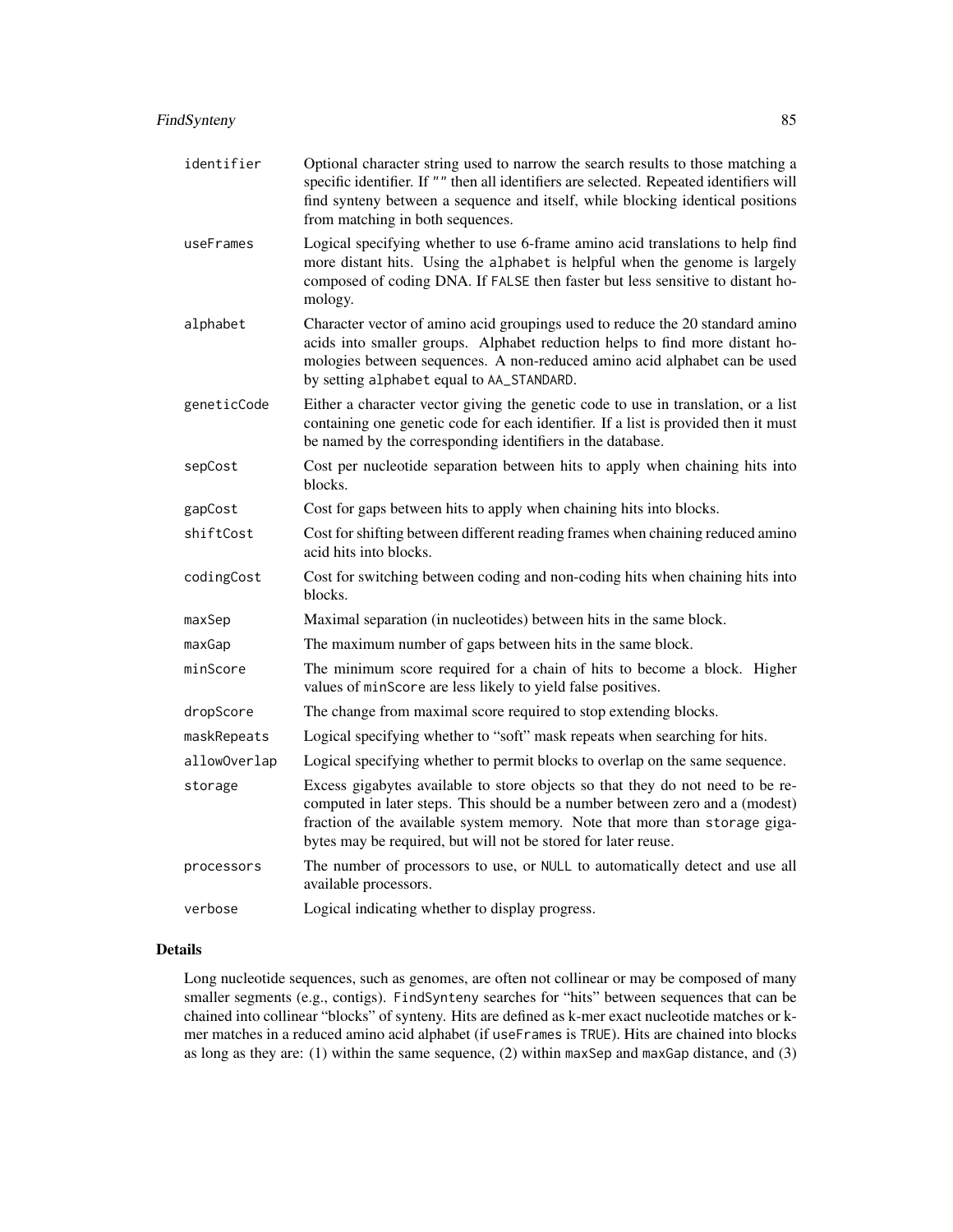# 86 FormGroups and the set of the set of the set of the set of the set of the set of the set of the set of the set of the set of the set of the set of the set of the set of the set of the set of the set of the set of the se

help maintain the score above minScore. Blocks are extended from their first and last hit until their score drops below dropScore from the maximum that was reached. This process results in a set of hits and blocks stored in an object of class "Synteny".

#### Value

```
An object of class "Synteny".
```
## Note

FindSynteny is intended to be used on sets of sequences with up to ~100 million nucleotides total per identifier. For this reason, better performance can sometimes be achieved by assigning a unique identifier to each chromosome belonging to a large genome.

## Author(s)

Erik Wright <eswright@pitt.edu>

# See Also

[AlignSynteny](#page-19-0), [Synteny-class](#page-138-0)

#### Examples

```
db <- system.file("extdata", "Influenza.sqlite", package="DECIPHER")
synteny <- FindSynteny(db)
synteny
pairs(synteny) # scatterplot matrix
```
<span id="page-85-0"></span>FormGroups *Forms Groups By Rank*

#### Description

Agglomerates sequences into groups within a specified size range based on taxonomic rank.

#### Usage

```
FormGroups(dbFile,
           tblName = "Seqs",
           goalSize = 50.
           minGroupSize = 25,
           maxGroupSize = 5000,
           includeNames = FALSE,
           add2tb1 = FALSE,verbose = TRUE)
```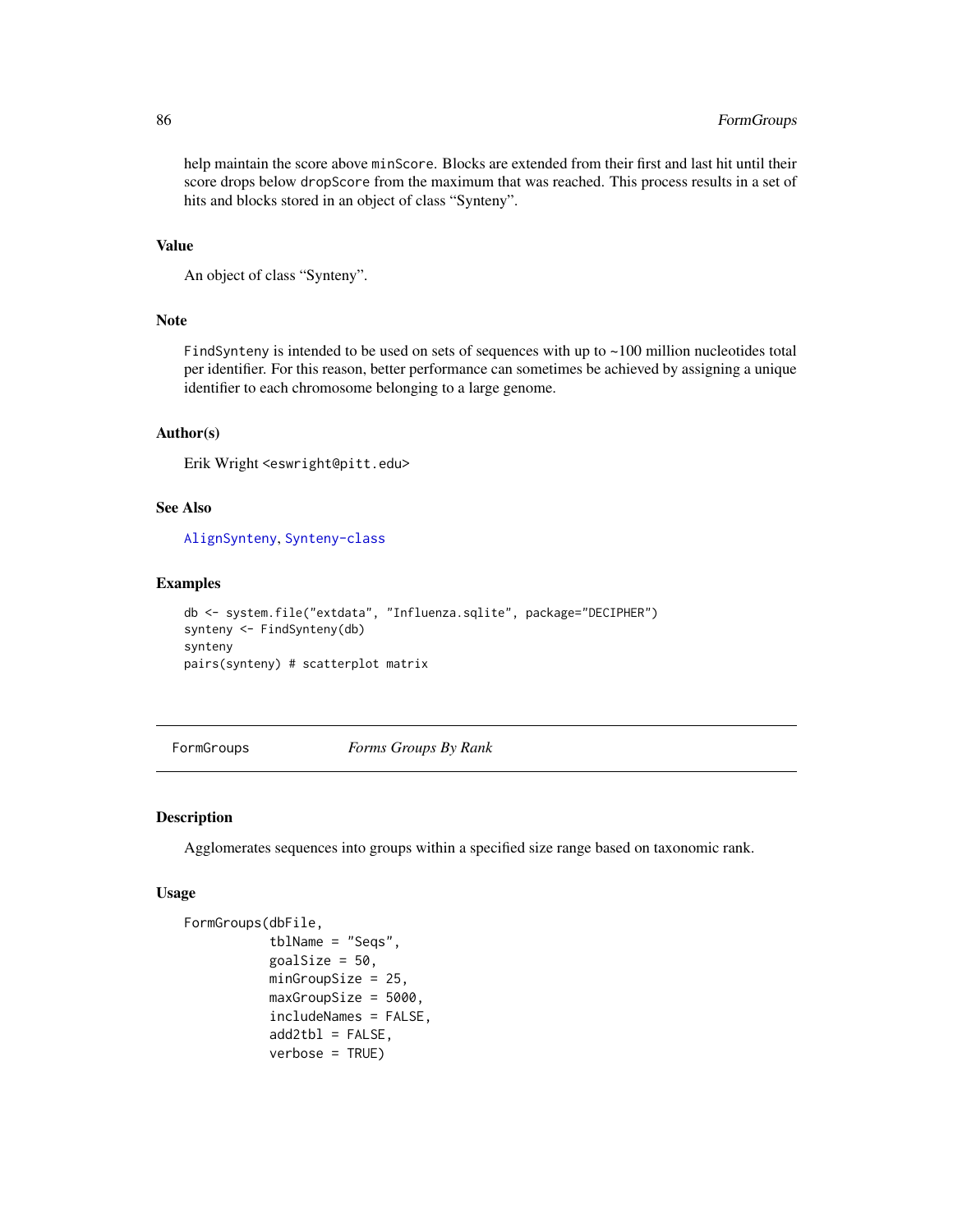# FormGroups 87

### **Arguments**

| dbFile       | A SQLite connection object or a character string specifying the path to the<br>database file.            |
|--------------|----------------------------------------------------------------------------------------------------------|
| tblName      | Character string specifying the table where the rank information is located.                             |
| goalSize     | Number of sequences required in each group to stop adding more sequences.                                |
| minGroupSize | Minimum number of sequences in each group required to stop trying to recom-<br>bine with a larger group. |
| maxGroupSize | Maximum number of sequences in each group allowed to continue agglomera-<br>tion.                        |
| includeNames | Logical indicating whether to include the formal scientific name in the group<br>name.                   |
| add2tbl      | Logical or a character string specifying the table name in which to add the result.                      |
| verbose      | Logical indicating whether to display progress.                                                          |

## Details

FormGroups uses the "rank" field in the dbFile table to group sequences with similar taxonomic rank. Rank information must be present in the tblName, such as that created by default when importing sequences from a GenBank formatted file.

Rank information contains the formal scientific name on the first line, followed by the taxonomic lineage on subsequent lines. When includeNames is TRUE the formal scientific name is appended to the end of the group name, otherwise only the taxonomic lineage is used as the group name.

The algorithm ascends the taxonomic tree, agglomerating taxa into groups until the goalSize is reached. If the group size is below minGroupSize then further agglomeration is attempted with a larger group. If additional agglomeration results in a group larger than maxGroupSize then the agglomeration is undone so that the group is smaller. Setting minGroupSize to goalSize avoids the creation of polyphyletic groups. Note that this approach may often result in paraphyletic groups.

#### Value

A data.frame with the rank and corresponding group name as identifier. Note that quotes are stripped from group names to prevent problems that they may cause. The origin gives the rank preceding the identifier. The count denotes number of sequences corresponding to each rank. If add2tbl is not FALSE then the "identifier" and "origin" columns are updated in dbFile.

### Author(s)

Erik Wright <eswright@pitt.edu>

## See Also

[IdentifyByRank](#page-93-0)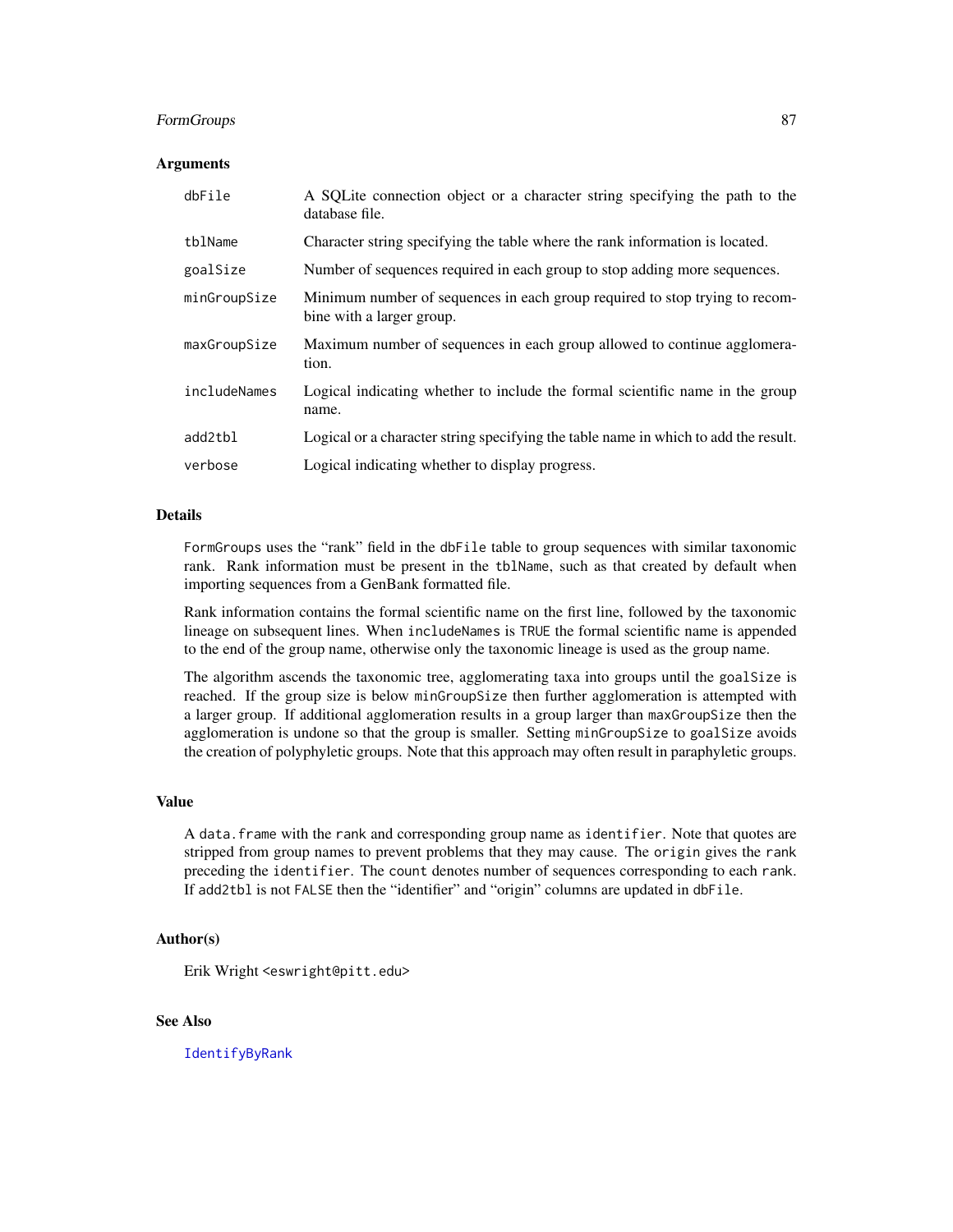88 Genes and the contract of the contract of the contract of the contract of the contract of the contract of the contract of the contract of the contract of the contract of the contract of the contract of the contract of t

### Examples

```
db <- system.file("extdata", "Bacteria_175seqs.sqlite", package="DECIPHER")
g <- FormGroups(db, goalSize=10, minGroupSize=5, maxGroupSize=20)
head(g)
tapply(g$count, g$identifier, sum)
```
### Genes *Genes objects and accessors*

### <span id="page-87-0"></span>Description

Gene prediction consist of delimiting the boundaries of regions that function as genes within a genome. Class Genes provides objects and functions for storing the boundaries of genes and associated information resulting from gene prediction.

### Usage

```
## S3 method for class 'Genes'
plot(x,
    xlim = c(1, 1e4),ylim = c(-100, 500),
    interact = FALSE,
    colorBy="Strand",
    colorRamp=colorRampPalette(c("darkblue", "darkred")),
    colorGenes="green4",
    ...)
## S3 method for class 'Genes'
print(x, \ldots)
```
## S3 method for class 'Genes' x[i, j, ...]

| $\mathsf{x}$ | An object of class Genes.                                                                                                                                                                                                                                                                   |
|--------------|---------------------------------------------------------------------------------------------------------------------------------------------------------------------------------------------------------------------------------------------------------------------------------------------|
| xlim         | Numeric vector of length 2 specifying the x-axis limits for plotting.                                                                                                                                                                                                                       |
| ylim         | Numeric vector of length 2 specifying the y-axis limits for plotting.                                                                                                                                                                                                                       |
| interact     | Logical determining whether the plot is interactive. If TRUE, clicking the plot on<br>the right or left side will scroll one frame in that direction. To end interaction,<br>either right-click, press the escape key, or press the stop button depending on the<br>graphics device in use. |
| colorBy      | Character string indicating the name of the column in x that should be used for<br>coloring. Unambiguous abbreviations are also permitted.                                                                                                                                                  |
| colorRamp    | A function that will return n colors when given a number n. Examples are<br>rainbow, heat.colors, terrain.colors, cm.colors, or (the default) colorRampPalette.                                                                                                                             |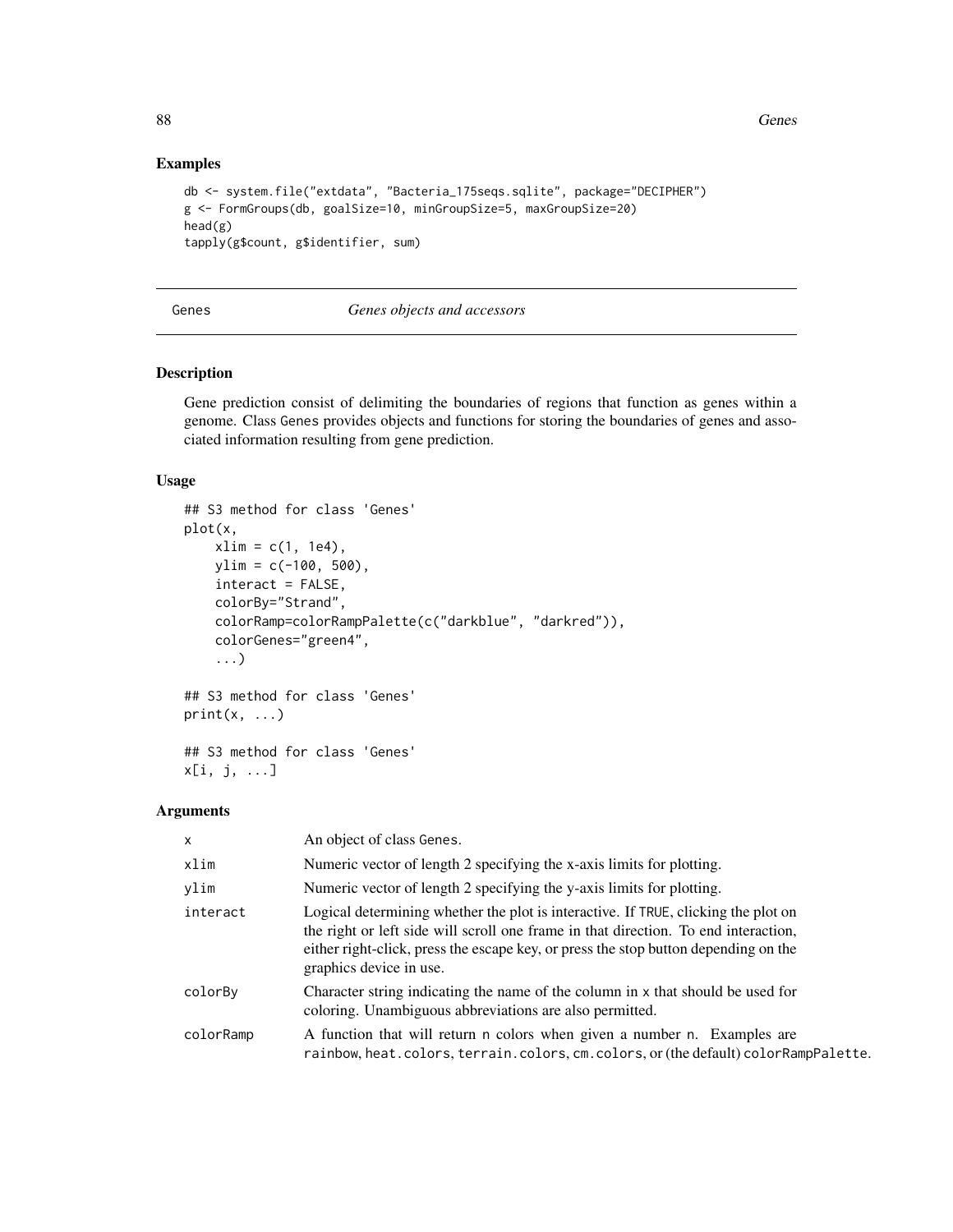#### Genes 89

| colorGenes | Character string specifying the color of genes, or NA to color genes according to<br>colorBy.                                                                          |
|------------|------------------------------------------------------------------------------------------------------------------------------------------------------------------------|
| i          | Numeric or character vector of row indices to extract from x.                                                                                                          |
| j          | Numeric or character vector of column indices to extract from x. If j is missing,<br>all columns are included and the returned object will also belong to class Genes. |
|            | Other optional parameters.                                                                                                                                             |

### Details

Objects of class Genes are stored as numeric matrices containing information pertaining to gene predictions. The matrix columns include the index ("Index") of the corresponding sequence in the original genome, the strand ("Strand") where the gene is located (either " $+$ " (0) or " $-$ " (1), the beginning ("Begin") and ending ("End") positions of the gene, scores acquired during prediction, and whether  $(!= 0)$  or not  $(0)$  the region was predicted to be a gene. Note that the start of the gene is at the beginning position when the strand is  $"+"$  and end when the strand is  $"-"$ . By convention, rows with negative values in the "Gene" column represent non-coding RNAs and rows with positive values represent protein coding genes.

The plot method will show the total score of each prediction along the genome. This is most useful when displaying the result of setting allScores to TRUE in FindGenes. Here, possible genes on either strand will be shown (by default), with the predicted genes highlighted. The beginning (solid) and ending (dashed) positions are denoted by vertical lines. Note that the x-axis is cumulative genome position, and changes between genome sequences indices are demarcated by dashed vertical lines.

### Author(s)

Erik Wright <eswright@pitt.edu>

#### See Also

[ExtractGenes](#page-75-0), [FindGenes](#page-79-0), [WriteGenes](#page-156-0)

## Examples

```
# import a test genome
fas <- system.file("extdata",
"Chlamydia_trachomatis_NC_000117.fas.gz",
package="DECIPHER")
genome <- readDNAStringSet(fas)
x <- FindGenes(genome, allScores=TRUE)
x
head(unclass(x)) # the underlying structure
plot(x) # default coloring by "Strand"
# color by RBS score (blue is weak/low, red is strong/high)
plot(x, colorBy="RibosomeBindingSiteScore", colorGenes=NA)
# color by fraction of times a gene was chosen
plot(x, colorBy="FractionReps", colorGenes=NA)
```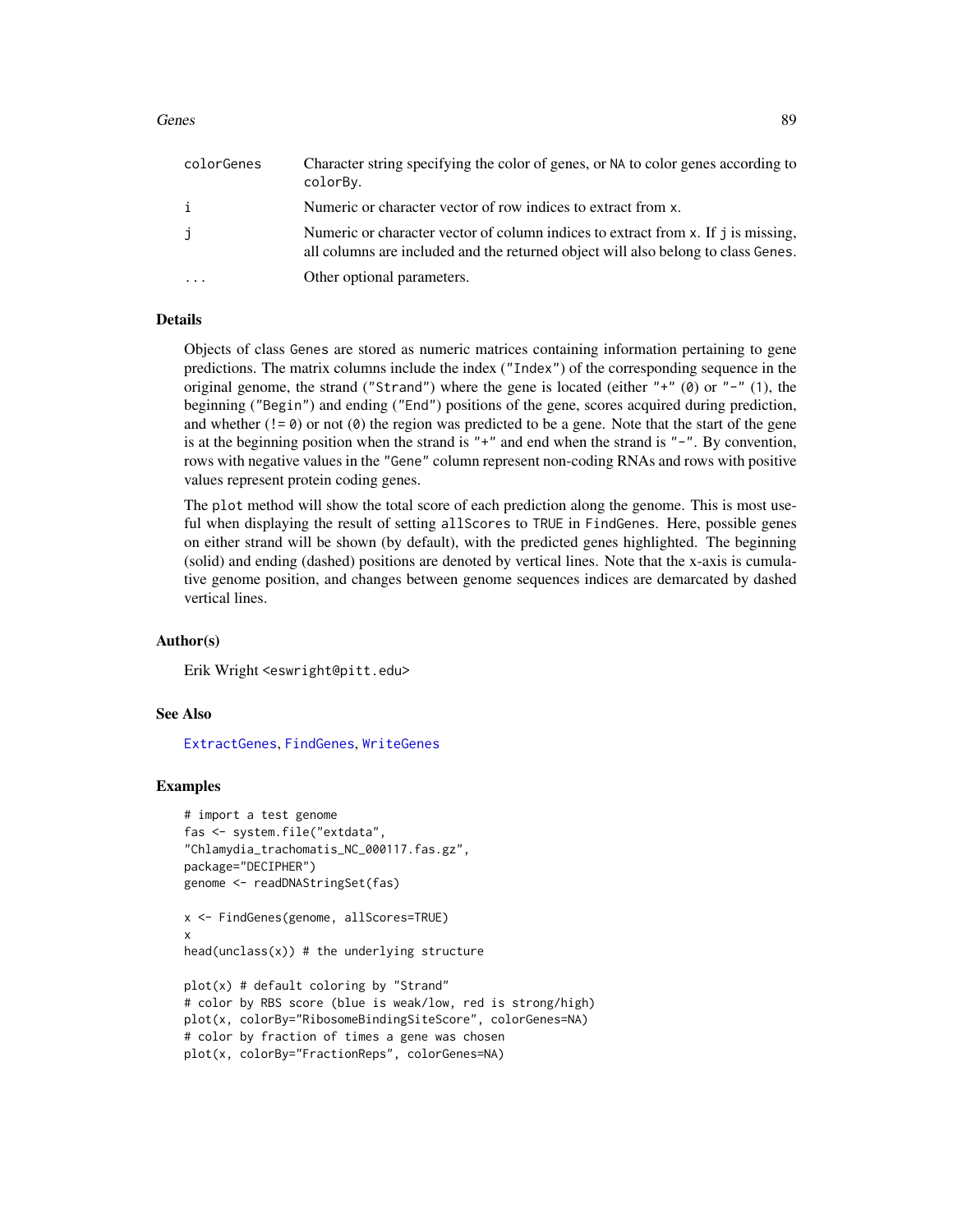```
# color by which codon model was selected for each ORF
plot(x, colorBy="CodonModel", xlim=c(1, 3e4))
```
HEC\_MI *Mutual Information for Protein Secondary Structure Prediction*

## Description

Arrays containing values of mutual information for single residues (HEC\_MI1) and pairs of residues (HEC\_MI2) located within 10 residues of the position being predicted (position "0"). The arrays have dimensions corresponding to the 20 (standard) amino acids, positions (-10 to 10), and states (helix ("H"), sheet ("E"), or coil ("C")).

### Usage

data("HEC\_MI1") data("HEC\_MI2")

### Format

The format of HEC\_MI1 is: num [1:20, 1:21, 1:3] 0.04264 -0.00117 0.02641 0.08264 -0.04876 ... - attr(\*, "dimnames")=List of 3 ..\$ : chr [1:20] "A" "R" "N" "D" ... ..\$ : chr [1:21] "-10" "-9" "-8" "-7" ... ..\$ : chr [1:3] "H" "E" "C"

The format of HEC\_MI2 is: num [1:20, 1:20, 1:21, 1:21, 1:3] 2.56 -Inf -Inf -Inf -Inf ... - attr(\*, "dimnames")=List of 5 ..\$ : chr [1:20] "A" "R" "N" "D" ... ..\$ : chr [1:20] "A" "R" "N" "D" ... ..\$ : chr [1:21] "-10" "-9" "-8" "-7" ... ..\$ : chr [1:21] "-10" "-9" "-8" "-7" ... ..\$ : chr [1:3] "H" "E" "C"

### Details

The values in each matrix were derived based on a set of 15,201 proteins in the ASTRAL Compendium (Chandonia, 2004). The 8-states assigned by the Dictionary of Protein Secondary Structure (DSSP) were reduced to 3-states via  $H = G$ , H, or I;  $E = E$ ; and  $C = B$ , S, C, or T.

#### References

Chandonia, J. M. (2004). The ASTRAL Compendium in 2004. *Nucleic Acids Research*, 32(90001), 189D-192. doi:10.1093/nar/gkh034.

### Examples

```
data(HEC_MI1)
# the contribution of an arginine ("R")
# located 3 residues left of center
# to a helical ("H") state at the center
HEC_MI1["R", "-3", "H"]
data(HEC_MI2)
```
# the contribution of arginine and lysine ("K")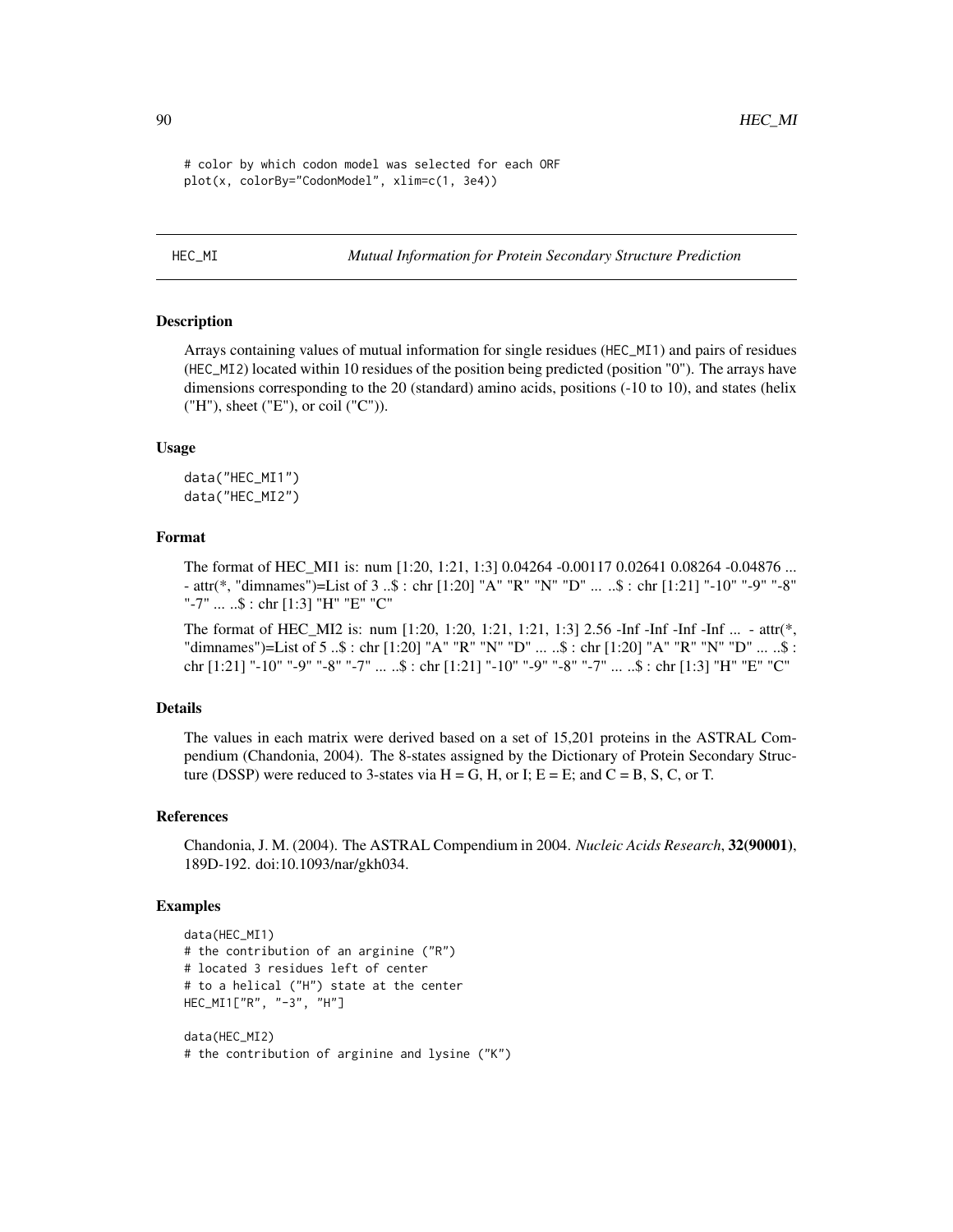#### IdClusters 91

```
# located at positions -1 and +1, respectively
# to a coil ("C") state at the center position
HEC_MI2["R", "K", "-1", "1", "C"]
matplot(-10:10, t(HEC_MI1[,, "H"]),
       type="l", col=1:8, lty=rep(1:3, each=8),
       xlab="Amino Acid Position Relative to Center",
       ylab="Log-Odds of Helix at Center Position")
legend("bottomleft",
       lwd=1, col=1:8, lty=rep(1:3, each=8),
       legend=dimnames(HEC_MI1)[[1]], ncol=2)
```
### IdClusters *Cluster Sequences By Similarity*

### **Description**

Groups the sequences into approximate clusters of similarity.

### Usage

```
IdClusters(myXStringSet,
           cutoff = 0,
           processors = 1,
           verbose = TRUE)
```
# **Arguments**

| myXStringSet | If method is "ML" or reconstruct is not FALSE, the DNAStringSet or RNAStringSet<br>used in the creation of myDistMatrix. If method is "inexact", the DNAStringSet,<br>RNAStringSet, or AAStringSet to cluster. |
|--------------|----------------------------------------------------------------------------------------------------------------------------------------------------------------------------------------------------------------|
| cutoff       | A vector with the maximum edge length separating the sequences in the same<br>cluster. Multiple cutoffs may be provided in ascending or descending order.<br>(See details section below.)                      |
| processors   | The number of processors to use, or NULL to automatically detect and use all<br>available processors.                                                                                                          |
| verbose      | Logical indicating whether to display progress.                                                                                                                                                                |

# Details

IdClusters groups the input sequences into approximate clusters using a heuristic algorithm. First the sequences are ordered by length and the longest sequence becomes the first cluster seed. If the second sequence is less than cutoff k-mer distance then it is added to the cluster, otherwise it becomes a new cluster representative. The remaining sequences are matched to cluster representatives in a similar fashion until all sequences belong to a cluster. In the majority of cases, this process results in clusters with members separated by less than cutoff distance.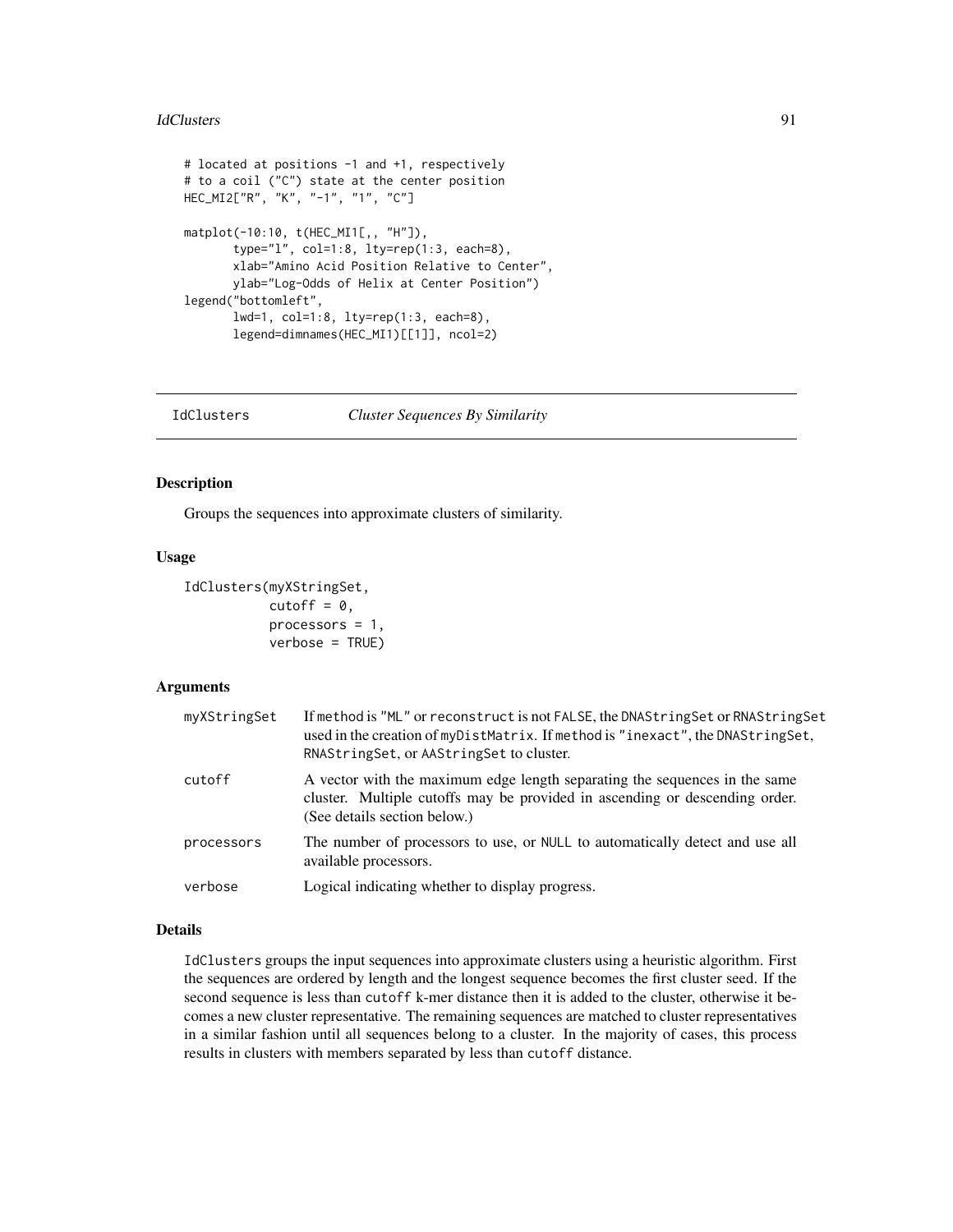Multiple cutoffs may be provided in sorted order. If the cutoffs are provided in *descending* order then clustering at each new value of cutoff is continued within the prior cutoff's clusters. In this way clusters at lower values of cutoff are completely contained within their umbrella clusters at higher values of cutoff. This is useful for accelerating the clustering process, because each subsequent group is only clustered within the previous group. If multiple cutoffs are provided in *ascending* order then clustering at each level of cutoff is independent of the prior level.

# Value

A data.frame is returned with dimensions  $N * M$ , where each one of N sequences is assigned to a cluster at the M-level of cutoff. The row.names of the data.frame correspond to the *names* of myXStingSet.

## Author(s)

Erik Wright <eswright@pitt.edu>

### Examples

```
fas <- system.file("extdata", "50S_ribosomal_protein_L2.fas", package="DECIPHER")
dna <- readDNAStringSet(fas)
aa <- translate(dna)
inexact <- IdClusters(aa, cutoff=seq(0.7, 0.1, -0.1))
head(inexact)
apply(inexact, 2, max) # number of clusters per cutoff
```

```
IdConsensus Create Consensus Sequences by Groups
```
### Description

Forms a consensus sequence representing the sequences in each group.

#### Usage

```
IdConsensus(dbFile,
            tblName = "Seqs",
            identifier = "",
            type = "DNAStringSet",
            colName = "identifier",
            processors = 1,
            verbose = TRUE,
            ...)
```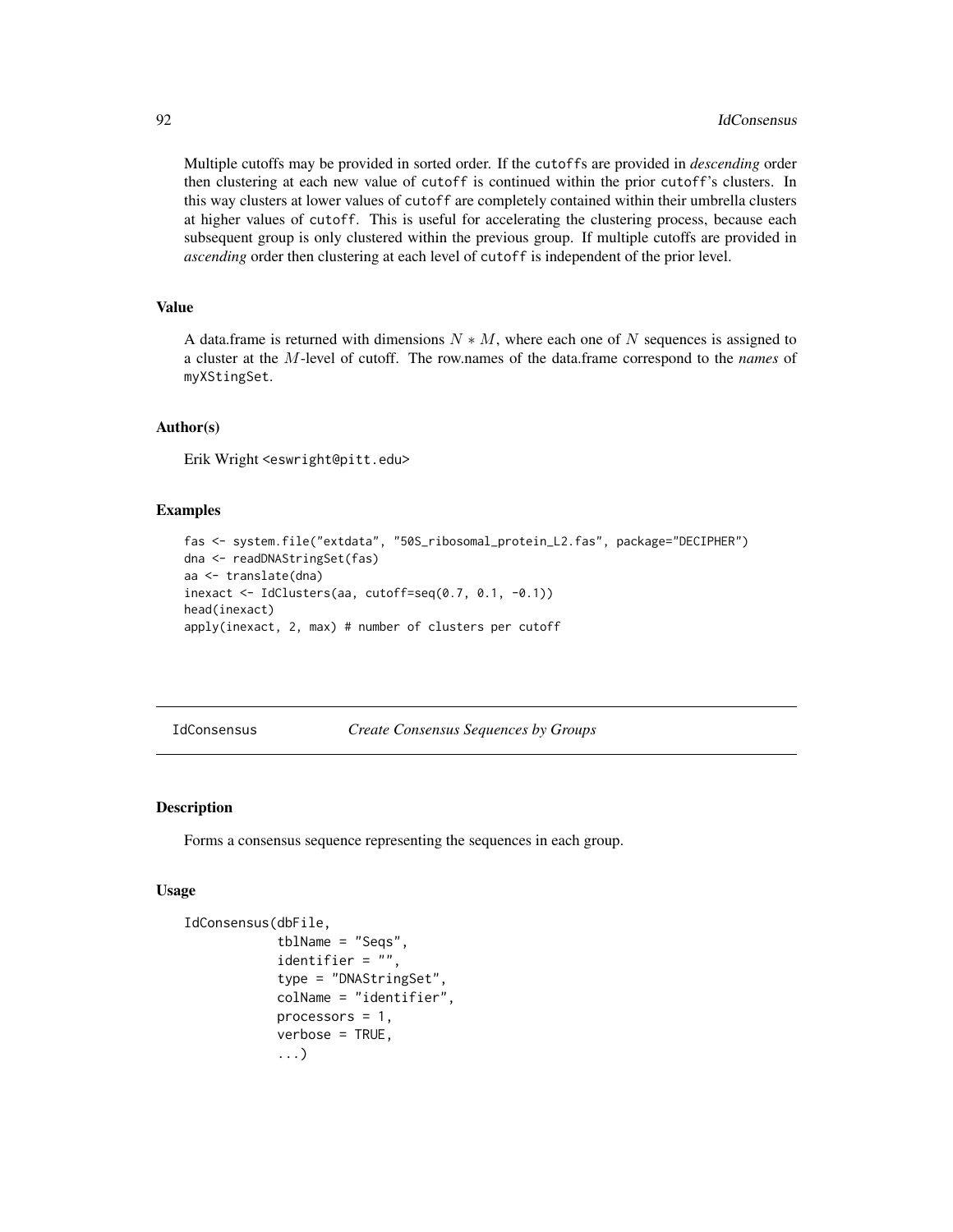#### IdConsensus 93

### Arguments

| dbFile     | A SQLite connection object or a character string specifying the path to the<br>database file.                                                                                    |
|------------|----------------------------------------------------------------------------------------------------------------------------------------------------------------------------------|
| tblName    | Character string specifying the table in which to form consensus.                                                                                                                |
| identifier | Optional character string used to narrow the search results to those matching a<br>specific identifier. If "" then all identifiers are selected.                                 |
| type       | The type of XStringSet (sequences) to use in forming consensus. This should<br>be (an abbreviation of) one of "DNAStringSet", "RNAStringSet", "AAStringSet",<br>or "BStringSet". |
| colName    | Column containing the group name of each sequence.                                                                                                                               |
| processors | The number of processors to use, or NULL to automatically detect and use all<br>available processors.                                                                            |
| verbose    | Logical indicating whether to display progress.                                                                                                                                  |
| $\ddots$   | Additional arguments to be passed directly to Consensus Sequence for an AAString Set,<br>DNAStringSet, or RNAStringSet, or to consensusString for a BStringSet.                  |

## Details

Creates a consensus sequence for each of the distinct groups defined in colName. The resulting XStringSet contains as many consensus sequences as there are distinct groups in colName. For example, it is possible to create a set of consensus sequences with one consensus sequence for each "id" in the tblName.

## Value

An XStringSet object containing the consensus sequence for each group. The names of the XStringSet contain the number of sequences and name of each group.

### Author(s)

Erik Wright <eswright@pitt.edu>

# See Also

# [Seqs2DB](#page-134-0)

## Examples

```
db <- system.file("extdata", "Bacteria_175seqs.sqlite", package="DECIPHER")
con <- IdConsensus(db, colName="identifier", noConsensusChar="N")
BrowseSeqs(con)
```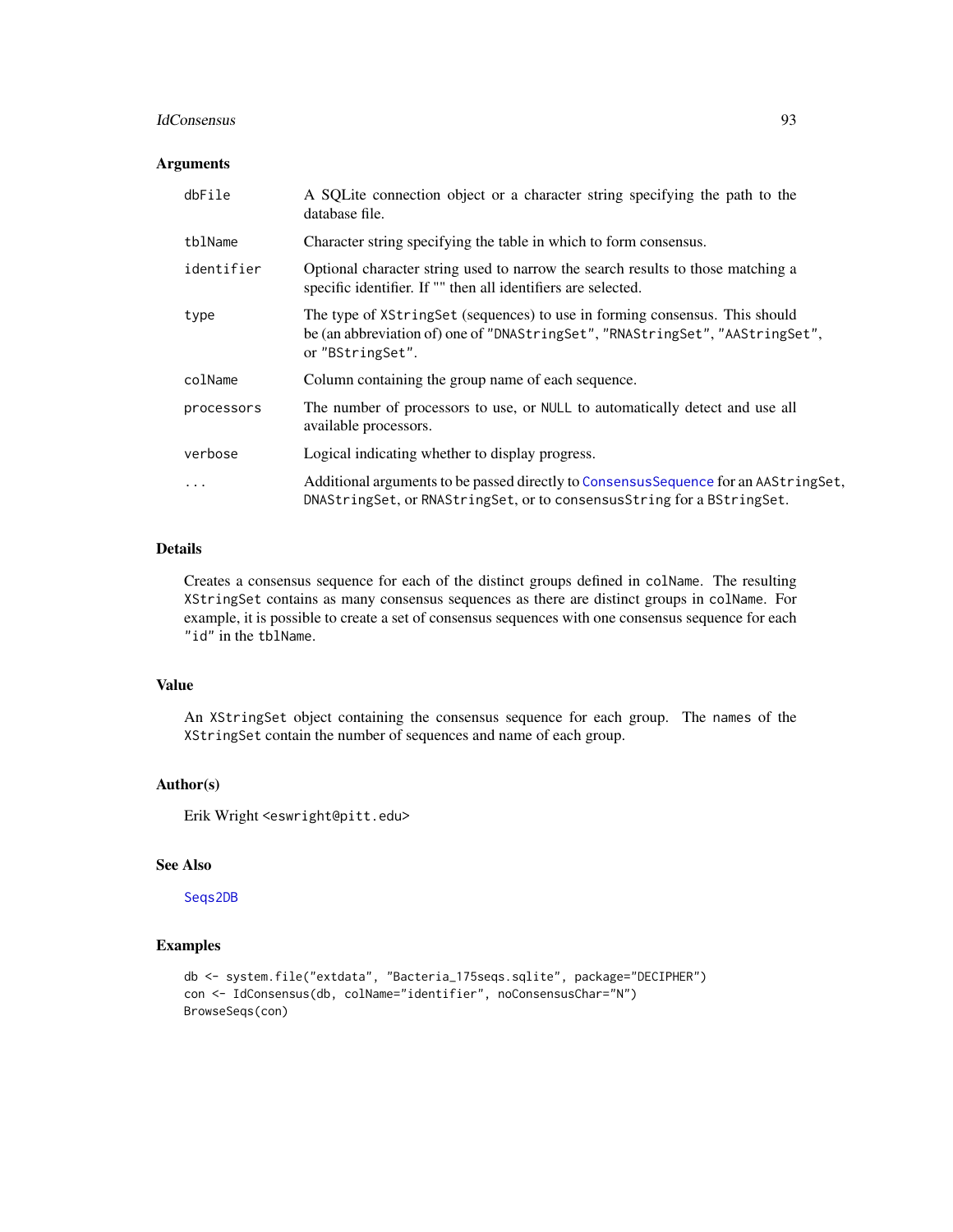<span id="page-93-0"></span>

## Description

Identifies sequences by a specific level of their taxonomic rank.

### Usage

```
IdentifyByRank(dbFile,
               tblName = "Seqs",
               level = 0,
               add2tb1 = FALSE,verbose = TRUE)
```
# Arguments

| dbFile  | A SQLite connection object or a character string specifying the path to the<br>database file. |
|---------|-----------------------------------------------------------------------------------------------|
| tblName | Character string specifying the table where the rank information is located.                  |
| level   | Level of the taxonomic rank. (See details section below.)                                     |
| add2tbl | Logical or a character string specifying the table name in which to add the result.           |
| verbose | Logical indicating whether to print database queries and other information.                   |

### Details

IdentifyByRank simply identifies a sequence by a specific level of its taxonomic rank. Requires that rank information be present in the tblName, such as that created by default when importing sequences from a GenBank formatted file.

The input parameter level should be an integer giving the "level" of the taxonomic rank to choose as the identifier. Negative levels are interpreted as being that many levels from the last level in each rank. The level zero selects the base level (see below).

If the specified level of rank does not exist then the closest rank is chosen. Therefore, setting level to Inf will always select the last taxonomic level (i.e., genus).

For example, a representative "rank" imported from a GenBank file is: Saccharomyces cerevisiae Eukaryota; Fungi; Ascomycota; Saccharomycotina; Saccharomycetes; Saccharomycetales; Saccharomycetaceae; Saccharomyces.

Setting level to 0 would result in an identifier of "Saccharomyces cerevisiae", because it is on the first line. A level of 2 would return "Fungi", and -2 (second to last) would return "Saccharomycetaceae". A level of Inf would find the nearest level to the end, "Saccharomyces".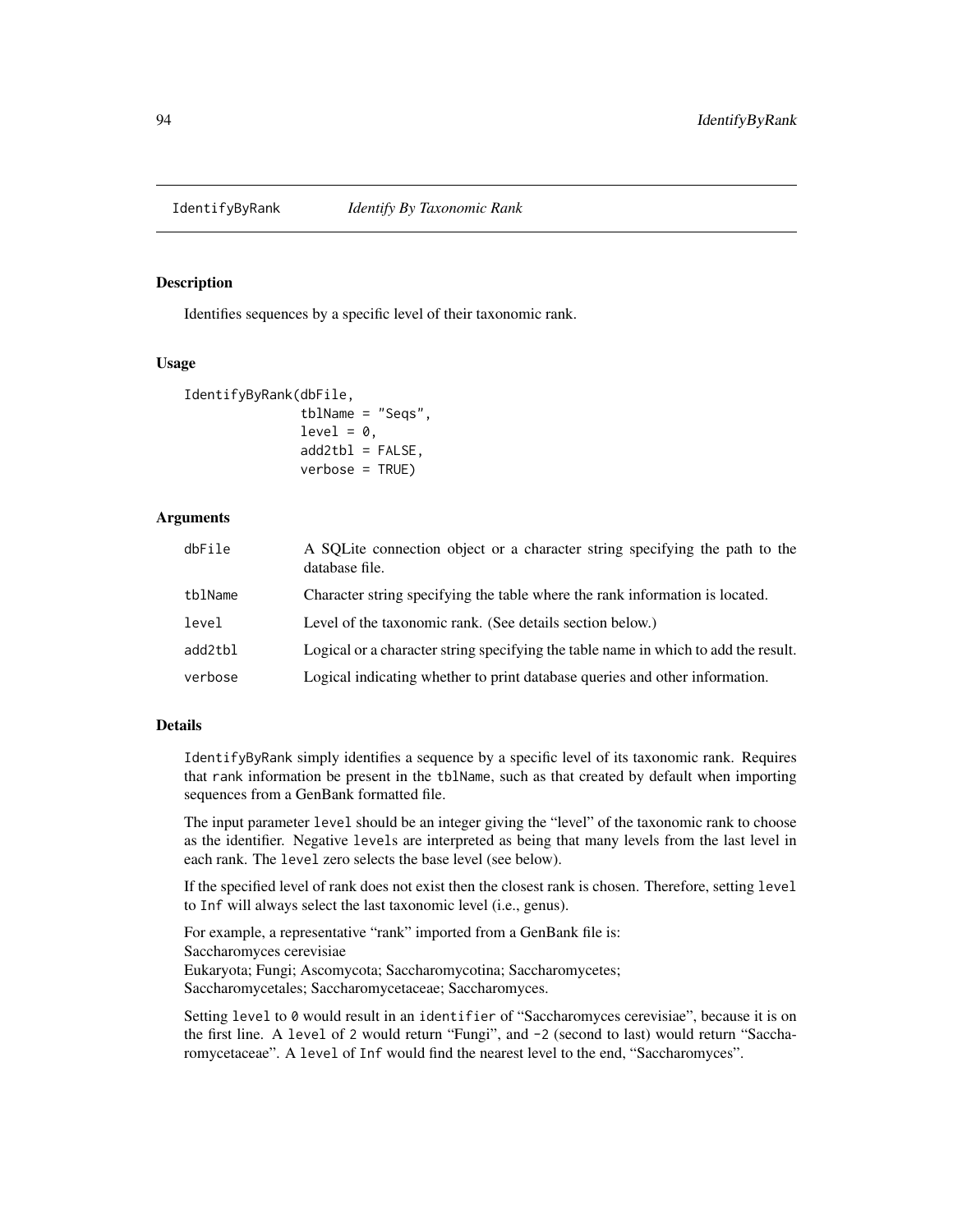#### IdLengths 95

# Value

A data.frame with the rank and corresponding identifier as identifier. Note that quotes are stripped from identifiers to prevent problems that they may cause. The origin gives the rank preceding the identifier. If add2tbl is not FALSE then the "identifier" column is updated in dbFile.

# Author(s)

Erik Wright <eswright@pitt.edu>

#### See Also

[FormGroups](#page-85-0)

## Examples

```
db <- system.file("extdata", "Bacteria_175seqs.sqlite", package="DECIPHER")
ids <- IdentifyByRank(db, level=Inf)
head(ids)
```

| IdLengths | Determine the Number of Bases, Nonbases, and Width of Each Se- |
|-----------|----------------------------------------------------------------|
|           | auence                                                         |

# Description

Counts the number of bases (A, C, G, T) and ambiguities/degeneracies in each sequence.

## Usage

```
IdLengths(dbFile,
          tblName = "Seqs",
          identifier = ",
          type = "DNAStringSet",
          add2tb1 = FALSE,batchSize = 10000,
         processors = 1,
         verbose = TRUE)
```

| dbFile     | A SOLite connection object or a character string specifying the path to the<br>database file.                                                    |
|------------|--------------------------------------------------------------------------------------------------------------------------------------------------|
| tblName    | Character string specifying the table where the sequences are located.                                                                           |
| identifier | Optional character string used to narrow the search results to those matching a<br>specific identifier. If "" then all identifiers are selected. |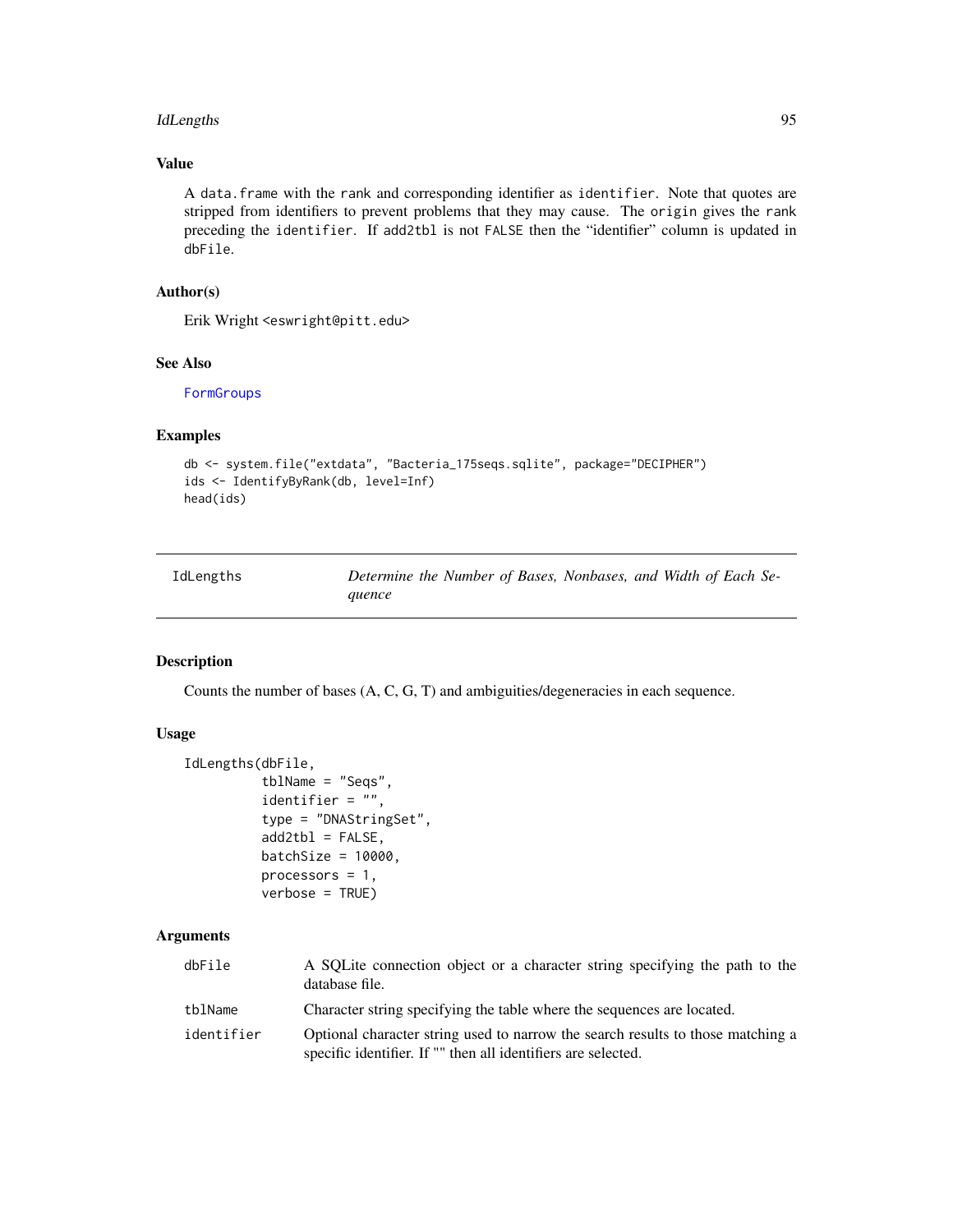| type       | The type of XStringSet being processed. This should be (an abbreviation of)<br>one of "DNAStringSet" or "RNAStringSet". |
|------------|-------------------------------------------------------------------------------------------------------------------------|
| add2tbl    | Logical or a character string specifying the table name in which to add the result.                                     |
| batchSize  | Integer specifying the number of sequences to process at a time.                                                        |
| processors | The number of processors to use, or NULL to automatically detect and use all<br>available processors.                   |
| verbose    | Logical indicating whether to display progress.                                                                         |

### Value

A data. frame with the number of bases ("A", "C", "G", or "T"), nonbases, and width of each sequence. The width is defined as the sum of bases and nonbases in each sequence. The row.names of the data.frame correspond to the "row\_names" in the tblName of the dbFile.

#### Author(s)

Erik Wright <eswright@pitt.edu>

### References

ES Wright (2016) "Using DECIPHER v2.0 to Analyze Big Biological Sequence Data in R". The R Journal, 8(1), 352-359.

### See Also

## [Add2DB](#page-6-0)

# Examples

```
db <- system.file("extdata", "Bacteria_175seqs.sqlite", package="DECIPHER")
l <- IdLengths(db)
head(l)
```
<span id="page-95-0"></span>

| <b>CL</b><br>ż. |  | xа |
|-----------------|--|----|
|-----------------|--|----|

**Assign Sequences a Taxonomic Classification** 

## Description

Classifies sequences according to a training set by assigning a confidence to taxonomic labels for each taxonomic level.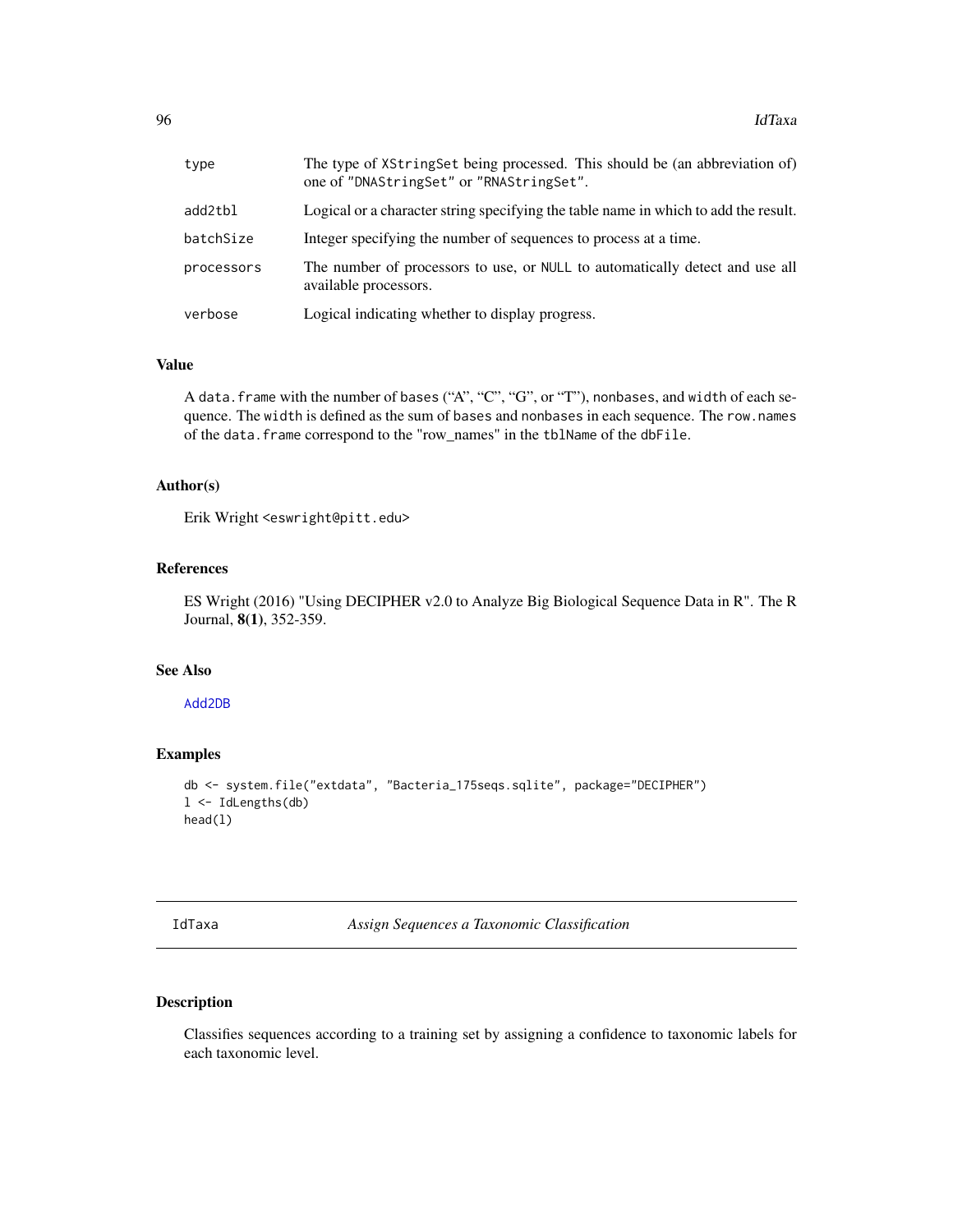### IdTaxa 97

# Usage

```
IdTaxa(test,
       trainingSet,
       type = "extended",
       strand = "both",
       threshold = 60,
       bootstraps = 100,
       samples = L^0.47,
       minDescend = 0.98,
       fullLength = 0,
       processors = 1,
       verbose = TRUE)
```

| test        | An AAStringSet, DNAStringSet, or RNAStringSet of unaligned sequences.                                                                                                                                                                                                                                                                                                                                                                                                                                                                                                                                                                                                      |
|-------------|----------------------------------------------------------------------------------------------------------------------------------------------------------------------------------------------------------------------------------------------------------------------------------------------------------------------------------------------------------------------------------------------------------------------------------------------------------------------------------------------------------------------------------------------------------------------------------------------------------------------------------------------------------------------------|
| trainingSet | An object of class Taxa and subclass Train.                                                                                                                                                                                                                                                                                                                                                                                                                                                                                                                                                                                                                                |
| type        | Character string indicating the type of output desired. This should be (an abbre-<br>viation of) one of "extended" or "collapsed". (See value section below.)                                                                                                                                                                                                                                                                                                                                                                                                                                                                                                              |
| strand      | Character string indicating the orientation of the test sequences relative to the<br>trainingSet. This should be (an abbreviation of) one of "both", "top", or<br>"bottom". The top strand is defined as the input test sequences being in the<br>same orientation as the trainingSet, and the bottom strand is its reverse com-<br>plement orientation. The default of "both" will classify using both orientations<br>and choose the result with highest confidence. Choosing the correct strand will<br>make classification over 2-fold faster, assuming that all of the reads are in the<br>same orientation. Note that strand is ignored when test is an AAStringSet. |
| threshold   | Numeric specifying the confidence at which to truncate the output taxonomic<br>classifications. Lower values of threshold will classify deeper into the tax-<br>onomic tree at the expense of accuracy, and vise-versa for higher values of<br>threshold.                                                                                                                                                                                                                                                                                                                                                                                                                  |
| bootstraps  | Integer giving the maximum number of bootstrap replicates to perform for each<br>sequence. The number of bootstrap replicates is set automatically such that (on<br>average) 99% of k-mers are sampled in each test sequence.                                                                                                                                                                                                                                                                                                                                                                                                                                              |
| samples     | A function or call written as a function of $L'$ , which will evaluate to a numeric<br>vector the same length as 'L'. Typically of the form " $A + B * L^c$ ", where 'A', 'B',<br>and 'C' are constants.                                                                                                                                                                                                                                                                                                                                                                                                                                                                   |
| minDescend  | Numeric giving the minimum fraction of bootstraps required to descend the<br>tree during the initial tree descend phase of the algorithm. Higher values are less<br>likely to descend the tree, causing direct comparison against more sequences in<br>the trainingSet. Lower values may increase classification speed at the expense<br>of accuracy. Suggested values are between 1.0 and 0.9.                                                                                                                                                                                                                                                                            |
| fullLength  | Numeric specifying the fold-difference in sequence lengths between sequences<br>in test and training Set that is allowable, or $\theta$ (the default) to consider all<br>sequences in trainingSet regardless of length. Can be specified as either a                                                                                                                                                                                                                                                                                                                                                                                                                       |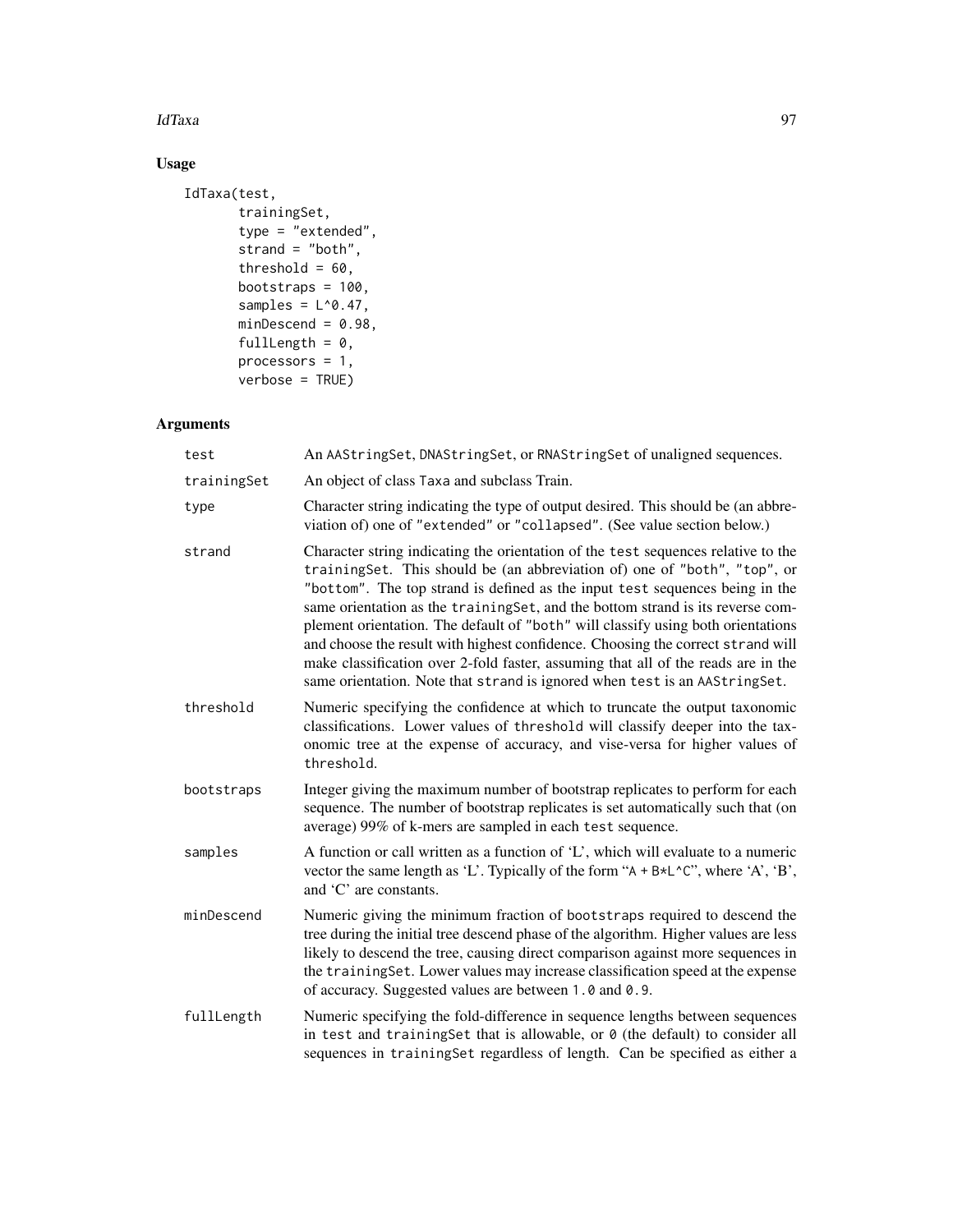|            | single numeric $(> 1)$ , or two numerics specifying the upper and lower fold-                         |
|------------|-------------------------------------------------------------------------------------------------------|
|            | difference. If fullLength is between 0 and 1 (exclusive), the fold-difference                         |
|            | is inferred from the length variability among sequences belonging to each class                       |
|            | based on the foldDifference quantiles. For example, setting fullLength to                             |
|            | 0.99 would use the 1st and 99th percentile of intra-group length variability from                     |
|            | the trainingSet. In the case of full-length sequences, specifying fullLength                          |
|            | can improve both speed and accuracy by using sequence length as a pre-filter to                       |
|            | classification. Note that full Length should only be greater than $\theta$ when both                  |
|            | the test and training Set consist of full-length sequences.                                           |
| processors | The number of processors to use, or NULL to automatically detect and use all<br>available processors. |
| verbose    | Logical indicating whether to display progress.                                                       |
|            |                                                                                                       |

### Details

Sequences in test are each assigned a taxonomic classification based on the trainingSet created with [LearnTaxa](#page-100-0). Each taxonomic level is given a confidence between 0% and 100%, and the taxonomy is truncated where confidence drops below threshold. If the taxonomic classification was truncated, the last group is labeled with "unclassified\_" followed by the final taxon's name. Note that the reported confidence is not a p-value but does directly relate to a given classification's probability of being wrong. The default threshold of 60% is intended to minimize the rate of incorrect classifications. Lower values of threshold (e.g., 50%) may be preferred to increase the taxonomic depth of classifications. Values of 60% or 50% are recommended for nucleotide sequences and 50% or 40% for amino acid sequences.

#### Value

If type is "extended" (the default) then an object of class Taxa and subclass Train is returned. This is stored as a list with elements corresponding to their respective sequence in test. Each list element contains components:

| taxon      | A character vector containing the taxa to which the sequence was assigned.                                       |
|------------|------------------------------------------------------------------------------------------------------------------|
| confidence | A numeric vector giving the corresponding percent confidence for each taxon.                                     |
| rank       | If the classifier was trained with a set of ranks, a character vector containing the<br>rank name of each taxon. |

If type is "collapsed" then a character vector is returned with the taxonomic assignment for each sequence. This takes the repeating form "Taxon name [rank, confidence%]; ..." if ranks were supplied during training, or "Taxon name [confidence%]; ..." otherwise.

#### Author(s)

Erik Wright <eswright@pitt.edu>

### References

Murali, A., et al. (2018). IDTAXA: a novel approach for accurate taxonomic classification of microbiome sequences. Microbiome, 6, 140. https://doi.org/10.1186/s40168-018-0521-5 Cooley, N. and Wright, E. (2021). Accurate annotation of protein coding sequences with IDTAXA. NAR Genomics and Bioinformatics, 3(3). https://doi.org/10.1093/nargab/lqab080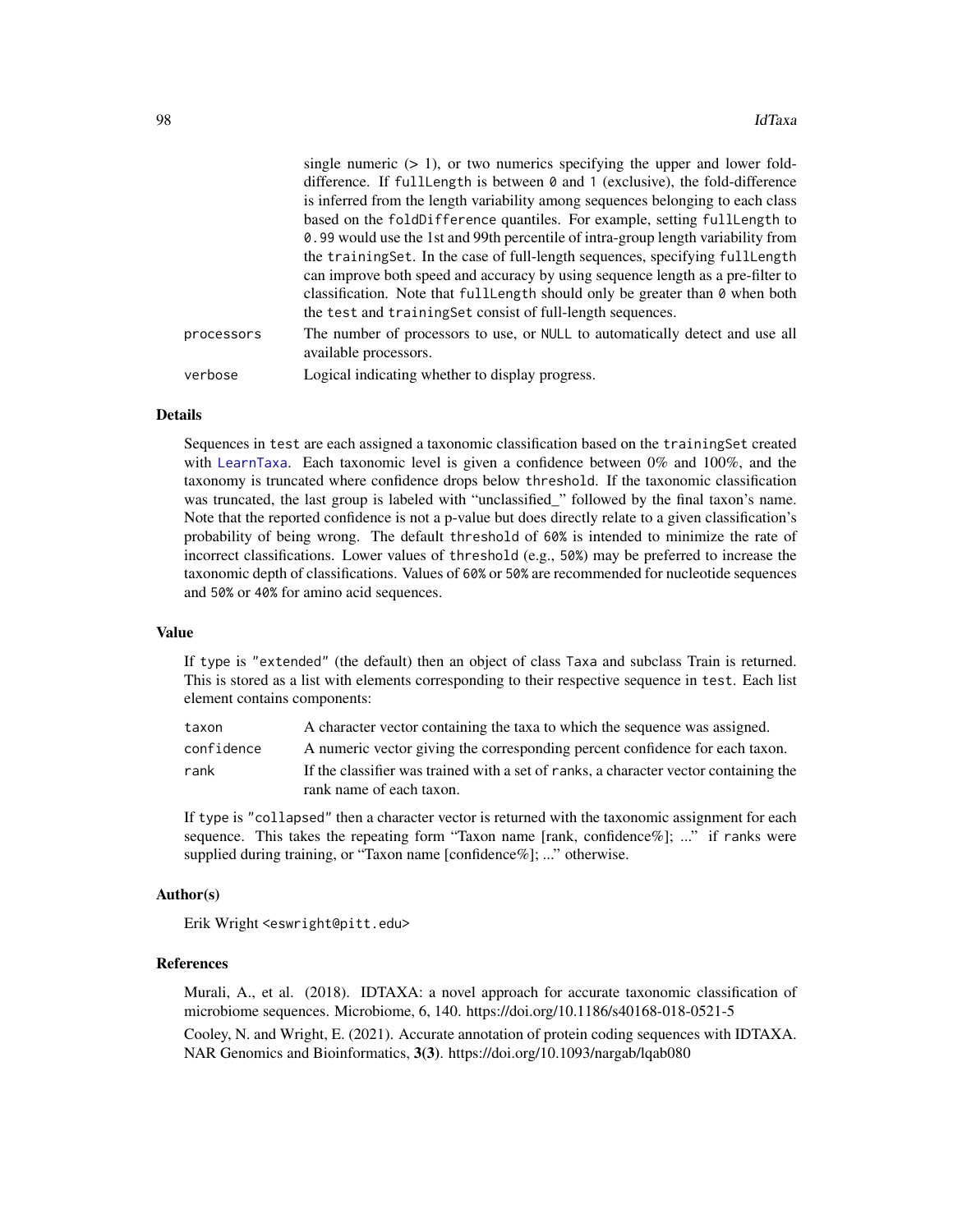# LearnNonCoding 99

## See Also

[LearnTaxa](#page-100-0), [Taxa-class](#page-141-0)

# Examples

```
data("TrainingSet_16S")
```

```
# import test sequences
fas <- system.file("extdata", "Bacteria_175seqs.fas", package="DECIPHER")
dna <- readDNAStringSet(fas)
```
# remove any gaps in the sequences dna <- RemoveGaps(dna)

```
# classify the test sequences
ids <- IdTaxa(dna, TrainingSet_16S, strand="top")
ids
# view the results
```
plot(ids, TrainingSet\_16S)

<span id="page-98-0"></span>LearnNonCoding *Learn a Non-Coding RNA Model*

## Description

Learns a compact representation of patterns representing a set of non-coding RNAs belonging to the same family.

# Usage

```
LearnNonCoding(myXStringSet,
               threshold = 0.3,
               weight = NA,
               maxLoopLength = 500,
               maxPatterns = 20,
               scoreDependence = FALSE,
               structure = NULL,
               processors = 1)
```

| myXStringSet | A DNAString Set or RNAString Set object of aligned sequence representatives<br>belonging to the same non-coding RNA family. |
|--------------|-----------------------------------------------------------------------------------------------------------------------------|
| threshold    | Numeric specifying the minimum relative frequency of patterns to consider dur-<br>ing learning.                             |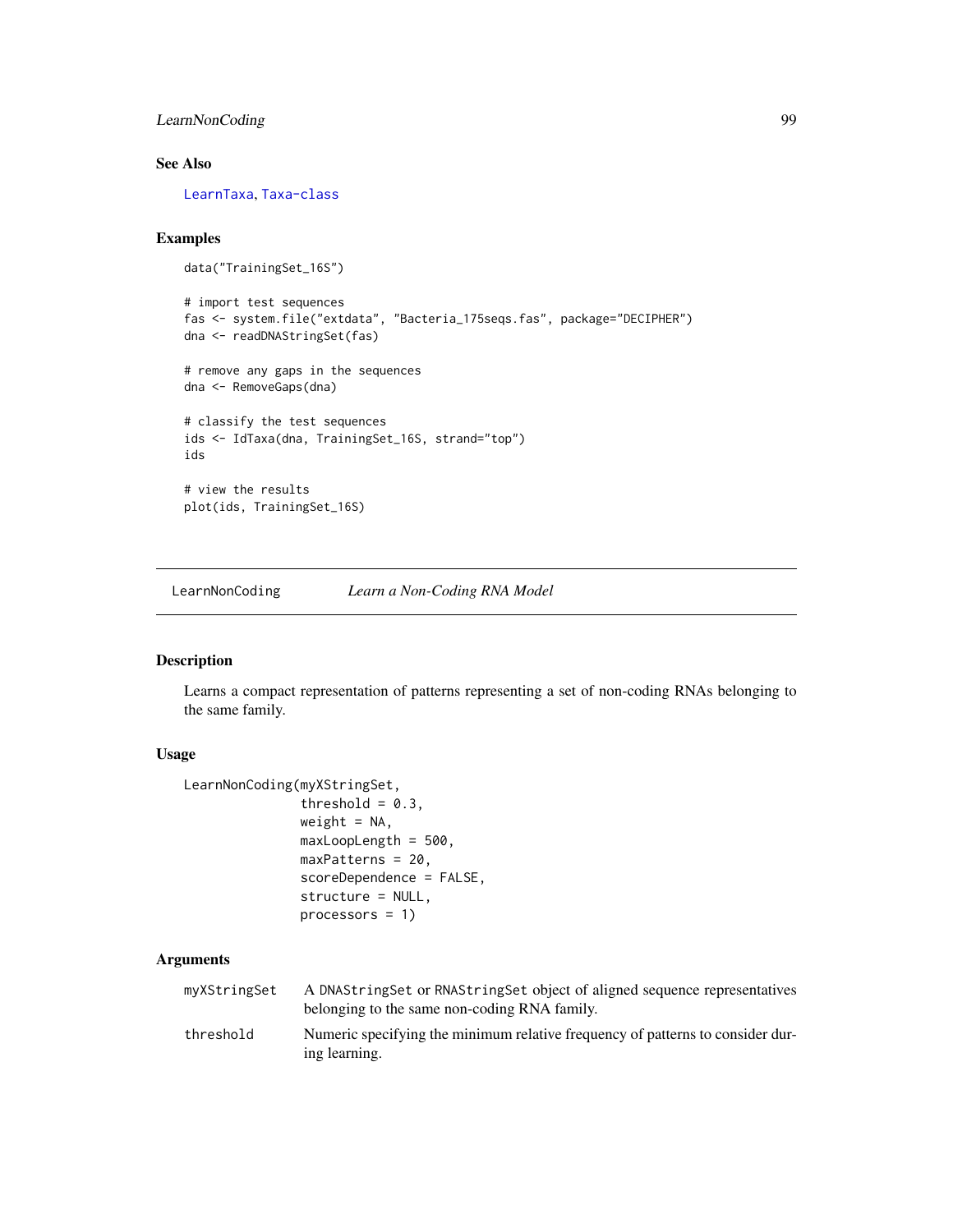| weight          | Either a numeric vector of weights for each sequence, a single number implying<br>equal weights, or NA (the default) to automatically calculate sequence weights<br>based on myXStringSet.                                                      |  |
|-----------------|-------------------------------------------------------------------------------------------------------------------------------------------------------------------------------------------------------------------------------------------------|--|
| maxLoopLength   | Numeric giving the maximum length of conserved hairpin loops to consider.                                                                                                                                                                       |  |
| maxPatterns     | A numeric vector of length two specifying the maximum number of motifs and<br>hairpins, respectively, or a single numeric giving the maximum for each.                                                                                          |  |
| scoreDependence |                                                                                                                                                                                                                                                 |  |
|                 | Logical determining whether to record a log-odds score for dependencies be-<br>tween patterns. The default (FALSE) is recommended for most non-coding RNA<br>families.                                                                          |  |
| structure       | Either a character string providing the consensus secondary structure in dot<br>bracket notation, a matrix of paired positions in the first two columns, or NULL<br>(the default) to predict the consensus secondary structure with PredictDBN. |  |
| processors      | The number of processors to use, or NULL to automatically detect and use all<br>available processors.                                                                                                                                           |  |

## Details

Non-coding RNAs belonging to the same family typically have conserved sequence motifs, secondary structure elements, and k-mer frequencies that can be used to identify members of the family. LearnNonCoding identifies these conserved patterns and determines which are best for identifying the non-coding RNA relative to a random sequence background. Sequence motifs and hairpins are defined relative to their distance from the start or end of the non-coding RNA, allowing the precise and rapid identification of the boundaries of any matches to the non-coding RNA in a genome.

## Value

An object of class NonCoding.

# Author(s)

Erik Wright <eswright@pitt.edu>

## References

Wright, E. S. (2021). FindNonCoding: rapid and simple detection of non-coding RNAs in genomes. Bioinformatics. https://doi.org/10.1093/bioinformatics/btab708

### See Also

[FindNonCoding](#page-81-0), [NonCoding-class](#page-116-0)

# Examples

```
# import a family of non-coding RNAs
fas_path <- system.file("extdata",
"IhtA.fas",
package="DECIPHER")
rna <- readRNAStringSet(fas_path)
```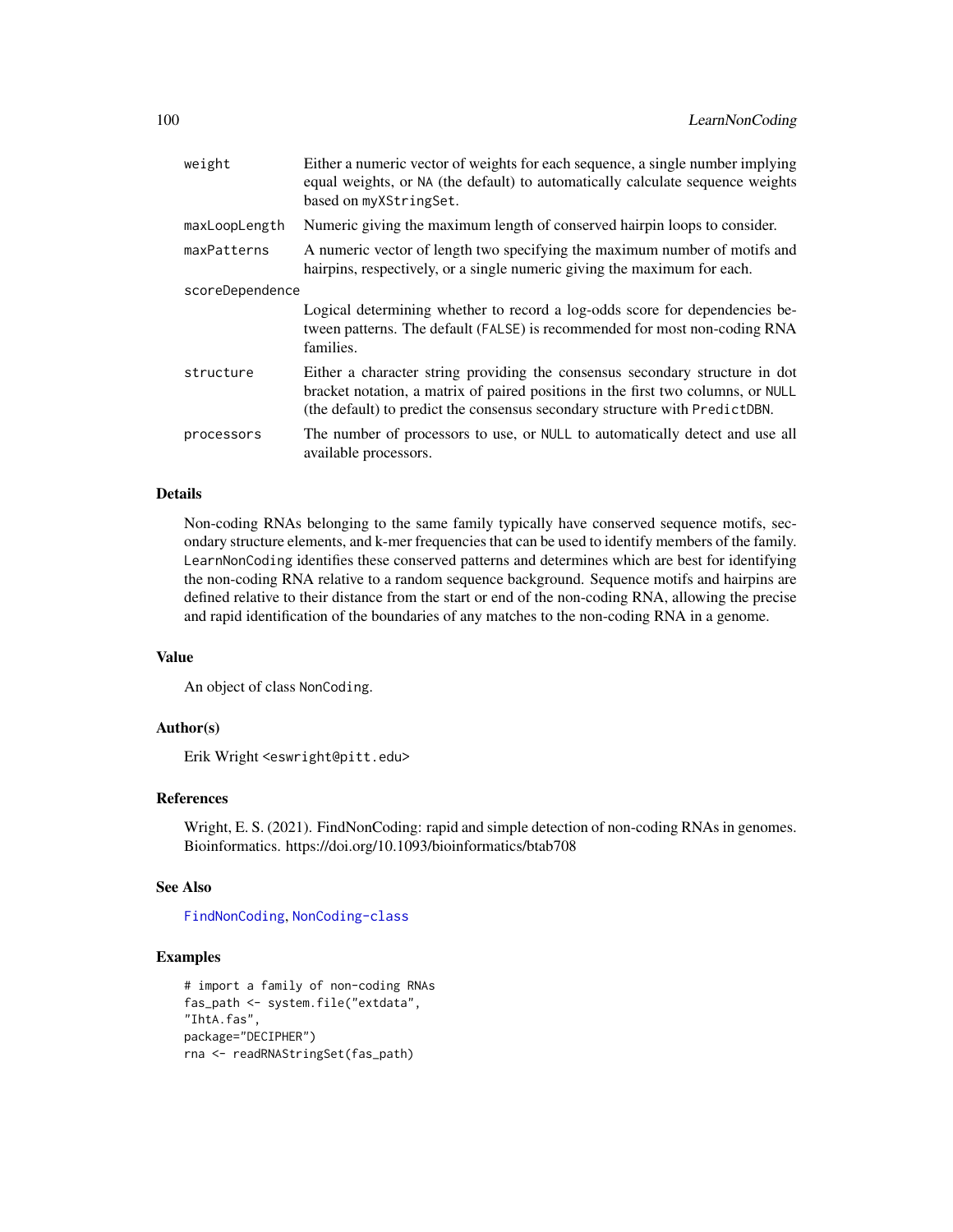#### LearnTaxa 101

```
rna
# align the sequences
RNA <- AlignSeqs(rna)
RNA
y <- LearnNonCoding(RNA)
y
y[["motifs"]]
y[["hairpins"]]
head(y[["kmers"]])
```
<span id="page-100-0"></span>LearnTaxa *Train a Classifier for Assigning Taxonomy*

# Description

Trains a classifier based on a reference taxonomy containing sequence representatives assigned to taxonomic groups.

# Usage

```
LearnTaxa(train,
          taxonomy,
          rank = NULL,K = NULL,N = 500,
          minFraction = 0.01,
          maxFraction = 0.06,
          maxIterations = 10,
          multiplier = 100,
          maxChildren = 200,
          alphabet = AA_REDUCED[[139]],
          verbose = TRUE)
```

| train    | An AAStringSet, DNAStringSet, or RNAStringSet of unaligned sequences.                                                                                                                                                                                                                                                                                                                                     |
|----------|-----------------------------------------------------------------------------------------------------------------------------------------------------------------------------------------------------------------------------------------------------------------------------------------------------------------------------------------------------------------------------------------------------------|
| taxonomy | Character string providing the reference taxonomic assignment for each se-<br>quence in train. Taxonomic ranks are separated by semicolons (";") beginning<br>with "Root".                                                                                                                                                                                                                                |
| rank     | Optionally, a data. frame with 5 named columns giving the "Index" (i.e., 0 to<br>the number of unique taxa), "Name" (i.e., taxon name), "Parent" (i.e., "Index"<br>of the parent taxon), "Level" (i.e., integer rank level), and "Rank" (e.g., "genus")<br>of each taxonomic rank. This information is often provided in a separate "taxid"<br>file along with publicly available training sequence sets. |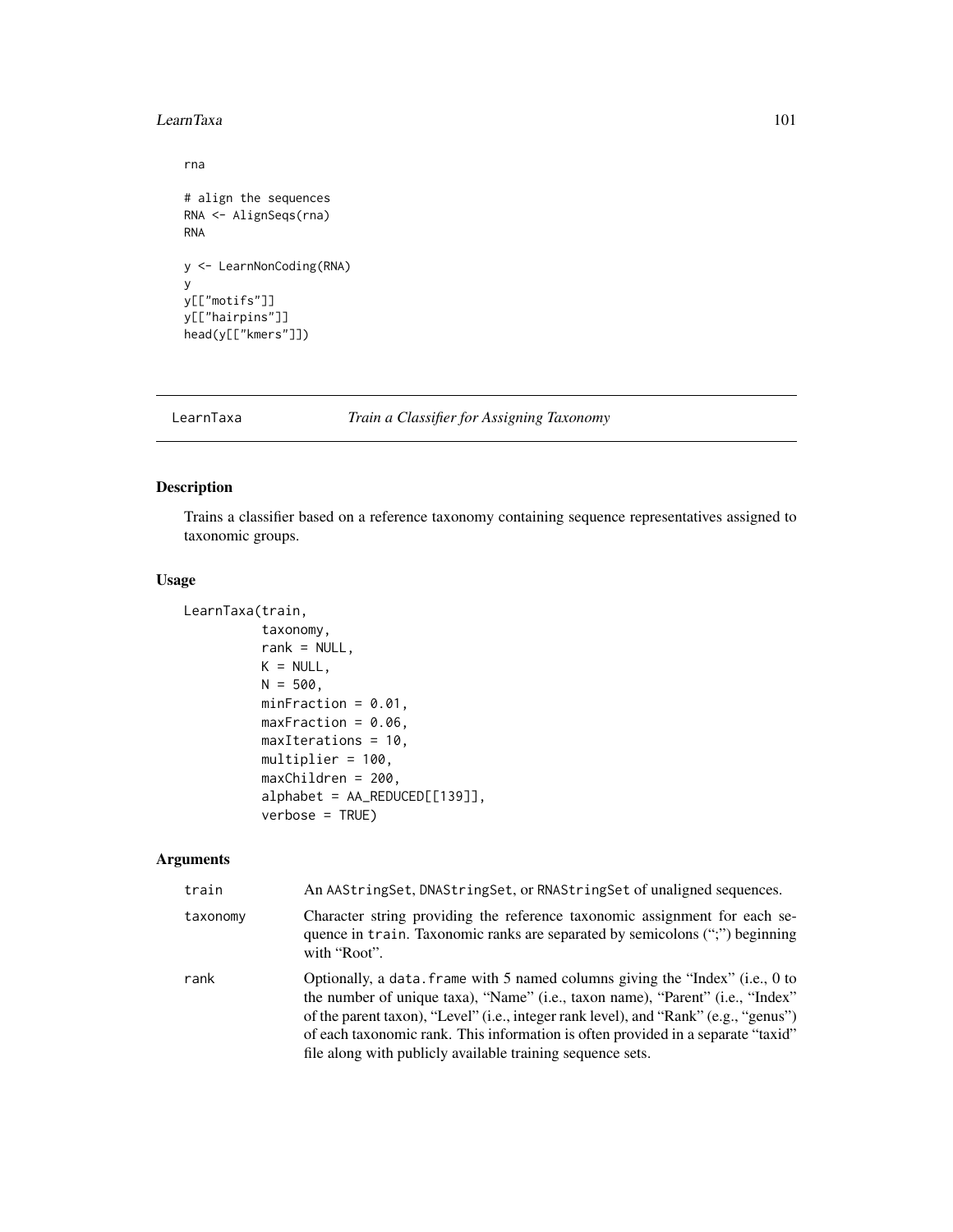| K             | Integer specifying the k-mer size or NULL (the default) to calculate the k-mer size<br>automatically. The default value of K is such that matches between sequences<br>are found by chance every N k-mers.                                                                                                       |
|---------------|------------------------------------------------------------------------------------------------------------------------------------------------------------------------------------------------------------------------------------------------------------------------------------------------------------------|
| N             | Numeric indicating the approximate number of k-mers that can be randomly<br>selected before one is found by chance on average. For example, the default<br>value of 500 will set K (when K is unspecified) so that every 500th k-mer is<br>expected to match by chance.                                          |
| minFraction   | Numeric giving the minimum fraction of k-mers to sample during the initial tree<br>descent phase of the classification algorithm. (See details section below.)                                                                                                                                                   |
| maxFraction   | Numeric giving the maximum fraction of k-mers to sample during the initial tree<br>descent phase of the classification algorithm. (See details section below.)                                                                                                                                                   |
| maxIterations | Integer specifying the maximum number of iterations to attempt re-classification<br>of a training sequence before declaring it a "problem sequence". (See details<br>section below.)                                                                                                                             |
| multiplier    | Numeric indicating the degree to which individual sequences have control over<br>the fraction of k-mers sampled at any edge during the initial tree descent phase<br>of the classification algorithm. (See details section below.)                                                                               |
| maxChildren   | Integer giving the maximum number of child taxa of any taxon at which to<br>consider further descending the taxonomic tree. A value of 1 will prevent use of<br>the tree descent algorithm altogether. Lower values may decrease classification<br>speed, but result in output objects that require less memory. |
| alphabet      | Character vector of amino acid groupings used to reduce the 20 standard amino<br>acids into smaller groups. Alphabet reduction helps to find more distant ho-<br>mologies between sequences. A non-reduced amino acid alphabet can be used<br>by setting alphabet equal to AA_STANDARD.                          |
| verbose       | Logical indicating whether to display progress.                                                                                                                                                                                                                                                                  |

# Details

Learning about the training data is a two part process consisting of (i) forming a taxonomic tree and then (ii) ensuring that the training sequences can be correctly reclassified. The latter step relies on reclassifying the sequences in train by descending the taxonomic tree, a process termed "tree descent". Ultimately, the goal of tree descent is to quickly and accurately narrow the selection of groups where a sequence may belong. During the learning process, tree descent is tuned so that it performs well when classifying new sequences.

The process of training the classifier first involves learning the taxonomic tree spanning all of the reference sequences in train. Typically, reference taxonomic classifications are provided by an authoritative source, oftentimes along with a "taxid" file containing taxonomic rank information. The taxonomic tree may contain any number of levels (e.g., Root, Phylum, Class, Order, Family, Genus) as long as they are hierarchically nested and always begin with "Root".

The second phase of training the classifier, tree descent, involves learning the optimal set of k-mers for discerning between the different sub-groups under each edge. Here a fraction of the k-mers with the greatest discerning power are matched to a training sequence, and this process is repeated with 100 random subsamples to decide on the set of possible taxonomic groups to which a training sequence may belong.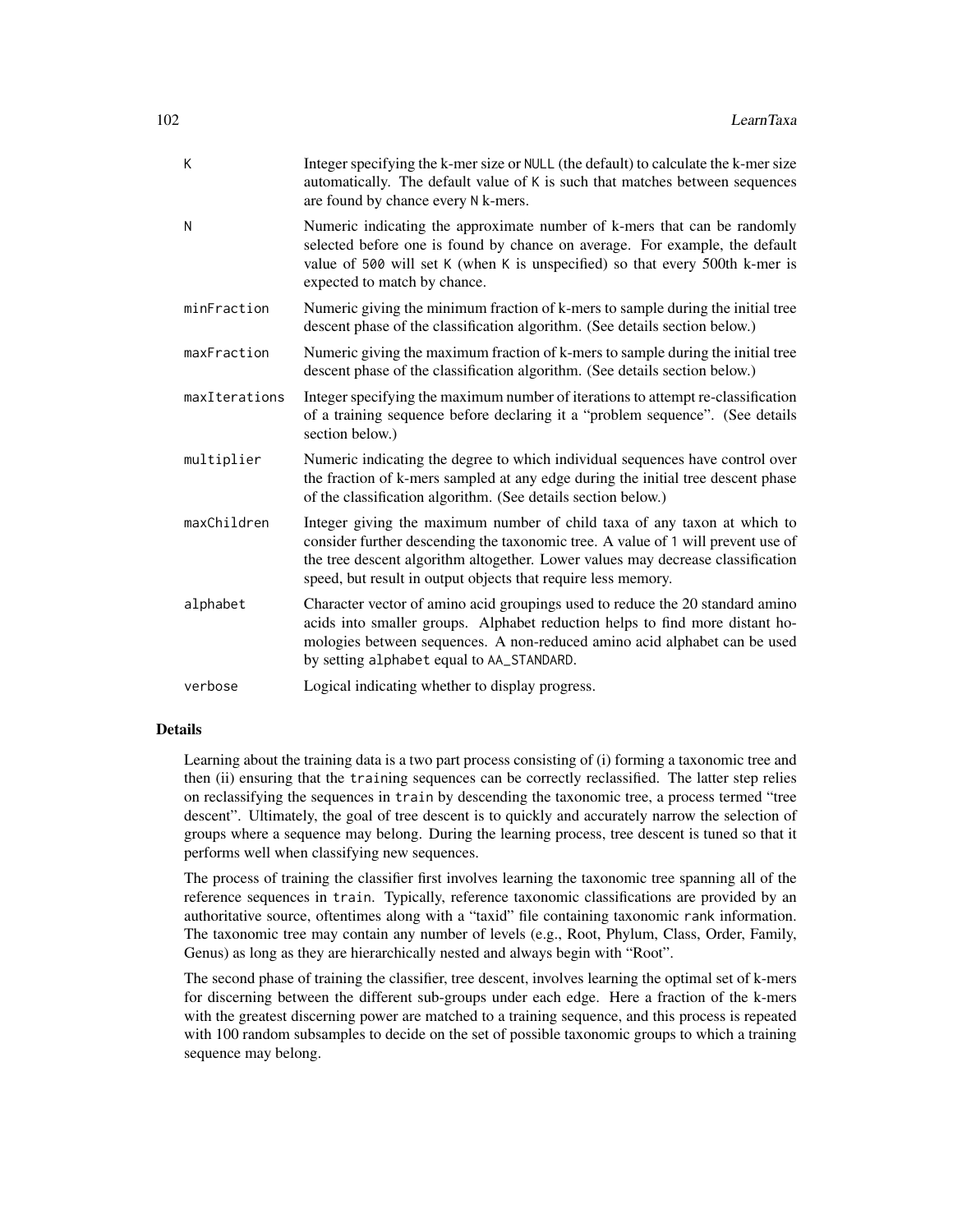#### LearnTaxa 103

The learning process works by attempting to correctly re-classify each training sequence in the taxonomy. Initially, maxFraction of informative k-mers are repeatedly sampled at each edge during tree descent. Training sequences that are incorrectly classified at an edge will lower the fraction of k-mers that are sampled by an amount that is proportional to multiplier. As the fraction of sampled k-mers decreases, the tree descent process terminates at higher rank levels.

A major advantage of tree descent is that it both speeds up the classification process and indicates where the training set likely contains mislabeled sequences or incorrectly-placed taxonomic groups. Training sequences that are not correctly classified within maxIterations are marked as "problem sequences", because it is likely that they are mislabeled. If enough sequences have difficulty being correctly classified at an edge that the fraction drops below minFraction, then the edge is recorded as a "problem group".

The final result is an object that can be used for classification with [IdTaxa](#page-95-0), as well as information about train that could be used to help correct any errors in the taxonomy.

# Value

An object of class Taxa and subclass Train, which is stored as a list with components:

| taxonomy         | A character vector containing all possible groups in the taxonomy.                                                                                                                                                                                               |  |
|------------------|------------------------------------------------------------------------------------------------------------------------------------------------------------------------------------------------------------------------------------------------------------------|--|
| taxa             | A character vector containing the basal taxon in each taxonomy.                                                                                                                                                                                                  |  |
| ranks            | A character vector of rank names for each taxon, or NULL if rank information<br>was not supplied.                                                                                                                                                                |  |
| levels           | Integer giving the rank level of each taxon.                                                                                                                                                                                                                     |  |
| children         | A list containing the index of all children in the taxonomy for each taxon.                                                                                                                                                                                      |  |
| parents          | An integer providing the index of the parent for each taxon.                                                                                                                                                                                                     |  |
| fraction         | A numeric between minFraction and maxFraction that represents the learned<br>fraction of informative k-mers to sample for each taxon during the initial tree<br>descent phase of the classification algorithm. Problem groups are marked by a<br>fraction of NA. |  |
| sequences        | List containing the integer indices of sequences in train belonging to each<br>taxon.                                                                                                                                                                            |  |
| kmers            | List containing the unique sorted k-mers (converted to integers) belonging to<br>each sequence in train.                                                                                                                                                         |  |
| crossIndex       | Integer indicating the index in taxonomy of each sequence's taxonomic label.                                                                                                                                                                                     |  |
| К                | The value of K provided as input.                                                                                                                                                                                                                                |  |
| IDFweights       | Numeric vector of length 4 <sup><math>\lambda</math></sup> K providing the inverse document frequency weight<br>for each k-mer.                                                                                                                                  |  |
| decisionKmers    | List of informative k-mers and their associated relative frequencies for each in-<br>ternal edge in the taxonomy.                                                                                                                                                |  |
| problemSequences |                                                                                                                                                                                                                                                                  |  |
|                  | A data. frame providing the "Index", "Expected" label, and "Predicted" taxon<br>for sequences that could not be correctly classified during the initial tree descent<br>phase of the algorithm.                                                                  |  |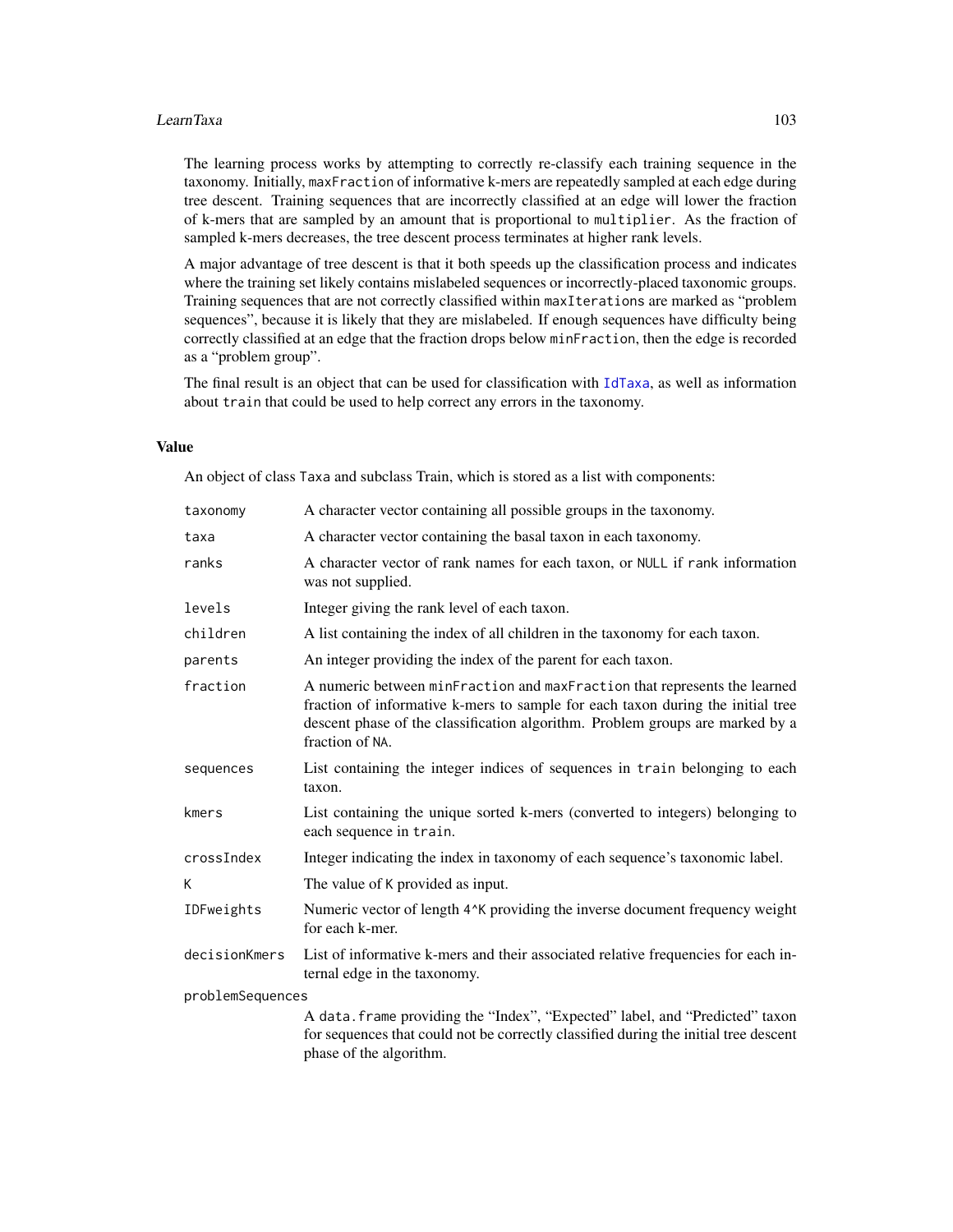| problemGroups | Character vector containing any taxonomic groups that repeatedly had problems     |
|---------------|-----------------------------------------------------------------------------------|
|               | with correctly re-classifying sequences in train during the initial tree descent  |
|               | phase of the classification algorithm. Problem groups likely indicate that a num- |
|               | ber of the sequences (or an entire group of sequences) assigned to the problem    |
|               | group are incorrectly placed in the taxonomic tree.                               |
| alphabet      | The alphabet when train is an "AAStringSet", otherwise NULL.                      |
|               |                                                                                   |

# Note

If K is NULL, the automatically determined value of K might be too large for some computers, resulting in an error. In such cases it is recommended that K be manually set to a smaller value.

#### Author(s)

Erik Wright <eswright@pitt.edu>

#### References

Murali, A., et al. (2018). IDTAXA: a novel approach for accurate taxonomic classification of microbiome sequences. Microbiome, 6, 140. https://doi.org/10.1186/s40168-018-0521-5

## See Also

[IdTaxa](#page-95-0), [Taxa-class](#page-141-0)

## Examples

```
# import training sequences
fas <- system.file("extdata", "50S_ribosomal_protein_L2.fas", package="DECIPHER")
dna <- readDNAStringSet(fas)
```

```
# parse the headers to obtain a taxonomy
s <- strsplit(names(dna), " ")
# parse the headers to obt<br>s <- strsplit(names(dna),<br>genus <- sapply(s, `[`, 1)
genus \leq sapply(s, [\cdot, 1)<br>species \leq sapply(s, [\cdot, 2)taxonomy <- paste("Root", genus, species, sep="; ")
head(taxonomy)
```

```
# train the classifier
trainingSet <- LearnTaxa(dna, taxonomy)
trainingSet
```

```
# view information about the classifier
plot(trainingSet)
```

```
## Not run:
# train the classifier with amino acid sequences
aa <- translate(dna)
trainingSetAA <- LearnTaxa(aa, taxonomy)
trainingSetAA
```
## End(Not run)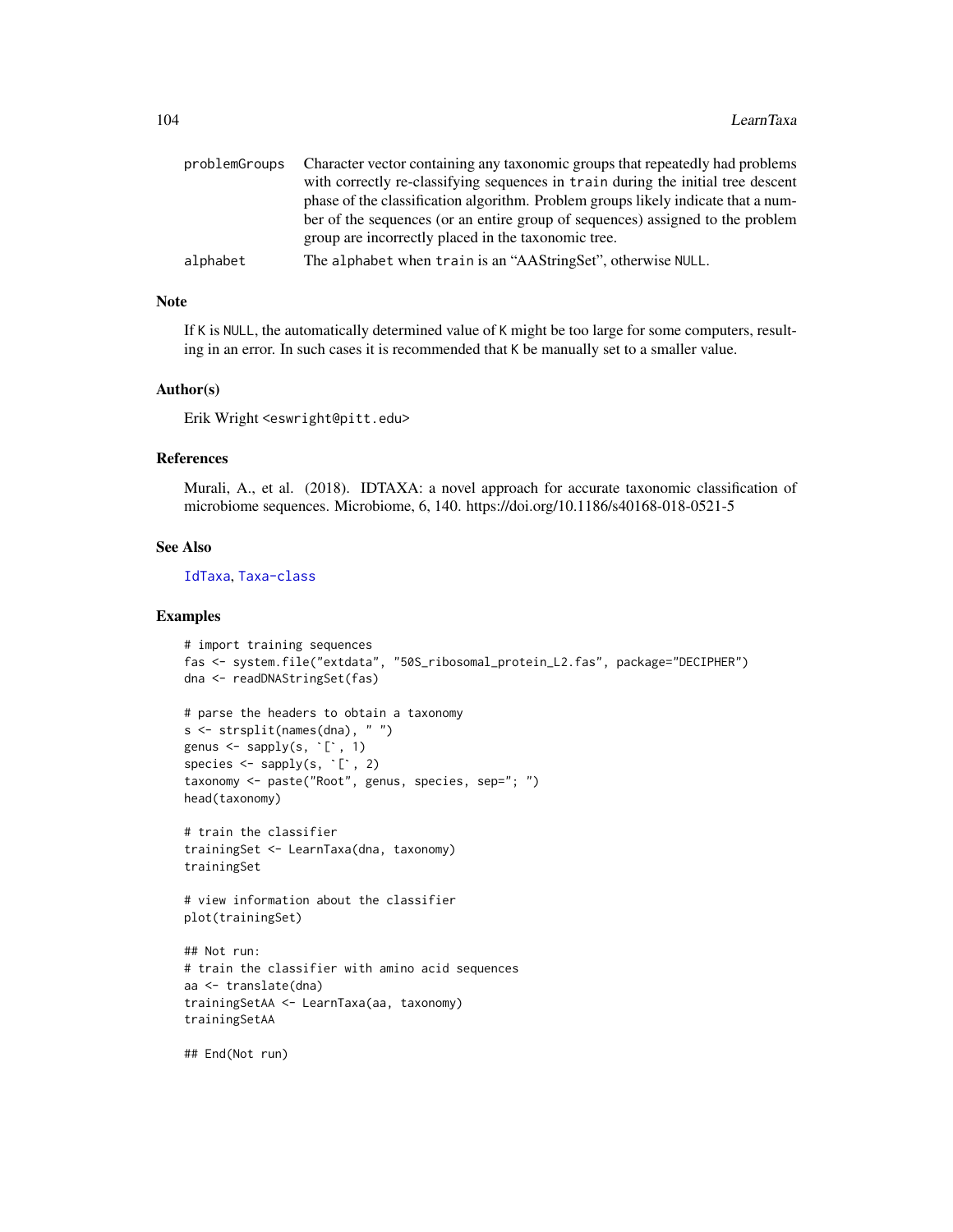### Description

Maps character changes on a phylogenetic tree containing reconstructed ancestral states.

### Usage

```
MapCharacters(x,
              refPositions = seq_length(nchar(attr(x, "state")[1]),labelEdges = FALSE,
              type = "dendrogram",
              ignoreAmbiguity = TRUE,
              ignoreIndels = TRUE)
```
## Arguments

| $\mathsf{x}$    | An object of class dendrogram with "state" attributes for each node.                                                                                                                                  |  |
|-----------------|-------------------------------------------------------------------------------------------------------------------------------------------------------------------------------------------------------|--|
| refPositions    | Numeric vector of reference positions in the original sequence alignment. Only<br>changes at refPositions are reported, and state changes are labeled according<br>to their position in refPositions. |  |
| labelEdges      | Logical determining whether to label edges with the number of changes along<br>each edge.                                                                                                             |  |
| type            | Character string indicating the type of output desired. This should be (an ab-<br>breviation of) one of "dendrogram", "table", or "both". (See value section<br>below.)                               |  |
| ignoreAmbiguity |                                                                                                                                                                                                       |  |
|                 | Logical specifying whether to report changes involving ambiguities. If TRUE<br>(the default), changes involving "N" and other ambiguity codes are ignored.                                            |  |
| ignoreIndels    | Logical specifying whether to report insertions and deletions (indels). If TRUE<br>(the default), only substitutions of one state with another are reported.                                          |  |

### Details

Ancestral state reconstruction affords the ability to identify character changes that occurred along edges of a rooted phylogenetic tree. Character changes are reported according to their index in refPositions. If ignoreIndels is FALSE, adjacent insertions and deletions are merged into single changes occurring at their first position. The table of changes can be used to identify parallel, convergent, and divergent mutations.

## Value

If type is "dendrogram" (the default) then the original dendrogram x is returned with the addition of "change" attributes on every edge except the root. If type is "table" then a sorted table of character changes is returned with the most frequent parallel changes at the beginning. If type is "both" then a list of length 2 is provided containing both the dendrogram and table.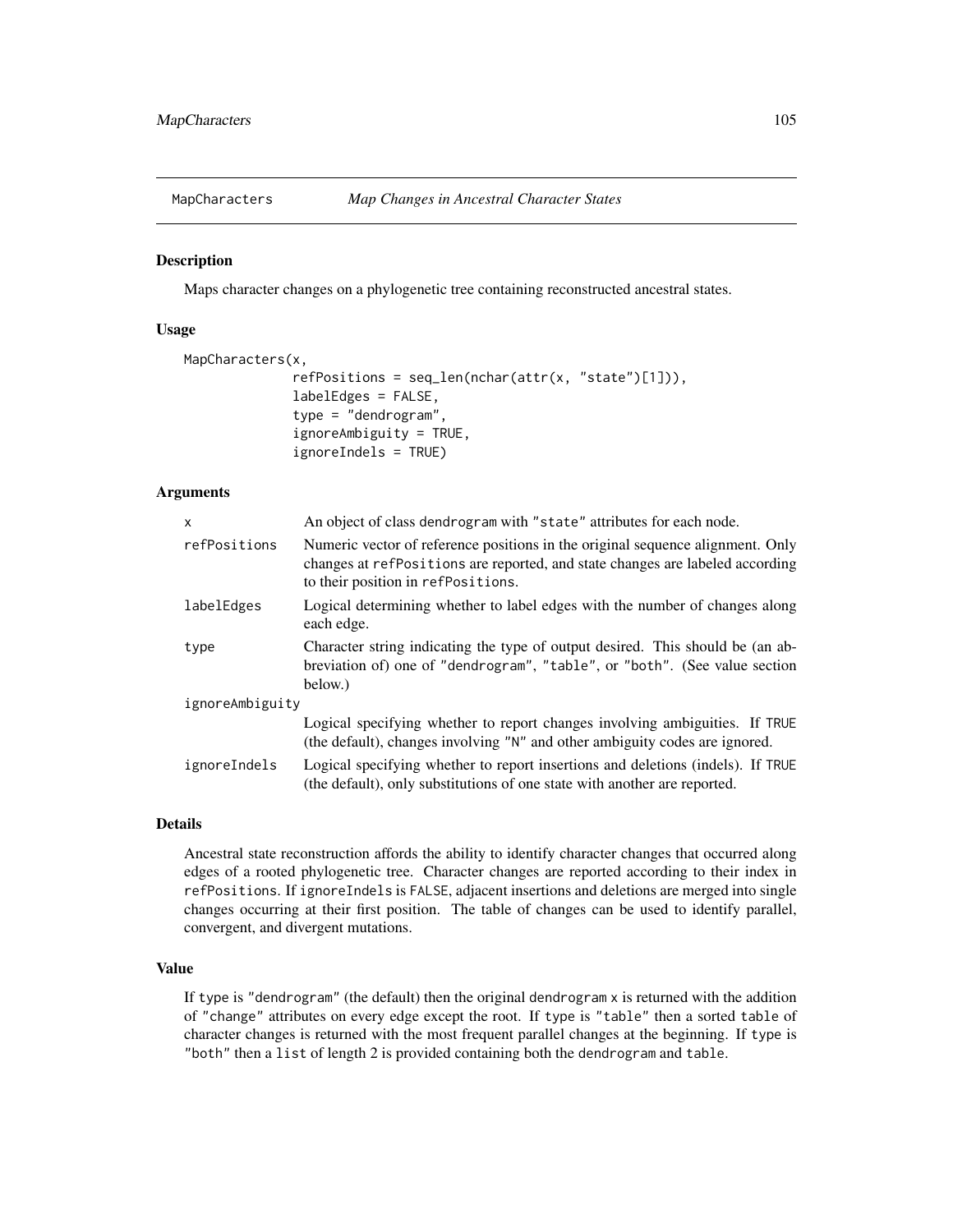### Author(s)

Erik Wright <eswright@pitt.edu>

### See Also

[TreeLine](#page-147-0)

# Examples

```
fas <- system.file("extdata", "Bacteria_175seqs.fas", package="DECIPHER")
dna <- readDNAStringSet(fas)
# align the sequences
rna <- RNAStringSet(RemoveGaps(dna))
rna <- AlignSeqs(rna)
rna # input alignment
d <- DistanceMatrix(rna, type="dist", correction="JC")
tree <- TreeLine(myDistMatrix=d,
                 method="NJ",
                 type="dendrogram",
                 myXStringSet=rna,
                 reconstruct=TRUE)
out <- MapCharacters(tree, labelEdges=TRUE, type="both")
# plot the tree with defaults
tree \leq out[[1]]
plot(tree, horiz=TRUE) # edges show number of changes
# color edges by number of changes
maxC <- 200 # changes at maximum of color spectrum
colors <- colorRampPalette(c("black", "darkgreen", "green"))(maxC)
colorEdges <- function(x) {
   num <- attr(x, "edgetext") + 1
   if (length(num)==0)
      return(x)
   if (num > maxC)
      num < - maxCattr(x, "edgePar") <- list(col=colors[num])
   attr(x, "edgetext") <- NULL
   return(x)
}
colorfulTree <- dendrapply(tree, colorEdges)
plot(colorfulTree, horiz=TRUE, leaflab="none")
# look at parallel changes (X->Y)
parallel <- out[[2]]
head(parallel) # parallel changes
# look at convergent changes (*->Y)
convergent <- gsub(".*?([0-9]+.*)", "\\1", names(parallel))
```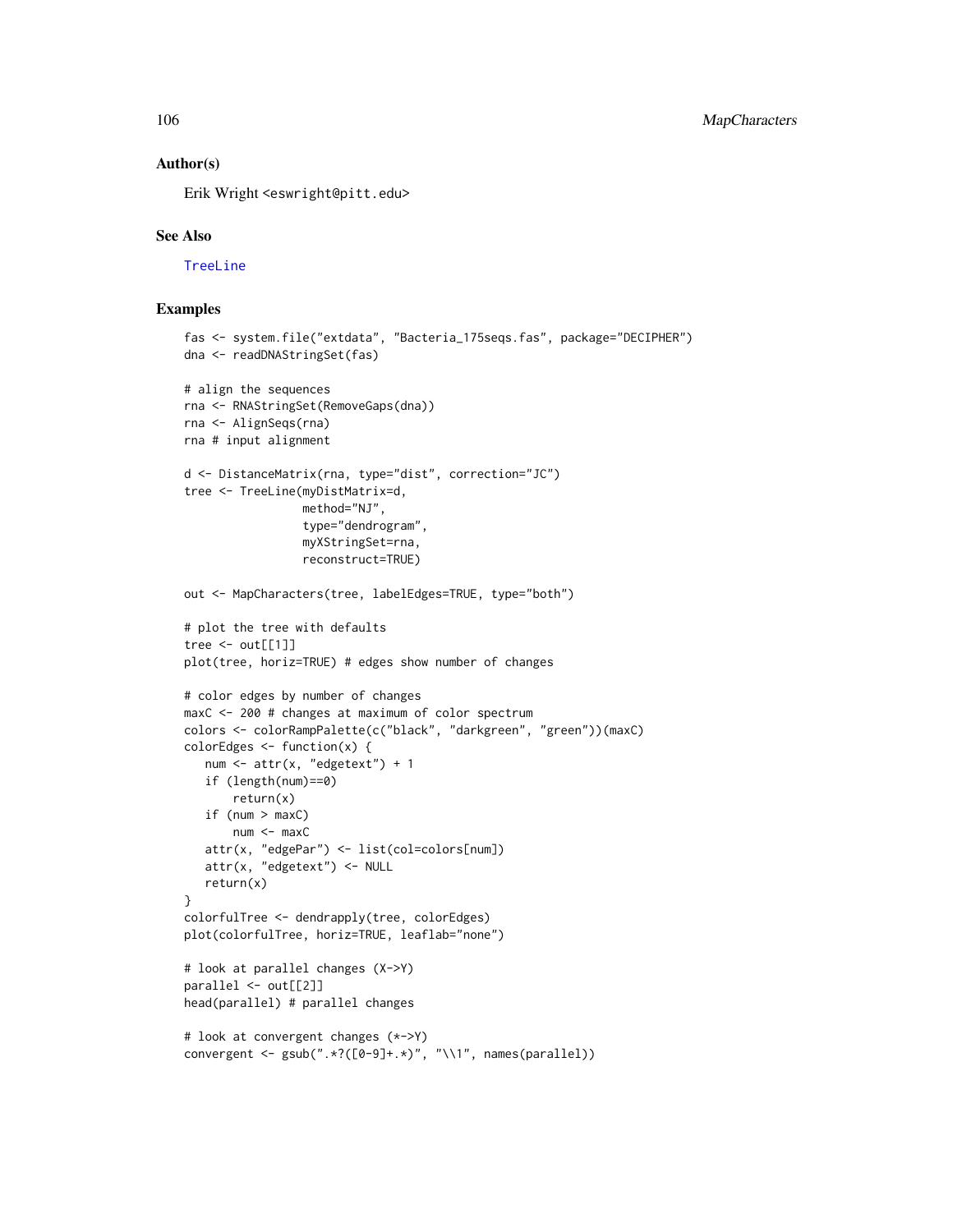# MaskAlignment 107

```
convergent <- tapply(parallel, convergent, sum)
convergent <- sort(convergent, decreasing=TRUE)
head(convergent)
# look at divergent changes (X->*)
divergent <- gsub("(.*[0-9]+).*", "\\1", names(parallel))
divergent <- tapply(parallel, divergent, sum)
divergent <- sort(divergent, decreasing=TRUE)
head(divergent)
# plot number of changes by position
changes <- gsub(".*?([0-9]+).*", "\\1", names(parallel))
changes <- tapply(parallel, changes, sum)
plot(as.numeric(names(changes)),
     changes,
     xlab="Position",
     ylab="Total independent changes")
# count cases of potential compensatory mutations
compensatory <- dendrapply(tree,
    function(x) {
        change \leq attr(x, "change")
        pos <- as.numeric(gsub(".*?([0-9]+).*", "\\1", change))
        e <- expand.grid(seq_along(pos), seq_along(pos))
        e <- e[pos[e[, 1]] < pos[e[, 2]],]
        list(paste(change[e[, 1]], change[e[, 2]], sep=" & "))
    })
compensatory <- unlist(compensatory)
u <- unique(compensatory)
m <- match(compensatory, u)
m <- tabulate(m, length(u))
compensatory <- sort(setNames(m, u), decreasing=TRUE)
head(compensatory) # ranked list of concurrent mutations
```
MaskAlignment *Mask Highly Variable Regions of An Alignment*

#### **Description**

Automatically masks poorly aligned regions of an alignment based on sequence conservation and gap frequency.

## Usage

```
MaskAlignment(myXStringSet,
              type = "sequences",
              windowSize = 5,
              threshold = 1,
              maxFractionGaps = 0.2,
              includeTerminalGaps = FALSE,
```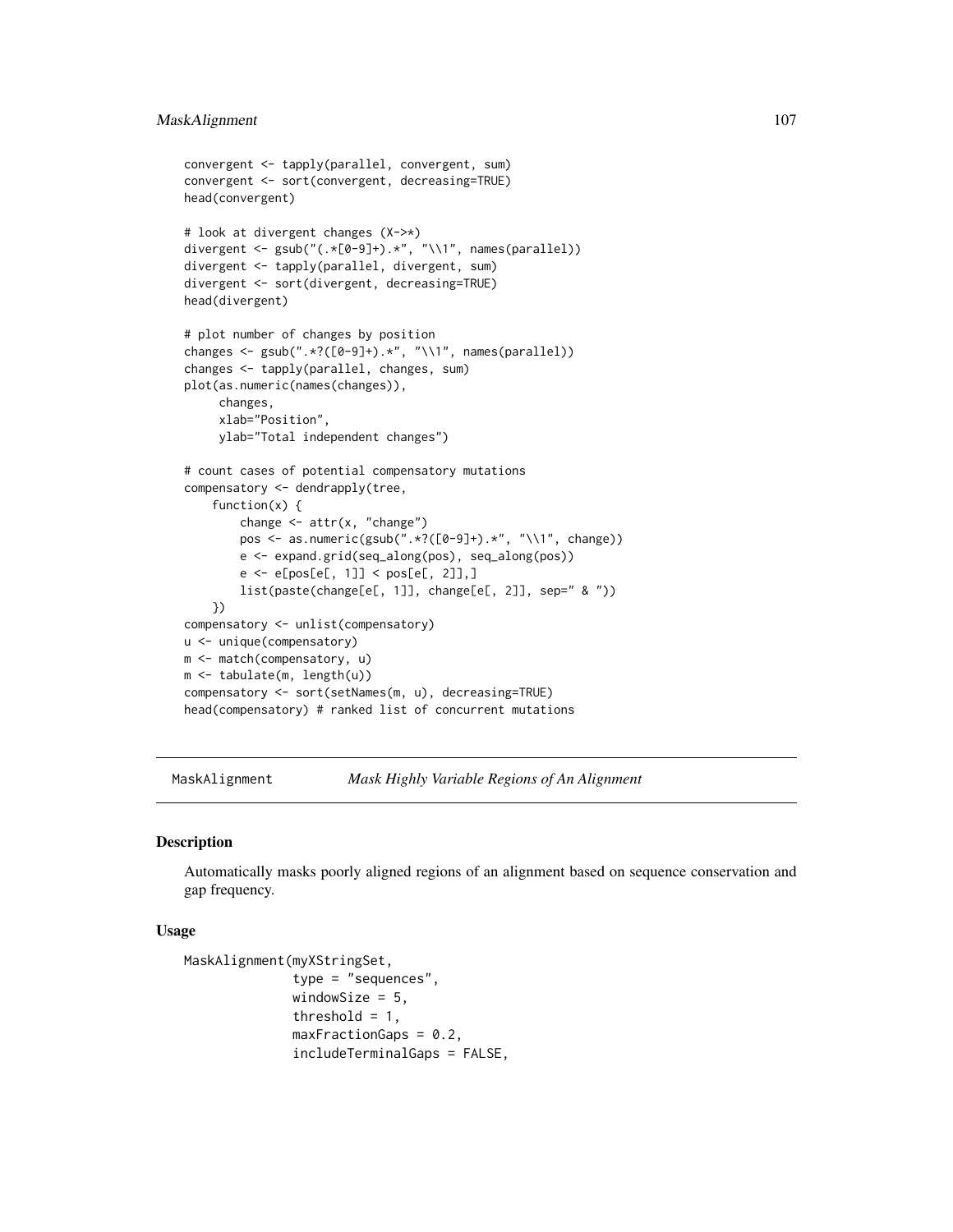correction = FALSE, randomBackground = FALSE, showPlot = FALSE)

### Arguments

| myXStringSet        | An AAStringSet, DNAStringSet, or RNAStringSet object of aligned sequences.                                                                                                |  |
|---------------------|---------------------------------------------------------------------------------------------------------------------------------------------------------------------------|--|
| type                | Character string indicating the type of result desired. This should be (an abbre-<br>viation of) one of "sequences", "ranges", or "values". (See value section<br>below.) |  |
| windowSize          | Integer value specifying the size of the region to the left and right of the center-<br>point to use in calculating the moving average.                                   |  |
| threshold           | Numeric giving the average entropy in bits below which a region is masked.                                                                                                |  |
| maxFractionGaps     |                                                                                                                                                                           |  |
|                     | Numeric specifying the maximum faction of gaps in an alignment column to be<br>masked.                                                                                    |  |
| includeTerminalGaps |                                                                                                                                                                           |  |
|                     | Logical specifying whether or not to include terminal gaps ("." or "-" characters<br>on each end of the sequences) into the calculation of gap fraction.                  |  |
| correction          | Logical indicating whether to apply a small-sample size correction to columns<br>with few letters (Yu et al., $2015$ ).                                                   |  |
| randomBackground    |                                                                                                                                                                           |  |
|                     | Logical determining whether background letter frequencies are determined di-<br>rectly from myXStringSet (the default) or an uniform distribution of letters.             |  |
| showPlot            | Logical specifying whether or not to show a plot of the positions that were kept<br>or masked.                                                                            |  |
|                     |                                                                                                                                                                           |  |

### Details

Poorly aligned regions of a multiple sequence alignment may lead to incorrect results in downstream analyses. One method to mitigate their effects is to mask columns of the alignment that may be poorly aligned, such as highly-variable regions or regions with many insertions and deletions (gaps).

Highly variable regions are detected by their signature of having a low information content. Here, information content is defined by the relative entropy of a column in the alignment (Yu et al., 2015), which is higher for conserved columns. The relative entropy is based on the background distribution of letter-frequencies in the alignment.

A moving average of windowSize nucleotides to the left and right of the center-point is applied to smooth noise in the information content signal along the sequence. Regions dropping below threshold bits or more than maxFractionGaps are masked.

## Value

If type is "sequences" then a MultipleAlignment object of the input type with masked columns where the input criteria are met. Otherwise, if type is "ranges" then an IRanges object giving the start and end positions of the masked columns. Else (type is "values") a data. frame containing one row per site in the alignment and three columns of information: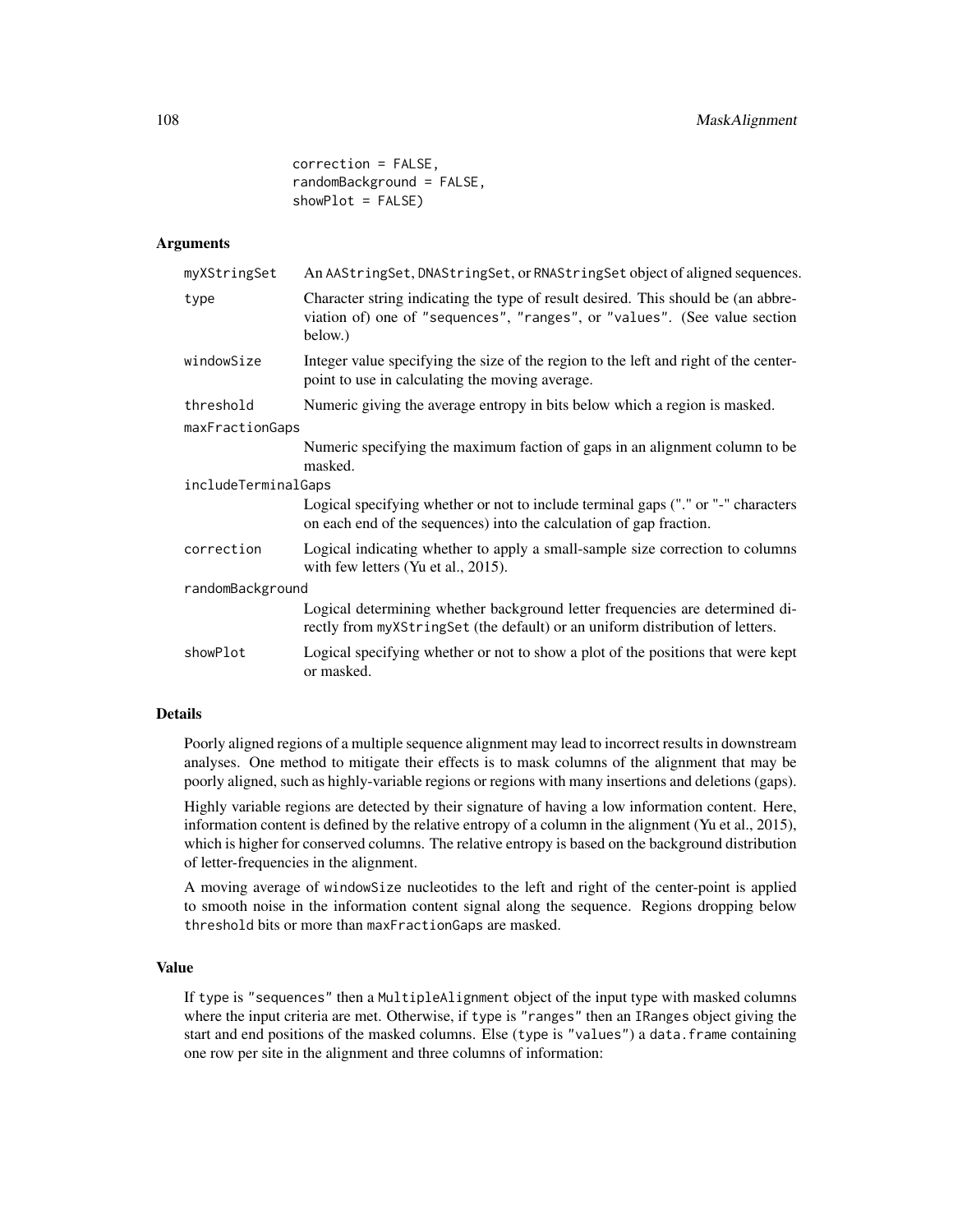|  |  | l |
|--|--|---|
|  |  |   |

| "entropy" | The entropy score of each column, in units of bits.                                      |
|-----------|------------------------------------------------------------------------------------------|
| "gaps"    | For each column, the fraction of gap characters ("-" or ".").                            |
| "mask"    | A logical vector indicating whether or not the column met the criteria for mask-<br>ing. |

# Author(s)

Erik Wright <eswright@pitt.edu>

#### References

Yu, Y.-K., et al. (2015). Log-odds sequence logos. Bioinformatics, 31(3), 324-331. http://doi.org/10.1093/bioinformatics/btu634

## See Also

[AlignSeqs](#page-16-0), [TreeLine](#page-147-0)

```
fas <- system.file("extdata", "Streptomyces_ITS_aligned.fas", package="DECIPHER")
dna <- readDNAStringSet(fas)
masked_dna <- MaskAlignment(dna, showPlot=TRUE)
```

```
# display only unmasked nucleotides for use in downstream analyses
not_masked <- as(masked_dna, "DNAStringSet")
BrowseSeqs(not_masked)
```

```
# display only masked nucleotides that are covered by the mask
masked <- masked_dna
colmask(masked, append="replace", invert=TRUE) <- colmask(masked)
masked <- as(masked, "DNAStringSet")
BrowseSeqs(masked)
```

```
# display the complete DNA sequence set including the mask
masks <- lapply(width(colmask(masked_dna)), rep, x="+")
masks <- unlist(lapply(masks, paste, collapse=""))
masked_dna <- replaceAt(dna, at=IRanges(colmask(masked_dna)), value=masks)
BrowseSeqs(masked_dna)
```

```
# get the start and end ranges of masked columns
ranges <- MaskAlignment(dna, type="ranges")
ranges
replaceAt(dna, ranges) # remove the masked columns
```

```
# obtain the entropy scores of each column
values <- MaskAlignment(dna, type="values")
head(values)
```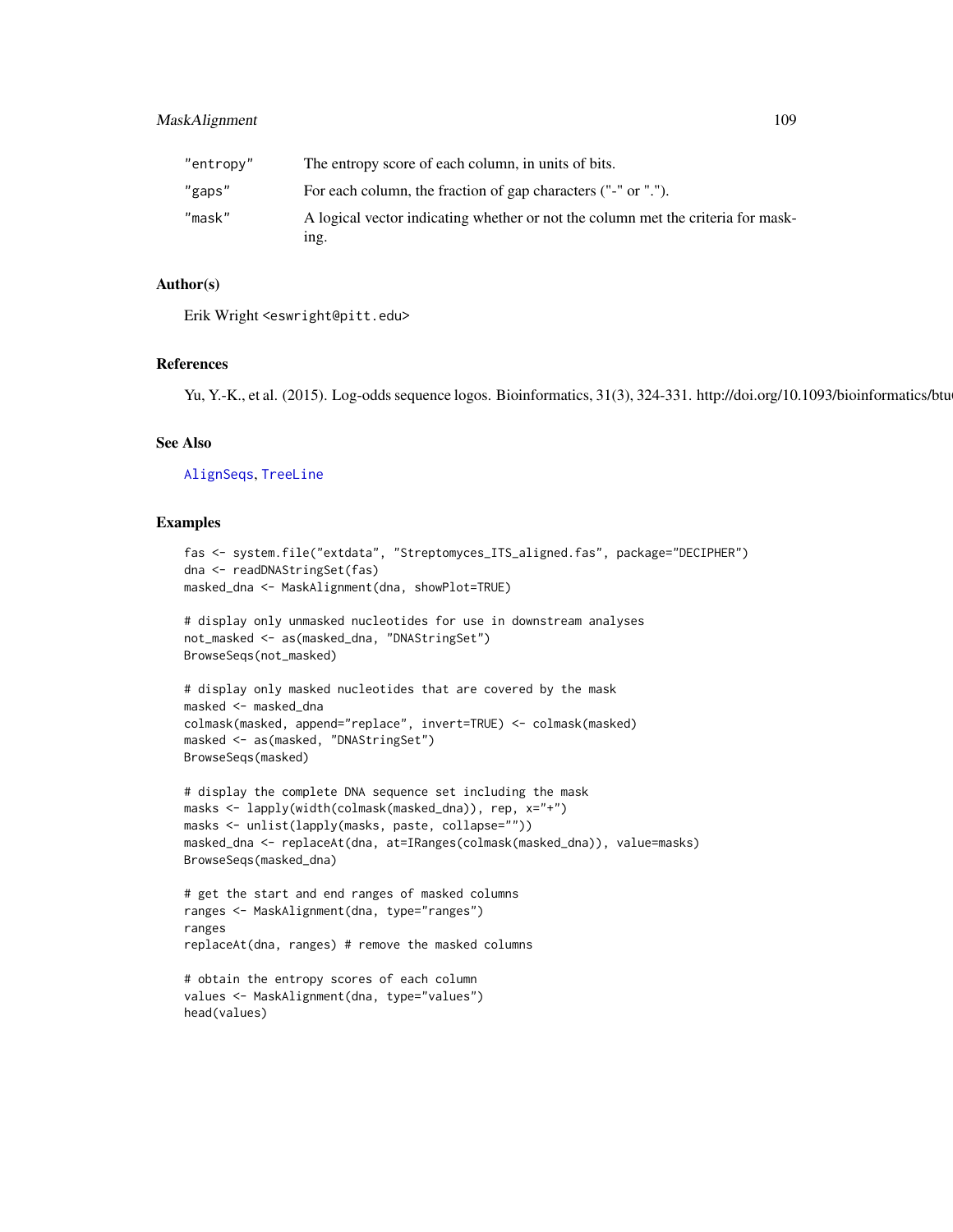#### Description

The denaturation of double-stranded DNA occurs over a range of temperatures. Beginning from a helical state, DNA will transition to a random-coil state as temperature is increased. MeltDNA predicts the positional helicity, melt curve, or its negative derivate at different temperatures.

#### Usage

```
MeltDNA(myDNAStringSet,
        type = "derivative",
        temps = 50:100,ions = 0.2)
```
## Arguments

|       | myDNAStringSet A DNAStringSet object or character vector with one or more sequences in 5' to<br>3' orientation.                                                                |
|-------|--------------------------------------------------------------------------------------------------------------------------------------------------------------------------------|
| type  | Character string indicating the type of results desired. This should be (an ab-<br>breviation of) one of "derivative curves", "melt curves", or "positional<br>probabilities". |
| temps | Numeric vector of temperatures (in degrees Celsius).                                                                                                                           |
| ions  | Numeric giving the molar sodium equivalent ionic concentration. Values must<br>be at least 0.01M.                                                                              |

# Details

When designing a high resolution melt (HRM) assay, it is useful to be able to predict the results before performing the experiment. Multi-state models of DNA melting can provide near-qualitative agreement with experimental DNA melt curves obtained with quantitative PCR (qPCR). MeltDNA employs the algorithm of Tostesen et al. (2003) with an approximation for loop entropy that runs in nearly linear time and memory, which allows very long DNA sequences (up to 100,000 base pairs) to be analyzed.

Denaturation is a highly cooperative process whereby regions of double-stranded DNA tend to melt together. For short sequences (< 100 base pairs) there is typically a single transition from a helical to random-coil state. Longer sequences may exhibit more complex melting behavior with multiple peaks, as domains of the DNA melt at different temperatures. The melting curve represents the average fractional helicity (Theta) at each temperature, and can be used for genotyping with high resolution melt analysis.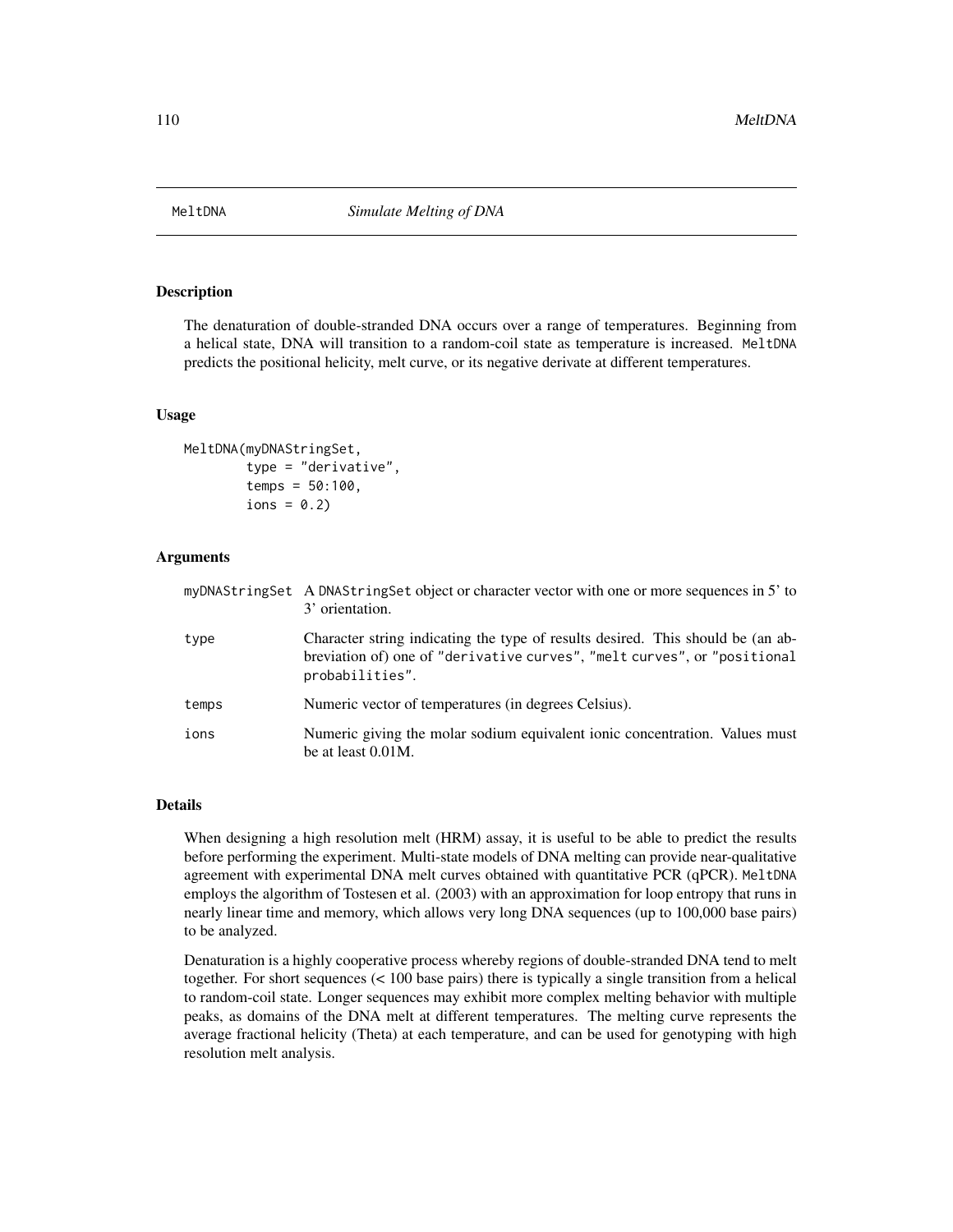## MeltDNA 111

#### Value

MeltDNA can return three types of results: positional helicity, melting curves, or the negative derivative of the melting curves. If type is "position", then a list is returned with one component for each sequence in myDNAStringSet. Each list component contains a matrix with the probability of helicity (Theta) at each temperature (rows) and every position in the sequence (columns).

If type is "melt", then a matrix with the average Theta across the entire sequence is returned. This matrix has a row for each input temperature (temps), and a column for each sequence in myDNAStringSet. For example, the value in element [3, 4] is the average helicity of the fourth input sequence at the third input temperature. If type is "derivative" then the values in the matrix are the derivative of the melt curve at each temperature.

#### Note

MeltDNA uses nearest neighbor parameters from SantaLucia (1998).

#### Author(s)

Erik Wright <eswright@pitt.edu>

## References

SantaLucia, J. (1998). A unified view of polymer, dumbbell, and oligonucleotide DNA nearestneighbor thermodynamics. Proceedings of the National Academy of Sciences, 95(4), 1460-1465.

Tostesen, E., et al. (2003). Speed-up of DNA melting algorithm with complete nearest neighbor properties. Biopolymers, 70(3), 364-376. doi:10.1002/bip.10495.

#### See Also

[AmplifyDNA](#page-23-0), [CalculateEfficiencyPCR](#page-35-0), [DesignSignatures](#page-63-0)

```
fas <- system.file("extdata", "IDH2.fas", package="DECIPHER")
dna <- readDNAStringSet(fas)
# plot the melt curve for the two alleles
temps <- seq(85, 100, 0.2)
m <- MeltDNA(dna,
             type="melt", temps=temps, ions=0.1)
matplot(temps, m,
        type="l", xlab="Temperature (\u00B0C)", ylab="Average Theta")
legend("topright", names(dna), lty=seq_along(dna), col=seq_along(dna))
# plot the negative derivative curve for a subsequence of the two alleles
temps <- seq(80, 95, 0.25)
m <- MeltDNA(subseq(dna, 492, 542),
            type="derivative", temps=temps)
matplot(temps, m,
       type="l", xlab="Temperature (\u00B0C)", ylab="-d(Theta)/dTemp")
legend("topright", names(dna), lty=seq_along(dna), col=seq_along(dna))
```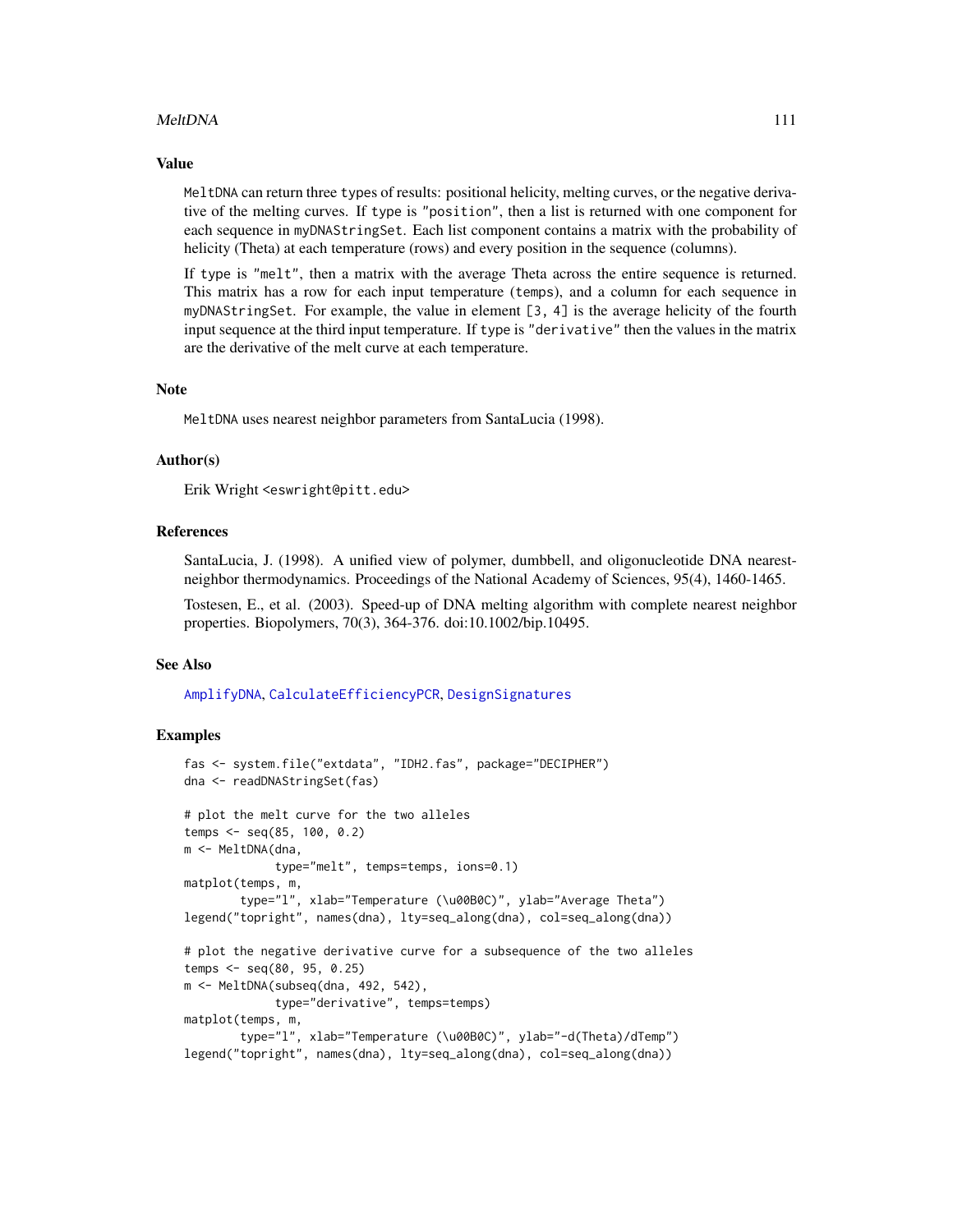```
# plot the positional helicity profile for the IDH2 allele
temps <- seq(90.1, 90.5, 0.1)
m <- MeltDNA(dna[1],
             type="position", temps=temps, ions=0.1)
matplot(seq_len(dim(m[[1]])[2]), t(m[[1]]),
        type="l", xlab="Nucleotide Position", ylab="Theta")
temps <- formatC(temps, digits=1, format="f")
legend("topright", legend=paste(temps, "\u00B0C", sep=""),
        col=seq_along(temps), lty=seq_along(temps), bg="white")
```
MIQS *MIQS Amino Acid Substitution Matrix*

## **Description**

The MIQS amino acid substitution matrix defined by Yamada & Tomii (2014).

# Usage

data("MIQS")

## Format

The format is: num [1:25, 1:25] 3.2 -1.3 -0.4 -0.4 1.5 -0.2 -0.4 0.4 -1.2 -1.3 ... - attr(\*, "dimnames")=List of 2 ..\$ : chr [1:25] "A" "R" "N" "D" ... ..\$ : chr [1:25] "A" "R" "N" "D" ...

## Details

Substitution matrix values represent the log-odds of observing an aligned pair of amino acids versus the likelihood of finding the pair by chance. Values in the MIQS matrix are in units of third-bits  $(log(odds ratio) * 3/log(2)).$ 

## Source

Yamada, K., & Tomii, K. (2014). Revisiting amino acid substitution matrices for identifying distantly related proteins. *Bioinformatics*, 30(3), 317-325.

```
data(MIQS)
MIQS["A", "R"] # score for A/R pairing
data(BLOSUM62)
plot(BLOSUM62[1:20, 1:20], MIQS[1:20, 1:20])
abline(a=0, b=1)
```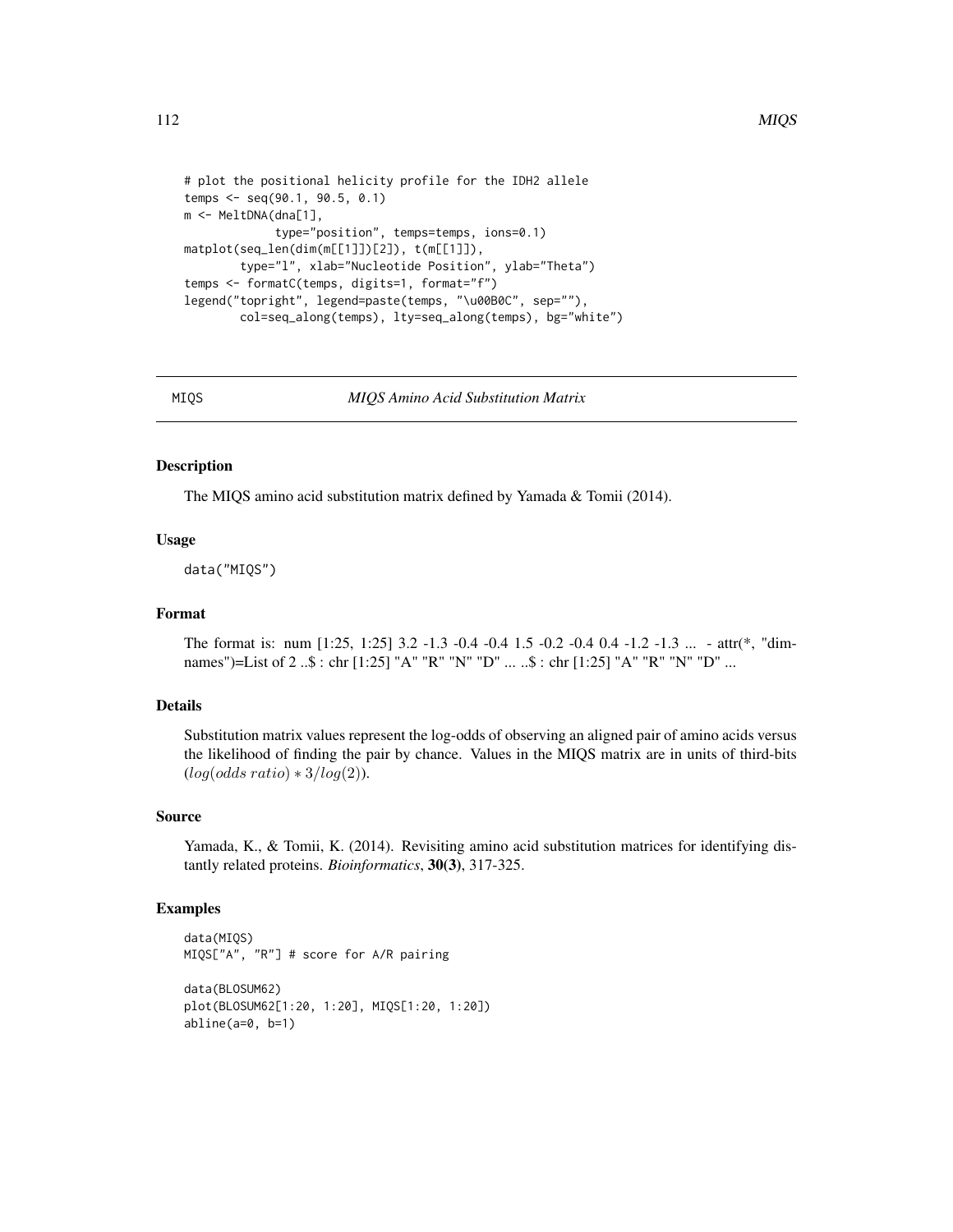#### **Description**

The MODELS contains the models of sequence evolution that can be used by TreeLine.

#### Usage

MODELS

## Details

MODELS is a list of two elements: a character vector of (eight) nucleotide models and a character vector of (37) protein models. All MODELS are time reversible.

Nucleotide models are described in order of increasing number of parameters as follows:

**JC69** (Jukes and Cantor, 1969) The simplest substitution model that assumes equal base frequencies (1/4) and equal mutation rates.

K80 (Kimura, 1980) Assumes equal base frequencies, but distinguishes between the rate of transitions and transversions.

T92 (Tamura, 1992) In addition to distinguishing between transitions and transversions, a parameter is added to represent G+C content bias.

F81 (Felsenstein, 1981) Assumes equal mutation rates, but allows all bases to have different frequencies.

HKY85 (Hasegawa, Kishino and Yano, 1985) Distinguishes transitions from transversions and allows bases to have different frequencies.

TN93 (Tamura and Nei, 1993) Allows for unequal base frequencies and distinguishes between transversions and the two possible types of transitions (i.e.,  $A \leq S \& C \leq T$ ).

**SYM (Zharkikh, 1994)** Equal base frequencies but all substitution rates are free parameters.

GTR (Tavare, 1986) The general time reversible model allowing for unequal base frequencies and substitution rates.

Protein models are described in the following publications:

AB (Mirsky, 2015), BLOSUM62 (Henikoff, 1992), cpREV (Adachi, 2000), cpREV64 (Zhong, 2010), Dayhoff (Dayhoff, 1978), DCMut-Dayhoff (Kosiol, 2005), DCMut-JTT (Kosiol, 2005), DEN (Le, 2018), FLAVI (Le, 2020), FLU (Dang, 2010), gcpREV (Cox, 2013), HIVb (Nickle, 2007), HIVw (Nickle, 2007), JTT (Jones, 1992), LG (Le, 2008), MtArt (Abascal, 2007), mtDeu (Le, 2017), mtInv (Le, 2017), mtMam (Yang, 1998), mtMet (Le, 2017), mtOrt (Chang, 2020), mtREV (Adachi, 1996), mtVer (Le, 2017), MtZoa (Rota-Stabelli, 2009), PMB (Veerassamy, 2003), Q.bird (Minh, 2021), Q.insect (Minh, 2021), Q.LG (Minh, 2021), Q.mammal (Minh, 2021), Q.pfam (Minh, 2021), Q.plant (Minh, 2021), Q.yeast (Minh, 2021), rtREV (Dimmic, 2002), stmtREV (Liu, 2014), VT (Muller, 2000), WAG (Whelan, 2001), WAGstar (Whelan, 2001).

+G (Yang, 1993) Specifying any model+G4 adds a single parameter to any of the above models to relax the assumption of equal rates among sites in the sequence. The single parameter specifies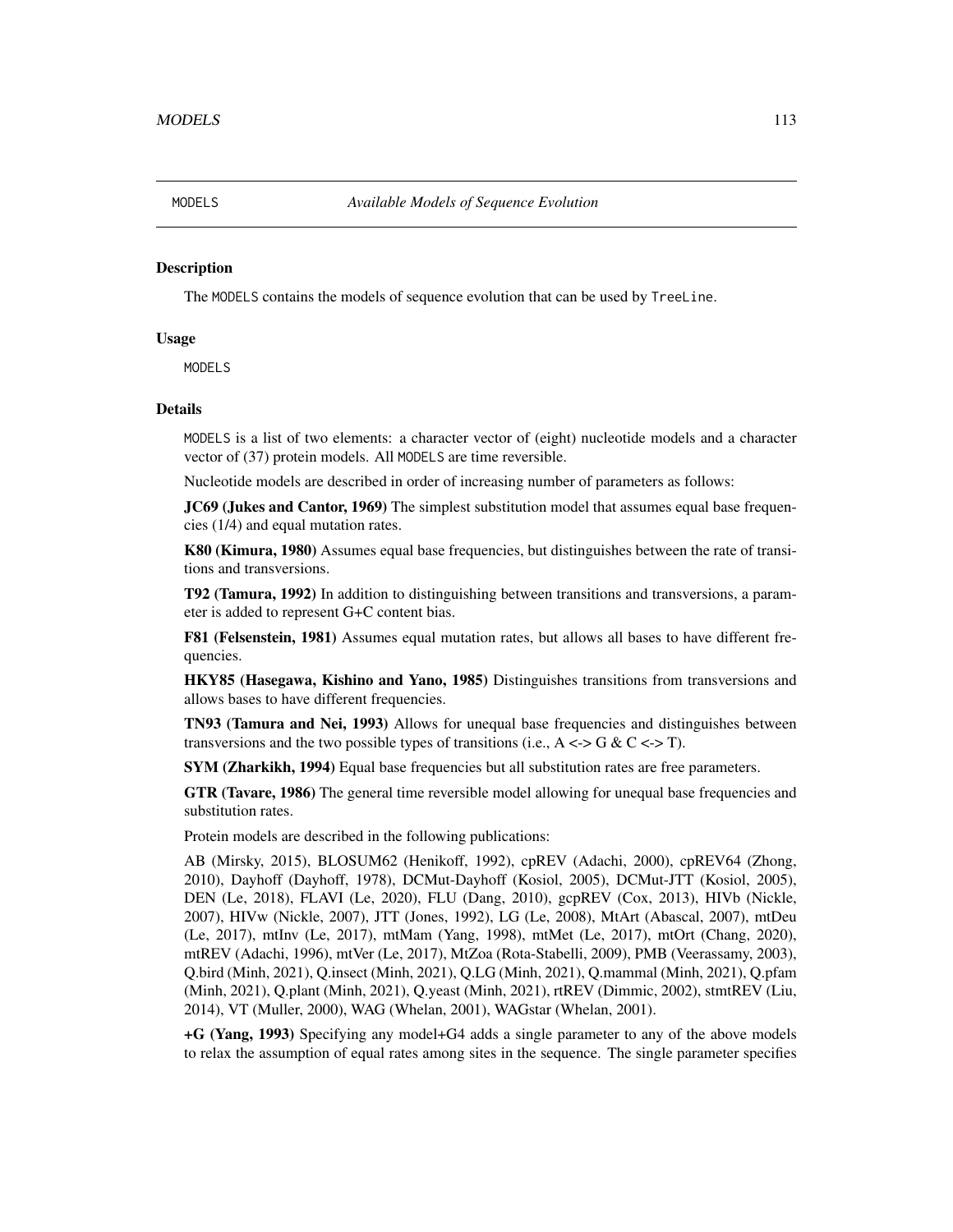the shape of the Gamma Distribution. The continuous distribution is represented with 2-10 discrete rates and their respective probabilities as determined by equal bins or the Laguerre Quadrature method (Felsenstein, 2001). For example, specifying a model+G8 would represent the continuous Gamma Distribution with eight rates and their associated probabilities.

+F Specifying any model+F uses empirical frequencies rather than optimized frequencies.

#### References

Abascal, F., Posada, D., and Zardoya, R. (2007) Molecular Biology and Evolution, 24, 1-5.

Adachi, J. and Hasegawa, M. (1996) Journal of Molecular Evolution, 42, 459-468.

Adachi, J., Waddell, P., Martin, W., and Hasegawa, M. (2000) Journal of Molecular Evolution, 50, 348-358.

Chang, H., Nie, Y., Zhang, N., Zhang, X., Sun, H., Mao, Y., Qiu, Z., and Huang, Y. (2020) BMC Ecology and Evolution, 20, 57.

Cox, C. and Foster, P. (2013) Molecular Phylogenetics and Evolution, 68, 218-220.

Dang, C., Le, S., Gascuel, O., and Le, V. (2010) BMC Evolutionary Biology, 10, 99.

Dayhoff, M., Schwartz, R., and Orcutt, B. (1978) Atlas of Protein Sequence and Structure, National Biomedical Research Foundation, Washington DC, 5, 345-352.

Dimmic, M., Rest, J., Mindell, D., and Goldstein, R. (2002) Journal of Molecular Evolution, 55, 65-73.

Felsenstein, J. (1981) Evolutionary trees from DNA sequences: a maximum likelihood approach. Journal of Molecular Evolution, 17(6), 368-376.

Felsenstein, J. (2001) Taking Variation of Evolutionary Rates Between Sites into Account in Inferring Phylogenies. Journal of molecular evolution, 53(4-5), 447-455.

Hasegawa, M., Kishino H., Yano T. (1985) Dating of human-ape splitting by a molecular clock of mitochondrial DNA. Journal of Molecular Evolution, 22(2), 160-174.

Henikoff, S. and Henikoff, J. (1992) Proceedings of the National Academy of Sciences of the USA, 89, 10915-10919.

Jones, D., Taylor, W., and Thornton, J. (1992) Computer Applications in the Biosciences, 8, 275- 282.

Jukes, T. and Cantor C. (1969) Evolution of Protein Molecules. New York: Academic Press. pp. 21-132.

Kimura, M. (1980) A simple method for estimating evolutionary rates of base substitutions through comparative studies of nucleotide sequences. Journal of Molecular Evolution, 16(2), 111-120.

Kosiol, C. and Goldman, N. (2005) Molecular Biology and Evolution, 22, 193-199.

Le, S. and Gascuel, O. (2008) Molecular Biology and Evolution, 25, 1307-1320.

Le, T., Dang, C., and Le, S. (2018) Proceedings of 10th International Conference on Knowledge and Systems Engineering (KSE 2018), Ho Chi Minh City, Vietnam, 242-246.

Le, T., and Vinh, L. (2020) Journal of Molecular Evolution, 88, 445-452.

Le, V., Dang, C., and Le, S. (2017) BMC Evolutionary Biology, 17, 136.

Liu, Y., Cox, C., Wang, W., and Goffinet, B. (2014) Systematic Biology, 63, 862-878.

Minh, B., Dang, C., Le, S., and Lanfear, R. (2021) Systematic Biology, syab010.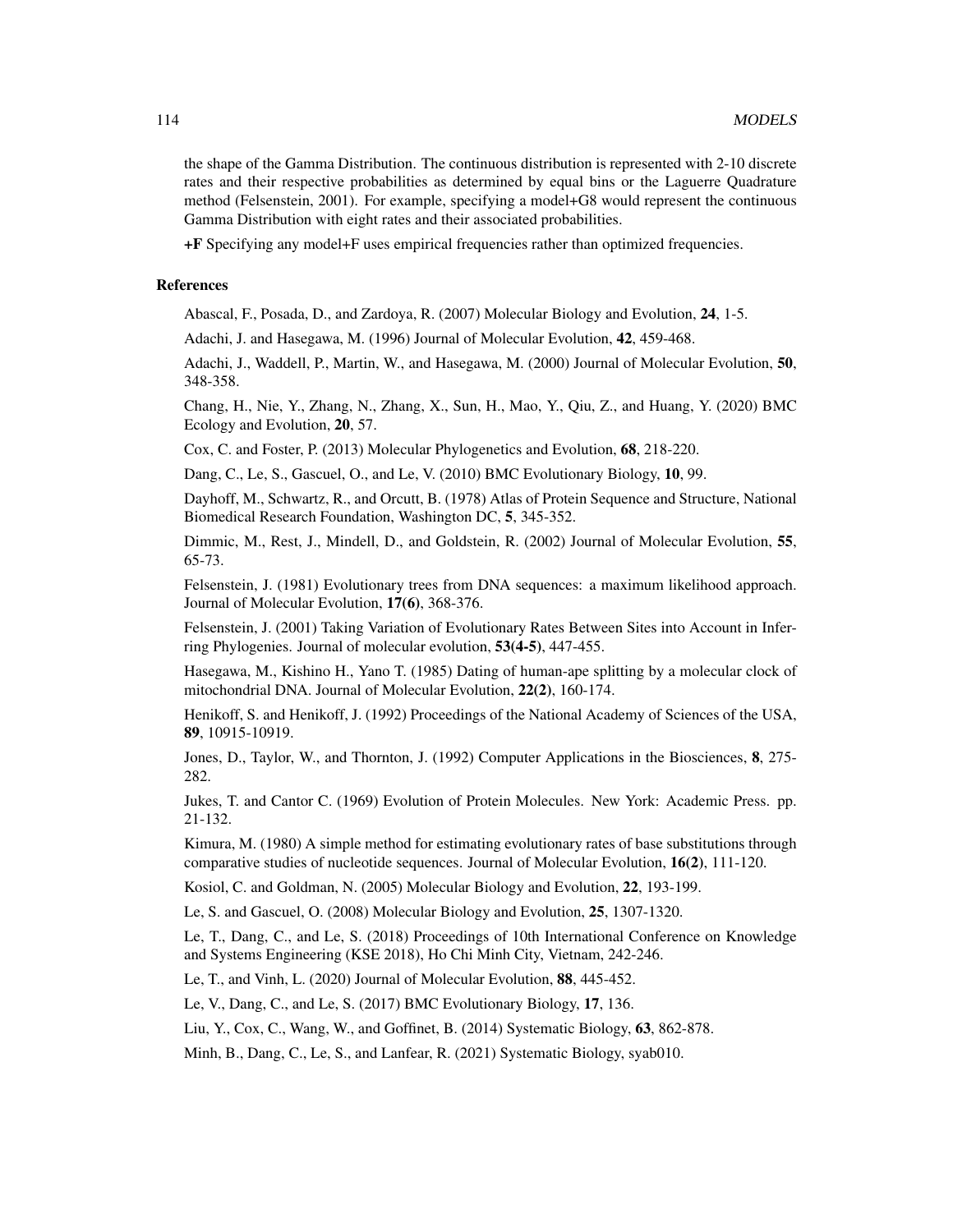Mirsky, A., Kazandjian, L., and Anisimova, M. (2015) Molecular Biology and Evolution, 32, 806-819.

Muller, T. and Vingron, M. (2000) Journal of Computational Biology, 7, 761-776.

Nickle, D., Heath, L., Jensen, M., Gilbert P., and Mullins, J., Kosakovsky Pond SL (2007) PLoS ONE, 2, e503.

Rota-Stabelli, O., Yang, Z., and Telford, M. (2009) Molecular Phylogenetics and Evolution, 52, 268-272.

Tamura, K. (1992) Estimation of the number of nucleotide substitutions when there are strong transition-transversion and G+C content biases. Molecular Biology and Evolution, 9(4), 678-687.

Tamura, K. and Nei M. (1993) Estimation of the number of nucleotide substitutions in the control region of mitochondrial DNA in humans and chimpanzees. Molecular Biology and Evolution, 10(3), 512-526.

Tavare, S. (1986) "Some Probabilistic and Statistical Problems in the Analysis of DNA Sequences." Lectures on Mathematics in the Life Sciences, 17: 57-86.

Veerassamy, S., Smith, A., and Tillier, E. (2003) Journal of Computational Biology, 10, 997-1010.

Whelan, S. and Goldman, N. (2001) Molecular Biology and Evolution, 18, 691-699.

Yang, Z., Nielsen, R., and Hasegawa, M. (1998) Molecular Biology and Evolution, 15, 1600-1611.

Yang, Z. (1993) Maximum-likelihood estimation of phylogeny from DNA sequences when substitution rates differ over sites. Molecular Biology and Evolution, 10(6), 1396-1401.

Zharkikh, A. (1994) Estimation of evolutionary distances between nucleotide sequences. Journal of Molecular Evolution, 39, 315-329.

Zhong, B., Yonezawa, T., Zhong, Y., and Hasegawa, M. (2010) Molecular Biology and Evolution, 27, 2855-2863.

#### See Also

[TreeLine](#page-147-0)

#### Examples

str(MODELS)

NNLS *Sequential Coordinate-wise Algorithm for the Non-negative Least Squares Problem*

## Description

Consider the linear system  $Ax = b$  where  $A \in \mathbb{R}^{m \times n}$ ,  $x \in \mathbb{R}^{n}$ , and  $b \in \mathbb{R}^{m}$ . The technique of least squares proposes to compute  $x$  so that the sum of squared residuals is minimized. NNLS solves the least squares problem  $\min ||Ax = b||^2$  subject to the constraint  $x \ge 0$ . This implementation of the Sequential Coordinate-wise Algorithm uses a sparse input matrix A, which makes it efficient for large sparse problems.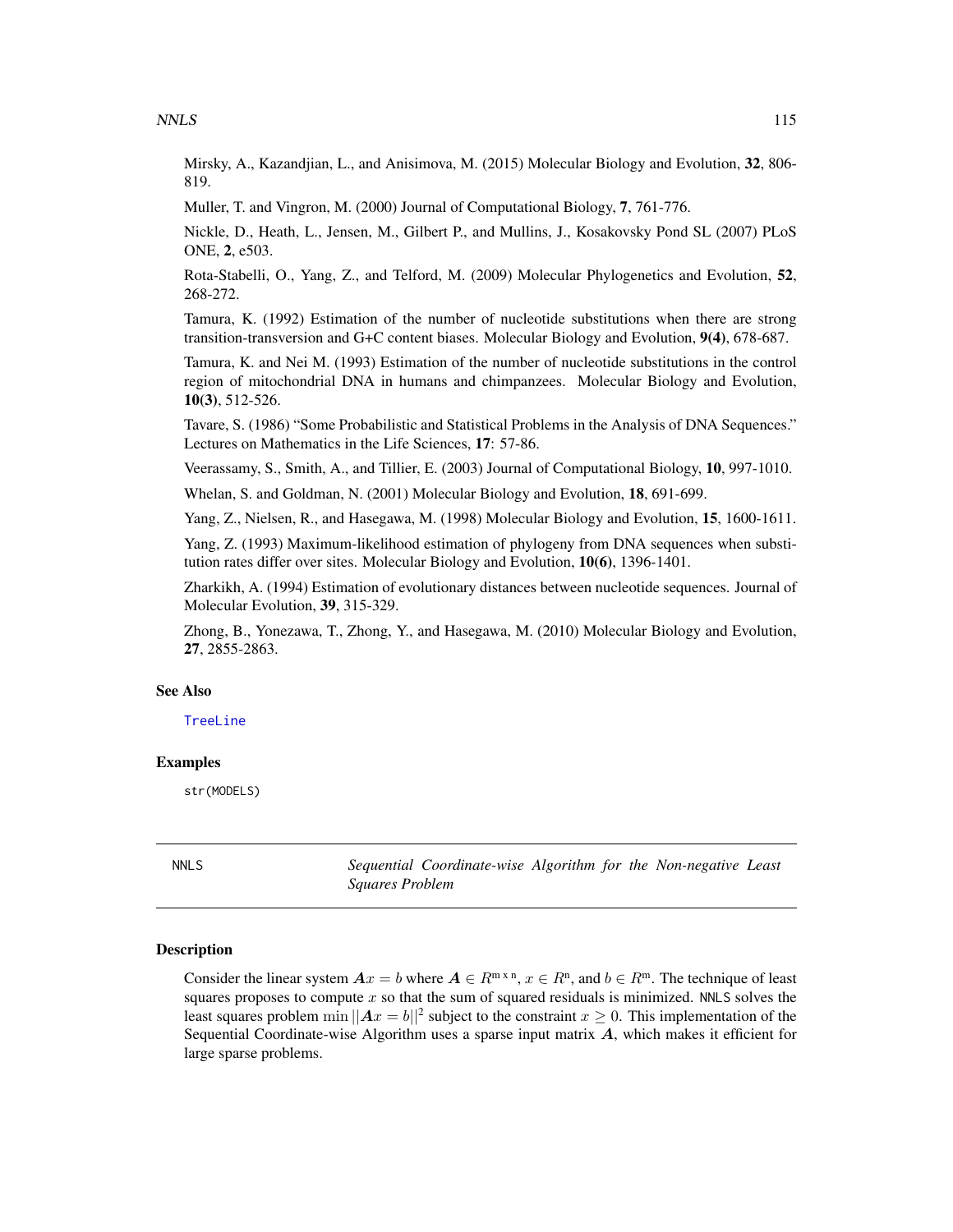# Usage

```
NNLS(A,
     b,
     precision = sqrt(.Machine$double.eps),
     processors = 1,
     verbose = TRUE)
```
# Arguments

| A          | List representing the sparse matrix with integer components i and j, numeric<br>component x. The fourth component, dimnames, is a list of two components<br>that contains the names for every row (component 1) and column (component<br>(2). |
|------------|-----------------------------------------------------------------------------------------------------------------------------------------------------------------------------------------------------------------------------------------------|
| b          | Numeric matrix for the set of observed values. (See details section below.)                                                                                                                                                                   |
| precision  | The desired accuracy.                                                                                                                                                                                                                         |
| processors | The number of processors to use, or NULL to automatically detect and use all<br>available processors.                                                                                                                                         |
| verbose    | Logical indicating whether to display progress.                                                                                                                                                                                               |

## Details

The input b can be either a matrix or a vector of numerics. If it is a matrix then it is assumed that each column contains a set of observations, and the output  $x$  will have the same number of columns. This allows multiple NNLS problems using the same A matrix to be solved simultaneously, and greatly accelerates computation relative to solving each sequentially.

## Value

A list of two components:

| $\mathbf{x}$ | The matrix of non-negative values that best explains the observed values given<br>$b\mathbf{v}$ b. |
|--------------|----------------------------------------------------------------------------------------------------|
| res          | A matrix of residuals given by $Ax - b$ .                                                          |

# References

Franc, V., et al. (2005). Sequential coordinate-wise algorithm for the non-negative least squares problem. Computer Analysis of Images and Patterns, 407-414.

# See Also

[Array2Matrix](#page-25-0), [DesignArray](#page-54-0)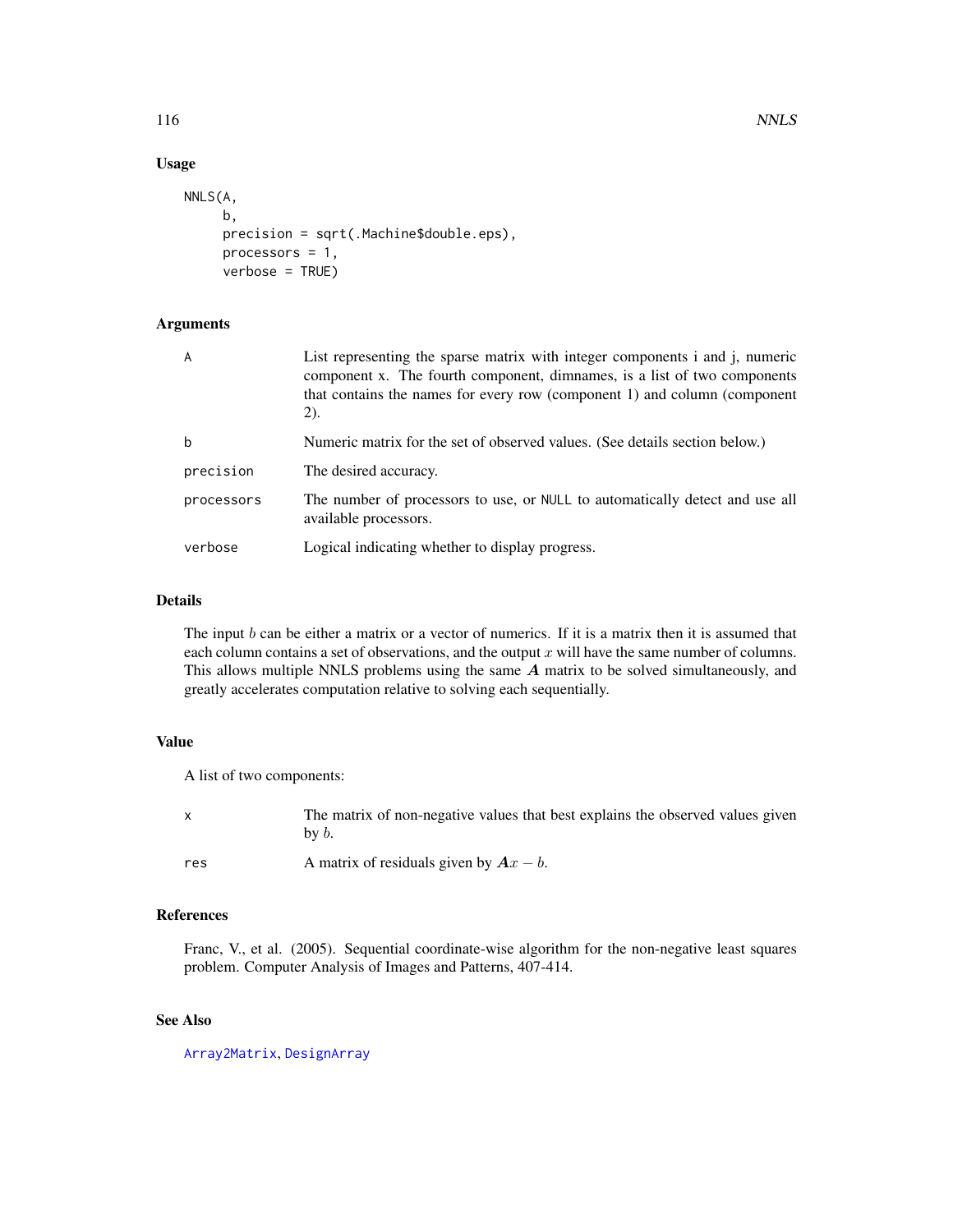# NonCoding 117

## Examples

```
# unconstrained least squares:
A \le matrix(c(1, -3, 2, -3, 10, -5, 2, -5, 6), ncol=3)
b \le - matrix(c(27, -78, 64), ncol=1)
x <- solve(crossprod(A), crossprod(A, b))
# Non-negative least squares:
w \le - which(A > 0, arr.ind=TRUE)
A \leq -\text{list}(i=w[, \text{"row"}], \text{ j=w[, "col"}], \text{ x=A[w]},dimnames=list(1:dim(A)[1], 1:dim(A)[2]))
x\_nonneg \leftarrow NNLS(A, b)# compare the unconstrained and constrained solutions:
cbind(x, x_nonneg$x)
# the input value "b" can also be a matrix:
b2 \le - matrix(b, nrow=length(b), ncol=2) # repeat b in two columns
x_nonneg <- NNLS(A, b2) # solution is repeated in two output columns
```
NonCoding *NonCoding Objects and Methods*

#### Description

Non-coding RNAs can be represented by their conserved sequence motifs, secondary structure, and k-mer frequencies. Class NonCoding provides objects and functions for representing non-coding RNAs.

#### Usage

## S3 method for class 'NonCoding'  $print(x, \ldots)$ 

## Arguments

|          | An object of class NonCoding. |
|----------|-------------------------------|
| $\cdots$ | Other optional parameters.    |

## Details

Objects of class NonCoding are stored as lists containing a compact representation of a family of non-coding RNAs. The first list component is a matrix of sequence motifs that identify the noncoding RNAs, the second is a matrix of hairpin loops that are conserved across the family, the third is a list of k-mer frequencies derived from representative sequences, and the fourth is a vector of logodds scores for sequence lengths. An optional fifth list component denotes the log-odds scores for dependencies among patterns. Patterns are defined by their distance to either end of the non-coding RNA, which helps to identify the boundaries of the non-coding RNA in a genome.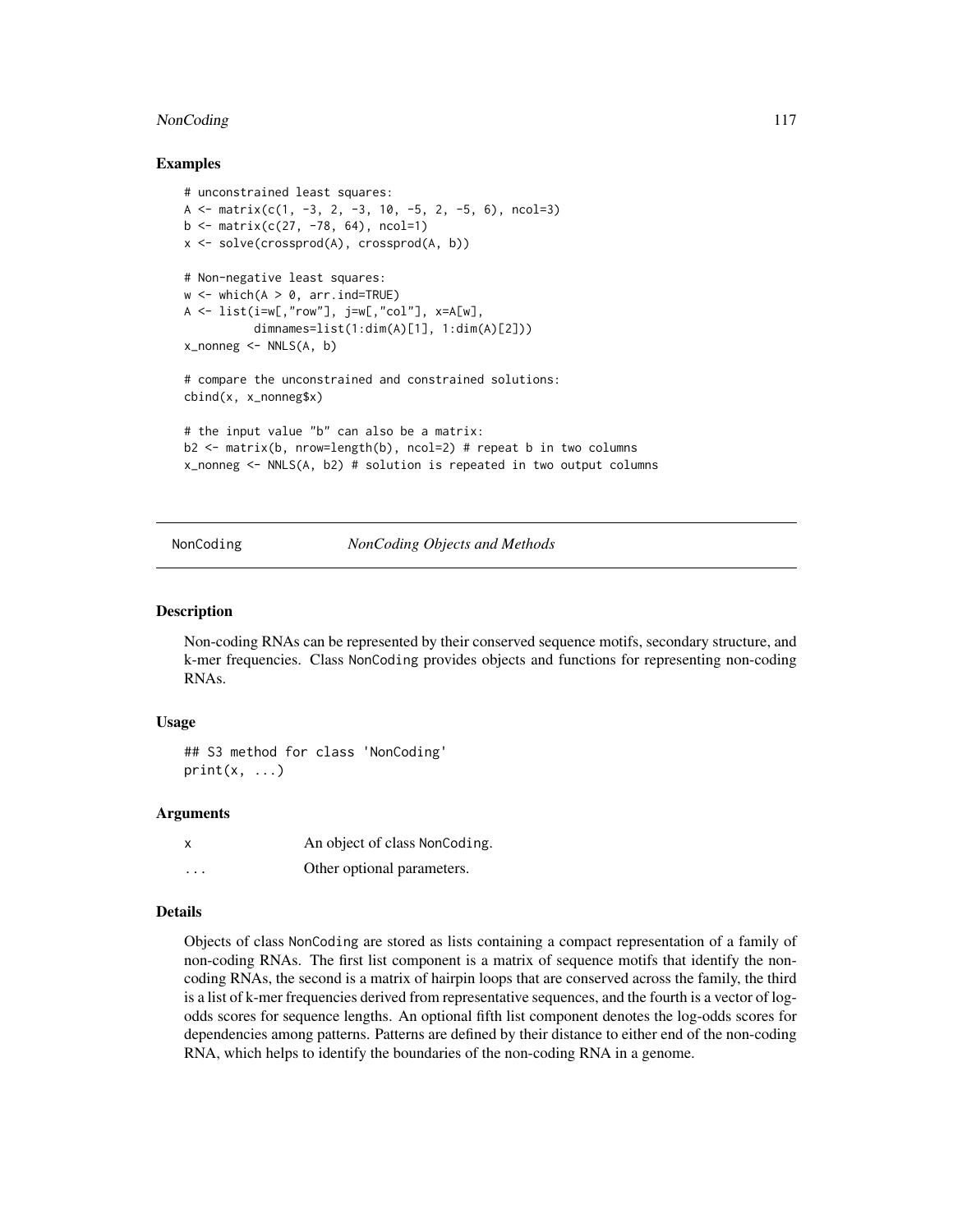## Author(s)

Erik Wright <eswright@pitt.edu>

# References

Wright, E. S. (2021). FindNonCoding: rapid and simple detection of non-coding RNAs in genomes. Bioinformatics. https://doi.org/10.1093/bioinformatics/btab708

## See Also

[LearnNonCoding](#page-98-0), [FindNonCoding](#page-81-0)

# Examples

```
data(NonCodingRNA_Bacteria)
x <- NonCodingRNA_Bacteria
print(x)
class(x)
attributes(x[[1]])
x[[1]] # the first non-coding RNA
x[[1]][["motifs"]] # sequence motifs
x[[1]][["hairpins"]] # hairpin loops
head(x[[1]][["kmers"]]) # k-mer frequencies
```
NonCodingRNA *NonCoding Models for Common Non-Coding RNA Families*

# Description

Pre-trained with NonCoding models for common RNA families found in genomes from organisms belonging to each domain of life.

#### Usage

```
data("NonCodingRNA_Archaea")
```
## Details

A set of NonCoding models contained in a named list. Models were built from up to 1000 representative sequences per non-coding RNA family.

## Source

Models were built from sequences belonging to families in tRNADB-CE ([http://trna.ie.niigata](http://trna.ie.niigata-u.ac.jp/cgi-bin/trnadb/index.cgi)-u. [ac.jp/cgi-bin/trnadb/index.cgi](http://trna.ie.niigata-u.ac.jp/cgi-bin/trnadb/index.cgi)) or Rfam (<http://rfam.xfam.org>).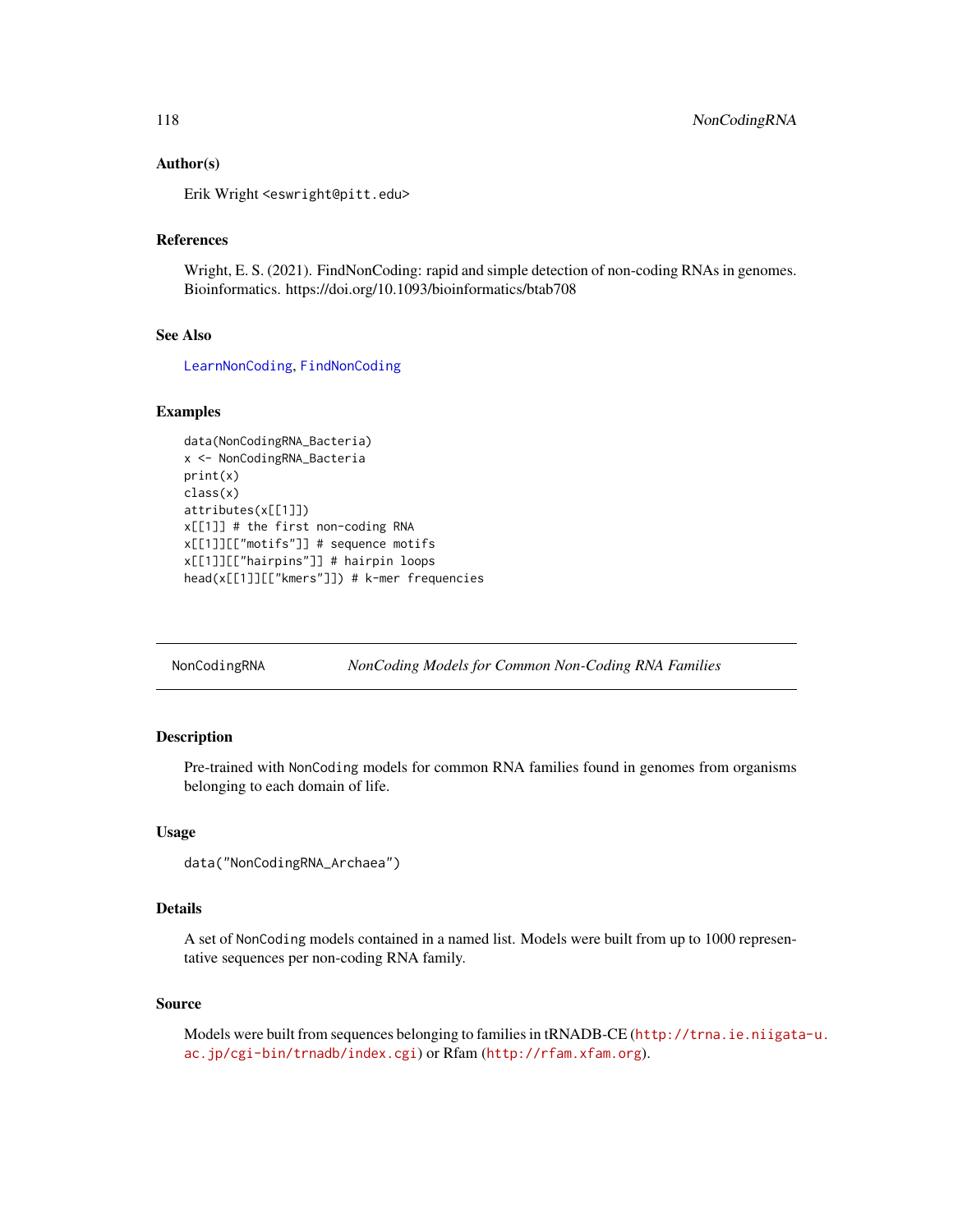## OrientNucleotides 119

# Examples

```
data(NonCodingRNA_Archaea)
data(NonCodingRNA_Bacteria)
data(NonCodingRNA_Eukarya)
names(NonCodingRNA_Bacteria)
head(NonCodingRNA_Bacteria)
```
OrientNucleotides *Orient Nucleotide Sequences*

# Description

Orients nucleotide sequences to match the directionality and complementarity of specified reference sequences.

# Usage

```
OrientNucleotides(myXStringSet,
```

```
reference = which.max(width(myXStringSet)),
type = "sequences",
orientation = "all",
threshold = 0.05,
verbose = TRUE,
processors = 1)
```
# Arguments

| myXStringSet | A DNAString Set or RNAString Set of unaligned sequences.                                                                                                                                                           |
|--------------|--------------------------------------------------------------------------------------------------------------------------------------------------------------------------------------------------------------------|
| reference    | The index of reference sequences with the same (desired) orientation. By default<br>the first sequence with maximum width will be used.                                                                            |
| type         | Character string indicating the type of results desired. This should be (an abbre-<br>viation of) either "sequences", "orientations", or "both".                                                                   |
| orientation  | Character string(s) indicating the allowed reorientation(s) of non-reference se-<br>quences. This should be (an abbreviation of) either "all", "reverse", "complement",<br>and/or "both" (for reverse complement). |
| threshold    | Numeric giving the decrease in k-mer distance required to adopt the alternative<br>orientation.                                                                                                                    |
| verbose      | Logical indicating whether to display progress.                                                                                                                                                                    |
| processors   | The number of processors to use, or NULL to automatically detect and use all<br>available processors.                                                                                                              |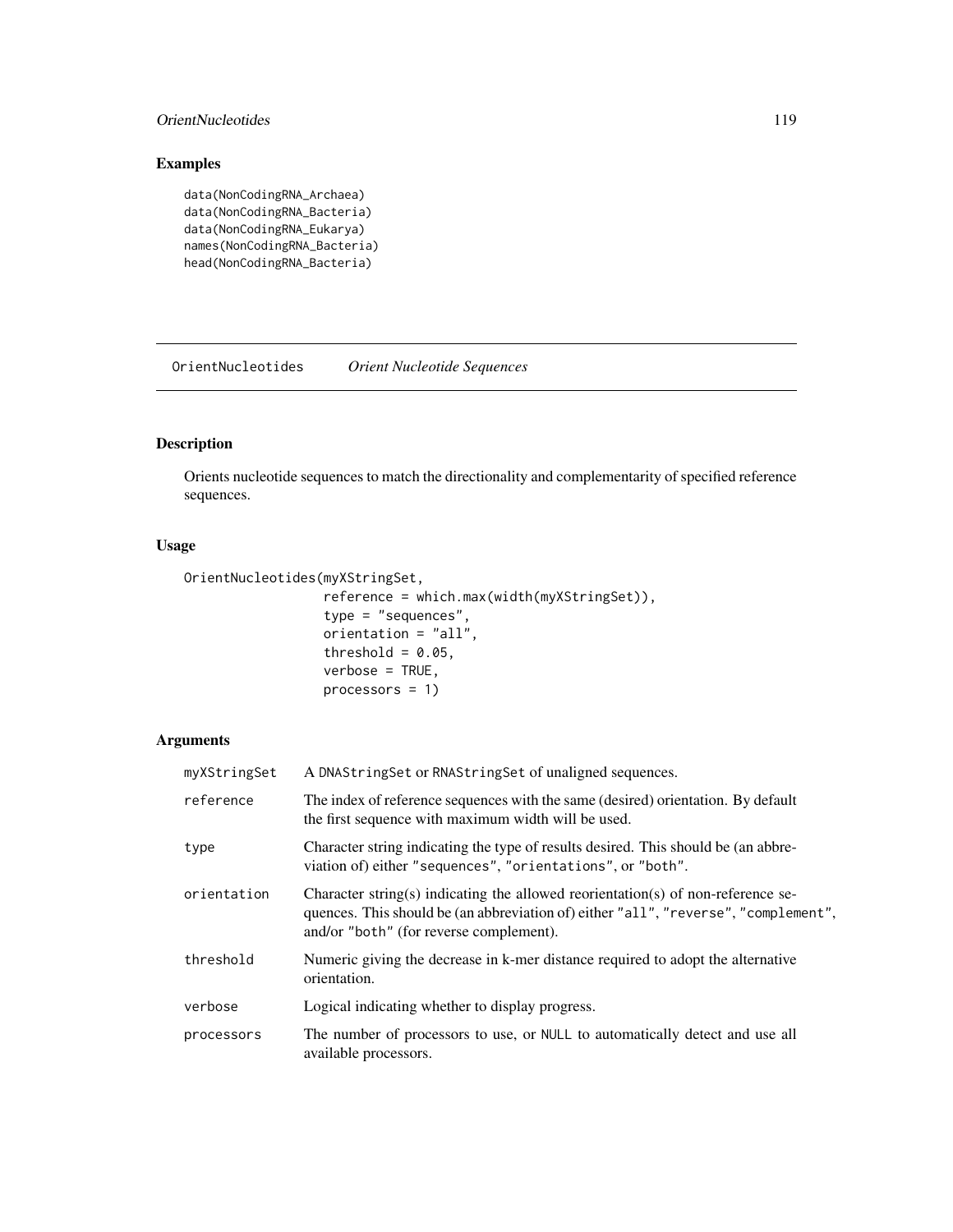# Details

Biological sequences can sometimes have inconsistent orientation that interferes with their analysis. OrientNucleotides will reorient sequences by changing their directionality and/or complementarity to match specified reference sequences in the same set. The process works by finding the k-mer distance between the reference sequence(s) and each allowed orientation of the sequences. Alternative orientations that lessen the distance by at least threshold are adopted. Note that this procedure requires a moderately similar reference sequence be available for each sequence that needs to be reoriented. Sequences for which a corresponding reference is unavailable will most likely be left alone because alternative orientations will not pass the threshold. For this reason, it is recommended to specify several markedly different sequences as references.

## Value

OrientNucleotides can return two types of results: the relative orientations of sequences and/or the reoriented sequences. If type is "sequences" (the default) then the reoriented sequences are returned. If type is "orientations" then a character vector is returned that specifies whether sequences were reversed  $("r")$ , complemented  $("c")$ , reversed complemented  $("c")$ , or in the same orientation ("") as the reference sequences (marked by NA). If type is "both" then the output is a list with the first component containing the "orientations" and the second component containing the "sequences".

# Author(s)

Erik Wright <eswright@pitt.edu>

# See Also

**[CorrectFrameshifts](#page-42-0)** 

```
db <- system.file("extdata", "Bacteria_175seqs.sqlite", package="DECIPHER")
dna <- SearchDB(db, remove="all")
DNA <- dna # 175 sequences
# reorient subsamples of the first 169 sequences
s <- sample(169, 30)
DNA[s] <- reverseComplement(dna[s])
s <- sample(169, 30)
DNA[s] <- reverse(dna[s])
s <- sample(169, 30)
DNA[s] <- complement(dna[s])
```

```
DNA <- OrientNucleotides(DNA, reference=170:175)
DNA==dna # all were correctly reoriented
```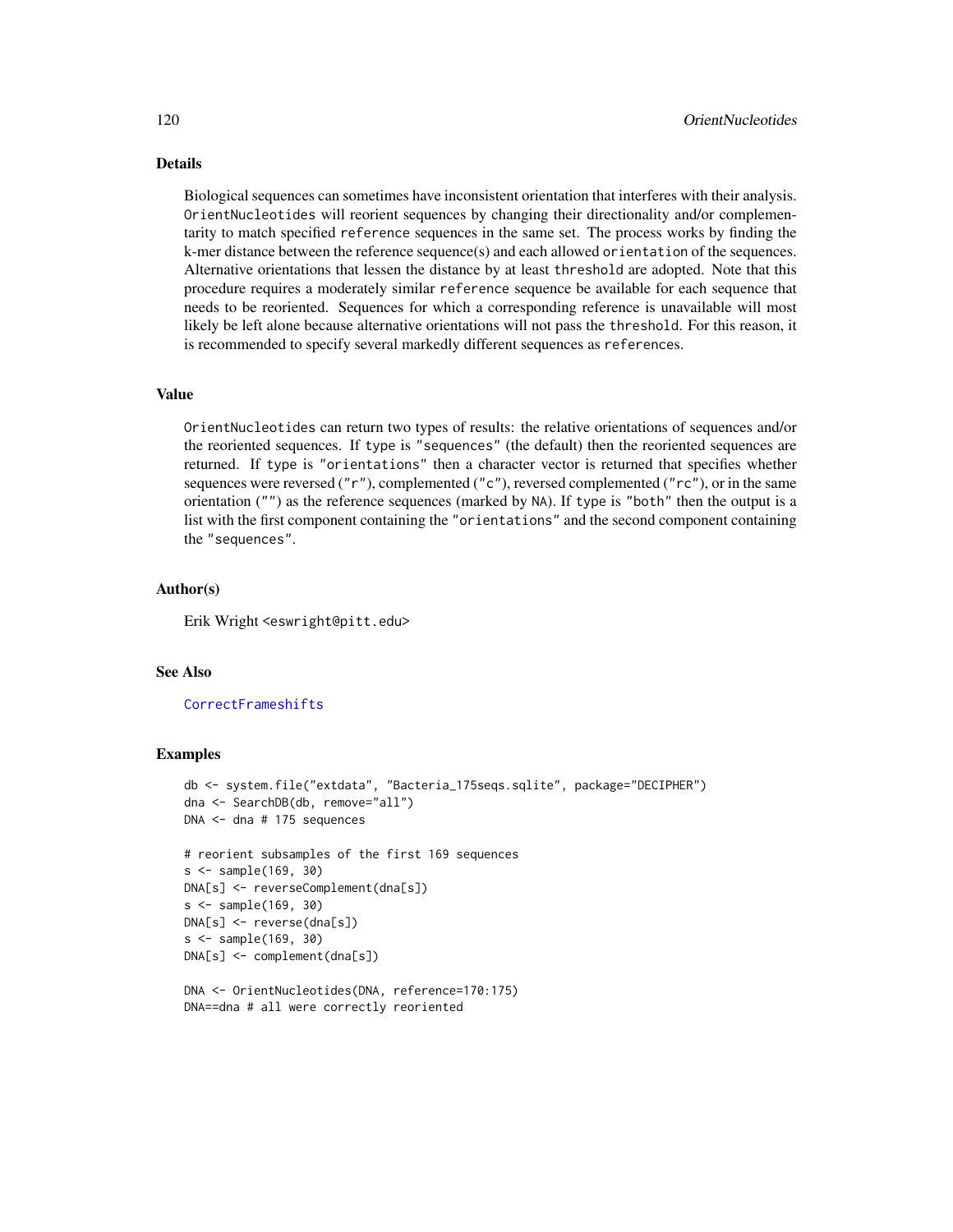<span id="page-120-0"></span>

## Description

The PFASUM amino acid substitution matrices defined by Keul, F., et al. (2017).

#### Usage

data("PFASUM")

## Format

The format is: num [1:25, 1:25, 1:90] 0.9492 -1.7337 0.2764 1.8153 0.0364 ... - attr(\*, "dimnames")=List of 3 ..\$ : chr [1:25] "A" "R" "N" "D" ... ..\$ : chr [1:25] "A" "R" "N" "D" ... ..\$ : chr [1:90] "11" "12" "13" "14" ...

#### Details

Substitution matrix values represent the log-odds of observing an aligned pair of amino acids versus the likelihood of finding the pair by chance. The PFASUM substitution matrices are stored as an array named by each sub-matrix's similarity threshold. (See examples section below.) In all cases values are in units of third-bits  $(log(odds ratio) * 3/log(2)).$ 

#### Source

Keul, F., et al. (2017). PFASUM: a substitution matrix from Pfam structural alignments. *BMC Bioinformatics*, 18(1), 293.

## Examples

abline(a=0, b=1)

```
data(PFASUM)
PFASUM31 <- PFASUM[,, "31"] # the PFASUM31 matrix
PFASUM31["A", "R"] # score for A/R pairing
data(BLOSUM62)
plot(BLOSUM62[1:20, 1:20], PFASUM31[1:20, 1:20])
```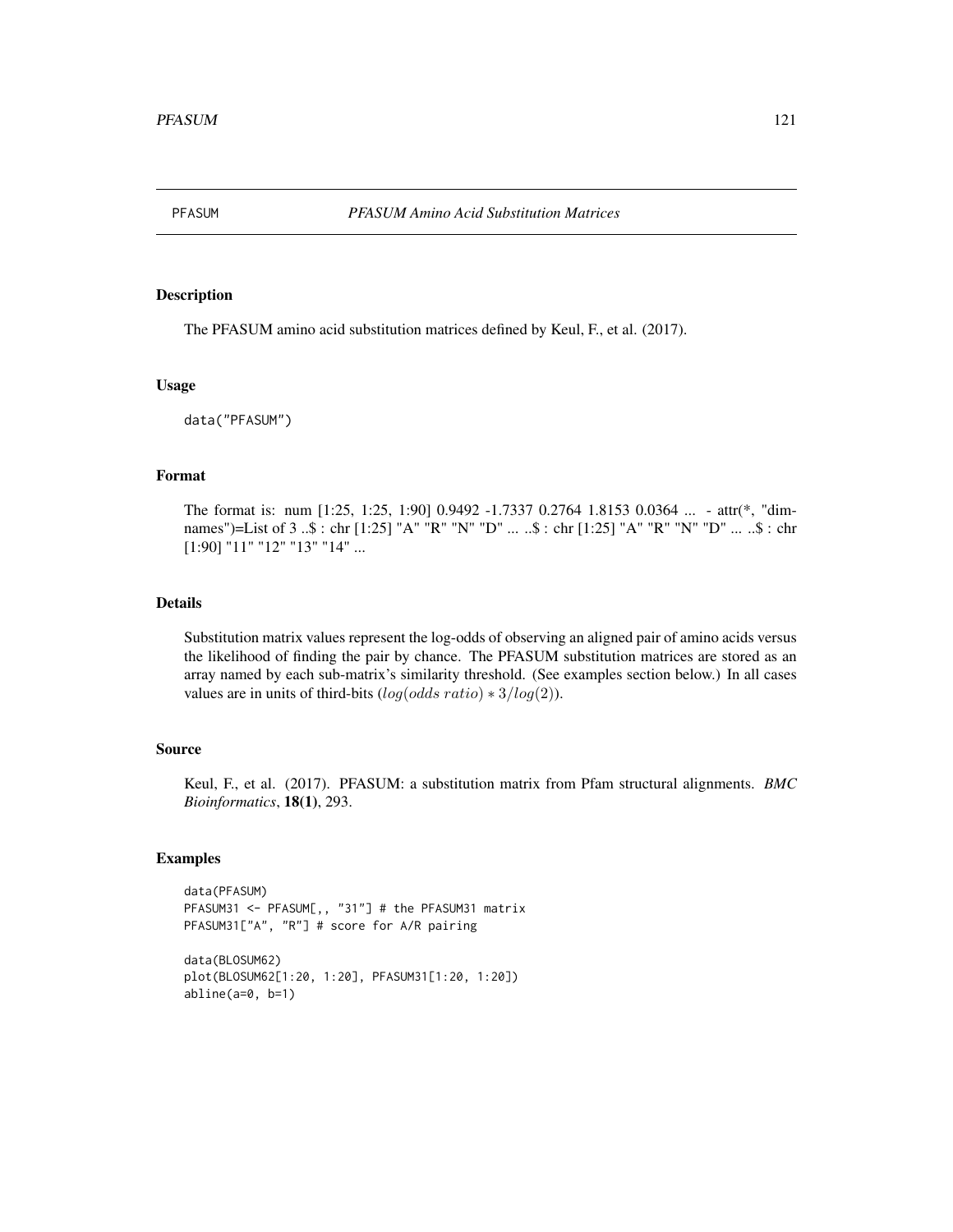<span id="page-121-0"></span>

# Description

Predicts a consensus RNA secondary structure from a multiple sequence alignment using mutual information.

## Usage

```
PredictDBN(myXStringSet,
           type = "states",
           minOccupancy = 0.5,
           impact = c(1, 1.2, 0.4, -1),avgProdCorr = 1,
           slope = 2,
           shift = 1.3,
           threshold = 0.3,
           pseudoknots = 1,
           weight = NA,
           useFreeEnergy = TRUE,
           processors = 1,
           verbose = TRUE)
```
# Arguments

| myXStringSet | A DNAString Set or RNAString Set object containing aligned sequences.                                                                                                                                                                     |
|--------------|-------------------------------------------------------------------------------------------------------------------------------------------------------------------------------------------------------------------------------------------|
| type         | Character string indicating the type of results desired. This should be (an unam-<br>biguous abbreviation of) one of "states", "pairs", "evidence", "scores",<br>"structures", or "search". (See value section below.)                    |
| minOccupancy | Numeric specifying the minimum occupancy (1 - fraction of gaps) required to<br>include a column of the alignment in the prediction.                                                                                                       |
| impact       | A vector with four elements giving the weights of A/U, G/C, G/U, and other<br>pairings, respectively. The last element of impact is the penalty for pairings<br>that are inconsistent with two positions being paired (e.g., A/- or A/C). |
| avgProdCorr  | Numeric specifying the weight of the average product correction (APC) term, as<br>described in Buslje et al. (2009).                                                                                                                      |
| slope        | Numeric giving the slope of the sigmoid used to convert mutual information<br>values to scores ranging from zero to one.                                                                                                                  |
| shift        | Numeric giving the relative shift of the sigmoid used to convert mutual informa-<br>tion values to scores ranging from zero to one.                                                                                                       |
| threshold    | Numeric specifying the score threshold at which to consider positions for pair-<br>ing. Only applicable if type is "states" or "pairs".                                                                                                   |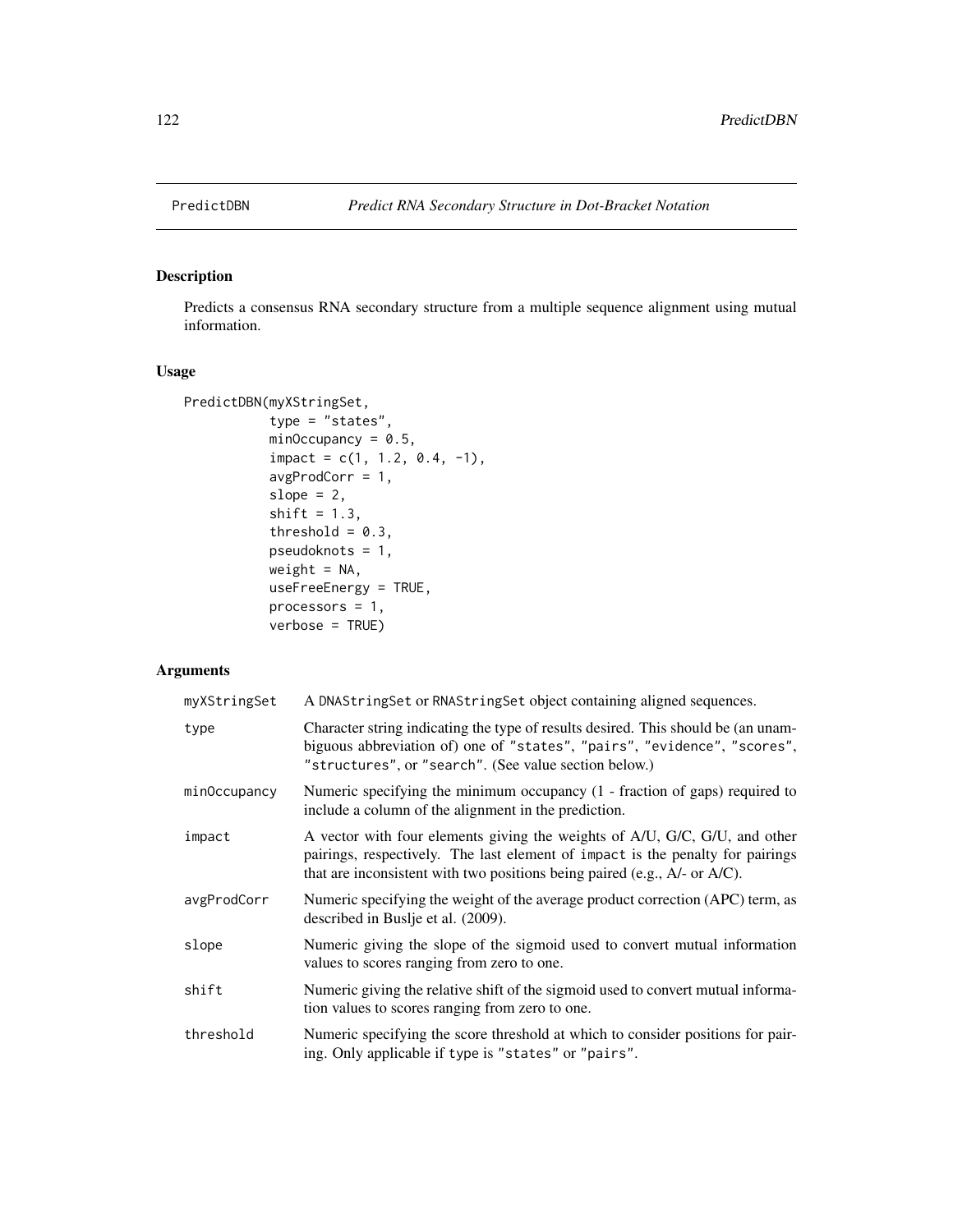#### PredictDBN 123

| pseudoknots   | Integer indicating the maximum order of pseudoknots that are acceptable. A<br>value of 0 will prevent pseudoknots in the structure, whereas 1 (the default) will<br>search for first-order psuedoknots. Only used if type is "states" or "pairs". |
|---------------|---------------------------------------------------------------------------------------------------------------------------------------------------------------------------------------------------------------------------------------------------|
| weight        | Either a numeric vector of weights for each sequence, a single number implying<br>equal weights, or NA (the default) to automatically calculate sequence weights<br>based on myXStringSet.                                                        |
| useFreeEnergy | Logical determining whether RNA free energy predictions should be incorpo-<br>rated along with mutual information into the secondary structure prediction.                                                                                        |
| processors    | The number of processors to use, or NULL to automatically detect and use all<br>available processors.                                                                                                                                             |
| verbose       | Logical indicating whether to display progress.                                                                                                                                                                                                   |

## Details

PredictDBN employs an extension of the method described by Freyhult et al. (2005) for determining a consensus RNA secondary structure. It uses the mutual information  $(H)$  measure to find covarying positions in a multiple sequence alignment. The original method is modified by the addition of different weights for each type of base pairing and each input sequence. The formula for mutual information between positions  $i$  and  $j$  then becomes:

$$
H(i,j) = \sum_{XY \in bp} \left( impact(XY) \cdot f_{i,j}(XY) \cdot \log_2\left(\frac{f_{i,j}(XY)}{f_i(X) \cdot f_j(Y)}\right)\right)
$$

where, bp denotes the base pairings A/U, C/G, and G/U; impact is their weight;  $f$  is the frequency of single bases or pairs weighted by the corresponding weight of each sequence.

A penalty is then added for bases that are inconsistent with pairing:

$$
H_{mod}(i, j) = H(i, j) + \sum_{XY \notin bp} \left( impact(XY) \cdot f_{i,j}(XY)\right)
$$

Next an average product correction (Buslje et al., 2009) is applied to the matrix  $H$ :

$$
H_{APC}(i, j) = H_{mod}(i, j) - avgProdCorr \cdot \frac{\overline{H_{mod}(i, .)} \cdot \overline{H_{mod}(., j)}}{\overline{H_{mod}(., .)}}
$$

The mutual information values are then rescaled between  $\theta$  and 1 by applying a sigmoidal transformation, which is controlled by shift and slope:

$$
H_{final}(i,j) = \left(1+\exp \left(slope \cdot log_{e}\left(\frac{H_{APC}(i,j)}{shift \cdot H_{APC}[n]}\right)\right)\right)^{-1}
$$

where,  $n$  is the number of positions having minOccupancy divided by two (i.e., the maximum possible number of paired positions) and  $H_{APC}[n]$  denotes the  $n^{th}$  highest value in the matrix  $H_{APC}$ .

If type is "states" or "pairs", the secondary structure is determined using a variant of the Nussinov algorithm similar to that described by Venkatachalam et al. (2014). Pairings with a score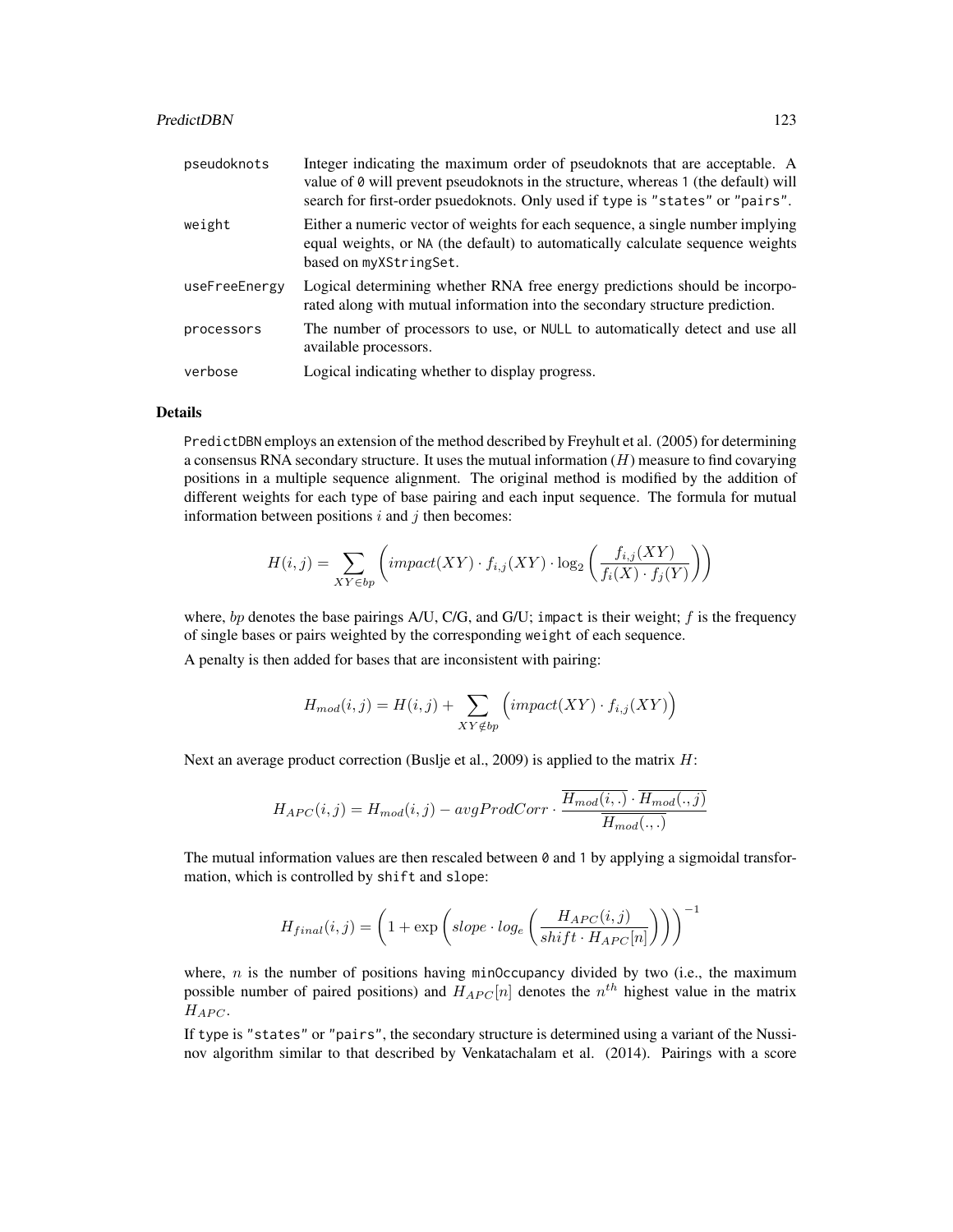below threshold are not considered during the traceback. If psuedoknots is greater than 0, paired positions are removed from consideration and the method is applied again to find pseudoknots.

In practice the secondary structure prediction is most accurate when the input alignment is of high quality, contains a wide diversity of sequences, the number of sequences is large, no regions are completely conserved across all sequences, and most of the sequences span the entire alignment (i.e., there are few partial/incomplete sequences).

#### Value

If type is "states" (the default), then the output is a character vector with the predicted secondary structure assignment for each position in myXStringSet. Standard dot-bracket notation (DBN) is used, where "." signifies an unpaired position, "(" and ")" a paired position, and successive "[]", "{}", and "<>" indicate increasing order pseudoknots. Columns below minOccupancy are denoted by the "-" character to indicate that they contained too many gaps to be included in the consensus structure.

If type is "pairs", then a matrix is returned with one row for each base pairing and three columns giving the positions of the paired bases and their pseudoknot order.

If type is "evidence", then a matrix is returned with one row for each base pairing and three columns giving the positions of the paired bases and their respective scores (greater than or equal to threshold). This differs from type "pairs" in that "evidence" does not perform a traceback. Therefore, it is possible to have conflicting evidence where a single base has evidence for pairing with multiple other bases.

If type is "scores", then a matrix of three rows is returned, where the values in a column represent the maximum score for a state in each position. Columns sum to 1 if the position was above minOccupancy and 0 otherwise.

If type is "structures", then the output is a list with one element for each sequence in myXStringSet. Each list element contains a matrix of dimension 3 (each state) by the number of nucleotides in the sequence. Columns of the matrix sum to zero where the nucleotide was located in a position that was below minOccupancy. Otherwise, positions are considered paired if they are consistent with pairing (i.e., A/U, C/G, or G/U) in the consensus secondary structure.

If type is "search" then an attempt is made to find additional secondary structure beyond positions exhibiting covariation. First, anchors are identified as pairs of covarying positions with their score above threshold. Next, the regions between anchors are searched for previously unidentified stem loops. Finally, any helices are assigned a score according to their length, i.e. one minus the probability of finding that many consecutive pairs within the anchor boundaries by chance. Hence, output type "search" will find secondary structure outside of the consensus structure shared by most sequences, and can identify secondary structure in conserved alignment regions.

## Author(s)

Erik Wright <eswright@pitt.edu>

#### References

Buslje, C., et al. (2009). Correction for phylogeny, small number of observations and data redundancy improves the identification of coevolving amino acid pairs using mutual information. Bioinformatics, 25(9), 1125-1131.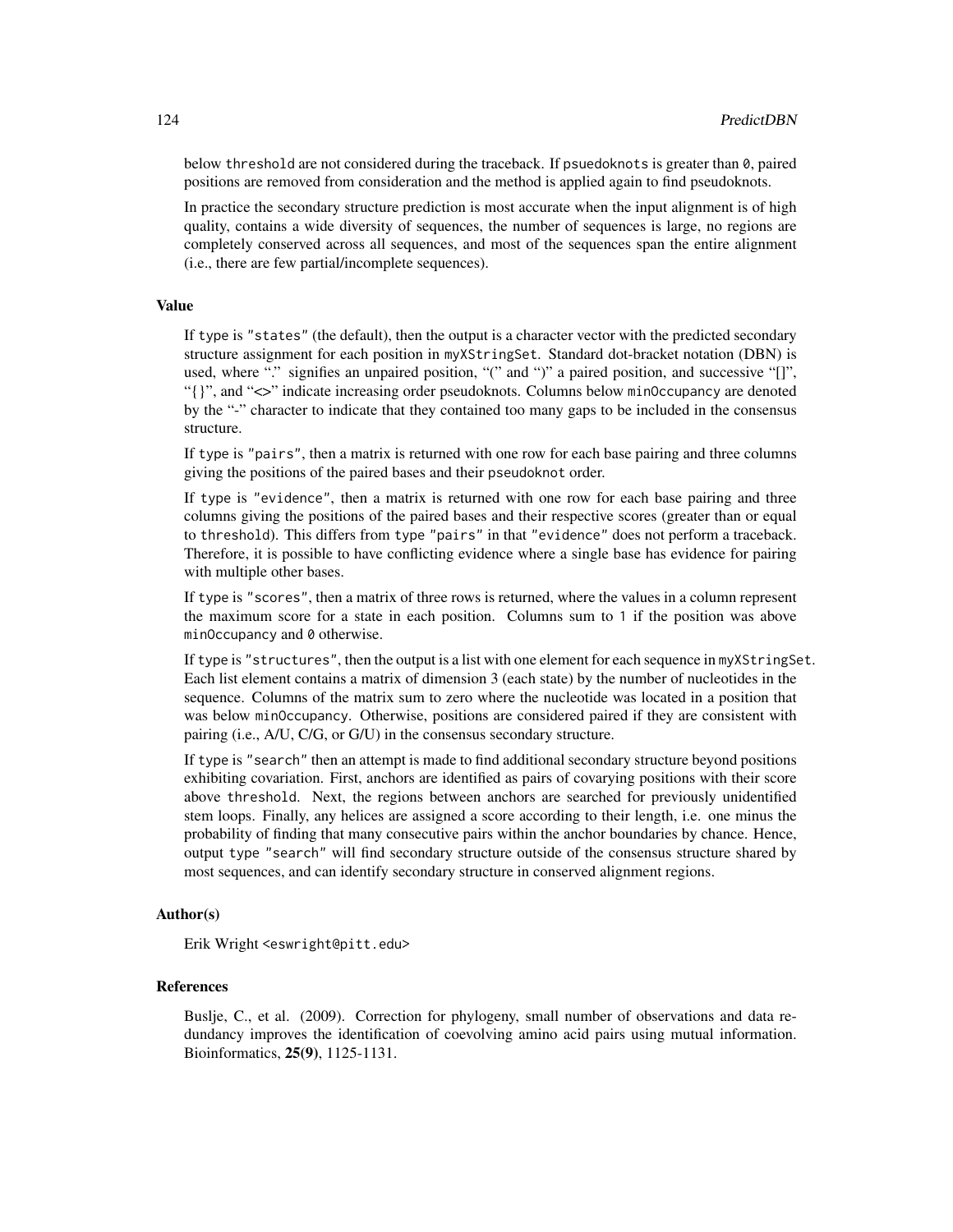#### PredictDBN 125

Freyhult, E., et al. (2005). Predicting RNA Structure Using Mutual Information. Applied Bioinformatics, 4(1), 53-59.

Venkatachalam, B., et al. (2014). Faster algorithms for RNA-folding using the Four-Russians method. Algorithms for Molecular Biology : AMB, 9(1), 1-12.

Wright, E. S. (2020). RNAconTest: comparing tools for noncoding RNA multiple sequence alignment based on structural consistency. RNA 2020, 26, 531-540.

## See Also

[PredictHEC](#page-125-0)

```
# load the example non-coding RNA sequences
db <- system.file("extdata", "Bacteria_175seqs.sqlite", package="DECIPHER")
rna <- SearchDB(db, type="RNAStringSet")
# predict the secondary structure in dot-bracket notation (dbn)
p <- PredictDBN(rna, "states") # predict the secondary structure in dbn
p \# pairs are denoted by (), and (optionally) pseudoknots by [], {}, and <>
# convert the dot-bracket notation into pairs of positions within the alignment
p <- PredictDBN(rna, "pairs") # paired positions in the alignment
head(p) # matrix giving the pairs and their pseudoknot order (when > 0)
# plot an arc diagram with the base pairings
plot(NA, xlim=c(0, 1), ylim=c(0, 1),xaxs="i", yaxs="i",
xlab="Alignment position", ylab="",
bty="n", xaxt="n", yaxt="n")
ticks <- pretty(seq_len(width(rna)[1]))
axis(1, ticks/width(rna)[1], ticks)
rs <- c(seq(0, pi, len=100), NA)
r \le -(p[, 2] - p[, 1] + 1)/width(rna)[1]/2r \leq -\text{rep}(r, \text{ each=101})x \le -(p[, 1] + p[, 2]/2/width(rna)[1]x \leftarrow rep(x, each=101) + r \times cos(rs)y <- r*sin(rs)/max(r, na.rm=TRUE)
lines(x, y, xpd=TRUE)
# show all available evidence of base pairing
p <- PredictDBN(rna, "evidence") # all pairs with scores >= threshold
head(p) # matrix giving the pairs and their scores
```

```
# determine the score at every alignment position
p <- PredictDBN(rna, "scores") # score in the alignment
p["(", 122] # score for left-pairing at alignment position 122
p[")", 260] # score for right-pairing at alignment position 260
```

```
# find the scores individually for every sequence in the alignment
p <- PredictDBN(rna, "structures") # scores per sequence
p[[1]][, 1] # the scores for the first position in the first sequence
```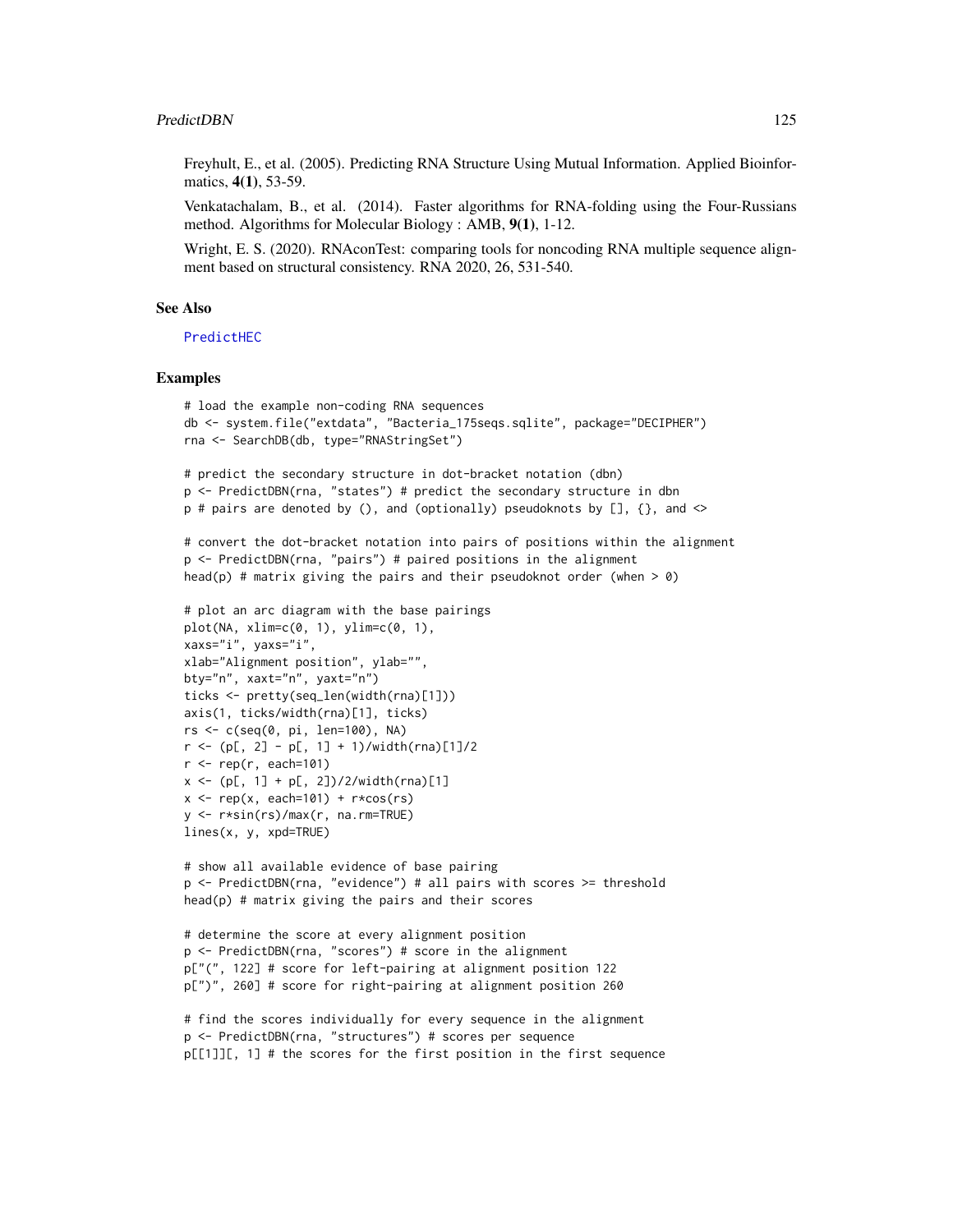p[[2]][, 10] # the scores for the tenth position in the second sequence # these positional scores can be used as shades of red, green, and blue: BrowseSeqs(rna, patterns=p) # red = unpaired, green = left-pairing, blue = right # positions in black are not part of the consensus secondary structure

# search for additional secondary structure between the consensus pairs p <- PredictDBN(rna, "search") # scores per sequence after searching BrowseSeqs(rna, patterns=p) # red = unpaired, green = left-pairing, blue = right # note that "search" identified many more pairings than "structures"

<span id="page-125-0"></span>PredictHEC *Predict Protein Secondary Structure as Helix, Beta-Sheet, or Coil*

## Description

Predicts 3-state protein secondary structure based on the primary (amino acid) sequence using the GOR IV method (Garnier et al., 1996).

## Usage

```
PredictHEC(myAAStringSet,
           type = "states",
           windowSize = 7,
           background = c(H = -0.12, E = -0.25, C = 0.23),
           HEC_MI1 = NULL,
           HEC_MI2 = NULL)
```
## Arguments

| myAAStringSet | An AAStringSet object of sequences.                                                                                                                          |
|---------------|--------------------------------------------------------------------------------------------------------------------------------------------------------------|
| type          | Character string indicating the type of results desired. This should be (an unam-<br>biguous abbreviation of) one of "states", "scores", or "probabilities". |
| windowSize    | Numeric specifying the number of residues to the left or right of the center<br>position to use in the prediction.                                           |
| background    | Numeric vector with the background "scores" for each of the three states (H, E,<br>and $C$ ).                                                                |
| HEC_MI1       | An array of dimensions 20 x 21 x 3 giving the mutual information for single<br>residues.                                                                     |
| HEC MI2       | An array of dimensions 20 x 20 x 21 x 21 x 3 giving the mutual information for<br>pairs of residues.                                                         |

# Details

The GOR (Garnier-Osguthorpe-Robson) method is an information-theory method for prediction of secondary structure based on the primary sequence of a protein. Version IV of the method makes 3-state predictions based on the mutual information contained in single residues and pairs of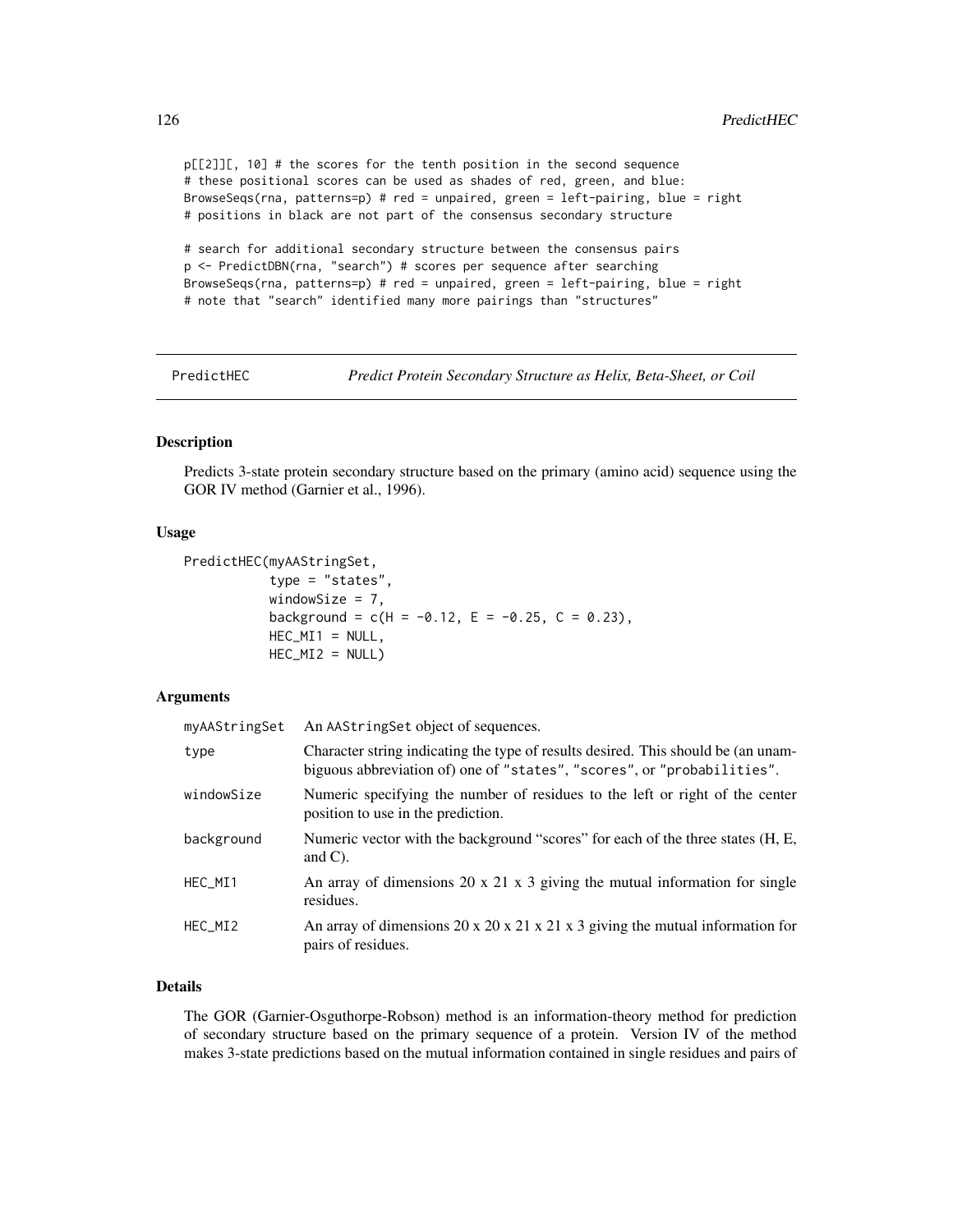#### ReadDendrogram 127

residues within windowSize residues of the position being assigned. This approach is about 65% accurate, and is one of the most accurate methods for assigning secondary structure that only use a single sequence. This implementation of GOR IV does not use decision constants or the number of contiguous states when assigning the final state. Note that characters other than the standard 20 amino acids are not assigned a state.

## Value

If type is "states" (the default), then the output is a character vector with the secondary structure assignment ("H", "E", or "C") for each residue in myAAStringSet.

Otherwise, the output is a list with one element for each sequence in myAAStringSet. Each list element contains a matrix of dimension 3 (H, E, or C) by the number of residues in the sequence. If type is "scores", then values in the matrix represent log-odds "scores". If type is "probabilities" then the values represent the normalized probabilities of the three states at a position.

#### Author(s)

Erik Wright <eswright@pitt.edu>

# References

Garnier, J., Gibrat, J. F., & Robson, B. (1996). GOR method for predicting protein secondary structure from amino acid sequence. *Methods in Enzymology*, 266, 540-553.

#### See Also

[HEC\\_MI1](#page-89-0), [HEC\\_MI2](#page-89-0), [PredictDBN](#page-121-0)

#### Examples

```
fas <- system.file("extdata", "50S_ribosomal_protein_L2.fas", package="DECIPHER")
dna <- readDNAStringSet(fas)
aa <- translate(dna)
hec <- PredictHEC(aa)
head(hec)
```
ReadDendrogram *Read a Dendrogram from a Newick Formatted File*

# **Description**

Reads a dendrogram object from a file in Newick (also known as New Hampshire) parenthetic format.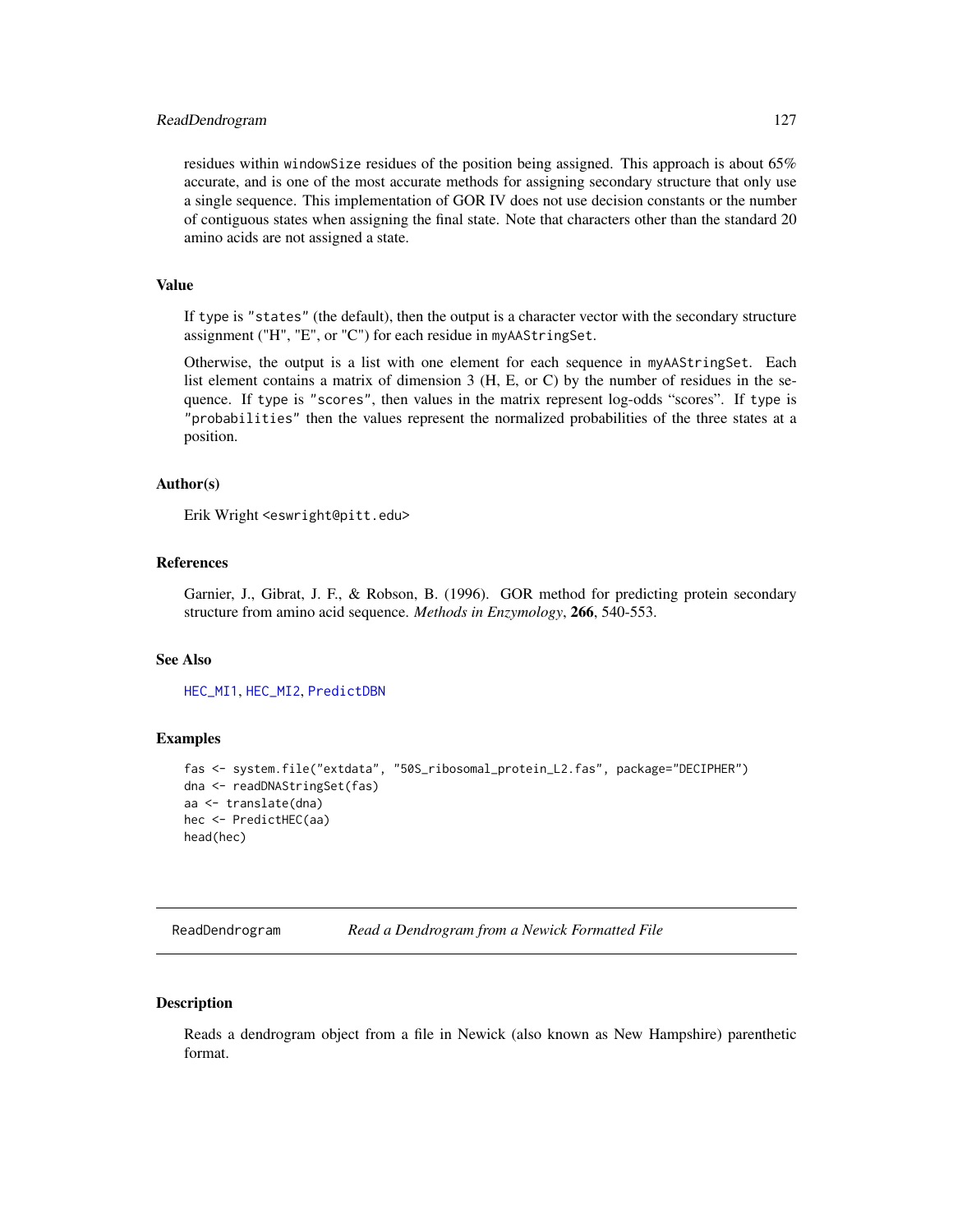# Usage

```
ReadDendrogram(file,
               convertBlanks = TRUE,
               internalLabels = TRUE,
               keepRoot = TRUE)
```
## Arguments

| file          | a connection object or a character string.                                                                                     |
|---------------|--------------------------------------------------------------------------------------------------------------------------------|
| convertBlanks | Logical specifying whether to convert underscores in unquoted leaf labels to<br>spaces.                                        |
|               | internal Labels Logical indicating whether to keep internal node labels as "edgetext" preceding<br>the node in the dendrogram. |
| keepRoot      | Logical specifying whether to keep the root node (if one is present) as a dendro-<br>gram leaf.                                |

# Details

ReadDendrogram will create a dendrogram object from a Newick formatted tree. Note that all edge lengths must be specified, but labels are optional. Leaves will be numbered by their labels in alphabetical order.

#### Value

An object of class dendrogram.

## Author(s)

Erik Wright <eswright@pitt.edu>

# See Also

[TreeLine](#page-147-0), [WriteDendrogram](#page-154-0)

# Examples

```
tf <- tempfile()
dists \leq matrix(c(0, 10, 20, 10, 0, 5, 20, 5, 0),
   nrow=3,
   dimnames=list(c("dog", "elephant", "horse")))
dend1 <- TreeLine(myDistMatrix=dists, method="NJ", type="dendrogram")
WriteDendrogram(dend1, file=tf)
dend2 <- ReadDendrogram(tf)
layout(matrix(1:2))
plot(dend1, main="Dendrogram Written")
plot(dend2, main="Dendrogram Read")
```
unlink(tf)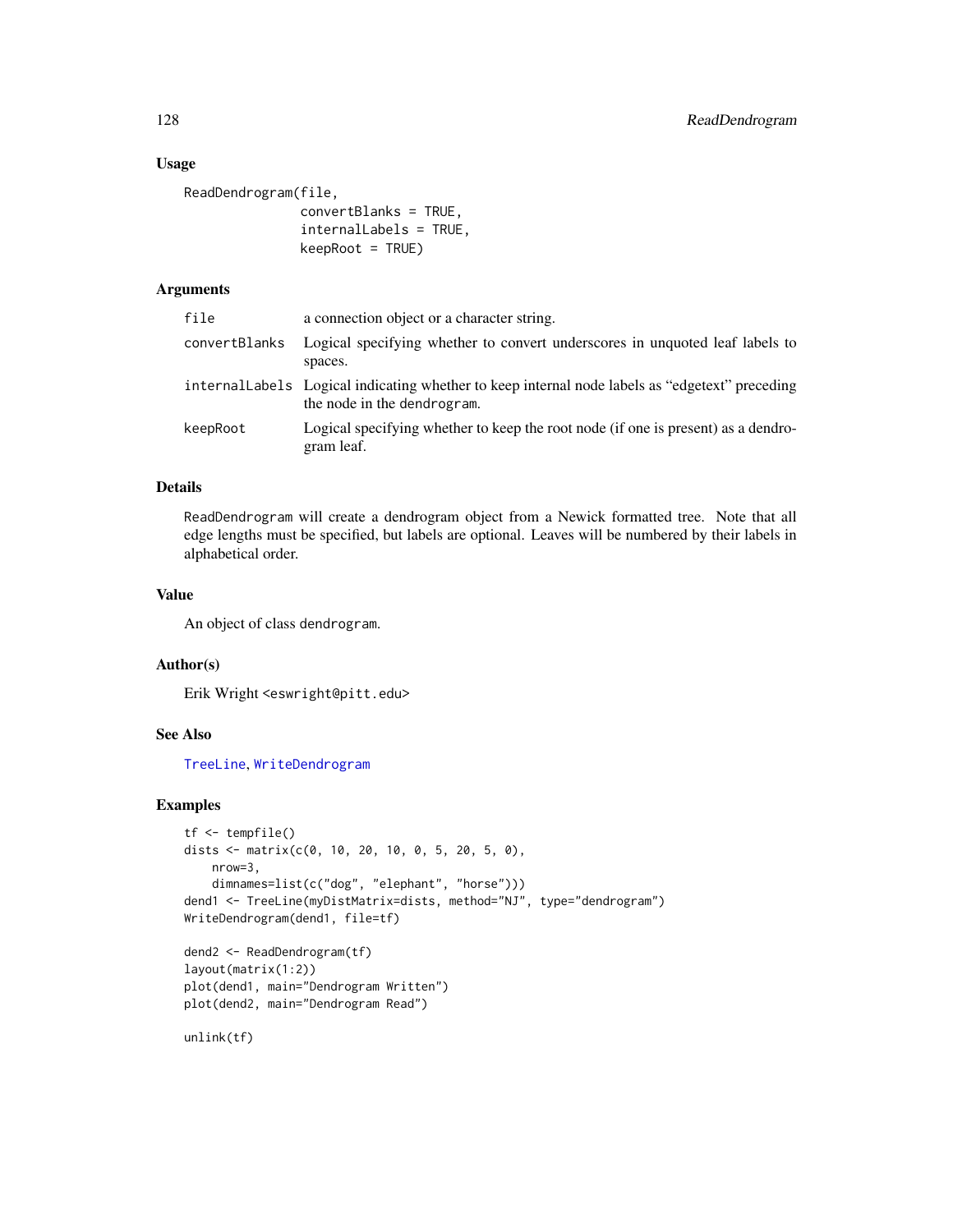# Description

Removes gaps ("-" or "." characters) in a set of sequences, either deleting all gaps or only those shared by all sequences in the set.

#### Usage

```
RemoveGaps(myXStringSet,
           removeGaps = "all",
           includeMask = FALSE,
           processors = 1)
```
# Arguments

| myXStringSet | An AAStringSet, DNAStringSet, or RNAStringSet object containing sequences.                                                                                     |
|--------------|----------------------------------------------------------------------------------------------------------------------------------------------------------------|
| removeGaps   | Determines how gaps ("-" or "." characters) are removed in the sequences. This<br>should be (an unambiguous abbreviation of) one of "none", "all" or "common". |
| includeMask  | Logical specifying whether to consider the mask character $("+")$ as a gap.                                                                                    |
| processors   | The number of processors to use, or NULL to automatically detect and use all<br>available processors.                                                          |

# Details

The removeGaps argument controls which gaps are removed in myXStringSet. Setting removeGaps to "all" will remove all gaps in the input sequences, whereas setting removeGaps to "common" will remove only gaps that exist in the same position in every sequence. Therefore, the latter method will leave gaps in place that are not shared by every sequence, requiring that the sequences in myXStringSet all be the same length (i.e., be aligned). Setting removeGaps to "none" will simply return myXStringSet unaltered.

# Value

An XStringSet of the same type as myXStringSet.

## Author(s)

Erik Wright <eswright@pitt.edu>

## See Also

[AlignSeqs](#page-16-0)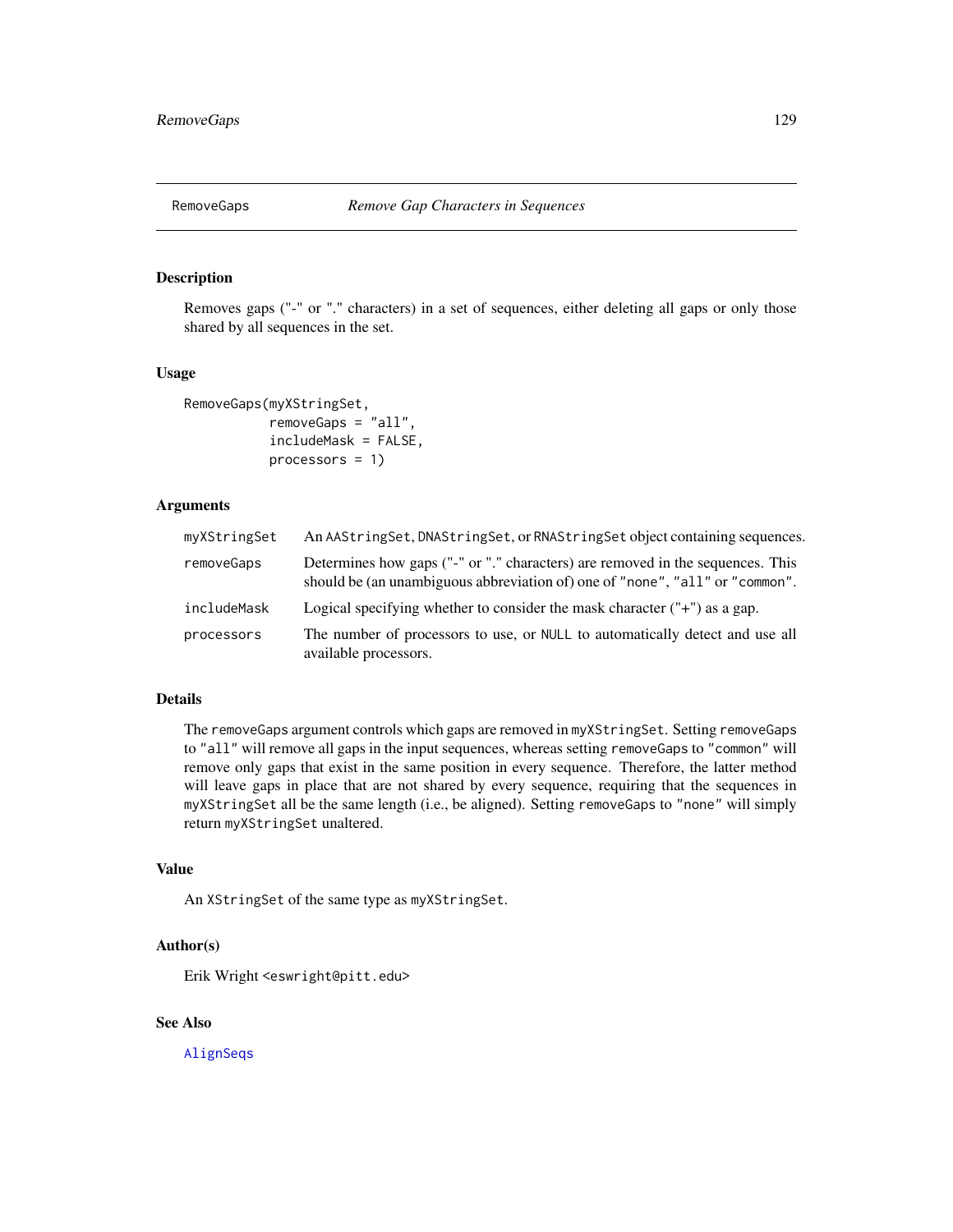## Examples

```
dna <- DNAStringSet(c("ACT-G-", "AC--G-"))
dna
RemoveGaps(dna, "all")
RemoveGaps(dna, "common")
```
RESTRICTION\_ENZYMES *Common Restriction Enzyme's Cut Sites*

## Description

A character vector of common restriction sites named by the restriction enzyme that cuts at each site. Sequence specificity is listed in 5' to 3' orientation based on the IUPAC\_CODE\_MAP. The cut site is either signified by a "/" for palindromic sites, or two numbers giving the position of the top and bottom cut positions relative to the site's 3'-end.

## Usage

```
data(RESTRICTION_ENZYMES)
```
## Format

The format is: Named chr [1:224] "GACGT/C" "G/GTACC" "GT/MKAC" ... - attr(\*, "names")= chr [1:224] "AatII" "Acc65I" "AccI" "AciI" ...

## Source

Restriction enzymes sold by [New England BioLabs.](http://www.neb.com)

## Examples

```
data(RESTRICTION_ENZYMES)
RESTRICTION_ENZYMES
```
ScoreAlignment *Score a Multiple Sequence Alignment*

# Description

Calculates a score for a multiple sequence alignment based on either sum-of-pairs or sum-ofadjacent-pairs scoring.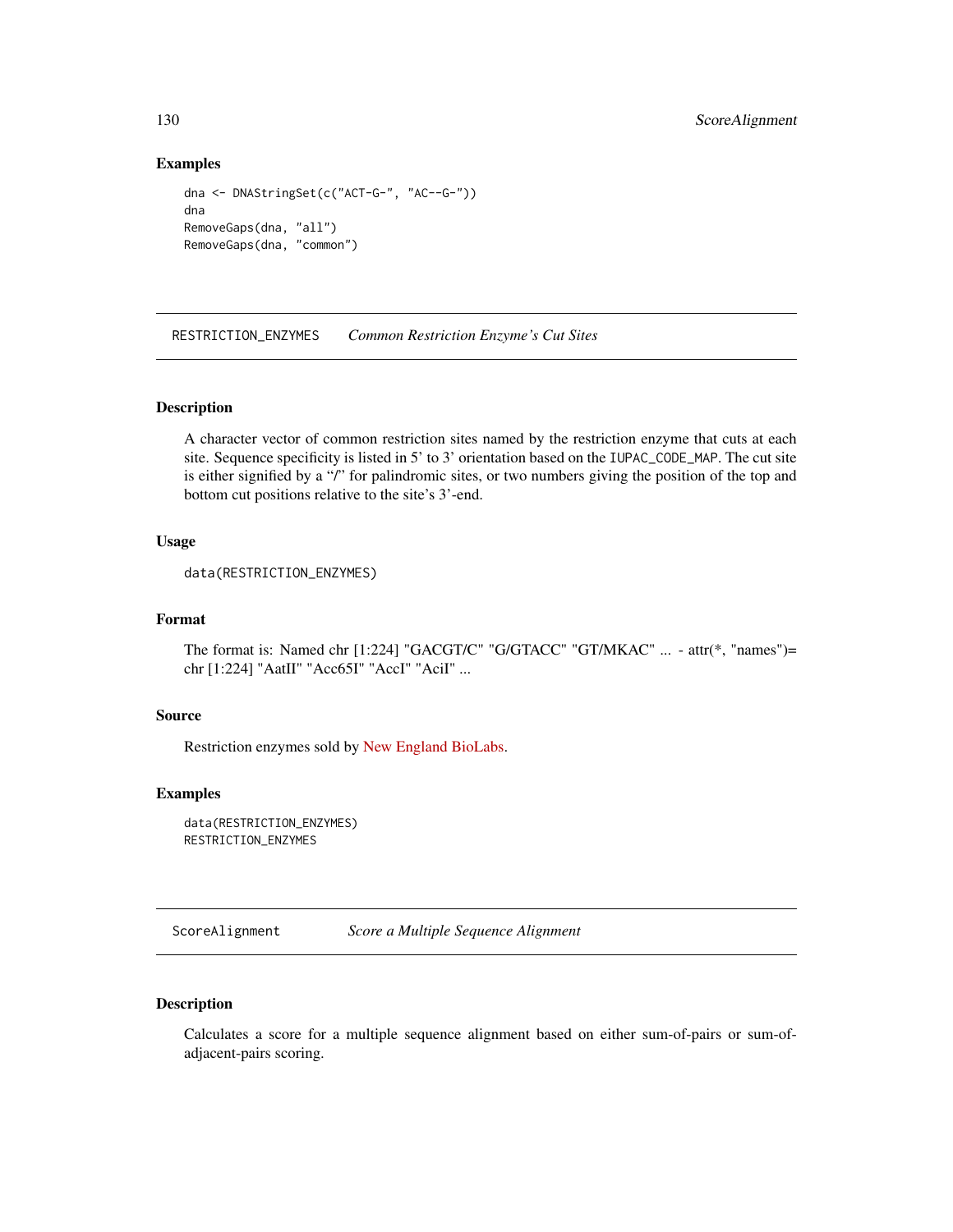# ScoreAlignment 131

# Usage

```
ScoreAlignment(myXStringSet,
               method = "pairs",
               perfectMatch = 1,
               misMatch = 0,gapOpening = -7.5,
               gapExtension = -0.6,
               substitutionMatrix = NULL,
               structures = NULL,
               structureMatrix = NULL,
               includeTerminalGaps = FALSE,
               weight = 1)
```
# Arguments

| myXStringSet                       | An AAStringSet, DNAStringSet, or RNAStringSet object of aligned sequences.                                                                                                                                                                                                                                                                                                                                                                  |
|------------------------------------|---------------------------------------------------------------------------------------------------------------------------------------------------------------------------------------------------------------------------------------------------------------------------------------------------------------------------------------------------------------------------------------------------------------------------------------------|
| method                             | Character string indicating the method of scoring. This should be (an abbrevi-<br>ation of) one of "pairs" for sum-of-pairs or "adjacent" for sum-of-adjacent-<br>pairs. (See details section below.)                                                                                                                                                                                                                                       |
| perfectMatch                       | Numeric giving the reward for aligning two matching nucleotides in the align-<br>ment. Only used for DNAStringSet or RNAStringSet inputs.                                                                                                                                                                                                                                                                                                   |
| misMatch                           | Numeric giving the cost for aligning two mismatched nucleotides in the align-<br>ment. Only used for DNAStringSet or RNAStringSet inputs.                                                                                                                                                                                                                                                                                                   |
| gapOpening                         | Numeric giving the cost for opening and closing a gap in the alignment.                                                                                                                                                                                                                                                                                                                                                                     |
| gapExtension<br>substitutionMatrix | Numeric giving the cost for extending an open gap in the alignment.                                                                                                                                                                                                                                                                                                                                                                         |
|                                    |                                                                                                                                                                                                                                                                                                                                                                                                                                             |
|                                    | Either a substitution matrix representing the substitution scores for an alignment<br>or the name of the amino acid substitution matrix to use in alignment. The latter<br>may be one of the following: "BLOSUM45", "BLOSUM50", "BLOSUM62",<br>"BLOSUM80", "BLOSUM100", "PAM30", "PAM40", "PAM70", "PAM120",<br>"PAM250", or "MIQS". The default (NULL) will use the perfectMatch and<br>misMatch penalties for DNA/RNA or PFASUM50 for AA. |
| structures                         | Either NULL (the default) or a list of matrices with one list element per sequence<br>in myXStringSet.                                                                                                                                                                                                                                                                                                                                      |
| structureMatrix                    |                                                                                                                                                                                                                                                                                                                                                                                                                                             |
|                                    | A structure matrix if structures are supplied, or NULL otherwise.                                                                                                                                                                                                                                                                                                                                                                           |
| includeTerminalGaps                |                                                                                                                                                                                                                                                                                                                                                                                                                                             |
|                                    | Logical specifying whether or not to include terminal gaps ("-" or "." characters<br>on each end of the sequence) into the calculation of score.                                                                                                                                                                                                                                                                                            |
| weight                             | A numeric vector of weights for each sequence, or a single number implying<br>equal weights.                                                                                                                                                                                                                                                                                                                                                |

# Details

Sum-of-pairs scoring is the standard way to judge whether a set of sequences are homologous. ScoreAlignment calculates the sum-of-pairs score for myXStringSet when method is "pairs".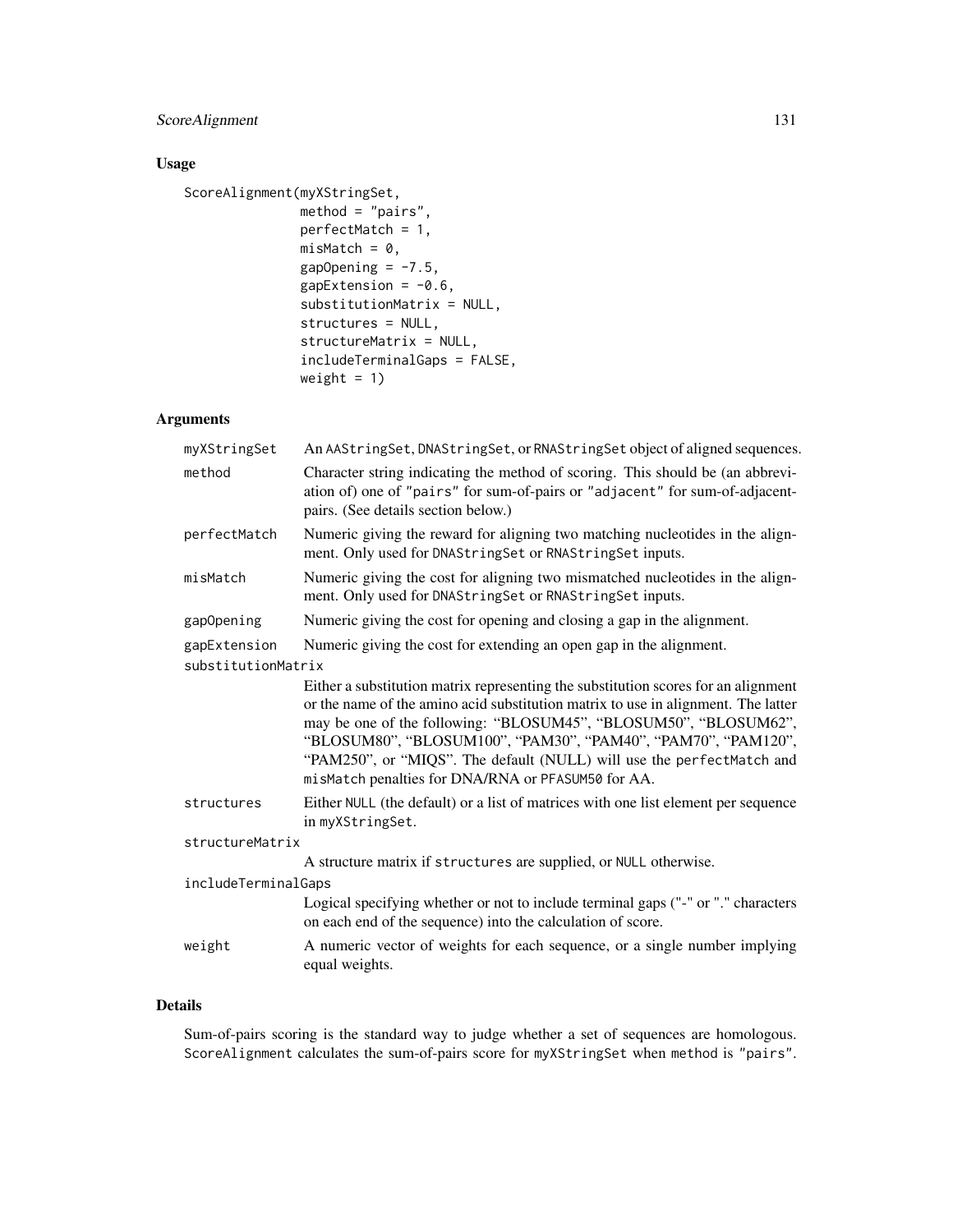This score can also be used to compare among different alignments of the same sequences. If method is "adjacent" then the sum-of-adjacent-pairs scores is calculated, where each sequence is compared to the next sequence. Hence, the input order of sequences in myXStringSet matters when method is "adjacent".

Both scores are linearly related to the number of sequences in the alignment and the number of sites in the alignment. Therefore, it is possible to normalize the score by dividing by the width and length (minus 1) of the myXStringSet.

## Value

A single numeric score.

## Author(s)

Erik Wright <eswright@pitt.edu>

#### See Also

[AlignSeqs](#page-16-0), [PFASUM](#page-120-0)

```
# small example
x <- DNAStringSet(c("C-G", "CTG", "C-G", "CTG"))
ScoreAlignment(x, method="pairs", gapOpening=-1) # +3 -1 +3 = 5
ScoreAlignment(x, method="adjacent", gapOpening=-1) # +3 -3 +3 = 3
# DNA alignment with the defaults
fas <- system.file("extdata", "Streptomyces_ITS_aligned.fas", package="DECIPHER")
dna <- readDNAStringSet(fas)
dna # input alignment
ScoreAlignment(dna, method="pairs")
ScoreAlignment(dna, method="adjacent")
# provide a DNA substitution matrix for greater discerning power
sub <- matrix(c(1.5, -2.134, -0.739, -1.298,
-2.134, 1.832, -2.462, 0.2,
-0.739, -2.462, 1.522, -2.062,
-1.298, 0.2, -2.062, 1.275),
nrow=4,
dimnames=list(DNA_BASES, DNA_BASES))
ScoreAlignment(dna, substitutionMatrix=sub)
# use structures with an amino acid alignment
fas <- system.file("extdata", "50S_ribosomal_protein_L2.fas", package="DECIPHER")
dna <- readDNAStringSet(fas)
aa <- AlignTranslation(dna, type="AAStringSet")
structureMatrix <- matrix(c(0.187, -0.8, -0.873,
-0.8, 0.561, -0.979,-0.873, -0.979, 0.221),
nrow=3,
dimnames=list(c("H", "E", "C"), c("H", "E", "C")))
```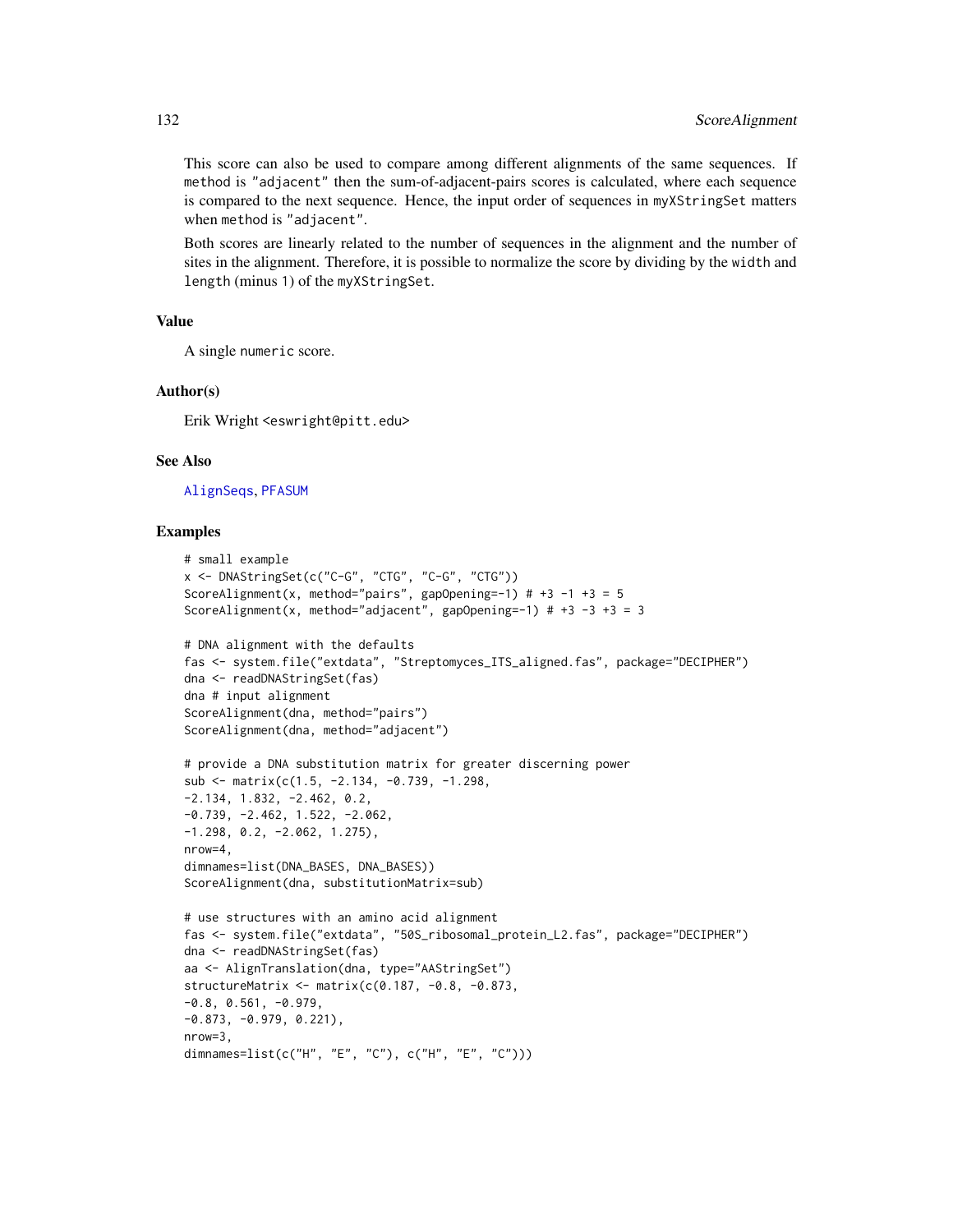#### SearchDB 133

```
ScoreAlignment(aa,
structures=PredictHEC(aa, type="probabilities"),
structureMatrix=structureMatrix)
```
# <span id="page-132-0"></span>SearchDB *Obtain Specific Sequences from a Database*

# Description

Returns the set of sequences meeting the search criteria.

# Usage

```
SearchDB(dbFile,
         tblName = "Seqs",
         identifier = ",
         type = "XStringSet",
         limit = -1,replaceChar = NA,
         nameBy = "row_names",
         orderBy = "row_names",
         countOnly = FALSE,
         removeGaps = "none",
         quality = "Phred",
         clause = ",
         processors = 1,
         verbose = TRUE)
```
## Arguments

| dbFile      | A SQLite connection object or a character string specifying the path to the<br>database file.                                                                                                                                                                                                                                                                                                                                                                                         |
|-------------|---------------------------------------------------------------------------------------------------------------------------------------------------------------------------------------------------------------------------------------------------------------------------------------------------------------------------------------------------------------------------------------------------------------------------------------------------------------------------------------|
| tblName     | Character string specifying the table where the sequences are located.                                                                                                                                                                                                                                                                                                                                                                                                                |
| identifier  | Optional character string used to narrow the search results to those matching a<br>specific identifier. If "" (the default) then all identifiers are selected.                                                                                                                                                                                                                                                                                                                        |
| type        | The type of XStringSet (sequences) to return. This should be (an unambiguous<br>abbreviation of) one of "XStringSet", "DNAStringSet", "RNAStringSet",<br>"AAStringSet", "BStringSet", "QualityScaledXStringSet", "QualityScaledDNAStringSet",<br>"QualityScaledRNAStringSet", "QualityScaledAAStringSet", or "QualityScaledBStringSet".<br>If type is "XStringSet" or "QualityScaledXStringSet" then an attempt is<br>made to guess the type of sequences based on their composition. |
| limit       | Number of results to display. The default $(-1)$ does not limit the number of<br>results.                                                                                                                                                                                                                                                                                                                                                                                             |
| replaceChar | Optional character used to replace any characters of the sequence that are not<br>present in the XString Set's alphabet. Not applicable if type=="BString Set".<br>The default (NA) results in an error if an incompatible character exist. (See details<br>section below.)                                                                                                                                                                                                           |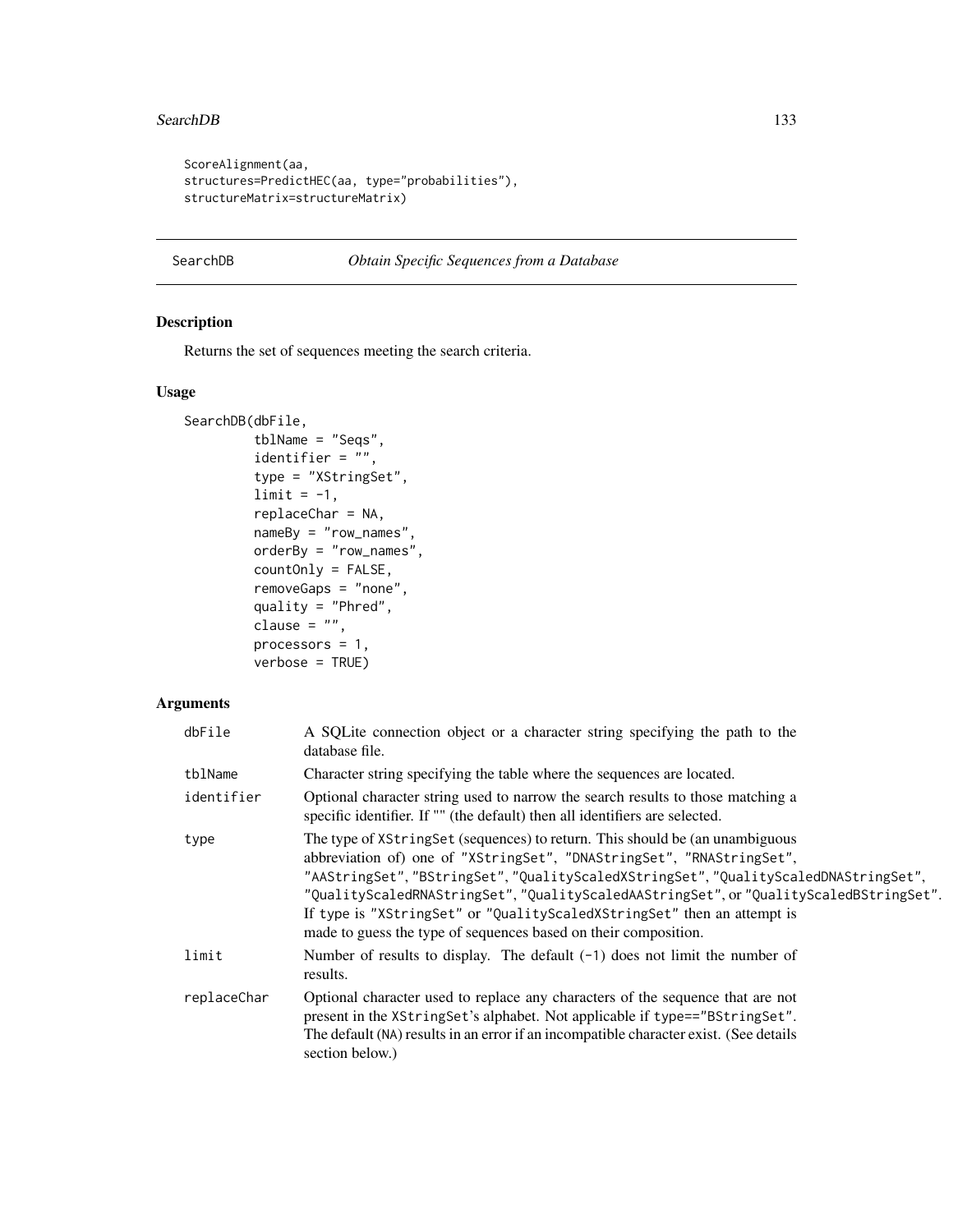| nameBy     | Character string giving the column name for naming the XStringSet.                                                                                                                                                                                                        |
|------------|---------------------------------------------------------------------------------------------------------------------------------------------------------------------------------------------------------------------------------------------------------------------------|
| orderBy    | Character string giving the column name for sorting the results. Defaults to the<br>order of entries in the database. Optionally can be followed by "ASC" or "<br>DESC" to specify ascending (the default) or descending order.                                           |
| countOnly  | Logical specifying whether to return only the number of sequences.                                                                                                                                                                                                        |
| removeGaps | Determines how gaps ("-" or "." characters) are removed in the sequences. This<br>should be (an unambiguous abbreviation of) one of "none", "all" or "common".                                                                                                            |
| clause     | An optional character string to append to the query as part of a "where clause".                                                                                                                                                                                          |
| quality    | The type of quality object to return if type is a Quality Scaled X String Set.<br>This should be (an unambiguous abbreviation of) one of "Phred", "Solexa", or<br>"Illumina". Note that recent versions of Illumina software provide "Phred"<br>formatted quality scores. |
| processors | The number of processors to use, or NULL to automatically detect and use all<br>available processors.                                                                                                                                                                     |
| verbose    | Logical indicating whether to display queries as they are sent to the database.                                                                                                                                                                                           |

#### Details

If type is "DNAStringSet" then all U's are converted to T's before creating the DNAStringSet, and vise-versa if type is "RNAStringSet". All remaining characters not in the XStringSet's alphabet are converted to replaceChar or removed if replaceChar is "". Note that if replaceChar is NA (the default), it will result in an error when an unexpected character is found. Quality information is interpreted as PredQuality scores.

# Value

An XStringSet or QualityScaledXStringSet with the sequences that meet the specified criteria. The names of the object correspond to the value in the nameBy column of the database.

# Author(s)

Erik Wright <eswright@pitt.edu>

## References

ES Wright (2016) "Using DECIPHER v2.0 to Analyze Big Biological Sequence Data in R". The R Journal, 8(1), 352-359.

#### See Also

[Seqs2DB](#page-134-0), [DB2Seqs](#page-47-0)

```
db <- system.file("extdata", "Bacteria_175seqs.sqlite", package="DECIPHER")
# get all sequences in the default table:
dna <- SearchDB(db)
# select a random sequence:
```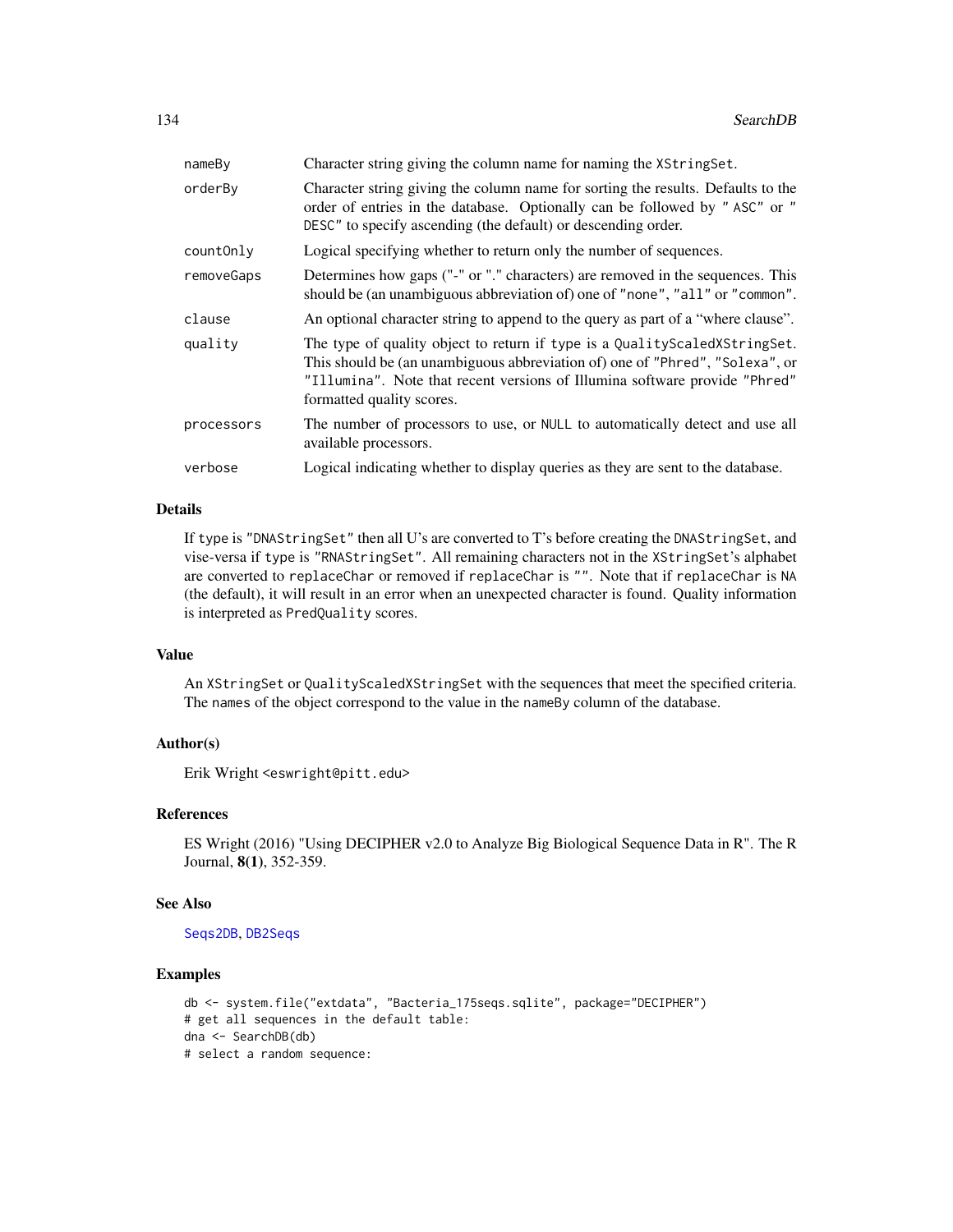#### Seqs2DB 135

```
dna <- SearchDB(db, orderBy="random()", limit=1)
# remove gaps from "Mycobacterium" sequences:
dna <- SearchDB(db, identifier="Mycobacterium", removeGaps="all")
# provide a more complex query:
dna <- SearchDB(db, nameBy="description", orderBy="bases", removeGaps="common",
                clause="nonbases is 0")
```
# <span id="page-134-0"></span>Seqs2DB *Add Sequences from Text File to Database*

# Description

Adds sequences to a database.

# Usage

```
Seqs2DB(seqs,
        type,
        dbFile,
        identifier,
        tblName = "Seqs",
        chunkSize = 1e7,
        replaceTbl = FALSE,
        fields = c(accession = "ACCESSION", rank = "ORGANISM"),
        processors = 1,
        verbose = TRUE,
        ...)
```
## Arguments

| segs       | A connection object or a character string specifying the file path to the file<br>containing the sequences, an XStringSet object if type is XStringSet, or<br>a QualityScaledXStringSet object if type is QualityScaledXStringSet.<br>Files compressed with gzip, bzip2, xz, or 1zma compression are automatically<br>detected and decompressed during import. Full URL paths (e.g., "http://" or<br>"ftp://") to uncompressed text files or gzip compressed text files can also be<br>used. |
|------------|----------------------------------------------------------------------------------------------------------------------------------------------------------------------------------------------------------------------------------------------------------------------------------------------------------------------------------------------------------------------------------------------------------------------------------------------------------------------------------------------|
| type       | The type of the sequences (seqs) being imported. This should be (an unambigu-<br>ous abbreviation of) one of "FASTA", "FASTQ", "GenBank", "XStringSet", or<br>"QualityScaledXStringSet".                                                                                                                                                                                                                                                                                                     |
| dbFile     | A SQLite connection object or a character string specifying the path to the<br>database file. If the dbFile does not exist then a new database is created at<br>this location.                                                                                                                                                                                                                                                                                                               |
| identifier | Character string specifying the "id" to give the imported sequences in the database.                                                                                                                                                                                                                                                                                                                                                                                                         |
| tblName    | Character string specifying the table in which to add the sequences.                                                                                                                                                                                                                                                                                                                                                                                                                         |
| chunkSize  | Number of characters to read at a time.                                                                                                                                                                                                                                                                                                                                                                                                                                                      |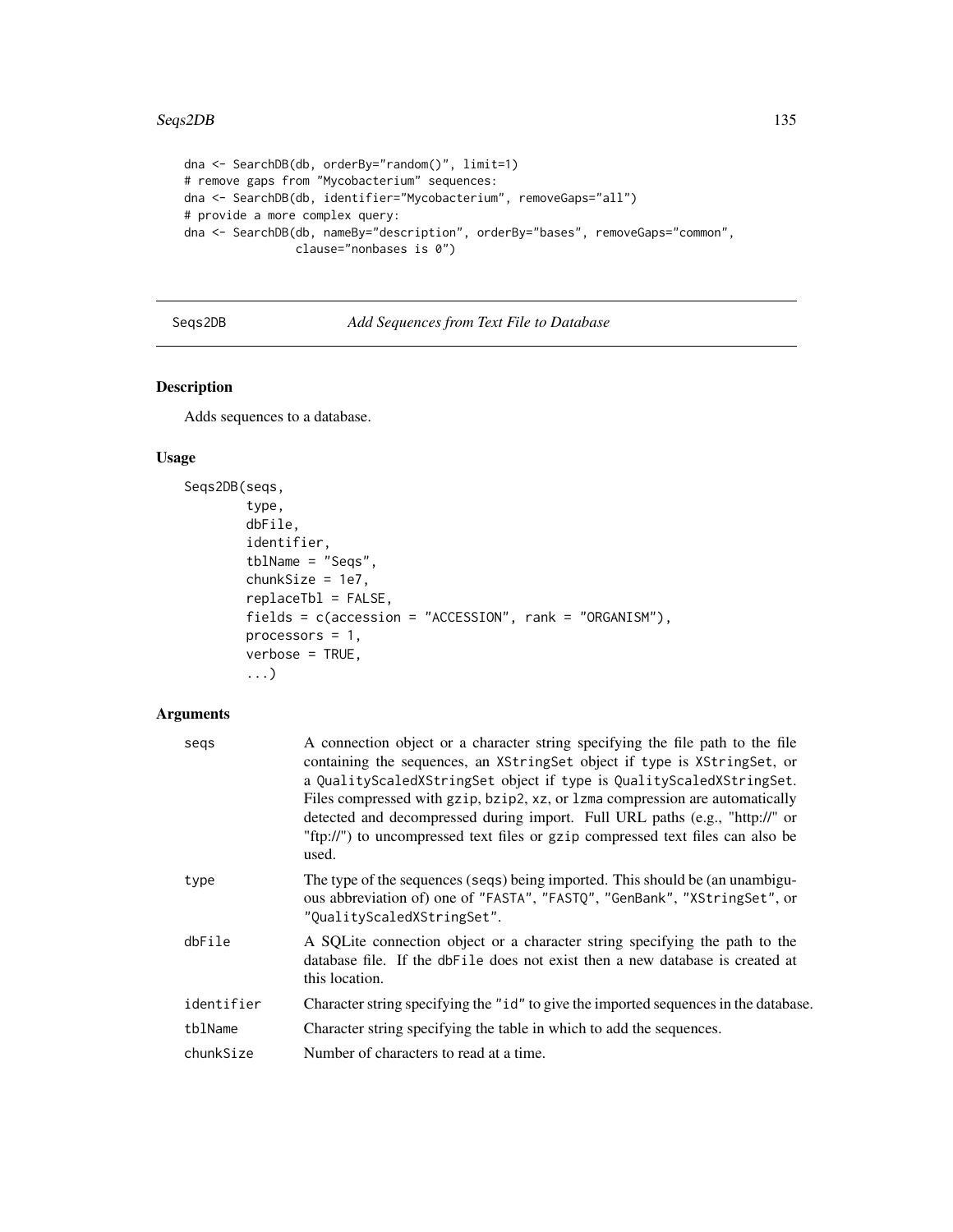| replaceTbl | Logical indicating whether to overwrite the entire table in the database. If FALSE<br>(the default) then the sequences are appended to any already existing in the<br>tblName. If TRUE the entire table is dropped, removing any existing sequences<br>before adding any new sequences.                                                                                                                                                                                                                             |
|------------|---------------------------------------------------------------------------------------------------------------------------------------------------------------------------------------------------------------------------------------------------------------------------------------------------------------------------------------------------------------------------------------------------------------------------------------------------------------------------------------------------------------------|
| fields     | Named character vector providing the fields to import from a "GenBank" for-<br>matted file as text columns in the database (not applicable for other "type"s).<br>The default is to import the "ACCESSION" field as a column named "accession"<br>and the "ORGANISM" field as a column named "rank". Other uppercase fields,<br>such as "LOCUS" or "VERSION", can be specified in similar manner. Note that the<br>"DEFINITION" field is automatically imported as a column named "description"<br>in the database. |
| processors | The number of processors to use, or NULL to automatically detect and use all<br>available processors.                                                                                                                                                                                                                                                                                                                                                                                                               |
| verbose    | Logical indicating whether to display each query as it is sent to the database.                                                                                                                                                                                                                                                                                                                                                                                                                                     |
| $\ddotsc$  | Further arguments to be passed directly to Codec for compressing sequence in-<br>formation.                                                                                                                                                                                                                                                                                                                                                                                                                         |

# Details

Sequences are imported into the database in chunks of lines specified by chunkSize. The sequences can then be identified by searching the database for the identifier provided. Sequences are added to the database verbatim, so that no sequence information is lost when the sequences are exported from the database. The sequence (record) names are recorded into a column named "description" in the database.

# Value

The total number of sequences in the database table is returned after import.

# Warning

If replaceTbl is TRUE then any sequences already in the table are overwritten, which is equivalent to dropping the entire table.

# Author(s)

Erik Wright <eswright@pitt.edu>

# References

ES Wright (2016) "Using DECIPHER v2.0 to Analyze Big Biological Sequence Data in R". The R Journal, 8(1), 352-359.

## See Also

[BrowseDB](#page-26-0), [SearchDB](#page-132-0), [DB2Seqs](#page-47-0)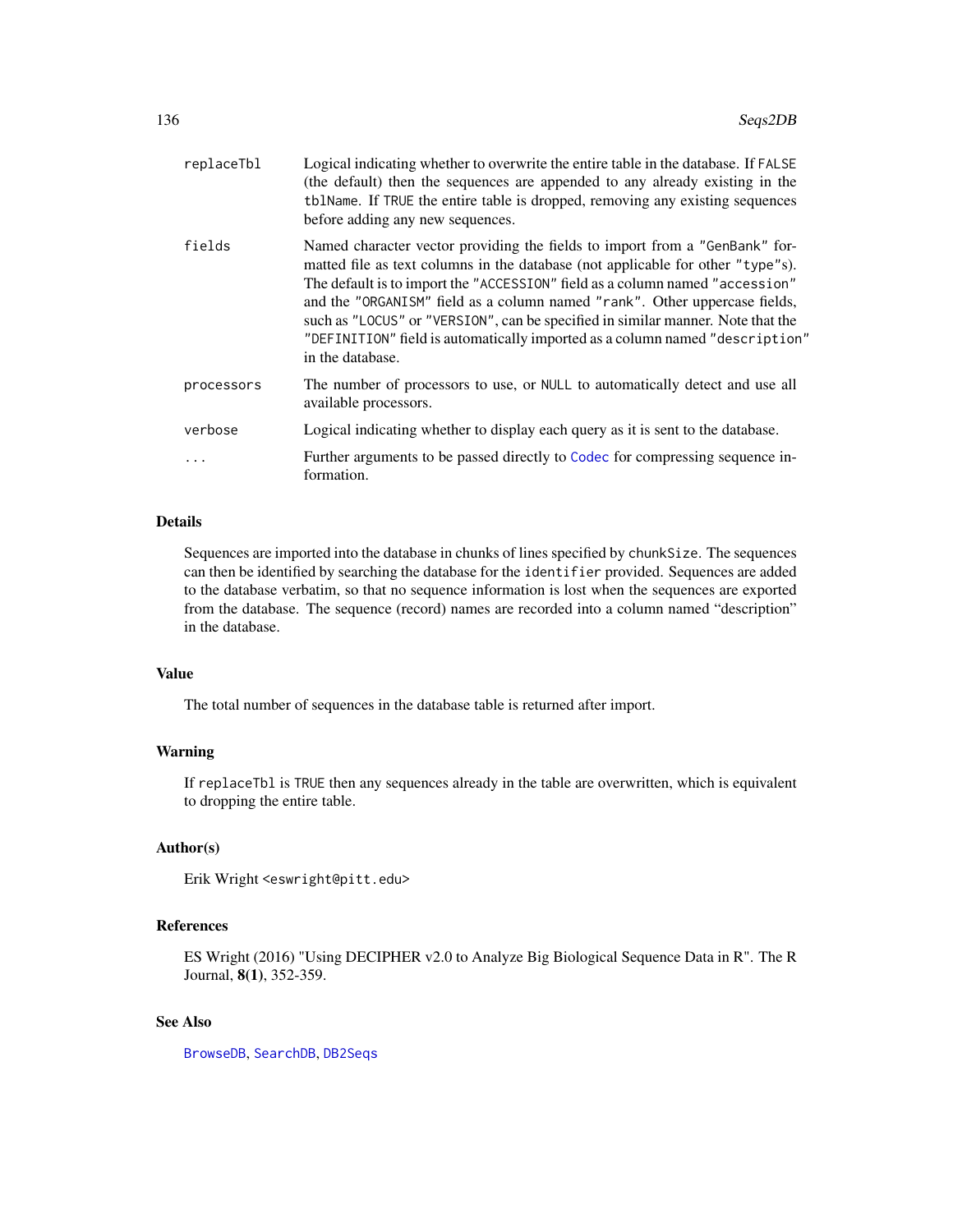# StaggerAlignment 137

# Examples

```
gen <- system.file("extdata", "Bacteria_175seqs.gen", package="DECIPHER")
dbConn <- dbConnect(SQLite(), ":memory:")
Seqs2DB(gen, "GenBank", dbConn, "Bacteria")
BrowseDB(dbConn)
dna <- SearchDB(dbConn, nameBy="description")
dbDisconnect(dbConn)
```
StaggerAlignment *Produce a Staggered Alignment*

# Description

Staggers overlapping characters in a multiple sequence alignment that are better explained by multiple insertions than multiple deletions.

## Usage

```
StaggerAlignment(myXStringSet,
```

```
tree = NULL,
threshold = 3,
fullLength = FALSE,
processors = 1,
verbose = TRUE)
```
# Arguments

| myXStringSet | An AAStringSet, DNAStringSet, or RNAStringSet object of aligned sequences.                                                                                                                                                                                                                                                      |
|--------------|---------------------------------------------------------------------------------------------------------------------------------------------------------------------------------------------------------------------------------------------------------------------------------------------------------------------------------|
| tree         | A bifurcating dendrogram representing the evolutionary relationships between<br>sequences, such as that created by TreeLine. The root should be the topmost<br>node of the tree. The default (NULL) will automatically infer a tree from<br>myXStringSet.                                                                       |
| threshold    | Numeric giving the ratio of insertions to deletions that must be met to stagger<br>a region of the alignment. Specifically, the number of insertions divided by<br>deletions must be less than threshold to stagger.                                                                                                            |
| fullLength   | Logical specifying whether the sequences are full-length (TRUE), or terminal<br>gaps should be treated as missing data (FALSE, the default). Either a single<br>logical, a vector with one logical per sequence, or a list with right and left<br>components containing logicals for the right and left sides of the alignment. |
| processors   | The number of processors to use, or NULL to automatically detect and use all<br>available processors.                                                                                                                                                                                                                           |
| verbose      | Logical indicating whether to display progress.                                                                                                                                                                                                                                                                                 |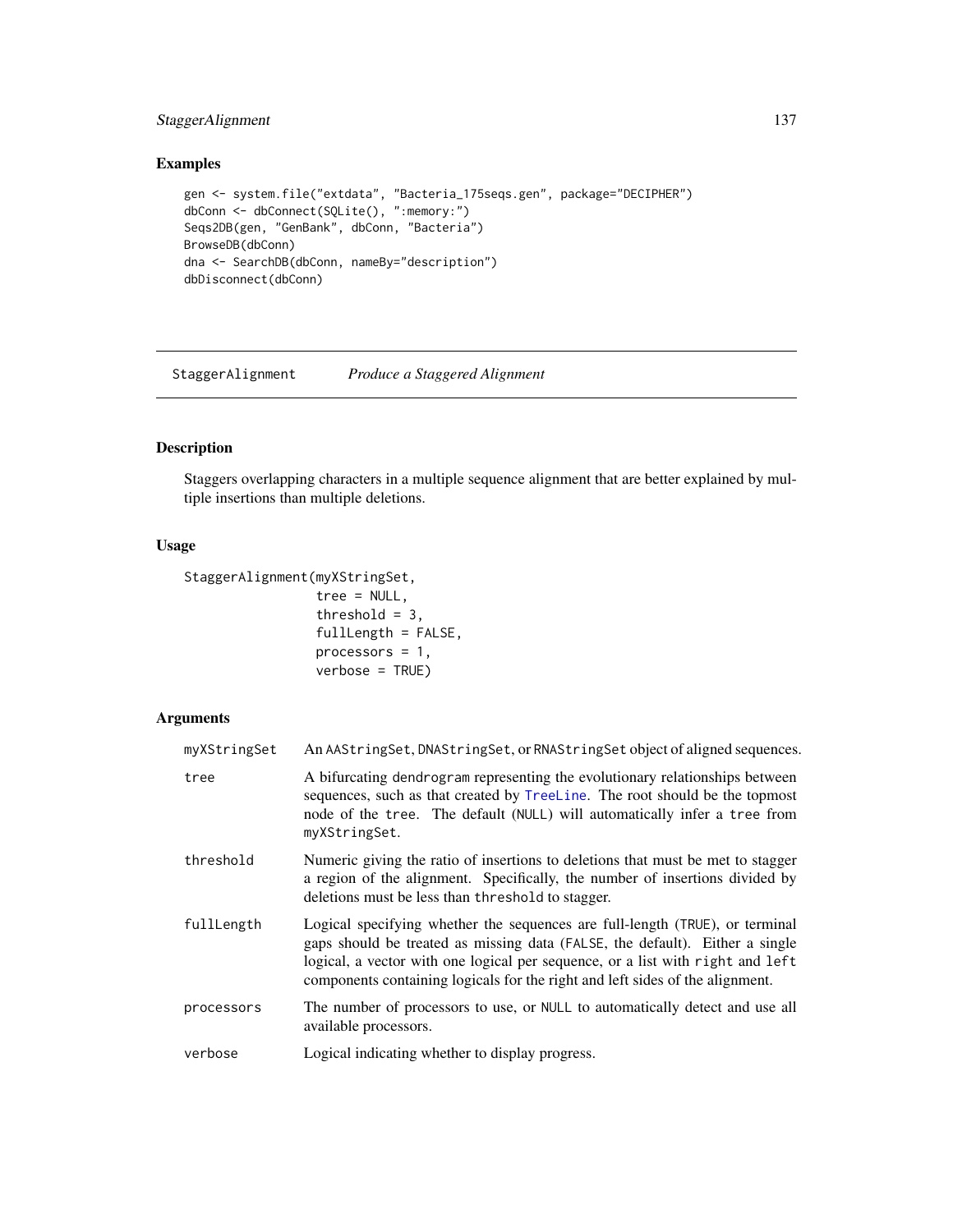# Details

Multiple sequence aligners typically maximize true homologies at the expense of increased false homologies. StaggerAlignment creates a "staggered alignment" which separates regions of the alignment that are likely not homologous into separate regions. This re-balances the trade-off between true positives and false positives by decreasing the number of false homologies at the loss of some true homologies. The resulting alignment is less aesthetically pleasing because it is widened by the introduction of many gaps. However, in an evolutionary sense a staggered alignment is more correct because each aligned position represents a hypothesis about evolutionary events: overlapping characters between any two sequences represent positions common to their ancestor sequence that may have evolved through substitution.

The single parameter threshold controls the degree of staggering. Its value represents the ratio of insertions to deletions that must be crossed in order to stagger a region. A threshold of 1 would mean any region that could be better explained by separate insertions than deletions should be staggered. A higher value for threshold makes it more likely to stagger, and vise-versa. A very high value would conservatively stagger most regions with gaps, resulting in few false homologies but also fewer true homologies. The default value (3) is intended to remove more false homologies than it eliminates in true homologies. It may be preferable to tailor the threshold depending on the purpose of the alignment, as some downstream procedures (such as tree building) may be more or less sensitive to false homologies.

# Value

An XStringSet of aligned sequences.

## Author(s)

Erik Wright <eswright@pitt.edu>

#### References

Coming soon!

#### See Also

[AdjustAlignment](#page-7-0), [AlignSeqs](#page-16-0), [TreeLine](#page-147-0)

```
db <- system.file("extdata", "Bacteria_175seqs.sqlite", package="DECIPHER")
dna <- SearchDB(db, remove="all")
alignedDNA <- AlignSeqs(dna)
staggerDNA <- StaggerAlignment(alignedDNA)
BrowseSeqs(staggerDNA, highlight=1)
```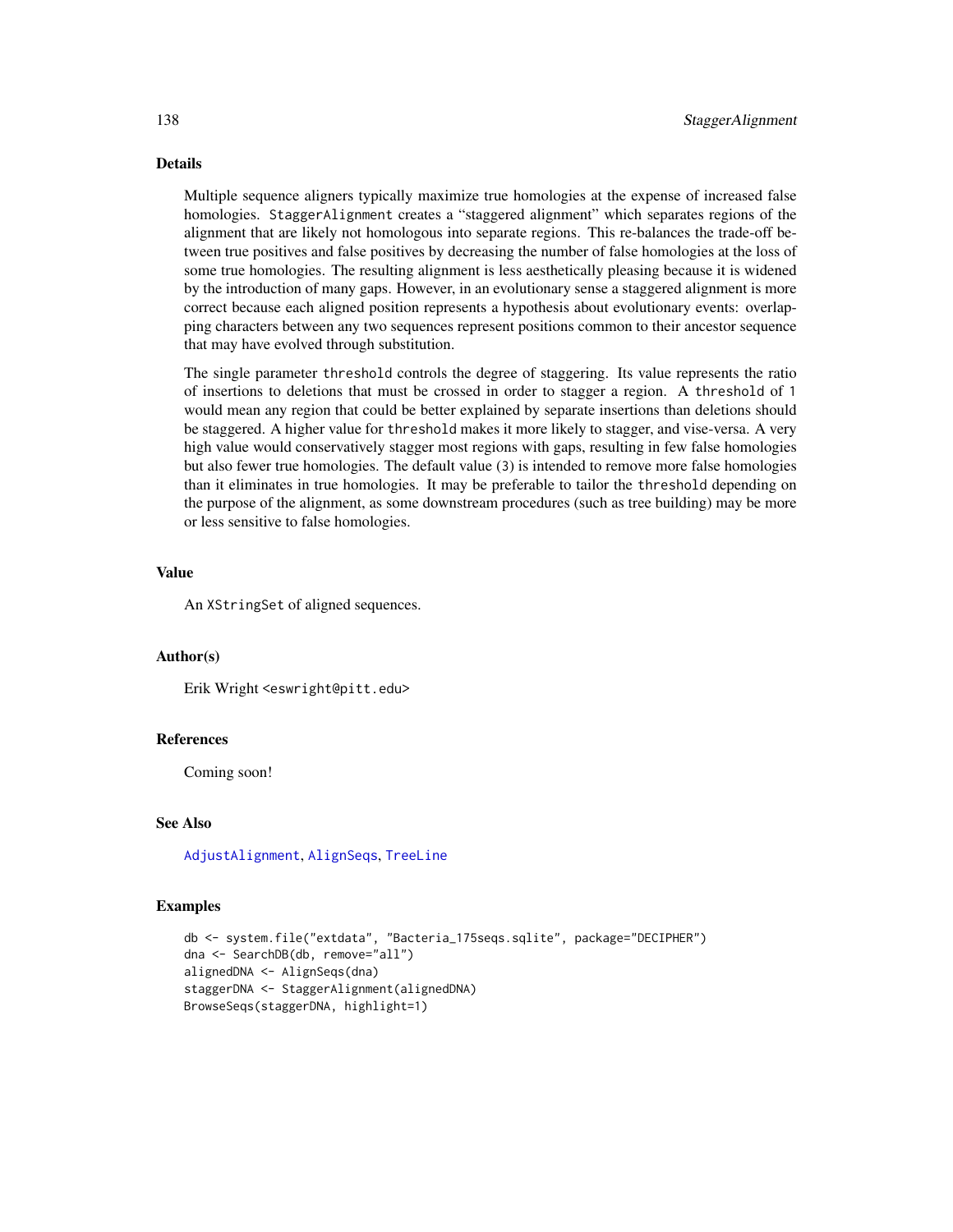#### Description

Syntenic blocks are DNA segments composed of conserved hits occurring in the same order on two sequences. The two sequences are typically chromosomes of different species that are hypothesized to contain homology. Class "Synteny" provides objects and functions for storing and viewing syntenic blocks and hits that are shared between sequences.

### Usage

```
## S3 method for class 'Synteny'
pairs(x,
     bounds = TRUE,
     boxBlocks = FALSE,
     labels = abbreviate(rownames(x), 9),gap = 0.5,line.main = 3,
     cex.labels = NULL,
     font.labels = 1,
     ...)
## S3 method for class 'Synteny'
plot(x,
     colorBy = 1,colorRamp = colorRampPalette(c("#FCF9EE", "#FFF272",
                                     "#FFAC28", "#EC5931",
                                     "#EC354D", "#0D0887")),
     barColor = "#CCCCCC",
     barSides = ifelse(nrow(x) < 100, TRUE, FALSE),horizontal = TRUE,
     labels = abbreviate(rownames(x), 9),cex.labels = NULL,
     width = 0.7,
     scaleBar = TRUE,
     ...)
## S3 method for class 'Synteny'
print(x,
      quote = FALSE,
      right = TRUE,...)
```
## Arguments

x An object of class Synteny.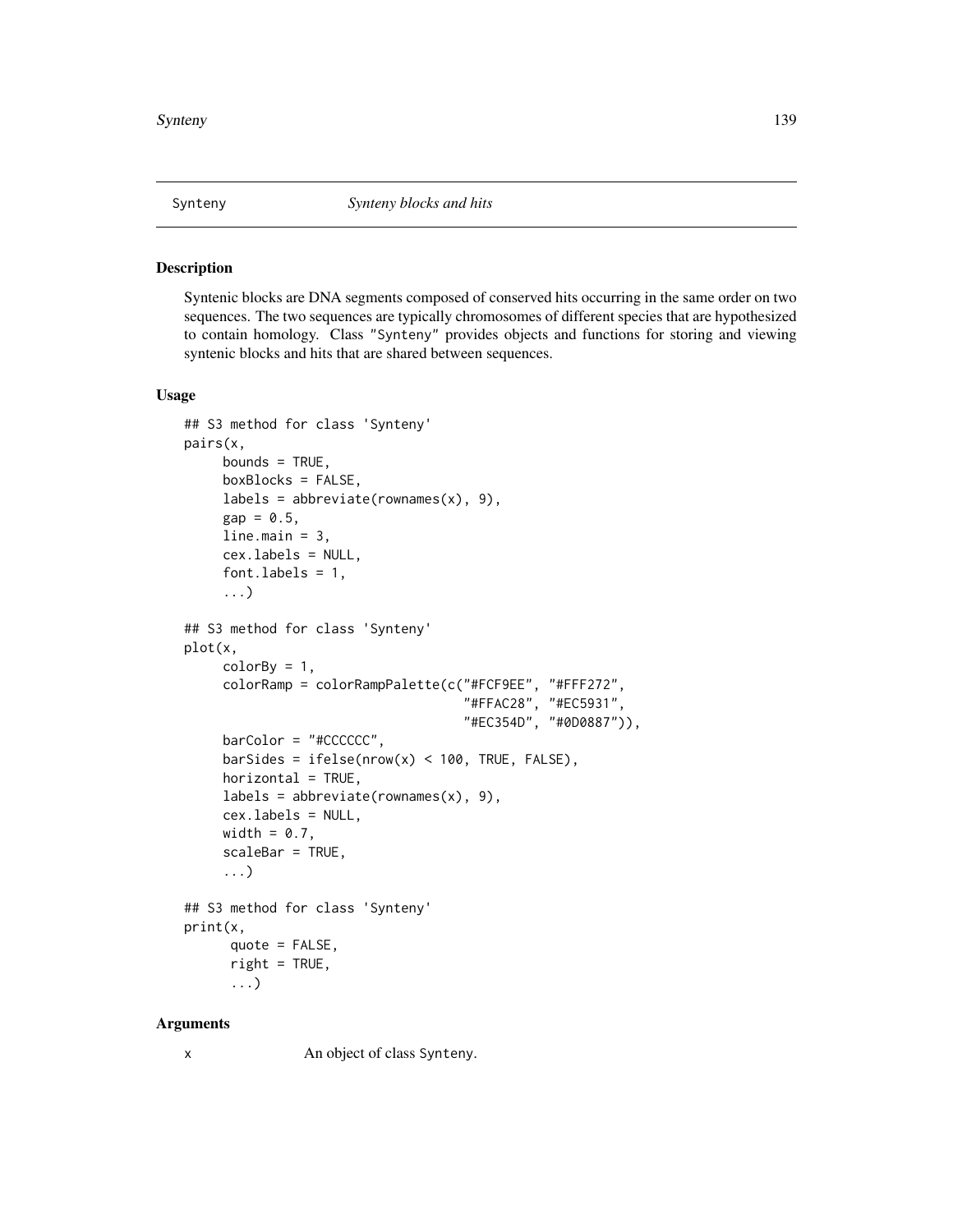| bounds      | Logical specifying whether to plot sequence boundaries as horizontal or vertical<br>lines.                                                                                                                                                   |
|-------------|----------------------------------------------------------------------------------------------------------------------------------------------------------------------------------------------------------------------------------------------|
| boxBlocks   | Logical indicating whether to draw a rectangle around hits belonging to the same<br>block of synteny.                                                                                                                                        |
| colorBy     | Numeric giving the index of a reference sequence, or a character string indicat-<br>ing to color by "neighbor", "frequency", or "none". (See details section below.)                                                                         |
| colorRamp   | A function that will return n colors when given a number n. Examples are<br>rainbow, heat.colors, terrain.colors, cm.colors, or (the default) colorRampPalette.                                                                              |
| barColor    | Character string giving the background color of each bar.                                                                                                                                                                                    |
| barSides    | Logical indicating whether to draw black lines along the long-sides of each bar.                                                                                                                                                             |
| horizontal  | Logical indicating whether to plot the sequences horizontally (TRUE) or verti-<br>cally (FALSE).                                                                                                                                             |
| labels      | Character vector providing names corresponding to each "identifier" for labels<br>on the diagonal.                                                                                                                                           |
| width       | Numeric giving the fractional width of each bar between zero and one.                                                                                                                                                                        |
| scaleBar    | Logical controlling whether a scale bar is drawn when color By is "frequency".<br>The scale bar displays the mapping between color and the level of sequence<br>conservation. Not applicable when colorBy is a value other than "frequency". |
| gap         | Distance between subplots, in margin lines.                                                                                                                                                                                                  |
| line.main   | If main is specified, line . main provides the line argument to mtext.                                                                                                                                                                       |
| cex.labels  | Magnification of the labels.                                                                                                                                                                                                                 |
| font.labels | Font of labels on the diagonal.                                                                                                                                                                                                              |
| quote       | Logical indicating whether to print the output surrounded by quotes.                                                                                                                                                                         |
| right       | Logical specifying whether to right align strings.                                                                                                                                                                                           |
| $\cdots$    | Other graphical parameters for pairs or plot, including: main, cex.main,<br>font.main, and oma. Other arguments for print, including print.gap and<br>max.                                                                                   |

# Details

Objects of class Synteny are stored as square matrices of list elements with dimnames giving the "identifier" of the corresponding sequences. The synteny matrix can be separated into three parts: along, above, and below the diagonal. Each list element along the diagonal contains an integer vector with the width of the sequence(s) belonging to that "identifier". List elements above the diagonal (column  $j >$  row  $i$ ) each contain a matrix with "hits" corresponding to matches between sequences *i* and *j*. List elements below the diagonal each contain a matrix with "blocks" of synteny between sequences *j* and *i*.

The pairs method creates a scatterplot matrix from a Synteny object. Dot plots above the diagonal show hits between identifier *i* and *j*, where forward hits are colored in black, and hits to the reverse strand of identifier *j* are colored in red. Plots below the diagonal show blocks of synteny colored by their score, from green (highest scoring) to blue to magenta (lowest scoring).

The plot method displays a bar view of the sequences in the same order as the input object  $(x)$ . The coloring scheme of each bar is determined by the colorBy argument, and the color palette is set by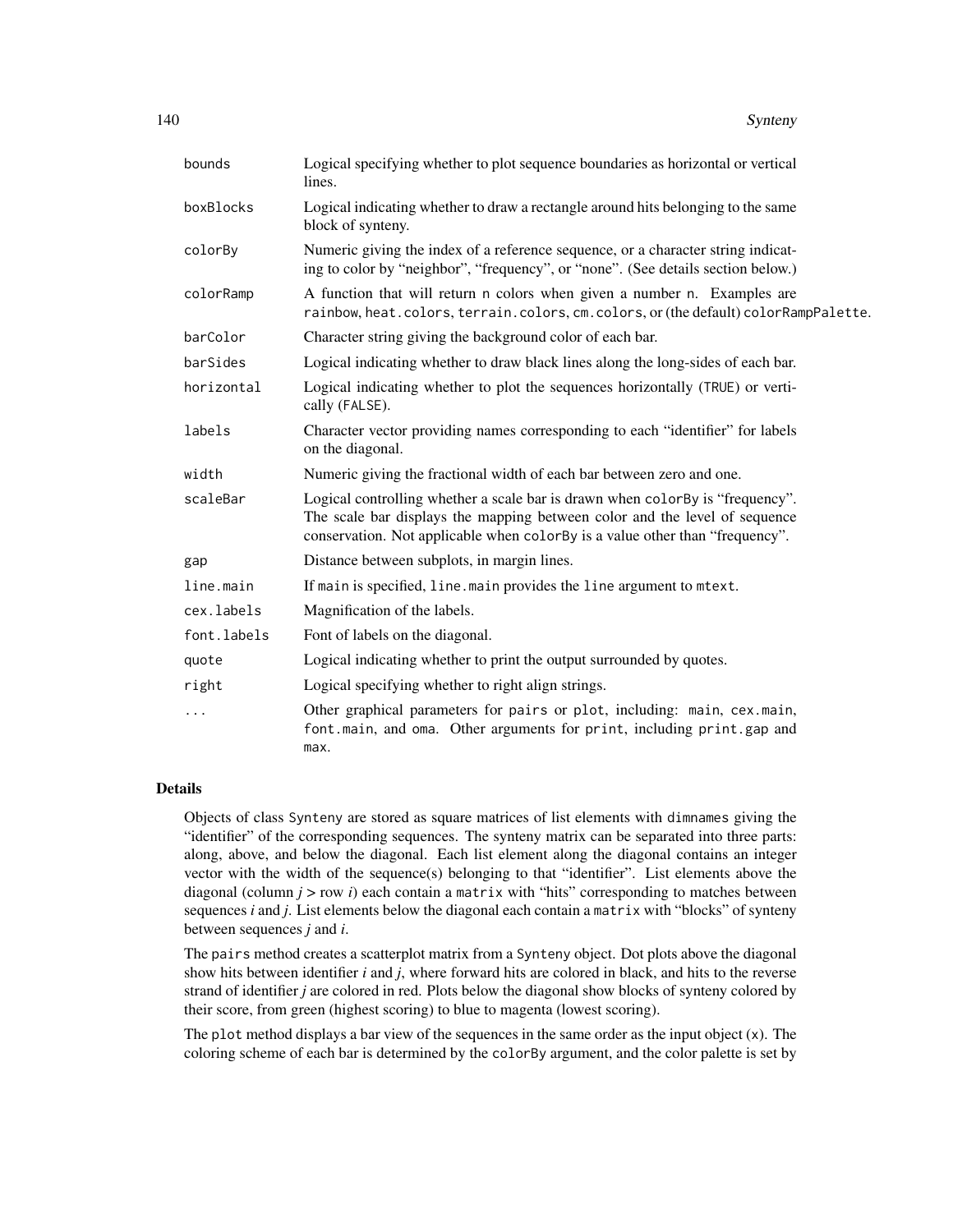#### Synteny 141

colorRamp. When colorBy is an index, the sequences are colored according to regions of shared homology with the specified reference sequence (by default 1). If colorBy is "neighbor" then shared syntenic blocks are connected between neighboring sequences. If colorBy is "frequency" then positions in each sequence are colored based on the degree of conservation with the other sequences. In each case, regions that have no correspondence in the other sequence(s) are colored barColor.

# Author(s)

Erik Wright <eswright@pitt.edu>

## See Also

[AlignSynteny](#page-19-0), [FindSynteny](#page-83-0)

```
# a small example:
dbConn <- dbConnect(SQLite(), ":memory:")
s1 <- DNAStringSet("ACTAGACCCAGACCGATAAACGGACTGGACAAG")
s3 <- reverseComplement(s1)
s2 \leq c(s1, s3)Seqs2DB(c(c(s1, s2), s3),
        "XStringSet",
        dbConn,
        c("s1", "s2", "s2", "s3"))
syn <- FindSynteny(dbConn, minScore=1)
syn # Note: > 100% hits because of sequence reuse across blocks
pairs(syn, boxBlocks=TRUE)
plot(syn)
dbDisconnect(dbConn)
# a larger example:
db <- system.file("extdata", "Influenza.sqlite", package="DECIPHER")
synteny <- FindSynteny(db, minScore=50)
class(synteny) # 'Synteny'
synteny
# accessing parts
i \leq 1j \leq -2synteny[i, i][[1]] # width of sequences in i
synteny[j, j][[1]] # width of sequences in j
head(synteny[i, j][[1]]) # hits between i & j
synteny[j, i][[1]] # blocks between i & j
# plotting
pairs(synteny) # dot plots
pairs(synteny, boxBlocks=TRUE) # boxes around blocks
plot(synteny) # bar view colored by position in genome 1
plot(synteny, barColor="#268FD6") # emphasize missing regions
```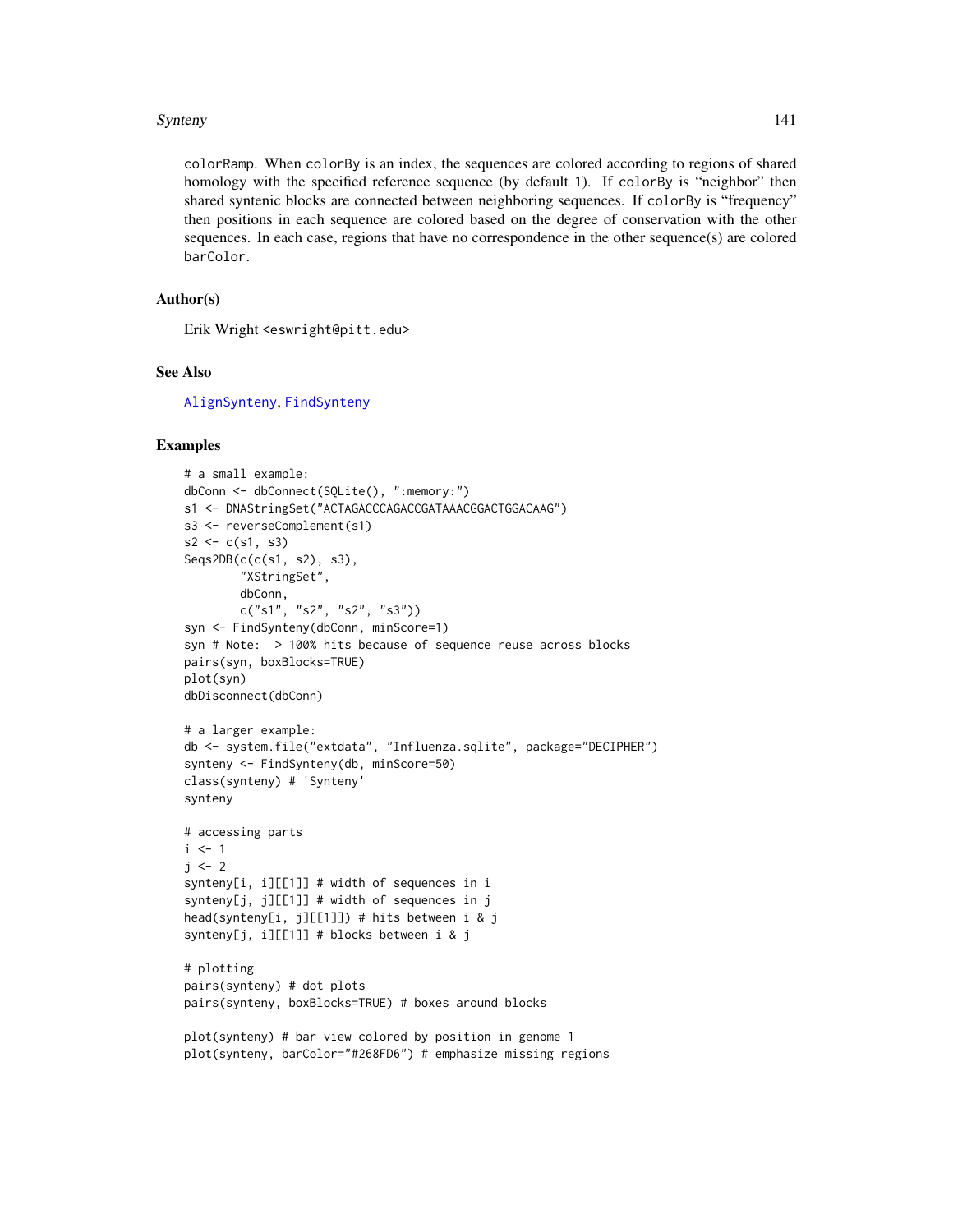```
plot(synteny, "frequency") # most regions are shared by all
plot(synteny, "frequency", colorRamp=rainbow) # change the colors
plot(synteny, "neighbor") # connect neighbors
```
## Taxa *Taxa training and testing objects*

# Description

Taxonomic classification is the process of assigning an organism a label that is part of a taxonomic hierarchy (e.g., Phylum, Class, Order, Family, Genus). Here, labels are assigned based on an organism's DNA or RNA sequence at a rank level determined by the classification's confidence. Class Taxa provides objects and functions for storing and viewing training and testing objects used in taxonomic classification.

## Usage

```
## S3 method for class 'Taxa'
plot(x,
    y = NULL,showRanks = TRUE,
    n = NULL,...)
## S3 method for class 'Taxa'
print(x,
     ...)
## S3 method for class 'Taxa'
```

```
x[i, j, threshold]
```
# Arguments

| $\mathsf{x}$ | An object of class Taxa with subclass Train or Test.                                                                                                                                                                                                                                                                                                           |
|--------------|----------------------------------------------------------------------------------------------------------------------------------------------------------------------------------------------------------------------------------------------------------------------------------------------------------------------------------------------------------------|
| у            | An (optional) object of class Taxa with the opposite subclass as x.                                                                                                                                                                                                                                                                                            |
| showRanks    | Logical specifying whether to show all rank levels when plotting an object of<br>class Taxa and subclass Test. If TRUE (the default), then ranks are shown as<br>(colored) concentric rings with radial lines delimiting taxa boundaries.                                                                                                                      |
| n            | Numeric vector giving the frequency of each classification if $x$ or $y$ is an object<br>of subclass Test, or the default (NULL) to treat all classifications as occurring<br>once. Typically, specifying n is useful when the classifications represent vary-<br>ing numbers of observations, e.g., when only unique sequences were originally<br>classified. |
| $\ddotsc$    | Other optional parameters.                                                                                                                                                                                                                                                                                                                                     |
| $\mathbf{i}$ | Numeric or character vector of indices to extract from objects of class Taxa with<br>subclass Test.                                                                                                                                                                                                                                                            |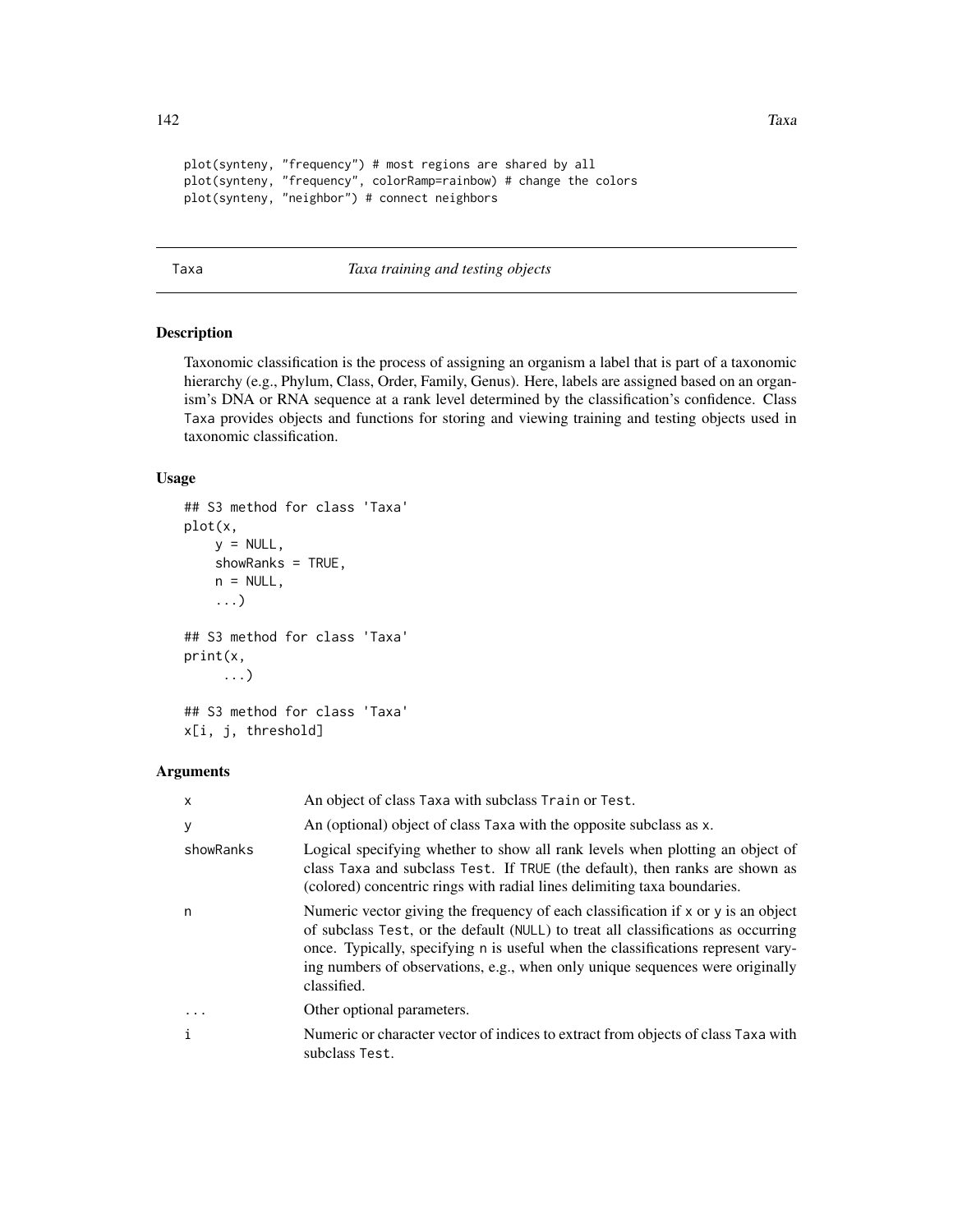Taxa 143

|           | Numeric or character vector of rank levels to extract from objects of class Taxa<br>with subclass Test.                                                                                              |
|-----------|------------------------------------------------------------------------------------------------------------------------------------------------------------------------------------------------------|
| threshold | Numeric specifying the confidence threshold at which to truncate the output<br>taxonomic classifications. Note that threshold must be higher than the original<br>for the classifications to change. |

## Details

Objects of class Taxa are stored as lists, and can have either subclass Train or Test. The function LearnTaxa returns an object of subclass Train, while the function IdTaxa can return an object of class Test.

Training objects are built from a set of reference sequences with known taxonomic classifications. List elements contain information required by IdTaxa for assigning a classification to test sequences.

Testing objects can be generated by IdTaxa from a Training object and a set of test sequences. Each list element contains the taxon, confidence, and (optionally) rank name of the taxonomic assignment.

The information stored in Taxa can be visualized with the plot function or displayed with print. Only objects of subclass Train can be subsetted without losing their class.

# Author(s)

Erik Wright <eswright@pitt.edu>

### See Also

[LearnTaxa](#page-100-0), [IdTaxa](#page-95-0)

```
data("TrainingSet_16S")
plot(TrainingSet_16S)
# import test sequences
fas <- system.file("extdata", "Bacteria_175seqs.fas", package="DECIPHER")
dna <- readDNAStringSet(fas)
# remove any gaps in the sequences
dna <- RemoveGaps(dna)
# classify the test sequences
ids <- IdTaxa(dna, TrainingSet_16S, strand="top")
ids
plot(ids) # plot all rank levels
plot(ids[, 1:4]) # plot the first rank levels
plot(ids[j=c("rootrank", "class", "genus")]) # plot specific rank levels
plot(ids[threshold=70]) # plot high confidence classifications
```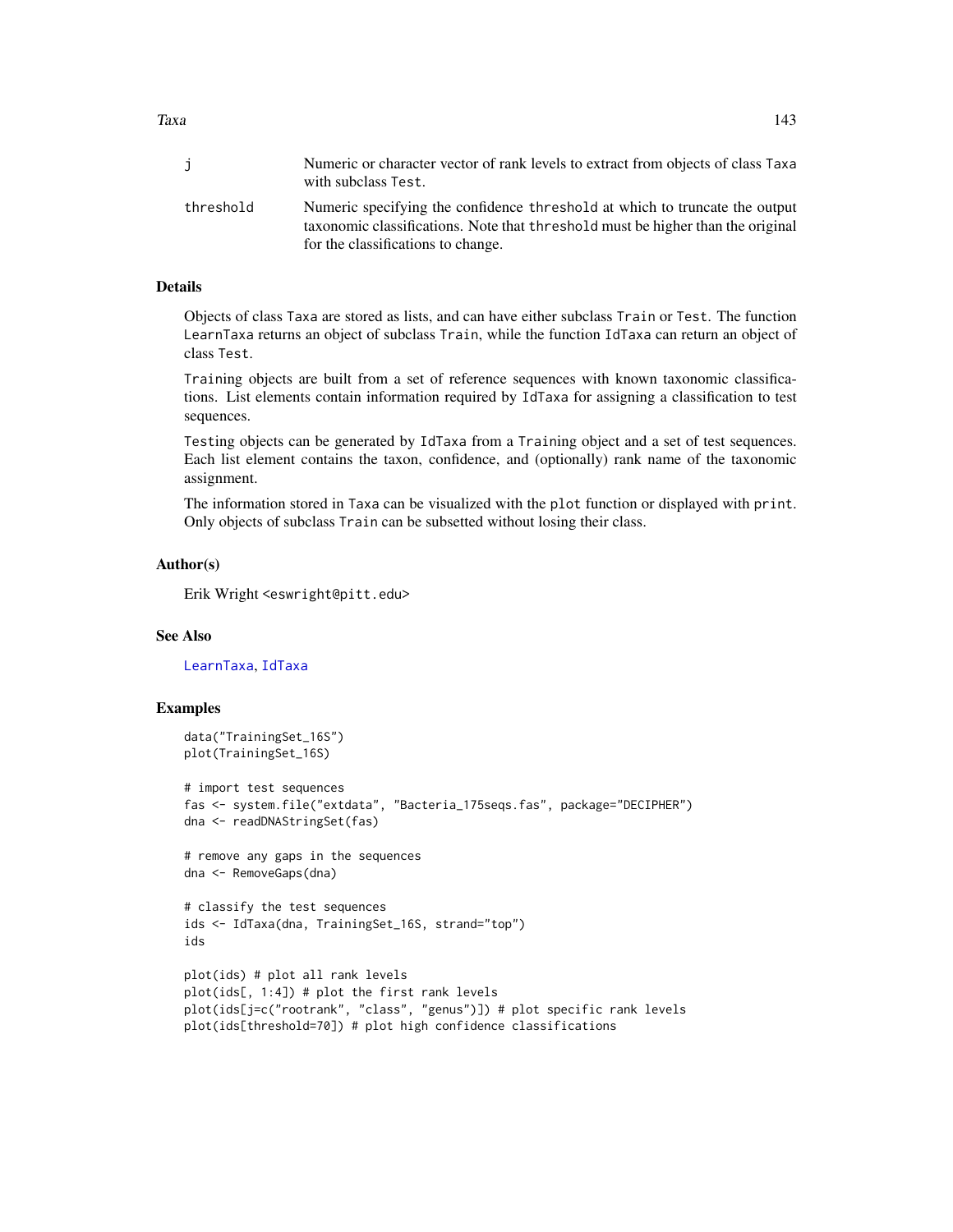## Description

Counts the number of terminal characters for every sequence in an XStringSet. Terminal characters are defined as a specific character repeated at the beginning and end of a sequence.

#### Usage

```
TerminalChar(myXStringSet,
            char = "")
```
# Arguments

| myXStringSet | An XString Set object of sequences.                                              |
|--------------|----------------------------------------------------------------------------------|
| char         | A single character giving the terminal character to count, or an empty character |
|              | ("") indicating to count both gap ("-") and unknown (".") characters.            |

## Value

A matrix containing the results for each sequence in its respective row. The first column contains the number of leading char, the second contains the number of trailing char, and the third contains the total number of characters in-between.

# Author(s)

Erik Wright <eswright@pitt.edu>

# See Also

# [IdLengths](#page-94-0)

```
db <- system.file("extdata", "Bacteria_175seqs.sqlite", package="DECIPHER")
dna <- SearchDB(db)
t <- TerminalChar(dna)
```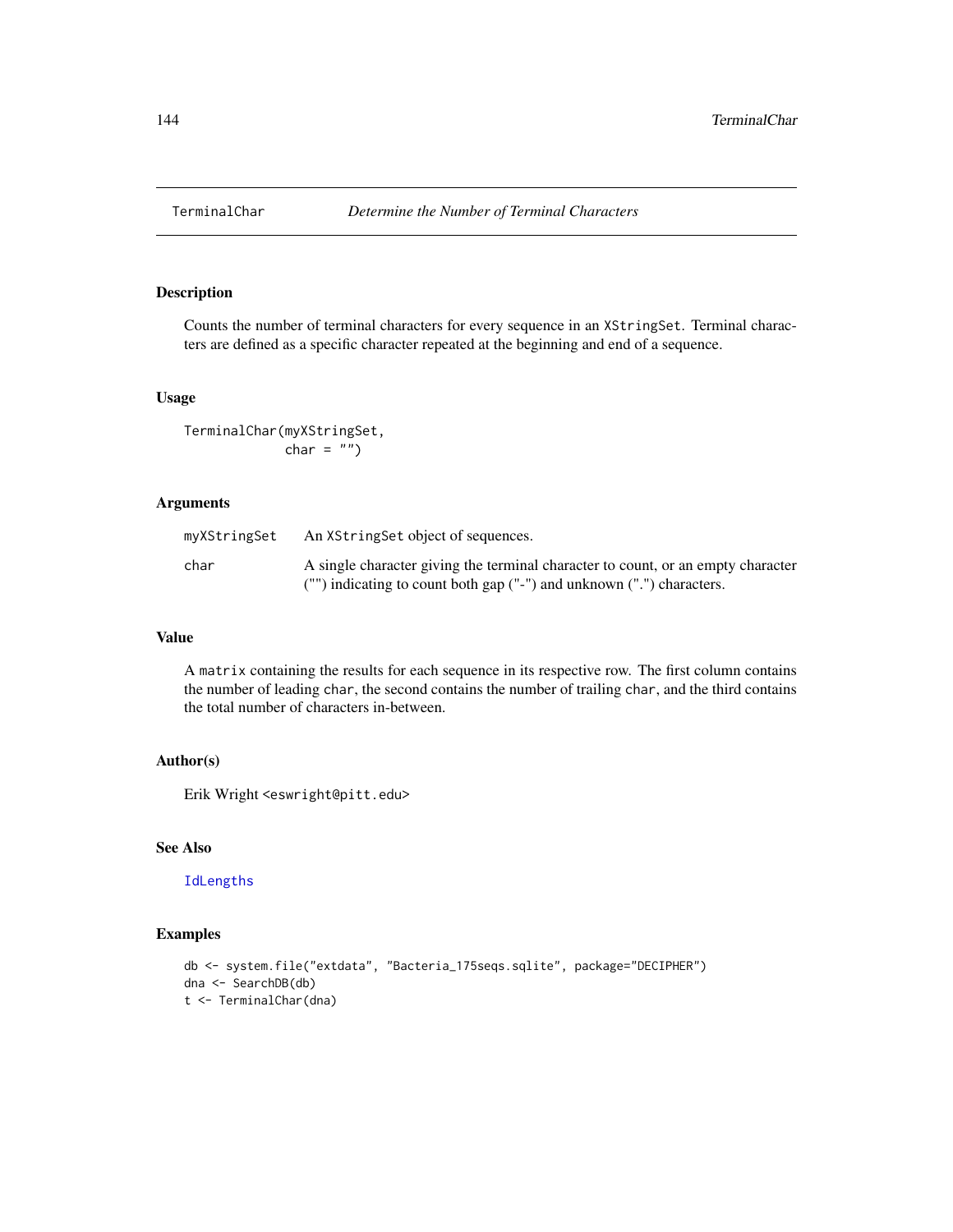<span id="page-144-0"></span>

## Description

Creates a set of tiles that represent each group of sequences in the database for downstream applications.

#### Usage

```
TileSeqs(dbFile,
        tblName = "Seqs",
        identifier = ",
        minLength = 26,
        maxLength = 27,
        maxTilePermutations = 10,
        minCoverage = 0.9,add2tb1 = FALSE,processors = 1,
        verbose = TRUE,
         ...)
```
## Arguments

| dbFile              | A SQLite connection object or a character string specifying the path to the<br>database file.                                                                                                                                                 |
|---------------------|-----------------------------------------------------------------------------------------------------------------------------------------------------------------------------------------------------------------------------------------------|
| tblName             | Character string specifying the table of sequences to use for forming tiles.                                                                                                                                                                  |
| identifier          | Optional character string used to narrow the search results to those matching a<br>specific identifier. If "" then all identifiers are selected.                                                                                              |
| minLength           | Integer providing the minimum number of nucleotides in each tile. Typically the<br>same or slightly less than maxLength.                                                                                                                      |
| maxLength           | Integer providing the maximum number of nucleotides in each tile. Tiles are<br>designed primarily for this length, which should ideally be slightly greater than<br>the maximum length of oligos used in downstream functions.                |
| maxTilePermutations |                                                                                                                                                                                                                                               |
|                     | Integer specifying the maximum number of tiles in each target site.                                                                                                                                                                           |
| minCoverage         | Numeric providing the fraction of coverage that is desired for each target site in<br>the group. For example, a minCoverage of 0.9 request that additional tiles are<br>added until 90% of the group is represented by the tile permutations. |
| add2tbl             | Logical or a character string specifying the table name in which to add the result.                                                                                                                                                           |
| processors          | The number of processors to use, or NULL to automatically detect and use all<br>available processors.                                                                                                                                         |
| verbose             | Logical indicating whether to display progress.                                                                                                                                                                                               |
| $\cdots$            | Additional arguments to be passed directly to SearchDB.                                                                                                                                                                                       |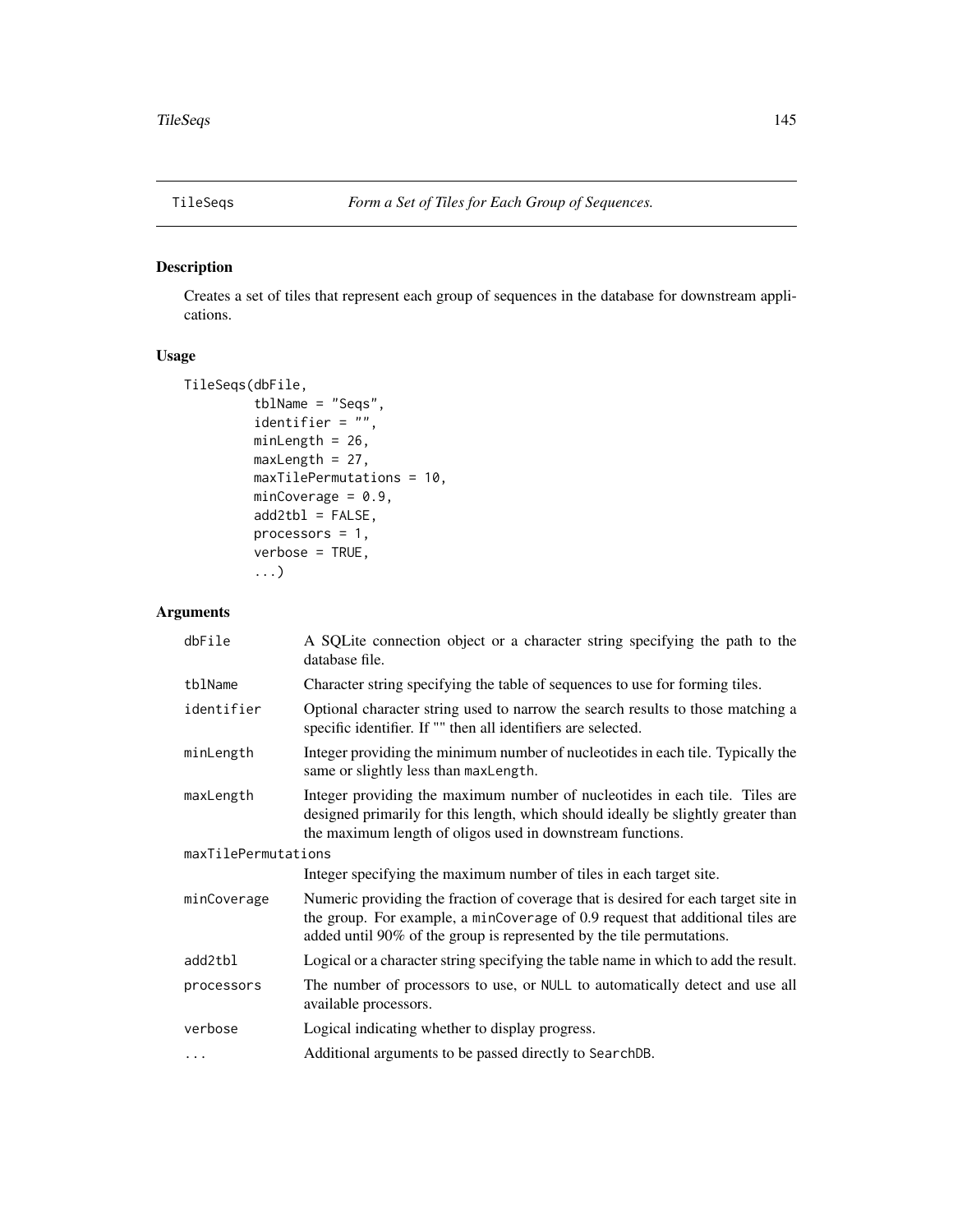#### <span id="page-145-0"></span>Details

TileSeqs will create a set of overlapping tiles representing each target site in an alignment of sequences. The most common tile permutations are added until the desired minimum group coverage is obtained. The dbFile is assumed to contain DNAStringSet sequences (any U's are converted to  $T's$ ).

Target sites with one more more tiles not meeting a set of requirements are marked with misprime equals TRUE. Requirements include minimum group coverage, minimum length, and maximum length. Additionally, tiles are required not to contain more than four runs of a single base or four di-nucleotide repeats.

#### Value

A data.frame with a row for each tile, and multiple columns of information. The row\_names column gives the row number. The start, end, start\_aligned, and end\_aligned columns provide positioning of the tile in a consensus sequence formed from the group. The column misprime is a logical specifying whether the tile meets the specified constraints. The columns width and id indicate the tile's length and group of origin, respectively.

The coverage field gives the fraction of sequences containing the tile in the group that encompass the tile's start and end positions in the alignment, whereas groupCoverage contains the fraction of all sequences in the group containing a tile at their respective target site. For example, if only a single sequence out of 10 has information (no gap) in the first alignment position, then coverage would be  $100\%$  (1.0), while groupCoverage would be  $10\%$  (0.1).

The final column, target\_site, provides the sequence of the tile.

#### Note

If add2tbl is TRUE then the tiles will be added to the database table that currently contains the sequences used for tiling. The added tiles may cause interference when querying a table of sequences. Therefore, it is recommended to add the tiles to their own table, for example, by using add2tbl="Tiles".

#### Author(s)

Erik Wright <eswright@pitt.edu>

#### See Also

[DesignPrimers](#page-56-0)

#### Examples

```
db <- system.file("extdata", "Bacteria_175seqs.sqlite", package="DECIPHER")
tiles <- TileSeqs(db, identifier="Pseudomonadales")
```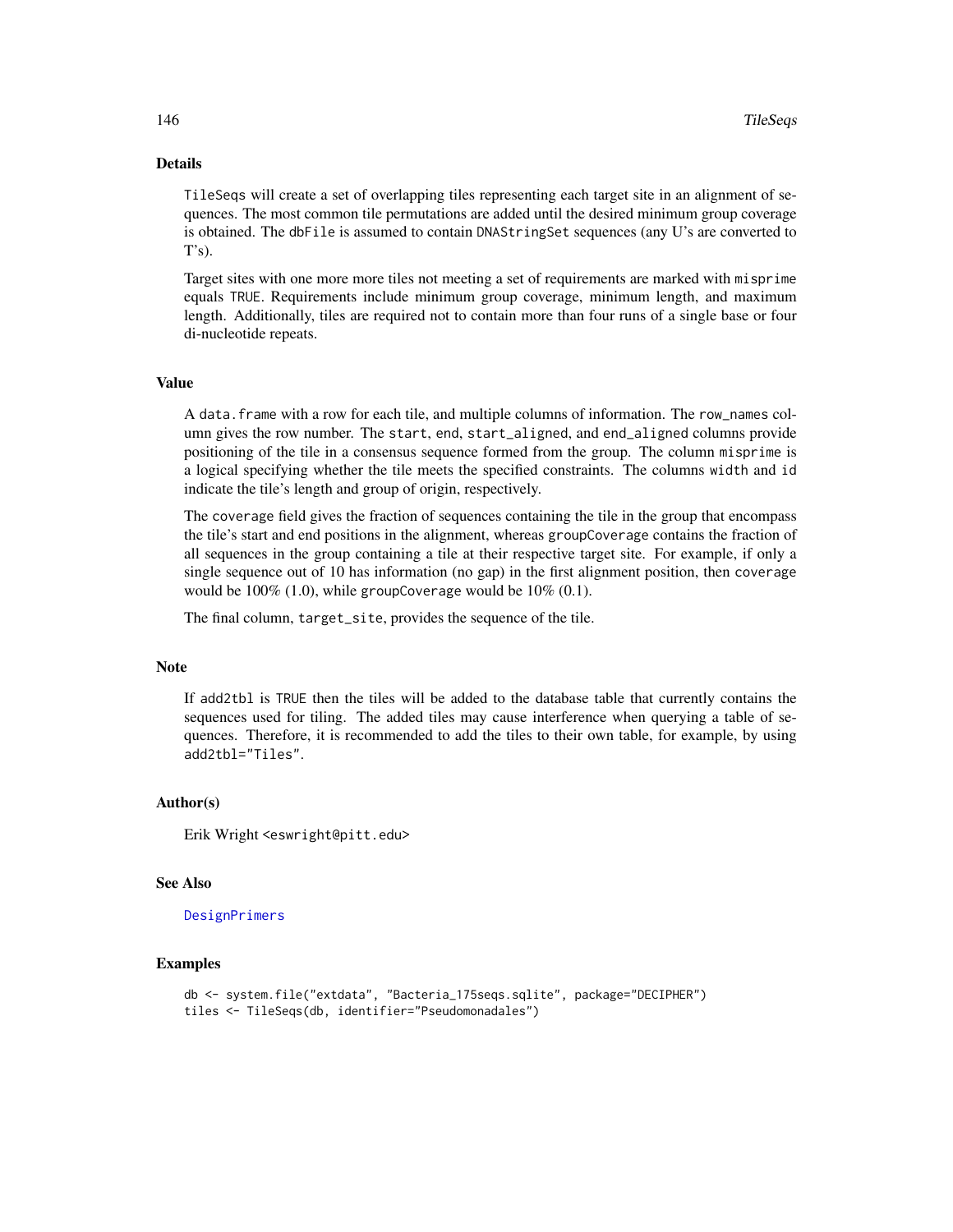<span id="page-146-0"></span>TrainingSet\_16S *Training Set for Classification of 16S rRNA Gene Sequences*

#### Description

A pre-trained classifier for 16S rRNA gene sequences generated by [LearnTaxa](#page-100-0).

#### Usage

```
data("TrainingSet_16S")
```
## Format

A training set of class 'Taxa' \* K-mer size: 8 \* Number of rank levels: 10 \* Total number of sequences: 2472 \* Number of taxonomic groups: 2472 \* Number of problem groups: 5 \* Number of problem sequences: 8

#### Details

The original training sequences were pruned to a maximum of one sequence per group, as described in the 'Classifying Sequences' vignette.

#### Note

This 16S rRNA training set is provided for illustrative purposes only. It is highly recommended to use a more comprehensive training set when classifying real sequences. Examples of comprehensive training sets can be found at  $http://DECIPHER.codes/Download.html$ .

#### Source

Derived from version 16 of the RDP Training Set (<http://rdp.cme.msu.edu>) based on Bergey's Manual.

#### References

Whitman, W.B., Goodfellow, M., Kampfer, P., Busse, H.-J., Trujillo, M.E., Ludwig, W. & Suzuki, K.-i. (eds., 2012). Bergey's Manual of Systematic Bacteriology, 2nd ed., Springer-Verlag, New York, NY.

#### Examples

```
data(TrainingSet_16S)
TrainingSet_16S
plot(TrainingSet_16S)
```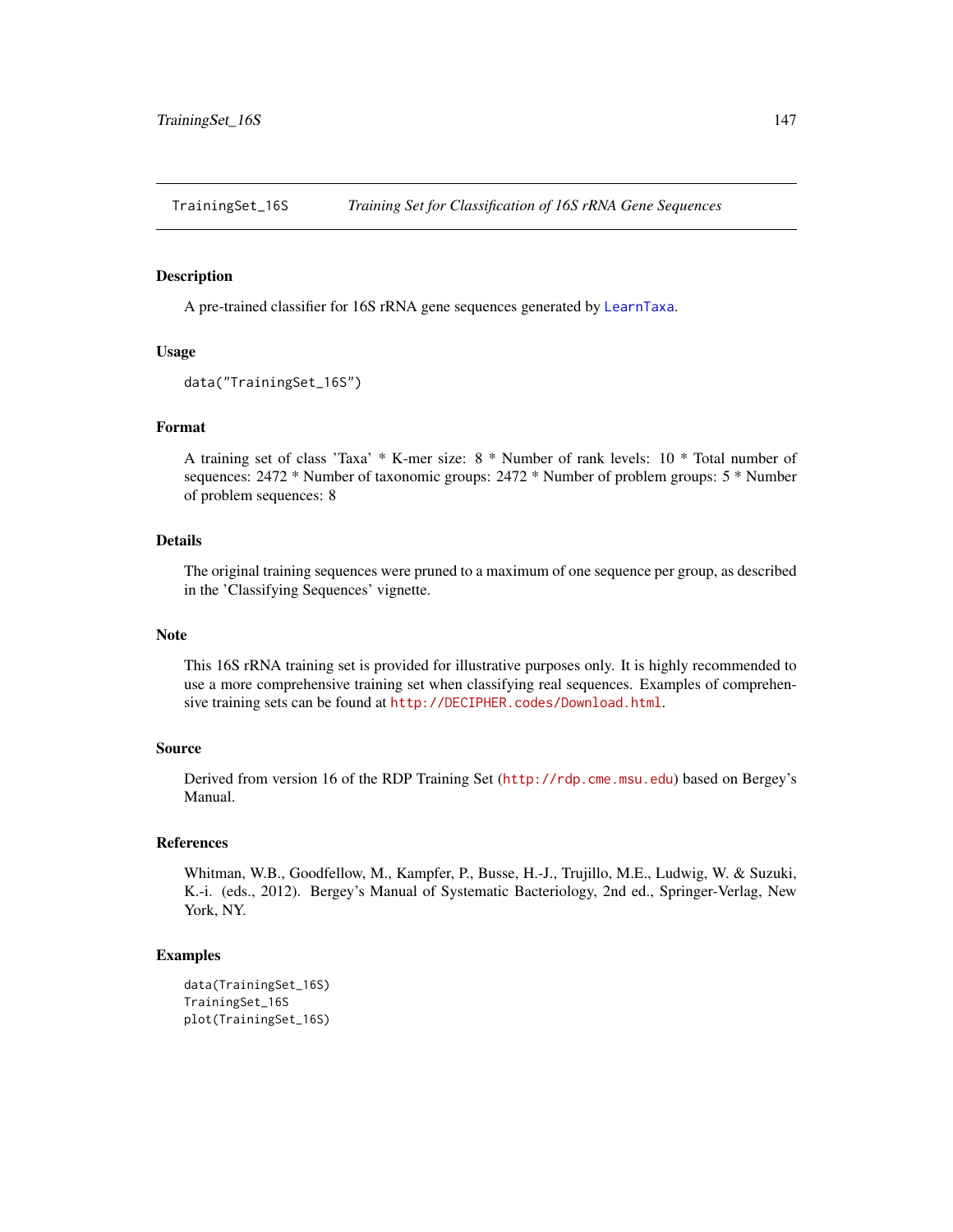<span id="page-147-1"></span><span id="page-147-0"></span>

## Description

Builds a phylogenetic tree from a set of sequences or distance matrix.

## Usage

```
TreeLine(myXStringSet = NULL,
         myDistMatrix = NULL,
         method = "ML",type = "dendrogram",
         model = MODELS,cutoff = -Inf,showPlot = FALSE,
         collapse = -1,
         reconstruct = FALSE,
         root = \theta,
         informationCriterion = "AICc",
         maxGenerations = 20,
         maxTime = Inf,quadrature = FALSE,
         costMatrix = 1 - diag(length(x)),processors = 1,
         verbose = TRUE)
```
## Arguments

| myXStringSet | A AAStringSet, DNAStringSet, or RNAStringSet if method is "ML", method<br>is "MP", or reconstruct is not FALSE.                                                                                                                                   |
|--------------|---------------------------------------------------------------------------------------------------------------------------------------------------------------------------------------------------------------------------------------------------|
| myDistMatrix | A symmetric $N \times N$ distance matrix with the values of dissimilarity between<br>N sequences or an object of class 'dist'. If the method is "ML" or "MP" then<br>myDistMatrix is optional.                                                    |
| method       | The phylogenetic method to be used. This should be (an abbreviation of) one of<br>"ML" (the default), "MP", "NJ", "complete", "single", "UPGMA", or "WPGMA".<br>(See details section below.)                                                      |
| type         | Character string indicating the type of output desired. This should be (an abbre-<br>viation of) one of "dendrogram" (the default), "clusters", or "both". (See<br>value section below.)                                                          |
| model        | One or more of the available MODELS of evolution. Only applicable if method<br>is "ML" or reconstruct is not FALSE. Automatic model selection will be per-<br>formed if more than one model is provided.                                          |
| cutoff       | A vector with the maximum edge length separating the sequences in the same<br>cluster. A negative value (the default) will prevent clustering. Multiple cutoffs<br>may be provided in ascending or descending order. (See details section below.) |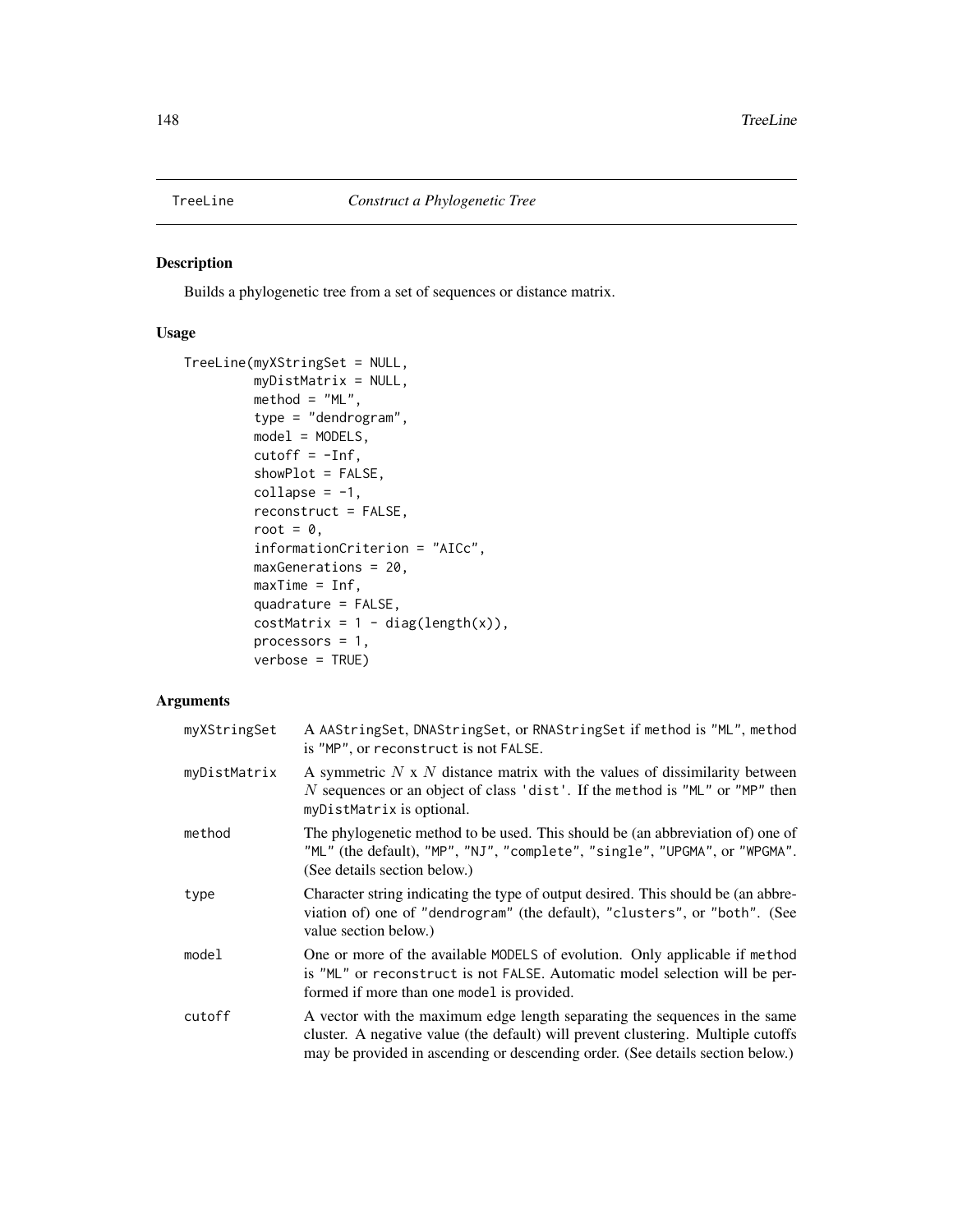| showPlot             | Logical specifying whether or not to plot the resulting dendrogram.                                                                                                                                                                                                                                                                                                                                                                                                                                                                                                                                                                                                                                                          |
|----------------------|------------------------------------------------------------------------------------------------------------------------------------------------------------------------------------------------------------------------------------------------------------------------------------------------------------------------------------------------------------------------------------------------------------------------------------------------------------------------------------------------------------------------------------------------------------------------------------------------------------------------------------------------------------------------------------------------------------------------------|
| collapse             | Numeric controlling which internal edges of the tree are removed by collapsing<br>their nodes. If collapse is zero then nodes at the same height will be collapsed<br>to a single node, resulting in a multifurcating tree. When collapse is greater<br>than zero, nodes that are within collapse difference in height are made into a<br>single node. A value of collapse less than zero (the default) will ensure that the<br>dendrogram is purely bifurcating. Note that collapse has no effect on cluster<br>numbers or cutoff.                                                                                                                                                                                          |
| reconstruct          | Logical or numeric determining whether to perform ancestral state reconstruc-<br>tion when myXStringSet is specified. If TRUE, maximum likelihood character<br>states are determined at internal nodes of the dendrogram and provided as the<br>"state" attribute, unless method is "MP", in which case the most parsimonious<br>state is given at each node. A numeric value between zero and one (exclu-<br>sive) can be provided when method is not MP, in which case that fraction of<br>the (marginal) likelihood for a state must be greater than the likelihood of all<br>alternative states, otherwise a more ambiguous degeneracy code is used. Only<br>applicable if type is "dendrogram" (the default) or "both". |
| root                 | Integer specifying the index of the outgroup or $\theta$ (the default) to midpoint root<br>the dendrogram.                                                                                                                                                                                                                                                                                                                                                                                                                                                                                                                                                                                                                   |
| informationCriterion |                                                                                                                                                                                                                                                                                                                                                                                                                                                                                                                                                                                                                                                                                                                              |
|                      | Character string specifying which information criterion to use in automatic model<br>selection. Must be (an abbreviation of) either "AICc" or "BIC". The best model<br>is automatically chosen based on the informationCriterion calculated from<br>the likelihood and the sample size (defined as the number of variable sites in<br>myXStringSet). Only applicable if method is "ML".                                                                                                                                                                                                                                                                                                                                      |
| maxGenerations       | Integer indicating the maximum number of generations of optimization to per-<br>form. More generations will potentially better search tree space at the expense<br>of added runtime. Only applicable if method is "ML" or "MP".                                                                                                                                                                                                                                                                                                                                                                                                                                                                                              |
| maxTime              | Numeric giving the maximum number of hours the algorithm is allowed to run<br>before returning a result. Once maxTime is reached, the algorithm will proceed<br>at the next available opportunity. Therefore, the maxTime is a soft maximum<br>and does not guarantee results will be returned at exactly the allotted time. Only<br>applicable if method is "ML" or "MP".                                                                                                                                                                                                                                                                                                                                                   |
| quadrature           | Logical determining whether to use the Laguerre quadrature or equal-sized bins<br>when discretizing the rate distribution across sites. The default is to use equal-<br>sized bins for direct comparison among likelihoods computed by other pro-<br>grams, although the Laguerre quadrature theoretically offers an improvement<br>in accuracy for the same number of rates (Felsenstein, 2001).                                                                                                                                                                                                                                                                                                                            |
| costMatrix           | A function or call written as a function of 'x', which will evaluate to a square<br>numeric matrix with one row for each state. The cost matrix sets the penalties<br>used in Sankoff parsimony. The default is to apply a cost of 1 for state changes<br>and 0 otherwise (i.e., equivalent to Fitch parsimony). Only applicable if method<br>$is$ "MP".                                                                                                                                                                                                                                                                                                                                                                     |
| processors           | The number of processors to use, or NULL to automatically detect and use all<br>available processors. Note, the number of processors in some steps is automati-<br>cally selected between one and processors to optimize performance.                                                                                                                                                                                                                                                                                                                                                                                                                                                                                        |
| verbose              | Logical indicating whether to display progress.                                                                                                                                                                                                                                                                                                                                                                                                                                                                                                                                                                                                                                                                              |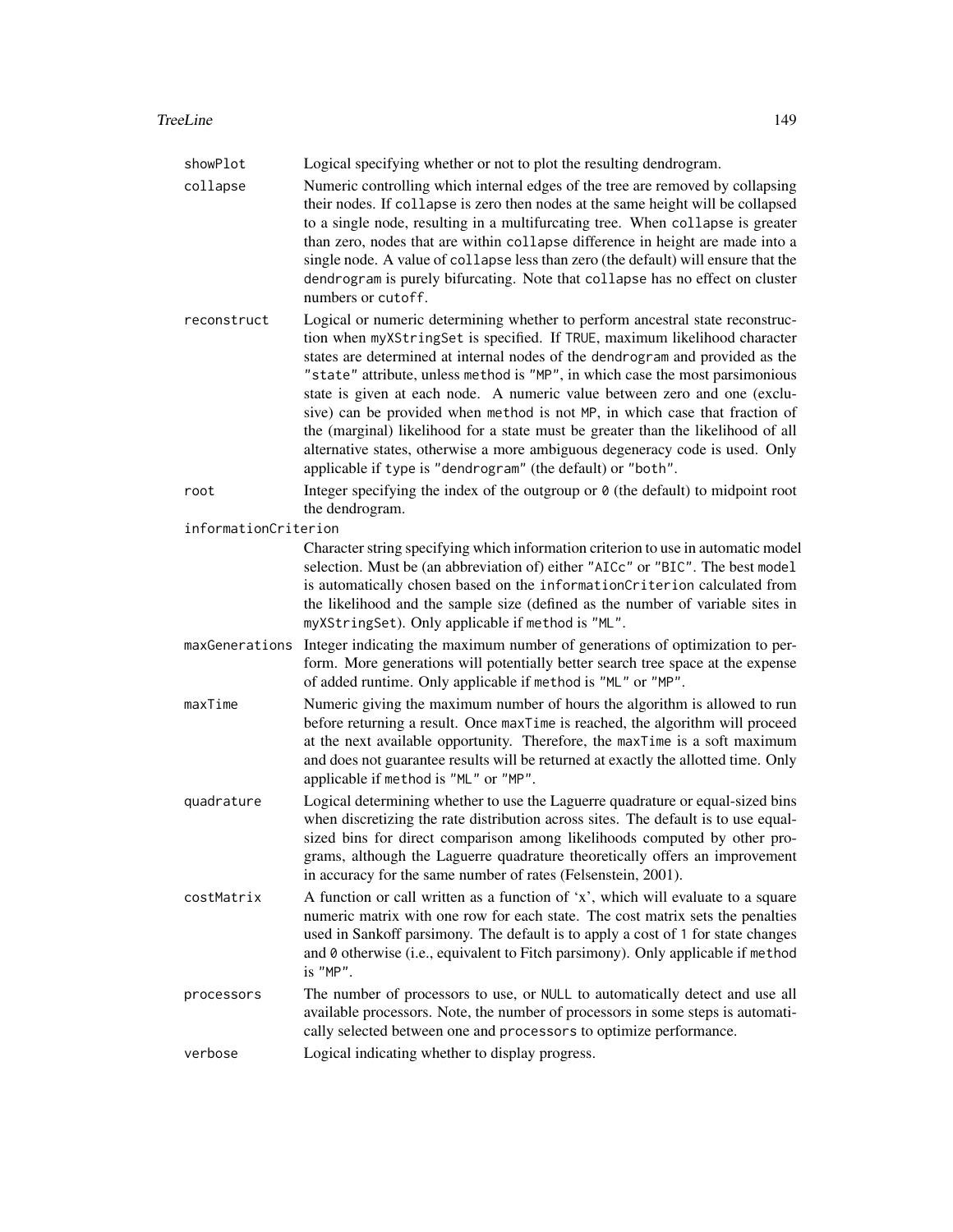#### Details

TreeLine builds a phylogenetic tree using either myDistMatrix and/or myXStringSet. The output is either a dendrogram and/or data. frame containing cluster numbers.

Typical use cases include: (1) Provide an XStringSet and obtain a maximum likelihood or maximum parsimony tree, optionally with ancestral states. (2) Provide a matrix or dist object (e.g., from DistanceMatrix) and obtain a neighbor-joining or ultrametric tree, optionally with clusters of similarity defined by distance cutoffs.

Multiple methods of tree building are supported: (1) Maximum likelihood: ML iteratively maximizes the likelihood of the tree and model parameters given aligned sequences (myXStringSet). One or more MODELS of sequence evolution must be specified, of which the best model is automatically selected. (2) Maximum parsimony: MP iterative maximizes the parsimony of a tree given aligned sequences (myXStringSet) and a costMatrix. The default cost matrix is binary, corresponding to Fitch (1971) parsimony. (3) Neighbor-joining: NJ uses the Neighbor-Joining method proposed by Saitou and Nei, which creates a reasonable minimum evolution tree from a distance matrix (myDistMatrix). (4) Ultrametric: The method complete assigns clusters using complete-linkage so that sequences in the same cluster are no more than cutoff distance apart. The method single assigns clusters using single-linkage so that sequences in the same cluster are within cutoff of at least one other sequence in the same cluster. UPGMA and WPGMA assign clusters using average-linkage which is a compromise between the sensitivity of complete-linkage clustering to outliers and the tendency of single-linkage clustering to connect distant relatives that do not appear to be closely related. UPGMA produces an unweighted tree, where each leaf contributes equally to the average edge lengths, whereas WPGMA produces a weighted result.

The returned dendrogram has information stored in its attributes, which can be accessed with the attributes or attr functions. When method is "ML" or "MP", edges of the tree have branch support values included in their attributes. These "support" values represent the fraction of computed trees with that partition separating the sequences to either side, which is a proxy for confidence. For maximum likelihood trees, the edges also have a "probability" representing the aBayes support probability (Anisimova, 2011). If reconstruct is not FALSE, each edge of the tree will have a "state" attribute representing the (marginal) likelihood at that node or most parsimonious state when method is "MP". Maximum likelihood trees will also provide the likelihoods at each site when reconstruct is not FALSE.

When non-negative cutoff(s) are supplied, TreeLine will assign clusters based on edge lengths in the tree. Multiple cutoffs may be provided in sorted order. If the cutoffs are provided in *descending* order then clustering at each new value of cutoff is continued within the prior cutoff's clusters. In this way clusters at lower values of cutoff are completely contained within their umbrella clusters at higher values of cutoff. This is useful for defining taxonomy, where groups need to be hierarchically nested. If multiple cutoffs are provided in *ascending* order then clustering at each level of cutoff is independent of the prior level.

#### Value

If type is "dendrogram" (the default), then a tree of class dendrogram is returned with attributes including pertinent information. If type is "clusters", then a data.frame is returned with a column for each cutoff specified. This data.frame has dimensions  $N * M$ , where each one of N sequences is assigned to a cluster at the  $M$ -level of cutoff. If type is "both" then a list is returned containing both the "clusters" and "dendrogram" outputs.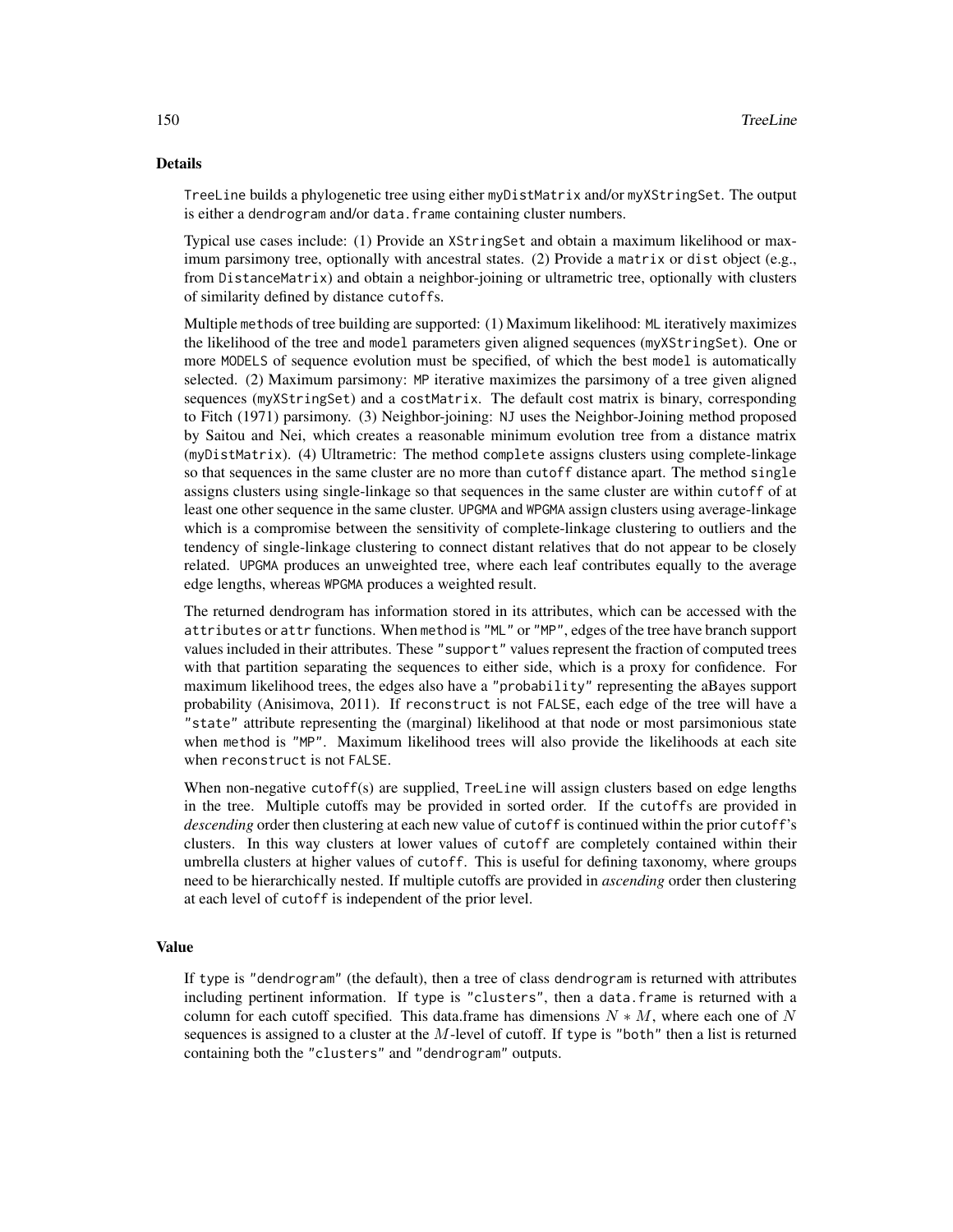#### <span id="page-150-0"></span>TreeLine 151

#### Note

Note that the cophenetic distance between leaves of the dendrogram is equal to the sum of branch lengths separating the leaves. This is the typical phylogenetic interpretation but different than trees produced by hclust where leaves are merged at a height equal to their cophenetic distance. Hence, always use Cophenetic (rather than cophenetic) to compute correct cophenetic distances.

#### Author(s)

Erik Wright <eswright@pitt.edu>

#### References

Anisimova M., Gil, M., Dufayard, J., Dessimoz, C., Gascuel, O. (2011) Survey of branch support methods demonstrates accuracy, power, and robustness of fast likelihood-based approximation schemes. *Syst Biol.*, 60(5),685-99.

Felsenstein, J. (1981) Evolutionary trees from DNA sequences: a maximum likelihood approach. *Journal of Molecular Evolution*, 17(6), 368-376.

Felsenstein J. (2001) Taking variation of evolutionary rates between sites into account in inferring phylogenies. *Journal of molecular evolution*, 53:447-455.

Fitch, W. M. (1971) Toward defining the course of evolution: minimum change for a specified tree topology. *Systematic Zoology*, 20:406-416.

Saitou, N. and Nei, M. (1987) The neighbor-joining method: a new method for reconstructing phylogenetic trees. *Molecular Biology and Evolution*, 4(4), 406-425.

Sankoff, D. (1975) Minimal mutation trees of sequences. *SIAM Journal of Applied Math*, 28.

## See Also

[Cophenetic](#page-41-0), [DistanceMatrix](#page-73-0), [MapCharacters](#page-104-0), [MODELS](#page-112-0), [WriteDendrogram](#page-154-0)

#### **Examples**

```
# using the matrix from the original paper by Saitou and Nei
m \le - matrix(0,8,8) # only the lower triangle is used
m[2:8,1] <- c(7, 8, 11, 13, 16, 13, 17)
m[3:8,2] <- c(5, 8, 10, 13, 10, 14)
m[4:8,3] \leq c(5, 7, 10, 7, 11)m[5:8,4] \leq c(8, 11, 8, 12)m[6:8,5] \leq c(5, 6, 10)m[7:8,6] < -c(9, 13)m[8,7] < -c(8)# returns an object of class "dendrogram"
tree <- TreeLine(myDistMatrix=m, cutoff=10, method="NJ", showPlot=TRUE)
# example of specifying multiple cutoffs
clusters <- TreeLine(myDistMatrix=m, method="UPGMA", type="clusters", cutoff=c(2,6,10,20))
head(clusters)
```
# example of creating a complete-linkage tree from an alignment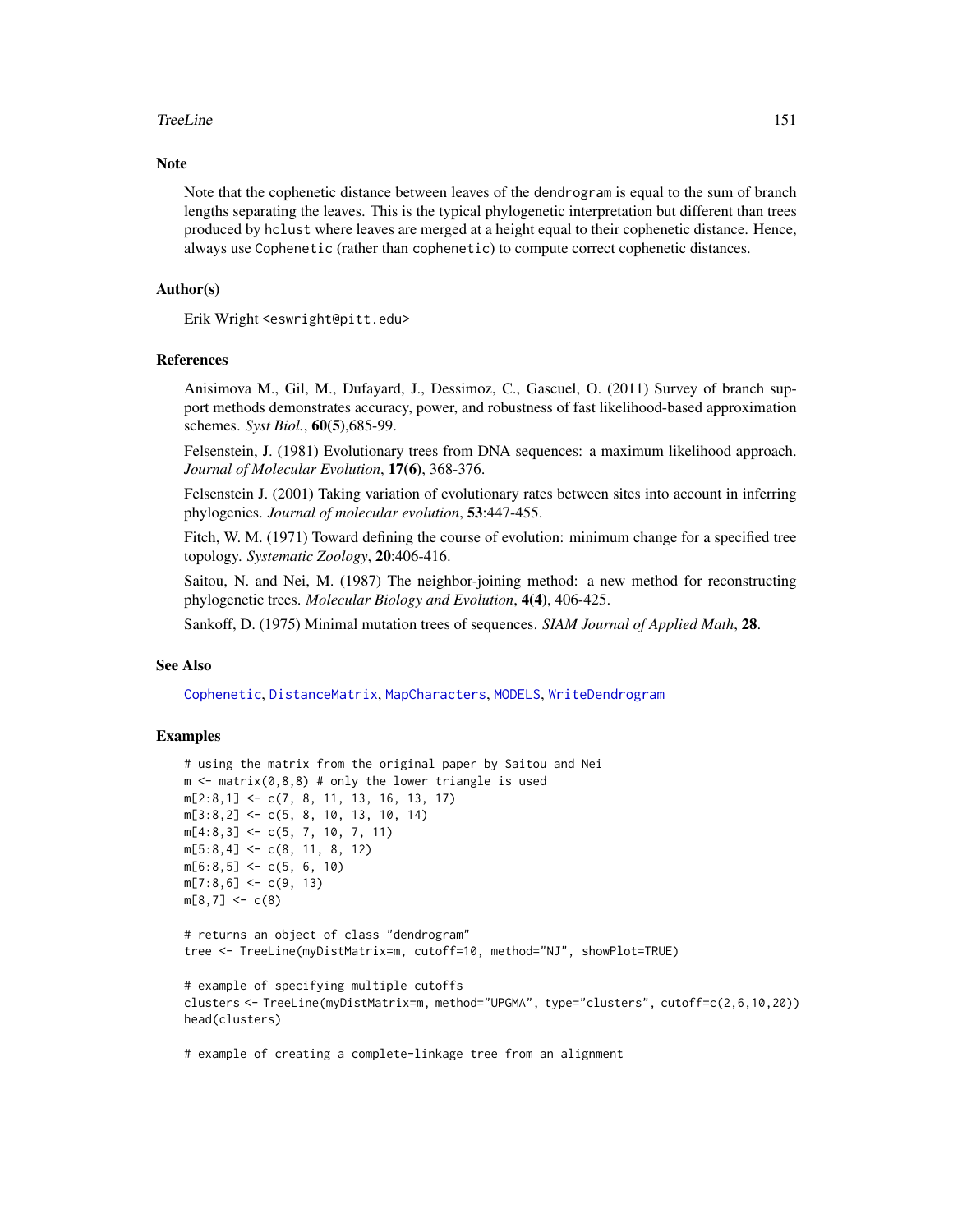```
fas <- system.file("extdata", "50S_ribosomal_protein_L2.fas", package="DECIPHER")
dna <- readDNAStringSet(fas)
dna <- AlignTranslation(dna, verbose=FALSE)
dna # input alignment
d <- DistanceMatrix(dna, type="dist") # returns an object of class 'dist'
complete <- TreeLine(myDistMatrix=d, method="complete", cutoff=0.05, showPlot=TRUE)
## Not run:
# example of maximum likelihood tree building
tree <- TreeLine(myXStringSet=head(dna, 10), reconstruct=TRUE)
plot(tree)
# displaying ancestral states on each edge
start <- 50
end <- 52
tree <- dendrapply(tree,
function(x) {
attr(x, "edgetext") <- substring(attr(x, "state"),
start,
end)
x
})
plot(tree,
edgePar=list(p.lwd=1e-5,
p.col="#00000000",
t.col=c("#AA3355", "#33FFFF")),
edge.root=FALSE)
## End(Not run)
# example of maximum parsimony tree building
costs <- matrix(c(0, 2, 1, 2, 2, 0, 2, 1, 1, 2, 0, 2, 2, 1, 2, 0), 4)
dimnames(costs) <- list(DNA_BASES, DNA_BASES)
costs
tree <- TreeLine(myXStringSet=head(dna, 10), method="MP", costMatrix=costs[x, x])
# example of accessing and using the attributes
attributes(tree)
plot(dendrapply(tree,
function(x) {
s \leftarrow \text{attr}(x, "support")if (!is.null(s))
attr(x, "edgetext") <- formatC(as.numeric(s), digits=2, format="f")
attr(x, "edgePar") <- list(p.col=NA, p.lwd=1e-5, t.col="#CC55AA", t.cex=0.7)
x
}),
horiz=TRUE)
```
TrimDNA *Trims DNA Sequences to the High Quality Region Between Patterns*

<span id="page-151-0"></span>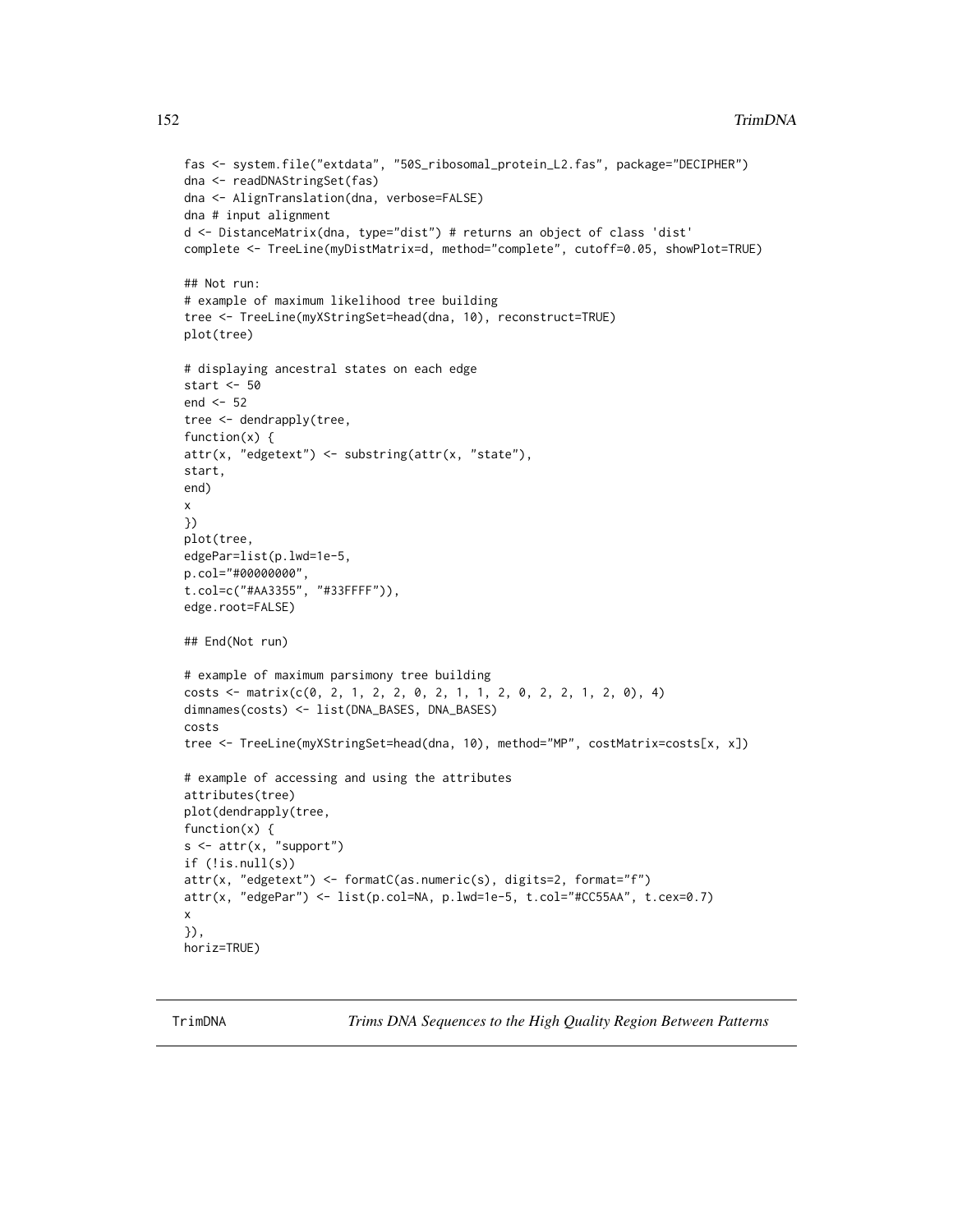#### TrimDNA 153

# Description

Aids in trimming DNA sequences to the high quality region between a set of patterns that are potentially present on the left and right sides.

#### Usage

```
TrimDNA(myDNAStringSet,
        leftPatterns,
        rightPatterns,
        type = "ranges",
        quality = NULL,
        maxDistance = 0.1,
        minOverlap = 5,
        allowInternal = TRUE,
        alpha = 0.1,
        threshold = 0.01,
        maxAverageError = threshold,
        maxAmbiguities = 0.1,
        minWidth = 36,verbose = TRUE)
```
# Arguments

|               | myDNAStringSet A DNAStringSet object containing the sequences to be trimmed.                                                                                                                                                                 |
|---------------|----------------------------------------------------------------------------------------------------------------------------------------------------------------------------------------------------------------------------------------------|
| leftPatterns  | A DNAStringSet or character vector of patterns to remove from the left side of<br>myDNAStringSet, or "" to prevent trimming patterns on the left.                                                                                            |
| rightPatterns | A DNAStringSet or character vector of patterns to remove from the right side<br>of myDNAStringSet, or "" to prevent trimming patterns on the right.                                                                                          |
| type          | Character string indicating the type of results desired. This should be (an abbre-<br>viation of) either "ranges", "sequences" or "both".                                                                                                    |
| quality       | Either NULL (the default) to skip quality trimming, or a PhredQuality, SolexaQuality,<br>or IlluminaQuality object containing the quality scores corresponding to myDNAStringSet.                                                            |
| maxDistance   | Numeric between zero and one giving the maximum distance of a match from<br>the leftPatterns and rightPatterns to initiate trimming. For example, 0.1<br>(the default) would allow up to 10% mismatches between a pattern and se-<br>quence. |
| minOverlap    | Integer specifying the minimum number of nucleotides the leftPatterns and<br>rightPatterns must overlap a sequence to initiate trimming.                                                                                                     |
| allowInternal | Logical initiating whether to search for the leftPatterns and rightPatterns<br>within myDNAStringSet, or (FALSE for) only overlapping the ends.                                                                                              |
| alpha         | Numeric between zero and one giving the smoothing parameter for an exponen-<br>tial moving average that is applied to the quality scores before trimming. Higher<br>values result in less smoothing than lower values.                       |
| threshold     | Numeric between zero and one specifying the threshold above which to trim the<br>poor quality regions of the sequence. Higher values allow more sequence to be<br>preserved at the expense of a greater error rate.                          |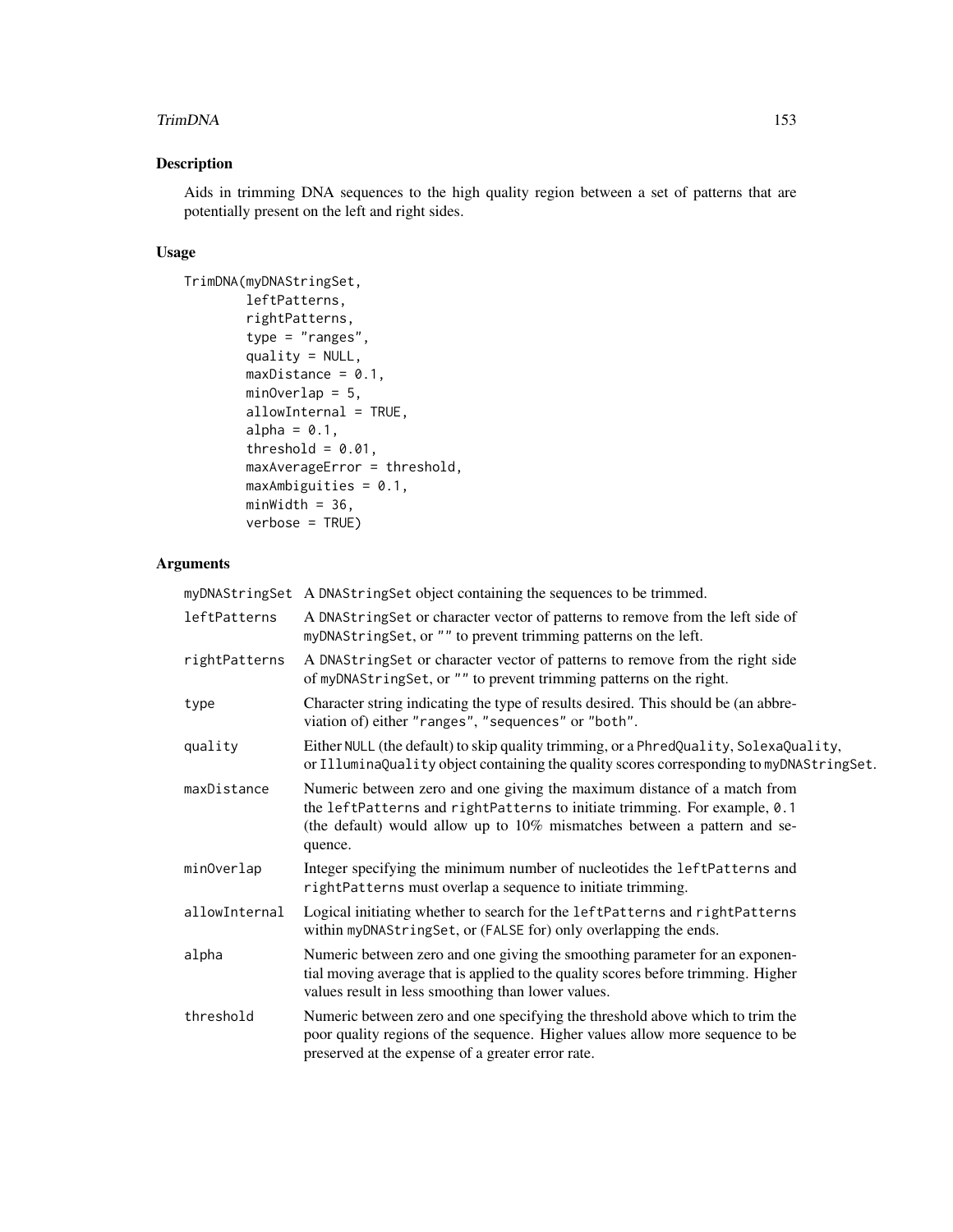| maxAverageError |                                                                                                                                                                                                                                                                                                                                                       |
|-----------------|-------------------------------------------------------------------------------------------------------------------------------------------------------------------------------------------------------------------------------------------------------------------------------------------------------------------------------------------------------|
|                 | Numeric between zero and threshold indicating the maximum average error<br>rate of the trimmed region of the sequence. Trimmed sequences with average<br>error rates above maxAverageError will be rejected. Note that the expected<br>number of errors in a sequence is equal to the average error rate multiplied by<br>the length of the sequence. |
|                 | $maxAmbiguities$ Numeric between zero and one giving the maximum fraction of ambiguous (e.g.,<br>"N") positions that are tolerated within the trimmed region of the sequence.<br>Trimmed sequences with a greater fraction of ambiguities than maxAmbiguities<br>will be rejected.                                                                    |
| minWidth        | Integer giving the minimum number of nucleotides a pattern must overlap the<br>sequence to initiate trimming.                                                                                                                                                                                                                                         |
| verbose         | Logical indicating whether to display progress.                                                                                                                                                                                                                                                                                                       |

#### Details

After a sequencing run, it is often necessary to trim the resulting sequences to the high quality region located between a set of patterns. TrimDNA works as follows: first left and right patterns are identified within the sequences if allowInternal is TRUE (the default). If the patterns are not found internally, then a search is conducted at the flanking ends for patterns that partially overlap the sequence. The region between the leftPatterns and rightPatterns is then returned, unless quality information is provided. Note that the patterns must be in the same orientation as the sequence, which may require using the reverseComplement of a PCR primer.

If quality contains quality scores, these are converted to error probabilities and an exponential moving average is applied to smooth the signal. The longest region between the leftPatterns and rightPatterns where the average error probability is below threshold is then returned, so long as it has an average error rate of at most maxAverageError. Note that it is possible to only filter by maxAverageError by setting threshold to 1, or vise-versa by setting maxAverageError to threshold.

#### Value

TrimDNA can return two types of results: IRanges that can be used for trimming myDNAStringSet, or a trimmed DNAStringSet containing only those sequences over minWidth nucleotides after trimming. Note that ambiguity codes (IUPAC\_CODE\_MAP) are supported in the leftPatterns and rightPatterns, but not in myDNAStringSet to prevent trivial matches (e.g., runs of N's).

If type is "ranges" (the default) the output is an IRanges object with the start, end, and width of every sequence. This information can be accessed with the corresponding accessor function (see examples below). Note that the start will be 1 and the end will be 0 for sequences that were not at least minWidth nucleotides after trimming.

If type is "sequences" then the trimmed sequences are returned that are at least minWidth nucleotides in length.

If type is "both" the output is a list of two components, the first containing the ranges and the second containing the sequences.

#### Author(s)

Erik Wright <eswright@pitt.edu>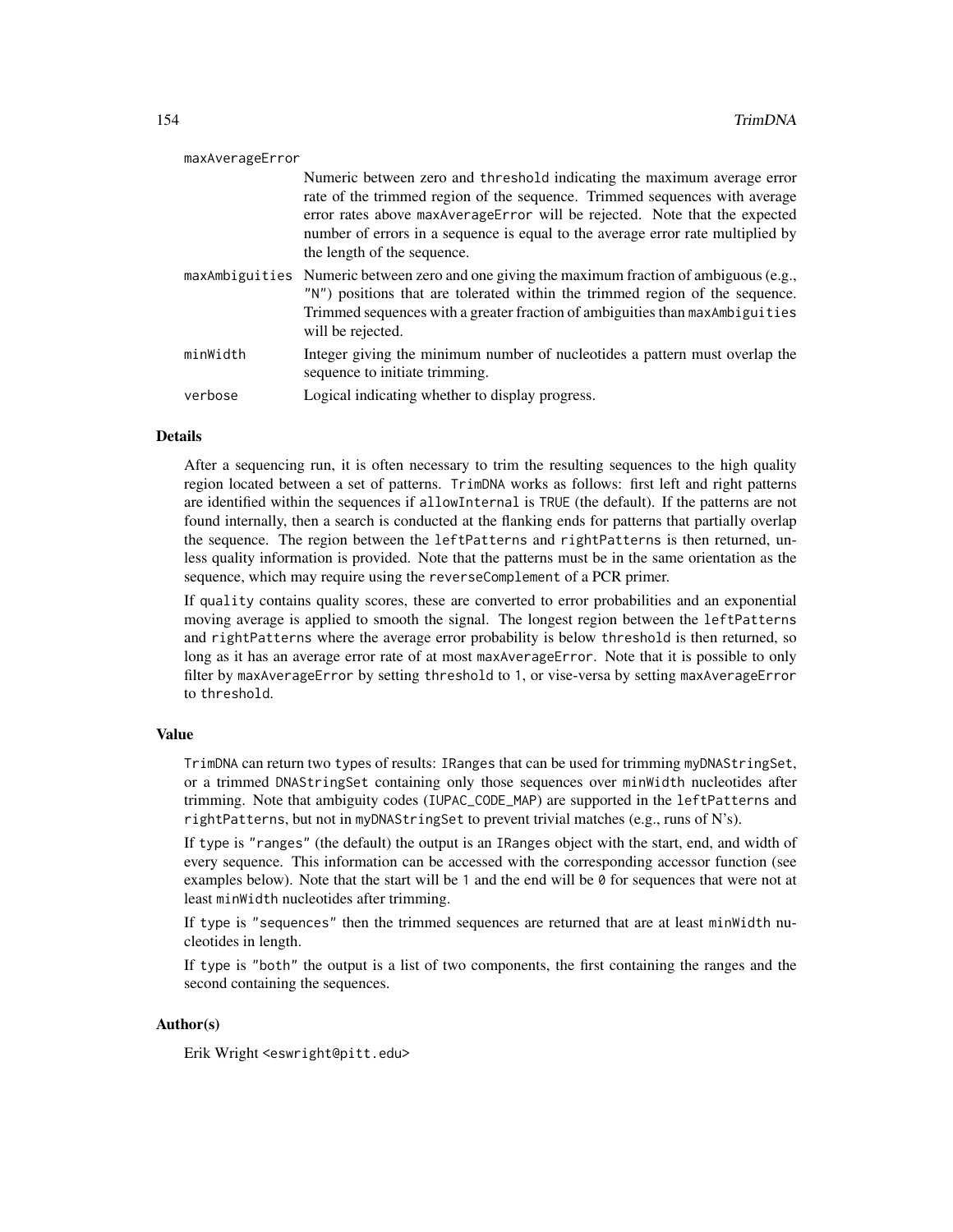## <span id="page-154-1"></span>WriteDendrogram 155

#### See Also

**[CorrectFrameshifts](#page-42-0)** 

#### Examples

```
# simple example of trimming a single sequence
dna <- DNAStringSet("AAAAAAAAAATTACTTCCCCCCCCCC")
qscores <- PhredQuality("0000000000AAAAAAAAAAAAAAAA")
x <- TrimDNA(dna,
            leftPatterns="AAAAAA",
            rightPatterns="CCCCCC",
            quality=qscores,
            minWidth=1,
            allowInternal=TRUE,
            type="both")
x[[1]]
start(x[[1]])
end(x[[1]])
width(x[[1]])
x[[2]]
# example of trimming a FASTQ file by quality scores
fpath <- system.file("extdata",
"s_1_sequence.txt",
package="Biostrings")
reads <- readDNAStringSet(fpath, "fastq", with.qualities=TRUE)
TrimDNA(reads,
leftPatterns="",
rightPatterns="",
type="sequences",
quality=PhredQuality(mcols(reads)$qualities))
```
<span id="page-154-0"></span>WriteDendrogram *Write a Dendrogram to Newick Format*

#### Description

Writes a dendrogram object to a file in Newick (also known as New Hampshire) parenthetic format.

#### Usage

```
WriteDendrogram(x,
                file = ".
                quoteLabels = TRUE,
                convertBlanks = !quoteLabels,
                internalLabels = TRUE,
```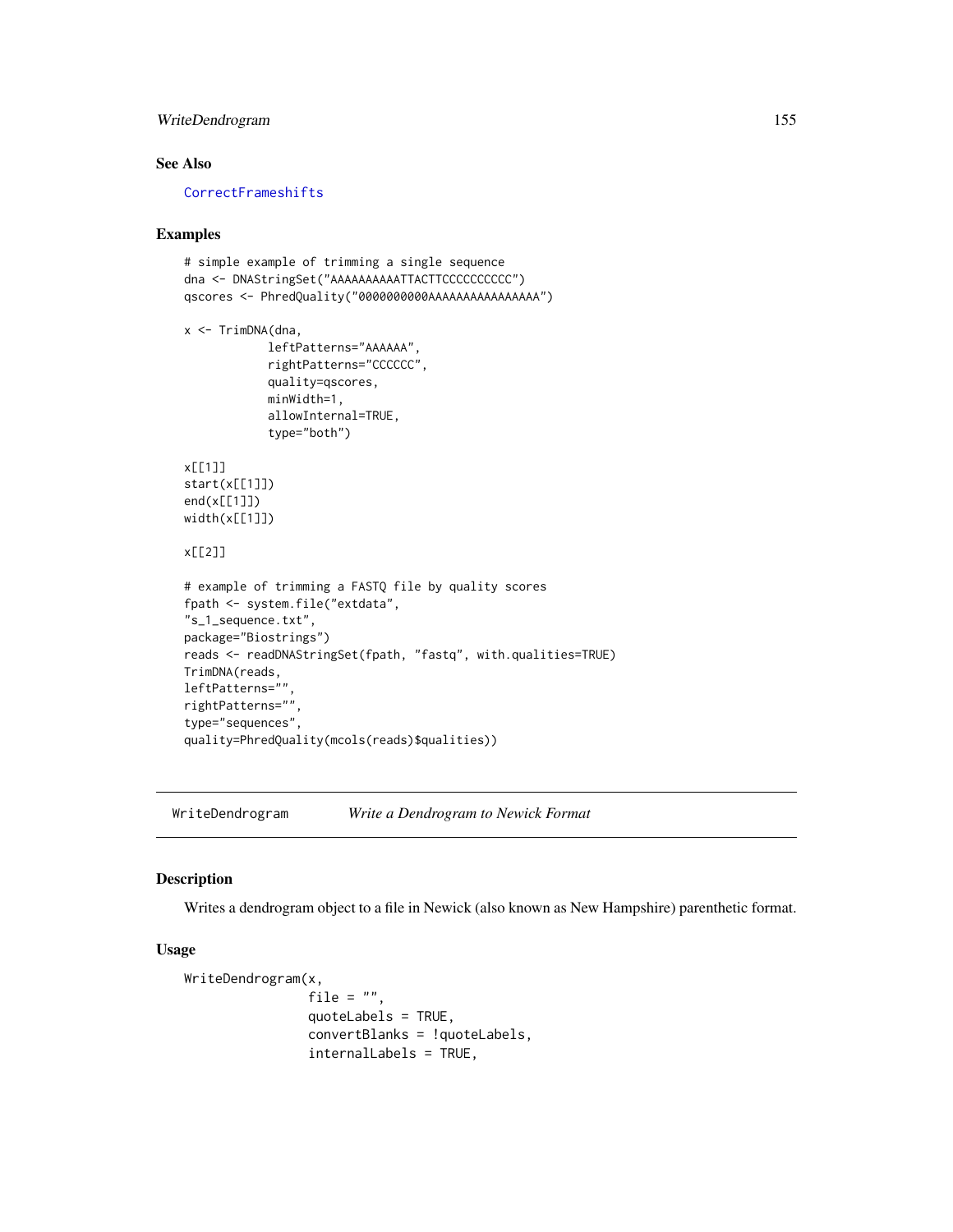digits =  $10$ ,  $append = FALSE)$ 

## <span id="page-155-0"></span>Arguments

| $\mathsf{x}$  | An object of class dendrogram.                                                                                                                                                                                      |
|---------------|---------------------------------------------------------------------------------------------------------------------------------------------------------------------------------------------------------------------|
| file          | A connection or a character string naming the file path where the tree should be<br>exported. If "" (the default), the tree is printed to the standard output connection,<br>the console unless redirected by sink. |
| quoteLabels   | Logical specifying whether to place leaf labels in double quotes.                                                                                                                                                   |
| convertBlanks | Logical specifying whether to convert spaces in leaf labels to underscores.                                                                                                                                         |
|               | internal Labels Logical indicating whether to write any "edgetext" preceding a node as an inter-<br>nal node label.                                                                                                 |
| digits        | The maximum number of digits to print for edge lengths.                                                                                                                                                             |
| append        | Logical indicating whether to append to an existing file. Only applicable if<br>file is a character string. If FALSE (the default), then the file is overwritten.                                                   |

## Details

WriteDendrogram will write a dendrogram object to a file in standard Newick format. Note that special characters (commas, square brackets, colons, semi-colons, and parentheses) present in leaf labels will likely cause a broken Newick file unless quoteLabels is TRUE (the default).

#### Value

NULL.

## Author(s)

Erik Wright <eswright@pitt.edu>

# See Also

[TreeLine](#page-147-0), [ReadDendrogram](#page-126-0)

#### Examples

```
dists <- matrix(c(0, 10, 20, 10, 0, 5, 20, 5, 0),
   nrow=3,
   dimnames=list(c("dog", "elephant", "horse")))
dend <- TreeLine(myDistMatrix=dists, method="NJ")
WriteDendrogram(dend)
```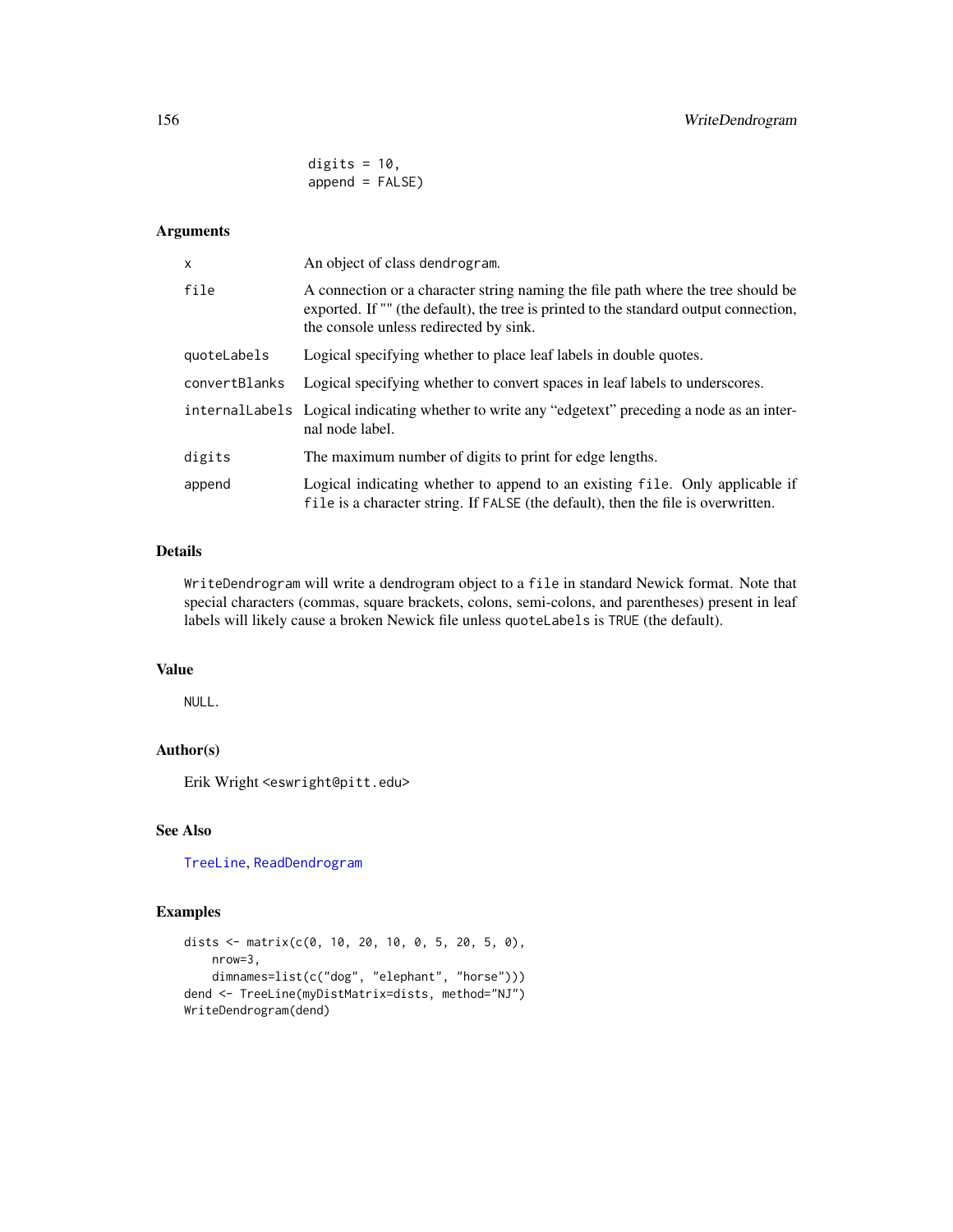<span id="page-156-0"></span>

## Description

Writes predicted genes to a file in GenBank (gbk) or general feature format (gff).

## Usage

```
WriteGenes(x,
           file = ",
           format = "gbk",
           append = FALSE)
```
# Arguments

| X      | An object of class Genes.                                                                                                                                                                                           |
|--------|---------------------------------------------------------------------------------------------------------------------------------------------------------------------------------------------------------------------|
| file   | A connection or a character string naming the file path where the tree should be<br>exported. If "" (the default), the tree is printed to the standard output connection,<br>the console unless redirected by sink. |
| format | Character specifying "gbk" or "gff" output format.                                                                                                                                                                  |
| append | Logical indicating whether to append to an existing file. Only applicable if<br>file is a character string. If FALSE (the default), then the file is overwritten.                                                   |

# Details

WriteGenes will write a "Genes" object to a GenBank (if format is "gbk") or general feature format (if format is "gff") file.

# Value

NULL.

# Author(s)

Erik Wright <eswright@pitt.edu>

# See Also

[ExtractGenes](#page-75-0), [FindGenes](#page-79-0), [Genes-class](#page-87-0)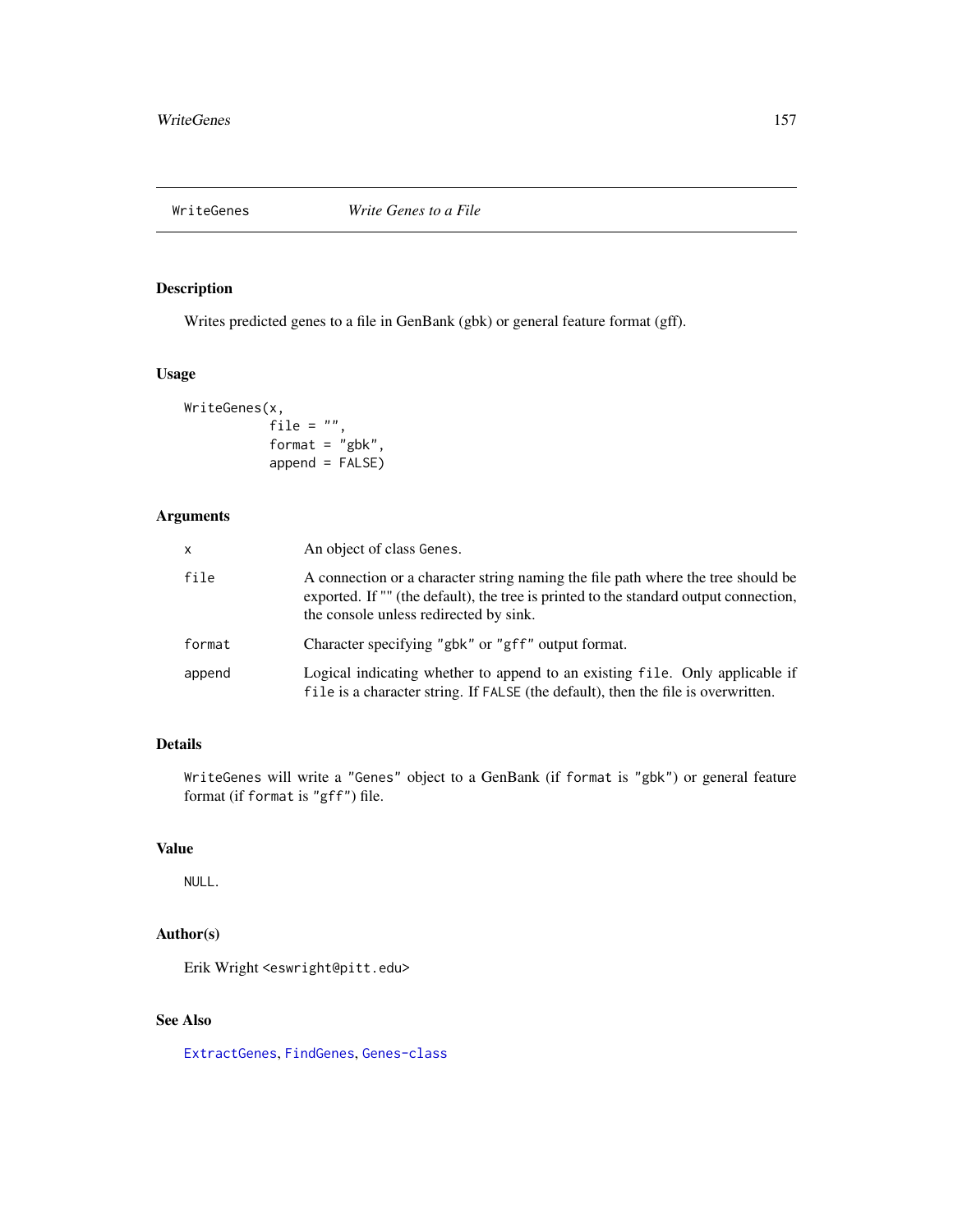158 WriteGenes

# Examples

```
# import a test genome
fas <- system.file("extdata",
"Chlamydia_trachomatis_NC_000117.fas.gz",
package="DECIPHER")
genome <- readDNAStringSet(fas)
```
x <- FindGenes(genome) WriteGenes(x[1:10,], format="gbk") WriteGenes(x[1:10,], format="gff")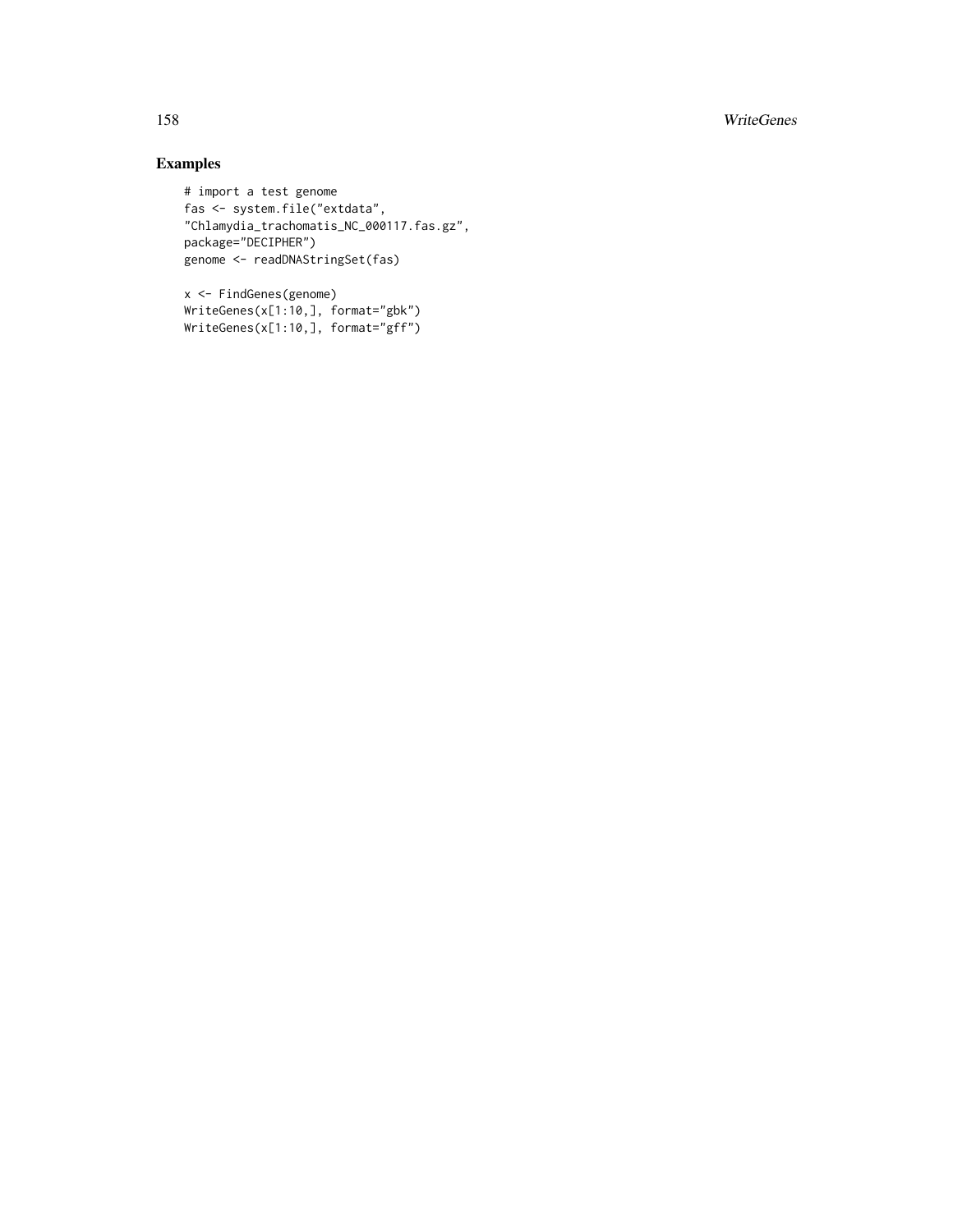# **Index**

∗ datasets deltaGrules, [50](#page-49-0) deltaHrules, [51](#page-50-0) deltaHrulesRNA, [52](#page-51-0) deltaSrules, [53](#page-52-0) deltaSrulesRNA, [54](#page-53-0) HEC\_MI, [90](#page-89-0) MIQS, [112](#page-111-0) NonCodingRNA, [118](#page-117-0) PFASUM, [121](#page-120-0) RESTRICTION\_ENZYMES, [130](#page-129-0) TrainingSet\_16S, [147](#page-146-0) ∗ data AA\_REDUCED, [6](#page-5-0) MODELS, [113](#page-112-1) ∗ package DECIPHER-package, [3](#page-2-0) [.Genes *(*Genes*)*, [88](#page-87-1) [.Synteny *(*Synteny*)*, [139](#page-138-0) [.Taxa *(*Taxa*)*, [142](#page-141-0) AA\_REDUCED, [6](#page-5-0) Add2DB, [7,](#page-6-0) *[80](#page-79-1)*, *[96](#page-95-0)* AdjustAlignment, [8,](#page-7-0) *[20](#page-19-0)*, *[138](#page-137-0)*

AlignDB, [10,](#page-9-0) *[17](#page-16-0)*, *[20](#page-19-0)*, *[23](#page-22-0)* AlignProfiles, *[9](#page-8-0)*, *[12](#page-11-0)*, [13,](#page-12-0) *[19–](#page-18-0)[21](#page-20-0)*, *[23](#page-22-0)* AlignSeqs, *[10](#page-9-0)*, *[12](#page-11-0)*, *[17](#page-16-0)*, [17,](#page-16-0) *[22,](#page-21-0) [23](#page-22-0)*, *[109](#page-108-0)*, *[129](#page-128-0)*, *[132](#page-131-0)*, *[138](#page-137-0)* AlignSynteny, *[17](#page-16-0)*, *[20](#page-19-0)*, [20,](#page-19-0) *[23](#page-22-0)*, *[69](#page-68-0)*, *[86](#page-85-0)*, *[141](#page-140-0)* AlignTranslation, *[10](#page-9-0)*, *[12](#page-11-0)*, *[17](#page-16-0)*, *[20](#page-19-0)*, [21,](#page-20-0) *[45](#page-44-0)* AmplifyDNA, [24,](#page-23-0) *[37](#page-36-0)*, *[60](#page-59-0)*, *[67](#page-66-0)*, *[111](#page-110-0)* Array2Matrix, [26,](#page-25-0) *[57](#page-56-1)*, *[116](#page-115-0)*

BrowseDB, *[7](#page-6-0)*, [27,](#page-26-0) *[30](#page-29-0)*, *[136](#page-135-0)* BrowseSeqs, *[28](#page-27-0)*, [28](#page-27-0)

c.Taxa *(*Taxa*)*, [142](#page-141-0) CalculateEfficiencyArray, [32](#page-31-0) CalculateEfficiencyFISH, [34,](#page-33-0) *[63](#page-62-0)* CalculateEfficiencyPCR, *[24,](#page-23-0) [25](#page-24-0)*, [36,](#page-35-0) *[60](#page-59-0)*, *[67](#page-66-0)*, *[111](#page-110-0)* Codec, *[12](#page-11-0)*, [38,](#page-37-0) *[136](#page-135-0)* ConsensusSequence, *[30](#page-29-0)*, [39,](#page-38-0) *[73](#page-72-0)*, *[93](#page-92-0)* Cophenetic, [42,](#page-41-1) *[151](#page-150-0)* CorrectFrameshifts, *[23](#page-22-0)*, [43,](#page-42-1) *[120](#page-119-0)*, *[155](#page-154-1)* CreateChimeras, [46,](#page-45-0) *[80](#page-79-1)* DB2Seqs, [48,](#page-47-0) *[134](#page-133-0)*, *[136](#page-135-0)*

DECIPHER *(*DECIPHER-package*)*, [3](#page-2-0) DECIPHER-package, [3](#page-2-0) deltaGrules, *[34](#page-33-0)*, [50](#page-49-0) deltaHrules, [51](#page-50-0) deltaHrulesRNA, [52](#page-51-0) deltaSrules, [53](#page-52-0) deltaSrulesRNA, [54](#page-53-0) DesignArray, *[27](#page-26-0)*, [55,](#page-54-0) *[116](#page-115-0)* DesignPrimers, *[25](#page-24-0)*, *[37](#page-36-0)*, [57,](#page-56-1) *[67](#page-66-0)*, *[146](#page-145-0)* DesignProbes, *[35](#page-34-0)*, [61](#page-60-0) DesignSignatures, *[25](#page-24-0)*, *[37](#page-36-0)*, *[60](#page-59-0)*, [64,](#page-63-0) *[72](#page-71-0)*, *[111](#page-110-0)* DetectRepeats, [68](#page-67-0) DigestDNA, *[67](#page-66-0)*, [71](#page-70-0) Disambiguate, *[35](#page-34-0)*, *[37](#page-36-0)*, *[41](#page-40-0)*, *[67](#page-66-0)*, [72](#page-71-0) DistanceMatrix, [74,](#page-73-1) *[151](#page-150-0)*

ExtractGenes, [76,](#page-75-1) *[82,](#page-81-0) [83](#page-82-0)*, *[89](#page-88-0)*, *[157](#page-156-0)*

FindChimeras, *[47](#page-46-0)*, [78](#page-77-0) FindGenes, *[77](#page-76-0)*, [80,](#page-79-1) *[89](#page-88-0)*, *[157](#page-156-0)* FindNonCoding, *[82](#page-81-0)*, [82,](#page-81-0) *[100](#page-99-0)*, *[118](#page-117-0)* FindSynteny, *[6](#page-5-0)*, *[21](#page-20-0)*, *[69](#page-68-0)*, [84,](#page-83-0) *[141](#page-140-0)* FormGroups, [86,](#page-85-0) *[95](#page-94-0)*

Genes, [88](#page-87-1) Genes-class *(*Genes*)*, [88](#page-87-1)

HEC\_MI, [90](#page-89-0) HEC\_MI1, *[127](#page-126-1)* HEC\_MI1 *(*HEC\_MI*)*, [90](#page-89-0) HEC\_MI2, *[127](#page-126-1)* HEC\_MI2 *(*HEC\_MI*)*, [90](#page-89-0)